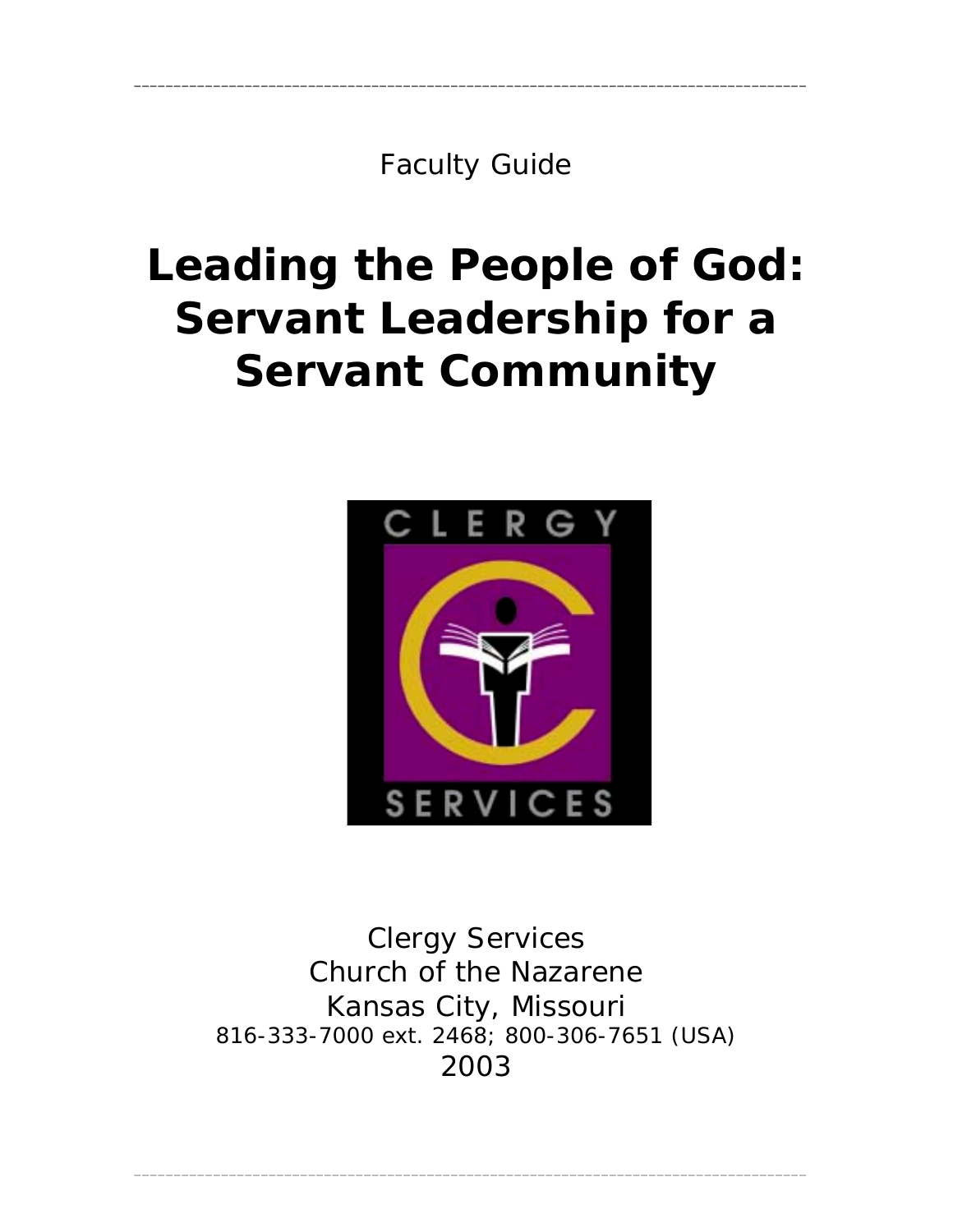Copyright 2003 by Clergy Services, Kansas City, MO USA. All rights reserved.

All scripture quotations are from the *Holy Bible, New International Version* (NIV). Copyright 1973, 1978, 1984 by the International Bible Society. Used by permission of Zondervan Publishing House. All rights reserved.

NRSV: From the *New Revised Standard Version* of the Bible, copyright 1989 by the Division of Christian Education of the National Council of Churches of Christ in the U.S.A. Used by permission. All rights reserved.

 $\_$  ,  $\_$  ,  $\_$  ,  $\_$  ,  $\_$  ,  $\_$  ,  $\_$  ,  $\_$  ,  $\_$  ,  $\_$  ,  $\_$  ,  $\_$  ,  $\_$  ,  $\_$  ,  $\_$  ,  $\_$  ,  $\_$  ,  $\_$  ,  $\_$  ,  $\_$  ,  $\_$  ,  $\_$  ,  $\_$  ,  $\_$  ,  $\_$  ,  $\_$  ,  $\_$  ,  $\_$  ,  $\_$  ,  $\_$  ,  $\_$  ,  $\_$  ,  $\_$  ,  $\_$  ,  $\_$  ,  $\_$  ,  $\_$  ,

RSV: From the *Revised Standard Version* of the Bible, copyright 1946, 1952, 1971 by the Division of Christian Education of the National Council of Churches of Christ in the U.S.A. Used by permission. .

#### **Notice to educational providers:**

This is a contract. By using these materials you accept all the terms and conditions of this Agreement. This Agreement covers all Faculty Guides, Student Guides, and instructional resources included in this Module.

Upon your acceptance of this Agreement, Clergy Services grants to you a nonexclusive license to use these curricular materials provided that you agree to the following:

- 1. Use of the Modules.
	- You may distribute this Module in electronic form to students or other educational providers.
	- You may make and distribute electronic or paper copies to students for the purpose of instruction, as long as each copy contains this Agreement and the same copyright and other proprietary notices pertaining to the Module. If you download the Module from the Internet or similar online source, you must include the Clergy Services copyright notice for the Module with any online distribution and on any media you distribute that includes the Module.
	- You may translate, adapt, and/or modify the examples and instructional resources for the purpose of making the instruction culturally relevant to your students. However, you must agree that you will not sell these modified materials without express, written permission from Clergy Services.
- 2. Copyright. The Module is owned by Clergy Services and is protected by United States Copyright Law and International Treaty provisions. Except as stated above, this Agreement does not grant you any intellectual property rights in the Module.
- 3. Restrictions.
	- You may not sell copies of this Module in any form except to recover the minimum reproduction cost of electronic media or photocopy expense.
	- You may not modify the wording or original intent of the Module for commercial use.
- 4. Unpublished rights reserved under the copyright laws of the United States.

Clergy Services Church of the Nazarene 6401 The Paseo Kansas City, MO 64131 USA

The **Modular Course of Study** is an outcome-based curriculum designed to implement the educational paradigm defined by the Breckenridge Consultations. Clergy Services is responsible for maintaining and distributing the Modular Course of Study for the Church of the Nazarene.

 $\_$  ,  $\_$  ,  $\_$  ,  $\_$  ,  $\_$  ,  $\_$  ,  $\_$  ,  $\_$  ,  $\_$  ,  $\_$  ,  $\_$  ,  $\_$  ,  $\_$  ,  $\_$  ,  $\_$  ,  $\_$  ,  $\_$  ,  $\_$  ,  $\_$  ,  $\_$ 

**Members of the development committee** for the Modular Course of Study were

Michael W. Vail, Ph.D., Series Curriculum Editor Ron Blake, Director, Clergy Services Jerry D. Lambert, Commissioner, International Board of Education Al Truesdale, Ph.D., Nazarene Theological Seminary (retired) Robert L. Woodruff, Ph.D., World Mission Educational Coordinator David Busic, Pastor, Central Church of the Nazarene, Lenexa, KS Michael W. Stipp, Clergy Services

**Series Foreword** written by Al Truesdale **Journaling Essay** written by Rick Ryding **Principal contributors** for each module are listed in specific Faculty Guides.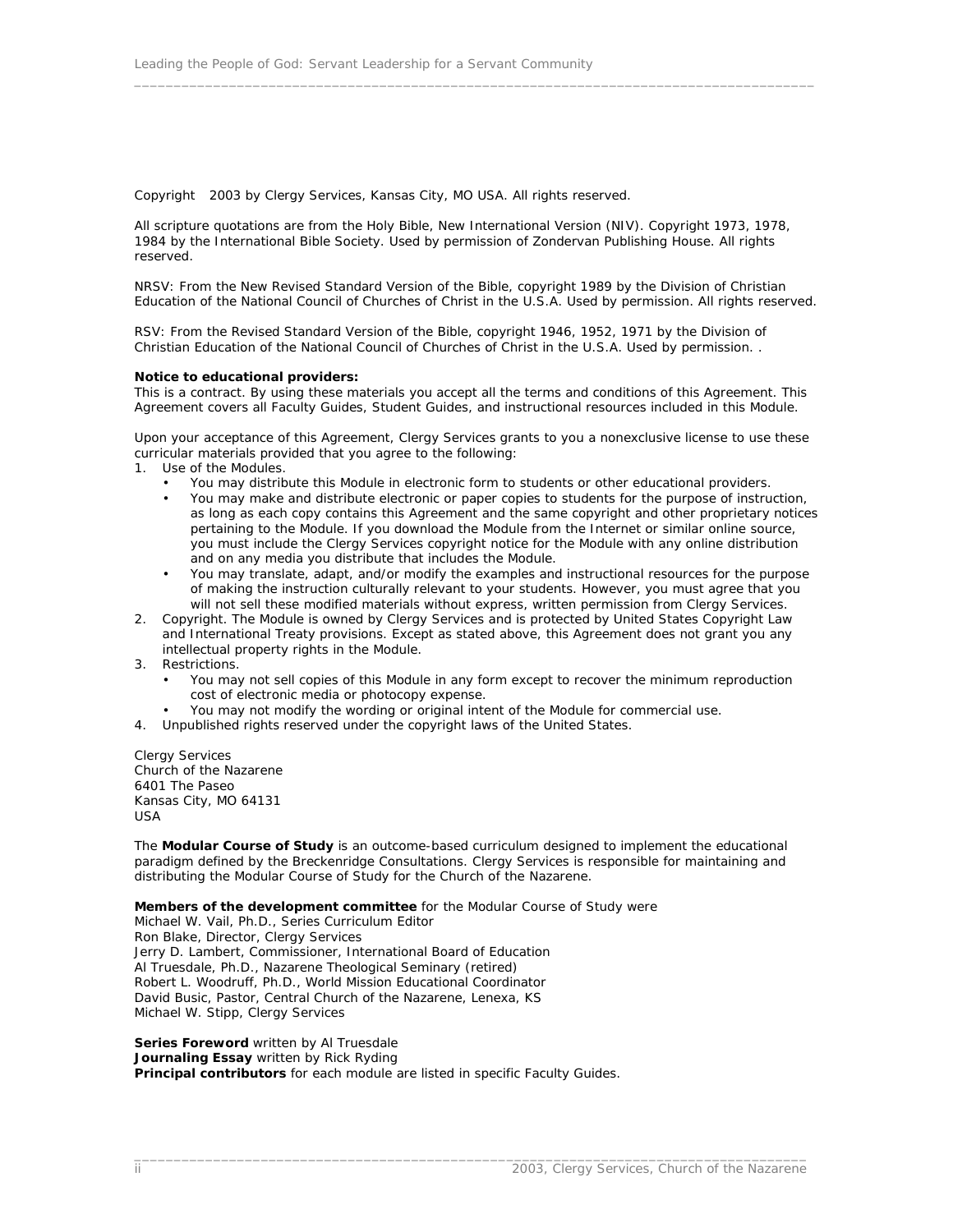### **Series Foreword**

#### **A Vision for Christian Ministry: Clergy Education in the Church of the Nazarene**

 $\_$  ,  $\_$  ,  $\_$  ,  $\_$  ,  $\_$  ,  $\_$  ,  $\_$  ,  $\_$  ,  $\_$  ,  $\_$  ,  $\_$  ,  $\_$  ,  $\_$  ,  $\_$  ,  $\_$  ,  $\_$  ,  $\_$  ,  $\_$  ,  $\_$  ,  $\_$  ,  $\_$  ,  $\_$  ,  $\_$  ,  $\_$  ,  $\_$  ,  $\_$  ,  $\_$  ,  $\_$  ,  $\_$  ,  $\_$  ,  $\_$  ,  $\_$  ,  $\_$  ,  $\_$  ,  $\_$  ,  $\_$  ,  $\_$  ,

The chief purpose of all persons—indeed, all of the creation—is to worship, love, and serve God. God has made himself known in His deeds of creation and redemption. As the Redeemer, God has called into existence a people, the Church, who embody, celebrate, and declare His name and His ways. The life of God with His people and the world constitutes the Story of God. That story is recorded principally in the Old and New Testaments, and continues to be told by the resurrected Christ who lives and reigns as Head of His Church. The Church lives to declare the whole Story of God. This it does in many ways—in the lives of its members who are even now being transformed by Christ, through preaching, the sacraments, in oral testimony and in mission. All members of the Body of Christ are called to exercise a ministry of witness and service. No one is excluded.

In God's own wisdom He calls some persons to fulfill the ministry of proclaiming the gospel and caring for God's people in a form that is referred to as the ordained ministry. God is the initial actor in this call, not humans. In the Church of the Nazarene we believe that God calls and that persons respond. They do not elect the Christian ministry. All persons whom God calls to the ordained ministry continue to be amazed that He would call them. They should continue to be humbled and amazed by God's call. The *Manual* of the Church of the Nazarene states, "we recognize and hold that the Head of the Church calls some men and women to the more official and public work of the ministry." It adds, "The church, illuminated by the Holy Spirit, will recognize the Lord's call" (*Manual,* Church of the Nazarene, paragraph 400).

An ordained Christian minister has as his or her chief responsibility to declare in many ways the whole Story of God as fulfilled in Jesus of Nazareth. His or her charge is to "tend the flock of God . . . not by constraint but willingly, not for shameful gain but eagerly, not as domineering over those in their charge but being examples to the flock" (1 Pet 5:2-3, RSV). The minister fulfills this charge under the supervision of Christ, the chief Shepherd (1 Pet 5:4). Such ministry can be fulfilled only after a period of careful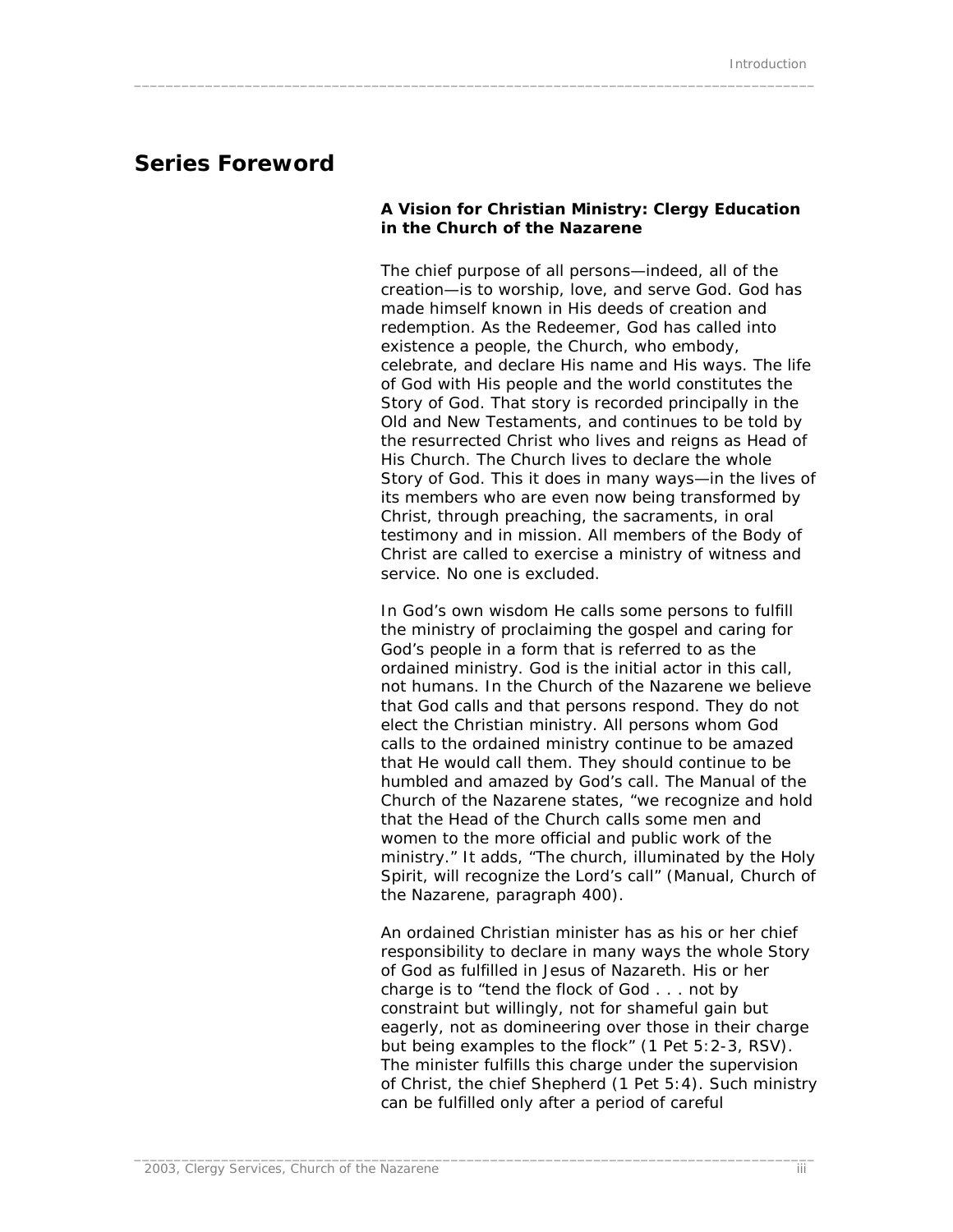preparation. Indeed, given the ever-changing demands placed upon the minister, "preparation" never ceases.

A person who enters the Christian ministry becomes in a distinct sense a steward of the gospel of God (Titus 1:7). A steward is one who is entrusted to care for what belongs to another. A steward may be one who takes care of another person or who manages the property of someone else. All Christians are stewards of the grace of God. But in addition, in a peculiar sense a Christian minister is a steward of the "mystery of God," which is Christ, the Redeemer, the Messiah of God. In all faithfulness, the minister is called to "make known the mystery of the gospel" (Eph 6:19, RSV). Like Paul, he or she must faithfully preach "the unsearchable riches of Christ, and make all men see what is the plan of the mystery hidden for ages in God who created all things; that through the church the manifold wisdom of God might now be made known to the principalities and powers in the heavenly places" (Eph 3:8-10, RSV).

In fulfilling this commission, there is plenty of room for diligence and alertness, but no room for laziness or privilege (Titus 1:5-9). Good stewards recognize that they are stewards only, not the owners, and that they will give an account of their stewardship to the master. Faithfulness to one's charge and to the Lord who issued it is the steward's principal passion. When properly understood, the Christian ministry should never be thought of as a "job." It is ministry—uniquely Christian ministry. No higher responsibility or joy can be known than to become a steward of the Story of God in Christ's Church. The person who embraces God's call to the ordained ministry will stand in the company of the apostles, the Early Fathers of the Church, the Reformers of the Middle Ages, the Protestant Reformers, and many persons around the world today who joyfully serve as stewards of the gospel of God.

Obviously, one who does not recognize, or who understands but rejects, just how complete and inclusive a minister's stewardship must be should not start down the path that leads to ordination. In a peculiar sense, a Christian minister must in all respects model the gospel of God. He or she is to "shun" the love of money. Instead, the minister must "aim at righteousness, godliness, faith, love, steadfastness and gentleness." He or she must "fight the good fight of the faith" and "take hold of the eternal life to which they were called" (1 Tim 6:11-12, RSV).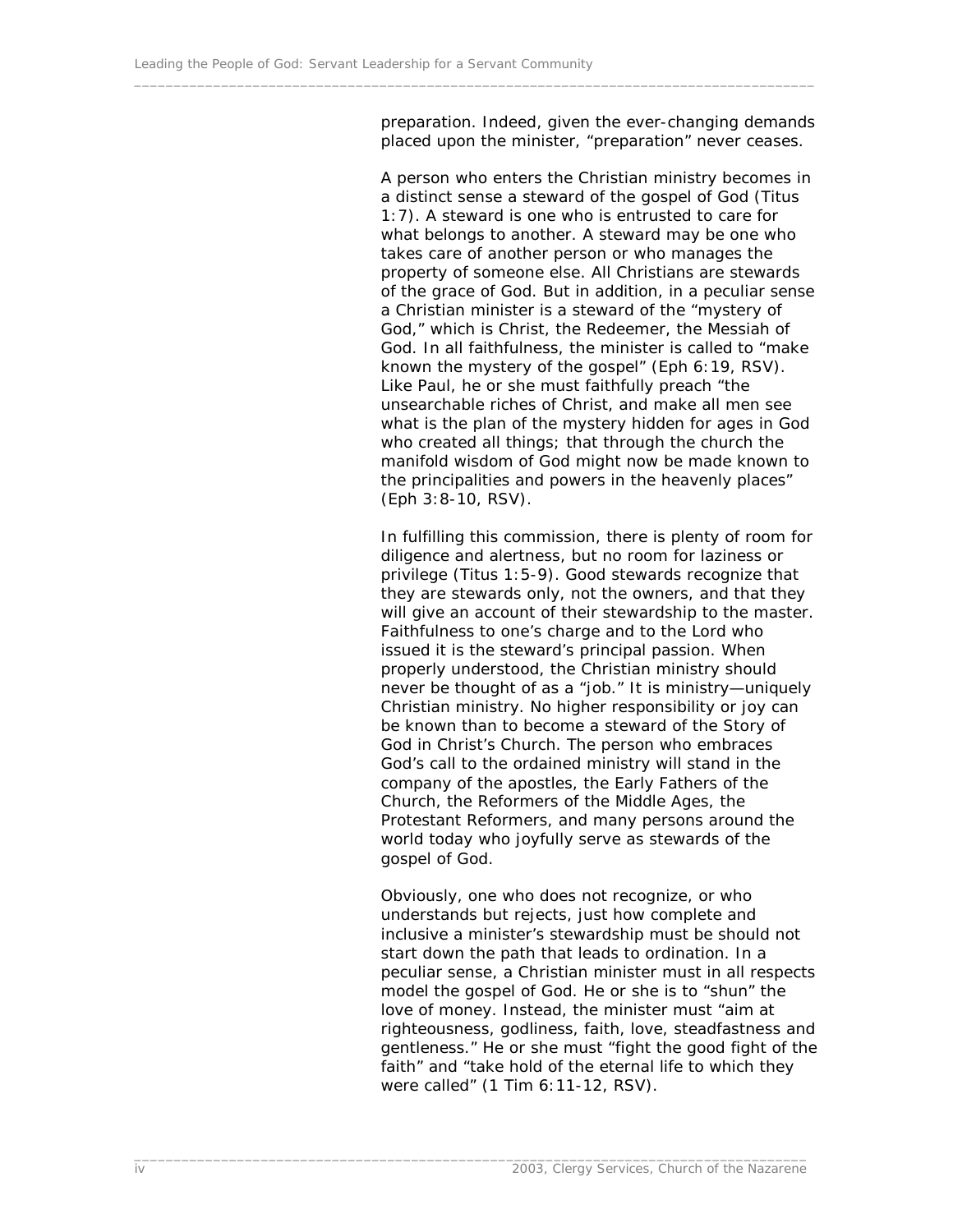Hence, the Church of the Nazarene believes that "the minister of Christ is to be in all things a pattern to the flock—in punctuality, discretion, diligence, earnestness; 'in purity, understanding, patience and kindness; in the Holy Spirit and in sincere love; in truthful speech and in the power of God; with weapons of righteousness in the right hand and in the left' (2 Cor 6:6-7)" (*Manual*, Church of the Nazarene, paragraph 401.1). The minister of Christ "must be blameless; he must not be arrogant or quick-tempered or a drunkard or violent or greedy for gain, but he must be hospitable, a lover of goodness, prudent, upright, devout, and self-controlled. He must have a firm grasp of the word that is trustworthy in accordance with the teaching, so that he may be able both to preach with sound doctrine and to refute those who contradict it" (Titus 1:7-9, NRSV).

 $\_$  ,  $\_$  ,  $\_$  ,  $\_$  ,  $\_$  ,  $\_$  ,  $\_$  ,  $\_$  ,  $\_$  ,  $\_$  ,  $\_$  ,  $\_$  ,  $\_$  ,  $\_$  ,  $\_$  ,  $\_$  ,  $\_$  ,  $\_$  ,  $\_$  ,  $\_$  ,  $\_$  ,  $\_$  ,  $\_$  ,  $\_$  ,  $\_$  ,  $\_$  ,  $\_$  ,  $\_$  ,  $\_$  ,  $\_$  ,  $\_$  ,  $\_$  ,  $\_$  ,  $\_$  ,  $\_$  ,  $\_$  ,  $\_$  ,

In order to be a good steward of God's Story one must, among other things, give oneself to careful and systematic study, both before and after ordination. This will occur not because he or she is forced to do so, but out of a love for God and His people, the world that He is working to redeem, and out of an inescapable sense of responsibility. It cannot be too strongly emphasized that the attitude one brings to preparation for the ministry reveals much about what he or she thinks of God, the gospel, and Christ's Church. The God who became incarnate in Jesus and who made a way of salvation for all gave His very best in the life, death, and resurrection of His Son. In order to be a good steward, a Christian minister must respond in kind. Jesus told numerous parables about stewards who did not recognize the importance of what had been entrusted to them (Mt 21:33-44; 25:14-30; Mk 13:34-37; Lk 12:35-40; 19:11-27; 20:9-18).

Preparation—one's education in all its dimensions—for ministry in Christ's Church should be pursued in full light of the responsibility before God and His people that the ministry involves. This requires that one take advantage of the best educational resources at his or her disposal.

The Church of the Nazarene recognizes how large is the responsibility associated with the ordained Christian ministry and accepts it fully. Part of the way we recognize our responsibility before God is seen in the requirements we make for ordination and the practice of ministry. We believe that the call to and practice of Christian ministry is a gift, not a right or privilege. We believe that God holds a minister to the highest of religious, moral, personal, and professional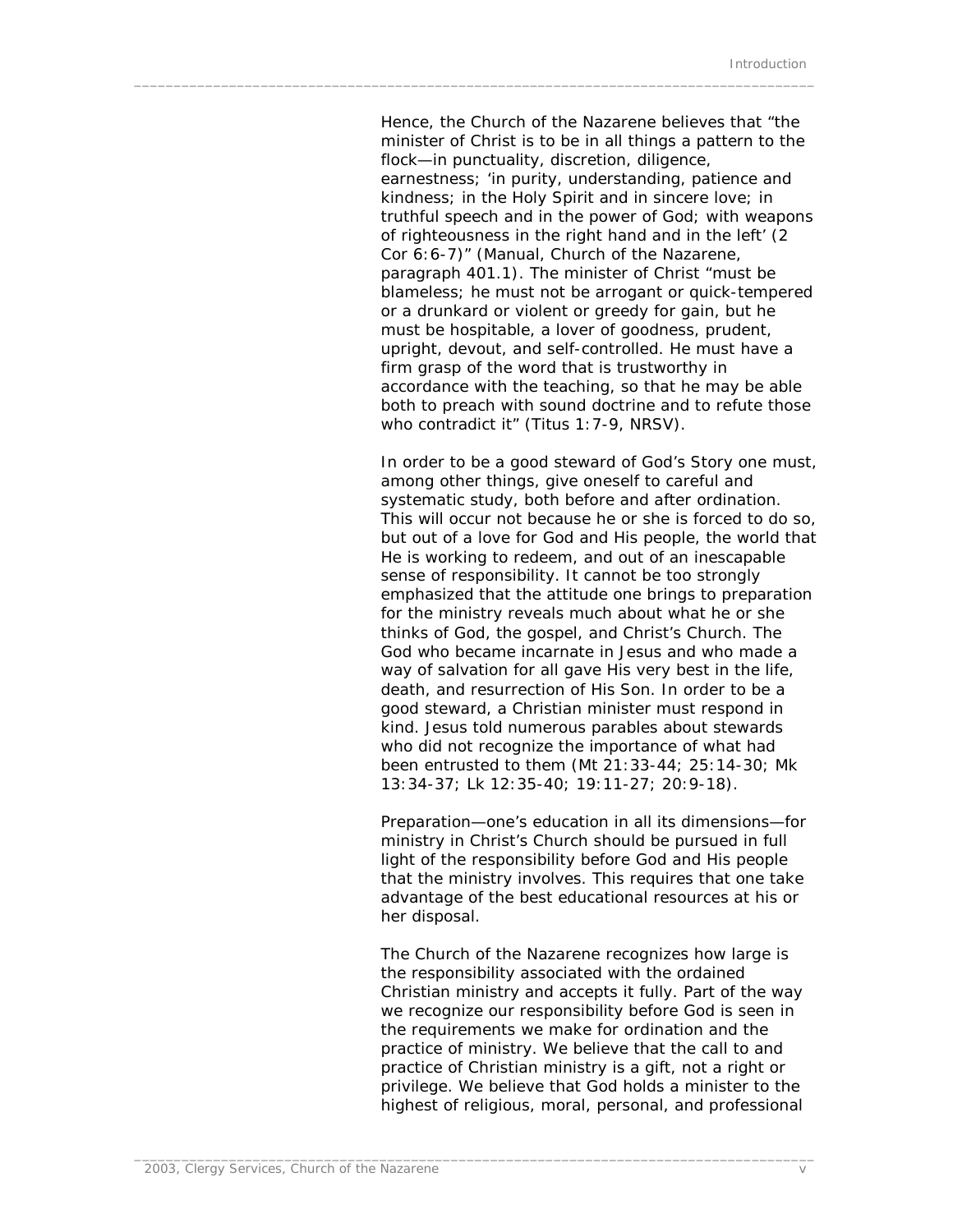standards. We are not reluctant to expect that those standards be observed from the time of one's call until his or her death. We believe that Christian ministry should first be a form of worship. The practice of ministry is both an offering to God and a service to His Church. By the miracle of grace, the work of the ministry can become a means of grace for God's people (Rom 12:1-3). One's education for ministry is also a form of worship.

The modules that comprise the Course of Study that may lead a person to candidacy for ordination have been carefully designed to prepare one for the kind of ministry we have described. Their common purpose is to provide a holistic preparation for entrance into the ordained Christian ministry. They reflect the Church's wisdom, experience, and responsibility before God. The modules show how highly the Church of the Nazarene regards the gospel, the people of God, the world for which Christ gave His life, and Christian ministry. Completing the modules will normally take three or four years. But no one should feel pressured to meet this schedule.

The careful study for which the modules call should show that before God and His Church one accepts the stewardly responsibility associated with ordained ministry.

#### **Module Summary**

If "in Christ all things are made new" then how does our relationship with Christ transform our leadership lifestyle? The question pursues the relationship between leadership and the spiritual life.

Where does Christian spirituality and spiritual leadership intersect in the context of a Christian community? In the midst of conflicting expectations, and often irreconcilable differences, for the Christian leader in a local congregation, mission organization, Christian college, church governing board, or host of other communities, what does it mean—really mean in these often conflicting situations to lead with the mind of Christ? (I Cor 2:16)

This module will examine the biblical model of servant leadership and how it answers these questions.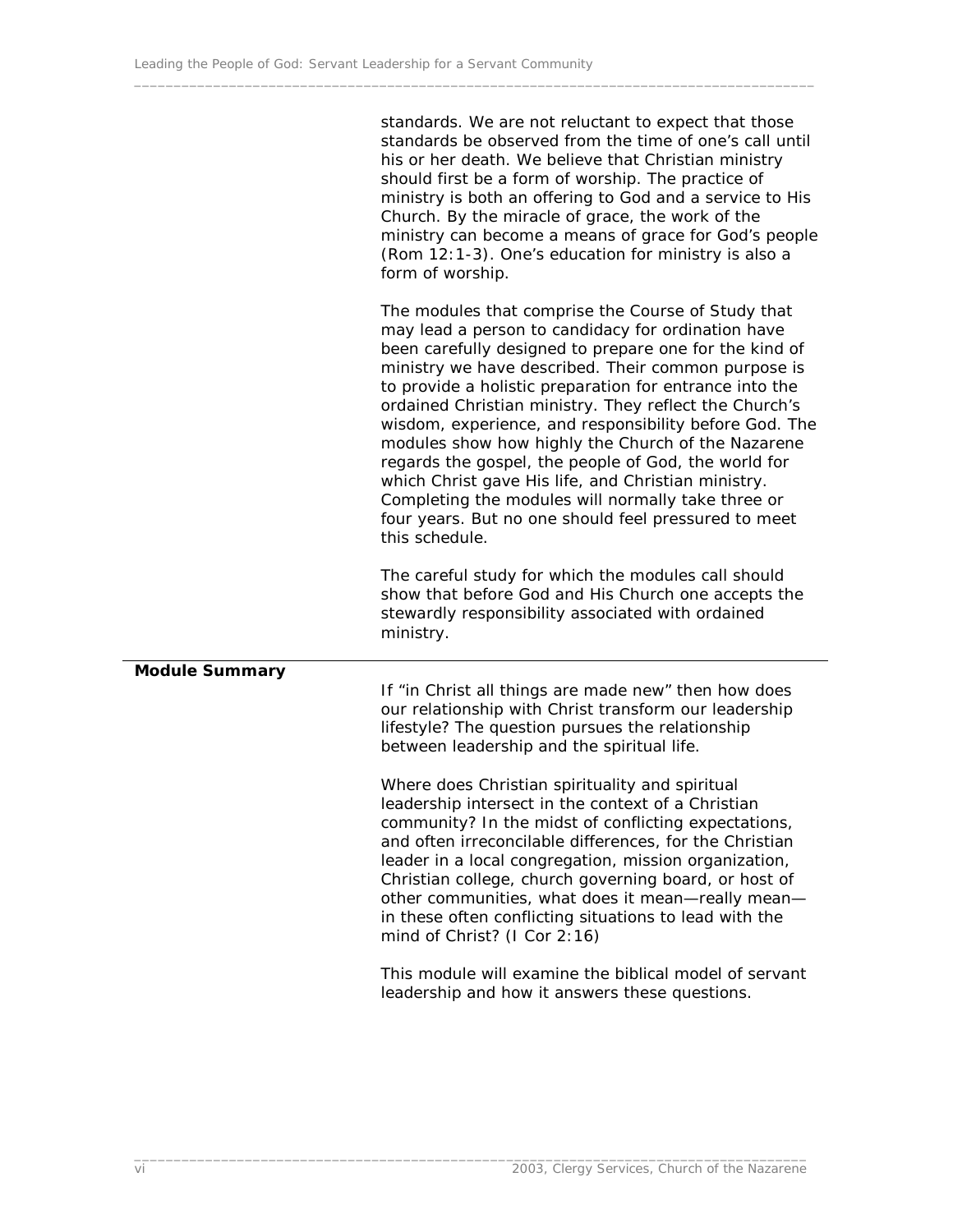### **Contents**

| The PASSION of servant leadership is<br>grounded in a theology of ministry.                                                                   |
|-----------------------------------------------------------------------------------------------------------------------------------------------|
| Leadership and the Spiritual Life 2-1<br>A Shared Vision of Ministry3-1                                                                       |
| The POWER of servant leadership is rooted<br>in a relentless pursuit of Christlikeness.                                                       |
| In the Name of Jesus: Leading a Faith                                                                                                         |
| A Biblical Model for Leading a Faith                                                                                                          |
| A Biblical Model for Leading a Faith                                                                                                          |
| The PURPOSE of servant leadership is<br>focused on effectively preparing the Body<br>of Christ-the People of God-for mission<br>and ministry. |
| Intentionally Nurturing the Spiritual Life for                                                                                                |
| Mentoring as Ministry Development8-1<br>Twelve Theses for Kingdom Servanthood                                                                 |
| The PLAN of servant leadership is biased<br>toward spiritual formation and<br>congregational transformation.                                  |
| Lesson 10: Leadership for Congregational                                                                                                      |
| Lesson 11: The Leader as Catalyst for Congregational<br>or Corporate Transformation  11-1                                                     |
| Lesson 12: A New Paradigm: A Grace-full Leader  12-1                                                                                          |
| Theme 5: The PROOF of servant leadership is<br>reflected in the qualitative growth of the<br>led.                                             |
| Lesson 13: Care Deeply-The Servant Leader Is                                                                                                  |
| Lesson 14: Core Qualities of the Servant Leader  14-1<br>Lesson 15: Core Values and Attitudes of the Servant                                  |
| Resources  (contained in the Student Guide)                                                                                                   |
|                                                                                                                                               |

 $\_$  ,  $\_$  ,  $\_$  ,  $\_$  ,  $\_$  ,  $\_$  ,  $\_$  ,  $\_$  ,  $\_$  ,  $\_$  ,  $\_$  ,  $\_$  ,  $\_$  ,  $\_$  ,  $\_$  ,  $\_$  ,  $\_$  ,  $\_$  ,  $\_$  ,  $\_$  ,  $\_$  ,  $\_$  ,  $\_$  ,  $\_$  ,  $\_$  ,  $\_$  ,  $\_$  ,  $\_$  ,  $\_$  ,  $\_$  ,  $\_$  ,  $\_$  ,  $\_$  ,  $\_$  ,  $\_$  ,  $\_$  ,  $\_$  ,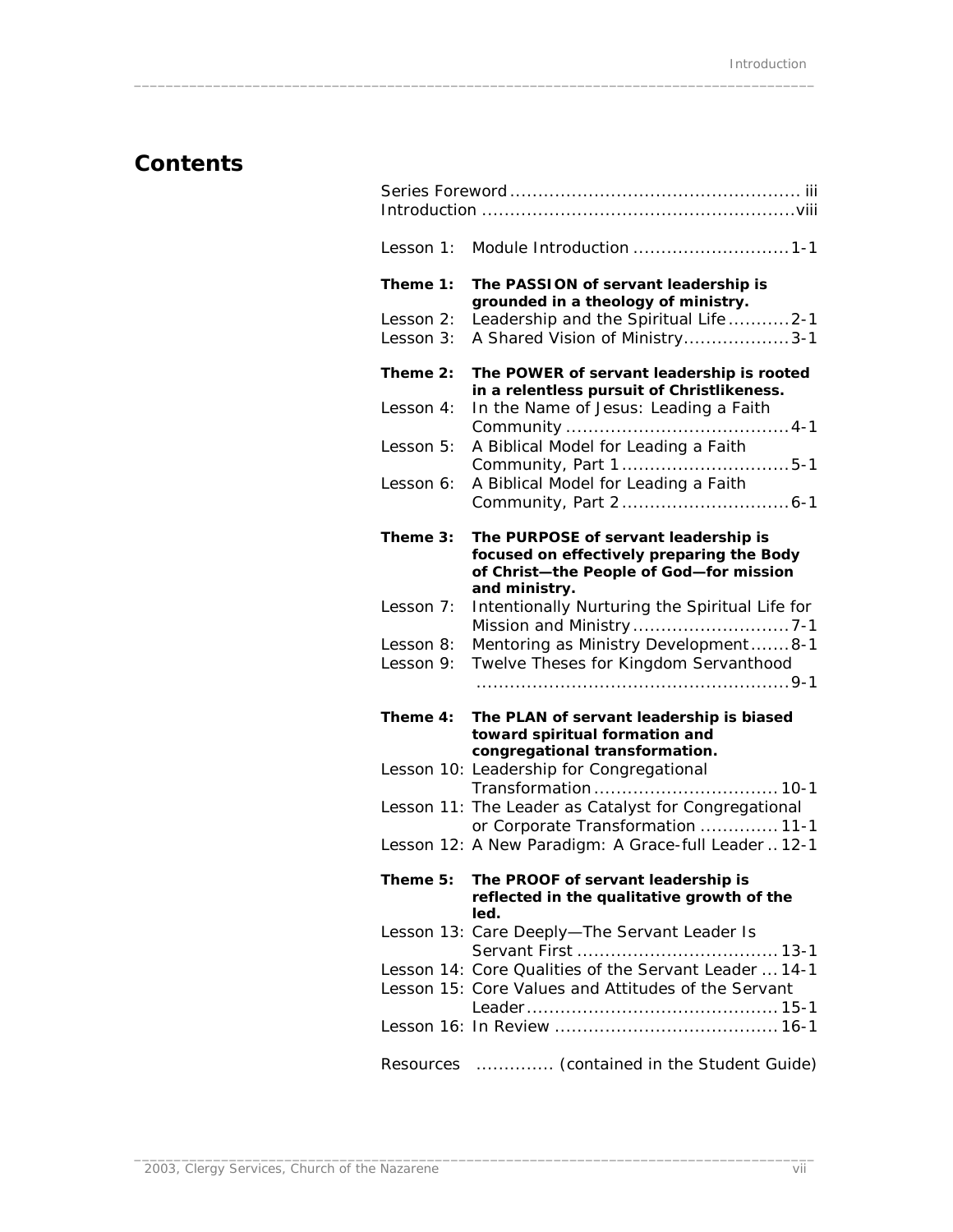### **Introduction**

#### **Intended Use of This Faculty Guide**

 $\_$  ,  $\_$  ,  $\_$  ,  $\_$  ,  $\_$  ,  $\_$  ,  $\_$  ,  $\_$  ,  $\_$  ,  $\_$  ,  $\_$  ,  $\_$  ,  $\_$  ,  $\_$  ,  $\_$  ,  $\_$  ,  $\_$  ,  $\_$  ,  $\_$  ,  $\_$  ,  $\_$  ,  $\_$  ,  $\_$  ,  $\_$  ,  $\_$  ,  $\_$  ,  $\_$  ,  $\_$  ,  $\_$  ,  $\_$  ,  $\_$  ,  $\_$  ,  $\_$  ,  $\_$  ,  $\_$  ,  $\_$  ,  $\_$  ,

This faculty guide serves as an instructor's guide for teaching principles of *Leading the People of God: Servant Leadership for a Servant Community* to adult learners who are preparing for ordination in the Church of the Nazarene. The content is based on intended outcomes defined through the collaborative process conducted at Breckenridge, CO, USA, between 1990 and 1997. The materials prepare the pastor-teacher to present the topic by providing background reading, lesson plans, lectures, instructions to the teacher, and teaching resources for each class session. In many lessons complete lectures, questions for guided discussions, and defined learning activities are provided.

The pastor-teacher who will lead this module should hold a master's degree. Ideally, the pastor-teacher should have participated as a student in a module using this material prior to teaching the material to others. This faculty guide assumes that the pastorteacher has some basic understanding of biblical principles of leadership.

It is further assumed that learners participating in a module using this material will be high school graduates and be adult learners beyond the traditional college age. Learners are assumed to be motivated to learn, and to have adult life-experiences. No prior college classroom experience is assumed on the part of the learners.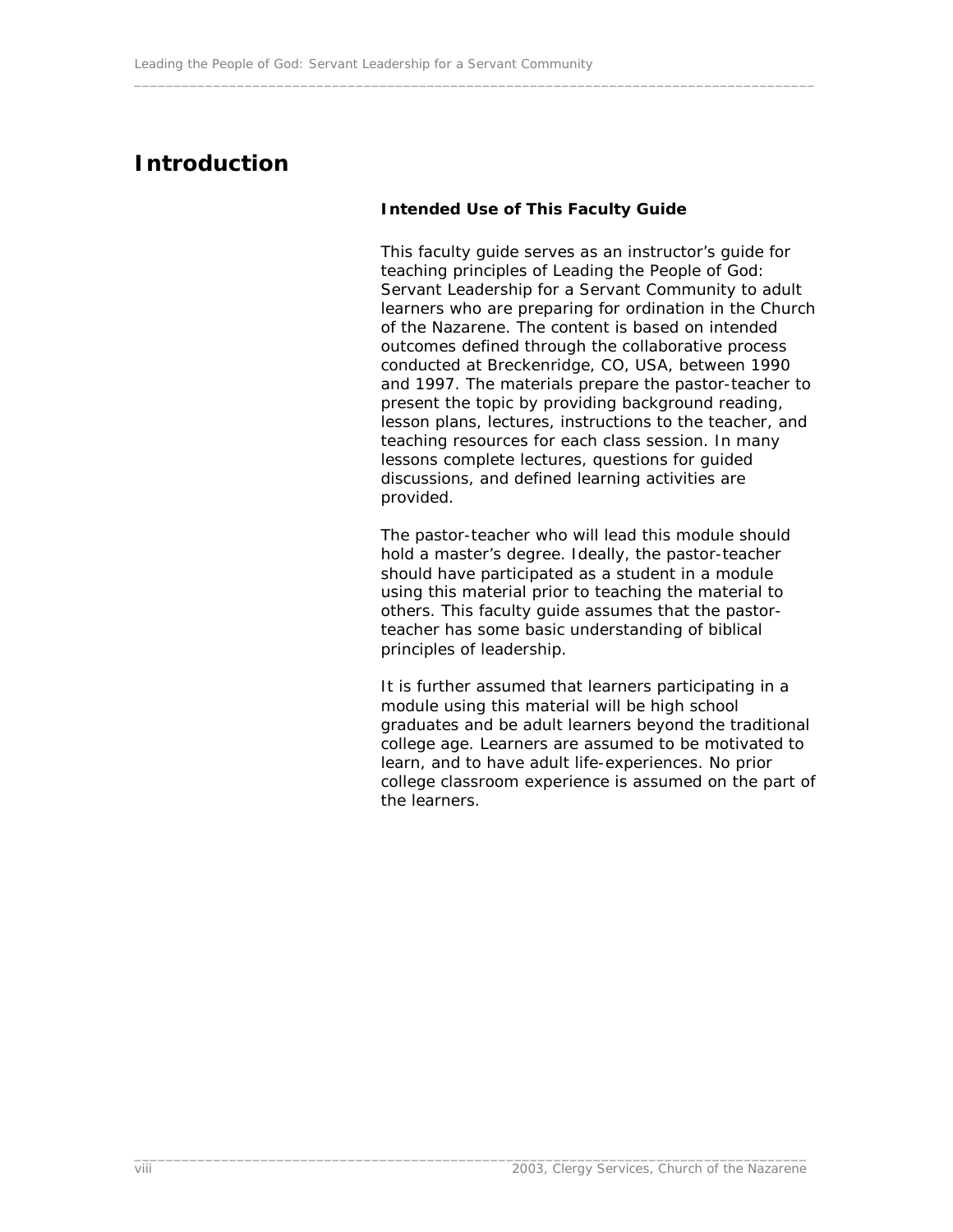#### **Acknowledgments**

 $\_$  ,  $\_$  ,  $\_$  ,  $\_$  ,  $\_$  ,  $\_$  ,  $\_$  ,  $\_$  ,  $\_$  ,  $\_$  ,  $\_$  ,  $\_$  ,  $\_$  ,  $\_$  ,  $\_$  ,  $\_$  ,  $\_$  ,  $\_$  ,  $\_$  ,  $\_$  ,  $\_$  ,  $\_$  ,  $\_$  ,  $\_$  ,  $\_$  ,  $\_$  ,  $\_$  ,  $\_$  ,  $\_$  ,  $\_$  ,  $\_$  ,  $\_$  ,  $\_$  ,  $\_$  ,  $\_$  ,  $\_$  ,  $\_$  ,

Every module is the accumulation of effort by many people. Someone writes the original manuscript, others offer suggestions to strengthen the content and make the material more easily understood, and finally an editor formats the module for publication. This module is not different. Many people have contributed to this module. Every effort has been made to accurately represent the original intent of the principal contributors.

#### **Principal Contributor**

The principal contributor for this module is E. LeBron Fairbanks, president of Mount Vernon Nazarene University. Dr. Fairbanks earned his undergraduate degree at Trevecca Nazarene University in 1964. He received three master's degrees—the M.A. from Scarritt College in 1967, the M.Div. from Nazarene Theological Seminary in 1970, and the M.Th. from Princeton Theological Seminary in 1971. In 1976, he was designated a Fellow in Pastoral Leadership Education by Princeton Theological Seminary, and earned the D.Min. degree from Nazarene Theological Seminary in 1978. Dr. Fairbanks is a 1991 graduate of the Harvard University Institute of Educational Management. Dr. Fairbanks was a Research Fellow while on sabbatical in 1999 at Yale University Divinity School.

Dr. Fairbanks was involved in local church ministries in Tennessee and Pennsylvania for 14 years. He served as academic dean for the European Nazarene College and associate professor at Southern Nazarene University.

In 1984 Dr. Fairbanks was elected president of Asia-Pacific Nazarene Theological Seminary in Manila, Philippines, where he served until accepting the presidency of Mount Vernon Nazarene University in July 1989.

Dr. Fairbanks has written numerous books and articles. He has traveled to 34 countries worldwide and serves on a variety of community, state, national, and international boards.

#### **Responder**

 $\_$  ,  $\_$  ,  $\_$  ,  $\_$  ,  $\_$  ,  $\_$  ,  $\_$  ,  $\_$  ,  $\_$  ,  $\_$  ,  $\_$  ,  $\_$  ,  $\_$  ,  $\_$  ,  $\_$  ,  $\_$  ,  $\_$  ,  $\_$  ,  $\_$  ,  $\_$  ,  $\_$  ,  $\_$  ,  $\_$  ,  $\_$  ,  $\_$  ,  $\_$  ,  $\_$  ,  $\_$  ,  $\_$  ,  $\_$  ,  $\_$  ,  $\_$  ,  $\_$  ,  $\_$  ,  $\_$  ,  $\_$  ,  $\_$  ,

Each module was reviewed by at least one content specialist to insure that the content did not represent a single, narrow view or opinion. The responder provided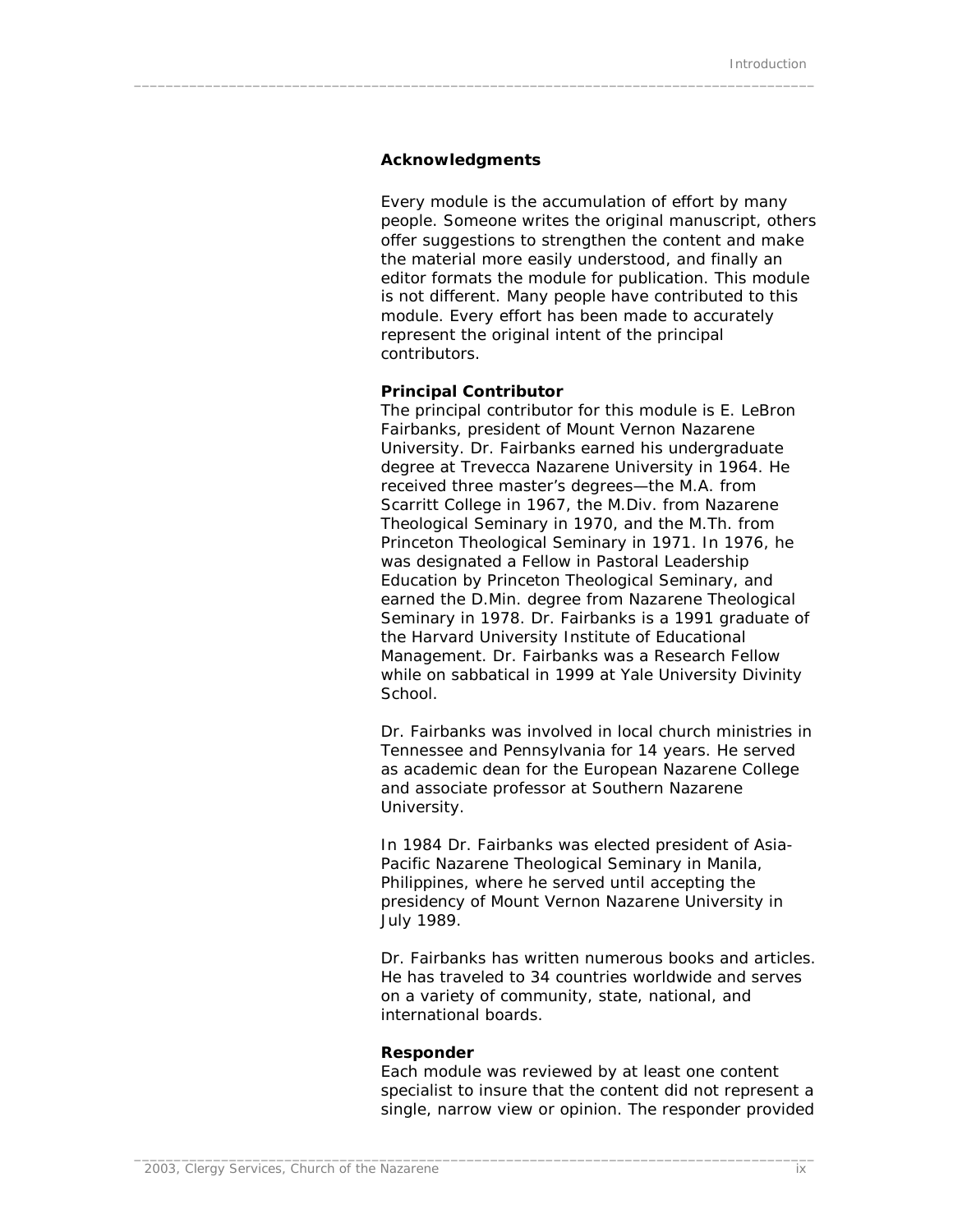suggestions that the principal contributor could integrate into this module.

 $\_$  ,  $\_$  ,  $\_$  ,  $\_$  ,  $\_$  ,  $\_$  ,  $\_$  ,  $\_$  ,  $\_$  ,  $\_$  ,  $\_$  ,  $\_$  ,  $\_$  ,  $\_$  ,  $\_$  ,  $\_$  ,  $\_$  ,  $\_$  ,  $\_$  ,  $\_$  ,  $\_$  ,  $\_$  ,  $\_$  ,  $\_$  ,  $\_$  ,  $\_$  ,  $\_$  ,  $\_$  ,  $\_$  ,  $\_$  ,  $\_$  ,  $\_$  ,  $\_$  ,  $\_$  ,  $\_$  ,  $\_$  ,  $\_$  ,

Jerry D. Lambert was the responder for this module. Dr. Lambert, education commissioner of the International Board of Education, formerly served as president of Nazarene Bible College in Colorado Springs, Colorado. He has also served as district superintendent of the Pittsburgh District and pastor in the Church of the Nazarene. Dr. Lambert pastored 20 years on districts in Florida, Georgia, Texas, Missouri, and Ohio.

He was granted a BA from Southern Nazarene University and a graduate degree in theology from Nazarene Theological Seminary in Kansas City. In 1986, the Doctor of Divinity degree was conferred on him from his alma mater, Southern Nazarene University. Dr. Lambert also graduated from the Harvard University Institute for the Management of Lifelong Education in 1988.

In 1994, Dr. Lambert was elected as the second education commissioner for the Church of the Nazarene, where he works with 57 institutions worldwide. Dr. Lambert has given leadership to pioneering extension education programs for multicultural ministerial students in 37 urban centers of the United States. He is a frequent speaker at retreats, seminars, and revivals.

### **Revision History**

*Third Quarter 2003*. Revision 1, the current version,

- the Lesson Overview, Introduction, Body, Close format was established
- the Student Guide was created

### **About This Module**

The overarching vision for this module is for each student to embrace the biblical model of "servant" as the driving force and organizing principle within the individual as he or she seeks to lead a Christian community of faith.

#### Module Purpose

 $\_$  ,  $\_$  ,  $\_$  ,  $\_$  ,  $\_$  ,  $\_$  ,  $\_$  ,  $\_$  ,  $\_$  ,  $\_$  ,  $\_$  ,  $\_$  ,  $\_$  ,  $\_$  ,  $\_$  ,  $\_$  ,  $\_$  ,  $\_$  ,  $\_$  ,  $\_$ 

In the context of biblical and theological foundations, and from the perspectives of spiritual, strategic, and skills formation, the course will invite each participant to a lifelong pursuit of and commitment to personal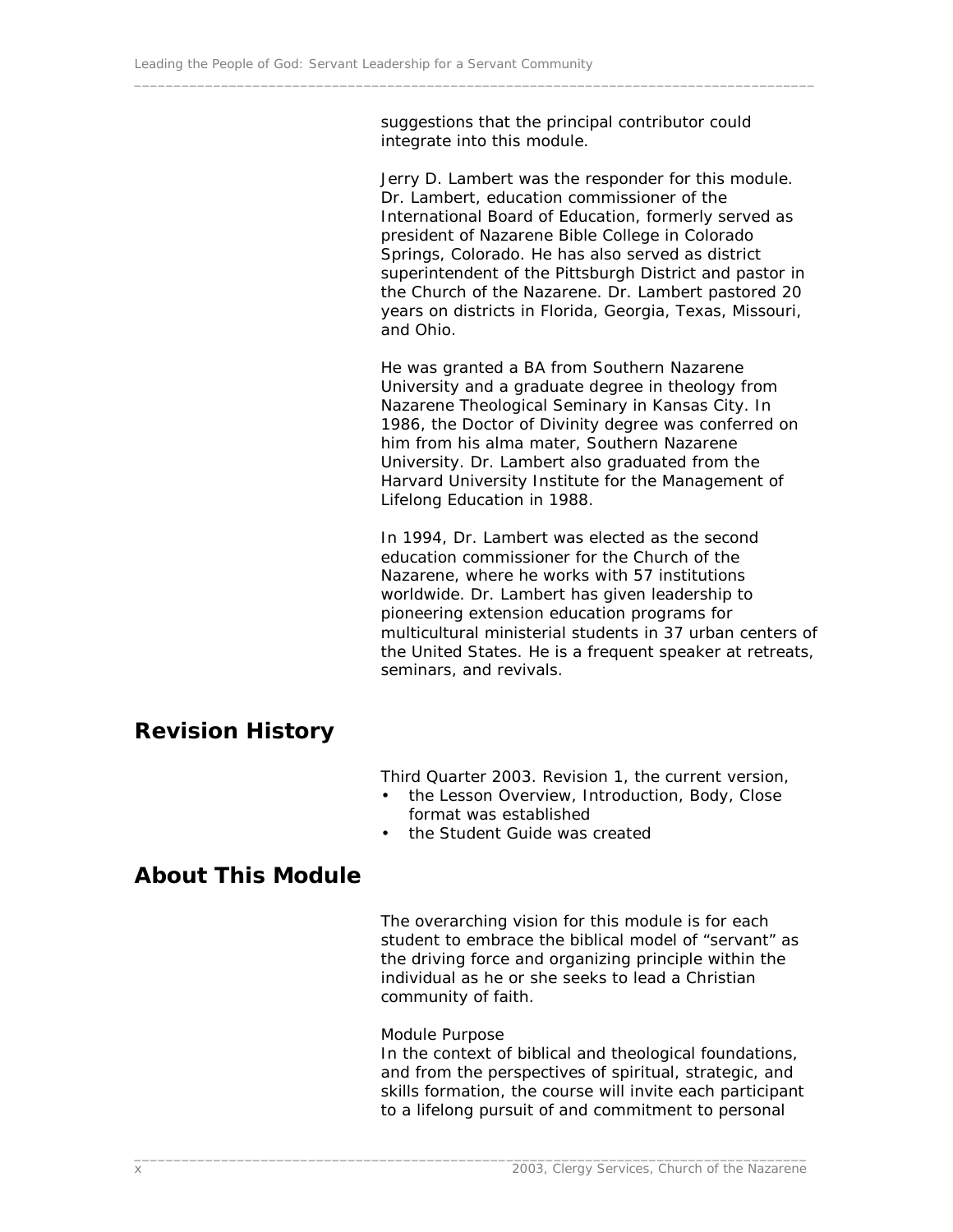and corporate understanding of Christian leadership and the unique relationship of Christian spirituality and the leadership responsibility of the pastor.

Course Themes

 $\_$  ,  $\_$  ,  $\_$  ,  $\_$  ,  $\_$  ,  $\_$  ,  $\_$  ,  $\_$  ,  $\_$  ,  $\_$  ,  $\_$  ,  $\_$  ,  $\_$  ,  $\_$  ,  $\_$  ,  $\_$  ,  $\_$  ,  $\_$  ,  $\_$  ,  $\_$  ,  $\_$  ,  $\_$  ,  $\_$  ,  $\_$  ,  $\_$  ,  $\_$  ,  $\_$  ,  $\_$  ,  $\_$  ,  $\_$  ,  $\_$  ,  $\_$  ,  $\_$  ,  $\_$  ,  $\_$  ,  $\_$  ,  $\_$  ,

- 1. The PASSION of servant leadership is grounded in a theology of ministry.
- 2. The POWER of servant leadership is rooted in a relentless pursuit of Christlikeness.
- 3. The PURPOSE of servant leadership is focused on effectively preparing the Body of Christ—the People of God—for mission and ministry.
- 4. The PLAN of servant leadership is biased toward spiritual formation and congregational transformation.
- 5. The PROOF of servant leadership is reflected in the qualitative growth of the led.

#### **Module Materials**

We have tried to design this module to be flexible and easy to adapt to your situation. For each lesson, there are several support pieces, which we have called simply "resources." These can be used in many different ways. Resources have been produced in the student guide for this module. The instructor will want a copy of the student guide for his or her own use.

- 1. The instructor may photocopy these to use for his or her own lecture outlines. There is space to add notes from the faculty guide, or from the additional suggested readings. Add in your own illustrations too!
- 2. The pages may be photocopied onto overhead transparencies for use in class.

One reason for developing this module is for the benefit of extension education. We understand that teachers all over the world are called upon to teach courses that are not in their area of specialty, but they teach them because they want to see pastors trained and leaders developed for the church. Extension education is basic to rapid church growth. We want to provide this as a resource for extension educators. If it helps others along the way, that's fine too.

Another reason for developing this module is to equip indigenous faculty. We believe that a class like this is best taught and contextualized by someone from within the culture of the students. There are many fine teachers who are leaders in our churches around the world who do not have higher degrees in theology but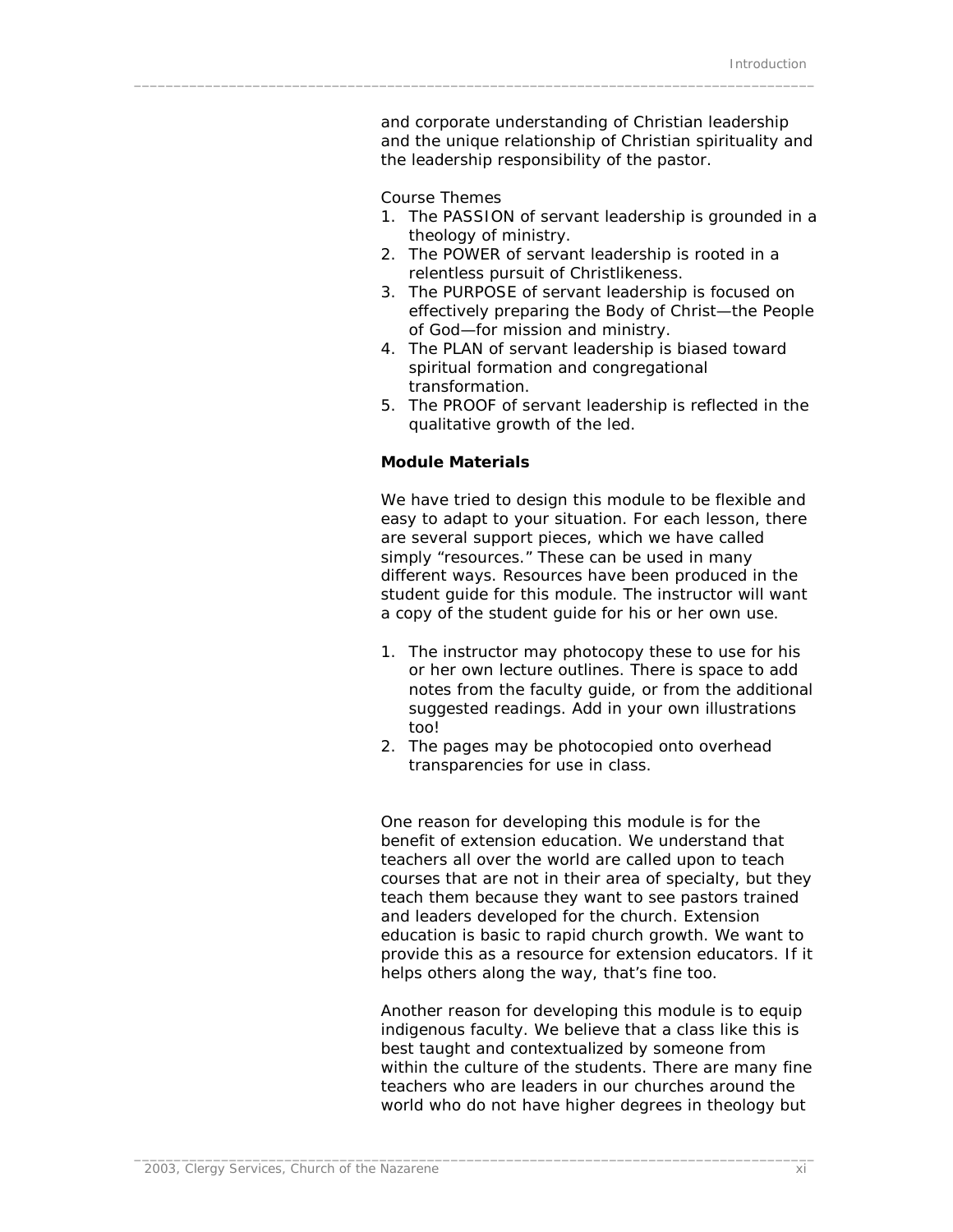who have the skills to teach a module like this effectively. We want to set them free to do so, and in so doing, to actually improve the module and make it more dynamic and meaningful for their context than it would have been had we held on to it and insisted on teaching it ourselves.

### **Intended Outcomes for the Module**

The *Manual,* Church of the Nazarene, and the *International Sourcebook on Developmental Standards for Ordination* define educational preparation for ordination. Additionally, each region of the International Church of the Nazarene has developed educational guidelines to qualify educational programs for ordination offered within their region.

The USA Region *Sourcebook for Ministerial Development* defines outcomes for the overall ministerial development program. The module assists candidates in developing these skills. Other modules in the program may also address the same outcomes. The specific outcomes that relate to this module are:

- CP 4 Ability to write an integrative philosophy of ministry that will answer "why I do what I do when I do it"
- CP 5 Ability to provide oversight of a congregation using management skills including leadership, conflict resolution, and administration
- CP 6 Ability to manage ministry resources (time, human, financial, etc.) in a way consistent with a church's size and characteristics
- CP 7 Ability to conceive and articulate purpose, mission, vision, and to develop strategic plans in a local church
- CP 8 Ability to develop team-building skills, identify and cultivate spiritual gifts, recruit volunteers, diagnose and intervene in problems
- CP 10 Ability to synthesize, analyze, reason logically for discernment, assessment, and problem solving, and live with ambiguity
- CP 11 Ability to analyze the validity of arguments and to identify their presuppositions and consequences
- CP 20 Ability to preach evangelistically and to be engaged with and equip others in personal and congregational evangelism
- CP 21 Ability to lead the church in discipling and assimilating new converts into the church
- CP 22 Ability to identify social and congregational factors that influence church growth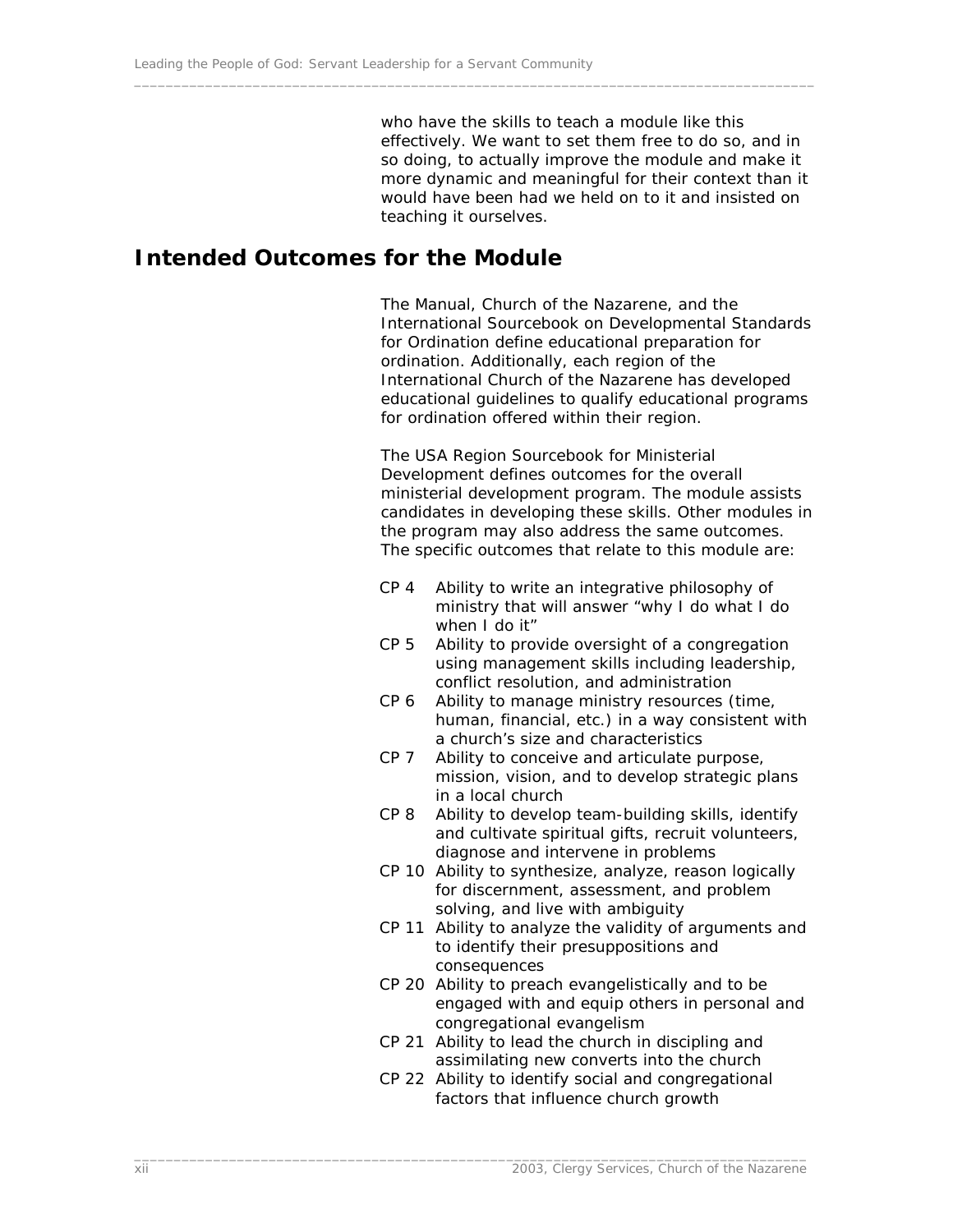- CP 23 Ability to envision Christian education most appropriate for a local church and to assure the development and empowerment of those serving it
- CH 1 Ability to apply basic understanding of ethical theories to teach and nurture ethical behavior in the Christian community
- CH 2 Ability to discern and make theologically based ethical decisions in the midst of a complex and/or paradoxical context
- CH 4 Ability to understand and apply the unique ethical dimensions of spiritual leadership in the church
- CH 5 Ability to apply Christian ethics to the issues of the integrity of the minister and the congregation for authentic Christian faithfulness and public witness
- CH 8 Ability to take responsibility for his or her own continuing spiritual development
- CH 9 Ability to apply understanding of his or her ongoing developmental needs across the life course of the minister to the pursuit of holy character
- CH 10 Ability to demonstrate a realistic selfunderstanding including personal strengths, gifts, weaknesses, and areas of needed growth

#### OUTCOME STATEMENTS

 $\_$  ,  $\_$  ,  $\_$  ,  $\_$  ,  $\_$  ,  $\_$  ,  $\_$  ,  $\_$  ,  $\_$  ,  $\_$  ,  $\_$  ,  $\_$  ,  $\_$  ,  $\_$  ,  $\_$  ,  $\_$  ,  $\_$  ,  $\_$  ,  $\_$  ,  $\_$  ,  $\_$  ,  $\_$  ,  $\_$  ,  $\_$  ,  $\_$  ,  $\_$  ,  $\_$  ,  $\_$  ,  $\_$  ,  $\_$  ,  $\_$  ,  $\_$  ,  $\_$  ,  $\_$  ,  $\_$  ,  $\_$  ,  $\_$  ,

 $\_$  ,  $\_$  ,  $\_$  ,  $\_$  ,  $\_$  ,  $\_$  ,  $\_$  ,  $\_$  ,  $\_$  ,  $\_$  ,  $\_$  ,  $\_$  ,  $\_$  ,  $\_$  ,  $\_$  ,  $\_$  ,  $\_$  ,  $\_$  ,  $\_$  ,  $\_$  ,  $\_$  ,  $\_$  ,  $\_$  ,  $\_$  ,  $\_$  ,  $\_$  ,  $\_$  ,  $\_$  ,  $\_$  ,  $\_$  ,  $\_$  ,  $\_$  ,  $\_$  ,  $\_$  ,  $\_$  ,  $\_$  ,  $\_$  ,

This course will endeavor to:

- 1. Provide the biblical principles of servant leadership
- 2. Help students:
	- integrate Christian faith and leadership in all aspects of life
	- view ministry as a sacred and lifelong calling for every believer
- 3. Affirm a Wesleyan worldview by:
	- committing oneself to Christ and His teaching as found in the Scriptures
	- basing one's leadership strategy in the emphasis of the "optimism of grace" and the "radicalness of sin"
	- valuing all truth as God's truth
	- striving for integrity in thought and action
- 4. Invite an understanding of the unique characteristics of the Christian leader and the Christian organization that enable the leader and the led to provide a setting and context in which God the Spirit may transform persons and structures
- 5. Challenge students to a lifelong commitment to the disciplines of spiritual formation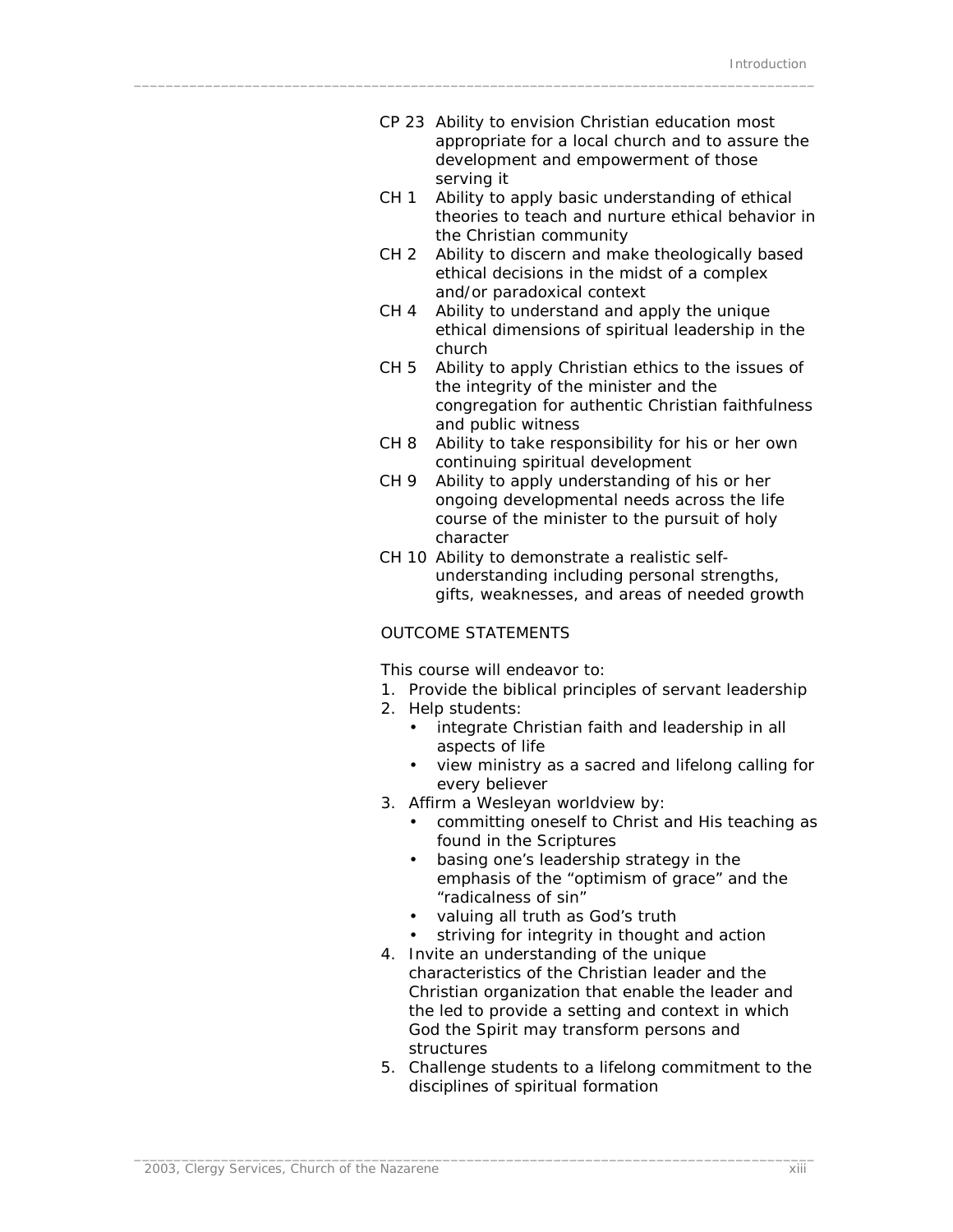- 6. Equip students with the skills needed to work within the community of faith as a leader/facilitator
- 7. Distinguish between Christian and secular leadership styles and between operational and strategic planning
- 8. Enable students to better comprehend the intentional empowerment God gives to the faithful servant who responds to God's call to be a leader in the kingdom of God on earth
- 9. Assist students in formulating their personal philosophies of servant leadership

### **Recommended Reading**

The principal contributor developed this module as a graduate-level course. Five textbooks and monographs were specifically recommended and may be considered as textbooks for in-depth study.

- 1. Bowling, John. *Grace-Full Leadership.* Kansas City: Beacon Hill Press of Kansas City, 2000.
- 2. Lansing, Alfred. *Endurance: Shackleton's Incredible Voyage.* New York: Carroll and Graf, 1998.
- 3. Parrott, Richard L. *Leadership Character.* Ashland, KY: Sandberg Leadership Center, Ashland Seminary Press, 2002.
- 4. Perkins, Dennis N. T. *Leading at the Edge.* New York: AMACOM, 2000.
- 5. Nouwen, Henri J. M. *In the Name of Jesus: Reflections on Christian Leadership.* New York: Crossroad Publishing Company, 1989.

### **Module Core Requirement**

**Staged, Cumulative Paper.** Students will prepare a staged, cumulative paper on "My Philosophy of Servant Leadership." One portion of the paper will be due at the end of each theme. The completed paper that includes the review of each theme and conclusions is due in the last lesson. This paper should reflect the class discussions and the student's supplemental reading on leadership.

### **Suggested Meeting Schedule**

The module lessons are designed to last 90 minutes each. Each lesson is complete in itself with an opening, a middle, and a closing. They are sequential. Each lesson assumes the learners have mastered material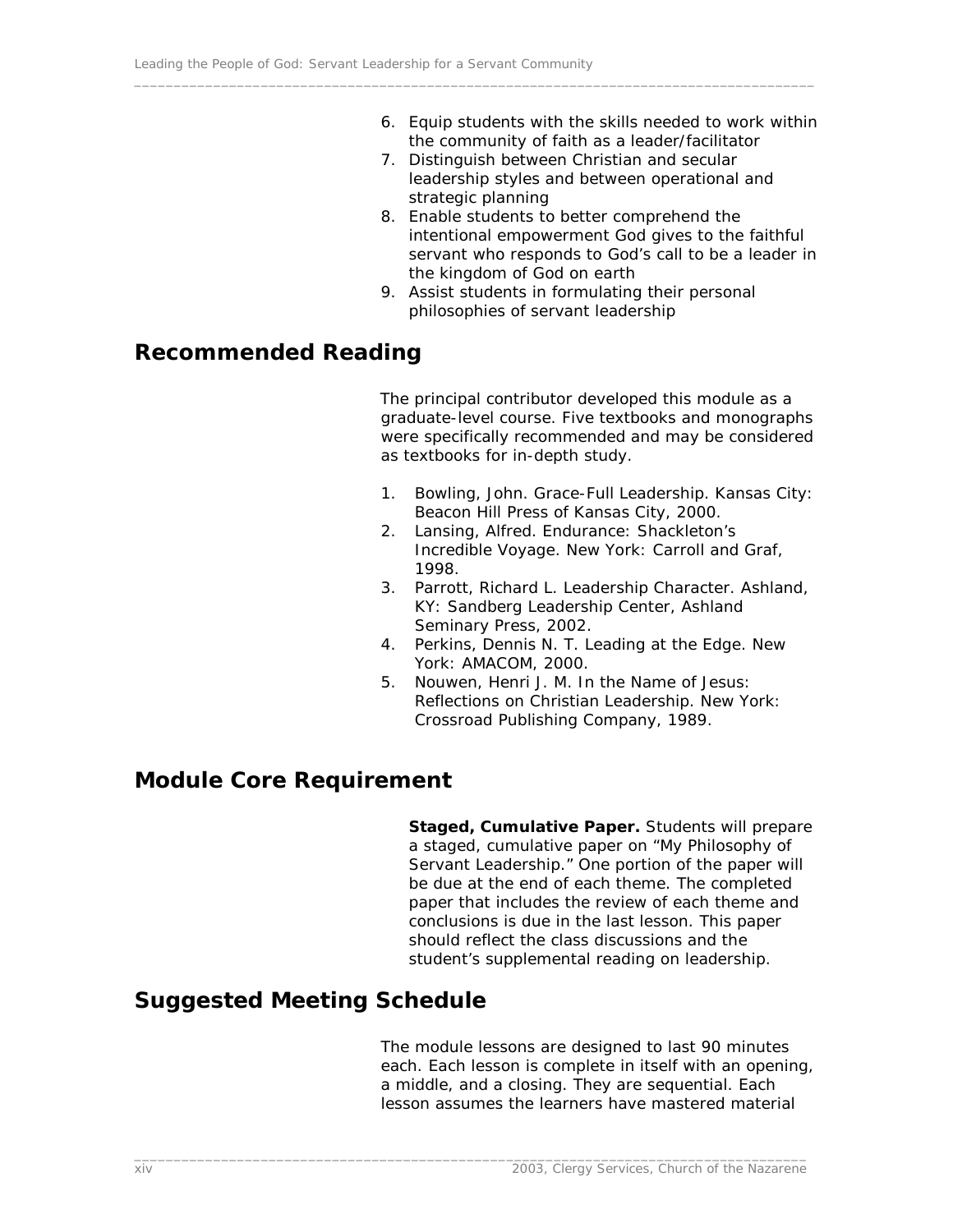presented in previous lessons. The lessons can be grouped in a variety of ways to accommodate the schedules of your learners.

 $\_$  ,  $\_$  ,  $\_$  ,  $\_$  ,  $\_$  ,  $\_$  ,  $\_$  ,  $\_$  ,  $\_$  ,  $\_$  ,  $\_$  ,  $\_$  ,  $\_$  ,  $\_$  ,  $\_$  ,  $\_$  ,  $\_$  ,  $\_$  ,  $\_$  ,  $\_$  ,  $\_$  ,  $\_$  ,  $\_$  ,  $\_$  ,  $\_$  ,  $\_$  ,  $\_$  ,  $\_$  ,  $\_$  ,  $\_$  ,  $\_$  ,  $\_$  ,  $\_$  ,  $\_$  ,  $\_$  ,  $\_$  ,  $\_$  ,

When lessons are taught in the same meeting, instructors will need to adjust homework assignments because participants will not have time between lessons to prepare homework. It is very important for the instructor to always be looking ahead and planning for upcoming lessons.

Here are three suggestions (out of many) for ways that the meetings can be organized.

- 1. Resident campus. The class can meet two days a week for 90 minutes. Present one lesson per meeting time. Total time: 8 weeks.
- 2. Extension education. The class can meet one day (or evening) each week for 3 to 3½ hours. Present two lessons per meeting with a break period between lessons. Participants will need to travel to a centralized location for meetings, so make it worth their time. Total time: 8 weeks.
- 3. Intensive module. The class can meet four consecutive days for 7 to 8 hours per day. Present two lessons in the morning with a break period between lessons and two lessons in the afternoon with another break period between the lessons. Participants must complete reading assignments before arriving at the module site, and written assignments can be submitted 30 to 60 days following the class meeting. Total meeting time: 1 week. (Elapsed time including reading and written assignments: 2 to 3 months.)

The module is divided into five themes. The progression of these themes can be seen in the chart below. Space is given for you to fill in the dates when your class sessions will meet.

| Date | Lesson                                      |
|------|---------------------------------------------|
|      | 1. Module Introduction                      |
|      | Theme 1: The PASSION of servant leadership  |
|      | is grounded in a theology of                |
|      | ministry.                                   |
|      | 2. Leadership and the Spiritual Life        |
|      | 3. A Shared Vision of Ministry              |
|      | Theme 2: The POWER of servant leadership is |
|      | rooted in a relentless pursuit of           |
|      | Christlikeness.                             |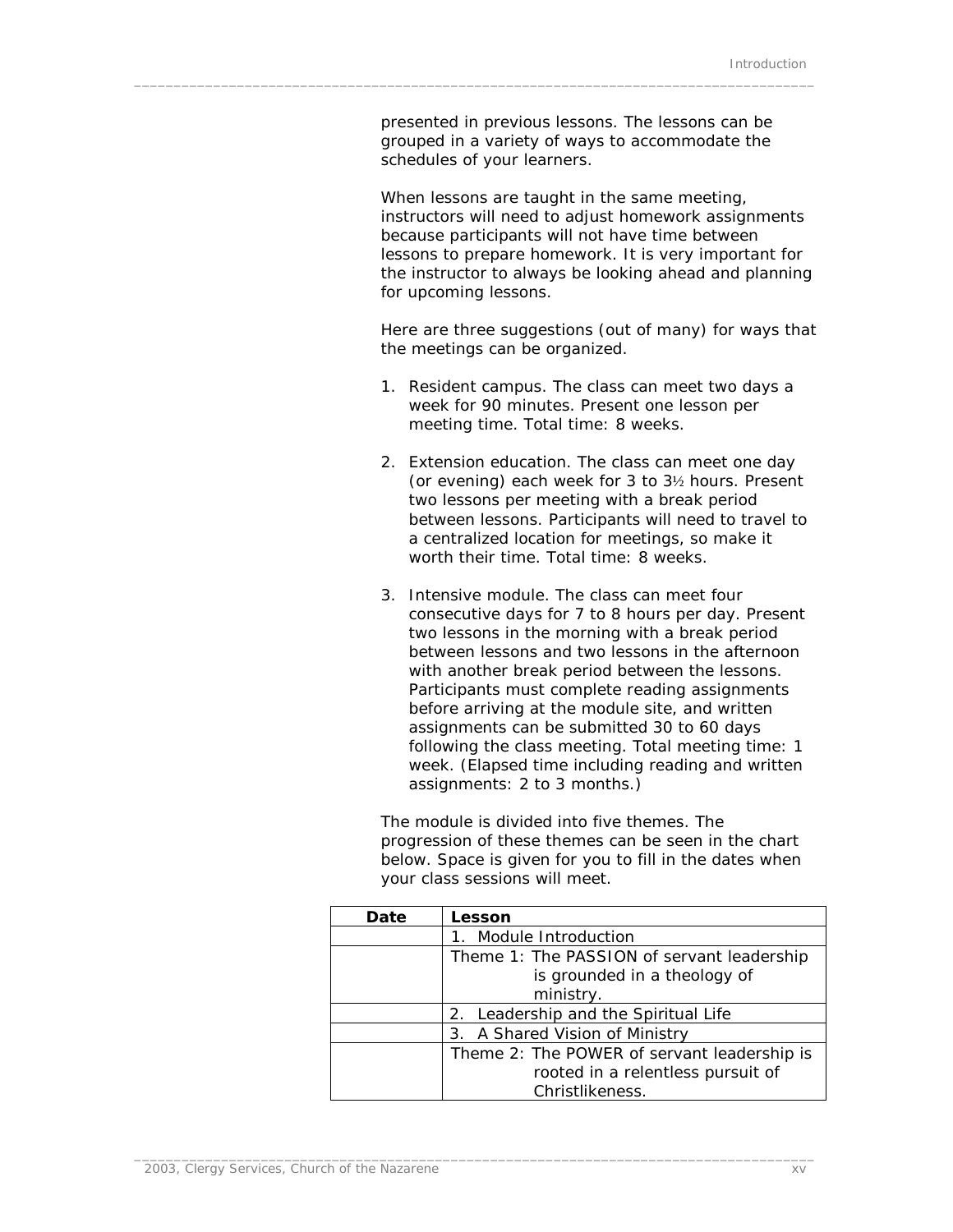| 4. In the Name of Jesus: Leading a Faith             |
|------------------------------------------------------|
| Community                                            |
| A Biblical Model for Leading a Faith<br>5.           |
| Community, Part 1                                    |
| A Biblical Model for Leading a Faith<br>6.           |
| Community, Part 2                                    |
| Theme 3: The PURPOSE of servant leadership           |
| is focused on effectively preparing                  |
| the Body of Christ-the People of                     |
| God-for mission and ministry.                        |
| Intentionally Nurturing the Spiritual Life for<br>7. |
| Mission and Ministry                                 |
| Mentoring as Ministry Development<br>8.              |
| 9. Twelve Theses for Kingdom Servanthood             |
| Theme 4: The PLAN of servant leadership is           |
| biased toward spiritual formation                    |
| and congregational transformation.                   |
| 10. Leadership for Congregational                    |
| Transformation                                       |
| 11. The Leader as Catalyst for Congregational        |
| or Corporate Transformation                          |
| 12. A New Paradigm: A Grace-full Leader              |
| Theme 5: The PROOF of servant leadership is          |
| reflected in the qualitative growth                  |
| of the led.                                          |
| 13. Care Deeply-The Servant Leader Is                |
| Servant First                                        |
| 14. Core Qualities of the Servant Leader             |
| 15. Core Values and Attitudes of the Servant         |
| Leader                                               |
| 16. In Review                                        |

### **About This Faculty Guide**

*Note: It is critical to remember that active participation by the learners will enhance their learning. That means you will not be an information giver. This module is not about you. The focus of the module is helping students learn. Your role is to design an environment in which your students will learn. Sometimes you will give lectures. At other times you will guide discussions or assign your students to work in groups. These kinds of activities keep the participants actively involved in the learning process. Learning is a team activity.*

The faculty guide has been written to guide an instructor as he or she prepares to teach this module. It contains complete lesson plans and resources to provide a solid educational design for the topic. You will need to prepare for each lesson well in advance of the meeting time. Often there are background reading suggestions for the instructor or you may know additional reference materials you want to interject into the lesson. Questions that are intended to be answered or discussed by the students are in italic type.

**A two-column format was chosen for the faculty guide.** The right-hand column contains the content of lectures, descriptions of activities, and questions to keep students involved. The left-hand column is to give suggested instructions to you, the teacher. It also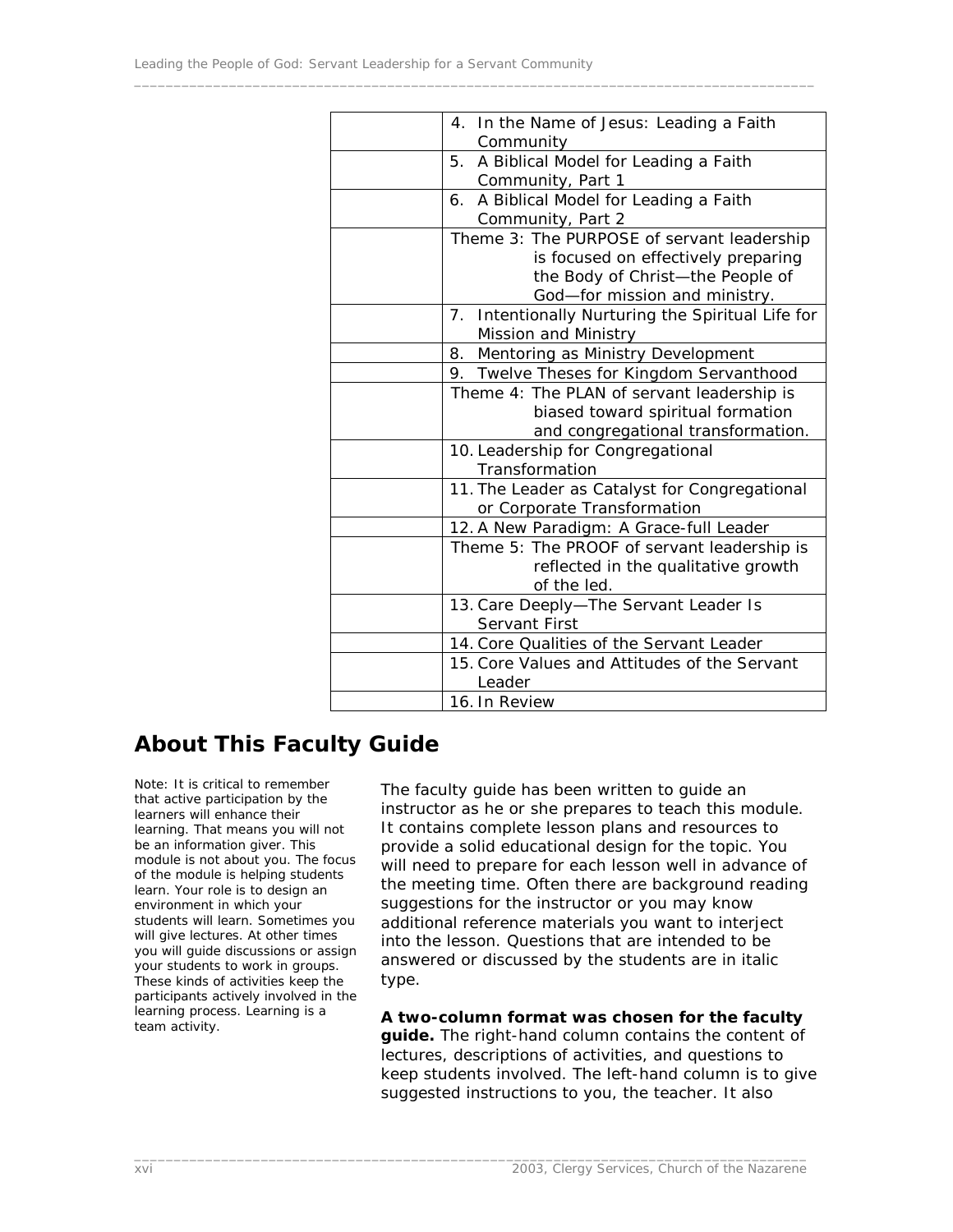contains examples you can use to illustrate concepts in the lectures. Whenever possible you should use examples from your own experience and from your students' real-life context.

 $\_$  ,  $\_$  ,  $\_$  ,  $\_$  ,  $\_$  ,  $\_$  ,  $\_$  ,  $\_$  ,  $\_$  ,  $\_$  ,  $\_$  ,  $\_$  ,  $\_$  ,  $\_$  ,  $\_$  ,  $\_$  ,  $\_$  ,  $\_$  ,  $\_$  ,  $\_$  ,  $\_$  ,  $\_$  ,  $\_$  ,  $\_$  ,  $\_$  ,  $\_$  ,  $\_$  ,  $\_$  ,  $\_$  ,  $\_$  ,  $\_$  ,  $\_$  ,  $\_$  ,  $\_$  ,  $\_$  ,  $\_$  ,  $\_$  ,

Large white space has been left in the left column to allow you to write notes and personalize the faculty guide.

**The faculty guide has two major components:** the Faculty Guide Introduction and the Lesson Plans. The Introduction and Lesson Plans are in this document. Teaching Resources are contained in the companion Student Guide. You are reading the Faculty Guide Introduction now. It provides a teaching philosophy for adult learners, background information for organizing the module, and ideas about conducting the lessons.

**Each section of the faculty guide is numbered** with a two-part page number. Page 5 of Lesson 3 would be numbered "3-5." The first number is the lesson number and the second is the page number within the lesson. Each resource sheet is numbered for the lesson in which the resource is first used. The first resource page for Lesson 2 is numbered "2-1."

#### **The Lesson Plans are complete in themselves.**

They contain an Overview, Introduction, Body, and Close. The Lesson Overview provides you with a planning tool for preparing and conducting each lesson.

*The Lesson Introduction* should get participants' attention, orient them to the place this lesson holds in the overall module, define the intended objectives, and prepare them for the learning activities.

*The Lesson Body* is the core message of the lesson. The key is to keep the learners actively involved. Even in lectures, ask questions that prompt learners to think about the content not just hear the lecture.

The following chart shows a continuum of learner involvement in different teaching methods. Lecture requires the least learner involvement, and independent study requires the most learner involvement.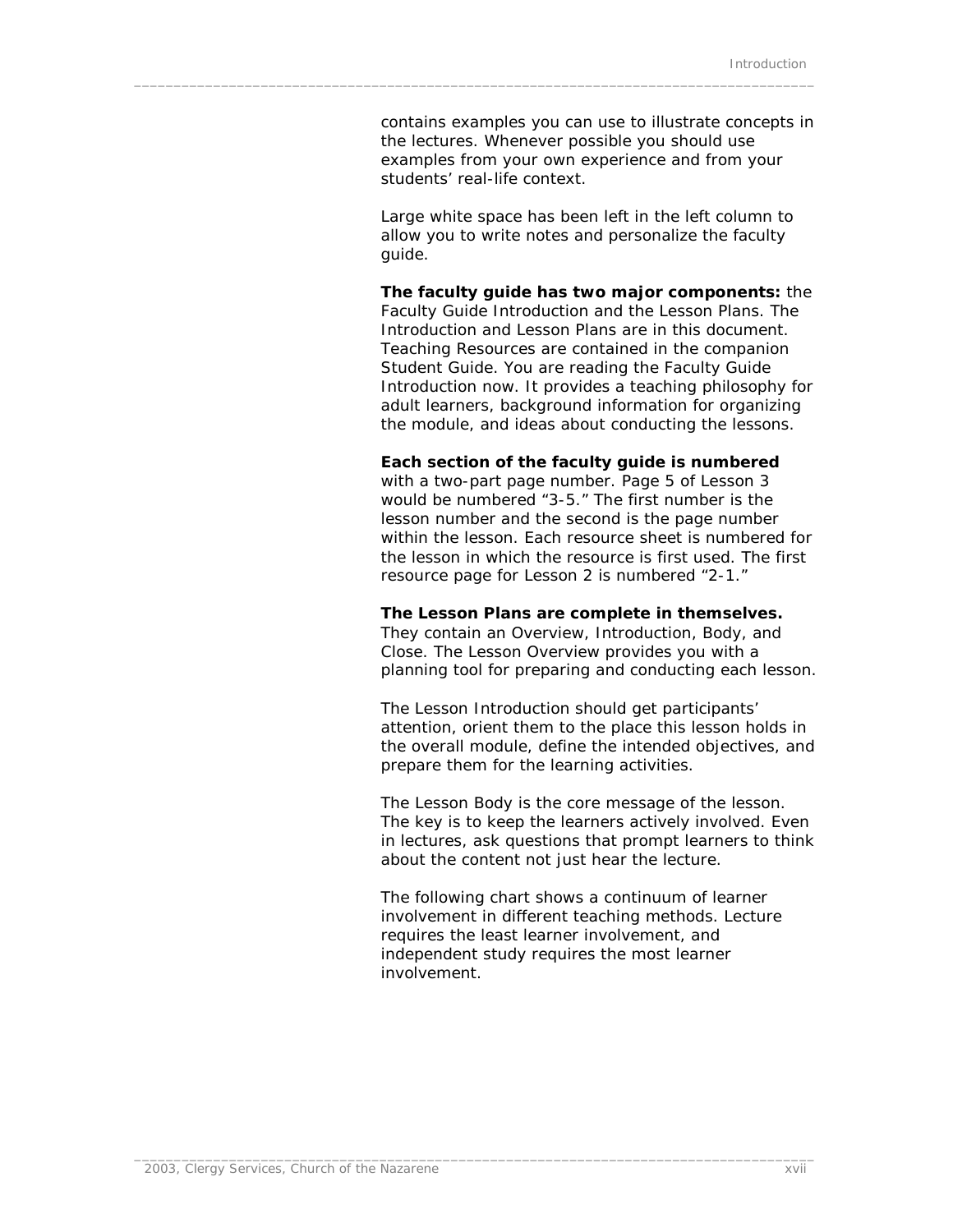### **METHODS CONTINUUM**

 $\_$  ,  $\_$  ,  $\_$  ,  $\_$  ,  $\_$  ,  $\_$  ,  $\_$  ,  $\_$  ,  $\_$  ,  $\_$  ,  $\_$  ,  $\_$  ,  $\_$  ,  $\_$  ,  $\_$  ,  $\_$  ,  $\_$  ,  $\_$  ,  $\_$  ,  $\_$  ,  $\_$  ,  $\_$  ,  $\_$  ,  $\_$  ,  $\_$  ,  $\_$  ,  $\_$  ,  $\_$  ,  $\_$  ,  $\_$  ,  $\_$  ,  $\_$  ,  $\_$  ,  $\_$  ,  $\_$  ,  $\_$  ,  $\_$  ,



A variety of learning activities are used to present information and allow learners to experiment with their new knowledge. Each individual has a set of preferred methods of learning and he or she has different lifeexperiences that can color or filter what he or she actually learns. A variety of learning activities help adults adapt to the learning task—by hearing, by doing, by reading, by discussing, or by combinations of these. The learners should have opportunities to test and clarify their new learning by talking with the instructor and other participants, and applying new knowledge in real or contrived situations as soon as possible.

*The Lesson Close* provides a time for answering questions, reviewing the information, connecting this lesson to future lessons, making assignments, and punctuating the finish. The close does not provide any new information but gives a sense of closure to the lesson.

**Homework assignments** are important learning activities. They provide the student with an opportunity to synthesize classroom learning. Working on these assignments also extends the learning experience beyond the time constraints of class time.

The student—especially the adult student—needs frequent and timely feedback about his or her learning. While interaction with other students helps the learner refine what he or she is learning, feedback from the instructor is also critical to the quality of his or her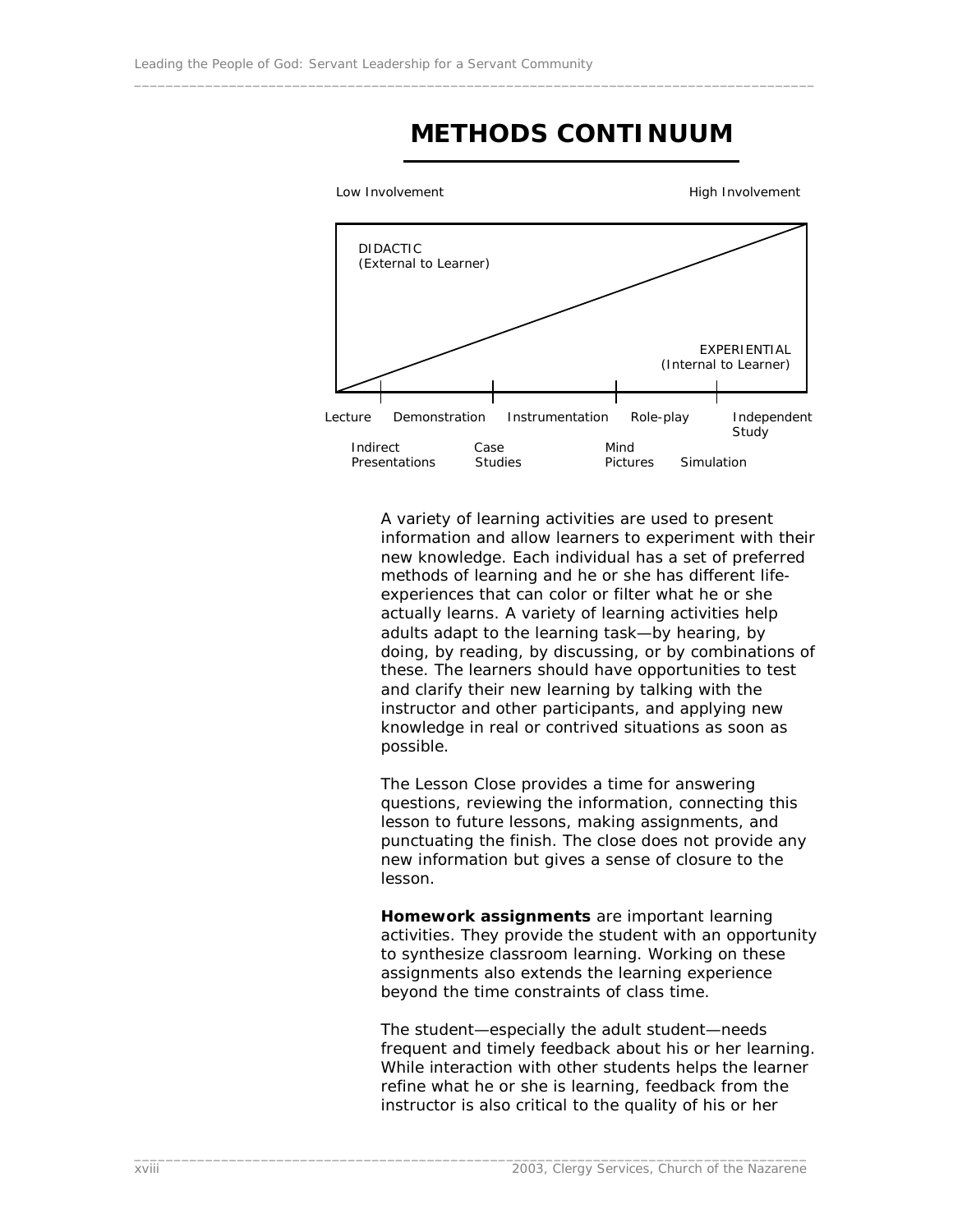learning and ultimately to his or her persistence in the Course of Study.

 $\_$  ,  $\_$  ,  $\_$  ,  $\_$  ,  $\_$  ,  $\_$  ,  $\_$  ,  $\_$  ,  $\_$  ,  $\_$  ,  $\_$  ,  $\_$  ,  $\_$  ,  $\_$  ,  $\_$  ,  $\_$  ,  $\_$  ,  $\_$  ,  $\_$  ,  $\_$  ,  $\_$  ,  $\_$  ,  $\_$  ,  $\_$  ,  $\_$  ,  $\_$  ,  $\_$  ,  $\_$  ,  $\_$  ,  $\_$  ,  $\_$  ,  $\_$  ,  $\_$  ,  $\_$  ,  $\_$  ,  $\_$  ,  $\_$  ,

It is your responsibility as the instructor for this module to provide students with timely responses to homework assignments in order to enhance the learning process. Reviewing and responding to homework will also provide you with critical information about what your students are learning and how well the teaching-learning process is succeeding.

Since these modules are preparing the learner for ordination rather than leading to a university degree, a letter grade may not be appropriate. Your response to the learners' assignments should be thoughtful and in most cases it should be written. Its purpose will always be to refine and enhance the learning of the student.

**Teaching Resources** are produced in the Student Guide. You must determine how each resource will be used in your context. If an overhead projector is available, then transparencies can be made by replacing the paper in your photocopy machine with special transparency material.

The student guide for this module contains the series foreword, acknowledgments, syllabus, copies of all resources, lesson objectives, and assignments. A copy of the student guide should be made available to each student.

**Recommendations for printing.** You may print this faculty guide if desired. The introduction and lesson plan segments are formatted for printing on both sides of the paper. The resource pages of the Student Guide should be printed on one side for use as transparency or handout masters.

The Student Guide should be printed on one side.

#### **A Hidden Agenda**

#### **Hidden curriculum issues . . . because the way we teach teaches**

In each session, there are certain methodological and environmental things to consider.

**First,** consider the classroom arrangement. Whenever possible, the room should be arranged to encourage a sense of community. The group should either sit in a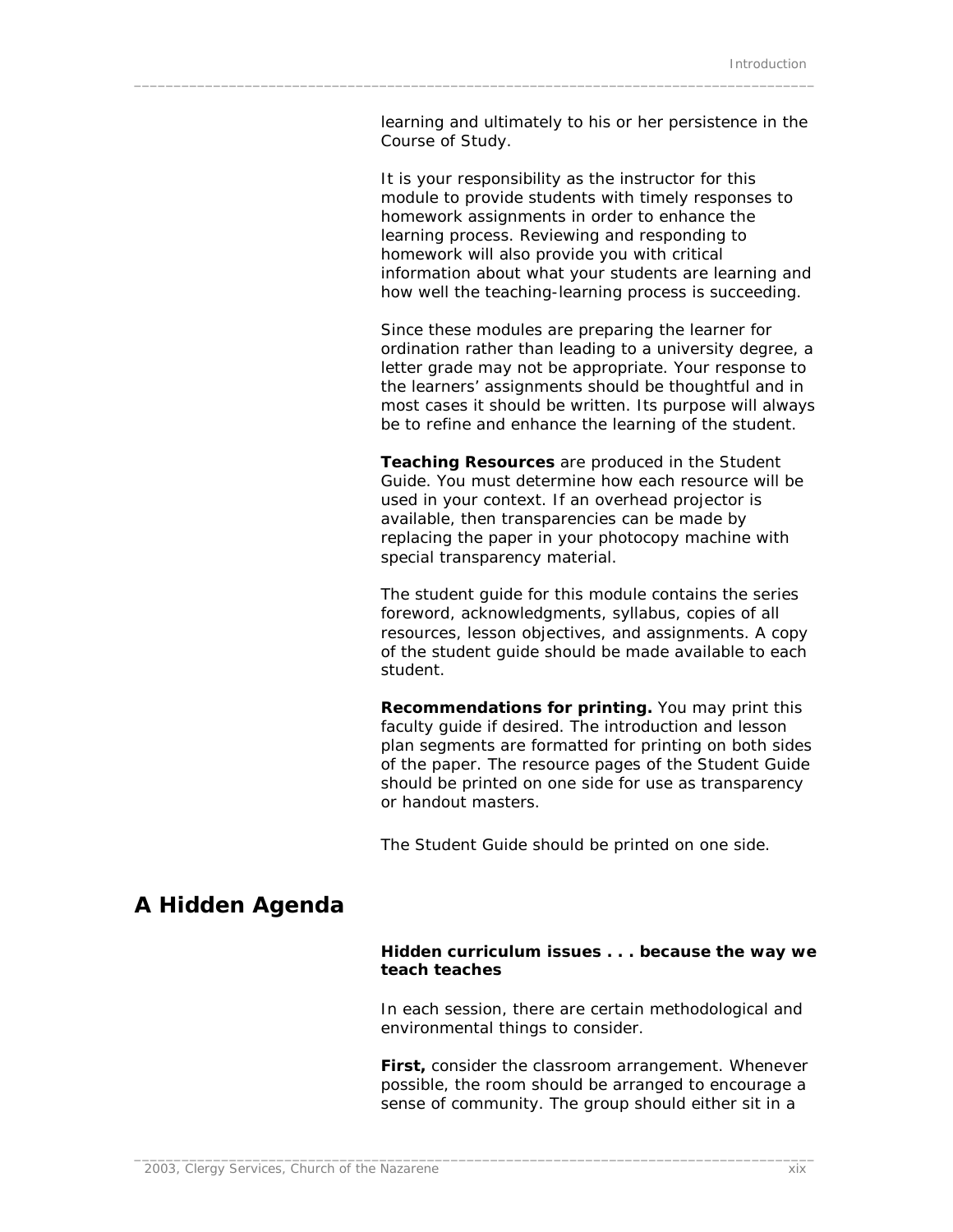circle or around a table. If the group is very large, chairs can be arranged for easily moving into clusters for discussion.

Second, consider how you present yourself as teacher. Standing behind a lectern with your students facing you in rows says that you are above the students and have something to give them (although in a very large group this standing to teach may be unavoidable). Sitting as part of the circle makes the teacher a colearner at the same level as the students. Speak naturally. Pay close attention to your students, and value the things they share. Learn their names. Encourage participation. Remember that you are modeling for them, and the way you teach will teach them far more than the words you say.

**Third,** invite the Holy Spirit's presence in the classroom. Do this each time the class meets.

**Fourth,** the sharing of stories activity does more than help the students begin to reflect on their own Christian experiences. It is a way to build community between the students. This is more than an exercise to be checked off. It is vital to set the tone of your intentional community.

When meeting times exceed 90 minutes, consider adding break times. The break between segments is an important time for community building. Remain available to the students during this time. Consider offering coffee or tea during this time as a way to encourage fellowship.

### **Journaling: The Key to Spiritual Formation**

Journaling is a major assignment of each module in the Ministerial Preparation Course of Study. It is the integrating element that helps you draw spiritual meaning and ministerial application from the content of each module whether the module concentrates on content, competency, character, or context. It ensures that the "Be" component of "Be, Know, and Do" is present in every module in which you participate. What is journaling and how can it be meaningfully accomplished?

#### **Journaling: A Tool for Personal Reflection and Integration**

 $\_$  ,  $\_$  ,  $\_$  ,  $\_$  ,  $\_$  ,  $\_$  ,  $\_$  ,  $\_$  ,  $\_$  ,  $\_$  ,  $\_$  ,  $\_$  ,  $\_$  ,  $\_$  ,  $\_$  ,  $\_$  ,  $\_$  ,  $\_$  ,  $\_$  ,  $\_$ 

Participating in the Course of Study is the heart of your preparation for ministry. To complete each module you

*The Syllabus contains this explanation of journaling.*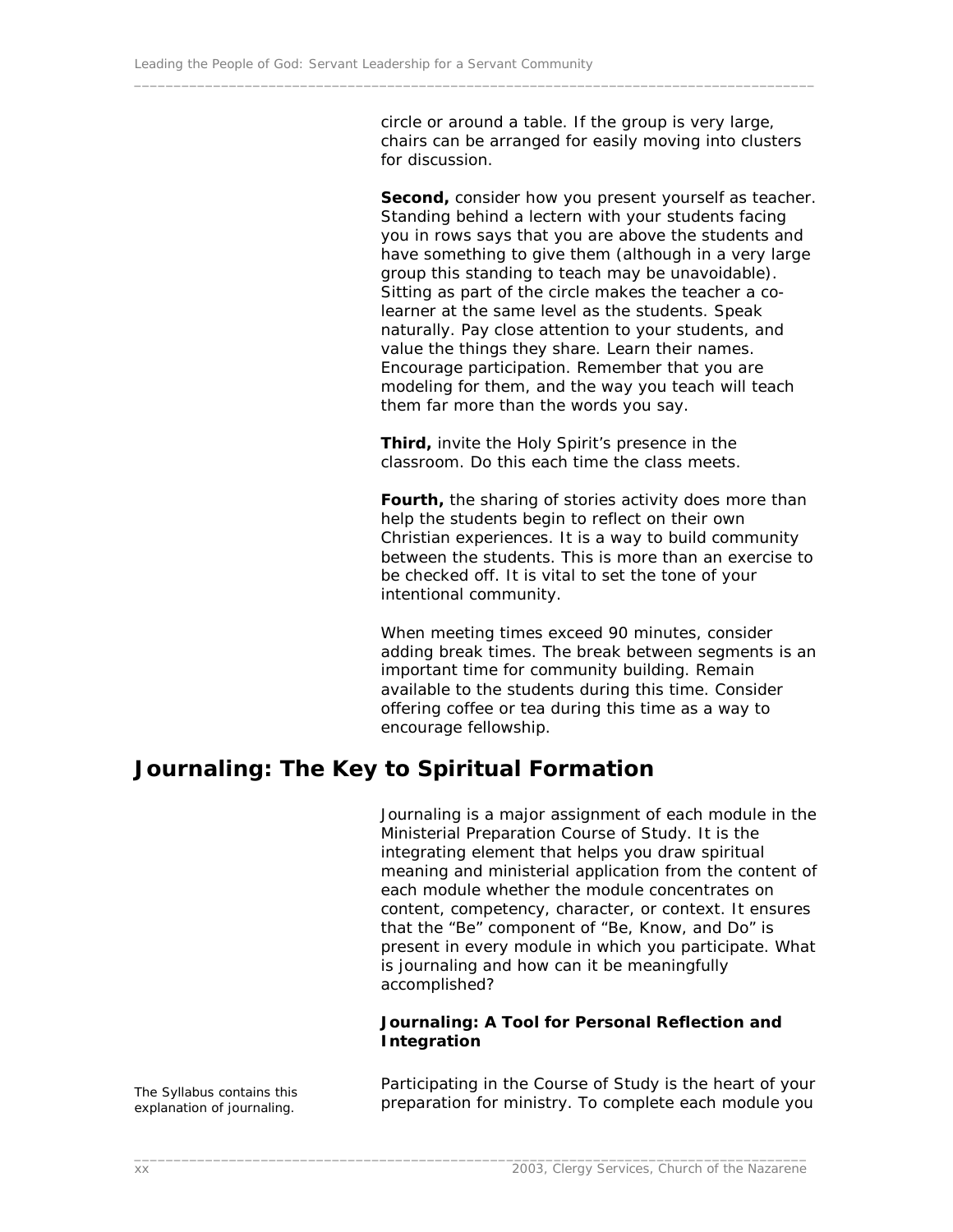*Journaling provides the spiritual formation component for the module and is an integral part of the learning experience.*

*Have students read the journaling section during the Syllabus review in Lesson 1 and emphasize that journaling is an assignment for each lesson in the module.*

*When giving assignments in each lesson, assign journal writing each time the group meets.*

will be required to listen to lectures, read several books, participate in discussions, and write papers. Content mastery is the goal.

 $\_$  ,  $\_$  ,  $\_$  ,  $\_$  ,  $\_$  ,  $\_$  ,  $\_$  ,  $\_$  ,  $\_$  ,  $\_$  ,  $\_$  ,  $\_$  ,  $\_$  ,  $\_$  ,  $\_$  ,  $\_$  ,  $\_$  ,  $\_$  ,  $\_$  ,  $\_$  ,  $\_$  ,  $\_$  ,  $\_$  ,  $\_$  ,  $\_$  ,  $\_$  ,  $\_$  ,  $\_$  ,  $\_$  ,  $\_$  ,  $\_$  ,  $\_$  ,  $\_$  ,  $\_$  ,  $\_$  ,  $\_$  ,  $\_$  ,

An equally important part of ministerial preparation is spiritual formation. Some might choose to call spiritual formation devotions, while others might refer to it as growth in grace. Whichever title you place on the process, it is the intentional cultivation of your relationship with God. The module work will be helpful in adding to your knowledge, your skills, and your ability to do ministry. The spiritual formation work will weave all you learn into the fabric of your being, allowing your education to flow freely from your head to your heart to those you serve.

Although there are many spiritual disciplines to help you cultivate your relationship with God, journaling is the critical skill that ties them all together. Journaling simply means keeping a record of your experiences and the insights you have gained along the way. It is a discipline because it does require a good deal of work to faithfully spend time daily in your journal. Many people confess that this is a practice they tend to push aside when pressed by their many other responsibilities. Even five minutes a day spent journaling can make a major difference in your education and your spiritual development. Let me explain.

Consider journaling time spent with your best friend. Onto the pages of a journal you will pour out your candid responses to the events of the day, the insights you gained from class, a quote gleaned from a book, and an ah-ha that came to you as two ideas connected. This is not the same as keeping a diary, since a diary seems to be a chronicle of events without the personal dialogue. The journal is the repository for all of your thoughts, reactions, prayers, insights, visions, and plans. Though some people like to keep complex journals with sections for each type of reflection, others find a simple running commentary more helpful. In either case, record the date and the location at the beginning of every journal entry. It will help you when it comes time to review your thoughts.

It is important to chat briefly about the logistics of journaling. All you will need is a pen and paper to begin. Some folks prefer loose-leaf paper that can be placed in a three-ring binder, others like spiral-bound notebooks, while others enjoy using composition books. Whichever style you choose, it is important to develop a pattern that works for you.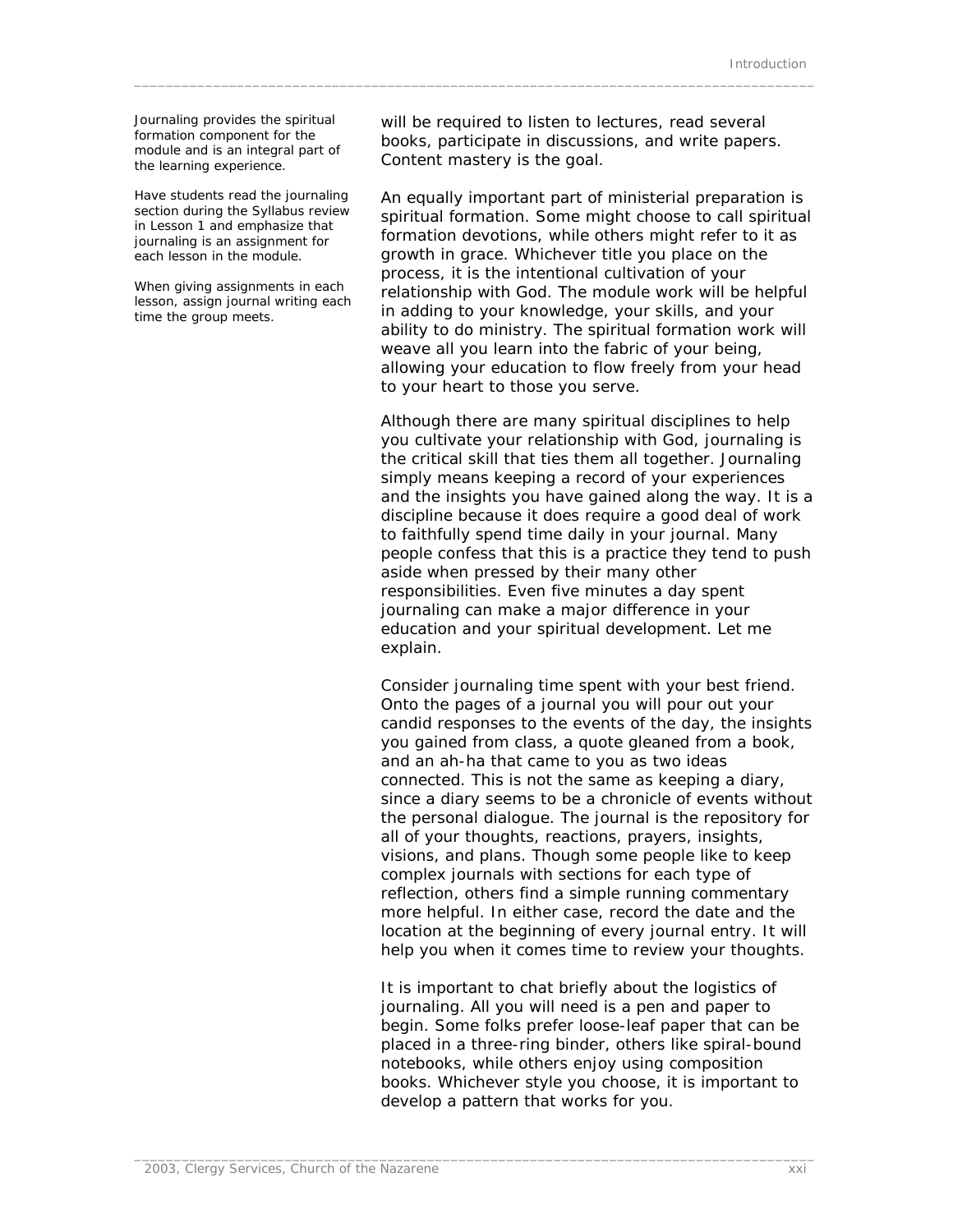Establishing a time and a place for writing in your journal is essential. If there is no space etched out for journaling, it will not happen with the regularity needed to make it valuable. It seems natural to spend time journaling after the day is over and you can sift through all that has transpired. Yet, family commitments, evening activities, and fatigue militate against this time slot. Morning offers another possibility. Sleep filters much of the previous day's experiences, and processes deep insights, that can be recorded first thing in the morning. In conjunction with devotions, journaling enables you to begin to weave your experiences with the Word, and also with module material that has been steeping on the back burner of your mind. You will probably find that carrying your journal will allow you to jot down ideas that come to you at odd times throughout the day.

It seems we have been suggesting that journaling is a handwritten exercise. Some may be wondering about doing their work on a computer. Traditionally, there is a special bond between hand, pen, and paper. It is more personal, direct, aesthetic. And it is flexible, portable, and available.

With regular use, your journal is the repository of your journey. As important as it is to make daily entries, it is equally important to review your work. Read over each week's record at the end of the week. Make a summary statement and note movements of the Holy Spirit or your own growth. Do a monthly review of your journal every 30 days. This might best be done on a half-day retreat where you can prayerfully focus on your thoughts in solitude and silence. As you do this, you will begin to see the accumulated value of the Word, your module work, and your experience in ministry all coming together in ways you had not considered possible. This is integration—weaving together faith development and learning. Integration moves information from your head to your heart so that ministry is a matter of being rather than doing. Journaling will help you answer the central question of education: "Why do I do what I do when I do it?"

Journaling really is the linchpin in ministerial preparation. Your journal is the chronicle of your journey into spiritual maturity as well as content mastery. These volumes will hold the rich insights that will pull your education together. A journal is the tool for integration. May you treasure the journaling process!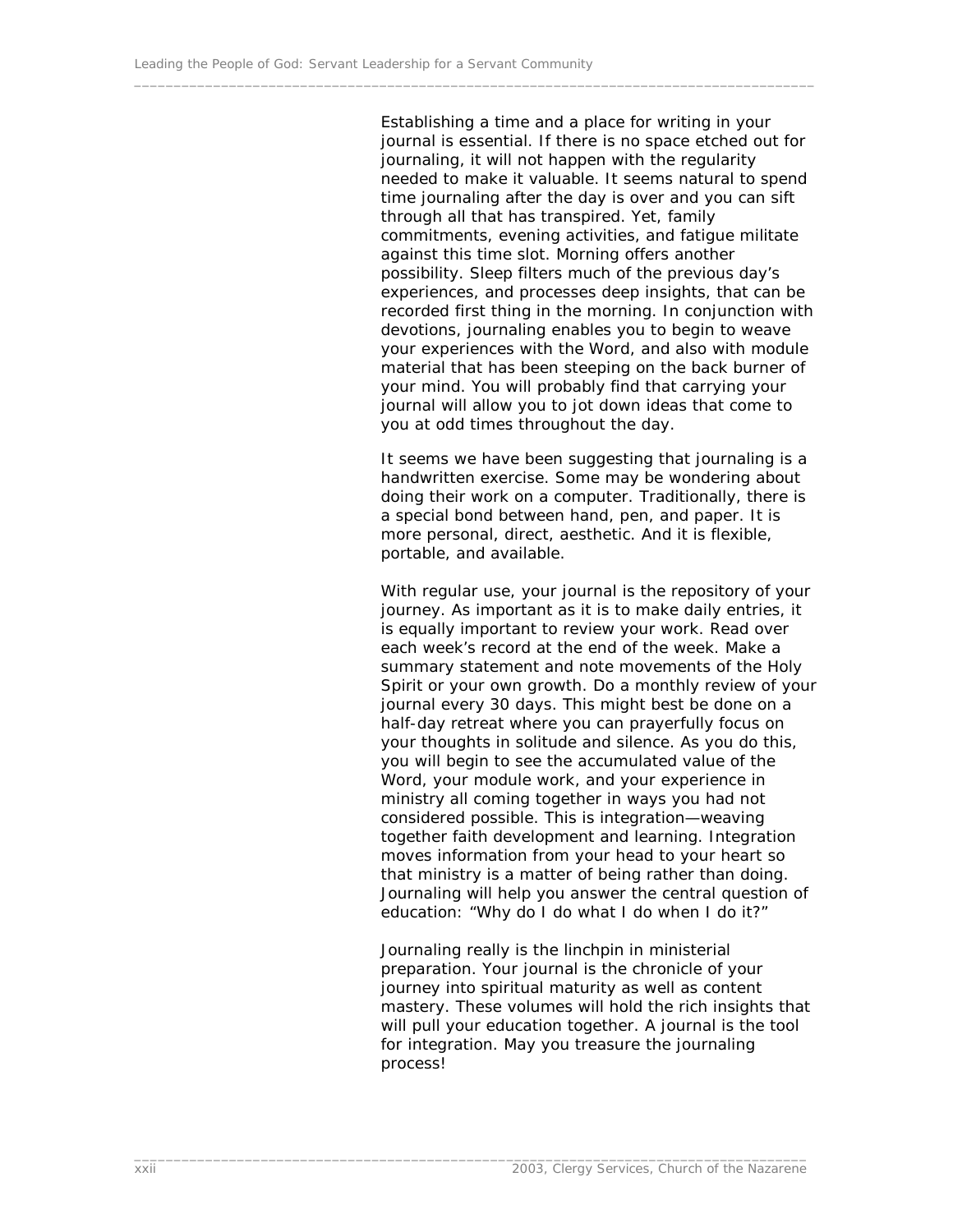### **Bibliography**

Armerding, Hudson. *The Heart of Godly Leadership*. Wheaton, IL: Crossway Books, 1992.

 $\_$  ,  $\_$  ,  $\_$  ,  $\_$  ,  $\_$  ,  $\_$  ,  $\_$  ,  $\_$  ,  $\_$  ,  $\_$  ,  $\_$  ,  $\_$  ,  $\_$  ,  $\_$  ,  $\_$  ,  $\_$  ,  $\_$  ,  $\_$  ,  $\_$  ,  $\_$  ,  $\_$  ,  $\_$  ,  $\_$  ,  $\_$  ,  $\_$  ,  $\_$  ,  $\_$  ,  $\_$  ,  $\_$  ,  $\_$  ,  $\_$  ,  $\_$  ,  $\_$  ,  $\_$  ,  $\_$  ,  $\_$  ,  $\_$  ,

- Augsburger, David W. *Caring Enough to Confront*. Ventura, CA: Regal Books, 1981.
- Biehl, Bobb. *Masterplanning: The Complete Guide for Building a Strategic Plan for Your Business, Church, or Organization.* Nashville: Broadman & Holman Publishers, 1997.
- Blackaby, Henry, and Henry Brandt with Kerry L. Skinner. *The Power of the Call.* Nashville: Broadman and Holman, 1997.
- Bonhoeffer, Dietrich. *Life Together: The Classic Exploration of Faith in Community*. San Francisco: HarperSanFrancisco, 1978.
- Bowling, John C. *Grace-Full Leadership: Understanding the Heart of a Christian Leader.* Kansas City: Beacon Hill Press of Kansas City, 2000.
- Bridges, William. *Managing Transitions: Making the Most of Change*. Cambridge, MA: Perseus Publishing, 1991.
- Byham, William C., and Jeff Cox. *Heroz: Empower Yourself, Your Coworkers, Your Company.* New York: Fawcett Columbine, 1994.
- Byham, William C., and Jeff Cox. *Zapp! The Lightning of Empowerment.* New York: Fawcett Columbine, 1988.
- Cattall, Everett. *The Spirit of Holiness.* Grand Rapids, MI: Erdmans, 1963.
- Covey, Stephen R. *The 7 Habits of Highly Effective People: Powerful Lessons in Personal Change.* New York: Simon & Schuster, Inc., 1989.
- De Pree, Max. *LeadershipIs an Art.* New York: Doubleday, 1989.

 $\_$  ,  $\_$  ,  $\_$  ,  $\_$  ,  $\_$  ,  $\_$  ,  $\_$  ,  $\_$  ,  $\_$  ,  $\_$  ,  $\_$  ,  $\_$  ,  $\_$  ,  $\_$  ,  $\_$  ,  $\_$  ,  $\_$  ,  $\_$  ,  $\_$  ,  $\_$  ,  $\_$  ,  $\_$  ,  $\_$  ,  $\_$  ,  $\_$  ,  $\_$  ,  $\_$  ,  $\_$  ,  $\_$  ,  $\_$  ,  $\_$  ,  $\_$  ,  $\_$  ,  $\_$  ,  $\_$  ,  $\_$  ,  $\_$  ,

Elmore, Tim. *Portrait of a Leader.* Atlanta: EQUIP, 2000.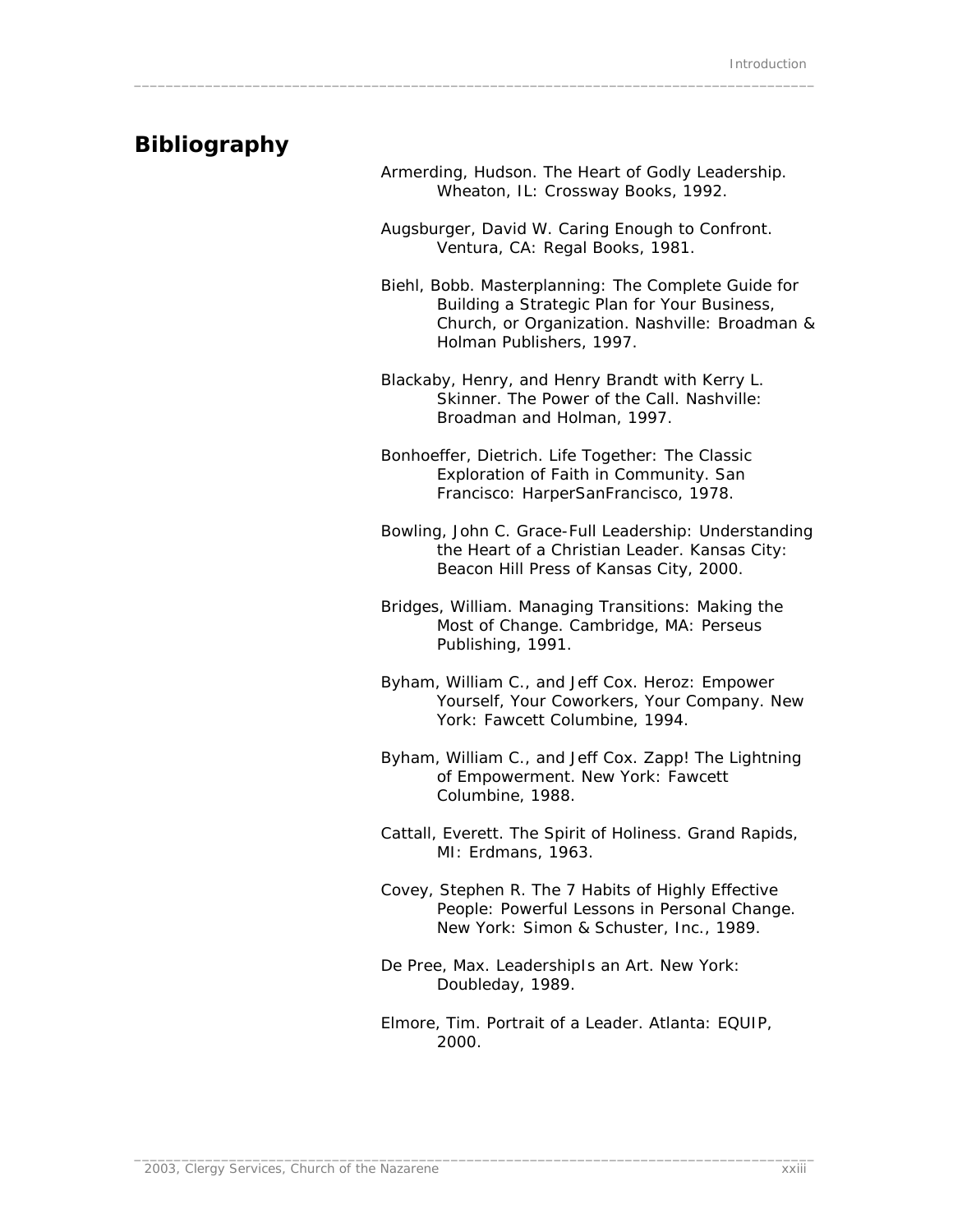Fairbanks, E. LeBron. *"Leading the People of God" and "Servant Leadership for a Servant Community."* http://www.mvnu.edu/facstaff/admin/president soffice/speeches.html

Greenleaf, Robert K. *Servant Leadership: A Journey into the Nature of Legitimate Power and Greatness.* Mahwah, NJ: Paulist Press, 2002.

Greenleaf, Robert, and Don M. Frick. Larry Spears, editor. *On Becoming a Servant Leader*. San Francisco: Jossey-Bass, Inc., 1996.

Greenleaf, Robert. Larry Spears, editor. *The Power of Servant Leadership*. San Francisco: Berrett-Koehler Publishers, Inc., 1998.

Greenleaf, Robert, and Anne. T. Fraker. Larry Spears, editor. *Servant and Seeker: Reflections on Religious Leadership*. San Francisco: Jossey-Bass, Inc., 1966.

Grider, J. Kenneth. *A Wesleyan-Holiness Theology*. Kansas City: Beacon Hill Press of Kansas City, 1994.

Hersey, Paul, Kenneth H. Blanchard, and Dewey E. Johnson. *Management of Organizational Behavior: Leading Human Resources* (8th Edition)*.* New York: Prentice Hall, 2000.

- Howe, Reuel L. *The Miracle of Dialogue.* New York: Seabury Press, 1963.
- Kouzes, James M., and Barry Z. Posner. *Encouraging the Heart*. San Francisco: Jossey-Bass Publishers, 1998.

Kouzes, James M., and Barry Z. Posner. *The Leadership Challenge* (third edition). Jossey-Bass, San Francisco: 2002.

Kuzmic, Peter. *"Twelve Theses on Kingdom Servanthood for Post-Communist Europe." (Included in Theme 3 of the Student Guide)*

Lansing, Alfred. *Endurance: Shackleton's Incredible Voyage.* New York: Carroll and Graf Publishers, 1998.

Manning, Brennan. *Ruthless Trust.* New York: Harper Collins Books, 2000.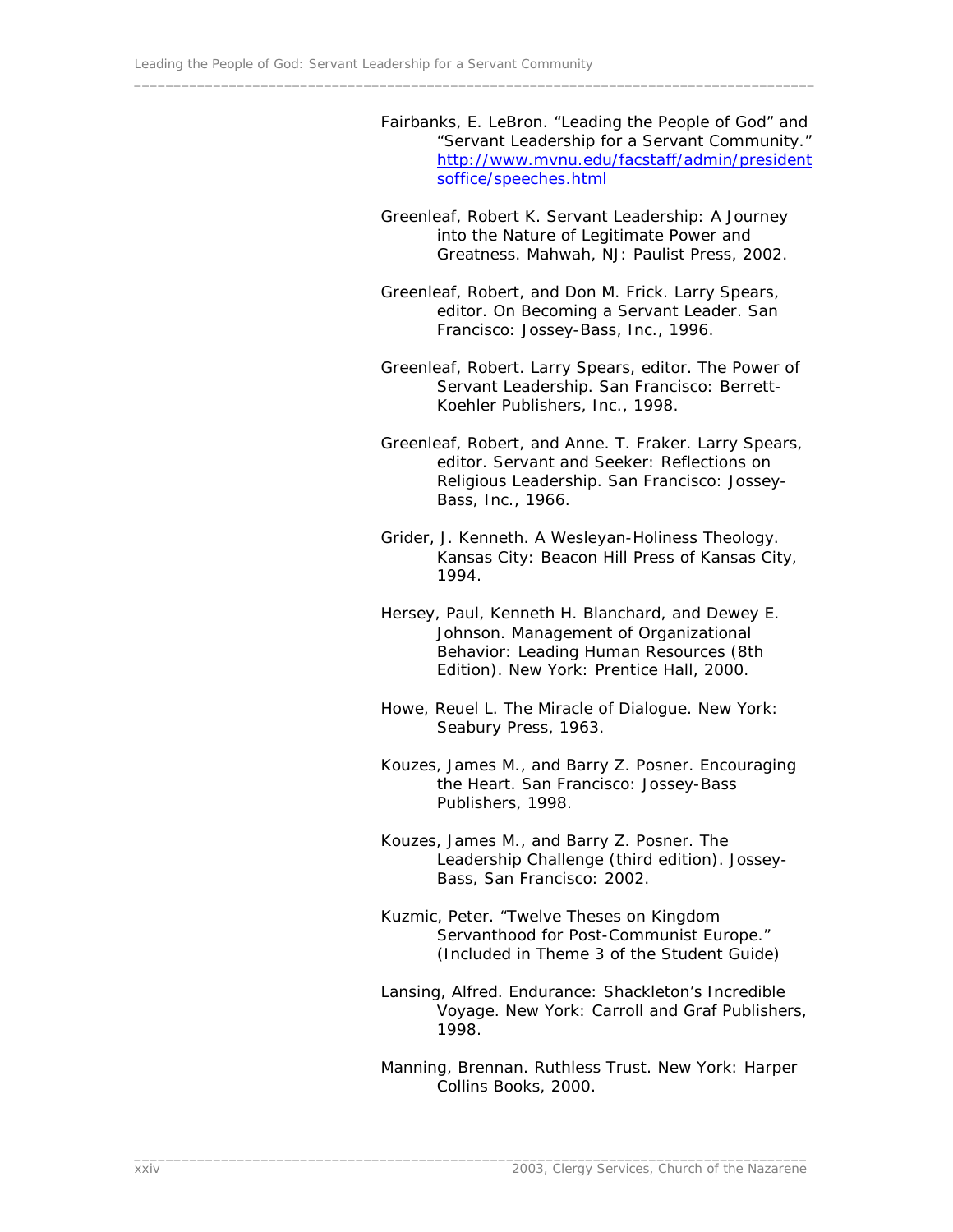Markham, Donna J. *Spiritlinking Leadership: Working Through Resistance to Organizational Change.* New York: Paulist Press, 1999, in Maxwell, John C. and Jim Dornan. *Becoming a Person of Influence*. Nashville: Thomas Nelson, 1997.

Maxwell, John. *Developing the Leader Within You.* Nashville: Thomas Nelson, 1993.

 $\_$  ,  $\_$  ,  $\_$  ,  $\_$  ,  $\_$  ,  $\_$  ,  $\_$  ,  $\_$  ,  $\_$  ,  $\_$  ,  $\_$  ,  $\_$  ,  $\_$  ,  $\_$  ,  $\_$  ,  $\_$  ,  $\_$  ,  $\_$  ,  $\_$  ,  $\_$  ,  $\_$  ,  $\_$  ,  $\_$  ,  $\_$  ,  $\_$  ,  $\_$  ,  $\_$  ,  $\_$  ,  $\_$  ,  $\_$  ,  $\_$  ,  $\_$  ,  $\_$  ,  $\_$  ,  $\_$  ,  $\_$  ,  $\_$  ,

Maxwell, John. *The 21 Irrefutable Laws of Leadership.* Nashville: Thomas Nelson, 1998.

Maxwell, John. *The 21 Most Powerful Minutes in a Leader's Day.* Nashville: Thomas Nelson Publishers, 2000.

Maxwell, John. *Think on These Things.* Kansas City: Beacon Hill Press of Kansas City, 1979, 1999.

Mayer, Herbert T. *Pastoral Care: Its Roots and Renewal.* Atlanta: John Knox Press, 1979.

McKenna, David L. *Power to Follow, Grace to Lead.* Dallas: Word Publishing, 1989.

Mulholland, M. Robert, Jr. *Invitation to a Journey.* Downers Grove, IL: InterVarsity Press, 1993.

Nelson, Alan E. *Broken in the Right Place.* Nashville: Thomas Nelson, 1994.

Newbigin, Leslie. *The Household of God.* London: SCM Press, Ltd., 1953.

Nouwen, Henri, Donald P. McNeil, and Douglas A. Morrison. *Compassion: A Reflection on Christian Life.* Image Books, reprint edition, 1983.

Nouwen, Henri J. M. *In the Name of Jesus: Reflections on Christian Leadership.* New York: Crossroad Publishing Company, 1989.

Nouwen, Henri. *Out of Solitude*. Notre Dame, IN: Ave Maria Press, 1984.

Nouwen, Henri J. M. *Reaching Out.* New York: Doubleday and Company, 1975.

 $\_$  ,  $\_$  ,  $\_$  ,  $\_$  ,  $\_$  ,  $\_$  ,  $\_$  ,  $\_$  ,  $\_$  ,  $\_$  ,  $\_$  ,  $\_$  ,  $\_$  ,  $\_$  ,  $\_$  ,  $\_$  ,  $\_$  ,  $\_$  ,  $\_$  ,  $\_$  ,  $\_$  ,  $\_$  ,  $\_$  ,  $\_$  ,  $\_$  ,  $\_$  ,  $\_$  ,  $\_$  ,  $\_$  ,  $\_$  ,  $\_$  ,  $\_$  ,  $\_$  ,  $\_$  ,  $\_$  ,  $\_$  ,  $\_$  ,

Nouwen, Henri. *The Way of the Heart: Desert Spirituality and Contemporary Ministry*. San Francisco: HarperSanFrancisco, reprint edition, 1991.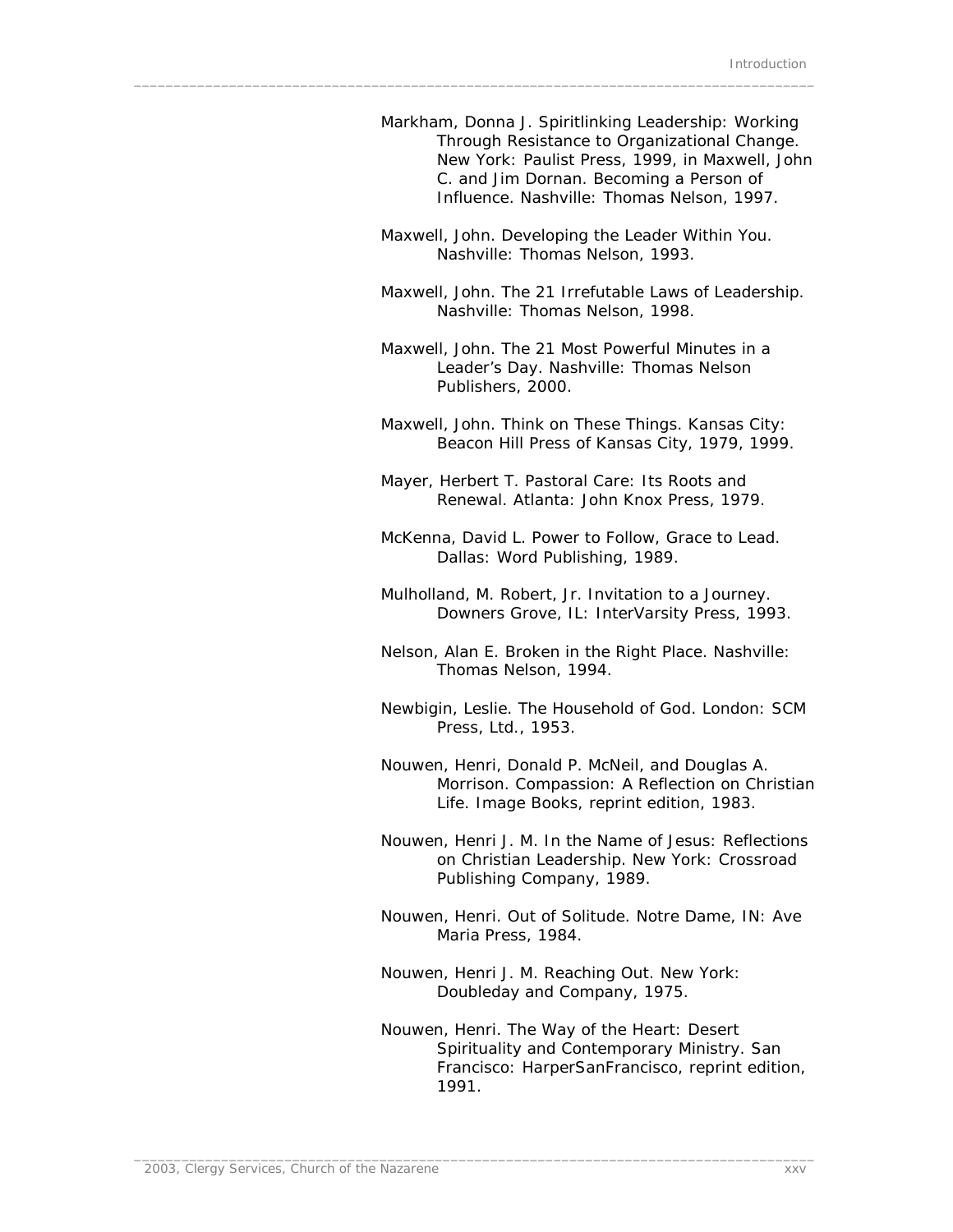Ortland, Anne and Ray. *Staying Power: How You Can Win in Life's Tough Situations.* Nashville: Thomas Nelson, 1986*.*

Parrott, Richard L. *Leadership Character.* Ashland,KY: Sandberg Leadership Center, Ashland Seminary Press, 2002.

Perkins, Dennis N. T. *Leading at the Edge: Leadership Lessons from the Extraordinary Saga of Shackleton's Antarctic Expedition.* New York: AMACOM, 2000.

- *The Pineapple Story.* Oak Brook, IL: Institute in Basic Youth Conflicts, Inc., 1978.
- Pohl, Christine. *Making Room: Recovering Hospitality in Christian Tradition.* Grand Rapids: Eerdmans, 1999.
- Powell, John. *Why Am I Afraid to Tell You Who I Am?* Allen, TX: Thomas More Publishing, reprint edition, 1995.
- Reed, Harold. *The Dynamics of Leadership: Open the Door to Your Leadership Potential.* Danville, IL: Interstate Printers and Publishers, 1982.
- Satir, Virginia. *Making Contact.* Millbrae, CA: Celestial Arts, 1976.
- Satir, Virginia. *Peoplemaking.* Palo Alto, CA: Science and Behavior Books, 1972.
- Senge, Peter M. *The Fifth Discipline: The Art and Practice of the Learning Organization.* New York: Currency Doubleday, 1990.
- *Sing to the Lord, Hymnal.* Kansas City: Lillenas Publishing Company, 1993.
- Thrall, Bill. *The Ascent of a Leader: How Ordinary Relationships Develop Extraordinary Character and Influence.* San Francisco: Jossey-Bass Publishers, 1999.
- Tracy, Wesley D., E. Dee Freeborn, Janine Tartaglia, and Morris Weigelt*. The Upward Call: Spiritual Formation and the Holy Life*. Kansas City: Beacon Hill Press of Kansas City, 1994.
- Trueblood, Elton. *Your Other Vocation.* New York: Harper, 1952.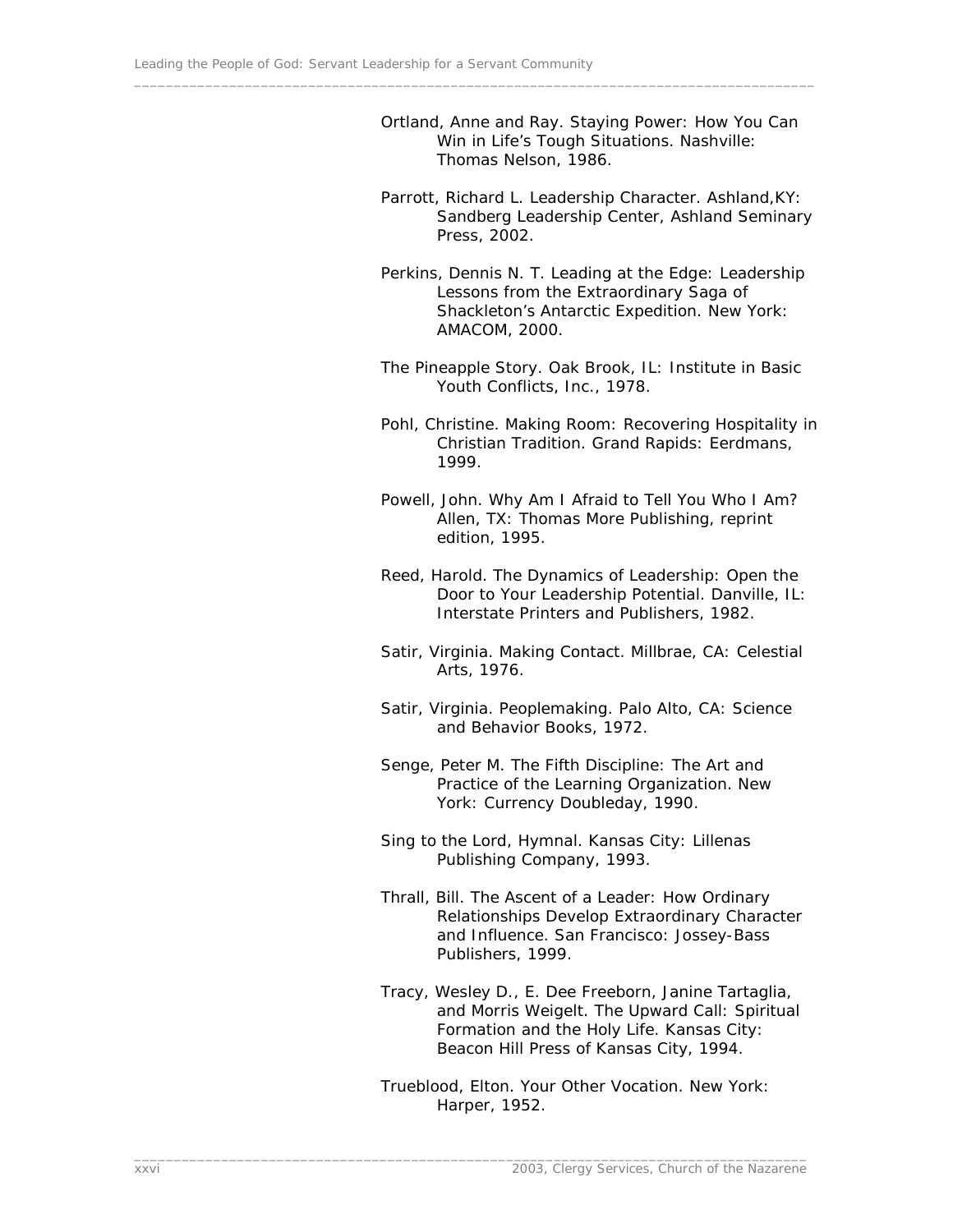- Truesdale, Al. *If God Is God, Then Why? Letters from New York City.* Kansas City: Beacon Hill Press of Kansas City, 2002.
- Wahlroos, Sven. *Family Communication*. New York: McGraw-Hill/Contemporary Books, revised edition, 1995.

Winer, Michael, and Karen Ray. *Collaboration Handbook*: *Creating, Sustaining, and Enjoying the Journey.* St. Paul: Amherst W. Wilder Foundation, 1994.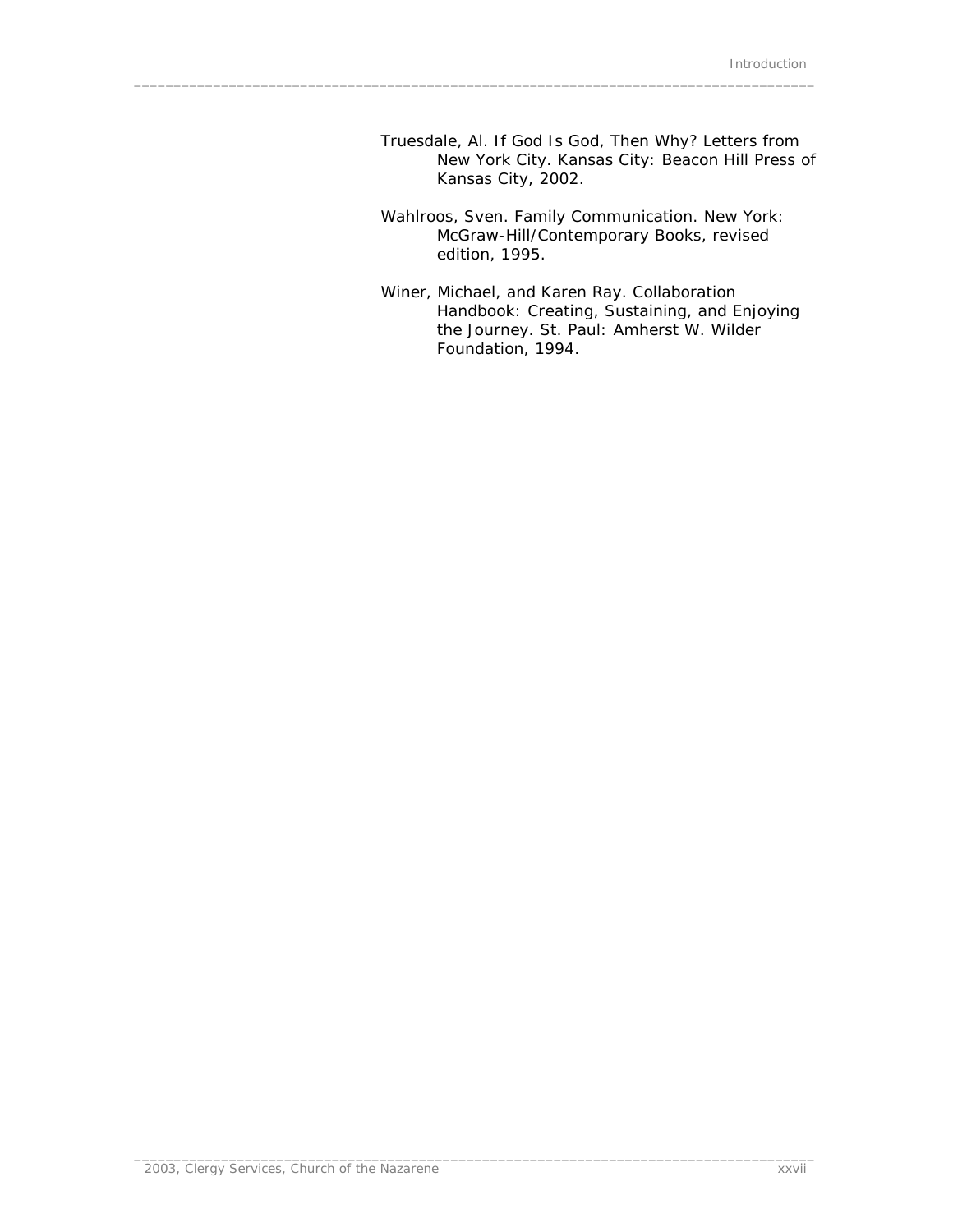[This page intentionally blank]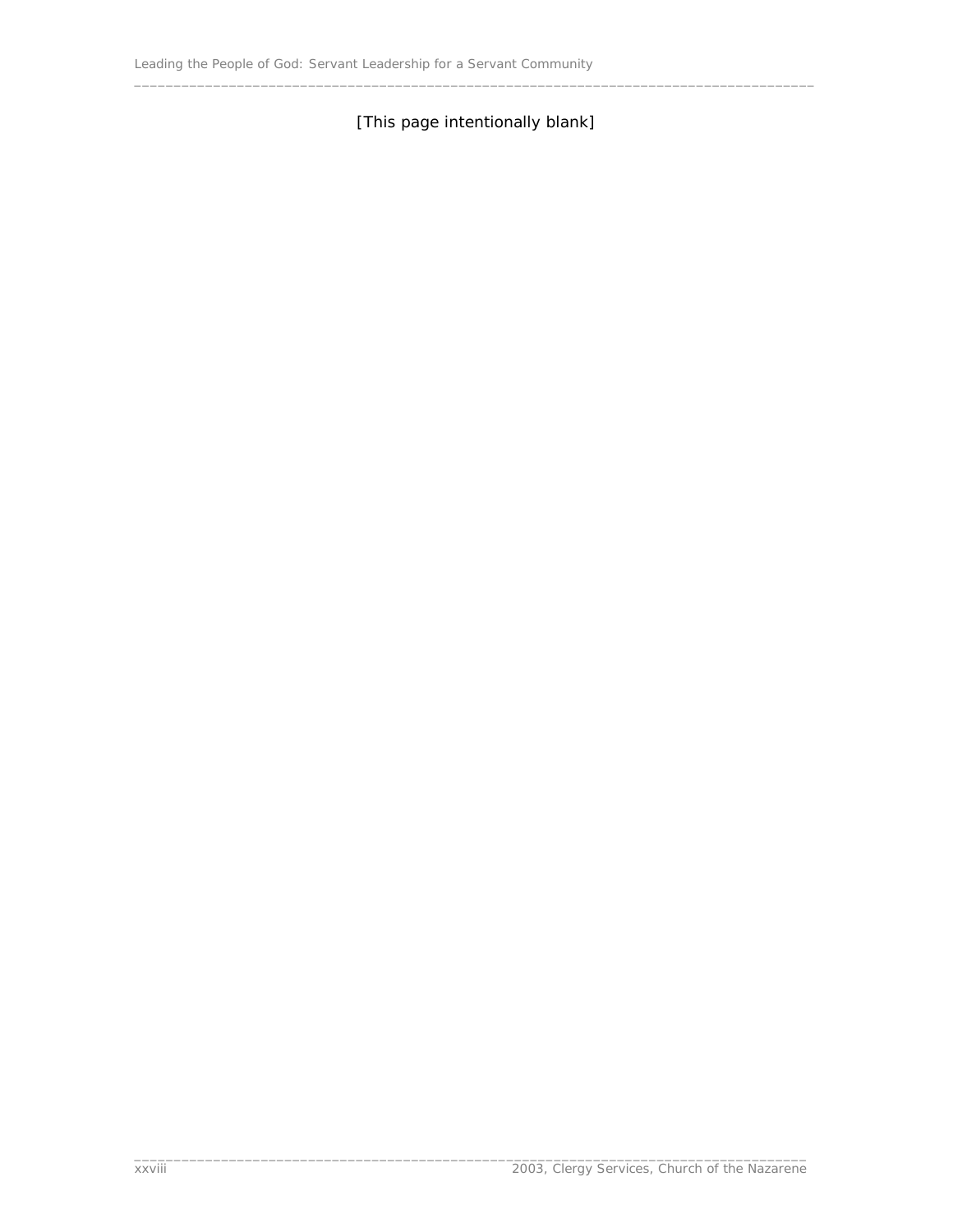## *Lesson 1*

# **Module Introduction**

## *Lesson Overview*

 $\_$  ,  $\_$  ,  $\_$  ,  $\_$  ,  $\_$  ,  $\_$  ,  $\_$  ,  $\_$  ,  $\_$  ,  $\_$  ,  $\_$  ,  $\_$  ,  $\_$  ,  $\_$  ,  $\_$  ,  $\_$  ,  $\_$  ,  $\_$  ,  $\_$  ,  $\_$  ,  $\_$  ,  $\_$  ,  $\_$  ,  $\_$  ,  $\_$  ,  $\_$  ,  $\_$  ,  $\_$  ,  $\_$  ,  $\_$  ,  $\_$  ,  $\_$  ,  $\_$  ,  $\_$  ,  $\_$  ,  $\_$  ,  $\_$  ,

### **Schedule**

| <b>Start Time</b> | Task or Topic        | Learning Activity  | <b>Materials Needed</b>                     |
|-------------------|----------------------|--------------------|---------------------------------------------|
| 0:00              | Introduction         | Orient             | Student Guide                               |
| 0:10              | <b>Treasure Hunt</b> | Activity           | Resource 1-1                                |
| 0:30              | The Module Syllabus  | Discussion         | Module Syllabus                             |
| 1:00              | The Module Themes    | Lecture/Discussion | Hymnal: Sing to the<br>Lord<br>Resource 1-2 |
| 1:25              | Lesson Close         | Review, Assign     | Student Guide<br>Resource 1-3               |

### **Suggested Reading for Instructor**

*As the instructor for this module you will need to read all of the lesson material from the Faculty and Student Guides.*

*You should also pay particular attention to the* Suggested Reading for Instructors. *The suggestions will help you broaden and deepen your understanding of the material for each lesson. You may wish to share insights you gain from these additional sources with your students.*

Series Foreword and Introduction to the Faculty Guide for *Leading the People of God: Servant Leadership for a Servant Community*

Syllabus in the Student Guide for *Leading the People of God: Servant Leadership for a Servant Community*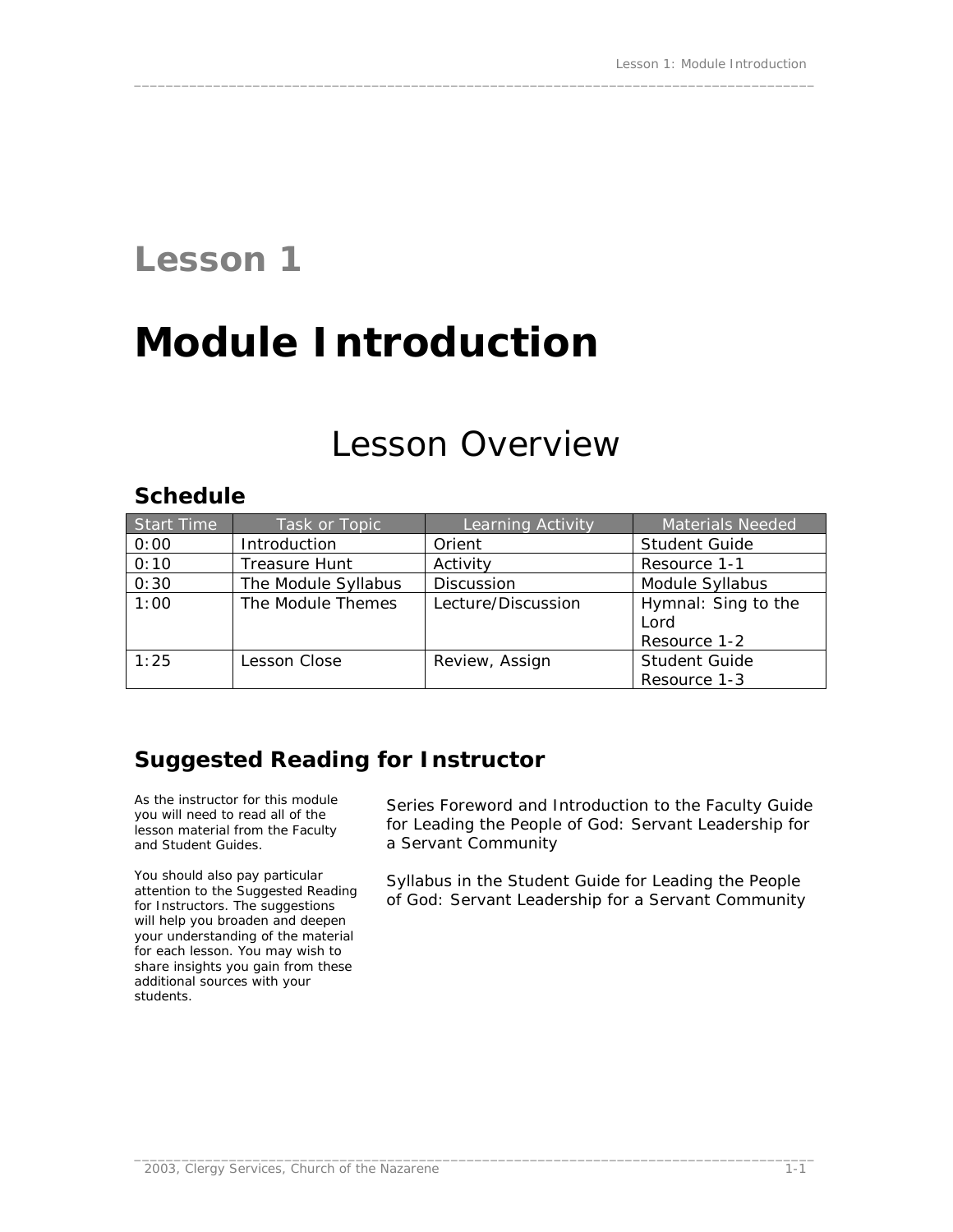# *Lesson Introduction*

 $\_$  ,  $\_$  ,  $\_$  ,  $\_$  ,  $\_$  ,  $\_$  ,  $\_$  ,  $\_$  ,  $\_$  ,  $\_$  ,  $\_$  ,  $\_$  ,  $\_$  ,  $\_$  ,  $\_$  ,  $\_$  ,  $\_$  ,  $\_$  ,  $\_$  ,  $\_$  ,  $\_$  ,  $\_$  ,  $\_$  ,  $\_$  ,  $\_$  ,  $\_$  ,  $\_$  ,  $\_$  ,  $\_$  ,  $\_$  ,  $\_$  ,  $\_$  ,  $\_$  ,  $\_$  ,  $\_$  ,  $\_$  ,  $\_$  ,

(10 minutes)

### **Orientation**

The pages of your local newspaper highlight the business leaders in your community. What kind of principles do these men and women use to inform them about how to lead their companies? Some leaders have been revered while others have faced prosecution for selfish, if not criminal activity. Universities and graduate schools have been established to prepare leaders using secular models of leadership.

Pastors are men and women that God has called to lead His people. What models of leadership are appropriate for us? If "in Christ all things are made new," then how does our relationship with Christ transform our leadership lifestyle?

This module will examine the biblical model of servant leadership and how it answers this question.

The learning activities for this module will include many opportunities to learn from each other. So, one of the first things we want to do today is get to know each other. I know that you are all wondering what you must do to successfully complete this module. The syllabus and Student Guide list all of the module requirements and we will spend time looking over these documents.

The final activity in this lesson will introduce the five themes that will guide our study of servant leadership.

### **Learner Objectives**

*Introduce students to the Student Guide.*

*Instruct students to locate Lesson 1 objectives in the Student Guide.*

*Restating the objectives for the learners serves as an advanced organizer for the lesson and alerts learners to key information and concepts.*

The Student Guide contains the instructions for completing this module. It describes the module schedule, outcomes, and assignments. The Student Guide also has copies of the resources or handouts to guide the learning process.

The Series Foreword helps to remind you of why you are involved in this credentialing process. It keeps your educational goal foremost in your mind as you participate in each module. Take time to reread the Series Foreword.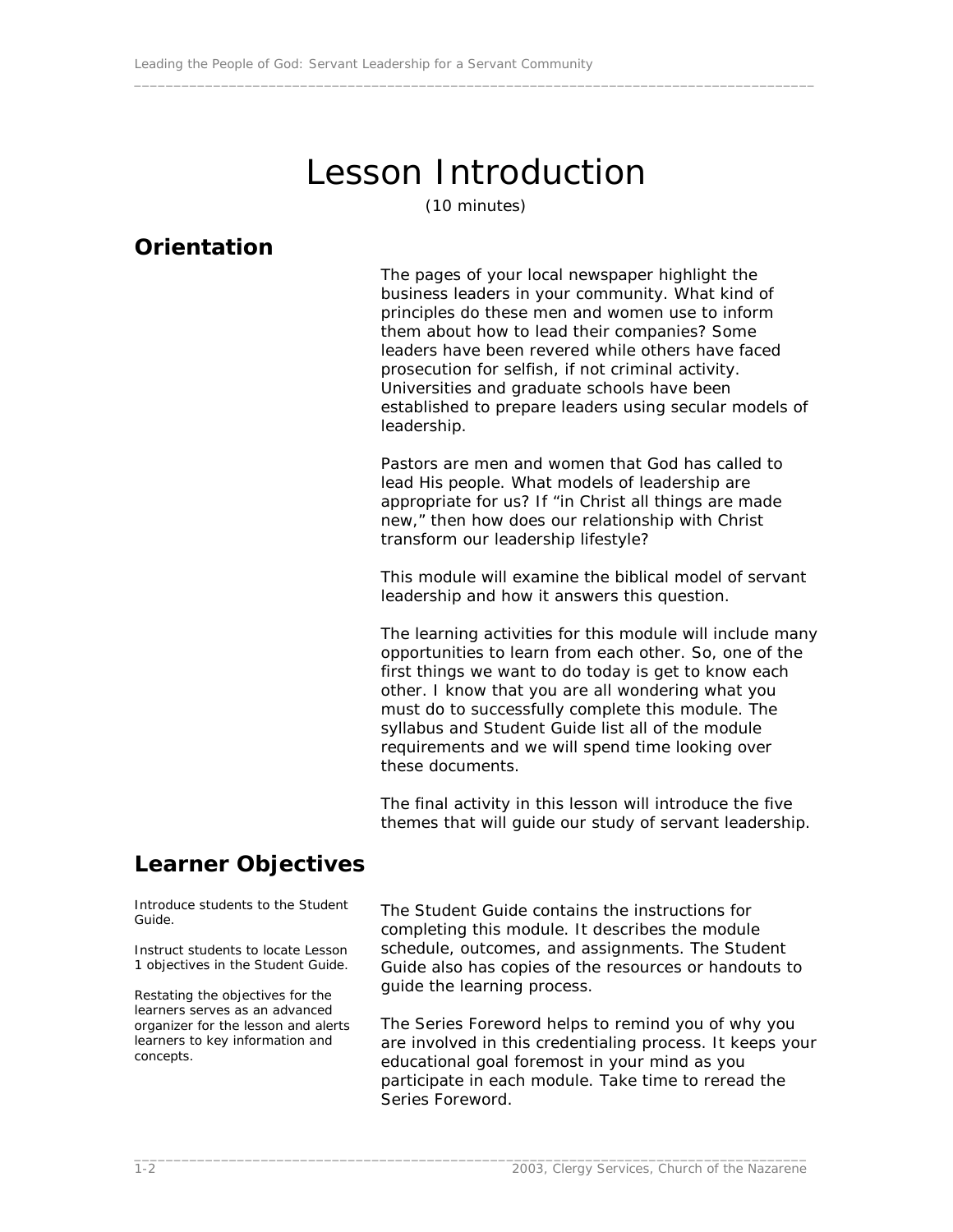The syllabus contains general information about the module. It lists the module requirements and bibliographic references. We will look more closely at the syllabus later in this lesson.

 $\_$  ,  $\_$  ,  $\_$  ,  $\_$  ,  $\_$  ,  $\_$  ,  $\_$  ,  $\_$  ,  $\_$  ,  $\_$  ,  $\_$  ,  $\_$  ,  $\_$  ,  $\_$  ,  $\_$  ,  $\_$  ,  $\_$  ,  $\_$  ,  $\_$  ,  $\_$  ,  $\_$  ,  $\_$  ,  $\_$  ,  $\_$  ,  $\_$  ,  $\_$  ,  $\_$  ,  $\_$  ,  $\_$  ,  $\_$  ,  $\_$  ,  $\_$  ,  $\_$  ,  $\_$  ,  $\_$  ,  $\_$  ,  $\_$  ,

Following the syllabus is a cover page for each lesson that summarizes the assignments and objectives for that lesson. A copy of all resources with a place to take class notes follows the summary page.

Find the summary page for Lesson 1. At the beginning of each lesson we will look at the objectives for that lesson. As we move through the lesson activities, keep the objectives in mind and note how well you are able to accomplish the objectives.

At the end of this lesson, participants should

- be familiar with the other students taking the module
- understand the expectations and requirements for successfully completing the module
- recognize the five guiding themes of this module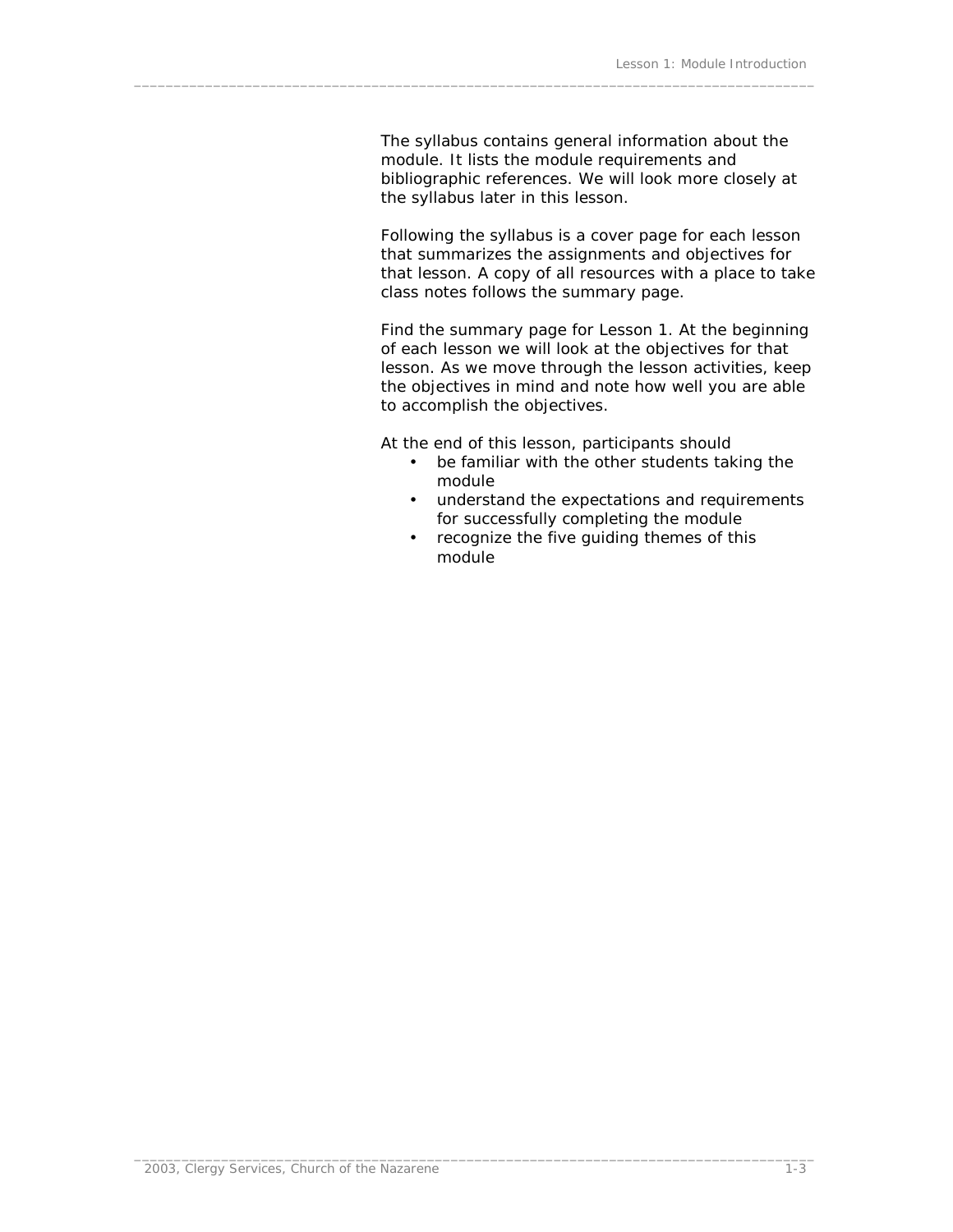## *Lesson Body*

 $\_$  ,  $\_$  ,  $\_$  ,  $\_$  ,  $\_$  ,  $\_$  ,  $\_$  ,  $\_$  ,  $\_$  ,  $\_$  ,  $\_$  ,  $\_$  ,  $\_$  ,  $\_$  ,  $\_$  ,  $\_$  ,  $\_$  ,  $\_$  ,  $\_$  ,  $\_$  ,  $\_$  ,  $\_$  ,  $\_$  ,  $\_$  ,  $\_$  ,  $\_$  ,  $\_$  ,  $\_$  ,  $\_$  ,  $\_$  ,  $\_$  ,  $\_$  ,  $\_$  ,  $\_$  ,  $\_$  ,  $\_$  ,  $\_$  ,

### **Activity: Treasure Hunt**

(20 minutes)

*Refer students to Resource 1-1 in the Student Guide. During the activity allow time to visit and get names.*

*You should participate also. The purpose of the treasure hunt is to learn more about people in the class and to begin formulating community. Getting everyone talking to each other early in the module will facilitate later group activities.*

*You may want to give a small prize, such as a piece of candy, to the person who fills the most blanks. Be prepared with duplicate prizes for ties.*

than two items. We'll take about 15 minutes for this treasure hunt.

This exercise is a treasure hunt. Your task is to get a person in the class to sign his or her name on the appropriate line. No one may sign your sheet for more

### **Discussion: The Module Syllabus**

(30 minutes)

Locate the module syllabus in your Student Guides. It begins on page 8. The syllabus is your road map for completing this module, and you should refer to it regularly.

Take a moment to look at the general sections of the syllabus. The titles are self-explanatory.

The **Module Vision Statement** describes why you should study *Leading the People of God* and lays out the general purpose and outline.

**Educational Assumptions** gives you an idea how we will approach class sessions as a community of learners.

The **Outcome Statements** are taken directly from the *USA Sourcebook for Ministerial Development.* This module will help you develop these abilities that are required for ordination in the Church of the Nazarene. Other modules may help develop these program outcomes as well. The additional outcome statements express the original contributor's intent for this module.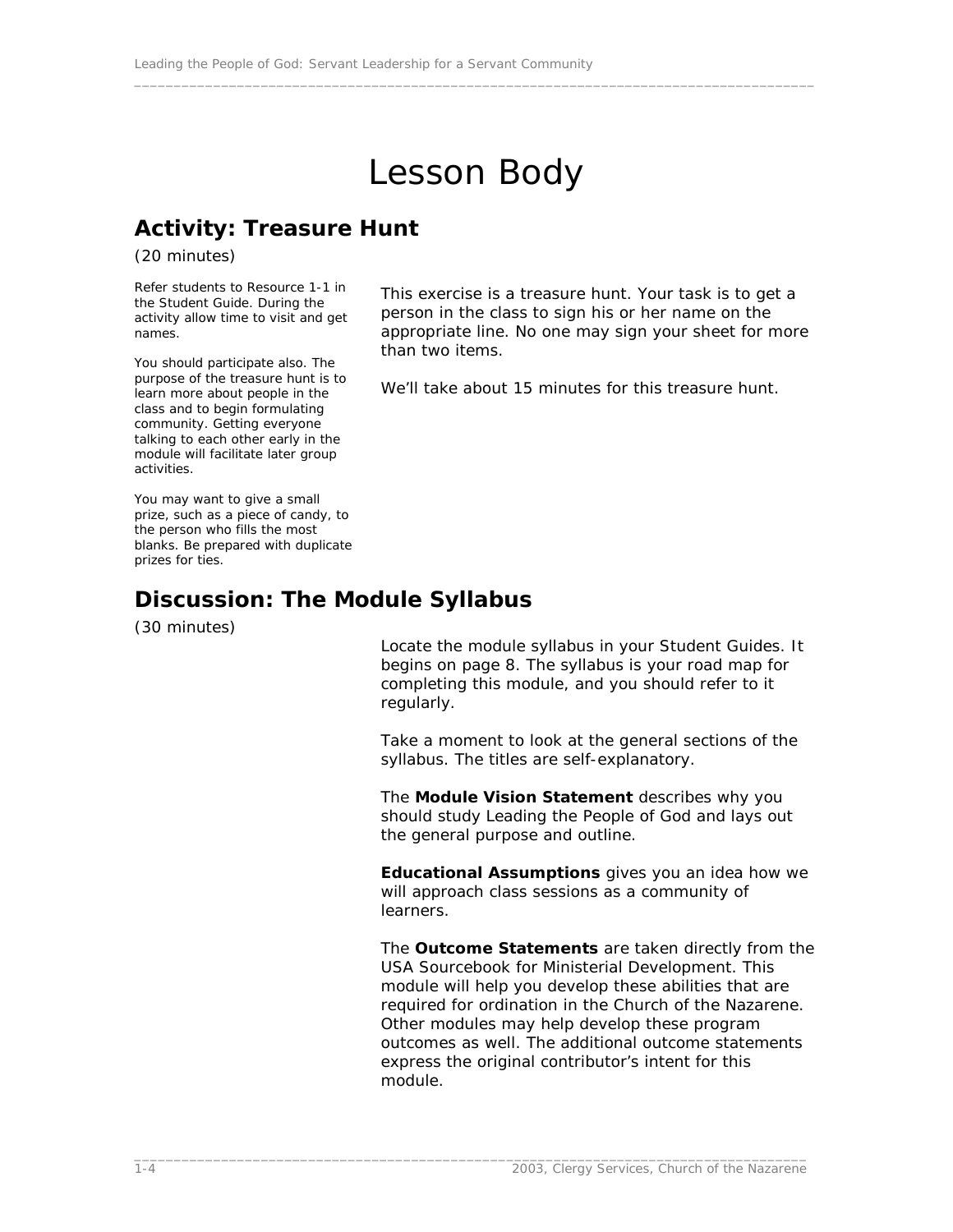The **Recommended Reading** section lists books that will help enrich this module.

 $\_$  ,  $\_$  ,  $\_$  ,  $\_$  ,  $\_$  ,  $\_$  ,  $\_$  ,  $\_$  ,  $\_$  ,  $\_$  ,  $\_$  ,  $\_$  ,  $\_$  ,  $\_$  ,  $\_$  ,  $\_$  ,  $\_$  ,  $\_$  ,  $\_$  ,  $\_$  ,  $\_$  ,  $\_$  ,  $\_$  ,  $\_$  ,  $\_$  ,  $\_$  ,  $\_$  ,  $\_$  ,  $\_$  ,  $\_$  ,  $\_$  ,  $\_$  ,  $\_$  ,  $\_$  ,  $\_$  ,  $\_$  ,  $\_$  ,

*This sentence is optional. If you want to require a textbook, inform the students now. Be sure to check that the books are available from the sources you recommend.*

For this module, \_\_\_\_\_\_\_\_\_\_\_\_\_\_\_\_\_\_\_\_\_\_\_ is (or are) required reading. You can order the book from [amazon.com or other sources].

Be sure to read through the **Module Requirements.** Class attendance is critical because of the group learning that we expect to occur. Journaling will be a directed activity and suggestions for journaling will be given as part of the assignments. Daily assignments can be found on the cover page for each lesson in this Student Guide.

*Prior to this meeting you should have determined how many lessons to cover in each session. For extension models, completing two lessons in a single session will optimize the travel time of the participants. Carefully check the calendar and assign dates for each session.*

Let's take this opportunity to go over the calendar and fill in dates in the **Module Outline and Schedule.** We will complete [one, two] lessons during each session. You should be prepared to turn in the assignments for the scheduled lessons at the beginning of the session.

**Module Evaluation** will be conducted continuously. While no traditional paper-and-pencil examination will be administered, you will be evaluated on class participation, homework assignments, and your journal. In the spirit of a learning community, we will also evaluate ways to improve learning activities and content of the module.

Be sure to read the essay describing the **Journaling** requirement for this course. Your journal is the place that you will consider how the content of this module is affecting your life, thoughts, and actions as a leader.

The **Bibliography** gives you additional reference material and also cites the resources quoted in the module.

Take a few minutes to read over portions of the syllabus in which you are particularly interested. Then, I will address questions that you may have. During this time you may want to discuss what you read with others.

 $\_$  ,  $\_$  ,  $\_$  ,  $\_$  ,  $\_$  ,  $\_$  ,  $\_$  ,  $\_$  ,  $\_$  ,  $\_$  ,  $\_$  ,  $\_$  ,  $\_$  ,  $\_$  ,  $\_$  ,  $\_$  ,  $\_$  ,  $\_$  ,  $\_$  ,  $\_$  ,  $\_$  ,  $\_$  ,  $\_$  ,  $\_$  ,  $\_$  ,  $\_$  ,  $\_$  ,  $\_$  ,  $\_$  ,  $\_$  ,  $\_$  ,  $\_$  ,  $\_$  ,  $\_$  ,  $\_$  ,  $\_$  ,  $\_$  ,

*Give the students time to look over the syllabus. Then, open the floor for questions.*

*Watch the time so you answer their questions and still cover the module introduction in the next section.*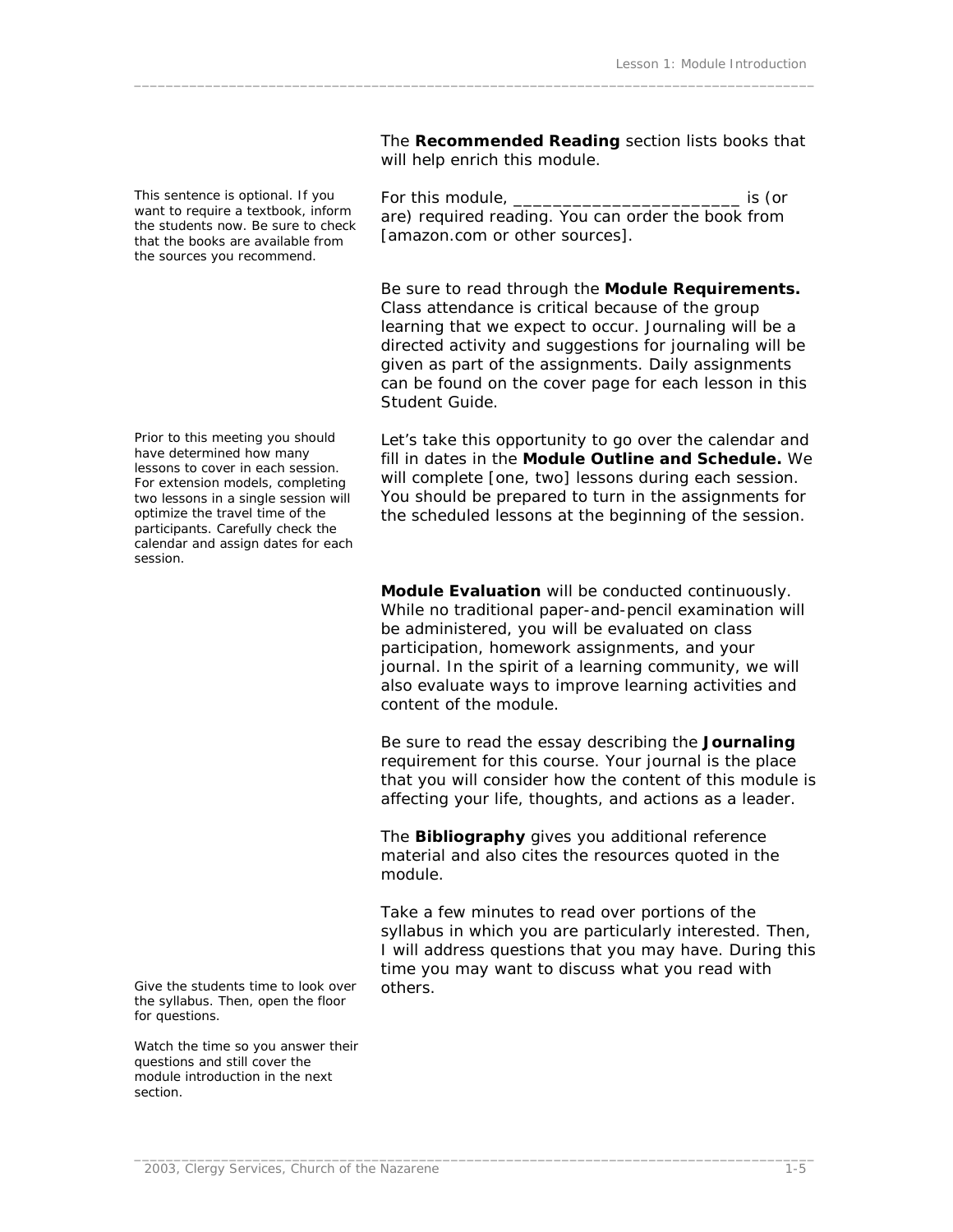### **Lecture/Discussion: The Module Themes**

 $\_$  ,  $\_$  ,  $\_$  ,  $\_$  ,  $\_$  ,  $\_$  ,  $\_$  ,  $\_$  ,  $\_$  ,  $\_$  ,  $\_$  ,  $\_$  ,  $\_$  ,  $\_$  ,  $\_$  ,  $\_$  ,  $\_$  ,  $\_$  ,  $\_$  ,  $\_$  ,  $\_$  ,  $\_$  ,  $\_$  ,  $\_$  ,  $\_$  ,  $\_$  ,  $\_$  ,  $\_$  ,  $\_$  ,  $\_$  ,  $\_$  ,  $\_$  ,  $\_$  ,  $\_$  ,  $\_$  ,  $\_$  ,  $\_$  ,

(25 minutes)

In today's orientation I asked the question: *If "in Christ all things are made new," then how does our relationship with Christ transform our leadership lifestyle?* The question pursues the relationship between leadership and the spiritual life.

Where does Christian spirituality and spiritual leadership intersect in the context of a Christian community? In the midst of conflicting expectations, and often irreconcilable differences, for the Christian leader in a local congregation, mission organization, Christian college, church governing board, or host of other communities, what does it mean—really mean in these often conflicting situations to *lead with the mind of Christ?* (1 Cor 2:16).

"The Servant Song" challenges us by its words. Listen to the penetrating verses:

> *Brother, let me be your servant, Let me be as Christ to you; Pray that I may have the grace to Let you be my servant too.*

*We are pilgrims on a journey; We are brothers on the road. We are here to help each other Walk the mile and bear the load.*

*I will hold the Christlight for you In the nighttime of your fear; I will hold my hand out to you, Speak the peace you long to hear.*

*I will weep when you are weeping; When you laugh, I'll laugh with you. I will share your joy and sorrow Till we've seen this journey thro'.*

*When we sing to God in heaven, We shall find such harmony. Born of all we've known together Of Christ's love and agony.*

Each time you sing this hymn, you may be troubled by a question: Is it really possible to be a servant—a servant leader—in the real world of the contemporary Christian community with all of the conflicting demands and pressures placed on us? These are profound

 $\_$  ,  $\_$  ,  $\_$  ,  $\_$  ,  $\_$  ,  $\_$  ,  $\_$  ,  $\_$  ,  $\_$  ,  $\_$  ,  $\_$  ,  $\_$  ,  $\_$  ,  $\_$  ,  $\_$  ,  $\_$  ,  $\_$  ,  $\_$  ,  $\_$  ,  $\_$ 

*WORDS and MUSIC by Richard Gillard, 1976.* Sing to the Lord Hymnal, *679.*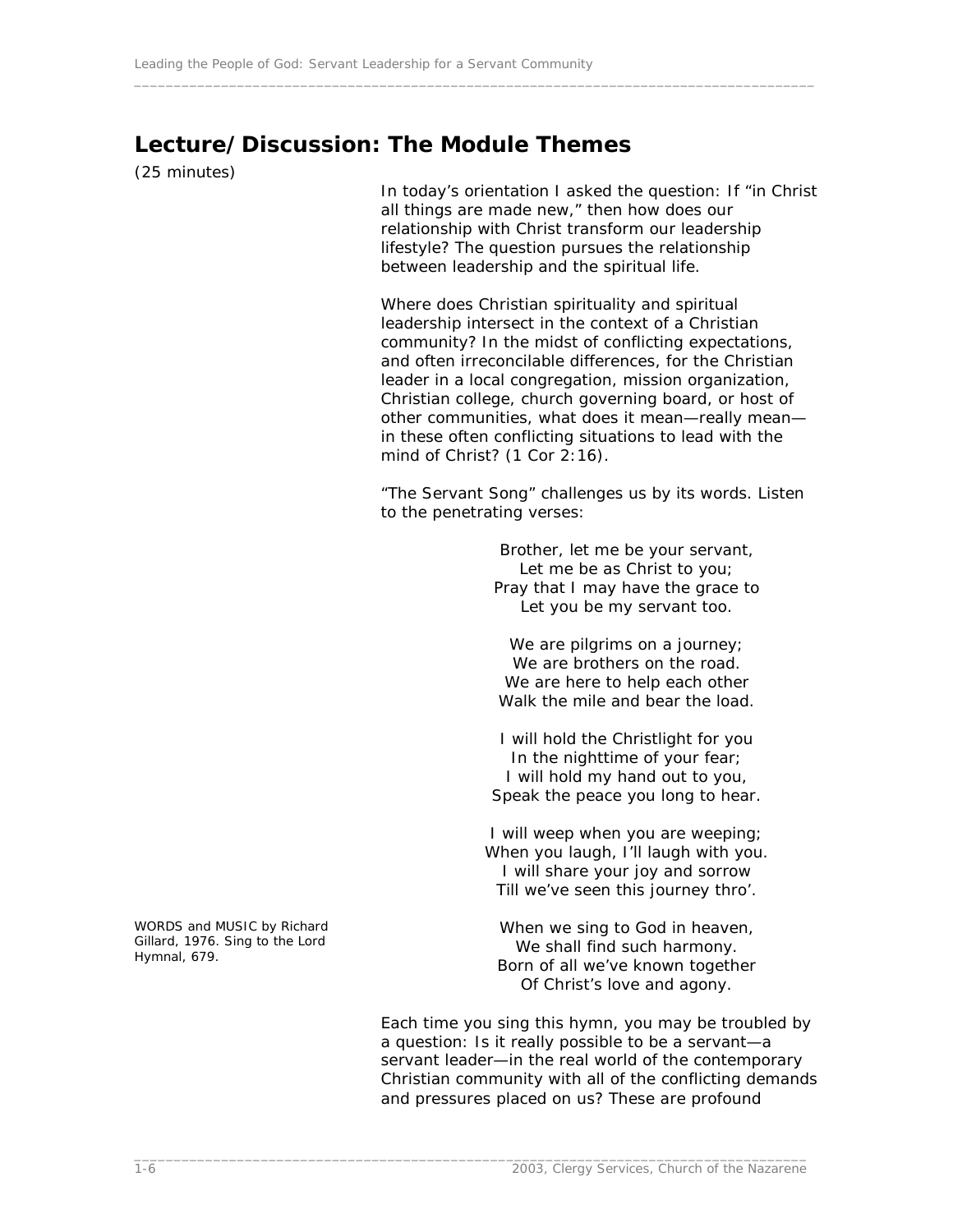|                                                         | words-'Let me be as Christ to you"; and "we are here<br>to help each other." We need to mature in our<br>understanding of these powerful phrases, "Grace to let<br>you be my servant too," and "we are pilgrims on a<br>journey" |  |  |  |
|---------------------------------------------------------|----------------------------------------------------------------------------------------------------------------------------------------------------------------------------------------------------------------------------------|--|--|--|
|                                                         | The point is that, regardless of where God places us as<br>leaders and with whom He places us within the<br>Christian fellowship, we need—we must have at the<br>core of our being-at least three compelling<br>convictions:     |  |  |  |
| Refer students to Resource 1-2 in<br>the Student Guide. | 1. A vision of who we are as people of God                                                                                                                                                                                       |  |  |  |
|                                                         | 2. A passion for what we are called to do in the<br>work of God                                                                                                                                                                  |  |  |  |
|                                                         | 3. An <i>obsession</i> for how we live together as the<br>family of God                                                                                                                                                          |  |  |  |
|                                                         | These convictions are the heart and soul of the servant<br>leadership. They comprise the essence of the servant's<br>song.                                                                                                       |  |  |  |
| Allow students to answer these<br>questions.            | How do you define "the people of God"? Who is<br>included?                                                                                                                                                                       |  |  |  |
|                                                         | Why has God formed a people? And what tasks has He<br>given us to do?                                                                                                                                                            |  |  |  |
|                                                         | What does it mean to be the people of God and live in<br>community?                                                                                                                                                              |  |  |  |
|                                                         | We are coming to understand that if leaders are to<br>assist "the led" to think and act Christianly, we must<br>wholeheartedly embrace these servant leadership<br>motifs around which this module is written:                   |  |  |  |
|                                                         | 1. The PASSION of servant leadership is grounded<br>in a theology of ministry.                                                                                                                                                   |  |  |  |
|                                                         | 2. The POWER of servant leadership is rooted in a<br>relentless pursuit of Christlikeness.                                                                                                                                       |  |  |  |
|                                                         | 3. The PURPOSE of servant leadership is focused on<br>effectively preparing the Body of Christ-the<br>People of God-for mission and ministry.                                                                                    |  |  |  |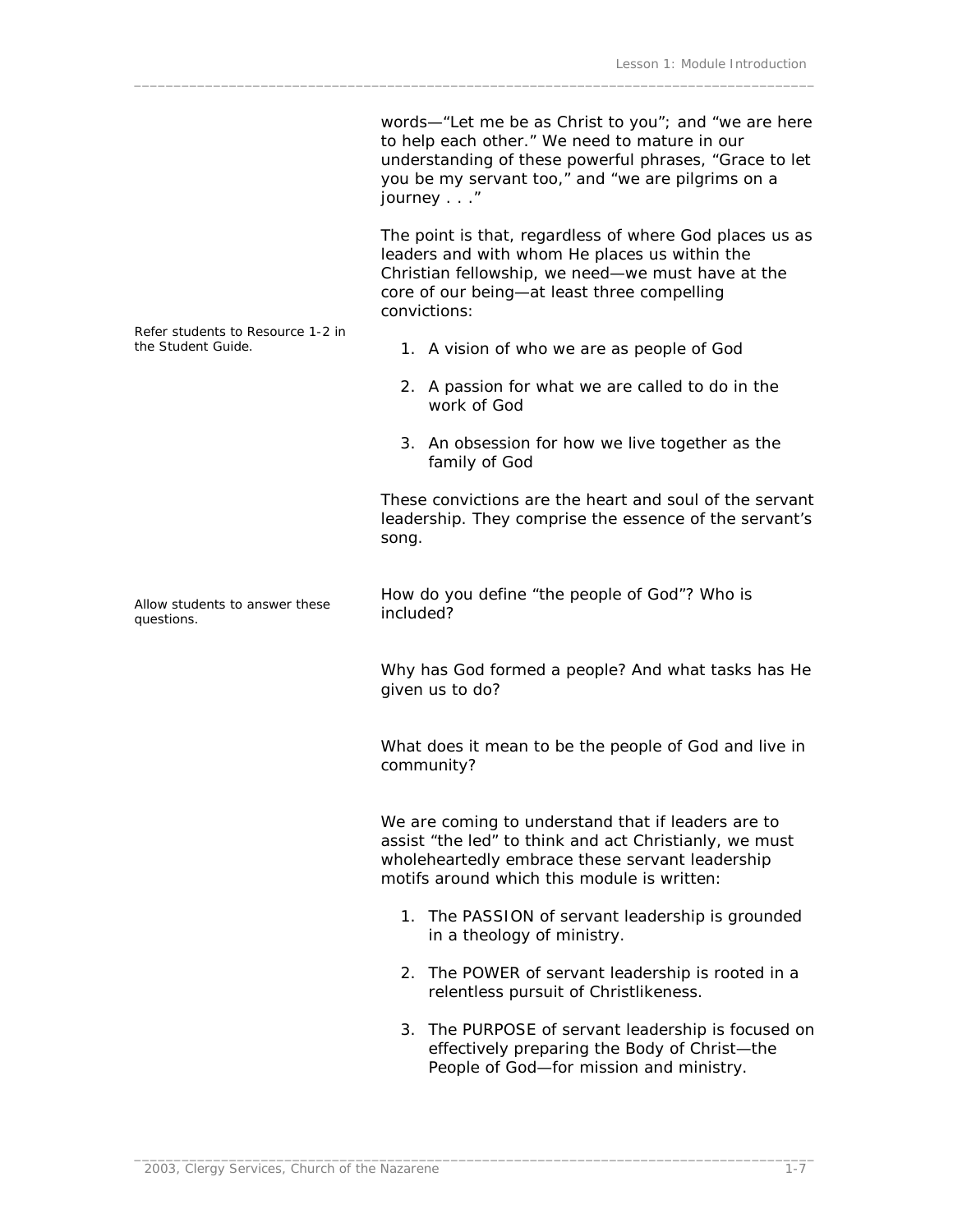- 4. The PLAN of servant leadership is biased toward spiritual formation and congregational transformation.
- 5. The PROOF of servant leadership is reflected in the qualitative growth of the led.

The thesis of our study is that there must be a vision within the Christian community we serve regarding ministry that is shared by both the leader and the led. Without this shared vision of ministry, the community of faith will experience disintegration and despair. Conversely, mobilizing a Christian community for ministry hinges on a radical commitment to our identity as:

- brothers and sisters in Christ
- fellow travelers on a spiritual journey
- members together of Christ's body
- a fellowship of God's people
- a microcosm of the kingdom of God on earth
- a community of faith

 $\_$  ,  $\_$  ,  $\_$  ,  $\_$  ,  $\_$  ,  $\_$  ,  $\_$  ,  $\_$  ,  $\_$  ,  $\_$  ,  $\_$  ,  $\_$  ,  $\_$  ,  $\_$  ,  $\_$  ,  $\_$  ,  $\_$  ,  $\_$  ,  $\_$  ,  $\_$  ,  $\_$  ,  $\_$  ,  $\_$  ,  $\_$  ,  $\_$  ,  $\_$  ,  $\_$  ,  $\_$  ,  $\_$  ,  $\_$  ,  $\_$  ,  $\_$  ,  $\_$  ,  $\_$  ,  $\_$  ,  $\_$  ,  $\_$  ,

a sacramental community in and through which the grace of God flows

The vision for this module is that those who study these lessons will embrace the biblical model of "servant" as the driving force and organizing principle within the individuals as they seek to lead a Christian community of faith. In the context of biblical and theological foundations, and from the perspective of spiritual, strategic, and skills formation, students are invited to a lifelong pursuit of and commitment to personal and corporate understanding of Christian leadership and the unique relationship of Christian spirituality and the leadership responsibilities within a community of faith.

Foundationally, we believe, effective leadership is grounded in biblical perspective and not in organizational skills. Skills, of course, are needed. However, sharp skills without Christian motives easily lead to manipulation. The primary orientation and motivation of our actions as Christian leaders must be deeply theological. Join with me as we further explore these concepts. They will characterize us at our best and convict us at our worst.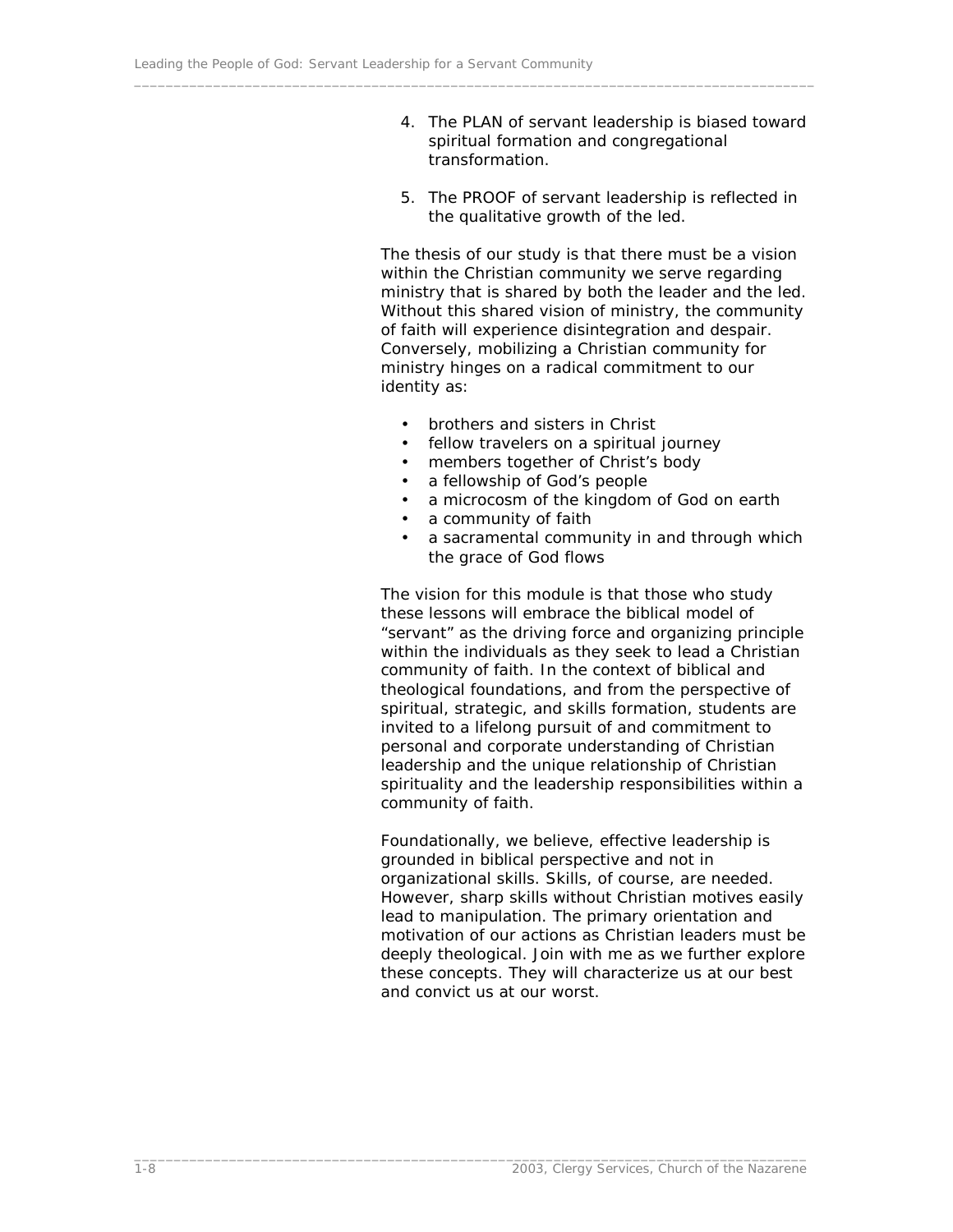# *Lesson Close*

 $\_$  ,  $\_$  ,  $\_$  ,  $\_$  ,  $\_$  ,  $\_$  ,  $\_$  ,  $\_$  ,  $\_$  ,  $\_$  ,  $\_$  ,  $\_$  ,  $\_$  ,  $\_$  ,  $\_$  ,  $\_$  ,  $\_$  ,  $\_$  ,  $\_$  ,  $\_$  ,  $\_$  ,  $\_$  ,  $\_$  ,  $\_$  ,  $\_$  ,  $\_$  ,  $\_$  ,  $\_$  ,  $\_$  ,  $\_$  ,  $\_$  ,  $\_$  ,  $\_$  ,  $\_$  ,  $\_$  ,  $\_$  ,  $\_$  ,

(5 minutes)

### **Review**

*Instruct students to locate*

*objectives in the Student Guide.* Look at the learner objectives for this lesson.

- Are you familiar with the other students taking the module?
- Do you understand the expectations and requirements for successfully completing the module?
- Can you recognize the five guiding themes of this module?

### **Look Ahead**

In the next lesson we will begin to explore Theme 1: The *Passion* of Servant Leadership. Since we believe that the passion for servant leadership is grounded in a theology of ministry, we will begin with a Bible study. Be sure to bring your Bibles to each session.

### **Assign Homework**

*Direct students to the Homework Assignments in the Student Guide.* Read Resource 1-3: Leadership and the Spiritual Life.

Read Exodus 2—18 about the life of Moses. How did God prepare Moses for leadership? List your insights into preparation for leadership and how to lead that come from the story of Moses.

In your journal write your responses to the following:

- In your experience, whom have you considered the most influential leader? What did that person do that you consider characteristic of a good leader? This could be someone in the church, from work, from school, etc.
- What is the difference between a manager and a leader?

### **Punctuate the Finish**

Being a servant and living in community means that each of us must accept responsibility for the learning that each participant experiences during this module.

Each of us is a teacher and each is a learner. We are servants.

Brother, sister, let me be your servant . . .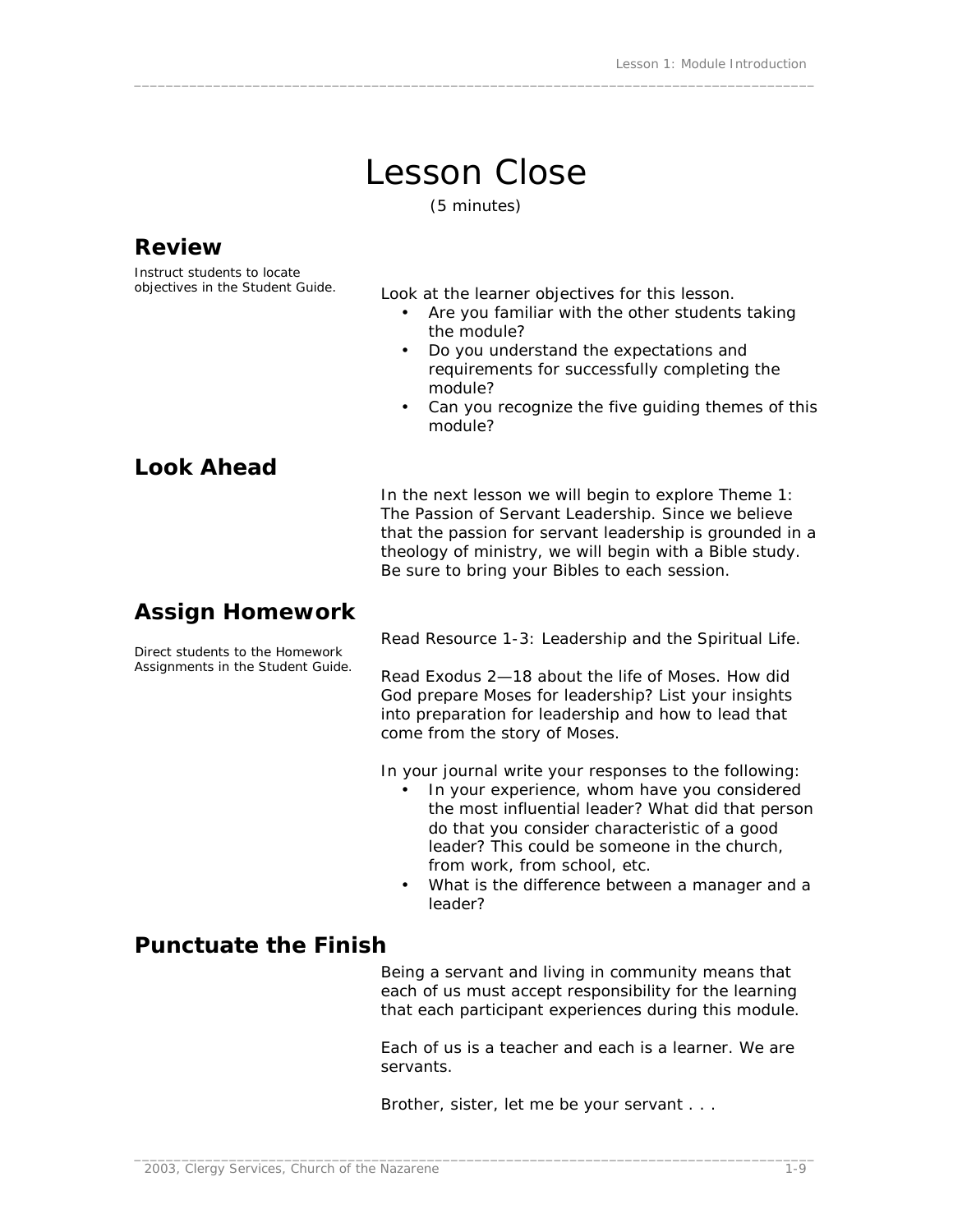[This page intentionally blank]

 $\_$  ,  $\_$  ,  $\_$  ,  $\_$  ,  $\_$  ,  $\_$  ,  $\_$  ,  $\_$  ,  $\_$  ,  $\_$  ,  $\_$  ,  $\_$  ,  $\_$  ,  $\_$  ,  $\_$  ,  $\_$  ,  $\_$  ,  $\_$  ,  $\_$  ,  $\_$  ,  $\_$  ,  $\_$  ,  $\_$  ,  $\_$  ,  $\_$  ,  $\_$  ,  $\_$  ,  $\_$  ,  $\_$  ,  $\_$  ,  $\_$  ,  $\_$  ,  $\_$  ,  $\_$  ,  $\_$  ,  $\_$  ,  $\_$  ,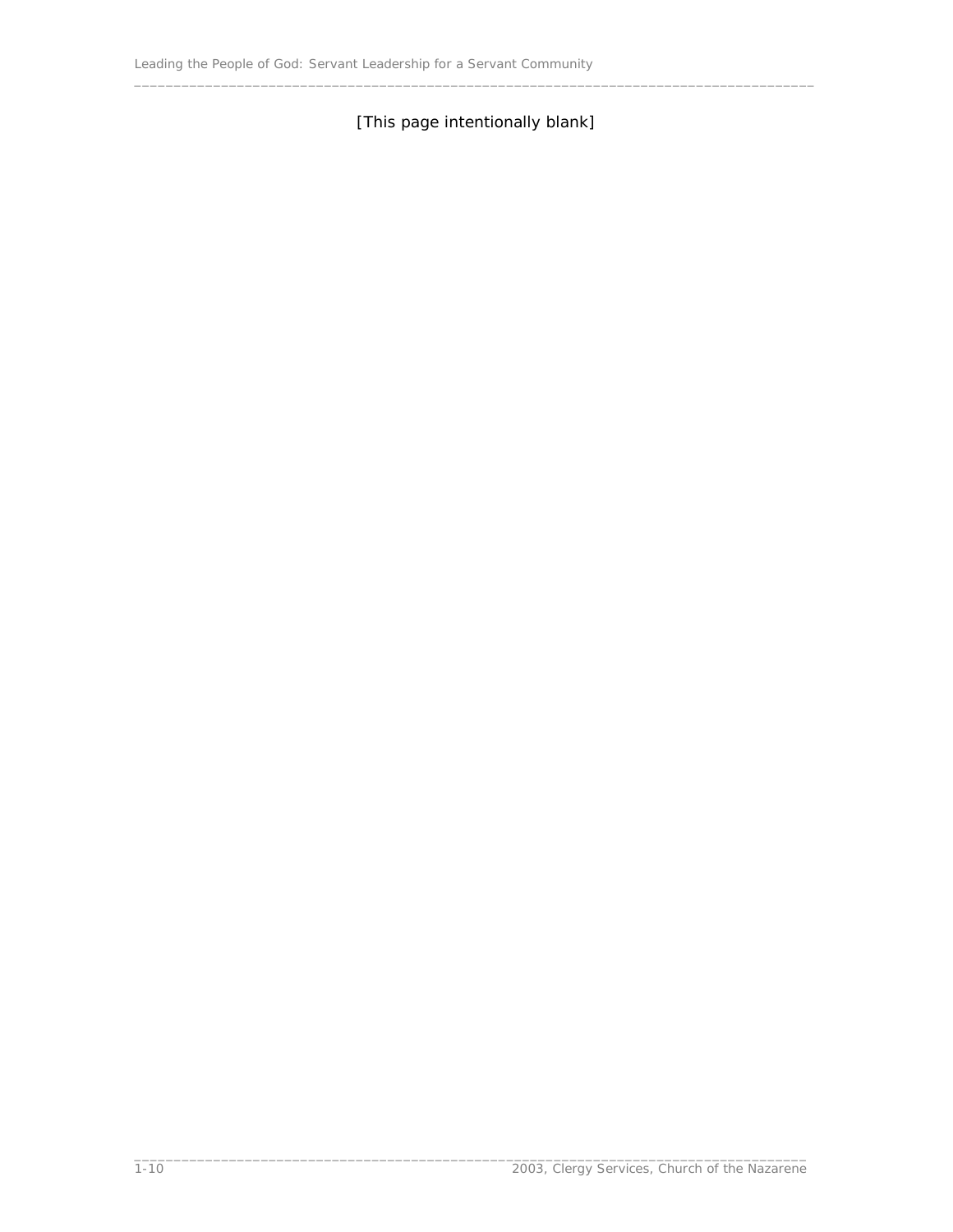## *Theme 1: The PASSION of servant leadership is grounded in a theology of ministry.*

 $\_$  ,  $\_$  ,  $\_$  ,  $\_$  ,  $\_$  ,  $\_$  ,  $\_$  ,  $\_$  ,  $\_$  ,  $\_$  ,  $\_$  ,  $\_$  ,  $\_$  ,  $\_$  ,  $\_$  ,  $\_$  ,  $\_$  ,  $\_$  ,  $\_$  ,  $\_$  ,  $\_$  ,  $\_$  ,  $\_$  ,  $\_$  ,  $\_$  ,  $\_$  ,  $\_$  ,  $\_$  ,  $\_$  ,  $\_$  ,  $\_$  ,  $\_$  ,  $\_$  ,  $\_$  ,  $\_$  ,  $\_$  ,  $\_$  ,

## *Lesson 2*

# **Leadership and the Spiritual Life**

## *Lesson Overview*

### **Schedule**

| Start Time | Task or Topic                                    | Learning Activity | <b>Materials Needed</b>                      |
|------------|--------------------------------------------------|-------------------|----------------------------------------------|
| 0:00       | Introduction                                     | Orient            | Student Guide                                |
| 0:20       | <b>Turning Leadership</b><br>Upside-Down         | Group Bible Study | Resource 2-1                                 |
| 0:50       | Servant Leadership<br>for a Servant<br>Community | Lecture           | Resource 2-2<br>Resource 2-3<br>Resource 2-4 |
| 1:25       | Lesson Close                                     | Review, Assign    | Student Guide                                |

## **Suggested Reading for Instructor**

Bonhoeffer, Dietrich. *Life Together: The Classic Exploration of Faith in Community.* San Francisco: HarperSanFrancisco, 1978.

- Greenleaf, Robert K. *Servant Leadership: A Journey into the Nature of Legitimate Power and Greatness.* New York: Paulist Press, 2002.
- Reed, Harold. *The Dynamics of Leadership: Open the Door to Your Leadership Potential.* Danville, IL: Interstate Printers and Publishers, 1982.
- Tracy, Wesley D., et al*. The Upward Call: Spiritual Formation and the Holy Life*. Kansas City: Beacon Hill Press of Kansas City, 1994, 203-44.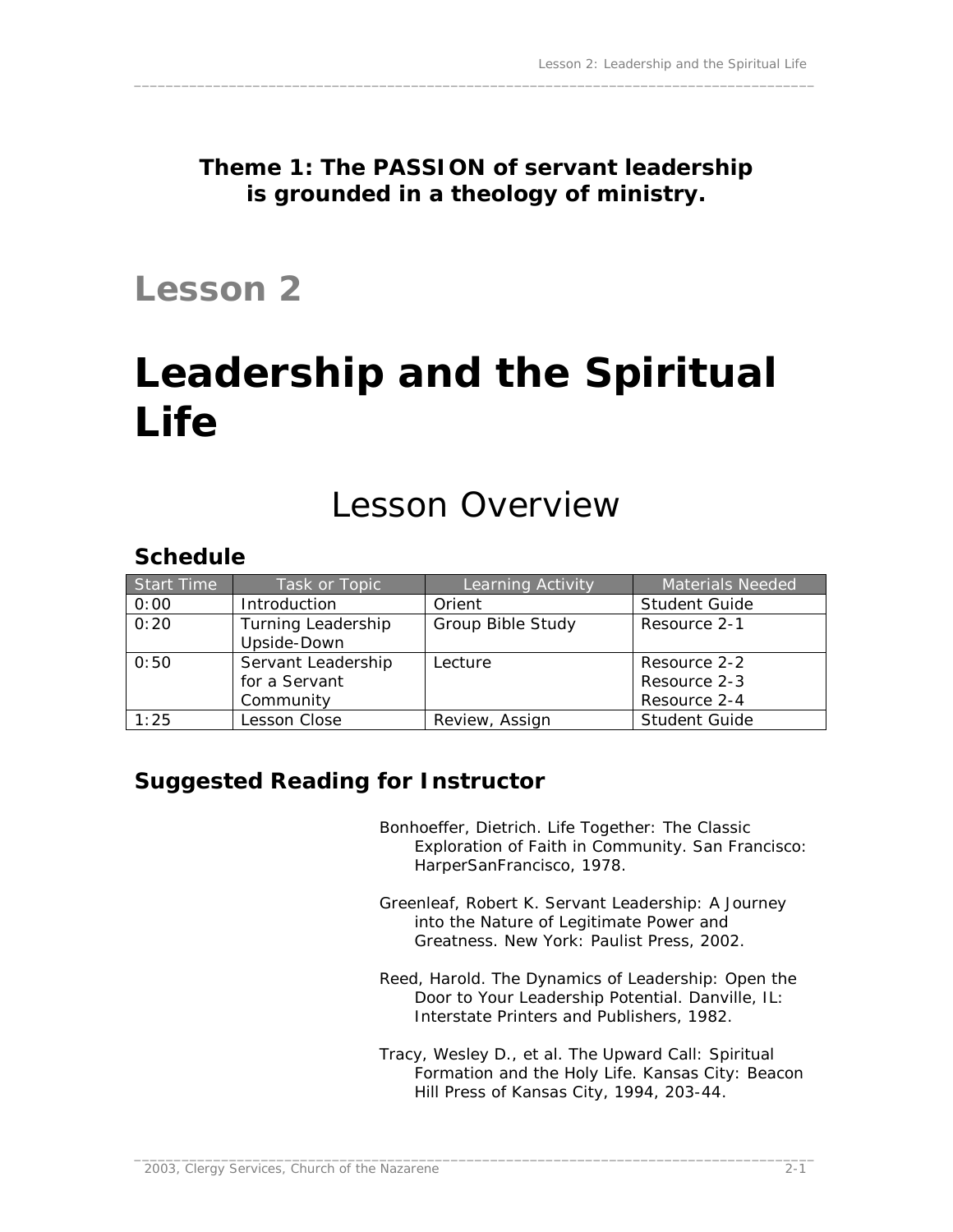# *Lesson Introduction*

 $\_$  ,  $\_$  ,  $\_$  ,  $\_$  ,  $\_$  ,  $\_$  ,  $\_$  ,  $\_$  ,  $\_$  ,  $\_$  ,  $\_$  ,  $\_$  ,  $\_$  ,  $\_$  ,  $\_$  ,  $\_$  ,  $\_$  ,  $\_$  ,  $\_$  ,  $\_$  ,  $\_$  ,  $\_$  ,  $\_$  ,  $\_$  ,  $\_$  ,  $\_$  ,  $\_$  ,  $\_$  ,  $\_$  ,  $\_$  ,  $\_$  ,  $\_$  ,  $\_$  ,  $\_$  ,  $\_$  ,  $\_$  ,  $\_$  ,

(20 minutes)

### **Accountability**

*Divide the class into groups of three.*

One assignment that is due today was to read Exodus 2—18 and list leadership insights gained from the life of Moses. Form groups of three and share your insights with the other members of your group. As a group decide on two of the most significant insights to share with the class. Take about 10 minutes to decide on the two most significant insights.

*Following the small-group discussion, have one person from each group share the two most significant insights from the group.*

*Write the insights on a white board, flipchart, or overhead transparency. After the reports, identify the insights that relate to spiritual preparation for leadership.*

### **Orientation**

This is the first lesson in Theme 1: The PASSION of servant leadership is grounded in a theology of ministry.

Leadership flows out of our understanding of Christian ministry. That understanding is expressed by LeBron Fairbanks like this: "Christian ministry is the extension of the service of Jesus in our world, incarnating the healing, guiding, sustaining, reconciling work of Jesus in the lives of those with whom we work and live."

We will begin by looking at how the Bible addresses leadership and then look specifically at the concept of servant leadership in a servant community.

### **Learner Objectives**

*Instruct students to locate objectives in the Student Guide.*

*Restating the objectives for the learners serves as an advanced organizer for the lesson and alerts learners to key information and concepts.*

At the end of this lesson, participants should be able to

define and describe Christian ministry

 $\_$  ,  $\_$  ,  $\_$  ,  $\_$  ,  $\_$  ,  $\_$  ,  $\_$  ,  $\_$  ,  $\_$  ,  $\_$  ,  $\_$  ,  $\_$  ,  $\_$  ,  $\_$  ,  $\_$  ,  $\_$  ,  $\_$  ,  $\_$  ,  $\_$  ,  $\_$ 

- understand the difference between a biblical and secular definition of success in leadership ministry
- list seven expressions of ministry by which a Christian community must be judged and characterized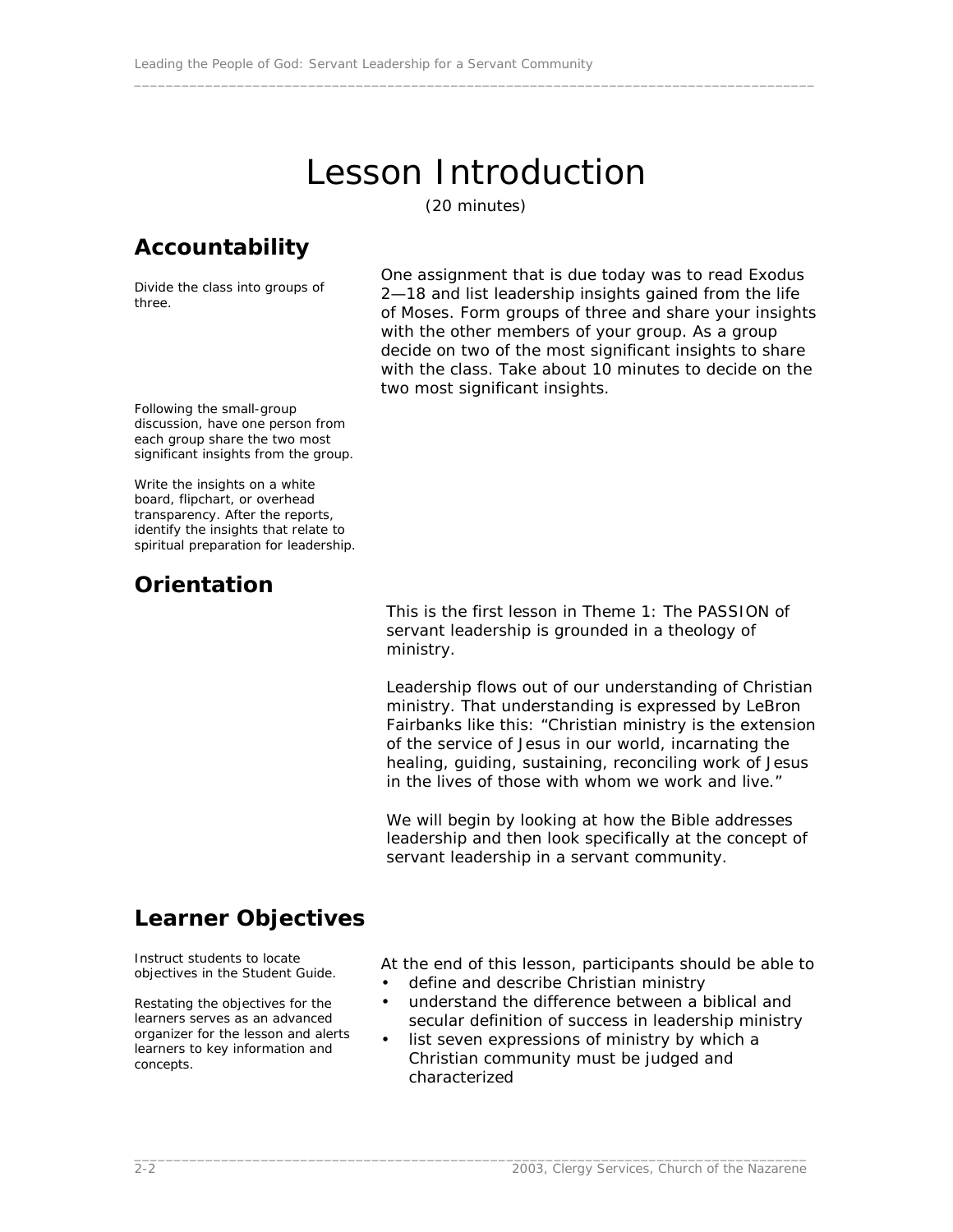## *Lesson Body*

 $\_$  ,  $\_$  ,  $\_$  ,  $\_$  ,  $\_$  ,  $\_$  ,  $\_$  ,  $\_$  ,  $\_$  ,  $\_$  ,  $\_$  ,  $\_$  ,  $\_$  ,  $\_$  ,  $\_$  ,  $\_$  ,  $\_$  ,  $\_$  ,  $\_$  ,  $\_$  ,  $\_$  ,  $\_$  ,  $\_$  ,  $\_$  ,  $\_$  ,  $\_$  ,  $\_$  ,  $\_$  ,  $\_$  ,  $\_$  ,  $\_$  ,  $\_$  ,  $\_$  ,  $\_$  ,  $\_$  ,  $\_$  ,  $\_$  ,

### **Group Bible Study: Turning Leadership Upside-Down**

(30 minutes)

*Refer students to Resource 2-1 in the Student Guide.*

*Call on one student to read Mark 10:35-45.*

|                                                          | passage, underlining the key words and phrases that<br>represent the thoughts and ideas on leadership. |
|----------------------------------------------------------|--------------------------------------------------------------------------------------------------------|
| Allow students time to complete<br>the task.             |                                                                                                        |
|                                                          | Together, write a three-sentence summary of this<br>scripture passage.                                 |
| This may take a few minutes.                             |                                                                                                        |
| Have the groups share their<br>summary.                  |                                                                                                        |
| Allow students to discuss these<br>questions as a group. | What attitudes toward leadership did James, John, and<br>the other disciples express in this story?    |
|                                                          | What questions does this story raise about Jesus' view<br>of leadership?                               |
|                                                          |                                                                                                        |

*What questions do you have after reading this story?*

Divide yourselves into groups of two and reread this

### **Lecture: Servant Leadership for a Servant Community**

 $\_$  ,  $\_$  ,  $\_$  ,  $\_$  ,  $\_$  ,  $\_$  ,  $\_$  ,  $\_$  ,  $\_$  ,  $\_$  ,  $\_$  ,  $\_$  ,  $\_$  ,  $\_$  ,  $\_$  ,  $\_$  ,  $\_$  ,  $\_$  ,  $\_$  ,  $\_$  ,  $\_$  ,  $\_$  ,  $\_$  ,  $\_$  ,  $\_$  ,  $\_$  ,  $\_$  ,  $\_$  ,  $\_$  ,  $\_$  ,  $\_$  ,  $\_$  ,  $\_$  ,  $\_$  ,  $\_$  ,  $\_$  ,  $\_$  ,

(35 minutes)

What constitutes success in our leadership ministry? Why is this question so important?

Is there a vision within the Christian community you serve regarding ministry, pastor and lay? Mobilizing a Christian community for ministry hinges on a radical commitment to our identity within the faith community as the people of God, brothers and sisters in Christ.

Effective leadership for ministry expression is grounded in biblical perspective. Organizational skills, of course, are needed. However, sharp skills without Christian motives easily lead to manipulation. The primary orientation and motivation of our actions as Christian leaders must be deeply theological.

How convictionally we affirm these affirmations as we lead will determine the degree to which our leadership will be judged "successful" in biblical perspective.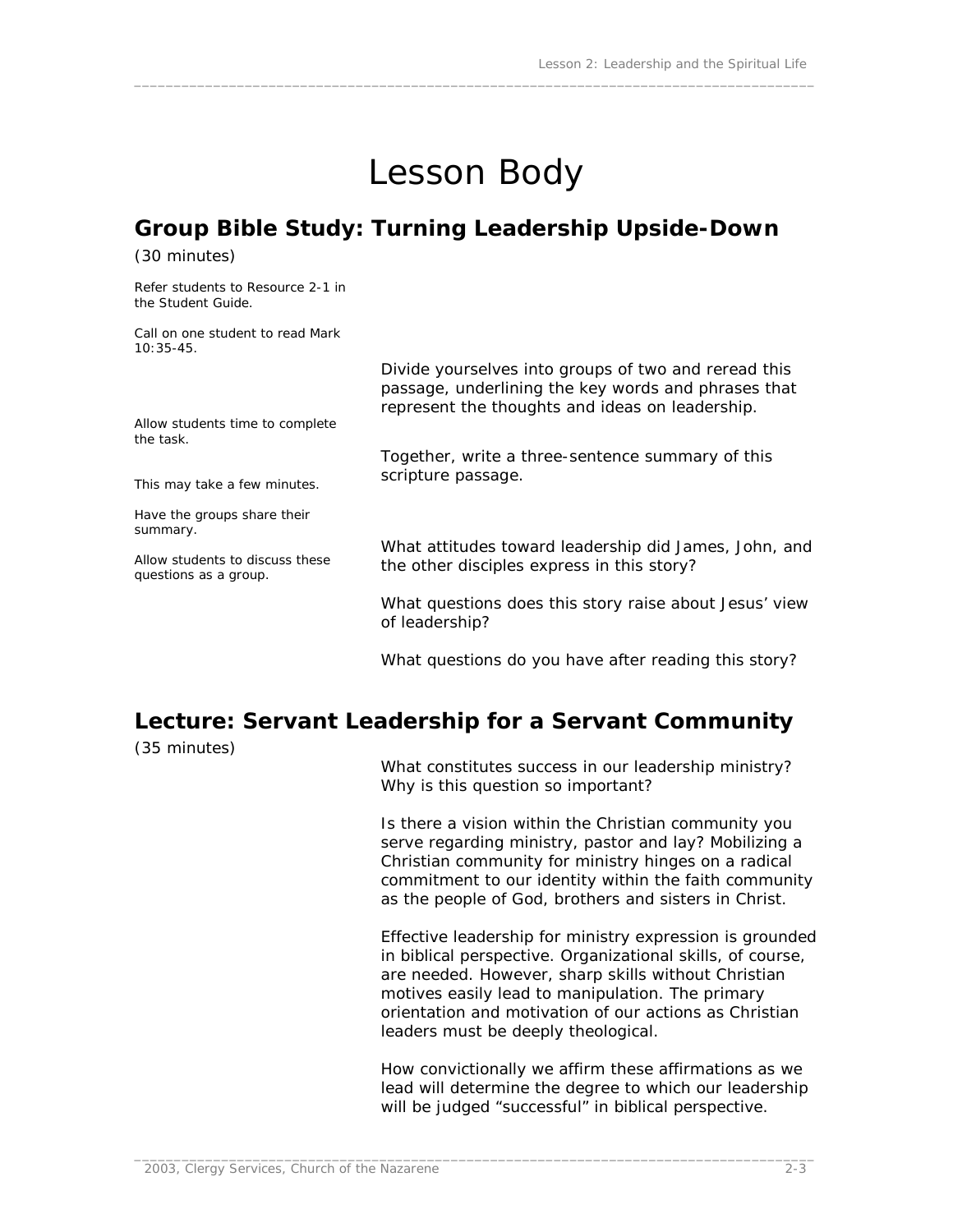### **What Is Ministry?**

 $\_$  ,  $\_$  ,  $\_$  ,  $\_$  ,  $\_$  ,  $\_$  ,  $\_$  ,  $\_$  ,  $\_$  ,  $\_$  ,  $\_$  ,  $\_$  ,  $\_$  ,  $\_$  ,  $\_$  ,  $\_$  ,  $\_$  ,  $\_$  ,  $\_$  ,  $\_$  ,  $\_$  ,  $\_$  ,  $\_$  ,  $\_$  ,  $\_$  ,  $\_$  ,  $\_$  ,  $\_$  ,  $\_$  ,  $\_$  ,  $\_$  ,  $\_$  ,  $\_$  ,  $\_$  ,  $\_$  ,  $\_$  ,  $\_$  ,

In its briefest and most general understanding, ministry is *diakonia* or service. Ministry is service to others in Jesus' name. Certain words help us understand the various dimensions of Christian ministry—words like caring, sharing, growing, relating, teaching, and confronting. Ministry in the New Testament perspective takes the form of holding the hand of a person engulfed in fear, listening intently to a person in trouble, crying with a person who is hurt, or embracing the individual who is grieving. It may include taking students or parishioners to the store for groceries, or confronting in love their lack of discipline or careless habits. Ministry encompasses the sharing of the Christian faith or a verse of scripture with another in time of need.

Christian ministry is the extension of the service of Jesus in our world, incarnating the healing, guiding, sustaining, reconciling work of Jesus in the lives of those with whom we work and live. If you are a Christian, you are called to Christian ministry.

Ministry understood in this broadest sense is the context for our specific ministry. We may be specifically called and gifted for pastoral ministry, teaching ministry, evangelism ministry, music ministry, or leadership ministry. But it is futile and self-defeating to seek to function within our specific calling while ignoring the broader calling to serve others in Jesus' name.

Jesus defined success in Christian ministry in terms of service or self-giving to others in the name and place of God (Mt 25:30-34). Our responsibility as leaders is caring for God's people as a shepherd does his sheep, leading and teaching them in the ways of God. Our leadership mandate is to motivate, equip, and enable the people of God to develop their gifts and give their lives in meaningful service to others in Jesus' name. Our ministry is helping others prepare for their ministries.

### **Expressions of Ministry**

Dietrich Bonhoeffer in *Life Together: The Classic Exploration of Faith in Community* lists seven expressions of ministry by which a Christian community must be judged and characterized.

*Refer students to Resource 2-2 in the Student Guide.*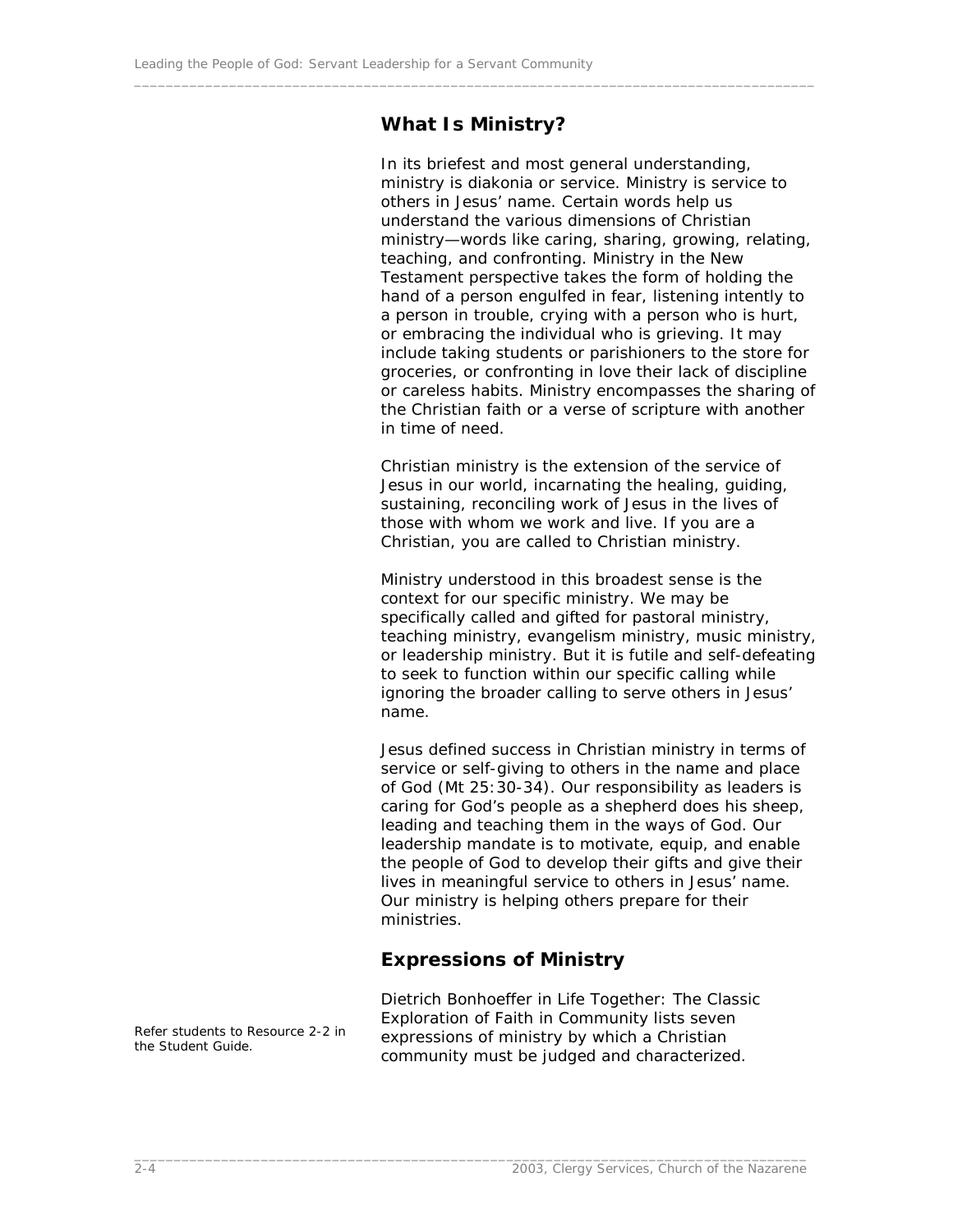### **1. The Ministry of Holding One's Tongue**

He who holds his tongue in check controls both mind and body, James tells us. "Do not let any unwholesome talk come out of your mouth" is an admonishment from the Ephesian epistle (4:29). When this passage characterizes us, we will be able to cease from constantly criticizing the other person, judging him and condemning him, putting him in his particular place. We can allow the other to exist as a completely free person.

### **2. The Ministry of Meekness**

 $\_$  ,  $\_$  ,  $\_$  ,  $\_$  ,  $\_$  ,  $\_$  ,  $\_$  ,  $\_$  ,  $\_$  ,  $\_$  ,  $\_$  ,  $\_$  ,  $\_$  ,  $\_$  ,  $\_$  ,  $\_$  ,  $\_$  ,  $\_$  ,  $\_$  ,  $\_$  ,  $\_$  ,  $\_$  ,  $\_$  ,  $\_$  ,  $\_$  ,  $\_$  ,  $\_$  ,  $\_$  ,  $\_$  ,  $\_$  ,  $\_$  ,  $\_$  ,  $\_$  ,  $\_$  ,  $\_$  ,  $\_$  ,  $\_$  ,

This is "caring more for others than for self." "Do not think of yourself more highly than you ought," Paul tells us in Romans 12:3. John tells us to make no effort to obtain the praise that comes only from God. He who serves must learn to think first of others.

### **3. The Ministry of Listening**

The first service that one owes to others in the fellowship consists of listening. Listening can be a greater service to people than speaking.

### **4. The Ministry of Active Helpfulness**

Simply assist others within the Christian community in external matters, big and small.

#### **5. The Ministry of Bearing (Supporting)**

"Carry each other's burden" is the challenge of Galatians 6:2. Bearing means forbearing and sustaining one another in love. Ephesians 4:2 commands us to "be humble and gentle; be patient, bearing with one another in love."

#### **6. The Ministry of Proclaiming**

This is the ministry of the Word of God. Bonhoeffer does not mean the message of Scripture proclaimed in a formal setting, such as in the worship service. He is referring to the free communication of the Word of God from person to person. He is referring to that unique situation in which one person becomes a witness in human words to another, with Christian consolation.

#### **7. The Ministry of Authority (Leadership)**

Jesus states in Mark 10:43, "Whosoever wants to be great among you must be your servant, and whoever wants to be first must be slave of all." This is the paradox of ministry. Jesus made authority in the fellowship dependent upon brotherly service.

A servant is one who gets excited about helping someone else succeed.

 $\_$  ,  $\_$  ,  $\_$  ,  $\_$  ,  $\_$  ,  $\_$  ,  $\_$  ,  $\_$  ,  $\_$  ,  $\_$  ,  $\_$  ,  $\_$  ,  $\_$  ,  $\_$  ,  $\_$  ,  $\_$  ,  $\_$  ,  $\_$  ,  $\_$  ,  $\_$  ,  $\_$  ,  $\_$  ,  $\_$  ,  $\_$  ,  $\_$  ,  $\_$  ,  $\_$  ,  $\_$  ,  $\_$  ,  $\_$  ,  $\_$  ,  $\_$  ,  $\_$  ,  $\_$  ,  $\_$  ,  $\_$  ,  $\_$  ,

*Bonhoeffer, Dietrich.* Life Together: The Classic Exploration of Faith in Community. *San Francisco: HarperSanFrancisco, 1978.*

*See James 3:3-6.*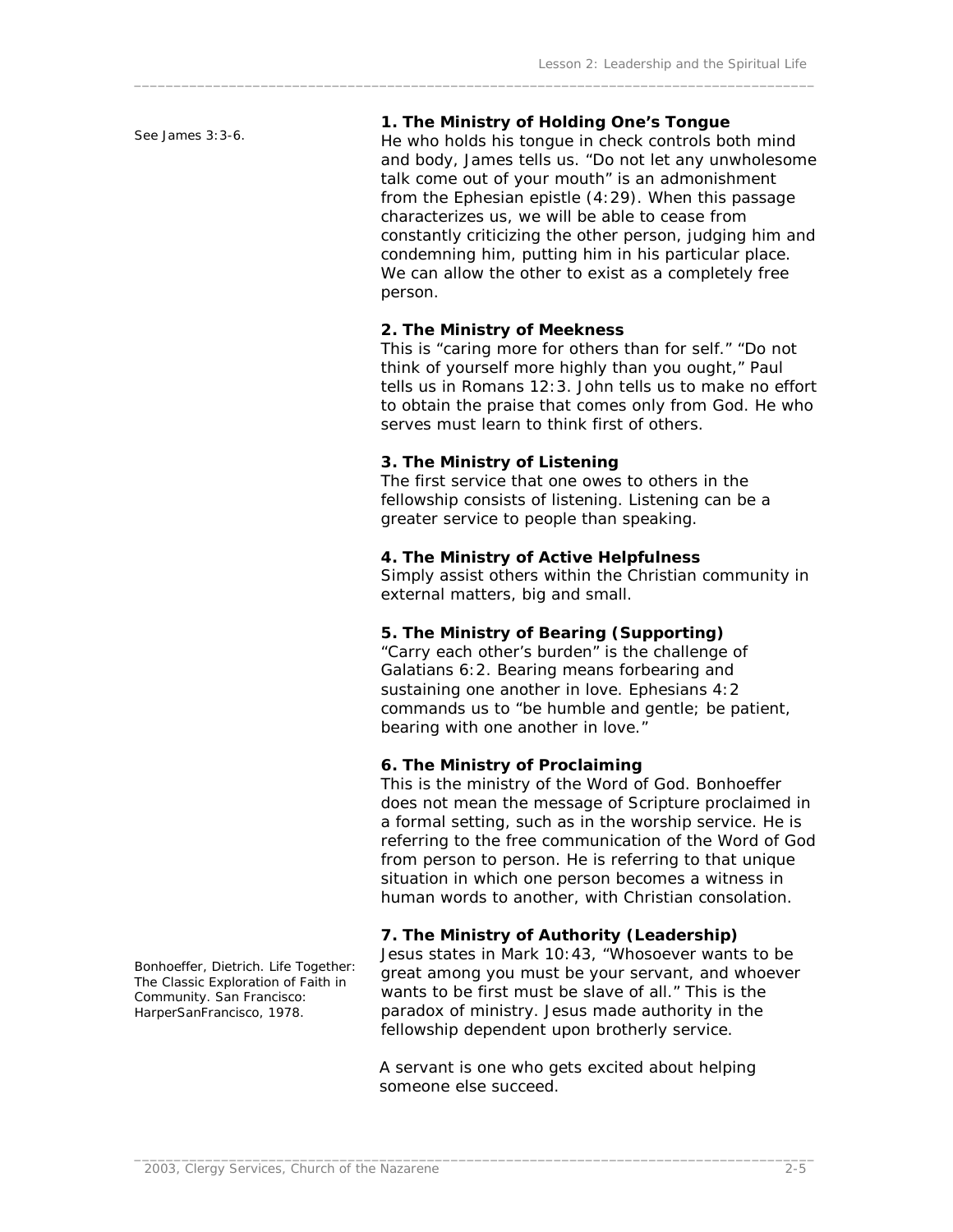For Bonhoeffer, these practical expressions of Christian ministry provide the *context* that our specific ministries must function within. This is particularly true as it relates to the specific ministry of leadership.

### **Features of Christ's Ministry**

 $\_$  ,  $\_$  ,  $\_$  ,  $\_$  ,  $\_$  ,  $\_$  ,  $\_$  ,  $\_$  ,  $\_$  ,  $\_$  ,  $\_$  ,  $\_$  ,  $\_$  ,  $\_$  ,  $\_$  ,  $\_$  ,  $\_$  ,  $\_$  ,  $\_$  ,  $\_$  ,  $\_$  ,  $\_$  ,  $\_$  ,  $\_$  ,  $\_$  ,  $\_$  ,  $\_$  ,  $\_$  ,  $\_$  ,  $\_$  ,  $\_$  ,  $\_$  ,  $\_$  ,  $\_$  ,  $\_$  ,  $\_$  ,  $\_$  ,

*Refer students to Resource 2-3 in the Student Guide.*

A study of the ministry of Christ reveals three salient features:

- **1. Christ—the Servant.** His ministry was a servant ministry. "The Son of Man did not come to be served, but to serve, and to give his life as a ransom for many" (Mt 20:28). He demonstrated His service to His Father by doing the will of Him who sent Him, and to the people by accepting them as they were and meeting their needs, whether by healing the sick, feeding the hungry, or simply by making time to listen and be with the sinner, the outcast, or the disrespectable member of society.
- **2. Christ—the Teacher.** His ministry involved teaching. He taught with authority. He was known as "Rabbi, teacher." The proclamation of the gospel, the announcement of the Kingdom to all who had ears to hear was conducted not only in word but also in deed. It was clear teaching, adapted to the needs of the listeners, and delivered in easy-to-understand illustrations and examples.
- **3. Christ—the Sacrifice.** He was the Lamb of God who takes away the sin of the world by His sacrifice on the cross. He laid down His life by His own free will in obedience to His Father. *His ministry was essentially sacrificial and priestly.*

If all Christians are called to be extensions of Christ, then the ministry of the people of God will be characterized by service, teaching, and sacrifice to the people with whom we come in contact.

Christian leadership is humble service to others in the community of faith whose head is Christ for the purpose of enabling them, through modeling and teaching, to live their lives under the Lordship of Christ, and to understand, accept, and fulfill their ministry to each other and their mission in the world.

The question is how can *our* ministry of Christian leadership enable *others* to fulfill *their* ministry to each other and *their* mission in the world? Leadership, for ministers of Christ, is known by the personalities it enriches, not by those it dominates or captivates. Are

 $\_$  ,  $\_$  ,  $\_$  ,  $\_$  ,  $\_$  ,  $\_$  ,  $\_$  ,  $\_$  ,  $\_$  ,  $\_$  ,  $\_$  ,  $\_$  ,  $\_$  ,  $\_$  ,  $\_$  ,  $\_$  ,  $\_$  ,  $\_$  ,  $\_$  ,  $\_$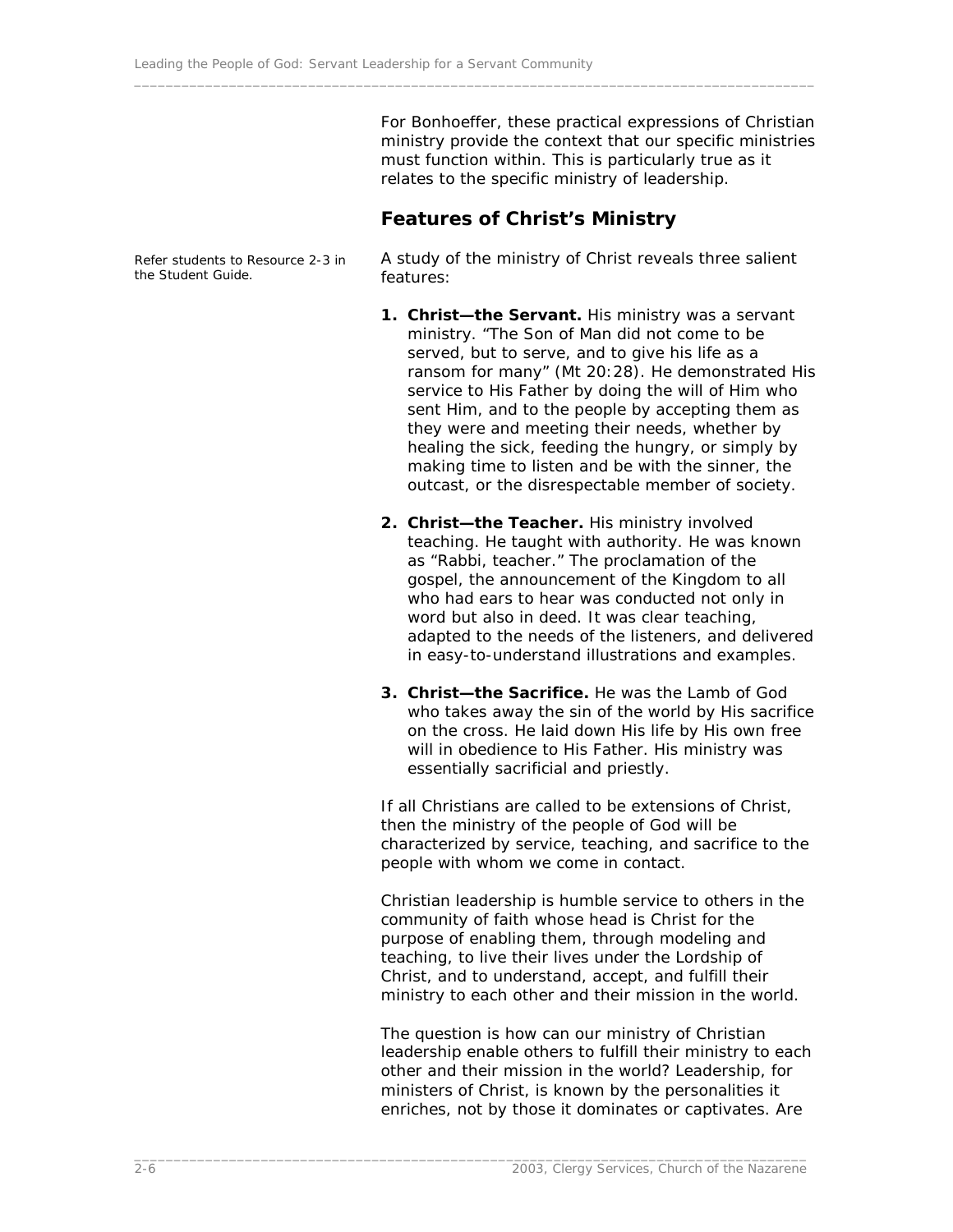the people being served *growing* as Christians? Are they, themselves, becoming servants? These are crucial concerns for the leadership of God's people.

 $\_$  ,  $\_$  ,  $\_$  ,  $\_$  ,  $\_$  ,  $\_$  ,  $\_$  ,  $\_$  ,  $\_$  ,  $\_$  ,  $\_$  ,  $\_$  ,  $\_$  ,  $\_$  ,  $\_$  ,  $\_$  ,  $\_$  ,  $\_$  ,  $\_$  ,  $\_$  ,  $\_$  ,  $\_$  ,  $\_$  ,  $\_$  ,  $\_$  ,  $\_$  ,  $\_$  ,  $\_$  ,  $\_$  ,  $\_$  ,  $\_$  ,  $\_$  ,  $\_$  ,  $\_$  ,  $\_$  ,  $\_$  ,  $\_$  ,

Robert Greenleaf, in his outstanding book *Servant Leadership,* suggests a thesis that those who are leaders must serve those whom they lead. Only those who serve, he believes, are fit for leadership. Though written for the secular audience, the book contains many thoughts on servant leadership similar to the words of Jesus.

The late Dr. Harold Reed, former president of Olivet Nazarene University and The Reed Institute for the Advanced Study of Leadership, and author of the book, *The Dynamics of Leadership*, reminds us that the quality of our leadership is largely based on our philosophy of life.

If our philosophy of life is based on a biblical theology of church and ministry, then our style of leadership will convictionally focus on the qualitative growth of the led as ministers of Jesus Christ, called to serve others in His name.

Understood this way, the Christian ministry is a *shared ministry* with every believer serving and supporting one another, using Holy Spirit-given gifts to stimulate personal and corporate growth and reconciliation in both the church and the world. Ministry, like missions, is a function and expression of the whole church. It is not something that only a few persons are called, trained, and ordained to do, but a function of the people of God.

*Refer students to Resource 2-4 in* Look at the model of ministry in Resource 2-4. This the Student Guide. model of ministry summarizes this discussion on ministry and conceptualizes the relationship of the leadership ministry of the pastor-teacher to the ministry of the people of God whom he or she serves.

 $\_$  ,  $\_$  ,  $\_$  ,  $\_$  ,  $\_$  ,  $\_$  ,  $\_$  ,  $\_$  ,  $\_$  ,  $\_$  ,  $\_$  ,  $\_$  ,  $\_$  ,  $\_$  ,  $\_$  ,  $\_$  ,  $\_$  ,  $\_$  ,  $\_$  ,  $\_$  ,  $\_$  ,  $\_$  ,  $\_$  ,  $\_$  ,  $\_$  ,  $\_$  ,  $\_$  ,  $\_$  ,  $\_$  ,  $\_$  ,  $\_$  ,  $\_$  ,  $\_$  ,  $\_$  ,  $\_$  ,  $\_$  ,  $\_$  ,

One of your assignments for the next lesson is to study this model carefully and describe how the model represents ministry. A more complete description of this assignment is in the homework section of Lesson 2.

*Greenleaf, Robert K.* Servant Leadership: A Journey into the Nature of Legitimate Power and Greatness. *Mahwah, NJ: Paulist Press, 2002.*

*Reed, Harold.* The Dynamics of Leadership: Open the Door to Your Leadership Potential. *Danville, IL: Interstate Printers and Publishers, 1982.*

*Refer students to Resource 2-4 in*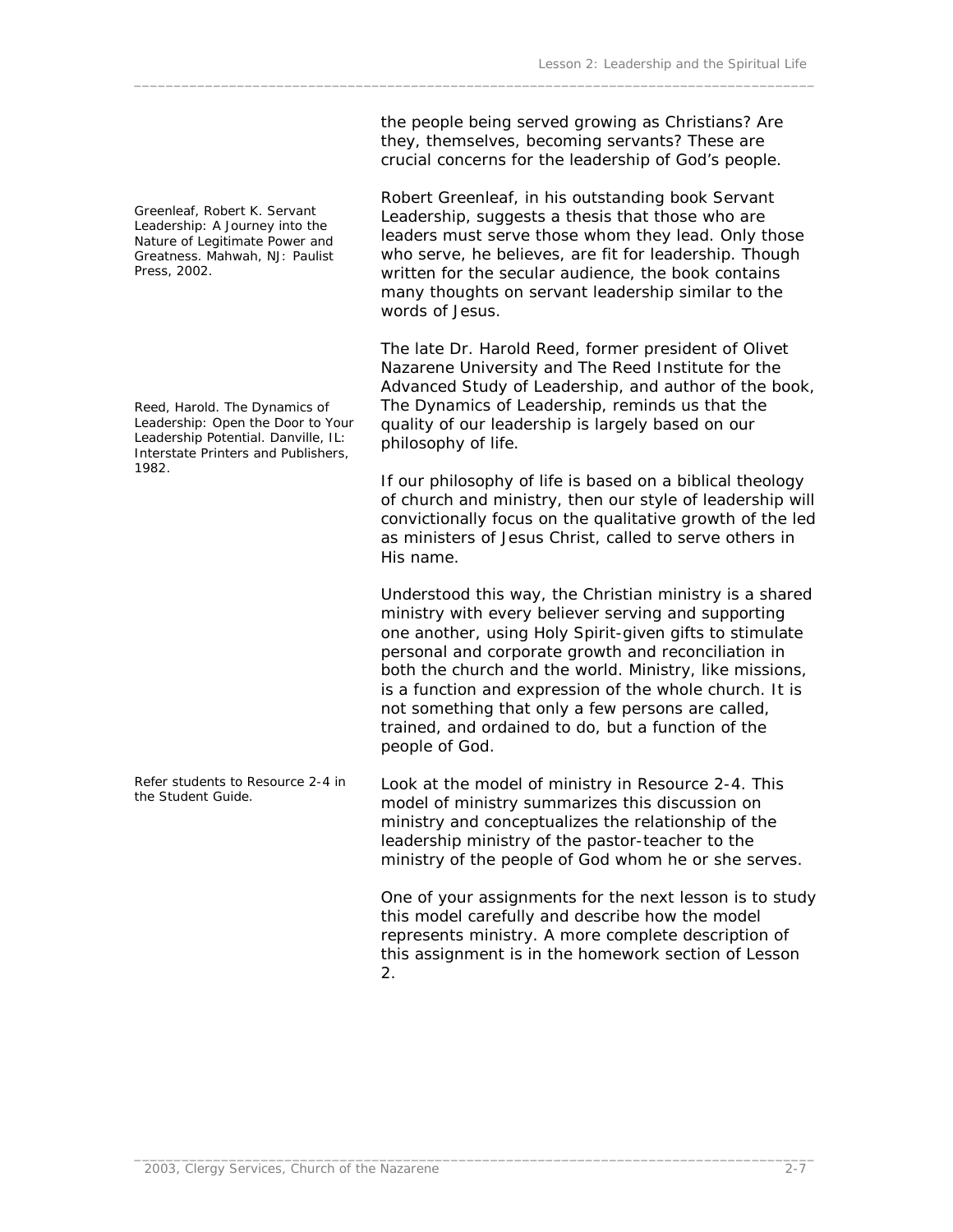## *Lesson Close*

 $\_$  ,  $\_$  ,  $\_$  ,  $\_$  ,  $\_$  ,  $\_$  ,  $\_$  ,  $\_$  ,  $\_$  ,  $\_$  ,  $\_$  ,  $\_$  ,  $\_$  ,  $\_$  ,  $\_$  ,  $\_$  ,  $\_$  ,  $\_$  ,  $\_$  ,  $\_$  ,  $\_$  ,  $\_$  ,  $\_$  ,  $\_$  ,  $\_$  ,  $\_$  ,  $\_$  ,  $\_$  ,  $\_$  ,  $\_$  ,  $\_$  ,  $\_$  ,  $\_$  ,  $\_$  ,  $\_$  ,  $\_$  ,  $\_$  ,

(5 minutes)

### **Review**

*Instruct students to locate objectives in the Student Guide.* Reread the objectives for Lesson 2 from your Student Guide. Are you able to demonstrate that you have reached each of the objectives listed there?

## **Look Ahead**

In the next lesson we will continue to examine the evidence of servant leadership by looking at the growth of those that are being led.

### **Assign Homework**

*Direct students to the Homework Assignments in the Student Guide.* Study Resource 2-4. Examine the descriptions of each component and the flow between components. Write a two-page description of the model and how it describes ministry within a local church. In the last part of the paper, critique the model. Does it represent local church ministry? How should it be changed to better represent local church ministry?

Write in your journal. Below are summary statements that have been made in this lesson. In your journal give your thoughts and ideas about each. Does the statement express your ideas about ministry? What does the statement say about how you will lead? If you had followed the principle, would you have done something different in your ministry?

- Christian ministry is the extension of the service of Jesus in our world, incarnating the healing, guiding, sustaining, reconciling work of Jesus in the lives of those with whom we work and live. If you are a Christian, you are called to Christian ministry.
- A servant is one who gets excited about helping someone else succeed.
- Christian leadership is humble service to others in the community of faith whose head is Christ for the purpose of enabling them, through modeling and teaching, to live their lives under the Lordship of Christ, and to understand, accept and fulfill their ministry to each other and their mission in the world.
- If our philosophy of life is based on a biblical theology of church and ministry, then our style of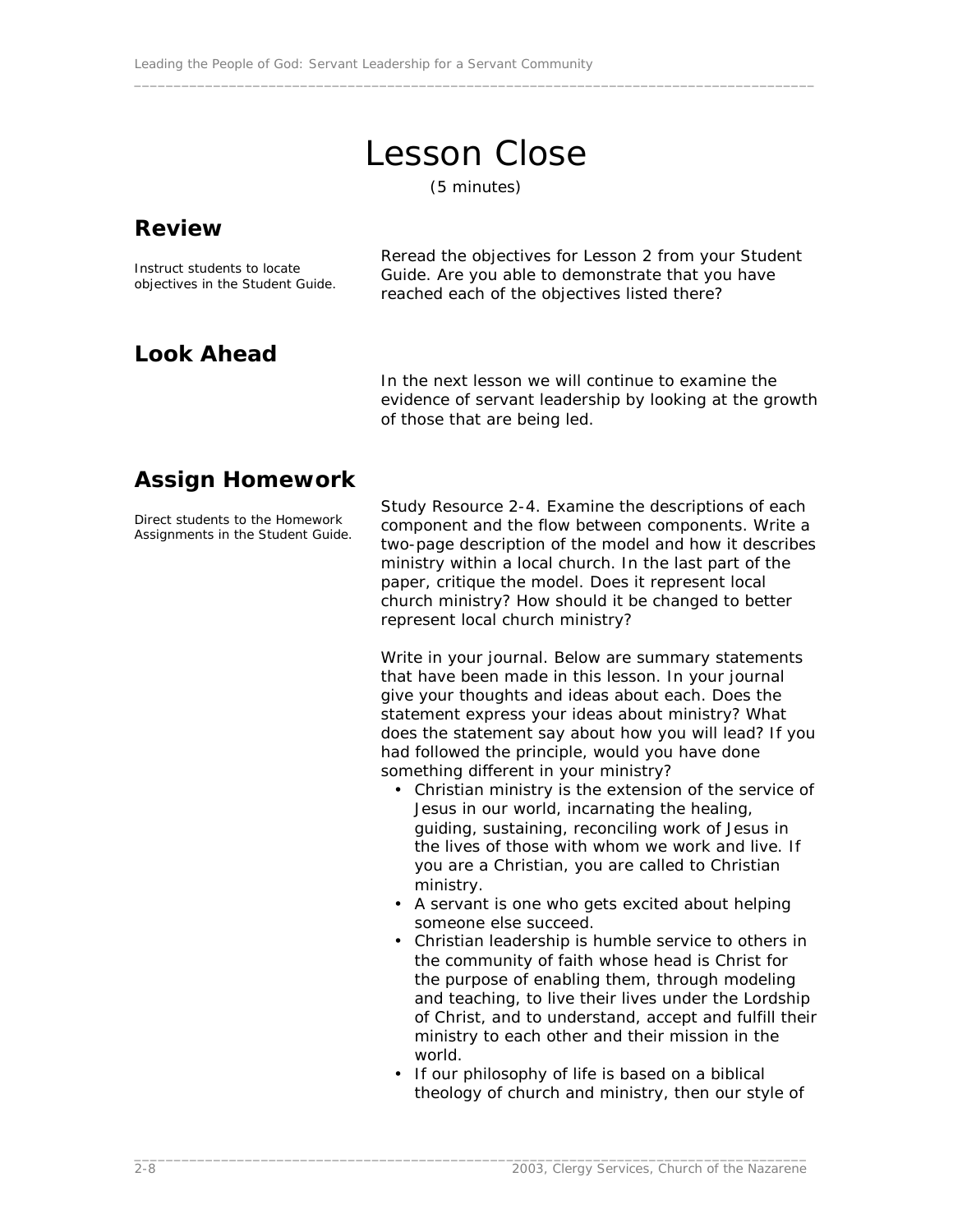leadership will convictionally focus on the qualitative growth of the led as ministers of Jesus Christ, called to serve others in His name.

 $\_$  ,  $\_$  ,  $\_$  ,  $\_$  ,  $\_$  ,  $\_$  ,  $\_$  ,  $\_$  ,  $\_$  ,  $\_$  ,  $\_$  ,  $\_$  ,  $\_$  ,  $\_$  ,  $\_$  ,  $\_$  ,  $\_$  ,  $\_$  ,  $\_$  ,  $\_$  ,  $\_$  ,  $\_$  ,  $\_$  ,  $\_$  ,  $\_$  ,  $\_$  ,  $\_$  ,  $\_$  ,  $\_$  ,  $\_$  ,  $\_$  ,  $\_$  ,  $\_$  ,  $\_$  ,  $\_$  ,  $\_$  ,  $\_$  ,

### **Punctuate the Finish**

If "in Christ all things are made new," how does our relationship with Christ transform our leadership lifestyle?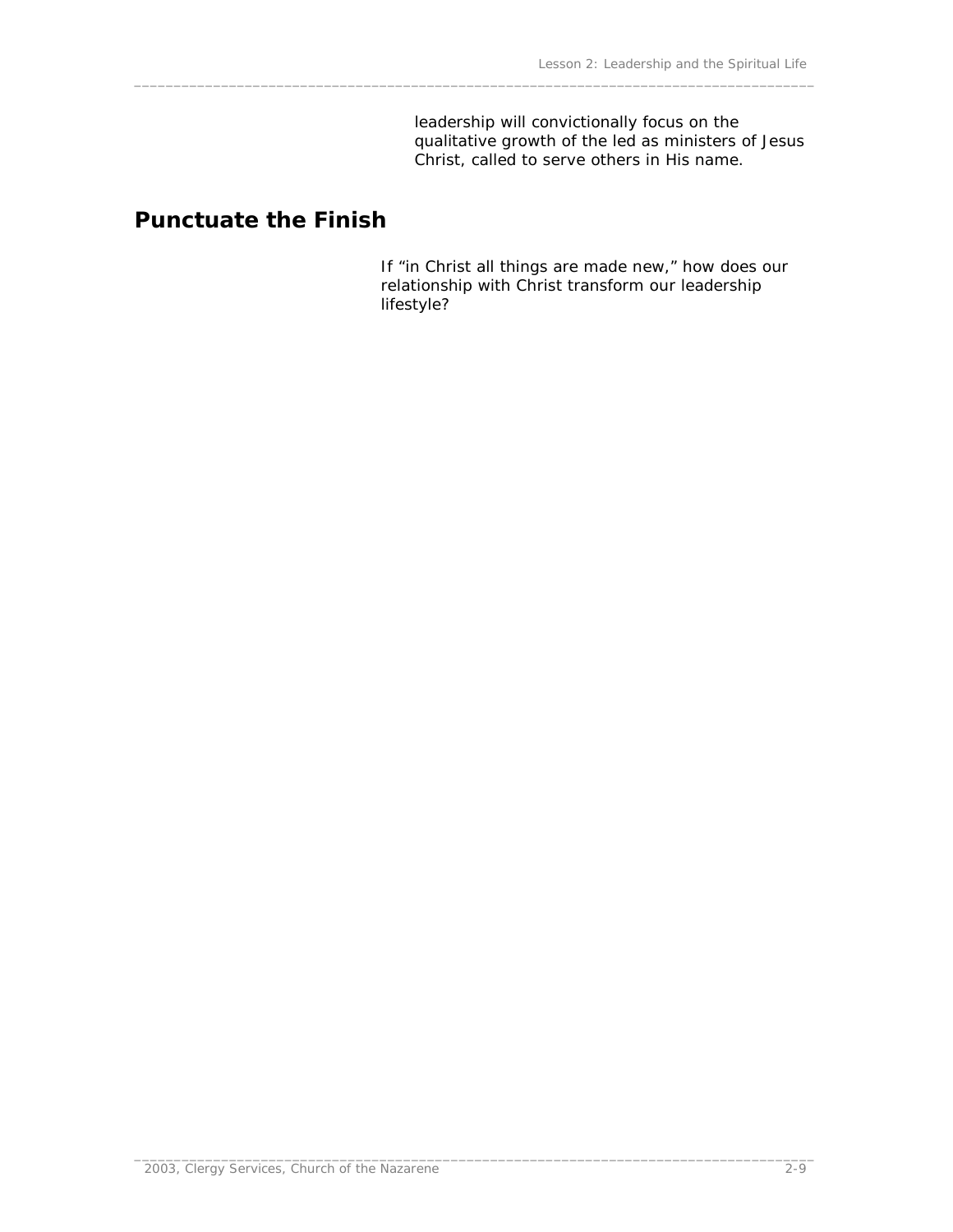[This page intentionally blank]

 $\_$  ,  $\_$  ,  $\_$  ,  $\_$  ,  $\_$  ,  $\_$  ,  $\_$  ,  $\_$  ,  $\_$  ,  $\_$  ,  $\_$  ,  $\_$  ,  $\_$  ,  $\_$  ,  $\_$  ,  $\_$  ,  $\_$  ,  $\_$  ,  $\_$  ,  $\_$  ,  $\_$  ,  $\_$  ,  $\_$  ,  $\_$  ,  $\_$  ,  $\_$  ,  $\_$  ,  $\_$  ,  $\_$  ,  $\_$  ,  $\_$  ,  $\_$  ,  $\_$  ,  $\_$  ,  $\_$  ,  $\_$  ,  $\_$  ,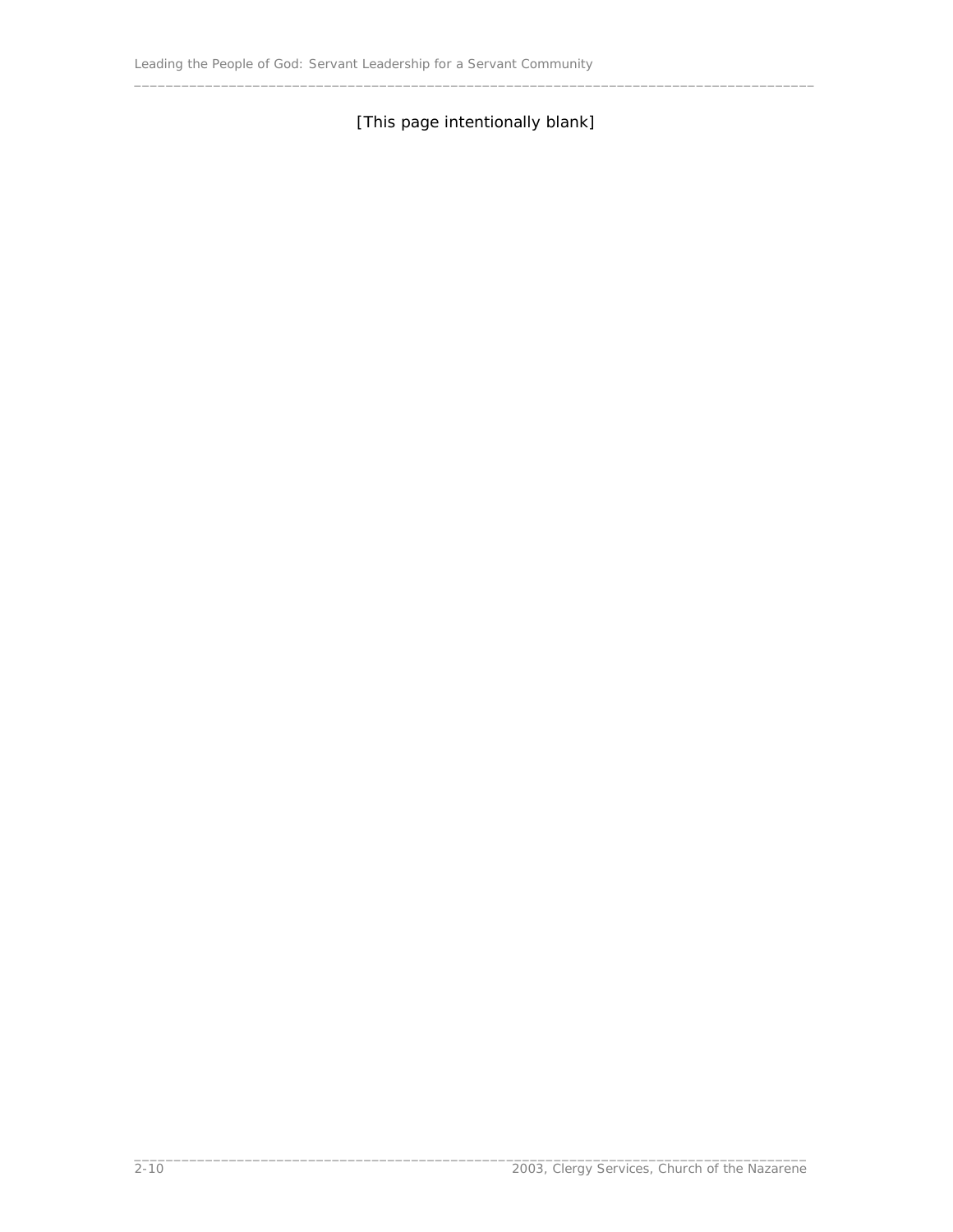## *Lesson 3*

# **A Shared Vision of Ministry**

## *Lesson Overview*

 $\_$  ,  $\_$  ,  $\_$  ,  $\_$  ,  $\_$  ,  $\_$  ,  $\_$  ,  $\_$  ,  $\_$  ,  $\_$  ,  $\_$  ,  $\_$  ,  $\_$  ,  $\_$  ,  $\_$  ,  $\_$  ,  $\_$  ,  $\_$  ,  $\_$  ,  $\_$  ,  $\_$  ,  $\_$  ,  $\_$  ,  $\_$  ,  $\_$  ,  $\_$  ,  $\_$  ,  $\_$  ,  $\_$  ,  $\_$  ,  $\_$  ,  $\_$  ,  $\_$  ,  $\_$  ,  $\_$  ,  $\_$  ,  $\_$  ,

### **Schedule**

| Start Time | Task or Topic        | Learning Activity | <b>Materials Needed</b> |
|------------|----------------------|-------------------|-------------------------|
| 0:00       | Introduction         | Orient            | Student Guide           |
| 0:15       | A Shared Vision of   | Lecture           | Resource 3-1            |
|            | Ministry             |                   | Resource 3-2            |
| 0:40       | Definitions of       | Small Groups      | Resource 3-3            |
|            | Christian Leadership |                   |                         |
| 1:05       | Christian Leadership | Small Groups      | Resource 3-4            |
| 1:25       | Lesson Close         | Review, Assign    | Student Guide           |
|            |                      |                   | Resource 3-5            |

### **Suggested Reading for Instructor**

Mayer, Herbert T. *Pastoral Care: Its Roots and Renewal.* Atlanta: John Knox Press, 1979.

Senge, Peter M. *The Fifth Discipline: The Art and Practice of the Learning Organization.* New York: Currency Doubleday, 1990, 205-32.

Trueblood, Elton. *Your Other Vocation.* New York: Harper, 1952.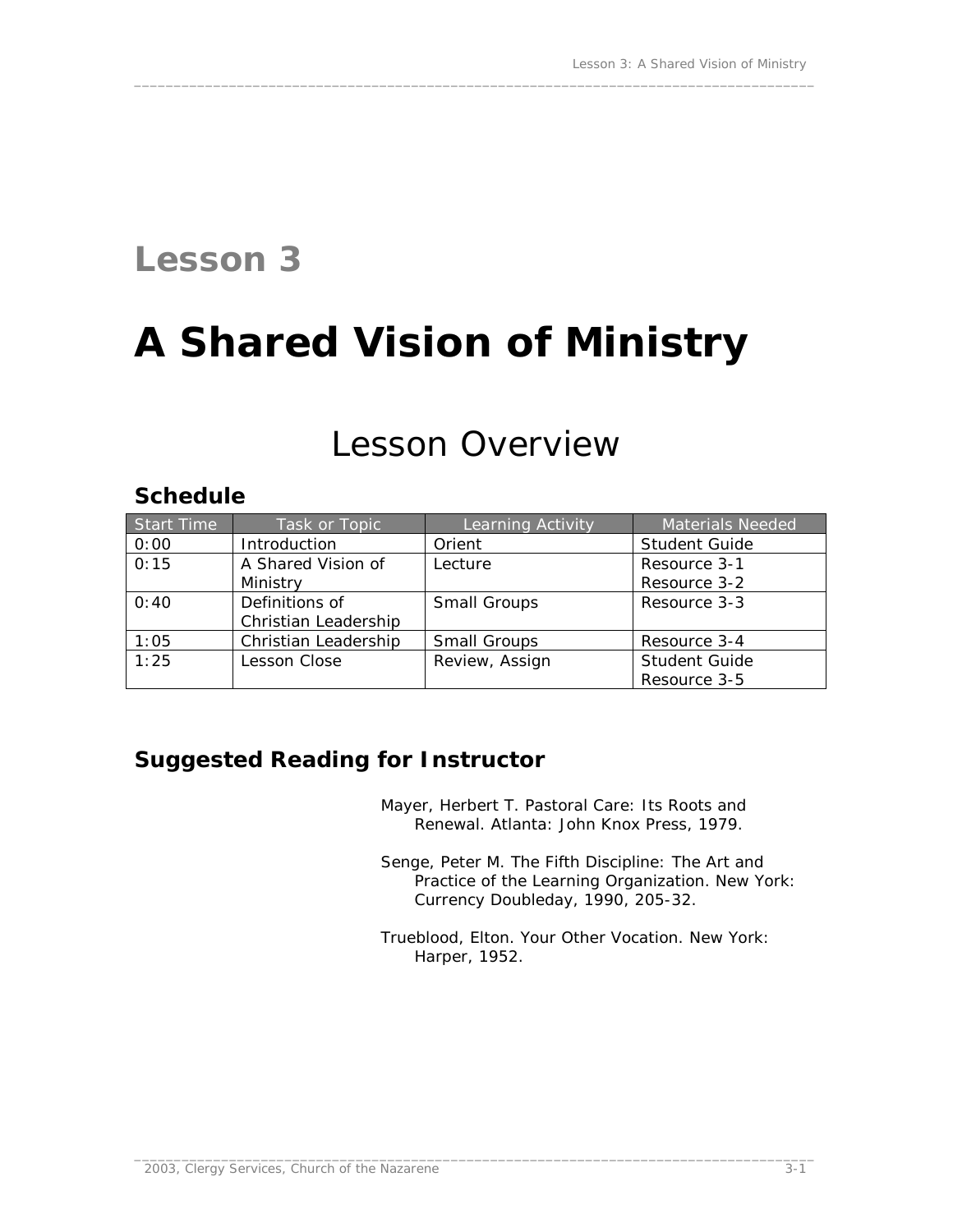# *Lesson Introduction*

 $\_$  ,  $\_$  ,  $\_$  ,  $\_$  ,  $\_$  ,  $\_$  ,  $\_$  ,  $\_$  ,  $\_$  ,  $\_$  ,  $\_$  ,  $\_$  ,  $\_$  ,  $\_$  ,  $\_$  ,  $\_$  ,  $\_$  ,  $\_$  ,  $\_$  ,  $\_$  ,  $\_$  ,  $\_$  ,  $\_$  ,  $\_$  ,  $\_$  ,  $\_$  ,  $\_$  ,  $\_$  ,  $\_$  ,  $\_$  ,  $\_$  ,  $\_$  ,  $\_$  ,  $\_$  ,  $\_$  ,  $\_$  ,  $\_$  ,

(15 minutes)

### **Accountability**

*This exercise is a quick check to see if students completed the homework assignment.*

*Wait for volunteers but be ready to call on two students to answer the question.*

*Collect the students' papers. Read them, write comments on the papers to verify that you have read and thought about their comments, and return the papers in the next session.*

*Evaluation of papers does not require giving a grade since grades are not the measure of whether a student has completed this module. Attendance and completing all classroom and assigned work is required.*

### **Orientation**

Open your student guides to Resource 2-4: A Model of Ministry.

*What did you discover as you studied the model and wrote your papers on this model?*

We are still examining Theme 1: The *Passion* of servant leadership is grounded in a theology of ministry. In this lesson we will explore the need for a shared vision of ministry. Remember that last time we said our ministry of leadership is to prepare others for their ministries.

### **Learner Objectives**

*Instruct students to locate objectives in the Student Guide.*

*Restating the objectives for the learners serves as an advanced organizer for the lesson and alerts learners to key information and concepts.*

At the end of this lesson, participants should

 $\_$  ,  $\_$  ,  $\_$  ,  $\_$  ,  $\_$  ,  $\_$  ,  $\_$  ,  $\_$  ,  $\_$  ,  $\_$  ,  $\_$  ,  $\_$  ,  $\_$  ,  $\_$  ,  $\_$  ,  $\_$  ,  $\_$  ,  $\_$  ,  $\_$  ,  $\_$ 

- understand the strength that arises when a leader and the led share a common vision
- describe ways that leaders can express respect for and valuing of the led
- continue to mentally experiment with how servant leadership principles can affect their leadership style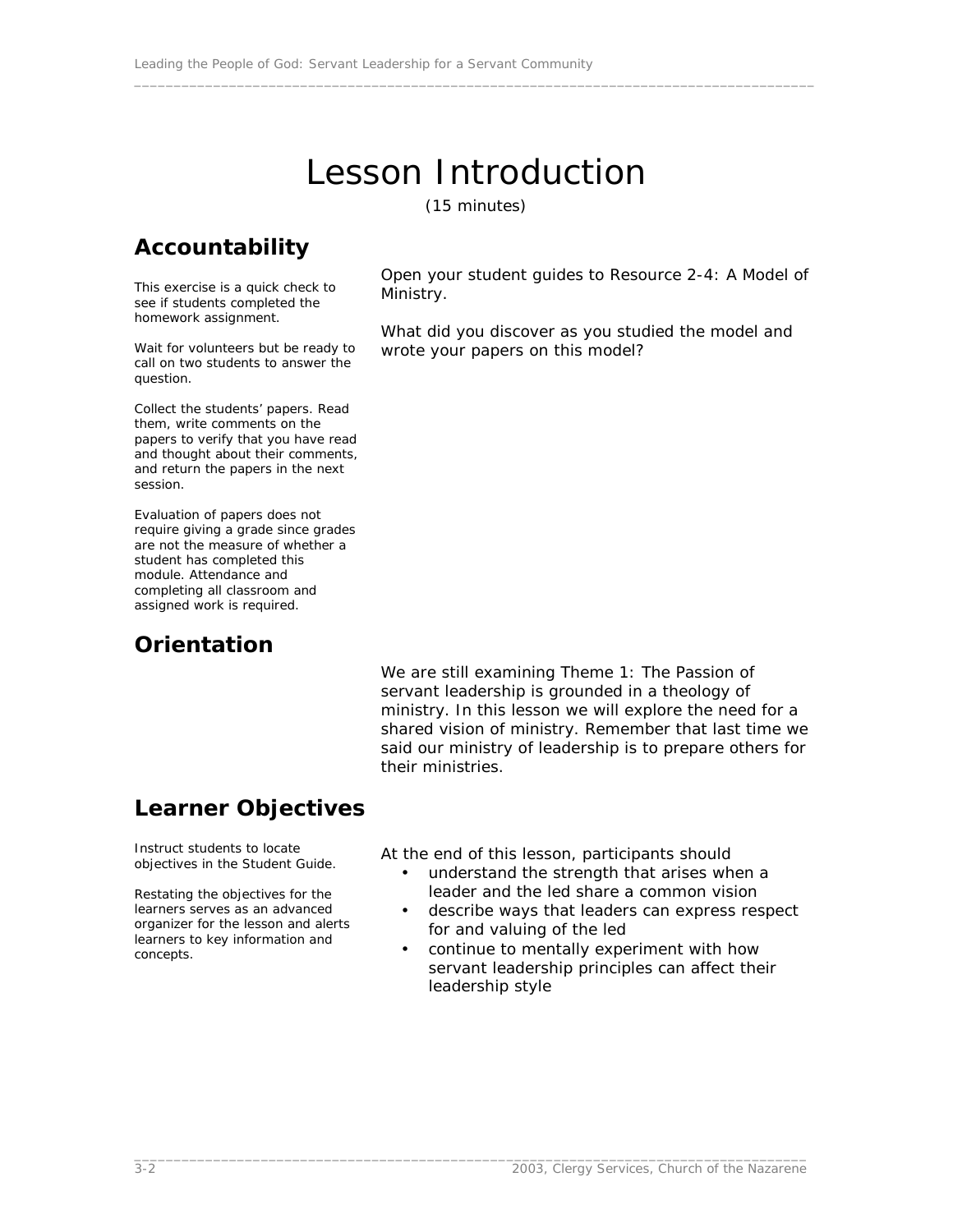## *Lesson Body*

 $\_$  ,  $\_$  ,  $\_$  ,  $\_$  ,  $\_$  ,  $\_$  ,  $\_$  ,  $\_$  ,  $\_$  ,  $\_$  ,  $\_$  ,  $\_$  ,  $\_$  ,  $\_$  ,  $\_$  ,  $\_$  ,  $\_$  ,  $\_$  ,  $\_$  ,  $\_$  ,  $\_$  ,  $\_$  ,  $\_$  ,  $\_$  ,  $\_$  ,  $\_$  ,  $\_$  ,  $\_$  ,  $\_$  ,  $\_$  ,  $\_$  ,  $\_$  ,  $\_$  ,  $\_$  ,  $\_$  ,  $\_$  ,  $\_$  ,

### **Lecture: A Shared Vision of Ministry**

(25 minutes)

*Refer students to Resource 3-1 in the Student Guide. This resource contains a variety of key phrases from this lecture.*

#### **What is meant by the phrase "shared vision" of ministry?**

Vision has to do with seeing things clearly and at a great distance. It is seeing what others do not see. A vision is a consuming, passionate, compelling inner picture. All leaders are supposed to have "vision."

Foundational for the Christian leader is not so much organizational "vision" but theological "vision."

What do we "see" in the people with whom we work? Do we see problems or possibilities? The present situation or the future potential? Some leaders focus only on the past. Some see only the present and say, "Why?" Others dream of things that never were, and say, "Why not?" Our challenge is to see beyond the past, or even the present with its problems, to "dream" or "see" redeemed individuals—all of whom are called to live as an extension of Jesus in their world, incarnating the healing, sustaining, reconciling work of Jesus in the lives of those with whom they work and live.

As leaders, we need—we must have—a consuming, passionate, compelling inner picture of:

who we are as the people of God

 $\_$  ,  $\_$  ,  $\_$  ,  $\_$  ,  $\_$  ,  $\_$  ,  $\_$  ,  $\_$  ,  $\_$  ,  $\_$  ,  $\_$  ,  $\_$  ,  $\_$  ,  $\_$  ,  $\_$  ,  $\_$  ,  $\_$  ,  $\_$  ,  $\_$  ,  $\_$  ,  $\_$  ,  $\_$  ,  $\_$  ,  $\_$  ,  $\_$  ,  $\_$  ,  $\_$  ,  $\_$  ,  $\_$  ,  $\_$  ,  $\_$  ,  $\_$  ,  $\_$  ,  $\_$  ,  $\_$  ,  $\_$  ,  $\_$  ,

- *how* we may live together as the family of God
- *what* we are called to do with our lives in the work of God

And leadership is the *transference* of this vision!

We must transfer our vision of ministry to those for whom we have Christian care and responsibility, and they will in turn transfer their vision to others! To believe that all Christians—yes, even those with whom we work who sometimes make life so difficult—are *called* and gifted for the ministry of Christ is humbling, frustrating, demanding, and necessary! More and more, we need to see ourselves as *equippers* of ministers. Unfortunately, most of us have been educated to be ministers, not to be enablers of ministers.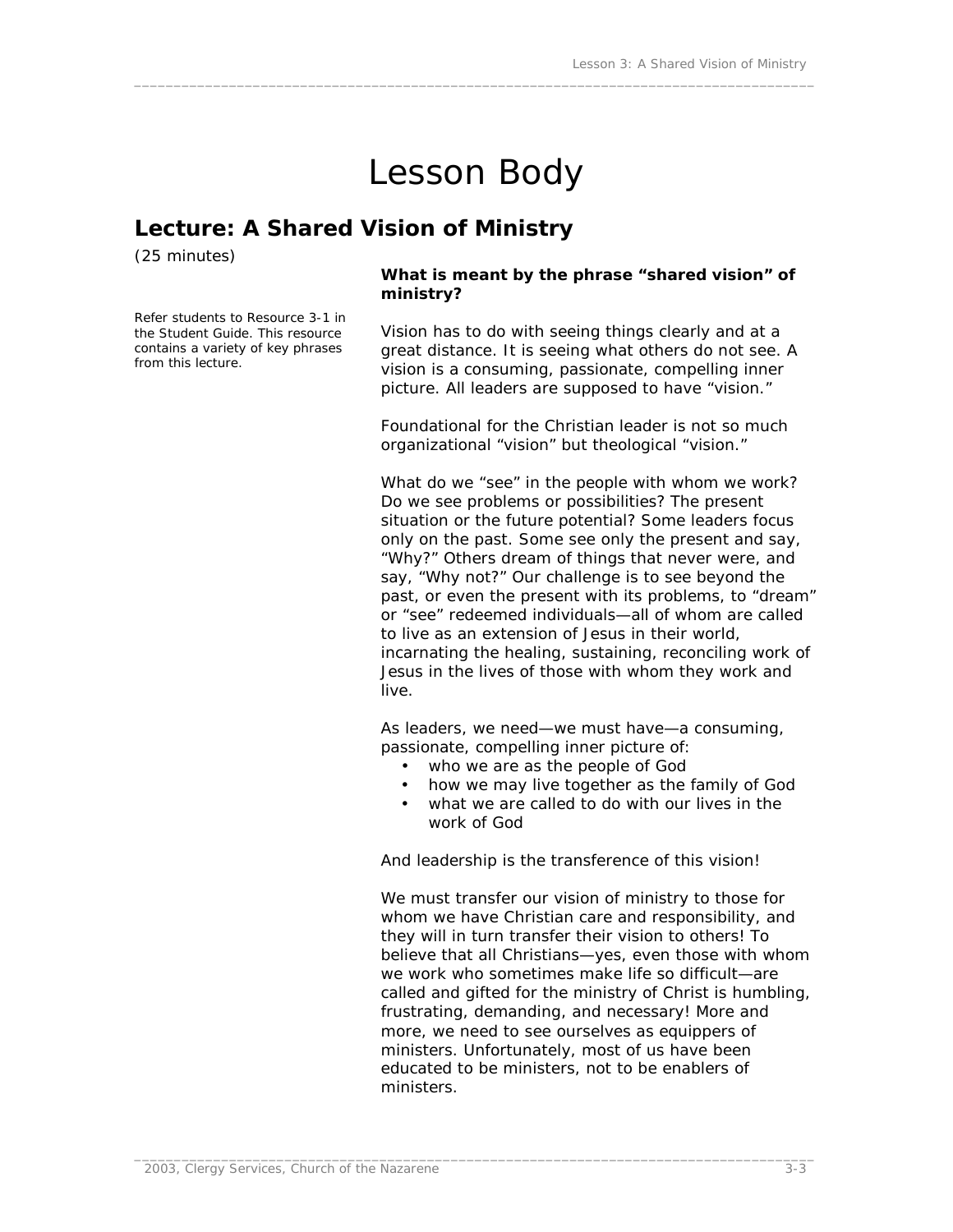Shared ministry demands deep "seeing" and deep "visioning." Only the person who can see the invisible can do the impossible. Questions such as "what if . . ?" and "why not . . ?" ought to permeate our mindset regarding the Christians with whom we work. What if they were all called to the Christian ministry? Why not assume it is true and proceed accordingly?!

Elton Trueblood states it most clearly:

 $\_$  ,  $\_$  ,  $\_$  ,  $\_$  ,  $\_$  ,  $\_$  ,  $\_$  ,  $\_$  ,  $\_$  ,  $\_$  ,  $\_$  ,  $\_$  ,  $\_$  ,  $\_$  ,  $\_$  ,  $\_$  ,  $\_$  ,  $\_$  ,  $\_$  ,  $\_$  ,  $\_$  ,  $\_$  ,  $\_$  ,  $\_$  ,  $\_$  ,  $\_$  ,  $\_$  ,  $\_$  ,  $\_$  ,  $\_$  ,  $\_$  ,  $\_$  ,  $\_$  ,  $\_$  ,  $\_$  ,  $\_$  ,  $\_$  ,

Unless the layman is given solid teaching, his ministry, after an initial burst of freshness, will tend to degenerate into little more than a string of trite phrases linked to commonplace ideas and buttressed by a few sloppily quoted biblical passages. We must take the education of the laity with utter seriousness. Lay persons are not assistants to the pastor, to help him do his work. Rather, the pastor is to be their assistant; he is to help equip them for the ministry to which God has called them. The difference is as revolutionary as it is total. Half measures are worse than nothing. Our hope lies in making big plans, in undertaking to produce a radical change, in aiming high. Adult education is the big thing in the church. It is not a decoration, it is the centerpiece.

Only from this perspective will ministry be mutually understood and shared. Without this shared vision, ministry in and through the local church or theological institution is as impossible as a triangle with two sides. Ministry happens when the pastor and the congregation, administrator and students, leader and led have a vision of Christian ministry and pursue it together. The more consuming the vision, the greater commitment to ministry.

We must be captured by this vision that transcends ministry *to* the people and ministry *for* the people, to ministry *with* the people and ministry *by* the people. The shared vision of ministry demands a *passionate conviction* regarding ministry that sets out to do something about the insight. Our leadership ministry is helping others understand and develop their ministry. When those with similar vision are drawn together, something extraordinary occurs.

### **How can we communicate a vision of ministry that will become a shared vision?**

Jesus challenges us in Luke 6:40, "When a student is fully trained he will become like his teacher." (Or his pastor or school president!) Ministry is always incarnated and enfleshed. Ministry must be lived out!

*Trueblood, Elton.* Your Other Vocation. *New York: Harper, 1952, 106-8. (See also, 110-25).*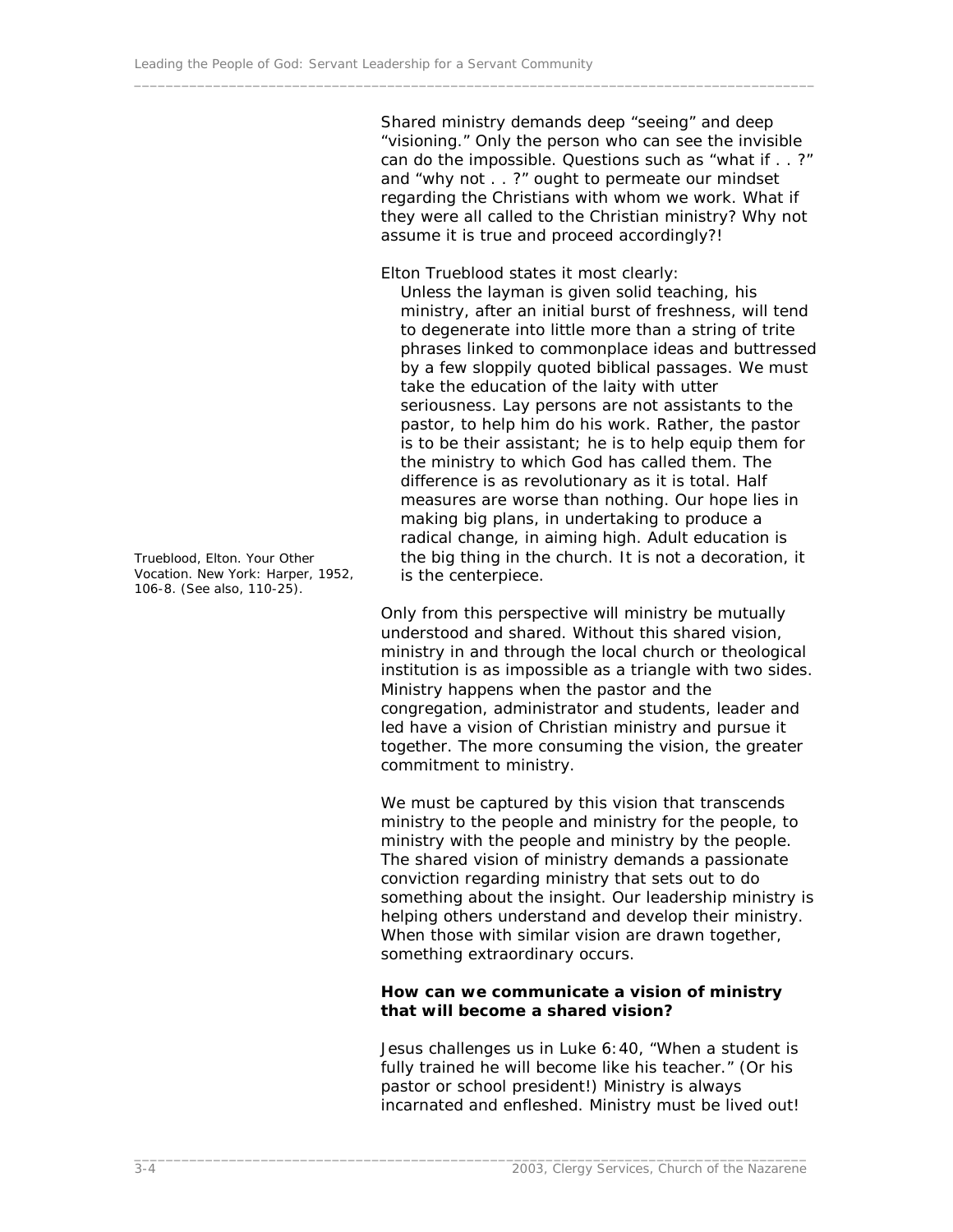But what is it about ourselves that we want our students, staff, or parishioners to catch from us? We want our people to catch from us a servant spirit, committed to *motivating*, *equipping,* and *enabling them to serve others in Jesus' name*. This is success for the Christian leader! This is what it means to be a servant leader!

What we are confronted with is a need to communicate a lifestyle that is distinctly Christian and self-giving at the core. How do you teach commitments, priorities, values, and spiritual disciplines? How do you teach a lifestyle?

"Follow me as I follow Christ." "You ought to follow my example." "Put into practice what you have learned, received or heard from me or seen in me." "We did this in order to make ourselves a model for you to follow." In 2 Thessalonians chapter 3, Paul gave these words to the Christians under his care with humility; we must do the same for those for whom we are responsible.

Read the writings of Justin Martyr, Tertullian, John Chrysostom, Martin Luther, Richard Baxter, and John Wesley, to name only a few, who were not hesitant to claim their responsibility to be an example to their believers. Chrysostom, the great third-century pastor and bishop, identified the following as qualities for leaders:

- Love for God and the people
- Know the people

 $\_$  ,  $\_$  ,  $\_$  ,  $\_$  ,  $\_$  ,  $\_$  ,  $\_$  ,  $\_$  ,  $\_$  ,  $\_$  ,  $\_$  ,  $\_$  ,  $\_$  ,  $\_$  ,  $\_$  ,  $\_$  ,  $\_$  ,  $\_$  ,  $\_$  ,  $\_$  ,  $\_$  ,  $\_$  ,  $\_$  ,  $\_$  ,  $\_$  ,  $\_$  ,  $\_$  ,  $\_$  ,  $\_$  ,  $\_$  ,  $\_$  ,  $\_$  ,  $\_$  ,  $\_$  ,  $\_$  ,  $\_$  ,  $\_$  ,

 $\_$  ,  $\_$  ,  $\_$  ,  $\_$  ,  $\_$  ,  $\_$  ,  $\_$  ,  $\_$  ,  $\_$  ,  $\_$  ,  $\_$  ,  $\_$  ,  $\_$  ,  $\_$  ,  $\_$  ,  $\_$  ,  $\_$  ,  $\_$  ,  $\_$  ,  $\_$  ,  $\_$  ,  $\_$  ,  $\_$  ,  $\_$  ,  $\_$  ,  $\_$  ,  $\_$  ,  $\_$  ,  $\_$  ,  $\_$  ,  $\_$  ,  $\_$  ,  $\_$  ,  $\_$  ,  $\_$  ,  $\_$  ,  $\_$  ,

- Be a person of the Spirit
- Maintain rigorous self-discipline
- Patience

With these qualities, the leader can strive, according to Chrysostom, toward the following goals and objectives:

- To bring the people of God safely to their heavenly home
- To keep them away from the sin of the world
- To win as many souls to Christ as possible
- To make people aware of the poor and needy

Interestingly, one of the key ways for Chrysostom to reach these goals was through personal example!

*See Theme 2 for a more detailed elaboration of this lifestyle.*

What leadership qualities must others see in us as institutional leaders, teachers, or pastors, if we are to effectively transfer our vision of ministry to them? Ephesians 4:25-32 provides for a servant leadership lifestyle.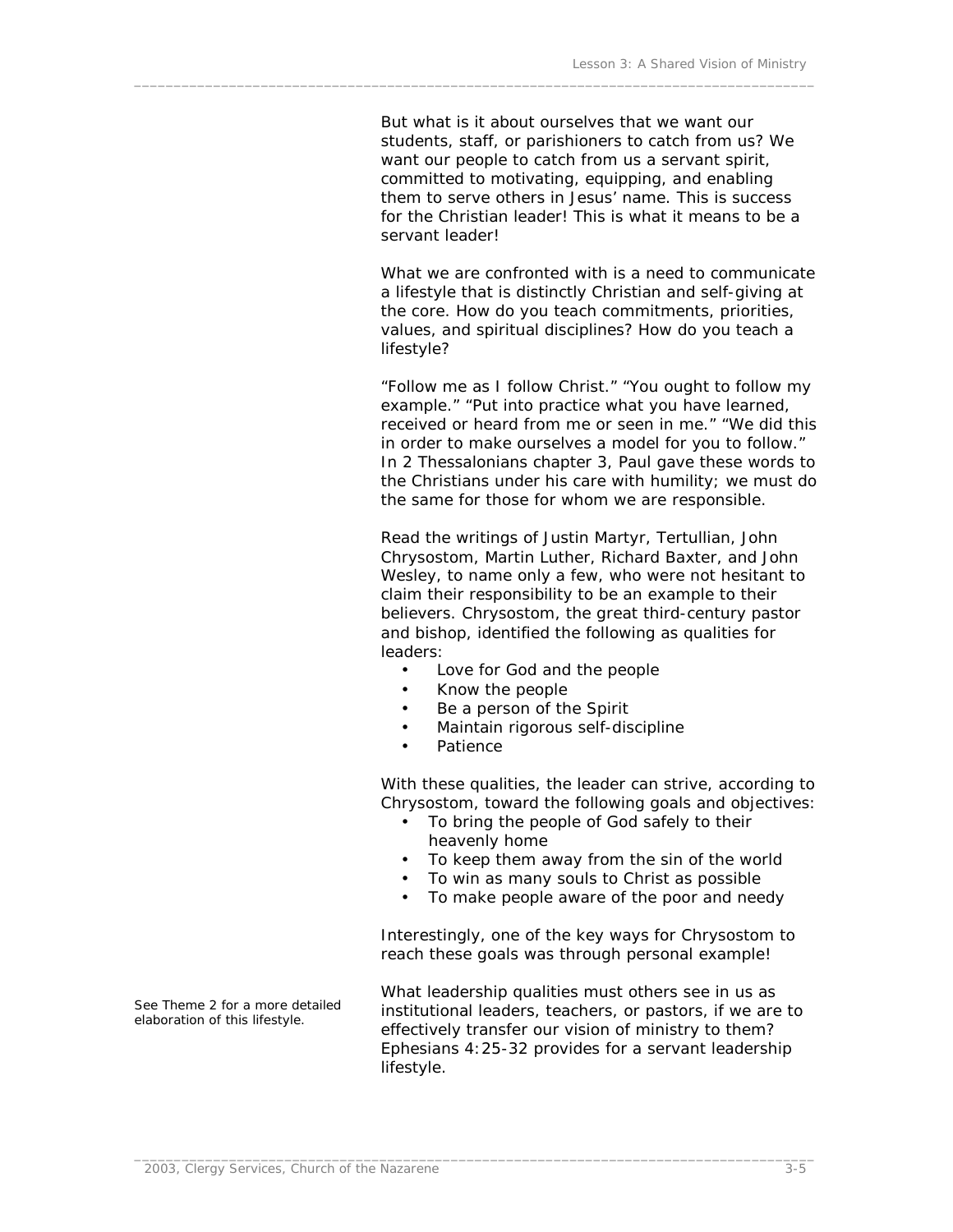$\_$  ,  $\_$  ,  $\_$  ,  $\_$  ,  $\_$  ,  $\_$  ,  $\_$  ,  $\_$  ,  $\_$  ,  $\_$  ,  $\_$  ,  $\_$  ,  $\_$  ,  $\_$  ,  $\_$  ,  $\_$  ,  $\_$  ,  $\_$  ,  $\_$  ,  $\_$  ,  $\_$  ,  $\_$  ,  $\_$  ,  $\_$  ,  $\_$  ,  $\_$  ,  $\_$  ,  $\_$  ,  $\_$  ,  $\_$  ,  $\_$  ,  $\_$  ,  $\_$  ,  $\_$  ,  $\_$  ,  $\_$  ,  $\_$  ,

Ephesians chapter 4 begins with the challenge to walk worthy of our calling as Christians. The characteristics of the person "walking worthy" follow the challenge. We are instructed to be gentle, humble, patient, and supportive of each other. In so living, we will "maintain the unity of the spirit in the bond of peace."

*Ask one of the students to read aloud Ephesians 4:25-32.*

*Refer students to Resource 3-2 in the Student Guide.*

But, as Christian *leaders,* how do we express gentleness, humbleness, patience, and supportiveness? The key principle is found in Ephesians 4:15—"speaking the truth in love." The key concept is fleshed out in the following verses (4:25-32). We speak the truth in love:

- Because as Christians *we are God's family.* Therefore, we should speak truthfully, and not lie to one another (4:25).
- Because, when we do not speak the truth in love, *Satan gets a foothold in our lives.* Therefore, we should not postpone dealing with our anger and should deal with our differences in a Christian way (4:26-27).
- Because of the *power of words to heal and affirm.* Therefore, be supportive and uplifting and avoid negative talking (4:29).
- Because *we have been forgiven in Christ.* Therefore, be forgiving, and do not hold grudges and become resentful (4:31-32).

Paul is not so much talking about administrative techniques but Christian attitudes underlying our actions and activities. We are co-laborers together in the body of Christ (4:25). We function with others out of an "I-Thou" frame of reference. The people with whom we work are God's own creation.

When we ignore our "family" relationship with Christ and treat those with whom we work as "means to an end"—persons to be manipulated for our purposes— Satan gets a "foothold" into the Christian community. The enemy of our soul laughs at unresolved conflict within the fellowship of the faithful.

Our words are to be channels of God's grace to others (Eph 4:30). Dialogue, for Paul, is a sacrament. And God's forgiveness frees us to take the initiative in forgiving those who hurt us. When we do not live together by these guidelines as a Christian community, the Spirit of God is grieved (Eph 4:30). In reviewing

 $\_$  ,  $\_$  ,  $\_$  ,  $\_$  ,  $\_$  ,  $\_$  ,  $\_$  ,  $\_$  ,  $\_$  ,  $\_$  ,  $\_$  ,  $\_$  ,  $\_$  ,  $\_$  ,  $\_$  ,  $\_$  ,  $\_$  ,  $\_$  ,  $\_$  ,  $\_$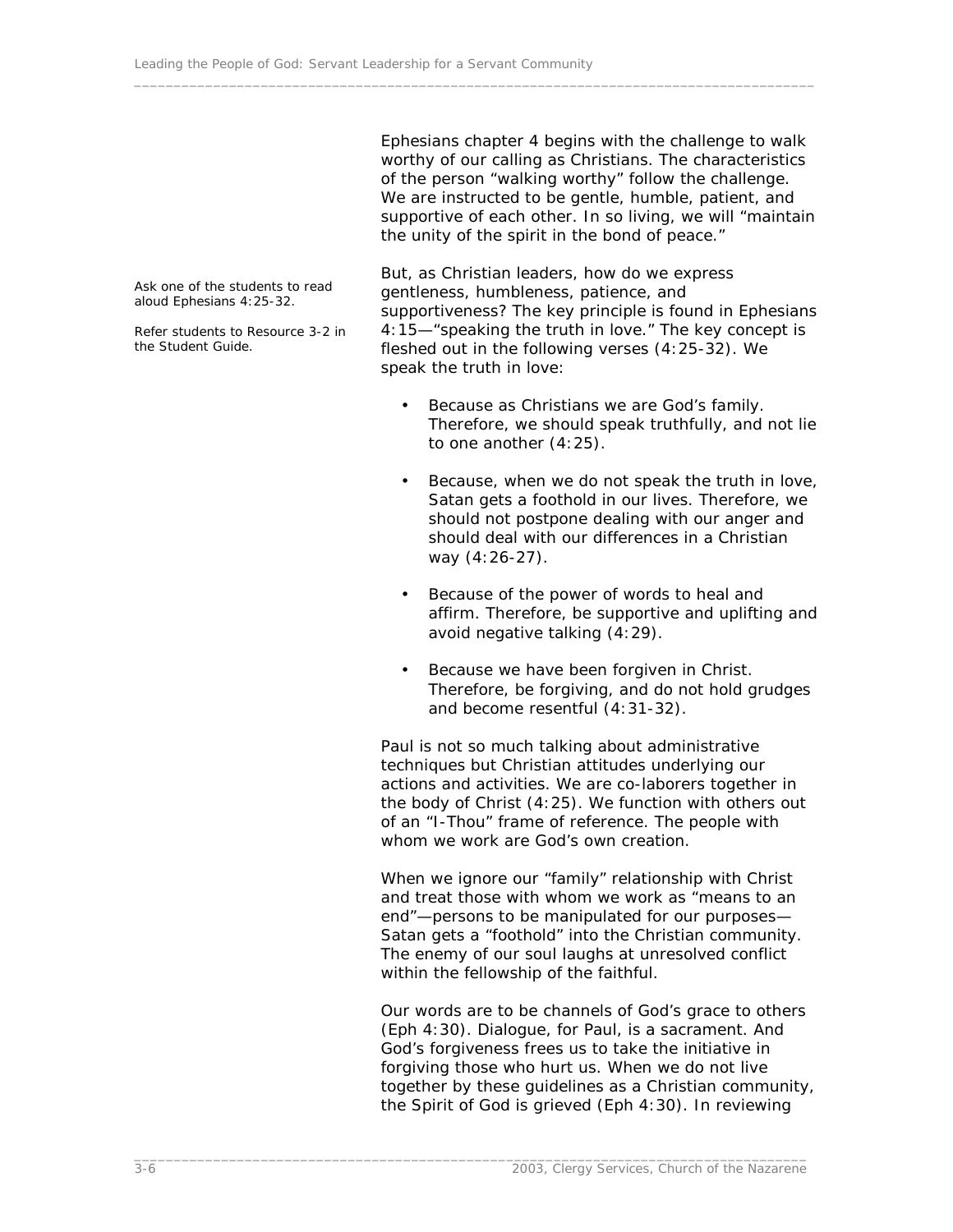Ephesians 4:25-32, we as leaders see more clearly the means by which to "maintain the unity of the Spirit through the bond of peace," and, in so doing, walk (lead) worthy of our calling as leaders.

Again, because of these foundational Christian attitudes, we can *be honest* . . . with the believers; *immediate* . . . in dealing with conflict among us; *upbuilding* . . . in our words, frequently expressing thoughts that communicate:

I love you,

 $\_$  ,  $\_$  ,  $\_$  ,  $\_$  ,  $\_$  ,  $\_$  ,  $\_$  ,  $\_$  ,  $\_$  ,  $\_$  ,  $\_$  ,  $\_$  ,  $\_$  ,  $\_$  ,  $\_$  ,  $\_$  ,  $\_$  ,  $\_$  ,  $\_$  ,  $\_$  ,  $\_$  ,  $\_$  ,  $\_$  ,  $\_$  ,  $\_$  ,  $\_$  ,  $\_$  ,  $\_$  ,  $\_$  ,  $\_$  ,  $\_$  ,  $\_$  ,  $\_$  ,  $\_$  ,  $\_$  ,  $\_$  ,  $\_$  ,

I accept you,

I respect you,

I need you, I trust you,

I serve you; and

I *forgive* you . . . so that words and deeds done by others to us will not create bitterness within us.

Can Christian leaders really "lead" out of the leadership lifestyle paradigm outlined above? It is possible, even in conflict situations.

Because relationships are so important to us, we "care enough to confront" our brother or sister in Christ when words or deeds are perceived by us to be detrimental to their growth or to the growth of the fellowship.

We care too much about the relationship to ignore destructive behavior. We care enough to confront.

The foundational question, always before the Christian leader is, "How can we live together as Christians so that our relationships are redemptive and a witness to unbelievers of the reconciling work of God in Christ?

These principles and concepts are not psychological in nature; they are deeply theological. The Spirit of God is deeply concerned with the speech of His people (Eph 4:30).

These convictional principles and concepts may not be found in the latest secular textbook on leadership, but they are foundational for the leaders who want their people to catch from them a servant spirit committed to motivating, equipping, and enabling them to serve others in Jesus' name.

Our assignment, then, as church leaders is greater and more demanding than communicating facts, dates, persons, places, and events. Our responsibility includes a servant Christian lifestyle that motivates, equips, and

 $\_$  ,  $\_$  ,  $\_$  ,  $\_$  ,  $\_$  ,  $\_$  ,  $\_$  ,  $\_$  ,  $\_$  ,  $\_$  ,  $\_$  ,  $\_$  ,  $\_$  ,  $\_$  ,  $\_$  ,  $\_$  ,  $\_$  ,  $\_$  ,  $\_$  ,  $\_$  ,  $\_$  ,  $\_$  ,  $\_$  ,  $\_$  ,  $\_$  ,  $\_$  ,  $\_$  ,  $\_$  ,  $\_$  ,  $\_$  ,  $\_$  ,  $\_$  ,  $\_$  ,  $\_$  ,  $\_$  ,  $\_$  ,  $\_$  ,

*Mayer, Herbert T.* Pastoral Care: Its Roots and Renewal. *Atlanta: John Knox Press, 1979.*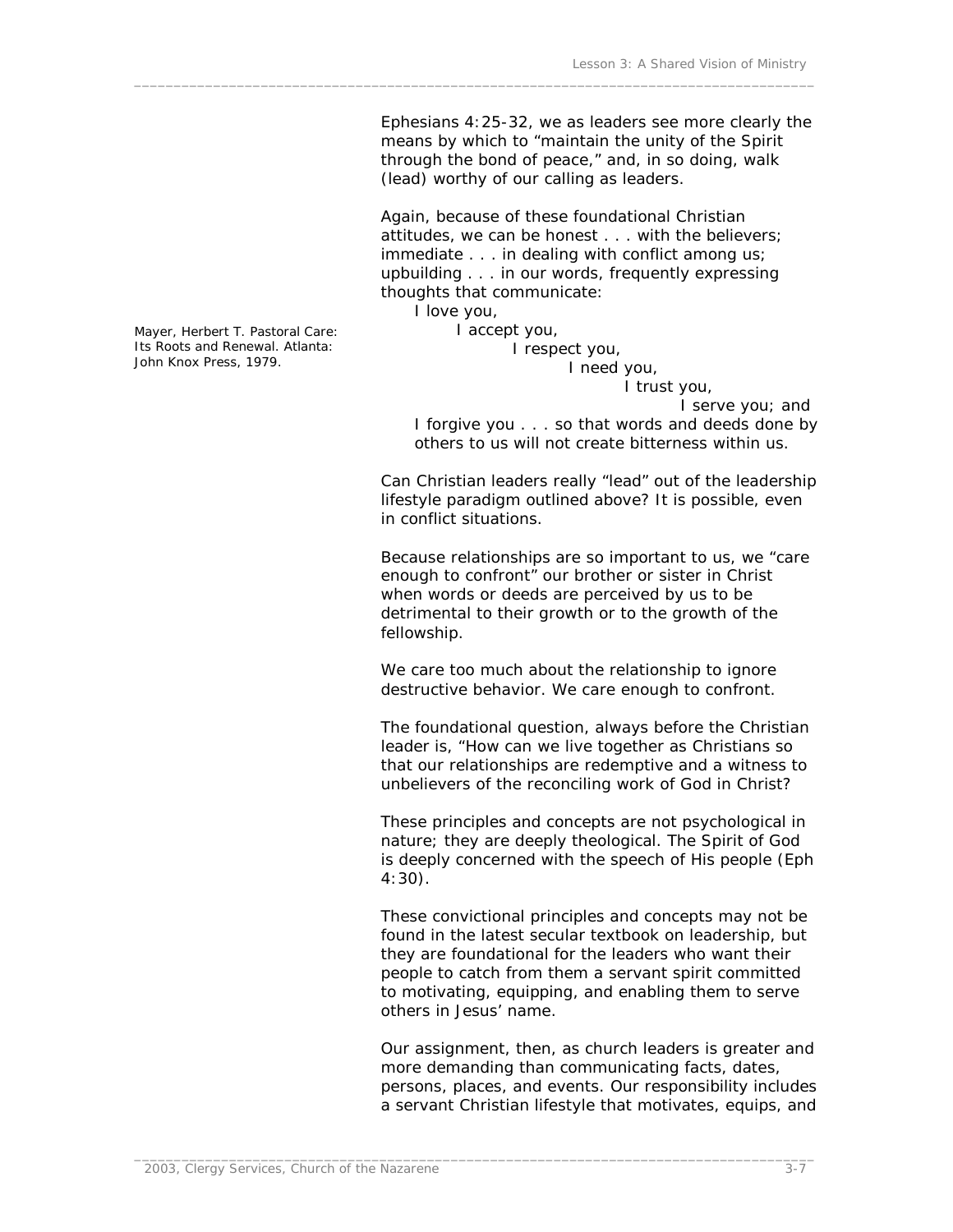$\_$  ,  $\_$  ,  $\_$  ,  $\_$  ,  $\_$  ,  $\_$  ,  $\_$  ,  $\_$  ,  $\_$  ,  $\_$  ,  $\_$  ,  $\_$  ,  $\_$  ,  $\_$  ,  $\_$  ,  $\_$  ,  $\_$  ,  $\_$  ,  $\_$  ,  $\_$  ,  $\_$  ,  $\_$  ,  $\_$  ,  $\_$  ,  $\_$  ,  $\_$  ,  $\_$  ,  $\_$  ,  $\_$  ,  $\_$  ,  $\_$  ,  $\_$  ,  $\_$  ,  $\_$  ,  $\_$  ,  $\_$  ,  $\_$  ,

enables those whom we lead to *serve others in Jesus' name.*

If this is our vision of ministry, and our leadership lifestyle is characterized by Ephesians 4:25-32, then those whom we serve and for whom we are responsible will increasingly adopt it as their vision of ministry. They will not see in us a finished product. Rather, they will discover in us an ongoing process of transformation into Christlikeness.

It is not easy. We must continually ask, "What does it mean to be a servant to my congregation and staff where I must function as a minister?"

### **What does it mean to be a servant in the midst of** *all* **the expectations, roles, and functions?**

And what about the risks? misunderstandings? abuses? betrayals? pain? hurts? Is it worth it? Is it really worth the risk of being a servant leader?

There is a deep profoundness in these questions and their answers. Slowly, but with inner confidence, we must develop a deep conviction—theologically grounded—that we must accept the risks and serve our people with integrity if we are to be Christian leaders. You will be challenged to find such responses in the situations you face.

Lead with a *vision to serve* and with a commitment to equip servant leaders! If you are captured by this vision of ministry formation and are characterized by a servant leadership lifestyle, then your group regardless of its size—will be life-giving, growthproducing, and *distinctly Christian*.

LeBron Fairbanks reports that while a faculty member at European Nazarene Bible College, Renate Becker Lohmer gave him a poem by Leonard Nimoy that reads:

*What mark will I leave behind? How will anyone ever know that I have been here? What sign will tell the future traveler that I've existed? Shall I carve it on the door? "I am here! Today . . . I exist." I believe the deepest impression is made in those moments when I can say, "I care, I love."*

 $\_$  ,  $\_$  ,  $\_$  ,  $\_$  ,  $\_$  ,  $\_$  ,  $\_$  ,  $\_$  ,  $\_$  ,  $\_$  ,  $\_$  ,  $\_$  ,  $\_$  ,  $\_$  ,  $\_$  ,  $\_$  ,  $\_$  ,  $\_$  ,  $\_$  ,  $\_$ 

*Found on a greeting card citing only the author's name.*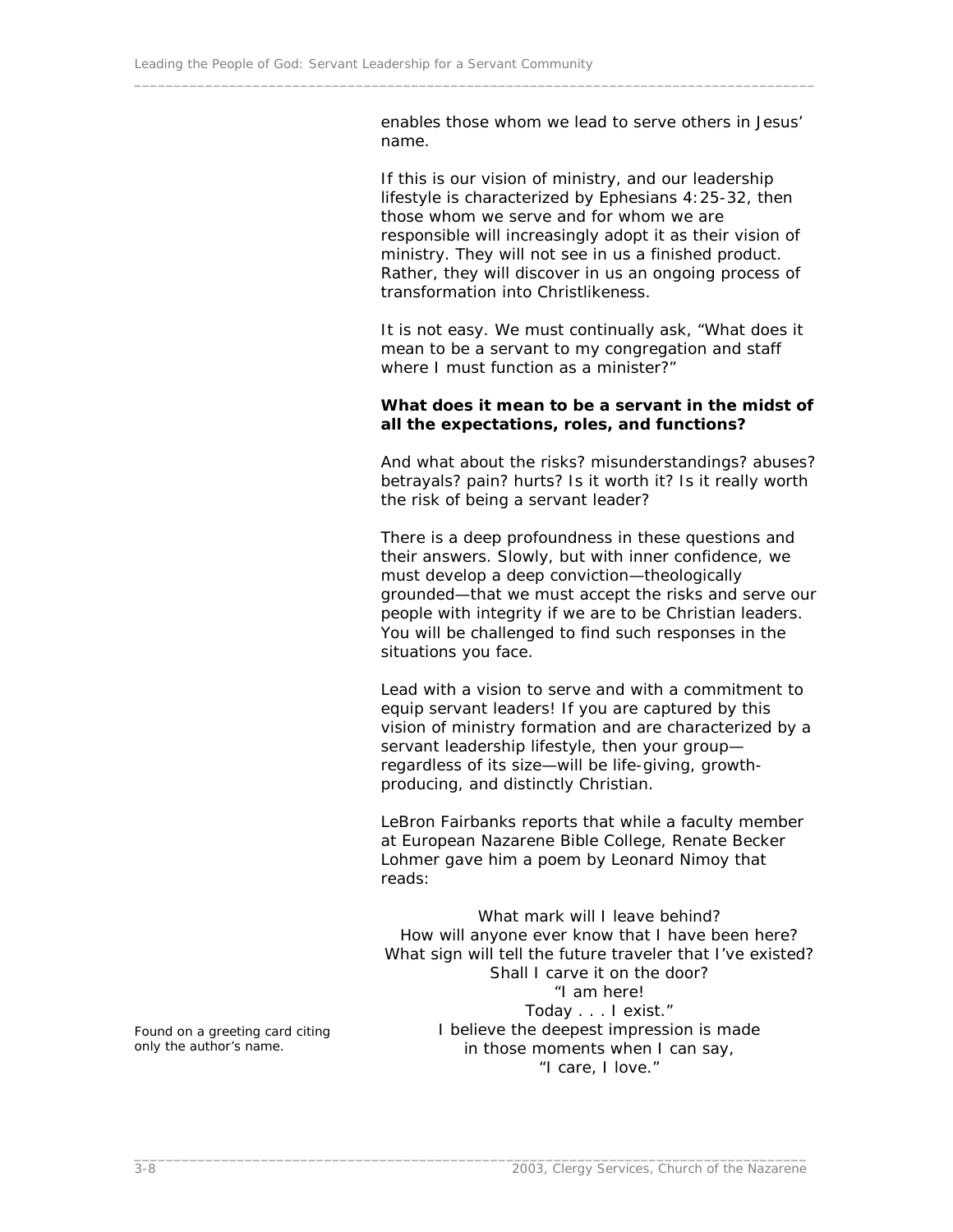What mark will you leave behind when you depart your present leadership assignment? How will anyone ever know that you have been there? What sign will tell the future traveler that you have existed? The deepest impressions will be made in those moments when you say I love you, I care for you, I am your brother or sister. I will serve you in Jesus' name regardless of the costs, ignoring the risks, and acknowledging the conflicting roles, functions, expectations, and misunderstandings.

Find a way to serve your people. And this spirit, attitude, and conviction will empower them to reach out and serve others in Jesus' name! *This* is servant leadership! To *this* ministry we are called. Measure your success in ministry by *this* standard! Whatever else our assignment involves, our responsibility demands from us a servant lifestyle of Christian living that motivates, equips, and enables those whom we lead to serve others in Jesus' name.

### **Small Groups: Definitions of Christian Leadership**

 $\_$  ,  $\_$  ,  $\_$  ,  $\_$  ,  $\_$  ,  $\_$  ,  $\_$  ,  $\_$  ,  $\_$  ,  $\_$  ,  $\_$  ,  $\_$  ,  $\_$  ,  $\_$  ,  $\_$  ,  $\_$  ,  $\_$  ,  $\_$  ,  $\_$  ,  $\_$  ,  $\_$  ,  $\_$  ,  $\_$  ,  $\_$  ,  $\_$  ,  $\_$  ,  $\_$  ,  $\_$  ,  $\_$  ,  $\_$  ,  $\_$  ,  $\_$  ,  $\_$  ,  $\_$  ,  $\_$  ,  $\_$  ,  $\_$  ,

(25 minutes)

*Divide students into groups of two or three. Refer them to Resource 3-3 in the Student Guide.*

*Each group should complete Activity 1. Each group should also choose between completing Activity 2 or 3.*

*After approximately 15 minutes, ask the groups to vote on the definition they feel best describes servant leadership. When the vote is completed, have the groups justify their choice.*

Look at the activity in Resource 3-3. In groups of three read each of the definitions and discuss the strengths and weaknesses of each. As a group chose one definition that you feel best describes servant leadership. You will have 15 minutes to make your decision.

### **Small Groups: Christian Leadership**

#### (20 minutes)

*Divide the students into three groups.*

One group will work on each of these activities. Your group should appoint one member to report your group's findings to the whole class in about 10 minutes.

 $\_$  ,  $\_$  ,  $\_$  ,  $\_$  ,  $\_$  ,  $\_$  ,  $\_$  ,  $\_$  ,  $\_$  ,  $\_$  ,  $\_$  ,  $\_$  ,  $\_$  ,  $\_$  ,  $\_$  ,  $\_$  ,  $\_$  ,  $\_$  ,  $\_$  ,  $\_$  ,  $\_$  ,  $\_$  ,  $\_$  ,  $\_$  ,  $\_$  ,  $\_$  ,  $\_$  ,  $\_$  ,  $\_$  ,  $\_$  ,  $\_$  ,  $\_$  ,  $\_$  ,  $\_$  ,  $\_$  ,  $\_$  ,  $\_$  ,

*Assign each small group to complete Activity 1, 2, or 3 on Resource 3-4 in the Student Guide.*

*After 10 minutes have the reporter from each group summarize the work on the three activities.*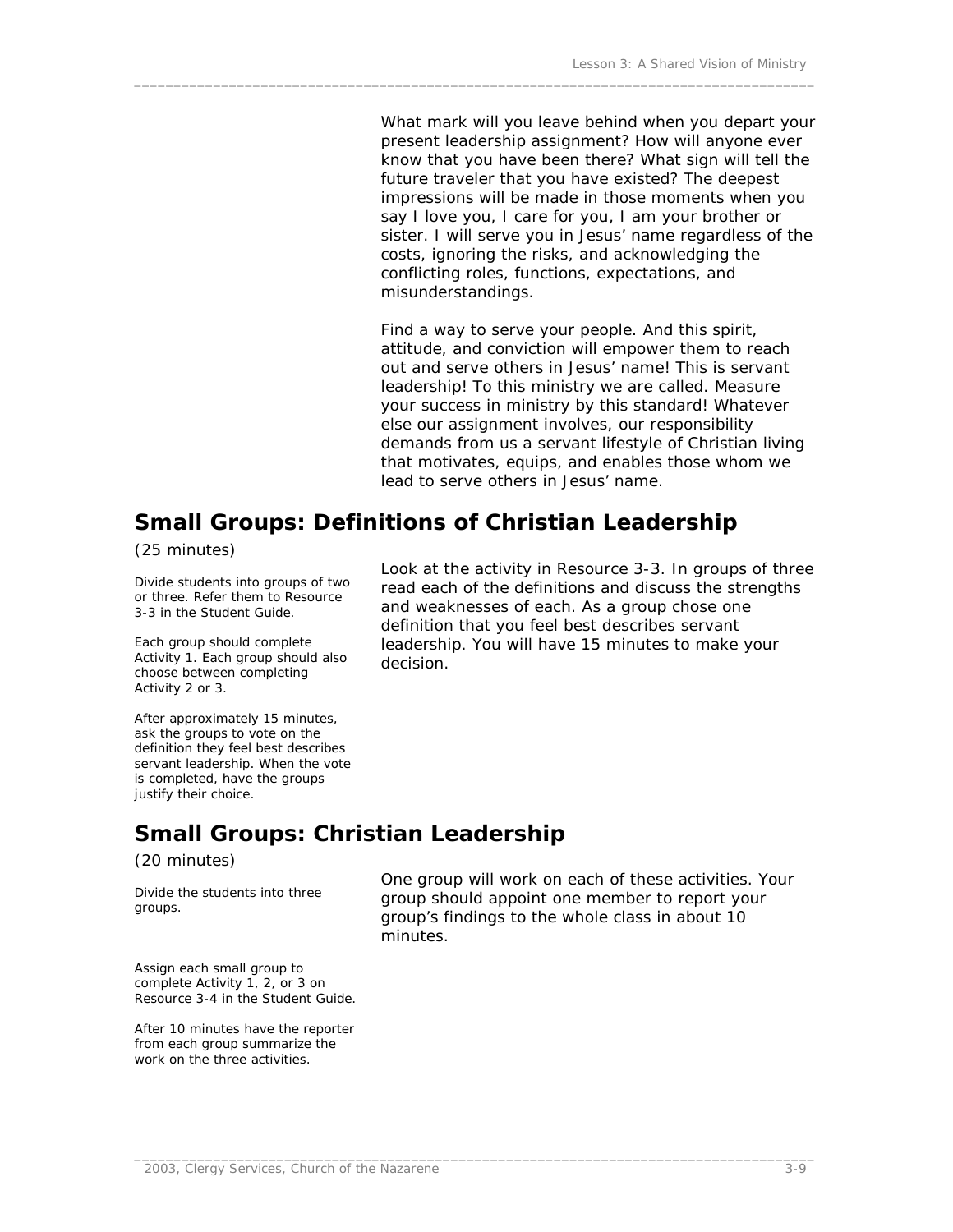# *Lesson Close*

 $\_$  ,  $\_$  ,  $\_$  ,  $\_$  ,  $\_$  ,  $\_$  ,  $\_$  ,  $\_$  ,  $\_$  ,  $\_$  ,  $\_$  ,  $\_$  ,  $\_$  ,  $\_$  ,  $\_$  ,  $\_$  ,  $\_$  ,  $\_$  ,  $\_$  ,  $\_$  ,  $\_$  ,  $\_$  ,  $\_$  ,  $\_$  ,  $\_$  ,  $\_$  ,  $\_$  ,  $\_$  ,  $\_$  ,  $\_$  ,  $\_$  ,  $\_$  ,  $\_$  ,  $\_$  ,  $\_$  ,  $\_$  ,  $\_$  ,

(5 minutes)

### **Review**

*Instruct students to locate*

*objectives in the Student Guide.* Look at the learner objectives for this lesson. Can you

- understand the strength that arises when a leader and the led share a common vision
- describe ways that leaders can express respect for and valuing of the led
- continue to mentally experiment with how servant leadership principles can affect their leadership style

### **Look Ahead**

In the next lesson we will begin looking at Theme 2: The POWER of servant leadership is rooted in a relentless pursuit of Christlikeness.

### **Assign Homework**

*Direct students to the Homework Assignments in the Student Guide.* Theme 1 Review

One of the module requirements is to write a staged, cumulative paper titled "My Philosophy of Servant Leadership." This review of Theme 1 will be the first stage of that paper. When you finish the module you will have produced a review of all five themes and edited them into a single complete paper.

The scriptures in Resource 3-6 are related to Theme 1. Read the scripture references and then write a one- to two-page essay on Theme 1. Your essay should incorporate the insight you have gained and your understanding of the content from Lessons 1-3.

Resource 3-7 contains an Intercessory Prayer Work Sheet. Use the work sheet in your devotional time to note how God is opening your eyes to the needs within your circle of influence.

Read Ephesians 1—6.

Write in your journal. Following are two key questions to help you focus on ministry priorities in your specific assignment. In your journal, write answers to each question.

1. Based on the discussion of servant leadership, if I could accomplish three measurable objectives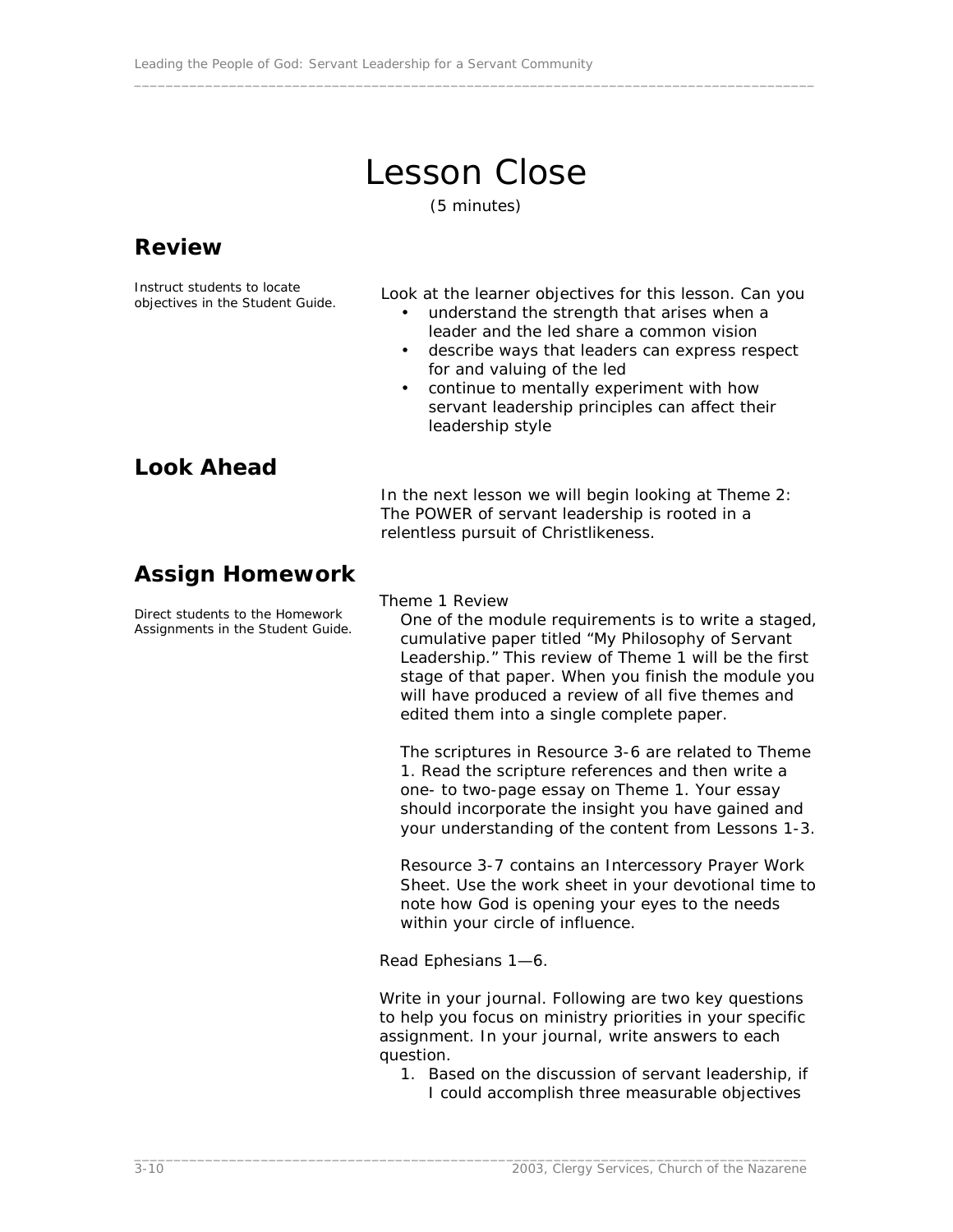in the next 10 years that would make a 50 percent difference by the end of my life, what would they be?

2. More specifically, if I could accomplish three goals in the next 90 days that would make a significant difference in my ministry effectiveness, what would I do?

### **Punctuate the Finish**

| Refer students to Resource 3-5 in<br>the Student Guide. | As we conclude Theme 1 we need to take time to look<br>at the Leader's Credo in Resource 3-5. If we truly<br>believe in the statements in this credo, we are well on |  |
|---------------------------------------------------------|----------------------------------------------------------------------------------------------------------------------------------------------------------------------|--|
| Lead the recitation of the Leader's                     | our way to understanding the principles of servant                                                                                                                   |  |
| Credo.                                                  | leadership. Let's recite it together.                                                                                                                                |  |

 $\_$  ,  $\_$  ,  $\_$  ,  $\_$  ,  $\_$  ,  $\_$  ,  $\_$  ,  $\_$  ,  $\_$  ,  $\_$  ,  $\_$  ,  $\_$  ,  $\_$  ,  $\_$  ,  $\_$  ,  $\_$  ,  $\_$  ,  $\_$  ,  $\_$  ,  $\_$  ,  $\_$  ,  $\_$  ,  $\_$  ,  $\_$  ,  $\_$  ,  $\_$  ,  $\_$  ,  $\_$  ,  $\_$  ,  $\_$  ,  $\_$  ,  $\_$  ,  $\_$  ,  $\_$  ,  $\_$  ,  $\_$  ,  $\_$  ,

 $\_$  ,  $\_$  ,  $\_$  ,  $\_$  ,  $\_$  ,  $\_$  ,  $\_$  ,  $\_$  ,  $\_$  ,  $\_$  ,  $\_$  ,  $\_$  ,  $\_$  ,  $\_$  ,  $\_$  ,  $\_$  ,  $\_$  ,  $\_$  ,  $\_$  ,  $\_$  ,  $\_$  ,  $\_$  ,  $\_$  ,  $\_$  ,  $\_$  ,  $\_$  ,  $\_$  ,  $\_$  ,  $\_$  ,  $\_$  ,  $\_$  ,  $\_$  ,  $\_$  ,  $\_$  ,  $\_$  ,  $\_$  ,  $\_$  ,

*Close with a prayer of dedication.*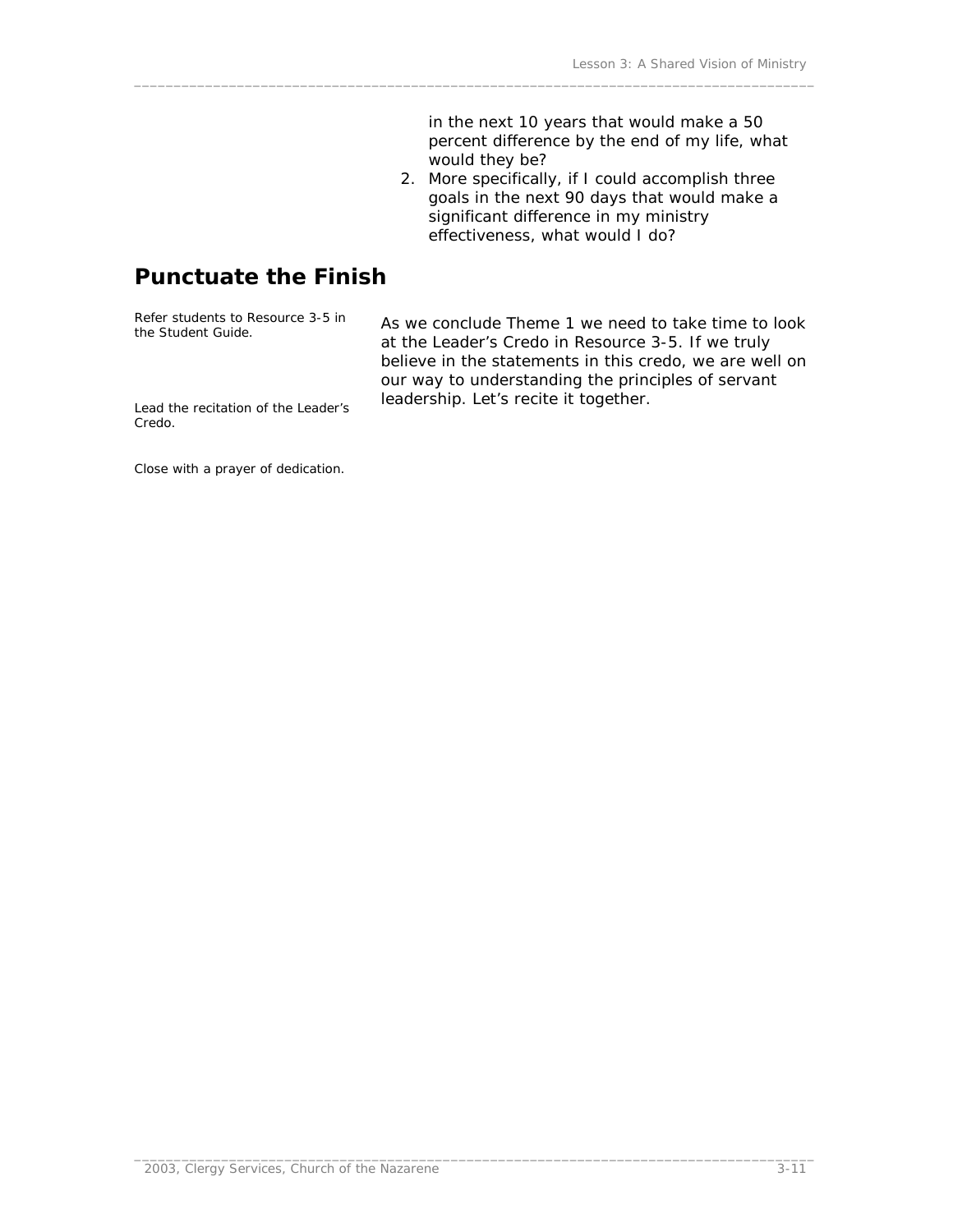[This page intentionally blank]

 $\_$  ,  $\_$  ,  $\_$  ,  $\_$  ,  $\_$  ,  $\_$  ,  $\_$  ,  $\_$  ,  $\_$  ,  $\_$  ,  $\_$  ,  $\_$  ,  $\_$  ,  $\_$  ,  $\_$  ,  $\_$  ,  $\_$  ,  $\_$  ,  $\_$  ,  $\_$  ,  $\_$  ,  $\_$  ,  $\_$  ,  $\_$  ,  $\_$  ,  $\_$  ,  $\_$  ,  $\_$  ,  $\_$  ,  $\_$  ,  $\_$  ,  $\_$  ,  $\_$  ,  $\_$  ,  $\_$  ,  $\_$  ,  $\_$  ,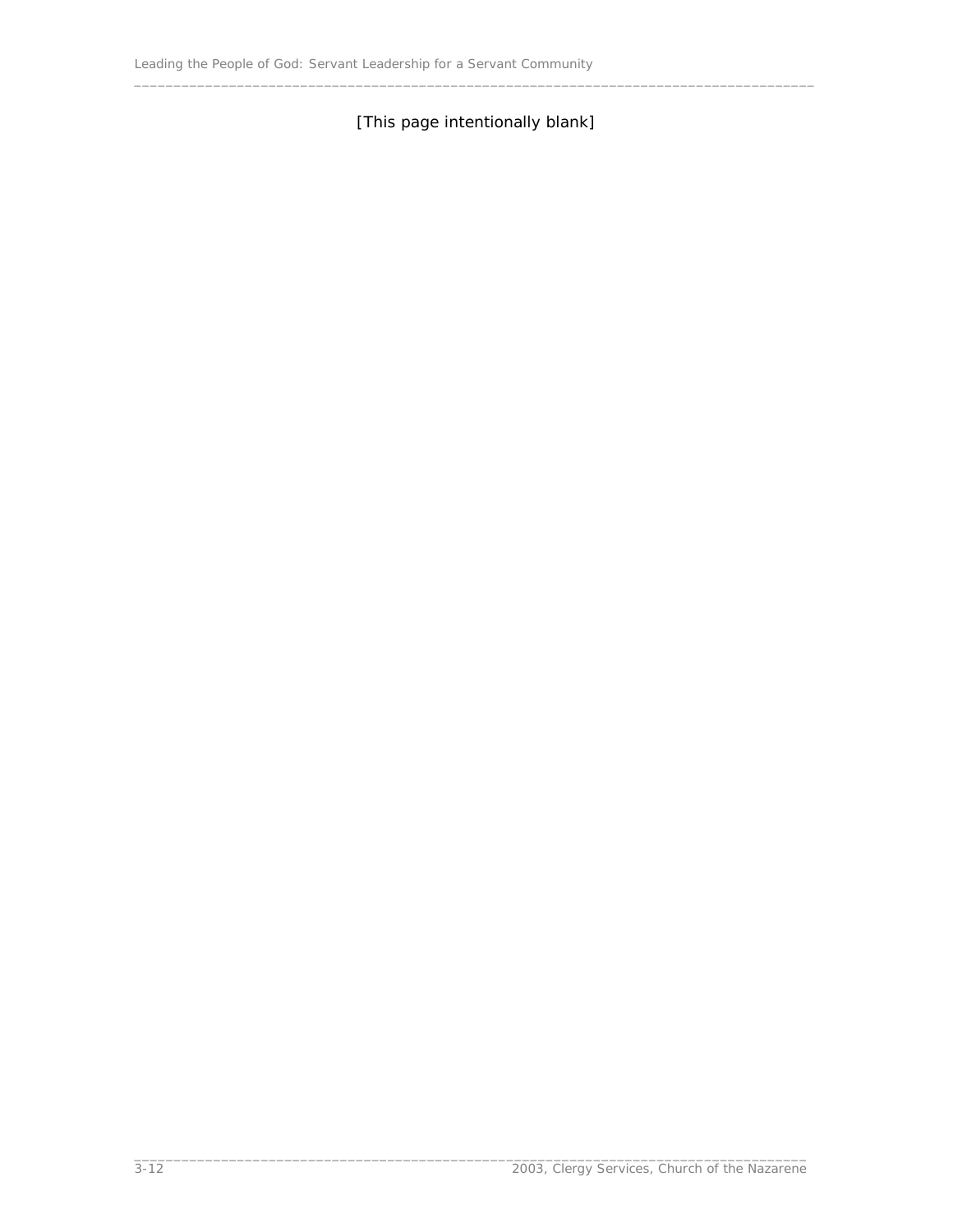## *Theme 2: The POWER of servant leadership is rooted in a relentless pursuit of Christlikeness.*

 $\_$  ,  $\_$  ,  $\_$  ,  $\_$  ,  $\_$  ,  $\_$  ,  $\_$  ,  $\_$  ,  $\_$  ,  $\_$  ,  $\_$  ,  $\_$  ,  $\_$  ,  $\_$  ,  $\_$  ,  $\_$  ,  $\_$  ,  $\_$  ,  $\_$  ,  $\_$  ,  $\_$  ,  $\_$  ,  $\_$  ,  $\_$  ,  $\_$  ,  $\_$  ,  $\_$  ,  $\_$  ,  $\_$  ,  $\_$  ,  $\_$  ,  $\_$  ,  $\_$  ,  $\_$  ,  $\_$  ,  $\_$  ,  $\_$  ,

## *Lesson 4*

# **In the Name of Jesus: Leading a Faith Community**

# *Lesson Overview*

## **Schedule**

| <b>Start Time</b> | Task or Topic        | Learning Activity  | <b>Materials Needed</b> |
|-------------------|----------------------|--------------------|-------------------------|
| 0:00              | Introduction         | Orient             | Student Guide           |
|                   |                      |                    | Resource 4-1            |
| 0:20              | In the Name of       | Lecture            | Resource 4-2            |
|                   | Jesus-Reflections on |                    |                         |
|                   | Christian Leadership |                    |                         |
| 0:40              | Philippians 2:1-11   | Group Bible Study  | Resource 4-3            |
| 1:00              | A Christlike         | Lecture/Discussion | Resource 4-4            |
|                   | Leadership Style     |                    |                         |
| 1:25              | Lesson Close         | Review, Assign     | Resource 4-5            |
|                   |                      |                    | Student Guide           |

## **Suggested Reading for Instructor**

Nouwen, Henri J. M. *In the Name of Jesus: Reflections on Christian Leadership.* New York: Crossroad Publishing Company, 1989.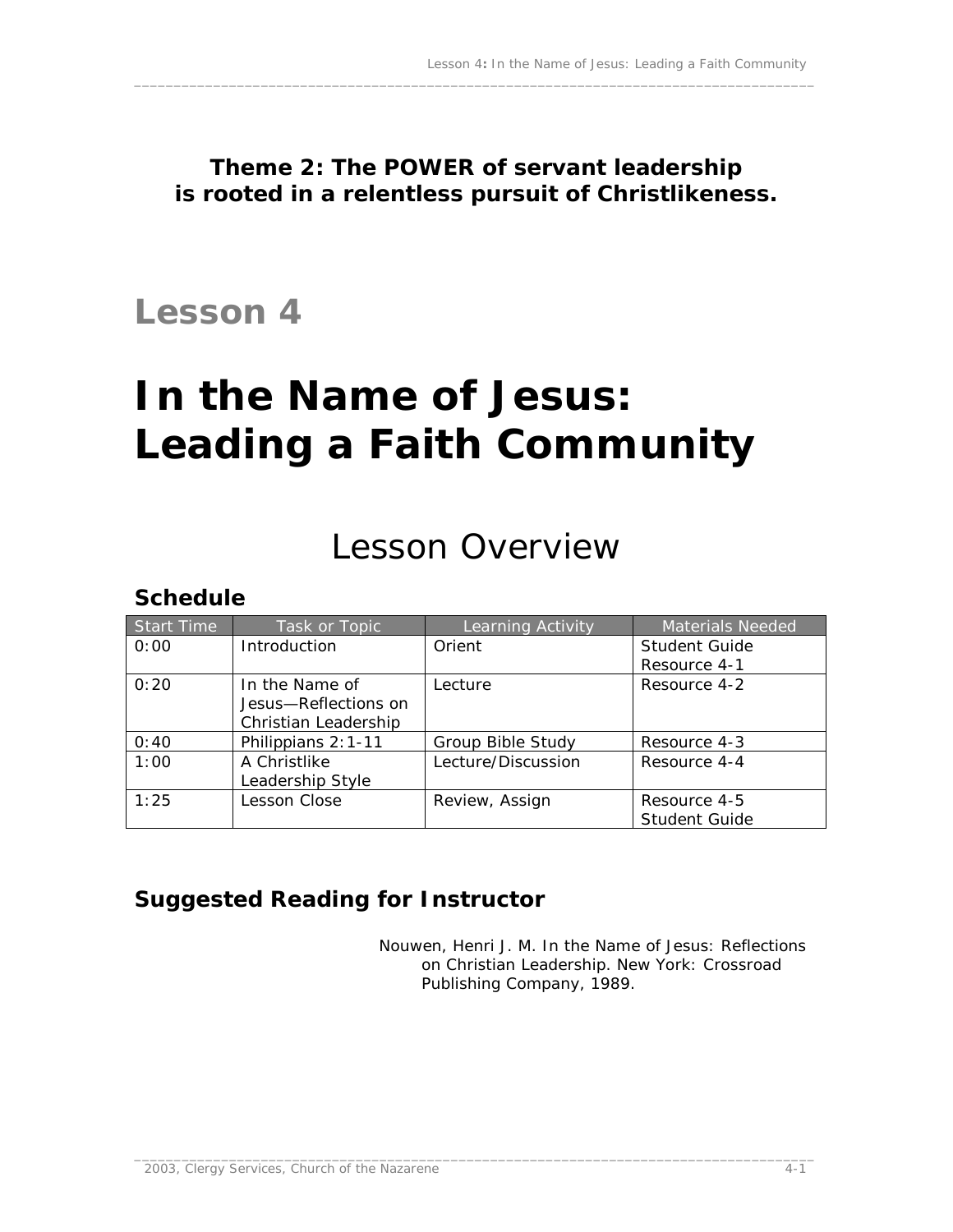# *Lesson Introduction*

 $\_$  ,  $\_$  ,  $\_$  ,  $\_$  ,  $\_$  ,  $\_$  ,  $\_$  ,  $\_$  ,  $\_$  ,  $\_$  ,  $\_$  ,  $\_$  ,  $\_$  ,  $\_$  ,  $\_$  ,  $\_$  ,  $\_$  ,  $\_$  ,  $\_$  ,  $\_$  ,  $\_$  ,  $\_$  ,  $\_$  ,  $\_$  ,  $\_$  ,  $\_$  ,  $\_$  ,  $\_$  ,  $\_$  ,  $\_$  ,  $\_$  ,  $\_$  ,  $\_$  ,  $\_$  ,  $\_$  ,  $\_$  ,  $\_$  ,

(20 minutes)

### **Accountability**

*This exercise is a quick check to see if students completed the homework assignment.*

In a few moments I will collect your essays on Theme 1: The *Passion* of servant leadership is grounded in a theology of ministry. For these essays you were to have selected scriptures from Resource 3-6 as a basis for your work.

*Tell us which scripture you selected and quickly*

*Wait for volunteers but be ready to call on two students to answer the question.*

*summarize how it informed your insight into Theme 1.*

*Collect the students' papers. Read them, write comments on the papers to verify that you have read and thought about their comments, and return the papers in the next session.*

### **Orientation**

*Refer students to Resource 4-1 in the Student Guide.*

This lesson is the first related to Theme 2: The *power* of servant leadership is rooted in a relentless pursuit of Christlikeness. As we contemplate the character and spiritual development required for servant leadership, we will look at characteristics that mark a Christlike leadership lifestyle and a biblical model for leading in a faith community.

Consider the model, shown below, throughout the development of Theme 2.

Although the *Power* involved in leading the people of God may appear to mostly reside in area *B* below, in fact the *Power* comes from Christ as shown in *A.* Your leadership style *(B)* is a reflection of how you use the power Christ bestows upon you. Most of this theme will explore area *B;* however, it is essential to take a moment to explore *A* at the outset.

Early in the Bible, God instructs Moses to lead his people out of Egypt. When Moses hesitates and asks God to send someone else, God underscores the concept of *A.* Not only did God reassure Moses saying He would be with him, furthermore, He told Moses, "It is I—the great 'I am'—who calls, empowers, keeps,

 $\_$  ,  $\_$  ,  $\_$  ,  $\_$  ,  $\_$  ,  $\_$  ,  $\_$  ,  $\_$  ,  $\_$  ,  $\_$  ,  $\_$  ,  $\_$  ,  $\_$  ,  $\_$  ,  $\_$  ,  $\_$  ,  $\_$  ,  $\_$  ,  $\_$  ,  $\_$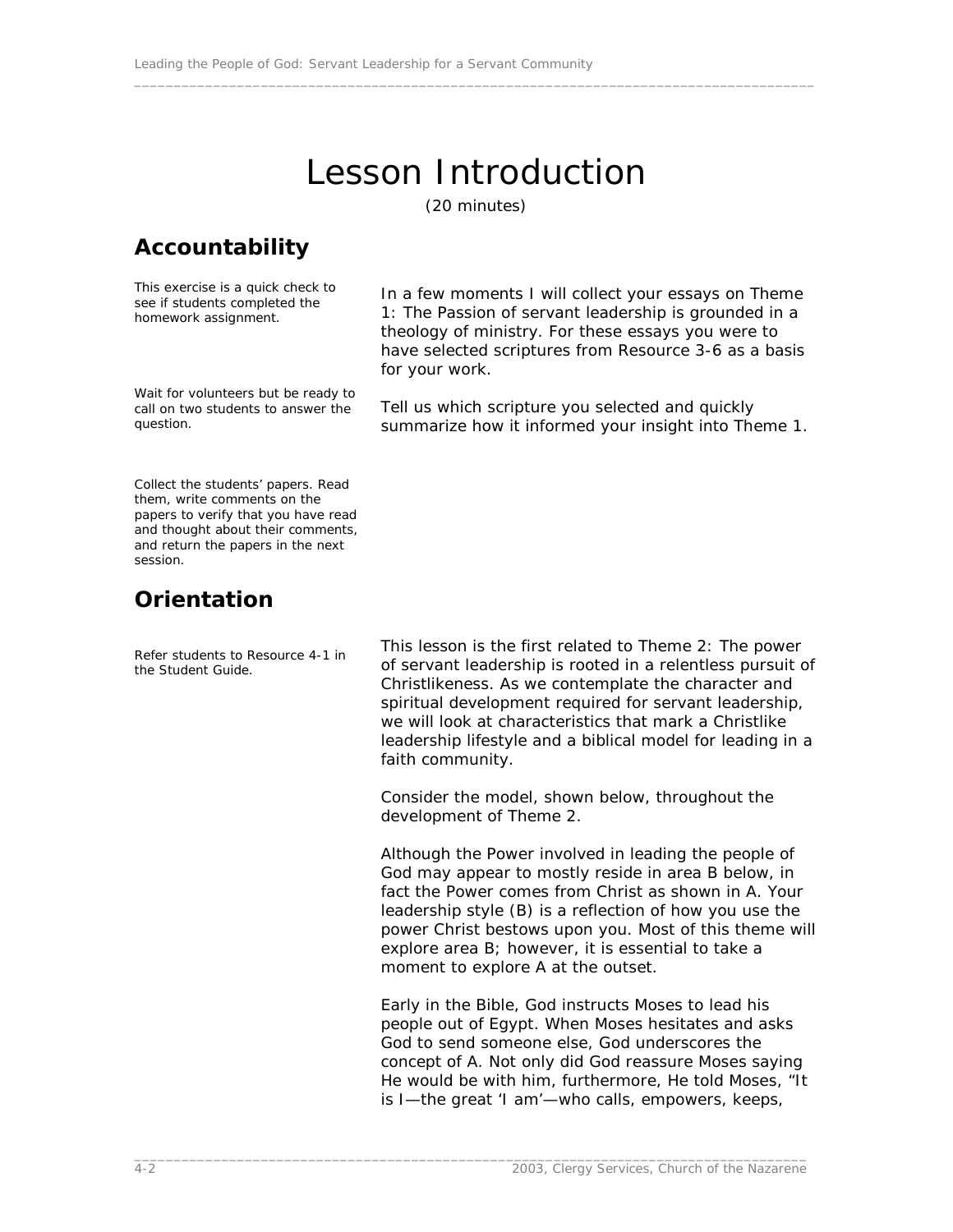and carries you." First and foremost, God reassured Moses of *A,* and He reassured Moses that armed with *A,* Moses will have God's power and support to conduct *B.* At the outset of this theme, we will look at *A,* then move on to *B.*

In discussing Christian leadership, Henri Nouwen clearly recognizes that both *A* and *B* are to be considered when looking at the power or authority component of Christian leadership.



 $\_$  ,  $\_$  ,  $\_$  ,  $\_$  ,  $\_$  ,  $\_$  ,  $\_$  ,  $\_$  ,  $\_$  ,  $\_$  ,  $\_$  ,  $\_$  ,  $\_$  ,  $\_$  ,  $\_$  ,  $\_$  ,  $\_$  ,  $\_$  ,  $\_$  ,  $\_$  ,  $\_$  ,  $\_$  ,  $\_$  ,  $\_$  ,  $\_$  ,  $\_$  ,  $\_$  ,  $\_$  ,  $\_$  ,  $\_$  ,  $\_$  ,  $\_$  ,  $\_$  ,  $\_$  ,  $\_$  ,  $\_$  ,  $\_$  ,

### **Learner Objectives**

*Instruct students to locate objectives in the Student Guide.*

*Restating the objectives for the learners serves as an advanced organizer for the lesson and alerts learners to key information and concepts.*

### **Motivator**

*In memoriam to Henri J. M. Nouwen and his book,* In the Name of Jesus—Reflections on Christian Leadership

At the end of this lesson, participants should

- compare the lessons learned from Jesus' temptations in the desert and characteristics of Christlike leadership
- apply the biblical principles of leadership communication to their personal lives

Printed in 1989, the material in the book, *In the Name of Jesus* was first presented to a group of Roman Catholic leaders in Washington, DC, on the subject of Christian leadership in the 21st century. Nouwen had several years earlier moved to Daybreak, one of the L'Arche communities worldwide for mentally handicapped people. The move to Daybreak in Toronto, Canada, followed a brilliant teaching career by Nouwen at Harvard, Yale, and Notre Dame.

The brief, yet powerful, book of 81 pages focuses on a vision of Christian leadership nurtured in a life of prayer, confession, and forgiveness in community. Nouwen deftly addresses three contemporary temptations of Christian leaders—to be relevant, to be spectacular, and to be powerful, and is guided in his vision by two stories from the Gospels: the story of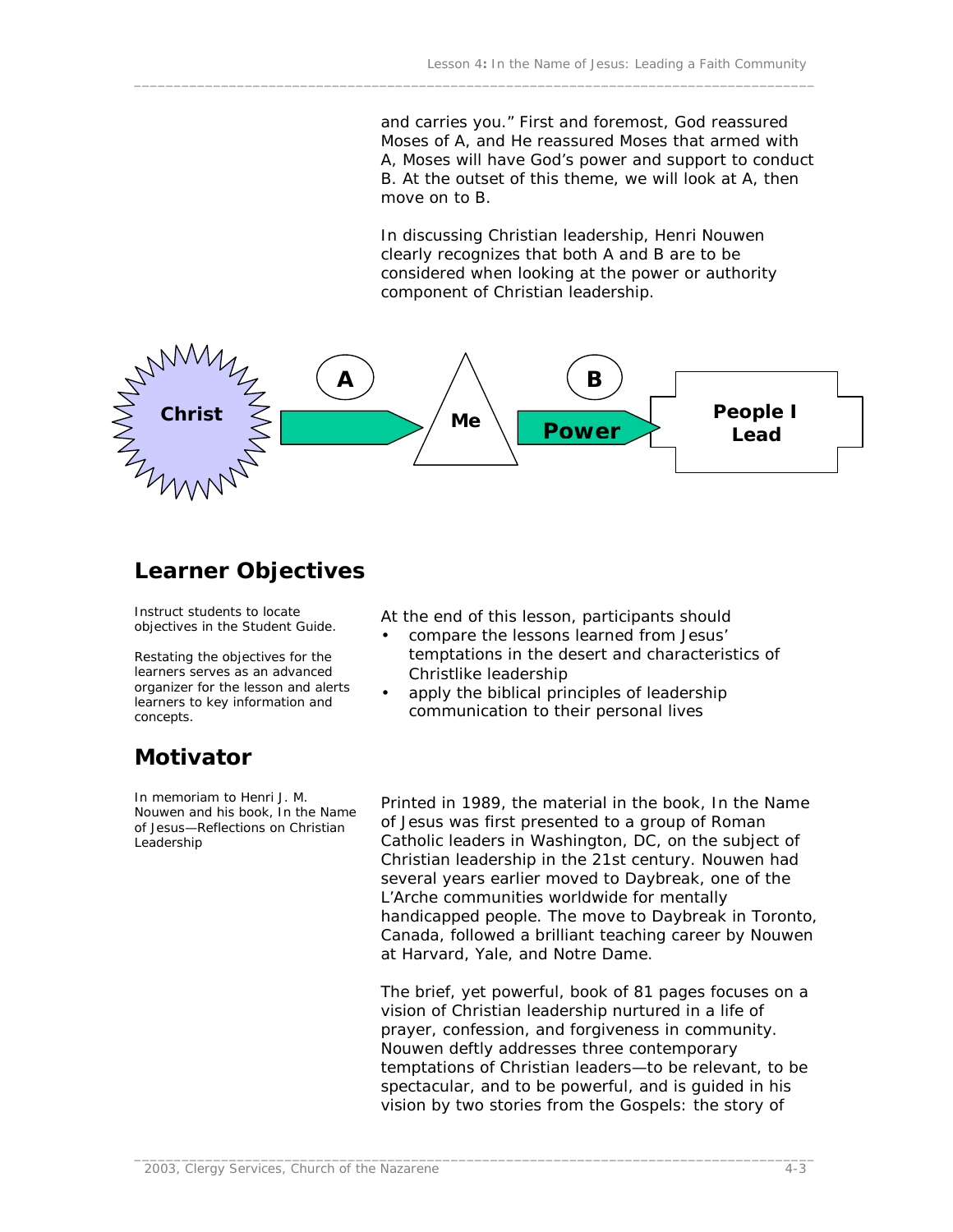$\_$  ,  $\_$  ,  $\_$  ,  $\_$  ,  $\_$  ,  $\_$  ,  $\_$  ,  $\_$  ,  $\_$  ,  $\_$  ,  $\_$  ,  $\_$  ,  $\_$  ,  $\_$  ,  $\_$  ,  $\_$  ,  $\_$  ,  $\_$  ,  $\_$  ,  $\_$  ,  $\_$  ,  $\_$  ,  $\_$  ,  $\_$  ,  $\_$  ,  $\_$  ,  $\_$  ,  $\_$  ,  $\_$  ,  $\_$  ,  $\_$  ,  $\_$  ,  $\_$  ,  $\_$  ,  $\_$  ,  $\_$  ,  $\_$  ,

Jesus' temptation in the desert (Mt 4:1-11) and the story of Peter's call to be a shepherd (Jn 21:15-19).

In the body of this lesson we will examine these two stories.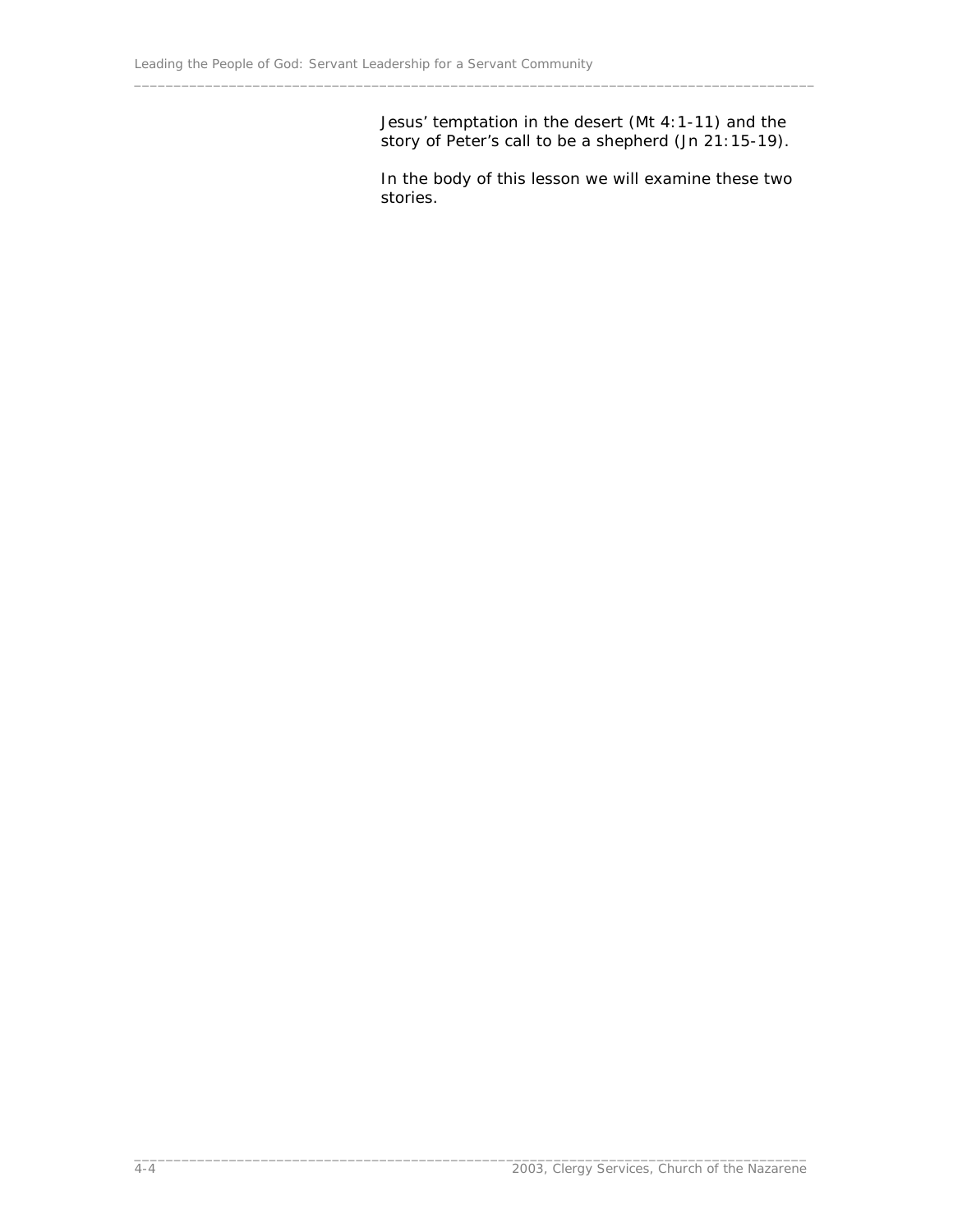## *Lesson Body*

 $\_$  ,  $\_$  ,  $\_$  ,  $\_$  ,  $\_$  ,  $\_$  ,  $\_$  ,  $\_$  ,  $\_$  ,  $\_$  ,  $\_$  ,  $\_$  ,  $\_$  ,  $\_$  ,  $\_$  ,  $\_$  ,  $\_$  ,  $\_$  ,  $\_$  ,  $\_$  ,  $\_$  ,  $\_$  ,  $\_$  ,  $\_$  ,  $\_$  ,  $\_$  ,  $\_$  ,  $\_$  ,  $\_$  ,  $\_$  ,  $\_$  ,  $\_$  ,  $\_$  ,  $\_$  ,  $\_$  ,  $\_$  ,  $\_$  ,

### **Lecture: In the Name of Jesus—Reflections on Christian Leadership**

(20 minutes)

Christian leadership, according to Nouwen, involves self-denial and leads from vulnerability. As is often the case with Nouwen, he identifies three "movements" in the book:

- From Relevance to Prayer
- From Popularity to Ministry
- From Leading to Being Led

### **Jesus' Temptation in the Desert**

He reminds us that Jesus' first temptation was to be relevant: to turn stones to bread. To this temptation, Nouwen's words are clear:

The leader of the future will be the one who dares to claim his irrelevance in the contemporary world as a divine vocation that allows him or her to enter into a deep solidarity with the anguish underlying all the glitter of success and to bring the light of Jesus there.

The irrelevance is rooted in the permanent, intimate relationship with the incarnate Word, Jesus, and . . . find there the source for their words, advice, and guidance.

Remember the second temptation of Jesus? It was a temptation to do something spectacular, something that would bring the applause of people. "Throw yourself from the parapet of the temple and let the angels catch you and carry you in their arms" the enemy told Jesus. The discipline needed to counter this temptation to be popular and do something spectacular is the discipline of confession and forgiveness. Nouwen reminds us that in our strength we cannot heal, reconcile, or give life to others. We are "wounded" people who need as much care as anyone we care for. "The mystery of ministry," Nouwen proclaims, "is that we have been chosen to make our own limited and very conditional love the gateway for the unlimited and unconditional love of God."

*Refer students to Resource 4-2 in the Student Guide.*

*Nouwen, Henri J. M.* In the Name of Jesus: Reflections on Christian Leadership. *New York: Crossroad Publishing Company, 1989, 22.*

*Ibid., 44.*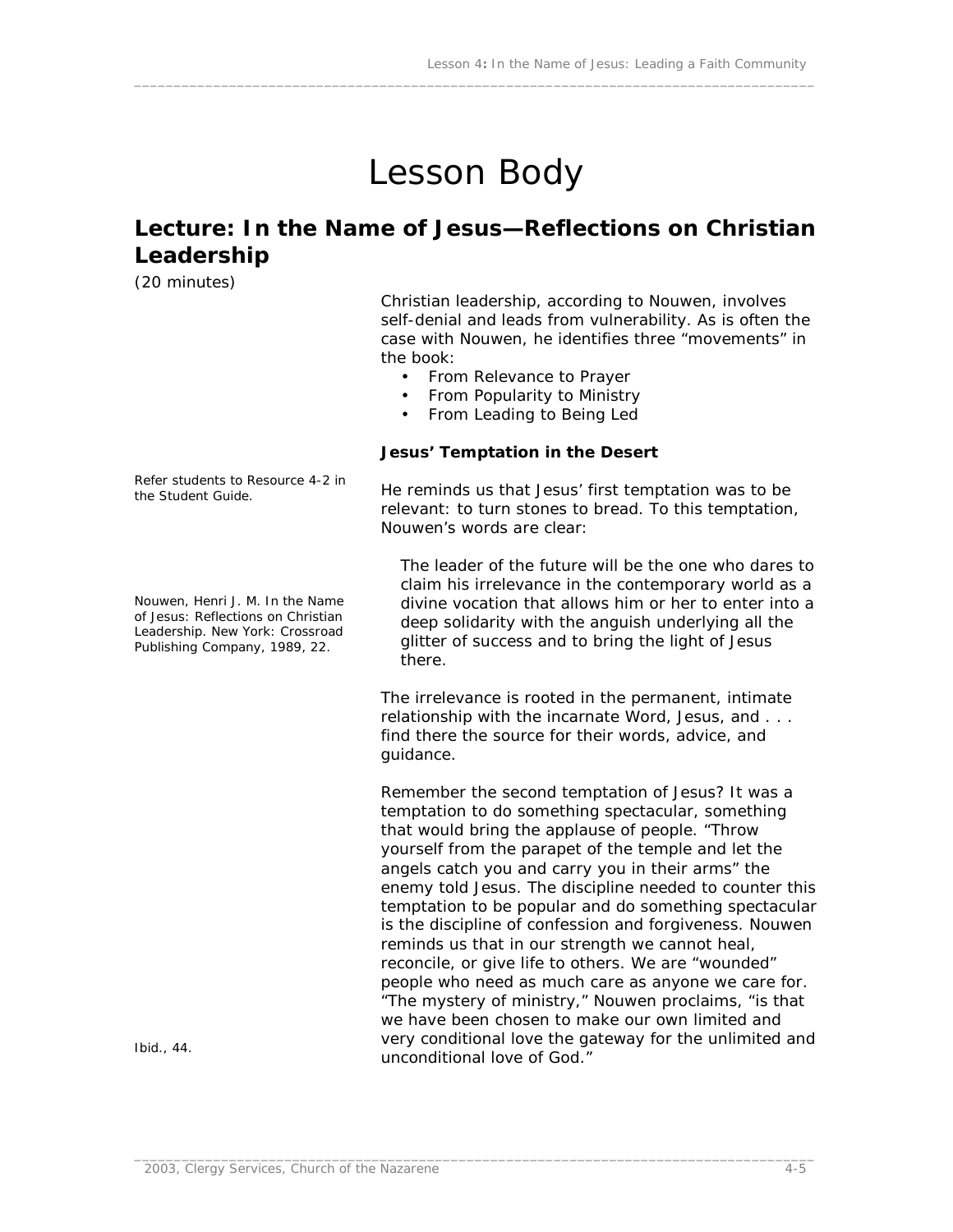| Ibid., 48.<br>Ibid., 50. | The discipline required to overcome the temptation of<br>"individual heroism" is confession and forgiveness-<br>individuals willing to confess their brokenness and to<br>ask forgiveness from those to whom they minister.<br>Christian leaders "are called to live the Incarnation,<br>that is, to live in their own bodies but also in the<br>corporate body of the community, and to discover<br>there the presence of the Holy Spirit." In the faith<br>communities, we are "accountable to them, and need<br>their affection and support, and are called to minister<br>with their whole being, including their wounded<br>selves." |
|--------------------------|-------------------------------------------------------------------------------------------------------------------------------------------------------------------------------------------------------------------------------------------------------------------------------------------------------------------------------------------------------------------------------------------------------------------------------------------------------------------------------------------------------------------------------------------------------------------------------------------------------------------------------------------|
| Ibid., 60.               | The third temptation of Jesus was the temptation of<br>power. "I will give you all the Kingdoms of this world in<br>their splendor," Jesus was told by Satan. Is this an<br>irresistible temptation? Nouwen reminds us that power<br>provides for us a substitute for "the hard task of love,<br>control over the cross, being a leader over being led."<br>Power, control, and being a leader is often substituted,<br>Nouwen believes for healthy, intimate relationships<br>within the faith community.                                                                                                                                |
|                          | Peter's Call to Be a Shepherd                                                                                                                                                                                                                                                                                                                                                                                                                                                                                                                                                                                                             |
|                          | John 21:18, especially the words, somebody else "will<br>take you where you do not want to go," is a pivotal<br>passage for Christian leaders, according to Nouwen,<br>who desire to let go of power and follow the humble<br>way of Jesus. The ability and willingness to be led<br>where you would rather not go is crucial.                                                                                                                                                                                                                                                                                                            |
| Ibid., 62.               | Jesus confronted Peter, soon after his being<br>commissioned to be a leader of his sheep, with the<br>hard truth that "the servant leader is the leader who is<br>being led to unknown, undesirable, and painful places."<br>Christian leadership of the future, according to<br>Nouwen,                                                                                                                                                                                                                                                                                                                                                  |
| Ibid., 63.               | is not a leadership of power and control, but a<br>leadership of powerlessness and humility in which<br>the suffering servant of God, Jesus Christ, is made<br>manifest I am speaking of a leadership in which<br>power is constantly abandoned in favor of love.                                                                                                                                                                                                                                                                                                                                                                         |
|                          | Nouwen challenges Christian leaders to think<br>theologically about the practice of leadership-thinking<br>and leading with the mind of Christ. Christian leaders<br>think, speak, and act in the name of Jesus. Christian<br>leaders of the future                                                                                                                                                                                                                                                                                                                                                                                       |
|                          | have to be theologians, persons who know the heart<br>of God and are trained-through prayer, study, and                                                                                                                                                                                                                                                                                                                                                                                                                                                                                                                                   |

 $\_$  ,  $\_$  ,  $\_$  ,  $\_$  ,  $\_$  ,  $\_$  ,  $\_$  ,  $\_$  ,  $\_$  ,  $\_$  ,  $\_$  ,  $\_$  ,  $\_$  ,  $\_$  ,  $\_$  ,  $\_$  ,  $\_$  ,  $\_$  ,  $\_$  ,  $\_$  ,  $\_$  ,  $\_$  ,  $\_$  ,  $\_$  ,  $\_$  ,  $\_$  ,  $\_$  ,  $\_$  ,  $\_$  ,  $\_$  ,  $\_$  ,  $\_$  ,  $\_$  ,  $\_$  ,  $\_$  ,  $\_$  ,  $\_$  ,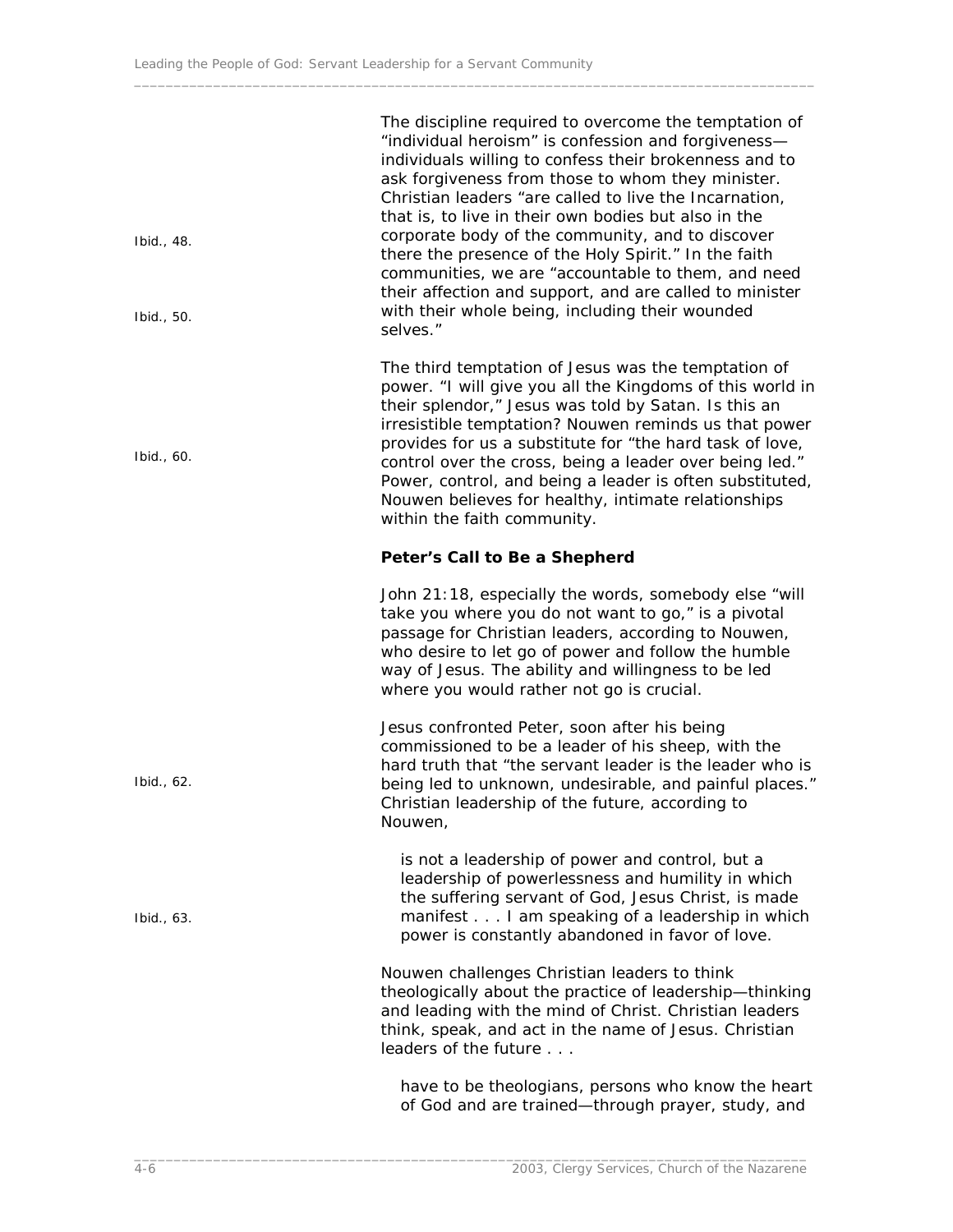careful analysis—to manifest the divine event of God's saving work in the midst of the many seemingly random events of their time.

In referring to leading with the mind of Christ, Nouwen's talking about a theological leadership, a deep spiritual formation involving the whole person body, mind, and spirit.

Nouwen, in this powerful book, asks us "to move from a concern for relevance to a life of prayer, from worries about popularity to communal and mutual ministry, and from a leadership built on power to a leadership in which we critically discern where God is leading us and our people." Are we willing to be led "where we do not want to go?" (Jn 21:18). Nouwen's answer is "trusting love."

He confronts us with three basic questions of spiritual leadership:

- Can we count on competence?
- Dare we go solo?

 $\_$  ,  $\_$  ,  $\_$  ,  $\_$  ,  $\_$  ,  $\_$  ,  $\_$  ,  $\_$  ,  $\_$  ,  $\_$  ,  $\_$  ,  $\_$  ,  $\_$  ,  $\_$  ,  $\_$  ,  $\_$  ,  $\_$  ,  $\_$  ,  $\_$  ,  $\_$  ,  $\_$  ,  $\_$  ,  $\_$  ,  $\_$  ,  $\_$  ,  $\_$  ,  $\_$  ,  $\_$  ,  $\_$  ,  $\_$  ,  $\_$  ,  $\_$  ,  $\_$  ,  $\_$  ,  $\_$  ,  $\_$  ,  $\_$  ,

• Must we be in control?

He responds with these answers:

- Unconditional love
- Vulnerable love
- Trusting love

Nouwen concludes, "The oldest, most traditional vision of Christian leadership is still a vision that awaits realization in the future." Is leadership based on competency or character? No debate. Character must always be the overriding focus for the servant leader.

Your attitude should be the same as that of Christ Jesus: Who, being in very nature God, did not consider equality with God something to be grasped, but made himself nothing, taking the very nature of a servant, being made in human likeness. And being found in appearance as a man, he humbled himself and became obedient to death—even death on a cross! Therefore God exalted him to the highest place and gave him the name that is above every name, that at the name of Jesus every knee should bow, in heaven and on earth and under the earth, and every tongue confess that Jesus Christ is Lord, to the glory of God the Father (Phil 2:5-11).

#### **Speak the Truth in Love**

 $\_$  ,  $\_$  ,  $\_$  ,  $\_$  ,  $\_$  ,  $\_$  ,  $\_$  ,  $\_$  ,  $\_$  ,  $\_$  ,  $\_$  ,  $\_$  ,  $\_$  ,  $\_$  ,  $\_$  ,  $\_$  ,  $\_$  ,  $\_$  ,  $\_$  ,  $\_$  ,  $\_$  ,  $\_$  ,  $\_$  ,  $\_$  ,  $\_$  ,  $\_$  ,  $\_$  ,  $\_$  ,  $\_$  ,  $\_$  ,  $\_$  ,  $\_$  ,  $\_$  ,  $\_$  ,  $\_$  ,  $\_$  ,  $\_$  ,

When reviewing the incarnational character of the servant leader, especially in light of Philippians 2:5-11,

*Ibid., 60.*

*Ibid., 72.*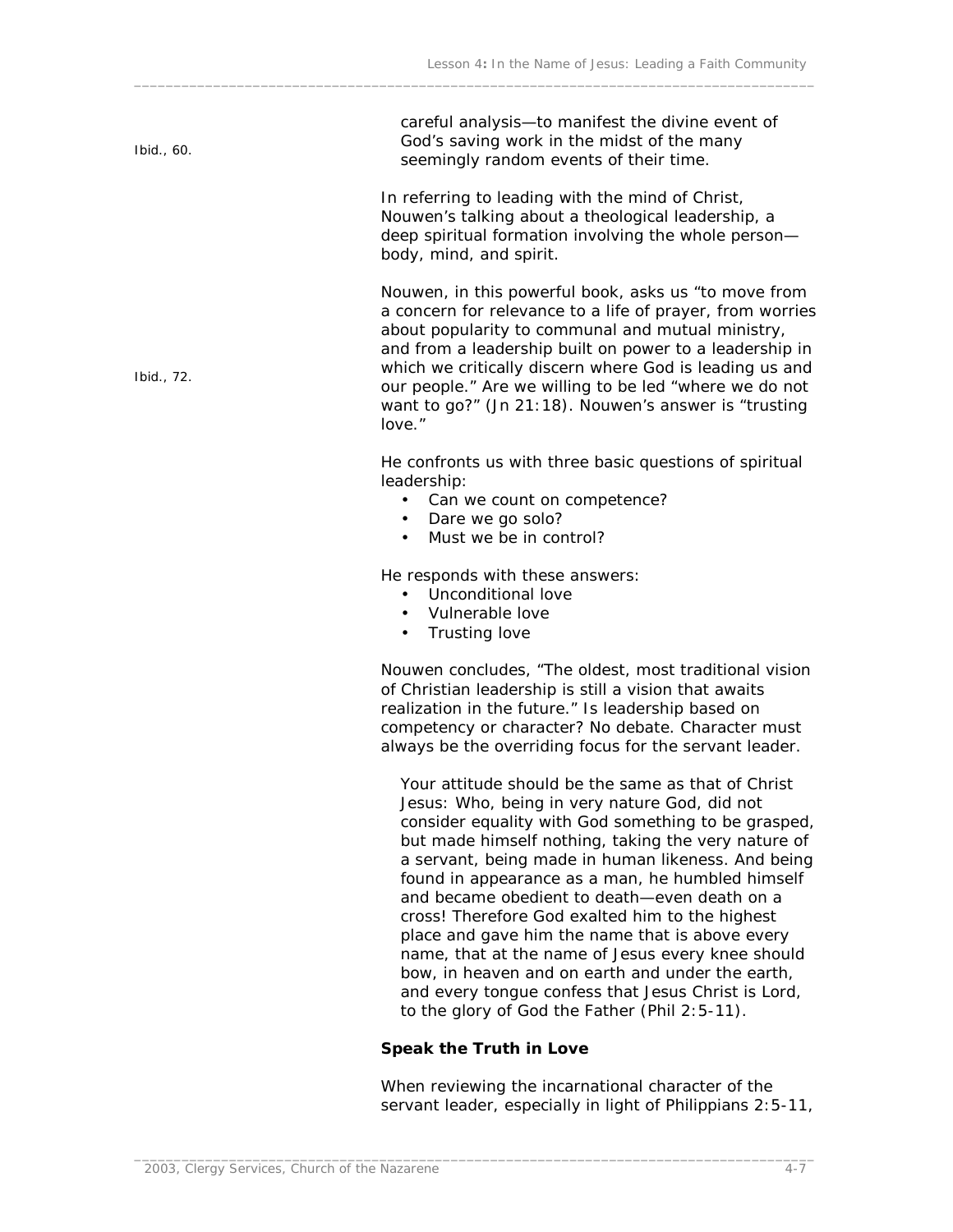we must look at our Spirit, Strategy, Style, and Stewardship as it relates to that of Christ Jesus. We must consider our incarnate likeness in regards to *His* likeness, among *His* people, from *His* fullness, and for *His* glory.

The *strategy* for incarnational leadership is based on seeing *His* vision.

The vision of the incarnational leader must answer these questions for the church, institution, or organization:

- What is our desired future?
- Why do we exist?

 $\_$  ,  $\_$  ,  $\_$  ,  $\_$  ,  $\_$  ,  $\_$  ,  $\_$  ,  $\_$  ,  $\_$  ,  $\_$  ,  $\_$  ,  $\_$  ,  $\_$  ,  $\_$  ,  $\_$  ,  $\_$  ,  $\_$  ,  $\_$  ,  $\_$  ,  $\_$  ,  $\_$  ,  $\_$  ,  $\_$  ,  $\_$  ,  $\_$  ,  $\_$  ,  $\_$  ,  $\_$  ,  $\_$  ,  $\_$  ,  $\_$  ,  $\_$  ,  $\_$  ,  $\_$  ,  $\_$  ,  $\_$  ,  $\_$  ,

- What do we believe?
- How do we serve?

### **Group Bible Study: Philippians 2:1-11**

(20 minutes)

*Refer students to Resource 4-3 in the Student Guide.*

*Have one of the students read Philippians 2:1-11. Complete Resource 4-3 by discussion and consensus.*

### **Lecture/Discussion: A Christlike Leadership Style**

(25 minutes)

*Allow students to discuss this question before continuing with the lecture.*

*What do you think is meant by the phrase "incarnational leadership"?*

The style and stewardship of our incarnational leadership character is captured in Ephesians 4:15-16. At the heart of Ephesians 4 and in the middle of the chapter are the following words:

speaking the truth in love, we will in all things grow up into him who is the Head, that is, Christ. From him the whole body, joined and held together by every supporting ligament, grows and builds itself up in love, as each part does its work.

Speaking the truth in love is a model or frame of reference to guide the leader who wants to be characterized as a Christlike leader. However, what specifically does it mean to speak the truth in love?

 $\_$  ,  $\_$  ,  $\_$  ,  $\_$  ,  $\_$  ,  $\_$  ,  $\_$  ,  $\_$  ,  $\_$  ,  $\_$  ,  $\_$  ,  $\_$  ,  $\_$  ,  $\_$  ,  $\_$  ,  $\_$  ,  $\_$  ,  $\_$  ,  $\_$  ,  $\_$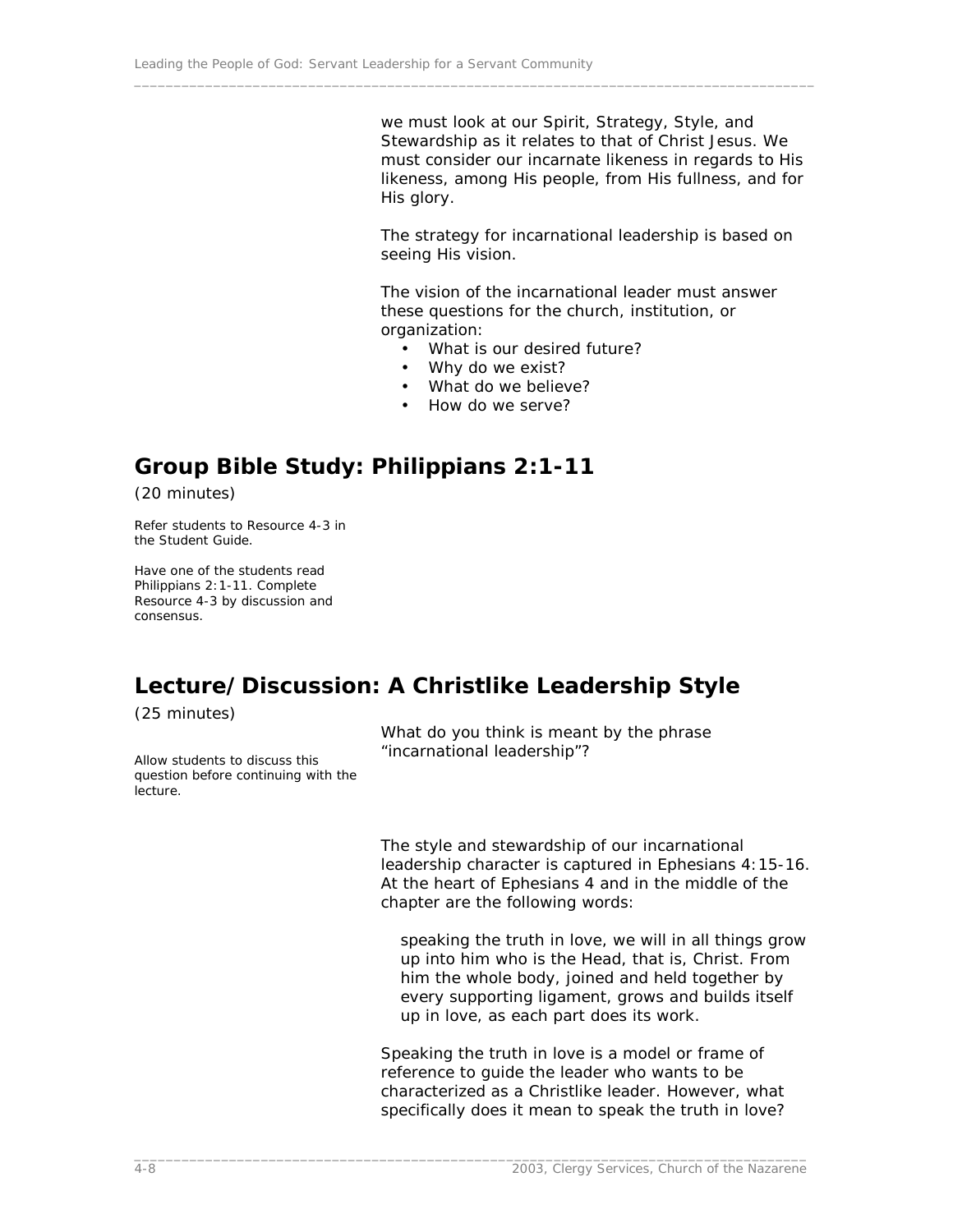The next section of this theme development will explore this question more fully. Suffice to say that Ephesians 4:2-3 speaks of the necessity of Christians who seek to walk worthy of our calling:

 $\_$  ,  $\_$  ,  $\_$  ,  $\_$  ,  $\_$  ,  $\_$  ,  $\_$  ,  $\_$  ,  $\_$  ,  $\_$  ,  $\_$  ,  $\_$  ,  $\_$  ,  $\_$  ,  $\_$  ,  $\_$  ,  $\_$  ,  $\_$  ,  $\_$  ,  $\_$  ,  $\_$  ,  $\_$  ,  $\_$  ,  $\_$  ,  $\_$  ,  $\_$  ,  $\_$  ,  $\_$  ,  $\_$  ,  $\_$  ,  $\_$  ,  $\_$  ,  $\_$  ,  $\_$  ,  $\_$  ,  $\_$  ,  $\_$  ,

Be completely humble and gentle; be patient, bearing with one another in love. Make every effort to keep the unity of the Spirit through the bond of peace.

If "speaking the truth in love" reflects the style of our incarnation character as identified in Ephesians 4:2-3, then 4:25-32 provides the context and environment for individuals increasingly passionate about Christlike leadership. Let's pursue these thoughts more closely.

### **A Biblical Model for Leading in a Faith Community**

For this discussion we will be studying Ephesians 4:1- 32. We will use Resource 4-4 to guide our discussion. Let's take the time to read the whole passage before we look at its individual verses.

*Have a student read Ephesians 4:1-32 aloud.*

*Refer students to Resource 4-4 in*

*the Student Guide.*

*Satir, Virginia.* Making Contact. *Millbrae, CA: Celestial Arts, 1976, 7.*

The key concept of this passage can be summarized by the quotation from Virginia Satir: "Communication is the greatest single factor affecting one's personal health and his [or] her relationship to others."

Now this is a leadership question! How can we live together so that our relationships are redemptive and a witness to unbelievers of the reconciling work of Christ?

In the midst of conflicting expectations, multiple constituents, differing denominational backgrounds, various levels of maturity, multi-cultural perspectives- how can we live together Christianly? How does holiness doctrine influence a holiness lifestyle? How does our holiness testimony translate to a Christian leadership lifestyle? As missionaries in cross-cultural situations, or pastors in local churches, these questions become critical for us.

Often we are thrown together, in the context of our ministerial assignment, in a close Christian community. You quickly become aware of others' strengths and weaknesses. Your own personality differences soon become obvious. Thus, our specific leadership setting- as missionary, pastor, or administrator--becomes a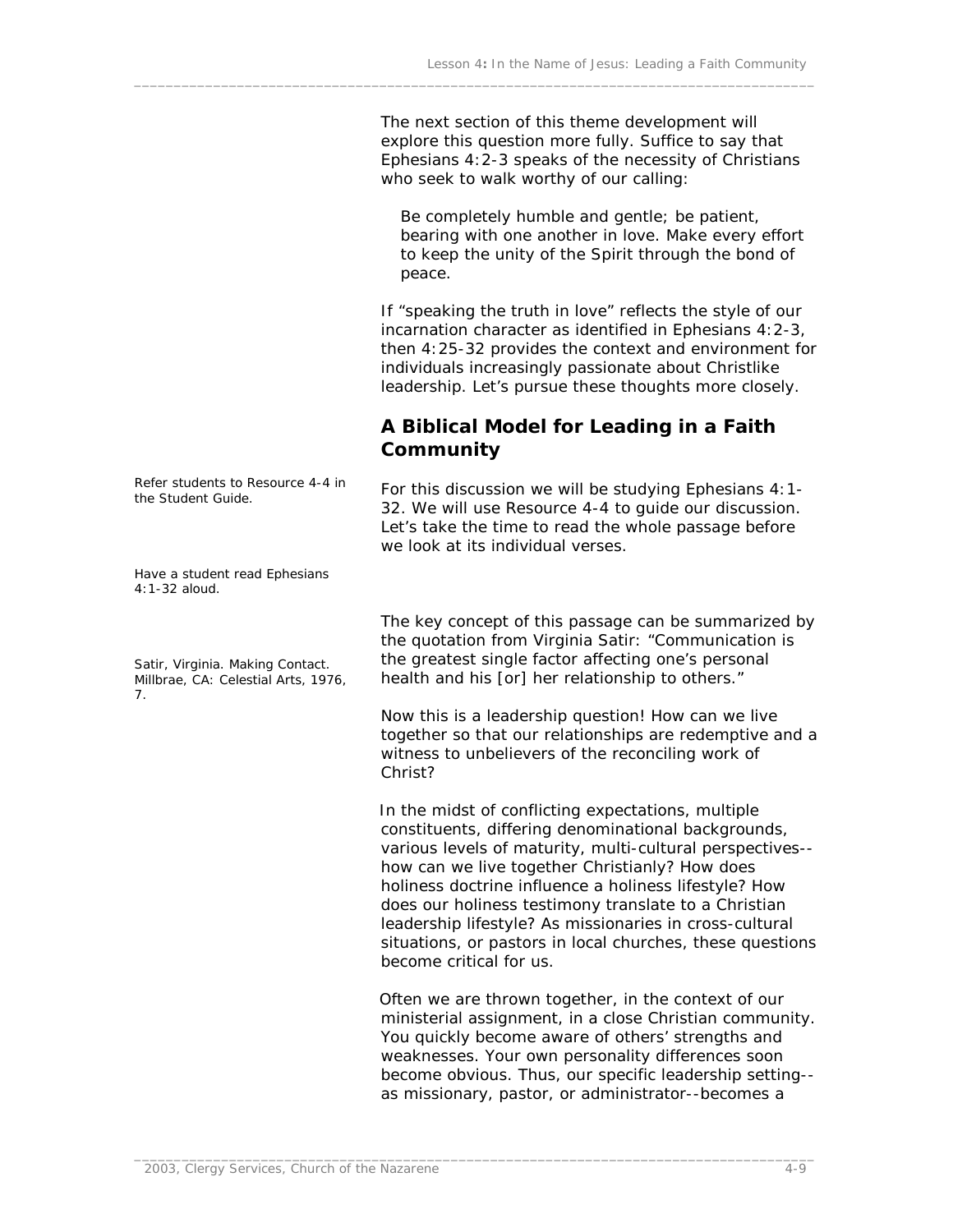|                                 | dynamic laboratory for learning how to live together as<br>God's family.                                                                                                                                                                                                                                                                                         |
|---------------------------------|------------------------------------------------------------------------------------------------------------------------------------------------------------------------------------------------------------------------------------------------------------------------------------------------------------------------------------------------------------------|
|                                 | We must ask ourselves, how do we respond to conflict<br>under pressure? Do we respond Christianly, or in a way<br>that is no different from the person who makes no<br>profession of faith?                                                                                                                                                                      |
| Allow students time to respond. | Why are these issues so important?                                                                                                                                                                                                                                                                                                                               |
|                                 | Walking "Worthy" of Our Calling                                                                                                                                                                                                                                                                                                                                  |
| Read Ephesians 4:1.             | Ephesians 1-3 is primarily indicative in nature and<br>gives statements of fact. It is doctrinal and explains<br>who we are in Christ. Ephesians 4-6 is primarily<br>imperative in nature and gives statements of action.<br>These chapters are ethically focused and explain how<br>we should live as Christians.                                               |
|                                 | Ephesians 4:1 is the transition verse that invites us to<br>walk worthy of our calling and to participate with God<br>in the reconciliation of the world back to God.                                                                                                                                                                                            |
| Allow students time to respond. | We often speak of being called to ministry. What does<br>Paul mean in verse 1 when he invites us to walk<br>worthy of our calling?                                                                                                                                                                                                                               |
| Read Ephesians 4:2-3.           | Living (and) Leading the Reconciled and<br><b>Transformed Life</b>                                                                                                                                                                                                                                                                                               |
|                                 | If living and leading a reconciled and transformed life is<br>our calling, then how does this happen? Ephesians 4:2-<br>3 tells us, "Be completely humble and gentle; be<br>patient be supportive of one another in love.<br>Make every effort to keep the unity of the Spirit in the<br>bond of peace."                                                         |
|                                 | Paul demonstrated reconciliation with God by living<br>redemptively within the fellowship. Then you will have<br>credibility to tell unbelievers, "You need to be<br>reconciled to God." If God is more interested in our<br>character than our comfort, then what are the<br>character qualities God wants us to demonstrate within<br>the Christian community? |
|                                 | 2 Peter 1:5-9 says, "For this very reason, make every<br>effort to add to your faith goodness; and to goodness,<br>knowledge; and to knowledge, self-control; and to self-<br>control, perseverance; and to perseverance, godliness;                                                                                                                             |

 $\_$  ,  $\_$  ,  $\_$  ,  $\_$  ,  $\_$  ,  $\_$  ,  $\_$  ,  $\_$  ,  $\_$  ,  $\_$  ,  $\_$  ,  $\_$  ,  $\_$  ,  $\_$  ,  $\_$  ,  $\_$  ,  $\_$  ,  $\_$  ,  $\_$  ,  $\_$  ,  $\_$  ,  $\_$  ,  $\_$  ,  $\_$  ,  $\_$  ,  $\_$  ,  $\_$  ,  $\_$  ,  $\_$  ,  $\_$  ,  $\_$  ,  $\_$  ,  $\_$  ,  $\_$  ,  $\_$  ,  $\_$  ,  $\_$  ,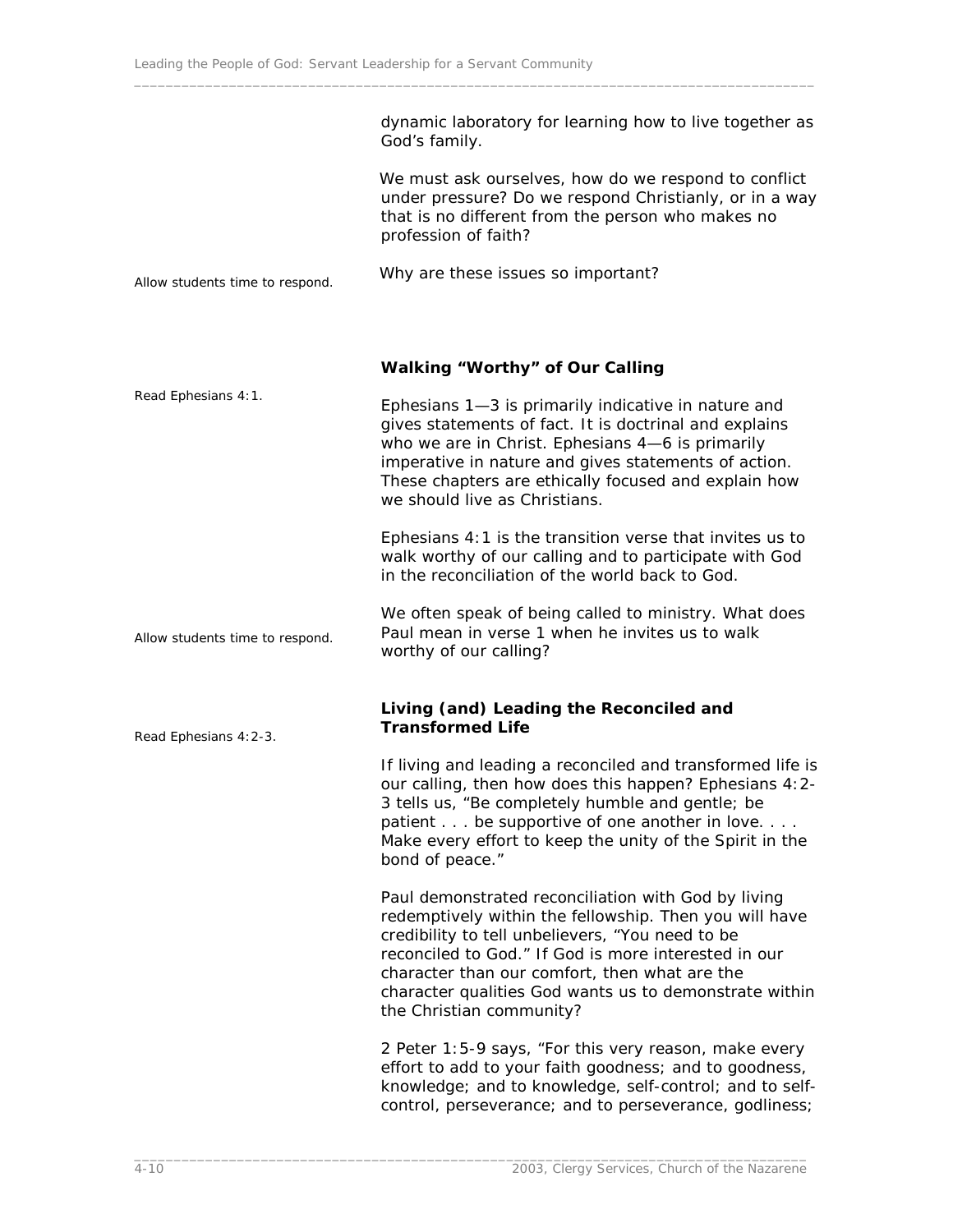and to godliness, brotherly kindness; and to brotherly kindness, love. For if you possess these qualities in increasing measure, they will keep you from being ineffective and unproductive in your knowledge of our Lord Jesus Christ. But if anyone does not have them, he is nearsighted and blind, and has forgotten that he has been cleansed from his past sins." *Allow students time to respond.* If we possess *these qualities,* we will be productive and effective in our Christian walk. *How do we develop these character qualities and walk "worthy"—in humility, gentleness, patience, supportiveness, and unity? Read Ephesians 4:15-16.* **Speaking the Truth in Love** Speaking the truth in love is a powerful biblical concept for leaders of Christian communities. It is an enabling principle to embrace and lead the people of God. However, the skill of "making contact" is not automatically received when we are filled with God's Spirit in the experience of entire sanctification. The following poem by Virginia Satir expresses the essence of what it means to speak the truth in love. GOALS FOR ME I want to love you without clutching, appreciate you without judging, join you without invading, invite you without demanding, leave you without guilt, criticize you without blaming, and help you without insulting. If I can have the same from you, then we can truly meet and enrich each other.

 $\_$  ,  $\_$  ,  $\_$  ,  $\_$  ,  $\_$  ,  $\_$  ,  $\_$  ,  $\_$  ,  $\_$  ,  $\_$  ,  $\_$  ,  $\_$  ,  $\_$  ,  $\_$  ,  $\_$  ,  $\_$  ,  $\_$  ,  $\_$  ,  $\_$  ,  $\_$  ,  $\_$  ,  $\_$  ,  $\_$  ,  $\_$  ,  $\_$  ,  $\_$  ,  $\_$  ,  $\_$  ,  $\_$  ,  $\_$  ,  $\_$  ,  $\_$  ,  $\_$  ,  $\_$  ,  $\_$  ,  $\_$  ,  $\_$  ,

*Satir, Virginia.* Making Contact. *Millbrae, CA: Celestial Arts, 1976.*

*Refer students to Resource 4-4 in the Student Guide.*

*This resource is a guided discussion over Ephesians 4:1-32. Have one student read the passage. The author's idea of the Key Concept, Question, Challenge, Insight, Principle, and Application are indicated. Ask students if they agree or if they would state any of these differently.*

*In the middle section each verse suggests a prohibition (negative) and a command (positive). Lead students in completing the lines for each.*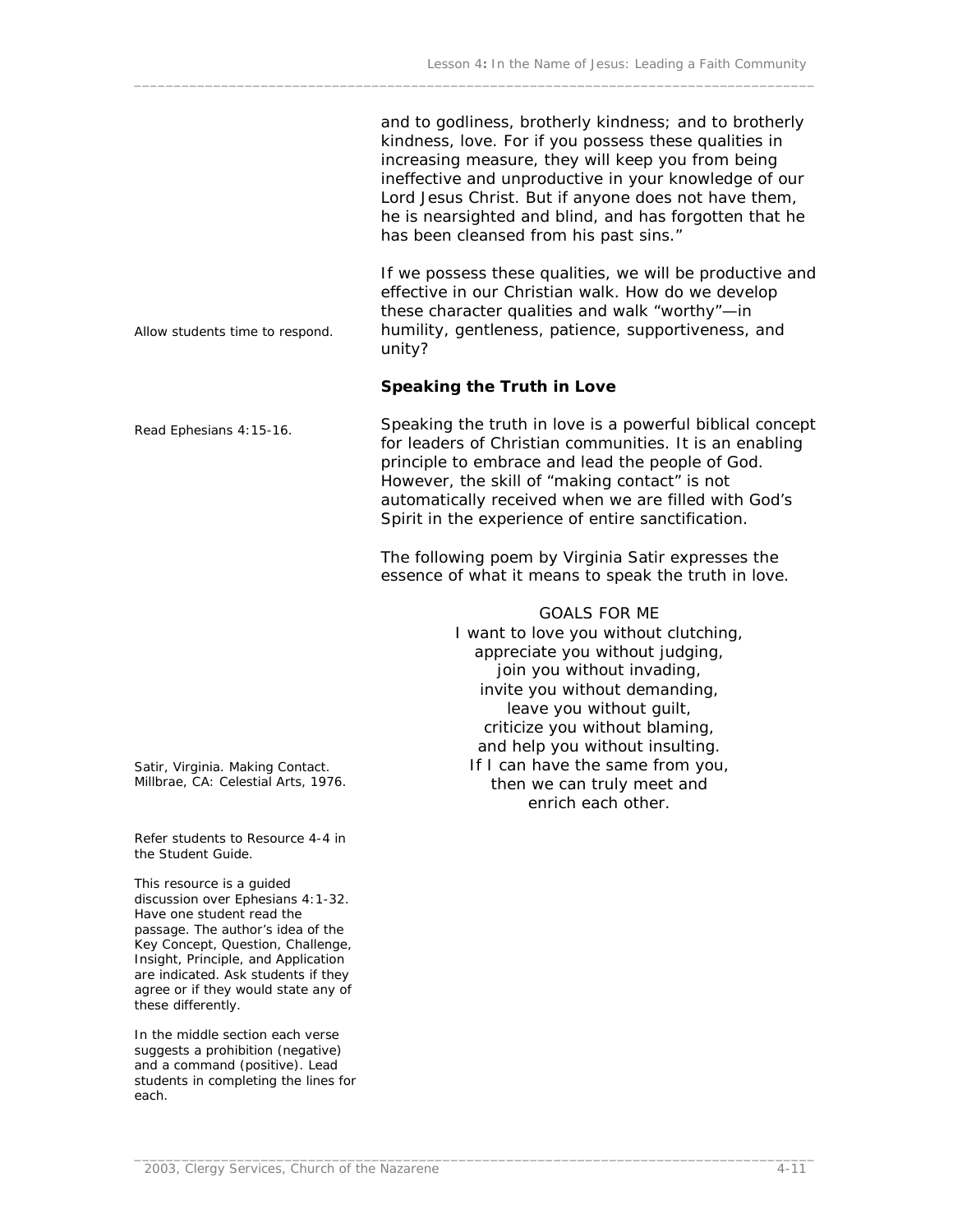# *Lesson Close*

 $\_$  ,  $\_$  ,  $\_$  ,  $\_$  ,  $\_$  ,  $\_$  ,  $\_$  ,  $\_$  ,  $\_$  ,  $\_$  ,  $\_$  ,  $\_$  ,  $\_$  ,  $\_$  ,  $\_$  ,  $\_$  ,  $\_$  ,  $\_$  ,  $\_$  ,  $\_$  ,  $\_$  ,  $\_$  ,  $\_$  ,  $\_$  ,  $\_$  ,  $\_$  ,  $\_$  ,  $\_$  ,  $\_$  ,  $\_$  ,  $\_$  ,  $\_$  ,  $\_$  ,  $\_$  ,  $\_$  ,  $\_$  ,  $\_$  ,

(5 minutes)

### **Review**

*Instruct students to locate objectives in the Student Guide.* Look at the learner objectives for this lesson. Can you

- compare the lessons learned from Jesus' temptations in the desert and characteristics of Christlike leadership
- apply the biblical principles of leadership communication to their personal lives

## **Look Ahead**

*Refer to Resource 4-5 in the Student Guide.*

## **Assign Homework**

*Direct students to the Homework Assignments in the Student Guide.* In the next lesson, we will examine a communication model for leading the people of God based on the Ephesians 4 admonition to "speak the truth in love." This model represents the key application of the biblical principles shown in Resource 4-5.

Study Resource 4-5: A Communication Model for Leading the People of God. From the model create a three column table that compares what not to do with what to do and why.

Internet search and insight paper

Use the Internet search engine at www.google.com and enter the name "Henri Nouwen" (in quotes). The search will return many different websites that refer to Henri Nouwen or contain papers, quotes, and books by him. Access at least three of these sites and read about the man or read what he has written. Write a one- to two-page paper containing the insight you have gained about Henri Nouwen. You may gain insight into the jobs he held, his theology of leadership, his attitude toward community, societies that study his work, notable quotations, or other aspects of his life.

Write in your journal.

- What are you learning about "incarnational leadership"?
- Recount one incident you had this week where the words that were spoken either helped heal or hurt a relationship.
- How are you doing in your response to those who speak truth to you in love?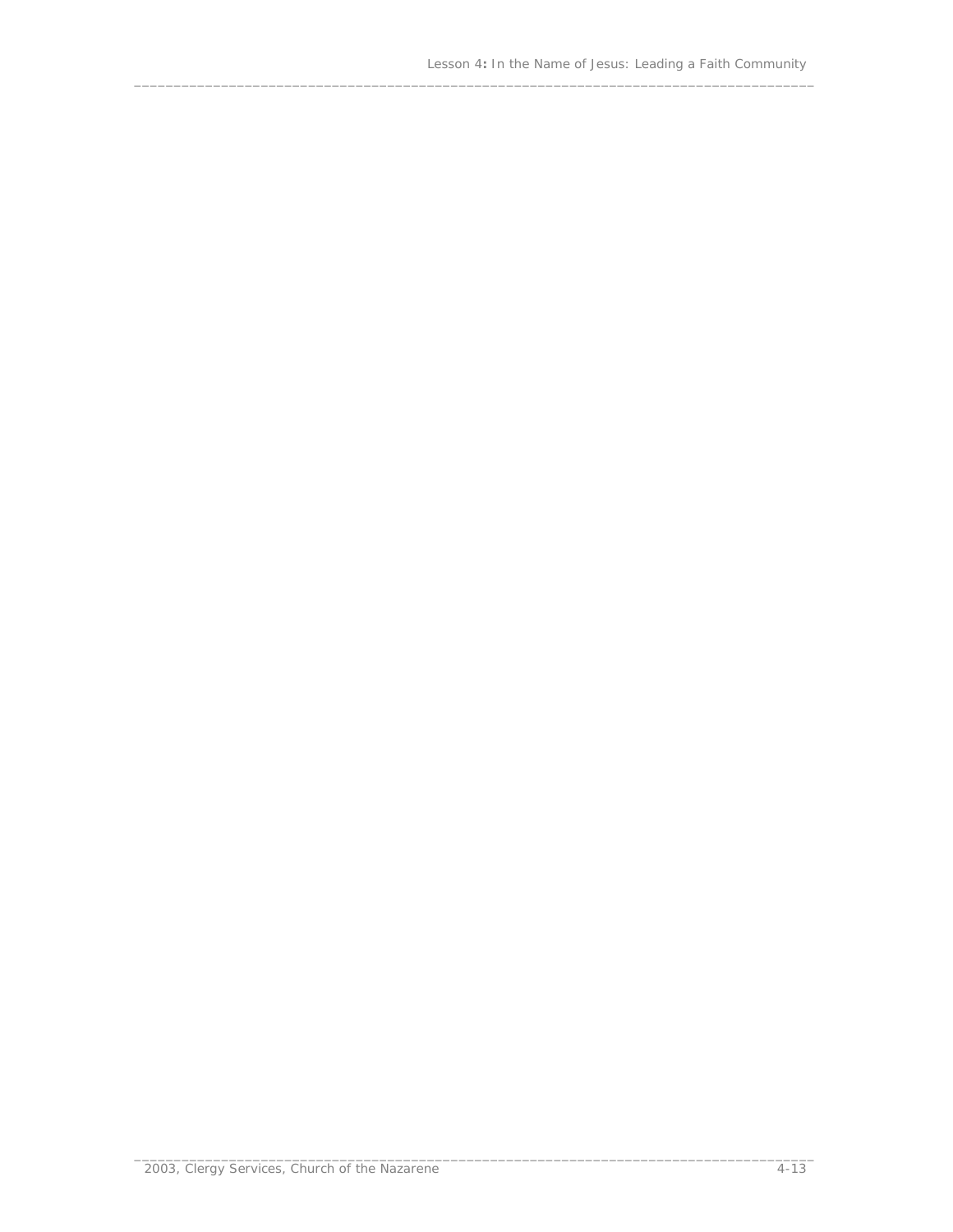## *Lesson 5*

# **A Biblical Model for Leading a Faith Community, Part 1**

 $\_$  ,  $\_$  ,  $\_$  ,  $\_$  ,  $\_$  ,  $\_$  ,  $\_$  ,  $\_$  ,  $\_$  ,  $\_$  ,  $\_$  ,  $\_$  ,  $\_$  ,  $\_$  ,  $\_$  ,  $\_$  ,  $\_$  ,  $\_$  ,  $\_$  ,  $\_$  ,  $\_$  ,  $\_$  ,  $\_$  ,  $\_$  ,  $\_$  ,  $\_$  ,  $\_$  ,  $\_$  ,  $\_$  ,  $\_$  ,  $\_$  ,  $\_$  ,  $\_$  ,  $\_$  ,  $\_$  ,  $\_$  ,  $\_$  ,

## *Lesson Overview*

### **Schedule**

| <b>Start Time</b> | Task or Topic                                                                                    | Learning Activity  | <b>Materials Needed</b>      |
|-------------------|--------------------------------------------------------------------------------------------------|--------------------|------------------------------|
| 0:00              | Introduction                                                                                     | Orient             | Student Guide                |
| 0:20              | The Body of Christ                                                                               | Small Groups       | Resource 5-1                 |
| 0:40              | We Are Members of<br>One Body                                                                    | Lecture/Discussion | Resource 5-2                 |
| 1:00              | We Speak the Truth<br>in Love Because<br>Satan Gets a Foothold<br>in Our Lives When We<br>Do Not | Lecture/Discussion | Resource 5-3<br>Resource 5-4 |
| 1:25              | Lesson Close                                                                                     | Review, Assign     | Student Guide                |

 $\_$  ,  $\_$  ,  $\_$  ,  $\_$  ,  $\_$  ,  $\_$  ,  $\_$  ,  $\_$  ,  $\_$  ,  $\_$  ,  $\_$  ,  $\_$  ,  $\_$  ,  $\_$  ,  $\_$  ,  $\_$  ,  $\_$  ,  $\_$  ,  $\_$  ,  $\_$  ,  $\_$  ,  $\_$  ,  $\_$  ,  $\_$  ,  $\_$  ,  $\_$  ,  $\_$  ,  $\_$  ,  $\_$  ,  $\_$  ,  $\_$  ,  $\_$  ,  $\_$  ,  $\_$  ,  $\_$  ,  $\_$  ,  $\_$  ,

### **Suggested Reading for Instructor**

Augsburger, David W. *Caring Enough to Confront*. Ventura, CA: Regal Books, 1981.

Powell, John. *Why Am I Afraid to Tell You Who I Am?* Allen, TX: Thomas More Publishing, reprint edition, 1995.

Satir, Virginia. *Making Contact.* Millbrae, CA: Celestial Arts, 1976.

Satir, Virginia. *Peoplemaking.* Palo Alto, CA: Science and Behavior Books, 1972.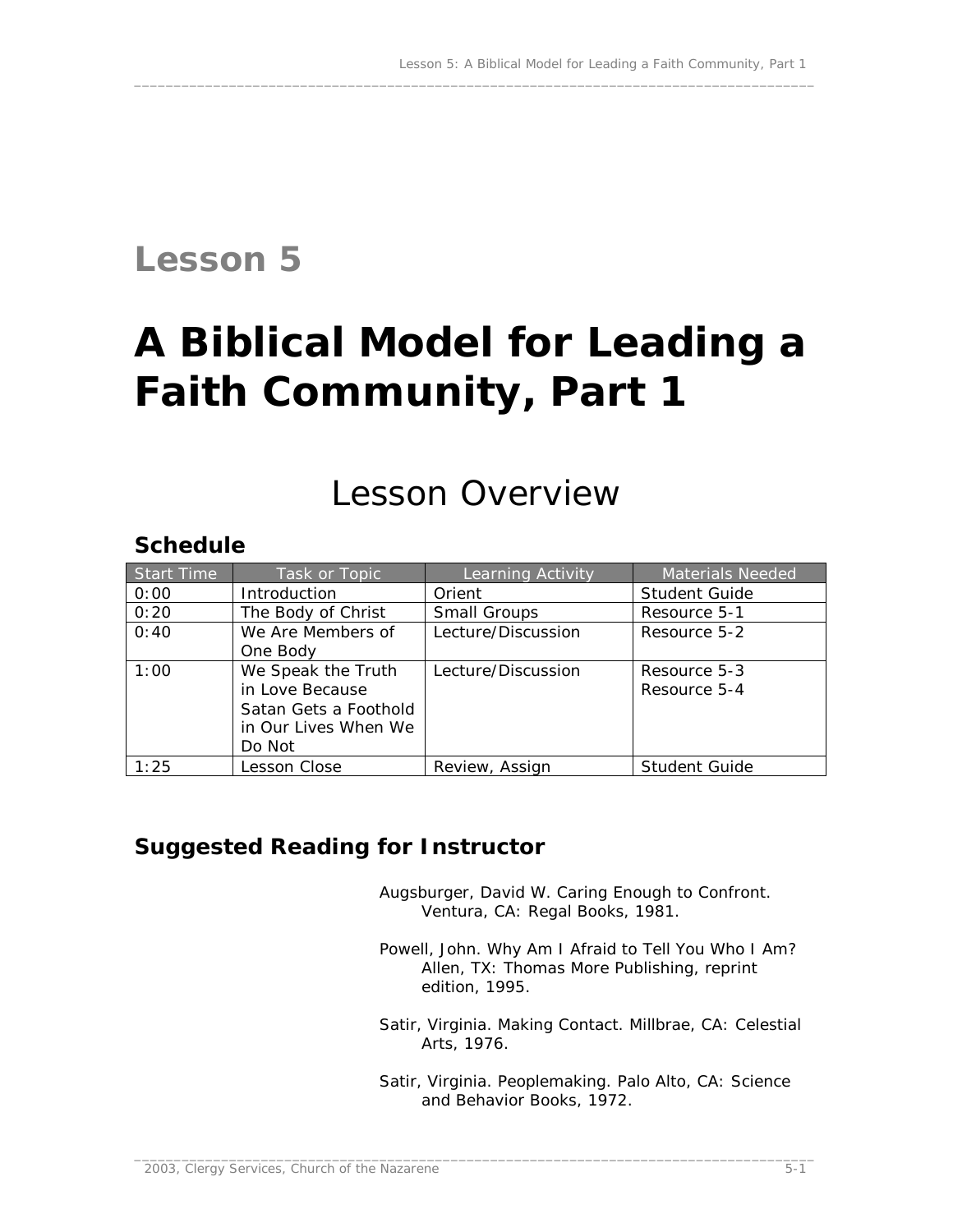## *Lesson Introduction*

 $\_$  ,  $\_$  ,  $\_$  ,  $\_$  ,  $\_$  ,  $\_$  ,  $\_$  ,  $\_$  ,  $\_$  ,  $\_$  ,  $\_$  ,  $\_$  ,  $\_$  ,  $\_$  ,  $\_$  ,  $\_$  ,  $\_$  ,  $\_$  ,  $\_$  ,  $\_$  ,  $\_$  ,  $\_$  ,  $\_$  ,  $\_$  ,  $\_$  ,  $\_$  ,  $\_$  ,  $\_$  ,  $\_$  ,  $\_$  ,  $\_$  ,  $\_$  ,  $\_$  ,  $\_$  ,  $\_$  ,  $\_$  ,  $\_$  ,

(20 minutes)

### **Accountability**

*This exercise is a quick check to see if students completed the homework assignment.*

*Wait for volunteers but be ready to call on two students to summarize or read their papers.*

One of your assignments for this lesson was to search the Internet on the life, work, or quotations of Henri Nouwen.

*Are there two volunteers that would share what you have found?*

*Collect the students' papers. Read them, write comments on the papers to verify that you have read and thought about their comments, and return the papers in the next session.*

### **Orientation**

*Refer students to Resource 4-4 in the Student Guide.*

This is the second of three lessons in Theme 2: The *power* of servant leadership is rooted in a relentless pursuit of Christlikeness.

In our last lesson, you were introduced to A Communication Model for Leading the People of God. In studying the model you created a different expression of the model in table form. In this lesson we will delve deeper into the model by examining the first two components: Speak the truth in love because we are one body. And, speak the truth in love because Satan gets a foothold in our lives when we do not.

### **Learner Objectives**

*Instruct students to locate objectives in the Student Guide.*

*Restating the objectives for the learners serves as an advanced organizer for the lesson and alerts learners to key information and concepts.*

At the end of this lesson, participants should

- draw communication principles from biblical analogies of the body of believers to strengthen the unity of believers
- describe how sin may result from failure to speak the truth in love
- identify two ways to manage conflict in interpersonal relationships

 $\_$  ,  $\_$  ,  $\_$  ,  $\_$  ,  $\_$  ,  $\_$  ,  $\_$  ,  $\_$  ,  $\_$  ,  $\_$  ,  $\_$  ,  $\_$  ,  $\_$  ,  $\_$  ,  $\_$  ,  $\_$  ,  $\_$  ,  $\_$  ,  $\_$  ,  $\_$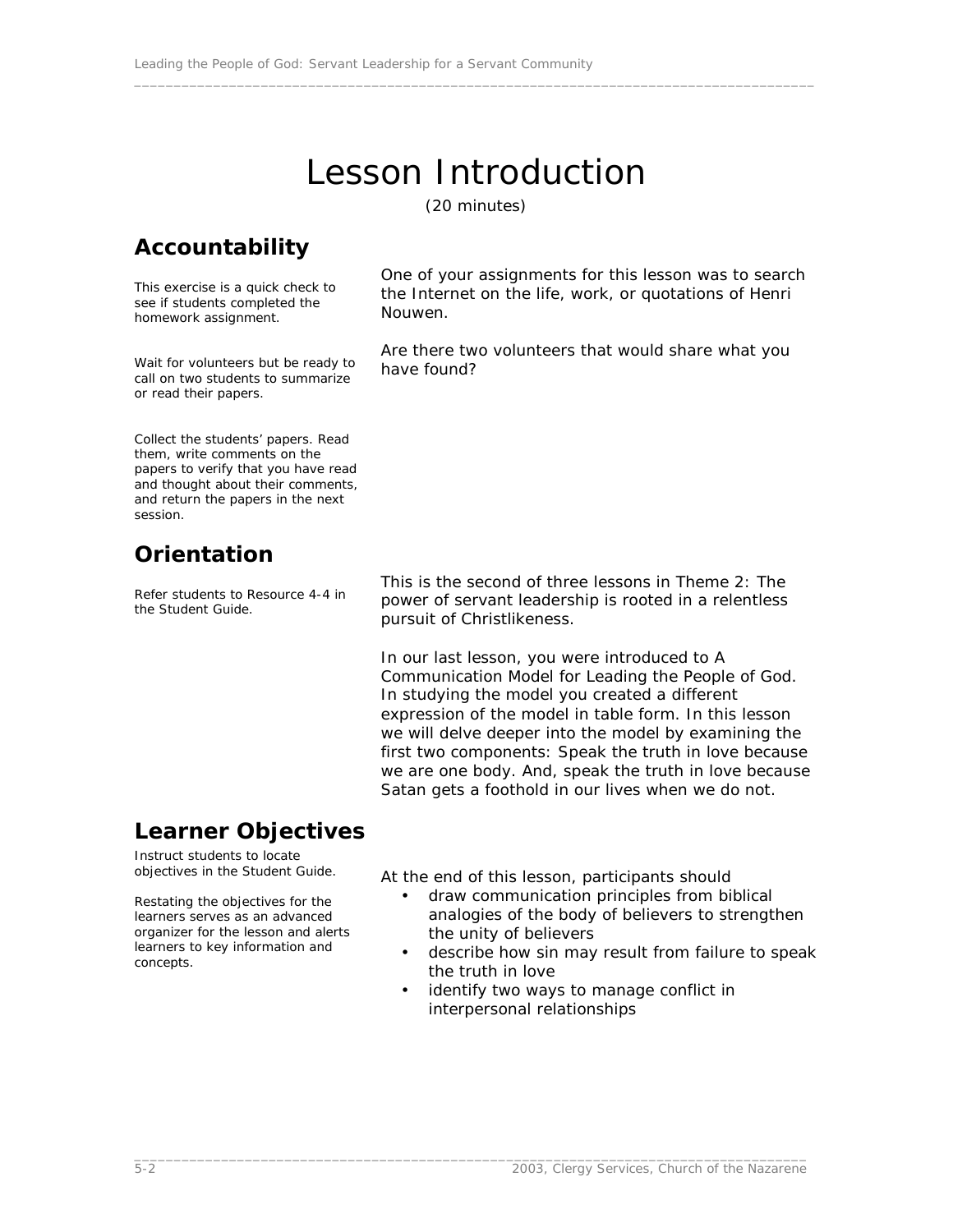## *Lesson Body*

 $\_$  ,  $\_$  ,  $\_$  ,  $\_$  ,  $\_$  ,  $\_$  ,  $\_$  ,  $\_$  ,  $\_$  ,  $\_$  ,  $\_$  ,  $\_$  ,  $\_$  ,  $\_$  ,  $\_$  ,  $\_$  ,  $\_$  ,  $\_$  ,  $\_$  ,  $\_$  ,  $\_$  ,  $\_$  ,  $\_$  ,  $\_$  ,  $\_$  ,  $\_$  ,  $\_$  ,  $\_$  ,  $\_$  ,  $\_$  ,  $\_$  ,  $\_$  ,  $\_$  ,  $\_$  ,  $\_$  ,  $\_$  ,  $\_$  ,

### **Small Groups: The Body of Christ**

(20 minutes)

*Refer students to Resource 5-1 in the Student Guide.*

*Divide students into groups of two to three and have them complete Resource 5-1.*

*If time permits, have each small group report on the Key Concept, Insight, and Principle from one passages.*

### **Lecture/Discussion: We Are Members of One Body**

(20 minutes)



We speak the truth in love because we are one body. The Bible compares the spiritual body—the Body of Christ—to the physical body (1 Cor 12:12-27; Rom 12:3-8; 1 Pet 3:8-9, 13-17; Eph 4:1-6). What a difference it makes when we affirm within each issue of disagreement, or conflict situation, that the person "across the table" from us, on the basis of his or her testimony of faith, is a brother or sister in Christ, and a member, with me, of the Body of Christ!

*LeBron Fairbanks wrote about this dream to illustrate that we often talk right past each other in our attempts to communicate. Cultural, gender, or age differences may interfere with communication.*

LeBron Fairbanks, president of Mount Vernon Nazarene University, tells about this dream:

I had a dream one night while visiting friends in a nearby state. For some reason I was in an inner city, somewhere in the United States. I was traveling with

 $\_$  ,  $\_$  ,  $\_$  ,  $\_$  ,  $\_$  ,  $\_$  ,  $\_$  ,  $\_$  ,  $\_$  ,  $\_$  ,  $\_$  ,  $\_$  ,  $\_$  ,  $\_$  ,  $\_$  ,  $\_$  ,  $\_$  ,  $\_$  ,  $\_$  ,  $\_$  ,  $\_$  ,  $\_$  ,  $\_$  ,  $\_$  ,  $\_$  ,  $\_$  ,  $\_$  ,  $\_$  ,  $\_$  ,  $\_$  ,  $\_$  ,  $\_$  ,  $\_$  ,  $\_$  ,  $\_$  ,  $\_$  ,  $\_$  ,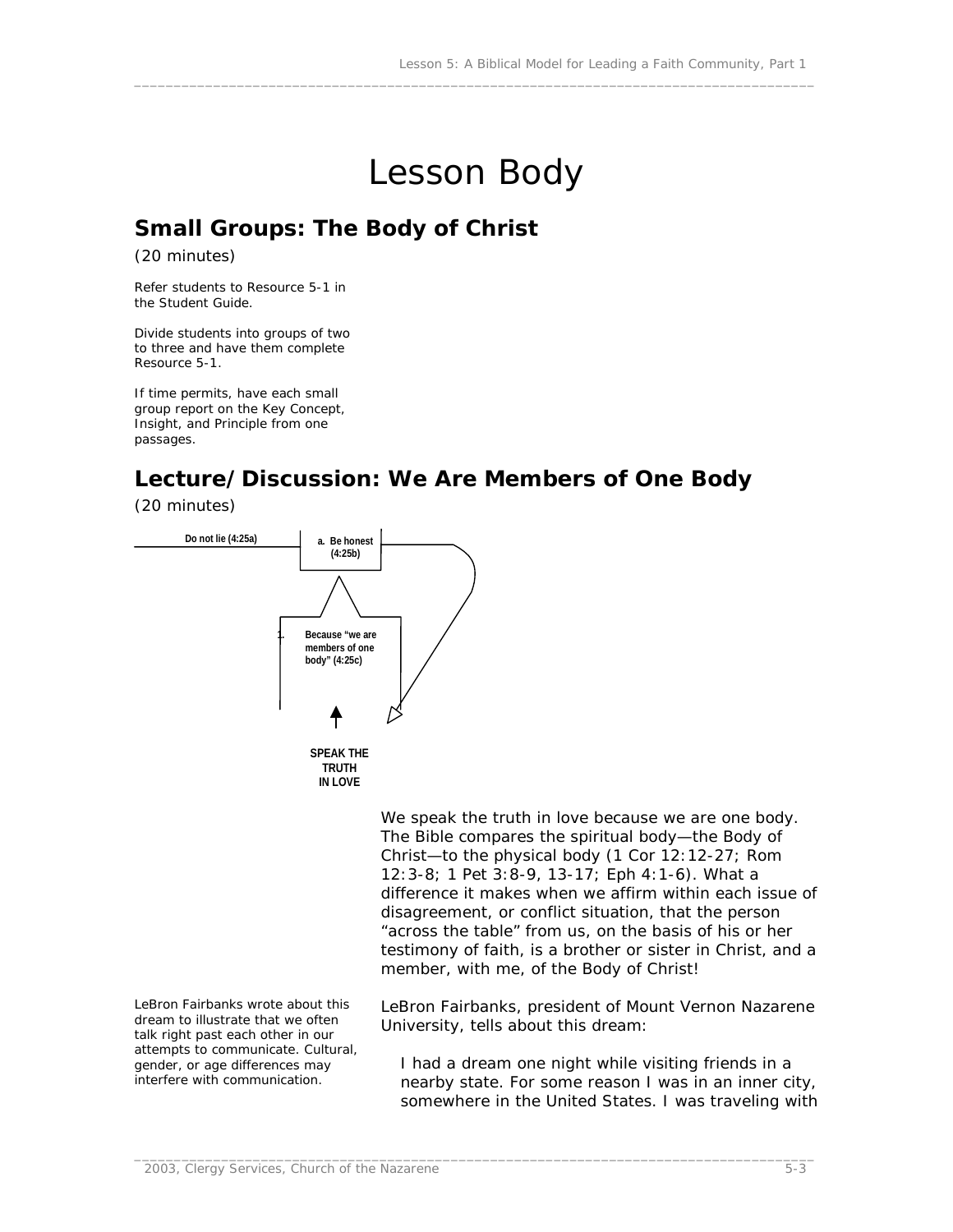*You and your students may come from a different culture than Dr. Fairbanks. You may wish to substitute a personal example from your life that illustrates a failure to communicate.*

an African American, and the two of us had just witnessed a violent argument in a store. One man from the inner city was selling merchandise to the other gentleman who was not from the inner city.

I cannot remember the cause of the argument, but I remember the person from the inner city saying to the other who was not, "You will never understand, you are not from here."

I remember listening very intently at both sides of the argument and believing parts of what each was saying. The two people arguing finally separated. I remember being so moved by what I had just experienced that, for some reason, I had the courage to speak to the man from the inner city who did not leave the scene. I said to him, "I really do not know who is right and who is wrong. I don't know what should be done in this situation." And then I continued, "What bothers me more is that what I have just experienced is a small picture of our society at large. We speak, and argue vehemently from our perspective, always assuming that we are right."

But what jolted me out of my dream was a statement I made to him with intense passion, "It seems like you were *just talking past one another*."

At that moment I awakened from my dream. Literally, my heart was pounding. I began to think about the dream and its implications. I couldn't get away from the words, "I really don't know who is right or wrong, but it seems like you were talking right past each other."

I began to ponder the implications of my dream in my own life. "I really don't know who is right or wrong, but it seems like we often just talk right past one another."

How often this scenario is played out in real life and how painful—even in our own Christian communities.

*Allow students time to respond. What experiences have you had that are examples of "talking right past one another"?*

#### **Paul Addressed the Issue of Honesty.**

*Refer students to Resource 5-2 in the Student Guide.*

In Paul's letter to the Ephesians, he has much to say to us about our conversations with others. Because of our faith conviction to speak the truth in love we should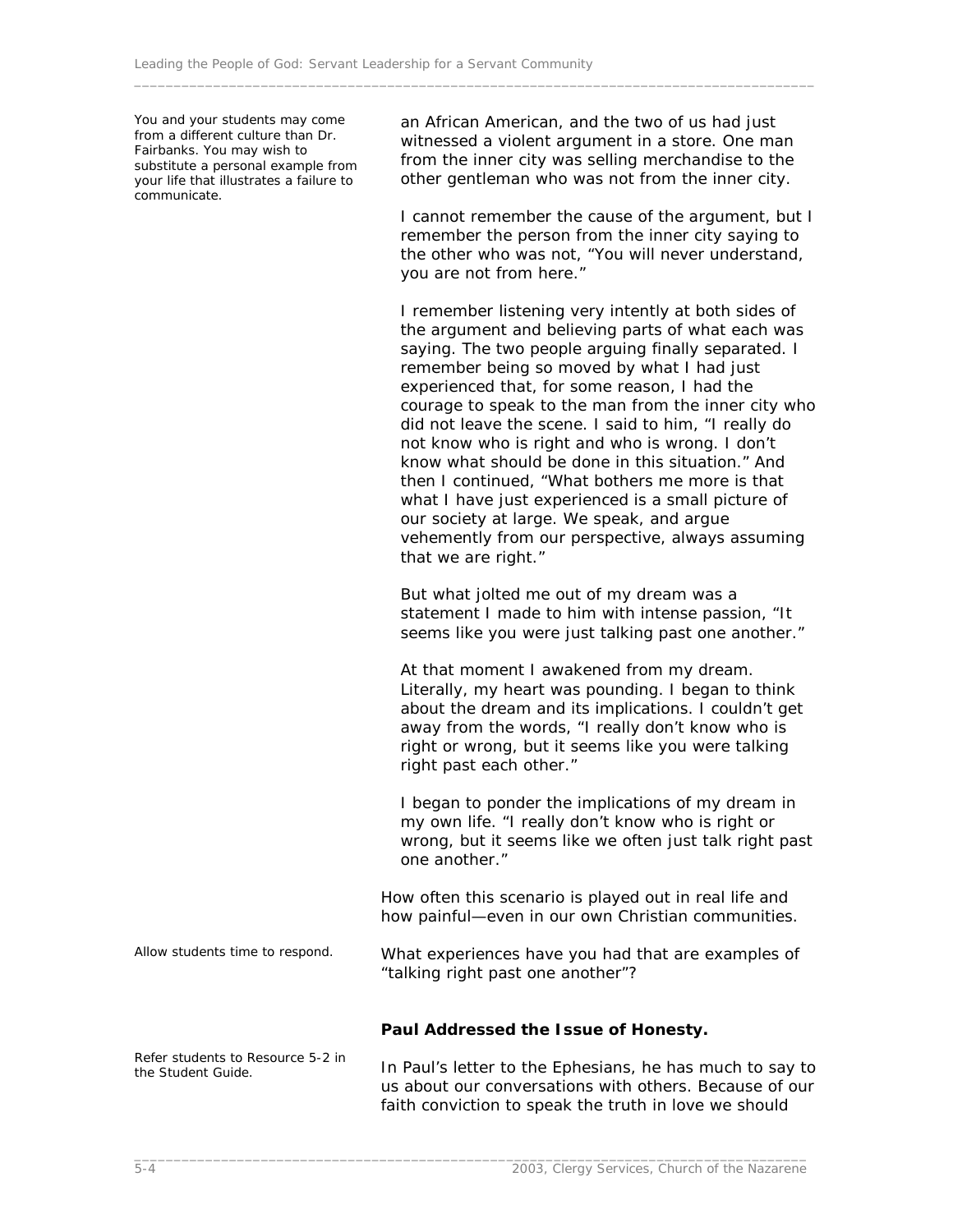"put off falsehood" (Eph 4:25). We should not lie. Do Christians "lie" to each other? Paul was speaking to Christians.

Personally, this verse applies to me in areas of emotional dishonesty—not being honest with others regarding my negative feelings toward them when barriers between us have been created. John Powell explains the levels of communication on which we speak:

- Lowest level—the level of cliché
- Next level—the level of facts

 $\_$  ,  $\_$  ,  $\_$  ,  $\_$  ,  $\_$  ,  $\_$  ,  $\_$  ,  $\_$  ,  $\_$  ,  $\_$  ,  $\_$  ,  $\_$  ,  $\_$  ,  $\_$  ,  $\_$  ,  $\_$  ,  $\_$  ,  $\_$  ,  $\_$  ,  $\_$  ,  $\_$  ,  $\_$  ,  $\_$  ,  $\_$  ,  $\_$  ,  $\_$  ,  $\_$  ,  $\_$  ,  $\_$  ,  $\_$  ,  $\_$  ,  $\_$  ,  $\_$  ,  $\_$  ,  $\_$  ,  $\_$  ,  $\_$  ,

- A higher level—the level of ideas
- An even higher level—the level of feelings

In 4:25, Paul encourages us to be honest. With awareness that we are accepted comes the freedom to be honest. New Testament injunctions to "speak the truth one to another" imply far more than an absence of lies. It implies the kind of honesty that allows others to know us as we are, secure in our acceptance by God and by them, and based on the affirming experience of love.

Even when under attack, the apostle Paul opened his heart to others, to share with them his inner feelings and experiences (i.e., 2 Cor 1:3-9; 2:1-4). He could claim without hesitation that those who met him came to understand his motives fully (1 Thess 2).

This trait of honesty in our relationships with others and with ourselves has a counter-model in the Pharisees. These men were labeled hypocrites because they were always playacting. It is probable that their lifestyles finally meant that they were deceiving themselves as well as attempting to deceive others. How striking that the Pharisees are the one group of people who Jesus was unable to touch. They had lost contact with reality, lived in their own world of pretense, and were cut off from all that could have saved them.

John deals with the issue of honesty in his first epistle. In insisting that we "walk in the light," he first points us to the necessity of being honest with others and ourselves about our sins and failings (1 Jn 1:1-9). Freedom to know God's progressive cleansing comes only with honesty about our sins and confession of them. The necessity in the fellowship of believers for relational context where believers can be real with one another, and thus actually know and then take on one another's burdens, where forgiveness can be asked as

*Powell, John.* Why Am I Afraid to Tell You Who I Am? *Allen, TX: Thomas More Publishing, reprint edition, 1995.*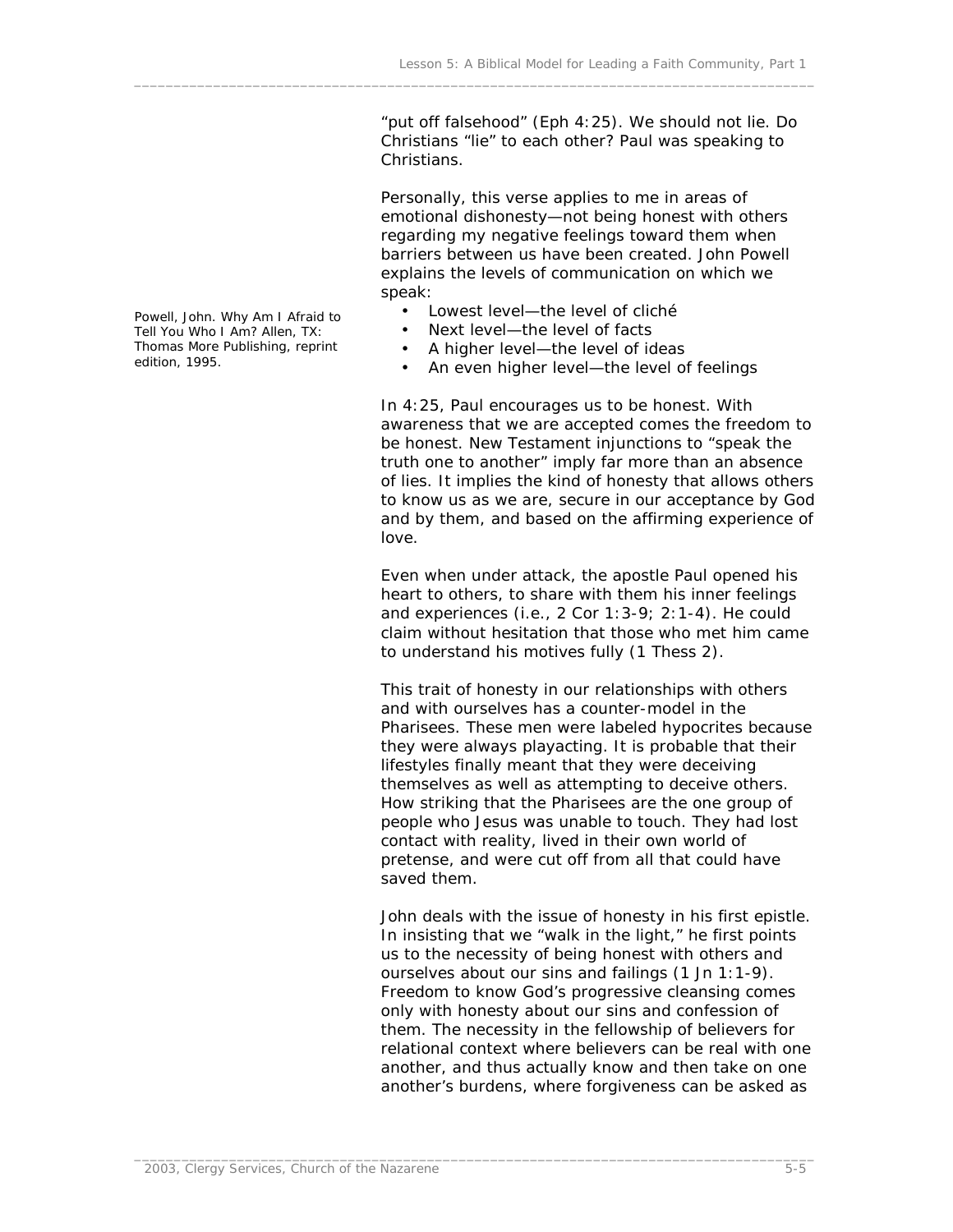its need is confessed, and where it can be freely given is imperative.

*Allow students to respond.*

*Why is this so important?*

 $\_$  ,  $\_$  ,  $\_$  ,  $\_$  ,  $\_$  ,  $\_$  ,  $\_$  ,  $\_$  ,  $\_$  ,  $\_$  ,  $\_$  ,  $\_$  ,  $\_$  ,  $\_$  ,  $\_$  ,  $\_$  ,  $\_$  ,  $\_$  ,  $\_$  ,  $\_$  ,  $\_$  ,  $\_$  ,  $\_$  ,  $\_$  ,  $\_$  ,  $\_$  ,  $\_$  ,  $\_$  ,  $\_$  ,  $\_$  ,  $\_$  ,  $\_$  ,  $\_$  ,  $\_$  ,  $\_$  ,  $\_$  ,  $\_$  ,

### **Lecture: We Speak the Truth in Love Because Satan Gets a Foothold in Our Lives When We Do Not**

(25 minutes)



*Refer students to Resource 5-3 in the Student Guide.*

*Ephesians 4:26-27*

Therefore, do not delay. "Do not let the sun go down on your anger." You should respond Christianly. "In your anger do not sin." It is important to consider the issue of conflict within the Christian community.

#### **In conflict management, the key issue is understanding, not agreement.**

The goal is not conflict resolution but conflict management in a Christianly manner. There is great concern regarding conflict in the congregational life/relationships in the local church or even a Christian university. Too often we use avoidance tactics in conflict situations.

What is meant by avoidance tactics in conflict management is denying the issue by not talking about the situation or always beating around the bush instead of dealing with the given circumstances. This approach or avoidance tactic continually puts off the "real" issue until the next "tomorrow" or the next meeting, believing that it will eventually go away. We make the unscriptural assumption that peace-loving Christians should get along and not really have serious conflicts. We all know this isn't true but still avoid the

 $\_$  ,  $\_$  ,  $\_$  ,  $\_$  ,  $\_$  ,  $\_$  ,  $\_$  ,  $\_$  ,  $\_$  ,  $\_$  ,  $\_$  ,  $\_$  ,  $\_$  ,  $\_$  ,  $\_$  ,  $\_$  ,  $\_$  ,  $\_$  ,  $\_$  ,  $\_$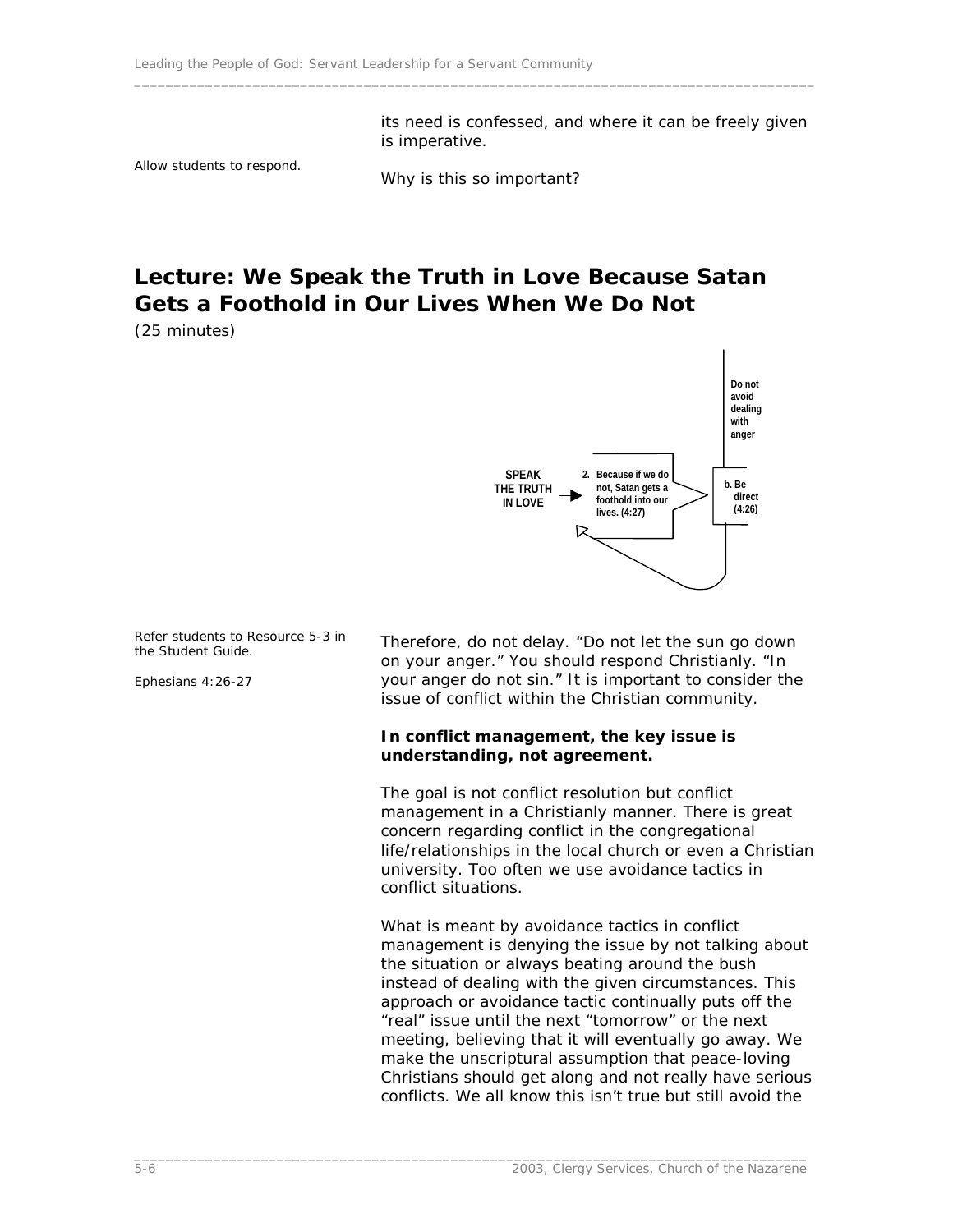issue. We deny our real feelings, harbor resentment and allow the bitterness to intensify. *We lack the knowledge of how to deal creatively in conflict situations.* We're afraid to really share our honest feelings for fear of rejection, disapproval, frustration or hurt. We want to protect our image of being nice, kind, understanding, and loving.

Conflict is what develops between individuals when they differ. David Augsburger, in his book *Caring Enough to Confront* says*,* "When your thrust as a person runs counter to mine, to deny my own thrust is to be untrue to the push and the pull of God within me. For me to ignore and do violence to your thrust as a person is to violate your becoming a Son of God."

Augsburger says, "Conflict is natural, normal and neutral. Conflict is neither good nor bad, right nor wrong. Conflict simply is. And how we view, approach and work through our differences does to a large extent determine our whole life pattern." The question is not—will conflict arise? The question is—how do we deal with it?

Virginia Satir explains how we normally deal with conflictual situations. Ninety-six percent of troubled families deal with conflict in one of four inappropriate ways:



- 1. Placate (give in) He says, "I told you not to go out with the others."
	- She says, "You're right, darling, I'm wrong."
- 2. Blame

"Those ladies took you away from the phone today so you were not here when I called."

3. Withdraw

He says, "What do you ladies do when you get together in the afternoon?" She leaves without saying anything.

Hide behind someone else. Use third party to do your work—child, friend, etc.

4. Distract

 $\_$  ,  $\_$  ,  $\_$  ,  $\_$  ,  $\_$  ,  $\_$  ,  $\_$  ,  $\_$  ,  $\_$  ,  $\_$  ,  $\_$  ,  $\_$  ,  $\_$  ,  $\_$  ,  $\_$  ,  $\_$  ,  $\_$  ,  $\_$  ,  $\_$  ,  $\_$  ,  $\_$  ,  $\_$  ,  $\_$  ,  $\_$  ,  $\_$  ,  $\_$  ,  $\_$  ,  $\_$  ,  $\_$  ,  $\_$  ,  $\_$  ,  $\_$  ,  $\_$  ,  $\_$  ,  $\_$  ,  $\_$  ,  $\_$  ,

*Satir, Virginia.* Peoplemaking. *Palo Alto, CA: Science and Behavior Books, 1972.*

She says, "We need to work on our finances, they are out of balance." He says, "You were out with those silly women again, weren't you."

*Augsburger, David W.* Caring Enough to Confront. *Ventura, CA: Regal Books, 1981.*

*Ibid.*

*Refer students to Resource 5-4 in the Student Guide.*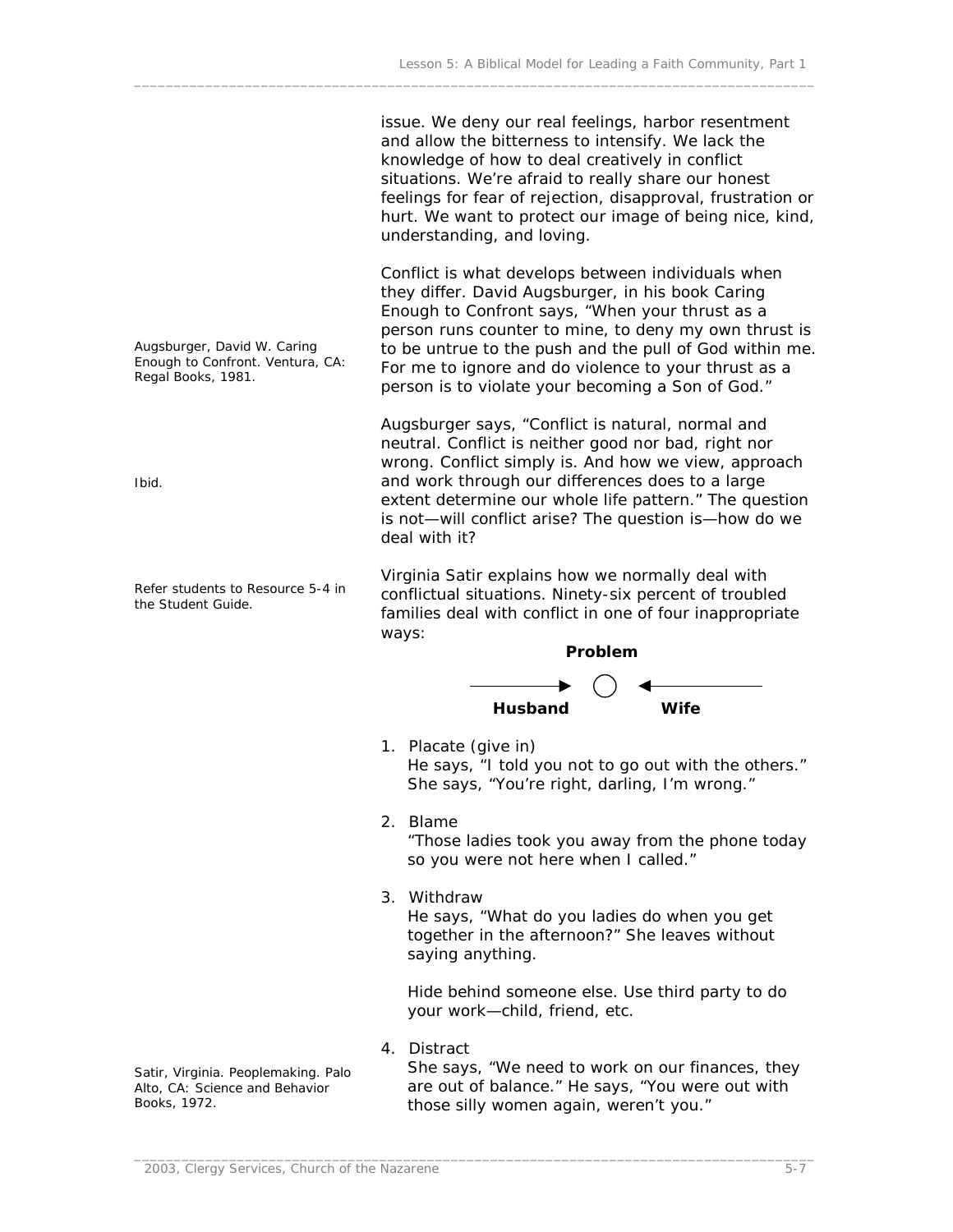The result of using the four inappropriate ways is that the problem remains, tension mounts, and the relationship is edgy.

There is a fifth option—"I care enough to confront" (Augsburger), "leveling with love" (Satir), or "Speak the truth in love" (Eph 4:15). He says, "You are spending too much time with those stupid women." She says, "I'm angry with you because of your attacks on me and my friends. I must talk this over with you now because I'm building up resentment and hostility toward you."

Care-fronting or "leveling" as referred to by Augsburger is the biblical principal of "speaking the truth in love." This option brings healing, enables growth, and produces change, but only 4 percent of us deal with conflict in this manner. There are two arms of a genuine relationship—confrontation with truth and affirmation of love.

So how can I begin to manage conflict in a "caring and confronting" way? First, we must eliminate a win/lose mentality—I'm right, you're wrong. There are three methods of the win/lose mentality:

- I win; you lose (authoritarian)
- You win; I lose (permissiveness)
- No win (negativism).

Reaching out is two-sided based on others' needs and our own needs. With left hand reaching out—I do care; I want to respect you; I want your respect; and with right hand reaching out—I want you to know how I feel; I want to tell you where I am; I have this goal for our relationship. This "caring and confronting" approach ends the blaming game, gets to healing questions—in simple, clear, direct language.

You must ask yourself, "Where do we start? What is the loving, responsible, truly respectful thing to do? Where do we go from here?"

Trying to truly hear what another says—how it is said, what feelings are conveyed—is the art of "active listening." This practice involves hearing with an inner ear to the feelings, hurts, angers, and the demands of the other person.

Use "I" messages instead of "You" messages. "I" messages reflect my feelings without placing blame. "You" messages are most often attacks, criticisms, faultfinding of the other person, labels, and ways of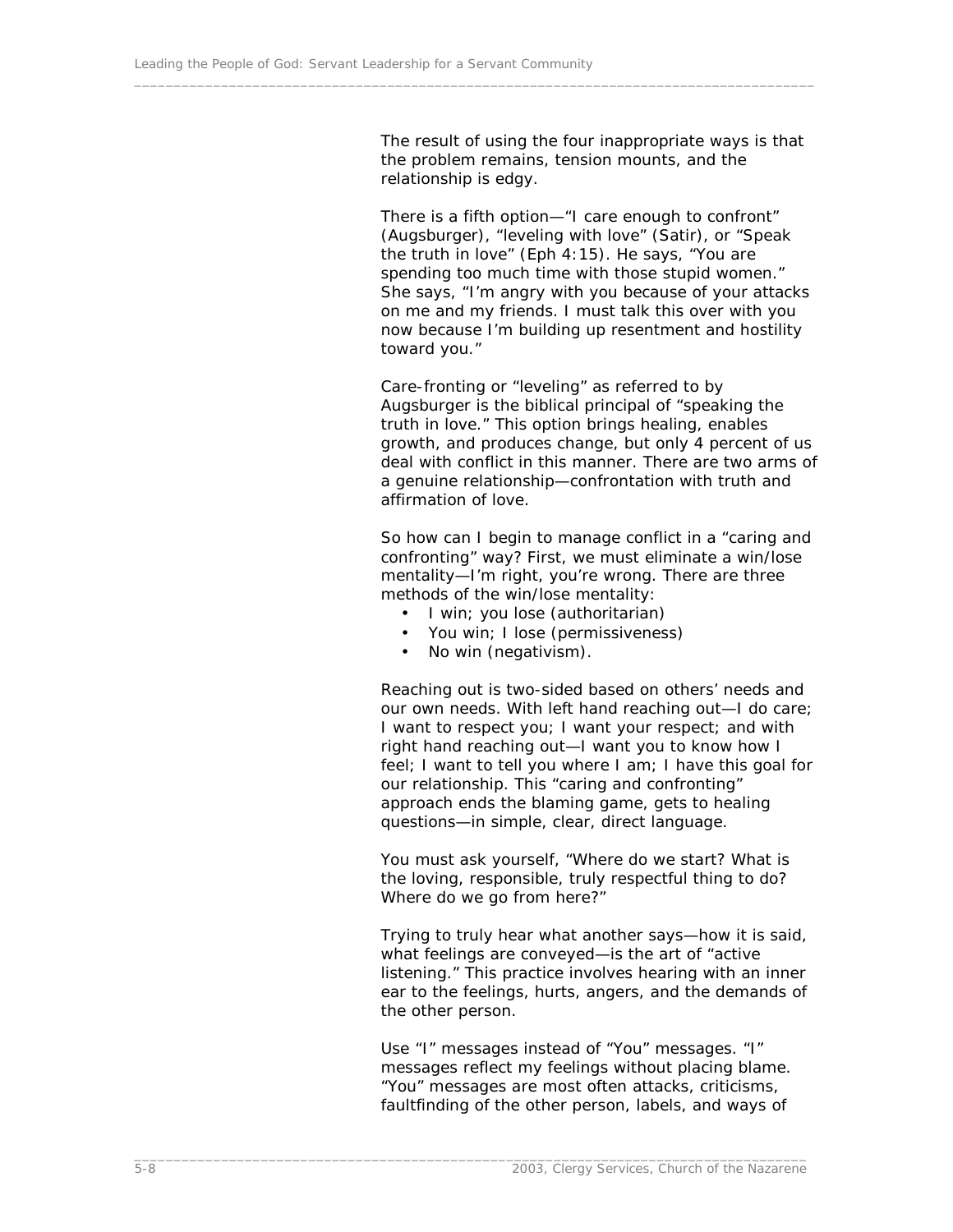fixing blame. There is a tremendous difference between an honest confessional ("I" message) and distorted rejection ("You" message).

 $\_$  ,  $\_$  ,  $\_$  ,  $\_$  ,  $\_$  ,  $\_$  ,  $\_$  ,  $\_$  ,  $\_$  ,  $\_$  ,  $\_$  ,  $\_$  ,  $\_$  ,  $\_$  ,  $\_$  ,  $\_$  ,  $\_$  ,  $\_$  ,  $\_$  ,  $\_$  ,  $\_$  ,  $\_$  ,  $\_$  ,  $\_$  ,  $\_$  ,  $\_$  ,  $\_$  ,  $\_$  ,  $\_$  ,  $\_$  ,  $\_$  ,  $\_$  ,  $\_$  ,  $\_$  ,  $\_$  ,  $\_$  ,  $\_$  ,

| "I" message                | "You" message                       |
|----------------------------|-------------------------------------|
| I am angry.                | You make me angry.                  |
| I feel rejected.           | You're judging and<br>rejecting me. |
| I don't like the wall      | You're building a wall              |
| between us.                | between us.                         |
| I don't like being blamed  | You're blaming everything           |
| or bearing blame.          | on me.                              |
| I want freedom to say yes  | You're trying to run my             |
| or no.                     | life.                               |
| I want a respectful        | You've got to respect me            |
| friendship with you again. | or you're not my friend.            |

Eliminate "why" questions. "Why" questions are effective ways of manipulating others (similar to "You" messages). (Examples would be: Why do you always leave your things lying all over the house? Why don't you pick up after yourselves? Why don't you show a little interest in things? Why can't I get a little cooperation?)

We use "why" questions to give hidden messages of anger that we are unwilling to own honestly. "Why" questions are like a "hit and run." We must give clear "yes" or "no" signals. "Yes" signals come easy; however, "No" signals come very hard—especially faceto-face. Nice guys are supposed to say yes, but it's self-defeating. Often we hesitate to clearly state our feelings for fear of rejection/disapproval of others. Jesus said, "Let your 'yes' be a clear 'yes' and your 'no', 'no.'"

Our problem is that we tend to respond to wrongs to us in an equally wrong way.

We should initiate discussion if we have a complaint. Accept anger as a normal, natural human emotion. Clear statements of anger are something different from feelings and angry demands. Clear statements are a positive emotion, a self-affirming emotion that responds to the heart of rejection and devastation. There are two types of anger to consider—personal anger and virtuous anger, which is anger focused on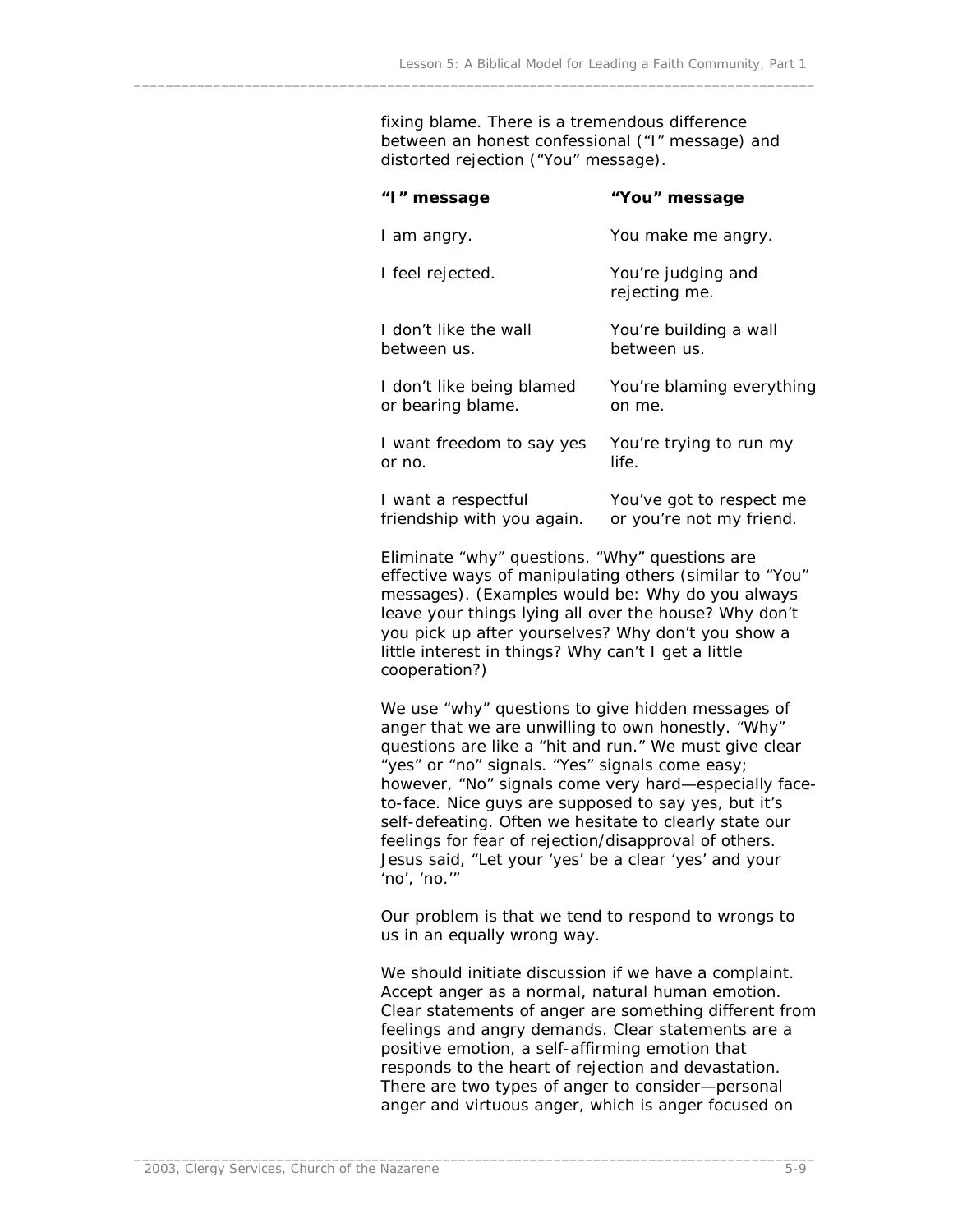deed not person. Virtuous anger can slice through emotional barriers or communication barriers and establish contacts.

#### **"Speaking the truth in love" or "truthing it in love" is the Christlike response to conflict.**

It describes a lifestyle for Christians who care enough to confront where conflicts arise. Read again Ephesians 4:15-32. When differences between people are dealt with openly, conflict can be a positive experience because it can lead to personal growth. But when differences are concealed and individuals are prevented from expressing themselves, personal growth will not occur.

Personal conflict is a part of growing up and trying out new capabilities. Learn the value of expressing differences openly and listening to the other person's response in the hope of reaching some sort of understanding.

#### **In conflict management, the key issue is understanding, not agreement.**

Key questions to ask in the midst of conflict situations are: What can I learn? and How can I change? These are growth-producing questions. On the contrary, growth-inhibiting questions are: Why me? and What if . . . ? This is the could have, should have, would have way of thinking.

These two ways of thinking and reacting can be diagrammed as follows:

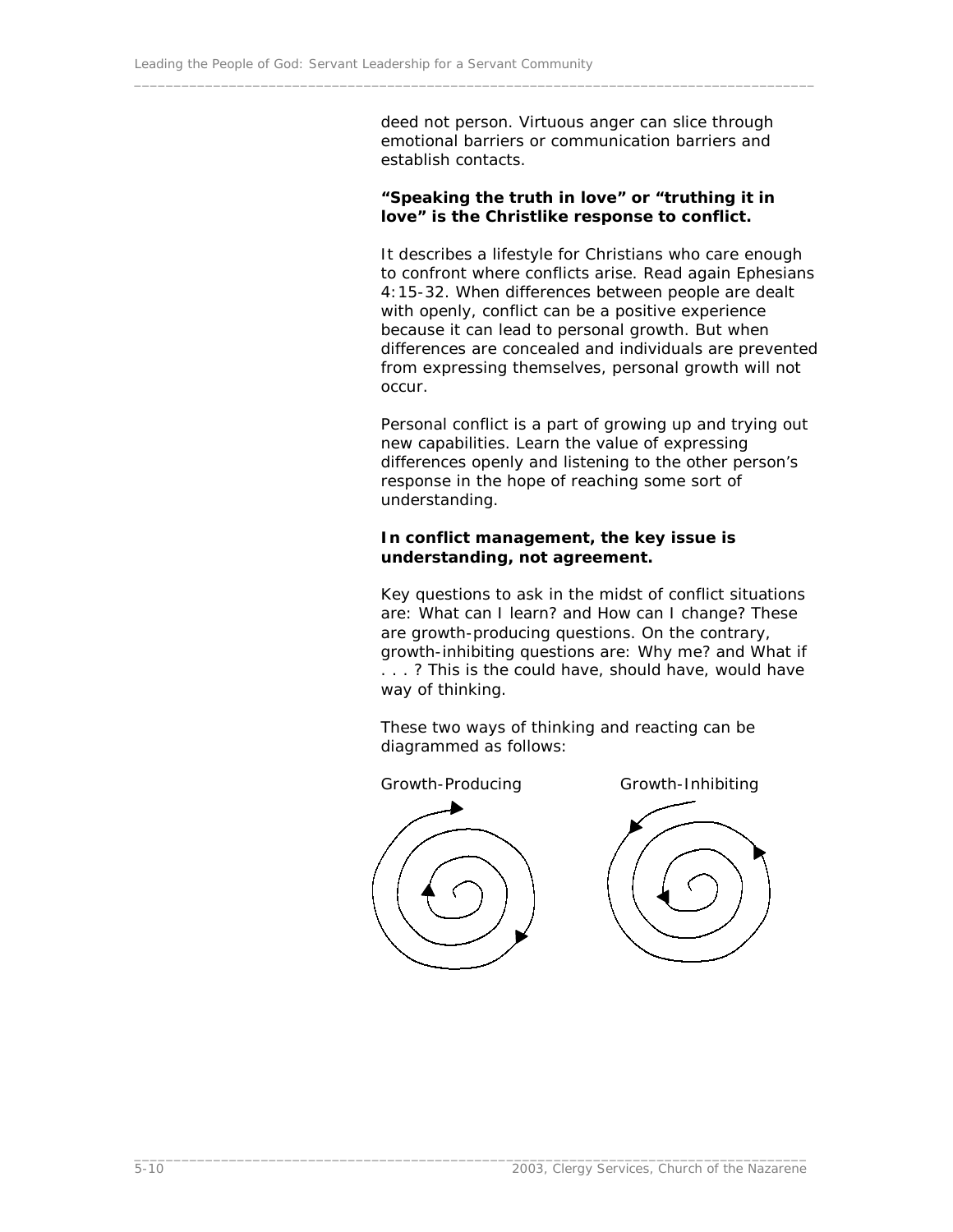## *Lesson Close*

 $\_$  ,  $\_$  ,  $\_$  ,  $\_$  ,  $\_$  ,  $\_$  ,  $\_$  ,  $\_$  ,  $\_$  ,  $\_$  ,  $\_$  ,  $\_$  ,  $\_$  ,  $\_$  ,  $\_$  ,  $\_$  ,  $\_$  ,  $\_$  ,  $\_$  ,  $\_$  ,  $\_$  ,  $\_$  ,  $\_$  ,  $\_$  ,  $\_$  ,  $\_$  ,  $\_$  ,  $\_$  ,  $\_$  ,  $\_$  ,  $\_$  ,  $\_$  ,  $\_$  ,  $\_$  ,  $\_$  ,  $\_$  ,  $\_$  ,

(5 minutes)

### **Review**

*Instruct students to locate*

*objectives in the Student Guide.* Look at the learner objectives for this lesson. Can you

- draw communication principles from biblical analogies of the body of believers to strengthen the unity of believers
- describe how sin may result from failure to speak the truth in love
- identify two ways to manage conflict in interpersonal relationships

### **Look Ahead**

In the next lesson we will look at the last two components of the Communication Model for Leading the People of God.

### **Assign Homework**

*Direct students to the Homework Assignments in the Student Guide.* Complete **one** of the following two writing assignments. The paper should be from one to two pages.

- 1. Use one of the scripture passages on Resource 5-1 as the foundation for an essay on the different roles of people within a church or a family. Describe the interdependence of each person and the way their division of labor and responsibility can lead to unity and mutual respect.
- 2. Produce a case study from a recent interaction you have seen where conflict occurred. Describe the situation giving sufficient detail so the reader understands the nature of the conflict and the attempted resolution by the individuals involved. Analyze the attempted resolution in light of the five ways to deal with conflict on Resource 5-4. If the conflict was not resolved, describe a way that would have led to a more satisfactory outcome.

Write in your journal.

- What is God teaching you about how you personally handle conflict in your life?
- How can "speaking the truth in love" help you to gain greater understanding of those with whom you have conflict?
- What conflicts have you delayed resolving?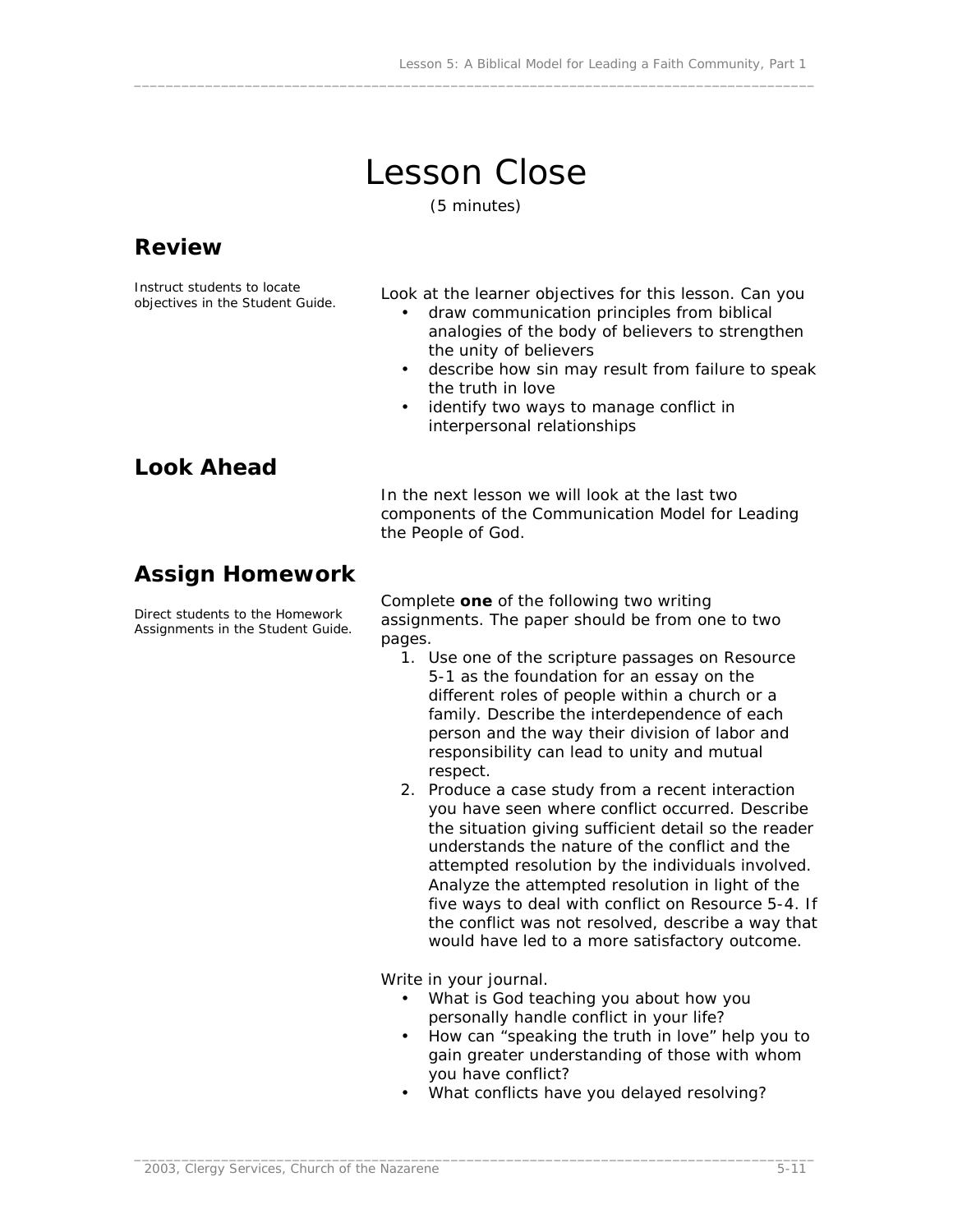[This page intentionally blank]

 $\_$  ,  $\_$  ,  $\_$  ,  $\_$  ,  $\_$  ,  $\_$  ,  $\_$  ,  $\_$  ,  $\_$  ,  $\_$  ,  $\_$  ,  $\_$  ,  $\_$  ,  $\_$  ,  $\_$  ,  $\_$  ,  $\_$  ,  $\_$  ,  $\_$  ,  $\_$  ,  $\_$  ,  $\_$  ,  $\_$  ,  $\_$  ,  $\_$  ,  $\_$  ,  $\_$  ,  $\_$  ,  $\_$  ,  $\_$  ,  $\_$  ,  $\_$  ,  $\_$  ,  $\_$  ,  $\_$  ,  $\_$  ,  $\_$  ,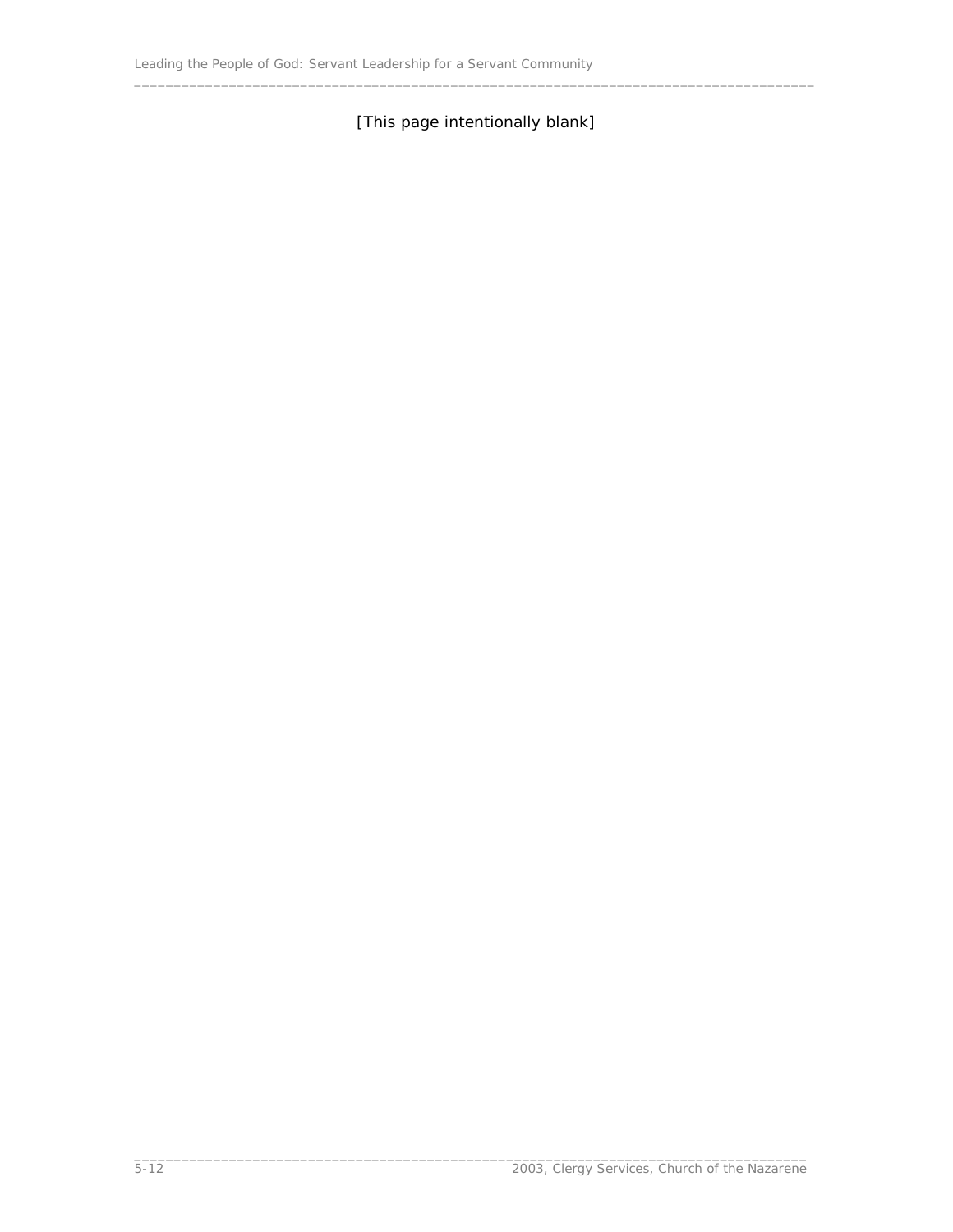## *Lesson 6*

# **A Biblical Model for Leading a Faith Community, Part 2**

 $\_$  ,  $\_$  ,  $\_$  ,  $\_$  ,  $\_$  ,  $\_$  ,  $\_$  ,  $\_$  ,  $\_$  ,  $\_$  ,  $\_$  ,  $\_$  ,  $\_$  ,  $\_$  ,  $\_$  ,  $\_$  ,  $\_$  ,  $\_$  ,  $\_$  ,  $\_$  ,  $\_$  ,  $\_$  ,  $\_$  ,  $\_$  ,  $\_$  ,  $\_$  ,  $\_$  ,  $\_$  ,  $\_$  ,  $\_$  ,  $\_$  ,  $\_$  ,  $\_$  ,  $\_$  ,  $\_$  ,  $\_$  ,  $\_$  ,

## *Lesson Overview*

### **Schedule**

| <b>Start Time</b> | Task or Topic                            | Learning Activity | <b>Materials Needed</b> |
|-------------------|------------------------------------------|-------------------|-------------------------|
| 0:00              | Introduction                             | Orient            | Student Guide           |
| 0:20              | The Power of Words<br>to Heal and Affirm | Lecture           | Resource 6-1            |
| 0:40              | We Are Forgiven in<br>Christ             | Lecture           | Resource 6-2            |
| 0:55              | Christlike Leaders                       | Discussion        | Resource 6-3            |
| 1:05              | Theme 2 Review                           | Small Group       | Resource 6-4            |
| 1:25              | Lesson Close                             | Review, Assign    | Student Guide           |

### **Suggested Reading for Instructor**

Wahlroos, Sven. *Family Communication*. New York: McGraw-Hill/Contemporary Books, Revised edition, 1995.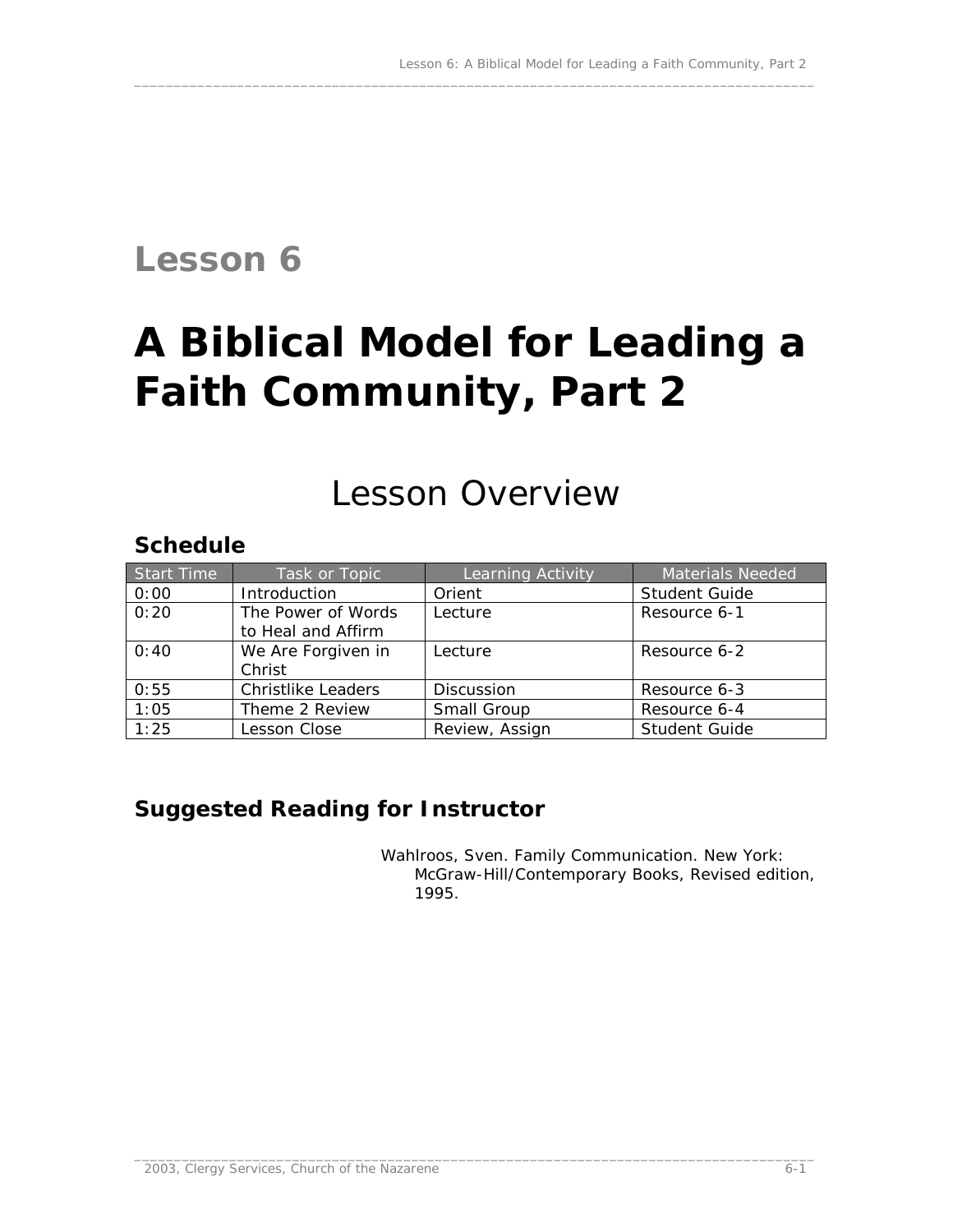# *Lesson Introduction*

 $\_$  ,  $\_$  ,  $\_$  ,  $\_$  ,  $\_$  ,  $\_$  ,  $\_$  ,  $\_$  ,  $\_$  ,  $\_$  ,  $\_$  ,  $\_$  ,  $\_$  ,  $\_$  ,  $\_$  ,  $\_$  ,  $\_$  ,  $\_$  ,  $\_$  ,  $\_$  ,  $\_$  ,  $\_$  ,  $\_$  ,  $\_$  ,  $\_$  ,  $\_$  ,  $\_$  ,  $\_$  ,  $\_$  ,  $\_$  ,  $\_$  ,  $\_$  ,  $\_$  ,  $\_$  ,  $\_$  ,  $\_$  ,  $\_$  ,

(20 minutes)

### **Accountability**

*This exercise is a quick check to see if students completed the homework assignment.*

*Call on one student to summarize or read his or her paper on unity. Then, call on one student to read his or her conflict case study.*

Your assignment for this session was to write a paper on unity based on scriptures in Resource 5-1 or to create a case study on an observed conflict.

*How many of you selected the paper on unity?*

*Collect the students' papers. Read them, write comments on the papers to verify that you have read and thought about their comments, and return the papers in the next session.*

### **Orientation**

In this lesson we will continue to examine the Communication Model for Leading the People of God by studying the last two elements. They are "The Power of Words to Heal and Affirm" and "We Are Forgiven in Christ."

### **Learner Objectives**

*Instruct students to locate objectives in the Student Guide.*

*Restating the objectives for the learners serves as an advanced organizer for the lesson and alerts learners to key information and concepts.*

At the end of this lesson, participants should

- adjust personal communication to help heal and affirm others
- recognize and avoid destructive communication styles
- practice forgiveness among the people of God in response to the forgiveness they have received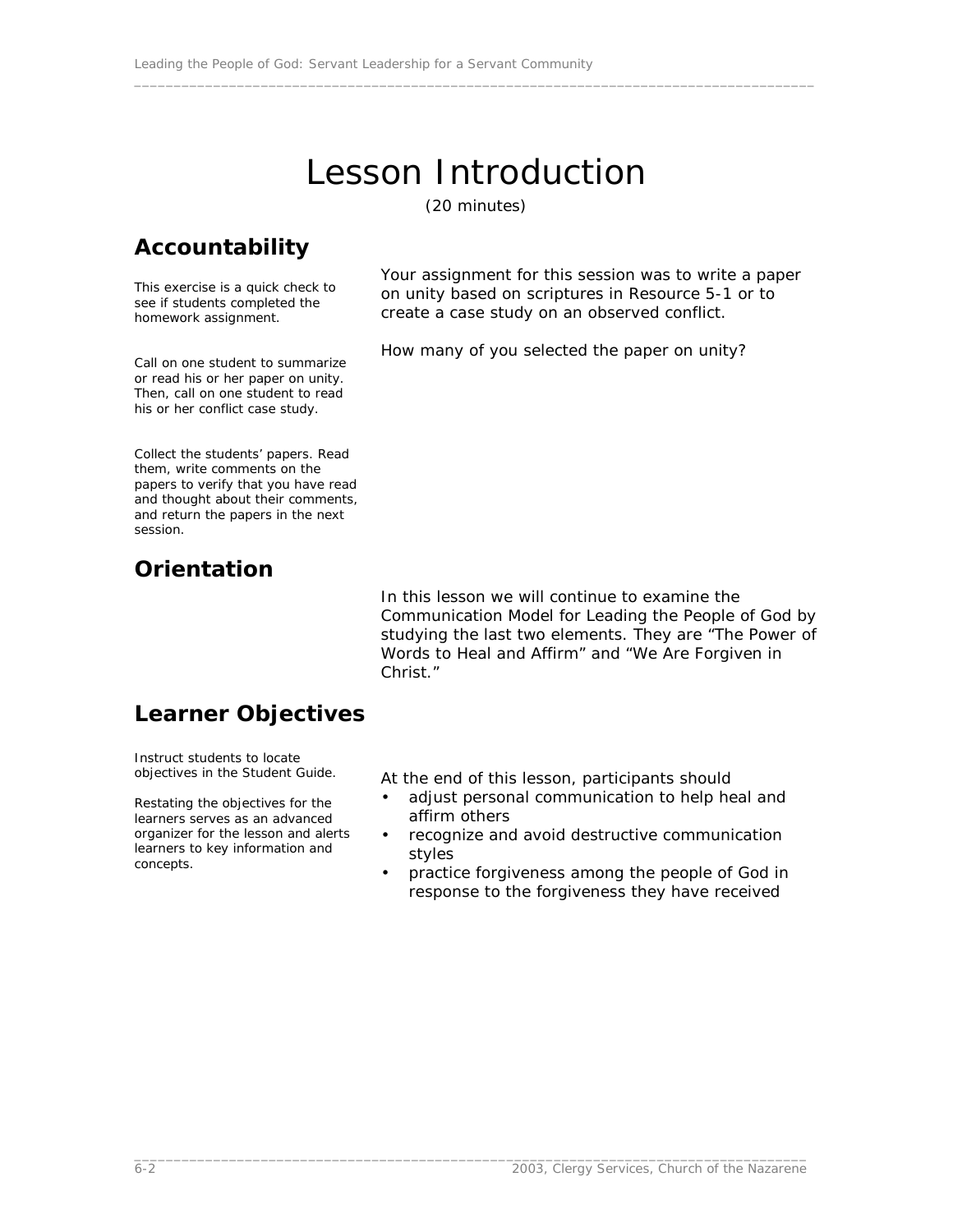### *Lesson Body*

 $\_$  ,  $\_$  ,  $\_$  ,  $\_$  ,  $\_$  ,  $\_$  ,  $\_$  ,  $\_$  ,  $\_$  ,  $\_$  ,  $\_$  ,  $\_$  ,  $\_$  ,  $\_$  ,  $\_$  ,  $\_$  ,  $\_$  ,  $\_$  ,  $\_$  ,  $\_$  ,  $\_$  ,  $\_$  ,  $\_$  ,  $\_$  ,  $\_$  ,  $\_$  ,  $\_$  ,  $\_$  ,  $\_$  ,  $\_$  ,  $\_$  ,  $\_$  ,  $\_$  ,  $\_$  ,  $\_$  ,  $\_$  ,  $\_$  ,

### **Lecture: The Power of Words to Heal and Affirm** (20 minutes)



*Refer students to Resource 6-1 in*

Speak "only what is helpful for building others up according to their needs" (Eph 4:29). Paul encourages members of the Body to use their speech for the help of others, for their upbuilding as the occasion may offer.

Our speech is to be used for the benefit of those who are linked with us in the body of Christ. Dialogue is a sacrament. We are to converse with each other within the fellowship in such a way that our words become a vehicle and demonstration of the very grace of God. In all conversation, the choice of language and subject matter has to be such that the upbuilding and edification is for the purpose of "ministering grace" to the hearer. For Paul, there is no room for empty chatter or for remarks that serve no other purpose than to degrade another person.

Paul says, "Do not let any corrupt or unwholesome talk come out of your mouth." Corrupt talk is foul talk. Colossians 4:6 reads, "Let your conversation be always full of grace, seasoned with salt, so that you may know how to answer everyone." In biblical anthropology, the mouth is representative of the whole body and reveals the whole man. In Matthew 12:34, Jesus said, "Out of the overflow of the heart, the mouth speaks."

Paul emphasized that one's speech reveals the quality of his relationship with Christ. Paul is not talking about a technique, but an attitude toward the other person. I *need* you—you have gifts and strengths I don't have to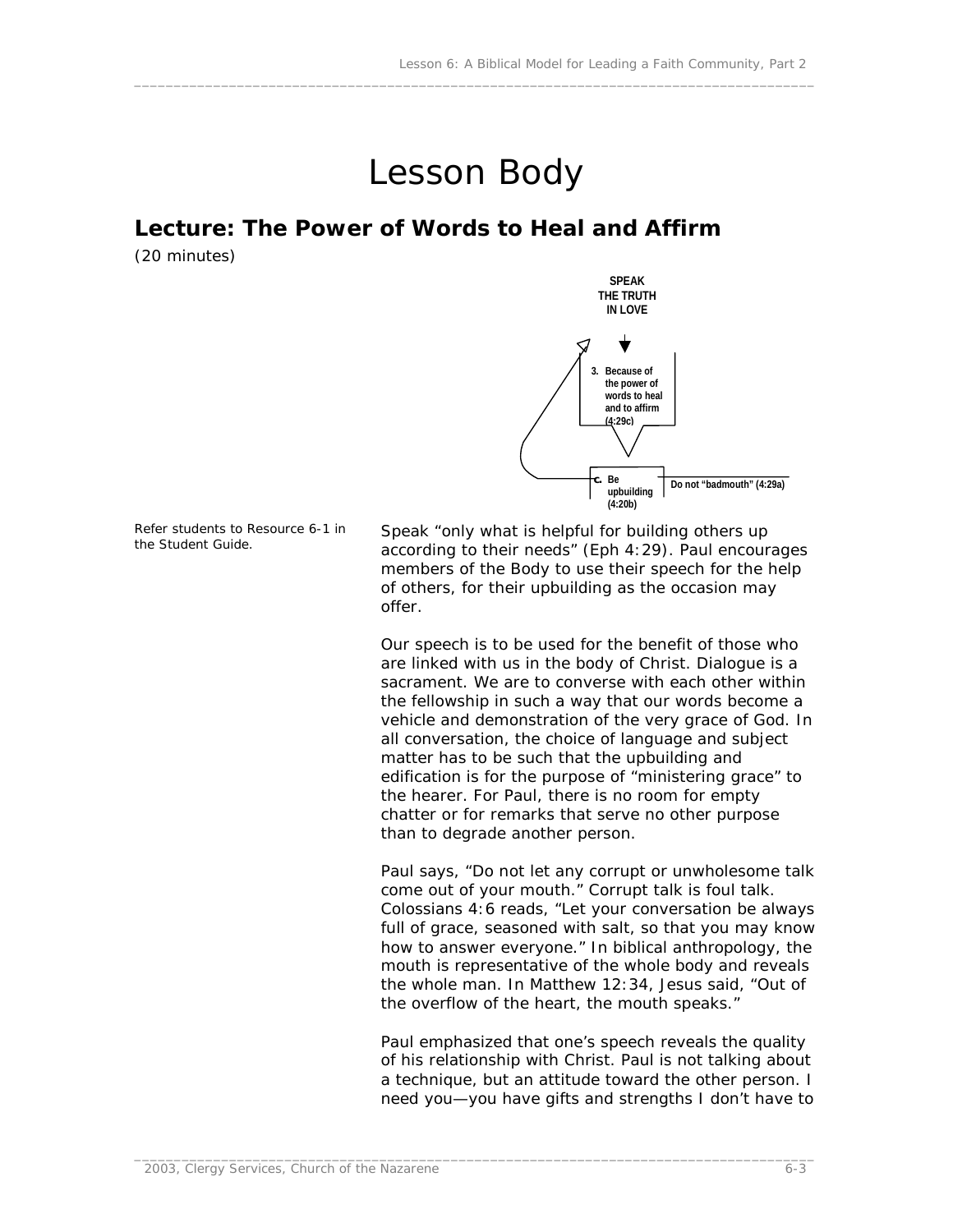affirm, disciple, correct, upbuild (negatively—you need me). I *love* you—you are my brother/sister in Christ (negatively—you need to love me). I *accept* you—you are being changed by Christ as I am being changed (negatively—you must accept me). I *trust* you—you desire to serve the same Christ I serve (negatively you must trust me). I *respect* you—you are different, yet we are one in Christ. I *serve* you—I want to minister grace to you.

It is also a matter of the focus of our words—"Only what is helpful for building others up, according to their needs, that it may benefit those who listen." There must be a focus beyond ourselves, beyond selfserving comments. Our focus must be on the upbuilding of others.

Clinical psychologist, Sven Wahlroos, in his book *Family Communication*, states, "Make your communication as realistically positive as possible." As a guideline he says that the praise to criticism ratio should be kept at about 80 to 90 percent praise and 10 to 20 percent criticism.

Usually the opposite is true in our interactions with others. Sometimes being emotionally honest necessitates criticism of another in an appropriate manner. However, 80 to 90 percent praise is needed. Examples are:

- Thank you.
- I appreciate you.
- You were helpful.
- You affirmed me.
- I am grateful for you.

It cannot be superficial. It cannot be "syrupy" or it will be resented.

Some very personal and practical questions to consider from Ephesians 4:29 regarding the use of words are:

- Do I tend to "bad-mouth"?
- Do I tend to respond quickly before I have all the facts?
- Do I tend to talk about people behind their backs, saying things I would not say to them?
- Do I tend to stress unimportant issues?
- Do I tend to make excuses?
- Do I tend to avoid reality questions? (ask questions)
- Do I tend to use unfair communication techniques?
- Silence, ignoring, sulking, pouting, cold shoulder treatment?
- Sarcasm and ridicule?

*Wahlroos, Sven.* Family Communication. *New York: McGraw-Hill/Contemporary Books, revised edition, 1995.*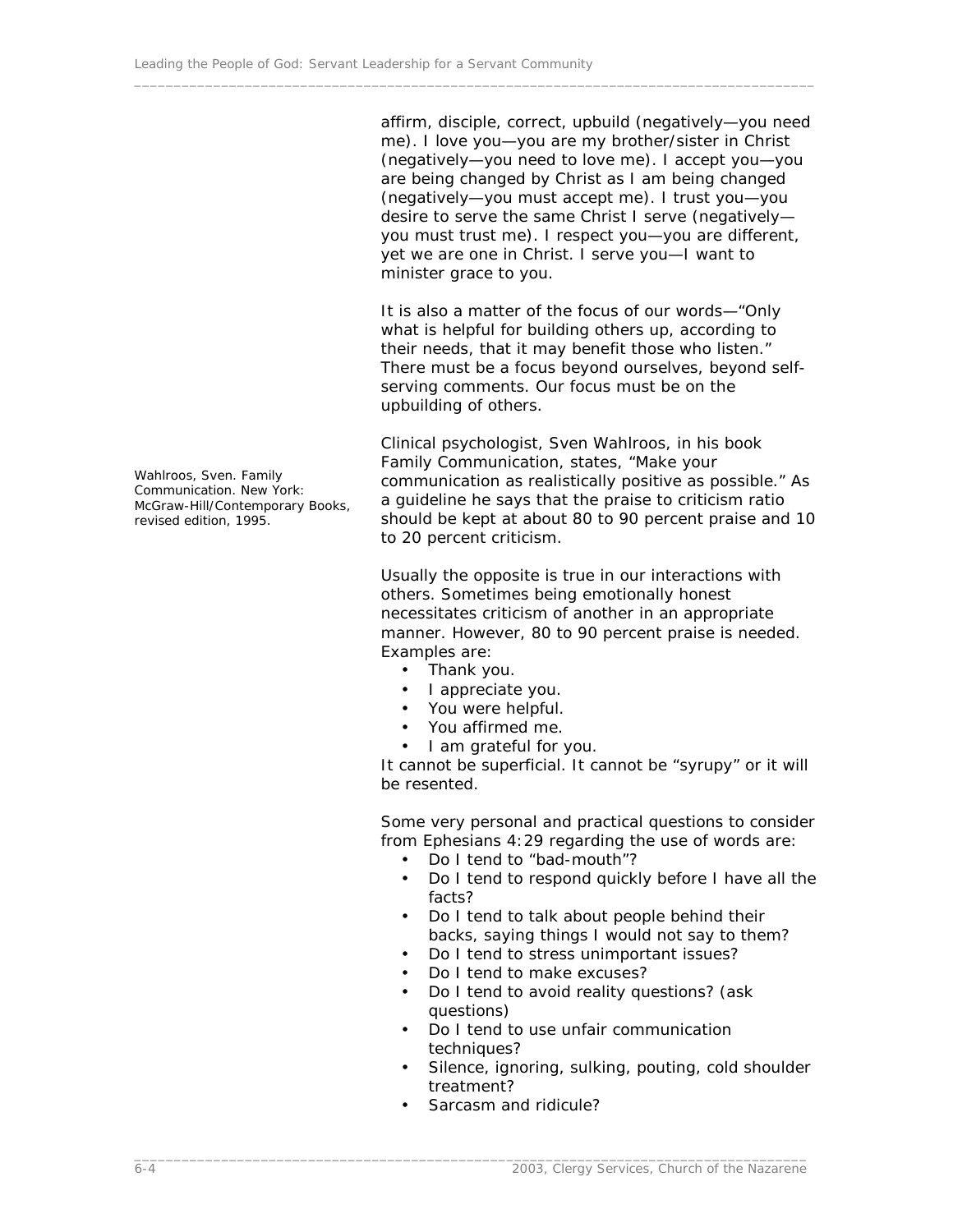- Unfavorable comparisons?
- Exposing dirty linen in public?
- Blaming the person for something that he cannot help or cannot do anything about?
- Intimidating, yelling, exploding?
- Bragging?
- Nagging, whining?

These "unfair" communication techniques present problems with what we say and problems with what we *do not* say.

Consider these questions regarding the use of our words within the community of faith.

- Does what I say build up or tear down the other person?
- Would I say what I am saying directly to the person involved?
- Do I know all the facts or am I responding on the basis of half-truths or partial facts?
- Is my response triggered more by emotion than by reason?
- Is the issue really deserving of the action and energy that I am giving it?
- Can the situation be seen from a different perspective?
- Have I tried to accept the feelings of the other person and understand why the person feels the way he or she does?

Ephesians 4:28 tell us to steal no longer. Exodus 20:16 says, "You shall not give false testimony against your neighbor." The broader implications prohibit the sin of slander, tale-bearing, gossip, flattery, and "character assassination." To destroy a man's character by a whispering campaign profits nothing. As Shakespeare put it: "Who steals my purse steals trash; . . . But he that filches from me my good name; Robs me of that which not enriches him, and makes me poor indeed."

We have the power to bless. All who have influence and weight with others have the power to bless and to withhold blessings, to cause others to grow or to wither, to help or to hinder, to heal or to hurt. The person who can speak the sincere word of forgiveness and acceptance is a healer of the highest order. Why? Because he or she removes the deep malady of the inner curse and condemnation.

Paul is concerned with the role of words exchanged between individuals within the Body. In the midst of everyday dialogue God's grace and power should flow through words used.

 $\_$  ,  $\_$  ,  $\_$  ,  $\_$  ,  $\_$  ,  $\_$  ,  $\_$  ,  $\_$  ,  $\_$  ,  $\_$  ,  $\_$  ,  $\_$  ,  $\_$  ,  $\_$  ,  $\_$  ,  $\_$  ,  $\_$  ,  $\_$  ,  $\_$  ,  $\_$  ,  $\_$  ,  $\_$  ,  $\_$  ,  $\_$  ,  $\_$  ,  $\_$  ,  $\_$  ,  $\_$  ,  $\_$  ,  $\_$  ,  $\_$  ,  $\_$  ,  $\_$  ,  $\_$  ,  $\_$  ,  $\_$  ,  $\_$  ,

Othello, *Act III, Scene 3, Line 183.*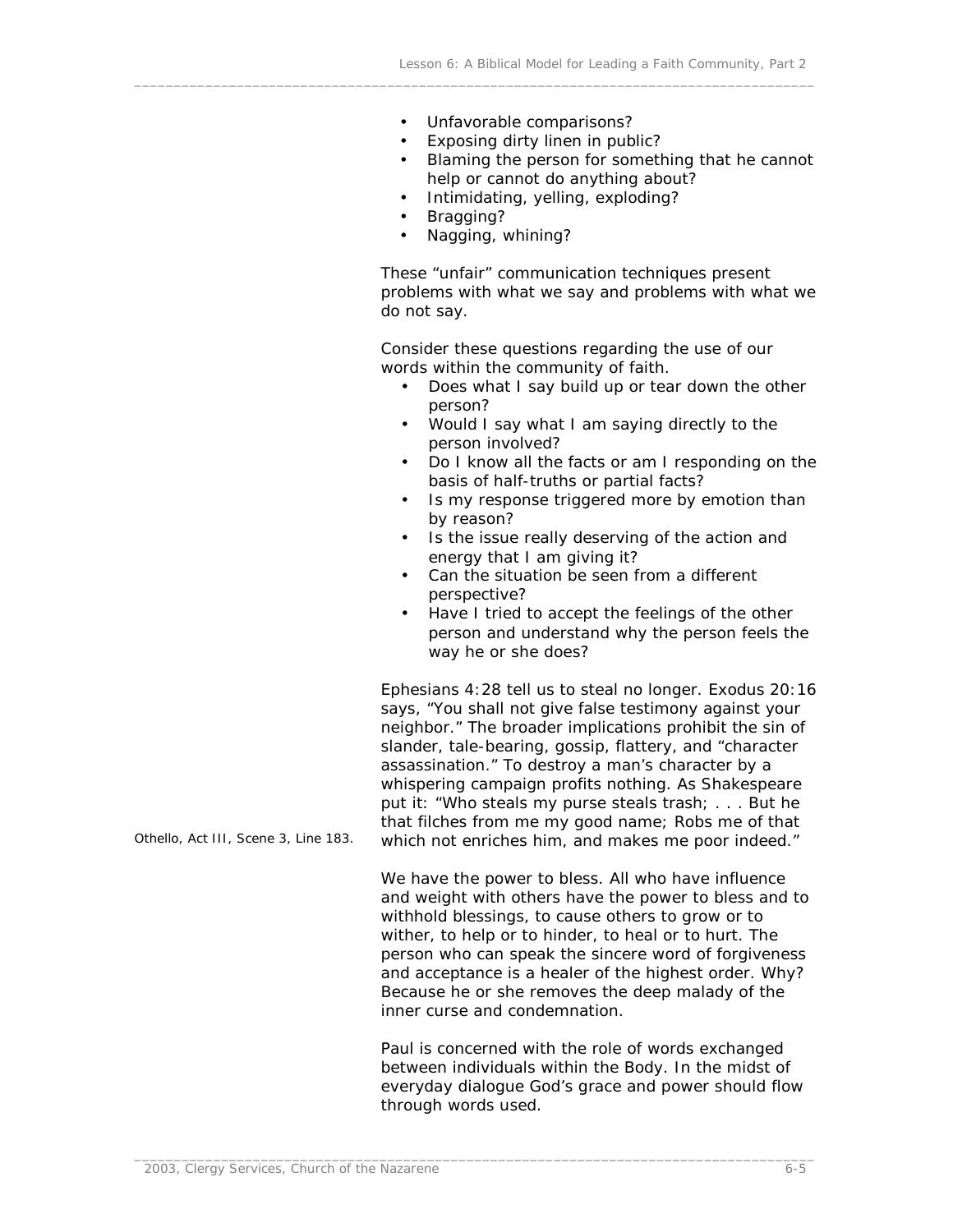(15 minutes) **4. Because we have been forgiven in Christ (4:32) Do not hold grudges (4:31) d. Be forgiving (4:32b) SPEAK THE TRUTH IN LOVE**

**Lecture: We Have Been Forgiven in Christ**

 $\_$  ,  $\_$  ,  $\_$  ,  $\_$  ,  $\_$  ,  $\_$  ,  $\_$  ,  $\_$  ,  $\_$  ,  $\_$  ,  $\_$  ,  $\_$  ,  $\_$  ,  $\_$  ,  $\_$  ,  $\_$  ,  $\_$  ,  $\_$  ,  $\_$  ,  $\_$  ,  $\_$  ,  $\_$  ,  $\_$  ,  $\_$  ,  $\_$  ,  $\_$  ,  $\_$  ,  $\_$  ,  $\_$  ,  $\_$  ,  $\_$  ,  $\_$  ,  $\_$  ,  $\_$  ,  $\_$  ,  $\_$  ,  $\_$  ,

*Refer students to Resource 6-2 in the Student Guide.*

The command is clear, we are to be forgiving just as Christ forgave us. The verb used in 4:32 implies that through love, the barriers to fellowship between persons are set aside.

An attitude of "realized forgiveness" describes the climate in the faith community. But what if it is not? You must take initiative in forgiving regardless of the response of the other person. Realized forgiveness creates a growing desire to upbuild the other in love. A climate in which persons are so close to one another and so confident of acceptance that sharing burdens, forgiving, even taking the other to task is no threat to the relationship. There must be no room for strife, resentment, envy, etc. (v. 31). God's forgiveness enables the Christian to find his or her way back to the one from whom he or she is alienated. You must forgive others, for God as Christ has forgiven you.

Forgive quickly (4:32c). Our forgiveness of others can be immediate or delayed.

The words of Jesus on the Cross regarding forgiveness are profound. "Father, forgive them, they know not what they do." His words did not change the situation. His words did not change the people involved. His words did not reduce the pain He felt. His words did not change things externally. His words of forgiveness, on the Cross, changed everything internally. He was not going to let what others said and did to Him create within himself bitterness, resentment, and anger. He was not going to permit what others said and did to Him to create a break in the relationship with God the Father. It simply was not worth it! He was not going to give *others* that much control over His life. It was as if He was saying, "Do what you have to do, say what you

 $\_$  ,  $\_$  ,  $\_$  ,  $\_$  ,  $\_$  ,  $\_$  ,  $\_$  ,  $\_$  ,  $\_$  ,  $\_$  ,  $\_$  ,  $\_$  ,  $\_$  ,  $\_$  ,  $\_$  ,  $\_$  ,  $\_$  ,  $\_$  ,  $\_$  ,  $\_$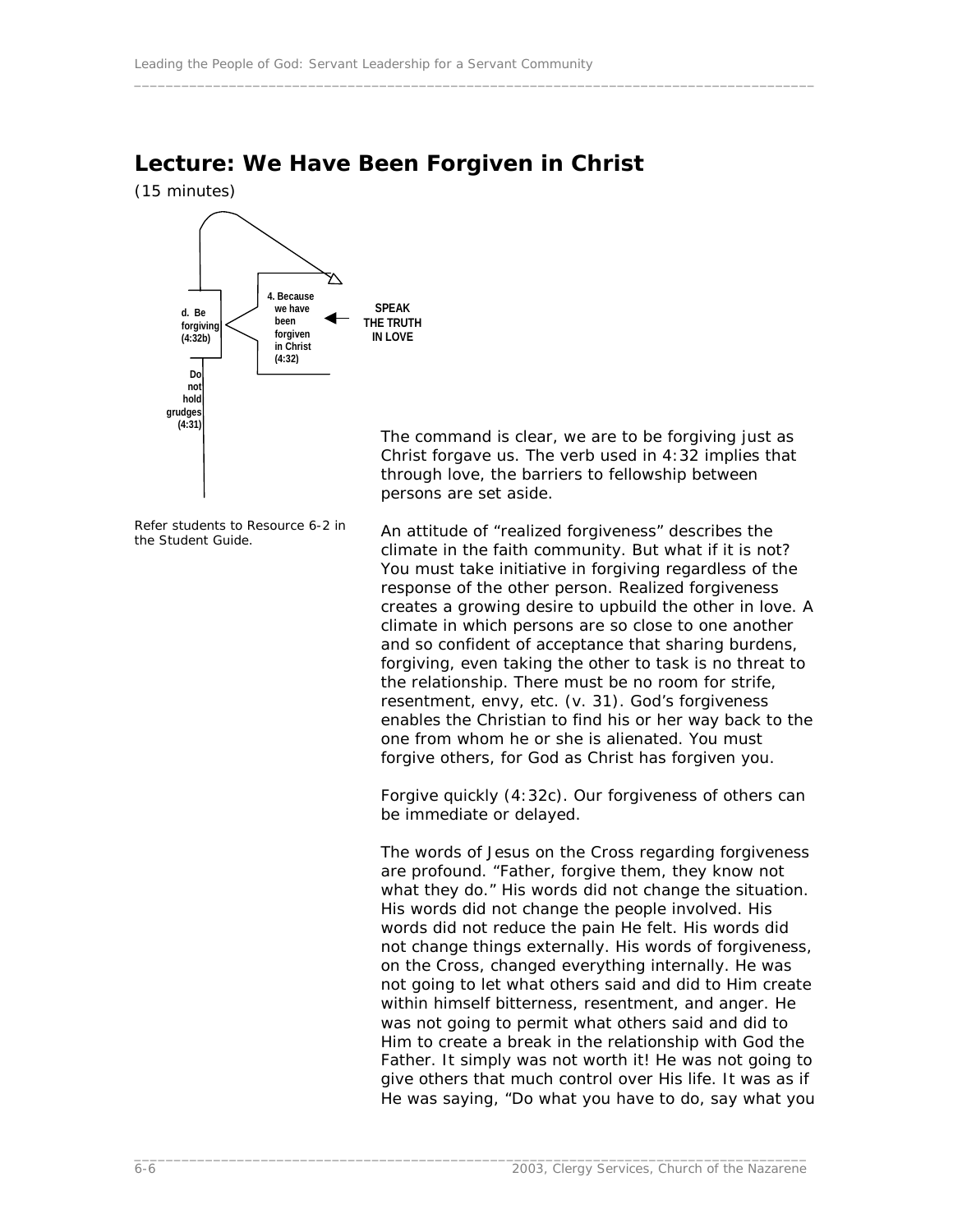have to say, but I will not permit these words and deeds done to me and said against me to create a break in the relationship with the Father. It's just not worth it!"

 $\_$  ,  $\_$  ,  $\_$  ,  $\_$  ,  $\_$  ,  $\_$  ,  $\_$  ,  $\_$  ,  $\_$  ,  $\_$  ,  $\_$  ,  $\_$  ,  $\_$  ,  $\_$  ,  $\_$  ,  $\_$  ,  $\_$  ,  $\_$  ,  $\_$  ,  $\_$  ,  $\_$  ,  $\_$  ,  $\_$  ,  $\_$  ,  $\_$  ,  $\_$  ,  $\_$  ,  $\_$  ,  $\_$  ,  $\_$  ,  $\_$  ,  $\_$  ,  $\_$  ,  $\_$  ,  $\_$  ,  $\_$  ,  $\_$  ,

The issue is not so much the response from others to our efforts to be kind, compassionate, and forgiving. Our efforts may not always be received in the spirit they were given. But withholding forgiveness permits Satan to gain a foothold in our lives  $(4:26-27)$ . Bitterness develops; anger increases; resentment manifests itself; and Satan laughs.

Our calling is to be Christlike even in the uncomfortable situations in which we sometimes find ourselves. God will provide blessing and joy *within* us, regardless of the apparent rejection sometimes from the other persons involved. Remember, as believers, we forgive, not to change people, but because God, in Christ, forgave us. And we were so undeserving. Sometimes we have been hurt so deeply that we can't reach out with integrity, in forgiveness to others. "Father . . . forgive them . . ." The words of Jesus were words of a *prayer*!

And Paul reminds us that God's grace is sufficient for us *in our* weakness, and His power is made perfect *in* our weakness.

*Give your own illustration here, if possible.* LeBron Fairbanks tells of receiving an email from a person who left campus some time ago.

 $\_$  ,  $\_$  ,  $\_$  ,  $\_$  ,  $\_$  ,  $\_$  ,  $\_$  ,  $\_$  ,  $\_$  ,  $\_$  ,  $\_$  ,  $\_$  ,  $\_$  ,  $\_$  ,  $\_$  ,  $\_$  ,  $\_$  ,  $\_$  ,  $\_$  ,  $\_$  ,  $\_$  ,  $\_$  ,  $\_$  ,  $\_$  ,  $\_$  ,  $\_$  ,  $\_$  ,  $\_$  ,  $\_$  ,  $\_$  ,  $\_$  ,  $\_$  ,  $\_$  ,  $\_$  ,  $\_$  ,  $\_$  ,  $\_$  ,

From this person's perspective, things were done and not done that continued to bother the individual. Accusations were made at me and other university personnel. The words hurt. After several days, I responded, not trying to answer each point made. Instead, I asked for forgiveness. Obviously, the school and I had not been for the individual what the person needed from us. I had a choice. I could "brew" over the stinging email; or genuinely seek forgiveness, asking God and the person to teach me through this situation.

Ephesians 4:25-32 describes a lifestyle by which believers are to live together as the people of God. What happens when they don't? God is grieved. "Do not grieve the Holy Spirit of God" (v. 30).

Does verse 30 refer to verse 29 or 31? The answer is both. *The Spirit of God is greatly concerned about the speech of His people.* This is a profound theological issue. Anything that tends to destroy fellowship grieves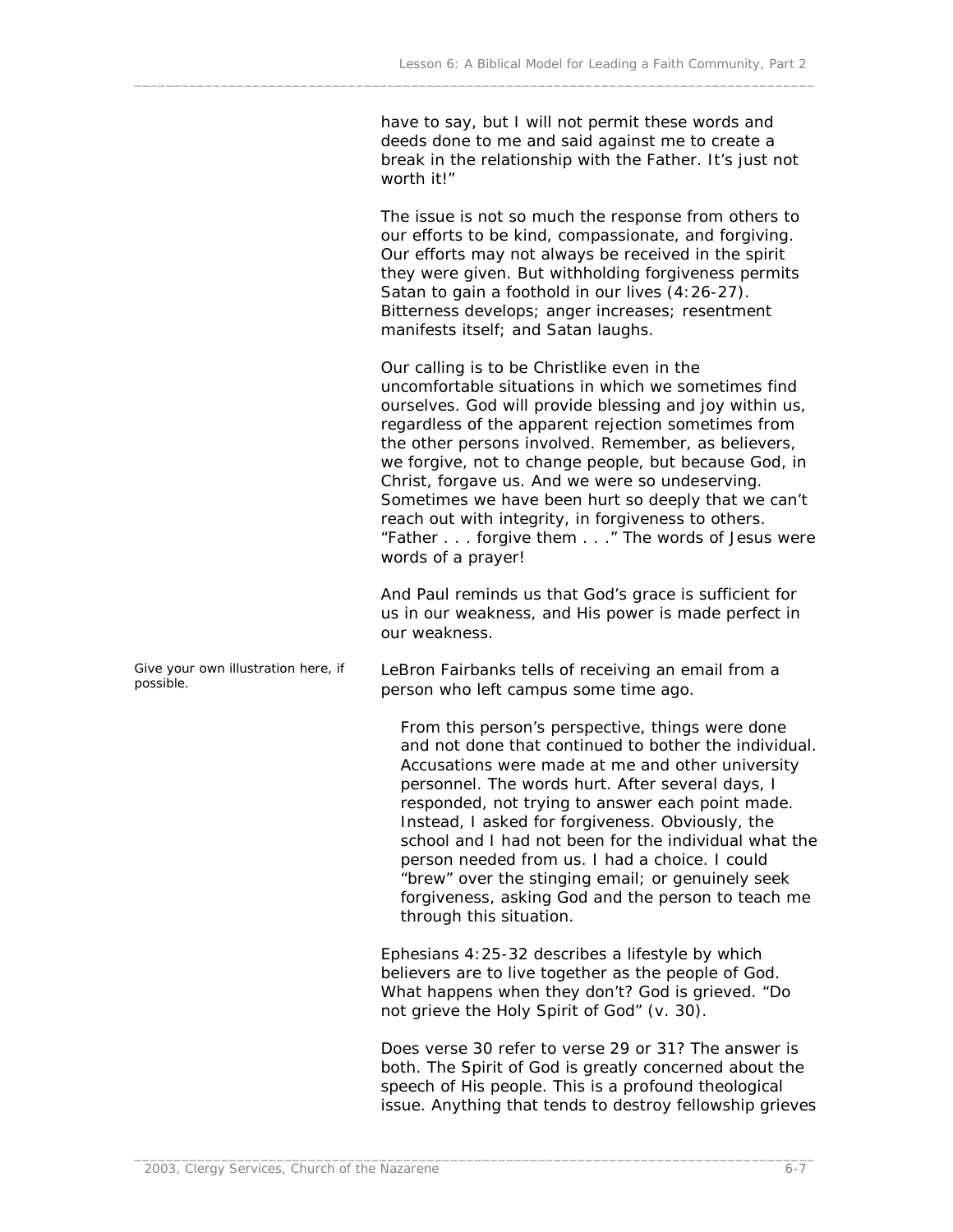the Spirit who seeks to build it up. The sin of offending a brother by a false word or act especially grieves God. The Spirit either rejoices or grieves with the words expressed in the fellowship.

Is this communication lifestyle possible simply by *human* efforts alone? Obviously not. In chapter 5 verse 18, Paul challenges the people of God with an imperative, "Be filled with God's Spirit . . . continually, daily." It is in terms of agape love that the Spirit energizes the believer living under the sovereignty of the Spirit. Living under the sovereignty of the Spirit, the faith community is gradually transformed into the image of Christ. Again, the key question—*How can we live together as Christians so that our relationships will be redemptive and a witness to unbelievers of the reconciling word of God in Christ?*

Ephesians 4 speaks directly to this issue. Read again Ephesians 4:1-3, 11, 15-16, 25 and 5:1-2, 18-21. We are to be "imitators of God . . . and live a life of love" (5:1-2) in leading and living together as the people of God. We are to model a holiness lifestyle (5:1-2). When we do not live like this we grieve the Holy Spirit.

**Relationships within a faith community are an intensely theological issue.** The lifestyle can only be maintained, developed, and strengthened as we are continuously being filled with the Spirit (5:18).

#### **Discussion: Christlike Leaders**  $(10<sup>o</sup>)(10<sup>o</sup>)$

| (TO minutes)                                                            |                                                                                                                                                                                                              |  |
|-------------------------------------------------------------------------|--------------------------------------------------------------------------------------------------------------------------------------------------------------------------------------------------------------|--|
| Refer students to Resource 6-3 in                                       | Consider these questions:                                                                                                                                                                                    |  |
| the Student Guide.                                                      | Who were the most Christlike leaders you have ever<br>known?                                                                                                                                                 |  |
| Allow students time to respond.                                         | What was their spiritual quality that most stands out in<br>your mind?                                                                                                                                       |  |
| Satir, Virginia. Making Contact.<br>Millbrae, CA: Celestial Arts, 1976. | <b>Making Contact</b><br>I believe the greatest gift<br>I can conceive of having<br>from anyone is<br>to be seen by them,<br>heard by them,<br>to be understood and<br>touched by them.<br>The greatest gift |  |

 $\_$  ,  $\_$  ,  $\_$  ,  $\_$  ,  $\_$  ,  $\_$  ,  $\_$  ,  $\_$  ,  $\_$  ,  $\_$  ,  $\_$  ,  $\_$  ,  $\_$  ,  $\_$  ,  $\_$  ,  $\_$  ,  $\_$  ,  $\_$  ,  $\_$  ,  $\_$ 

I can give is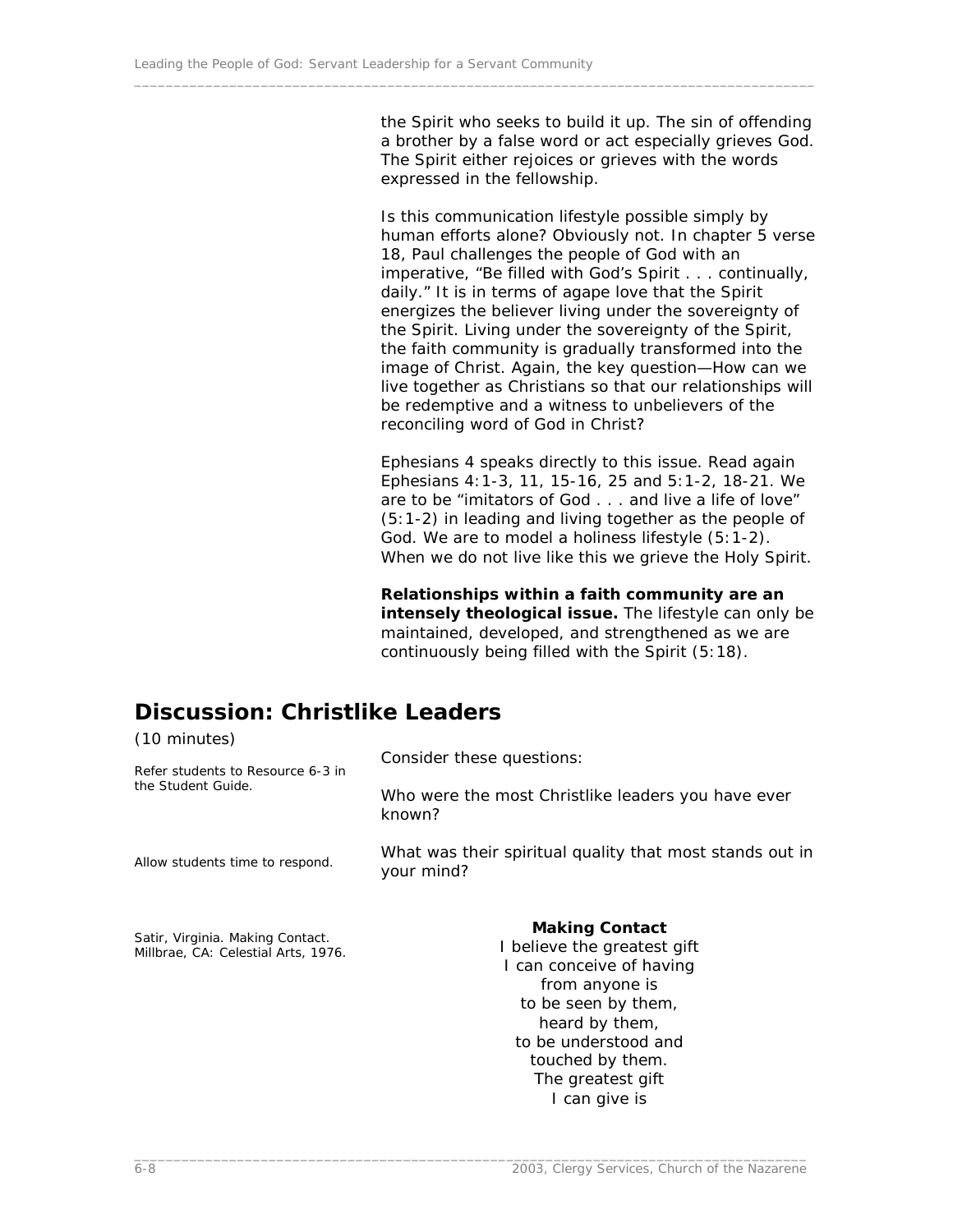to see, hear, understand, and to touch another person. When this is done I feel contact has been made.

### **Small Group: Theme 2 Review**

(20 minutes)

*Refer students to Resource 6-4 in the Student Guide.*

Divide into small groups and complete Resource 6-4. You will have about 15 minutes.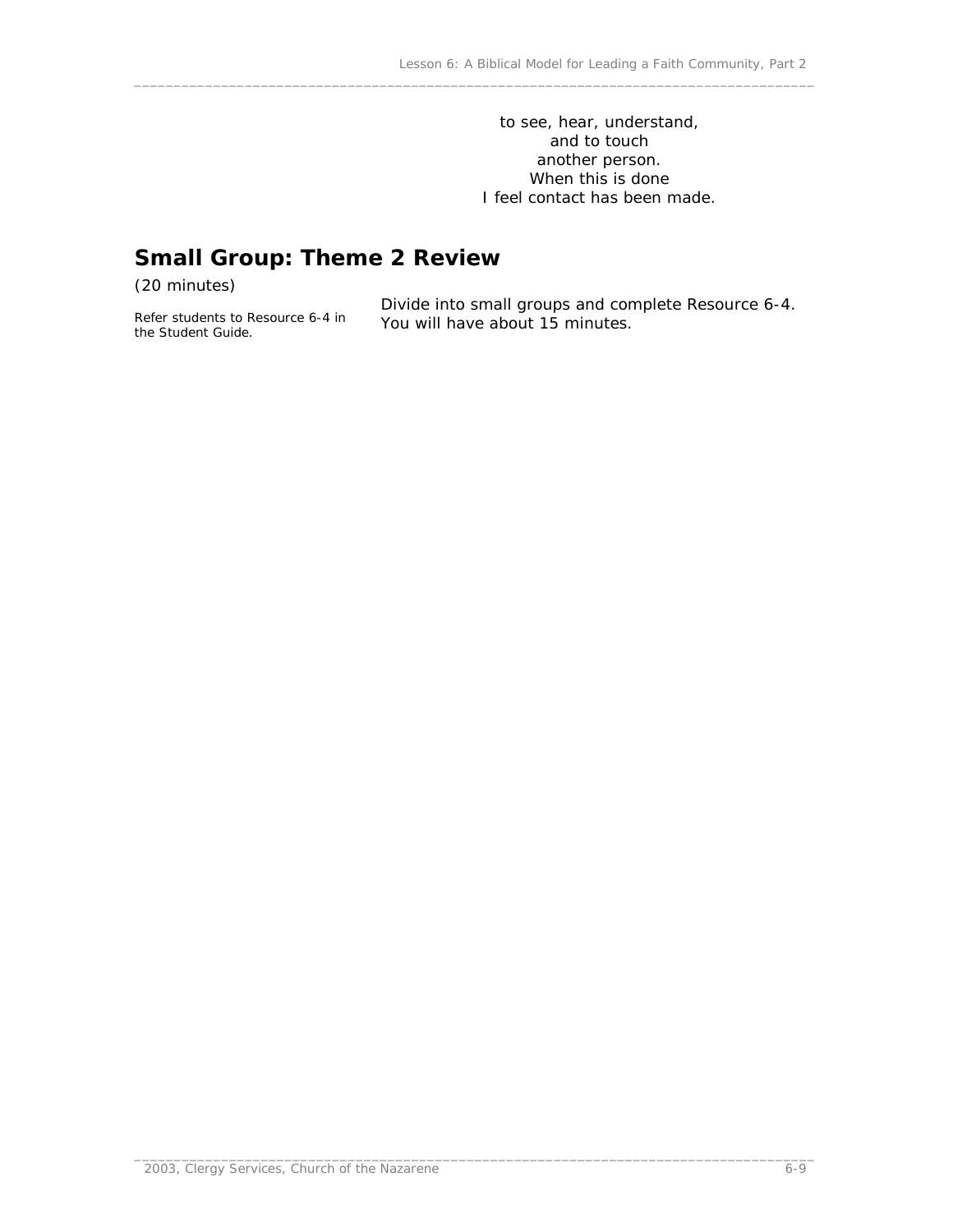## *Lesson Close*

 $\_$  ,  $\_$  ,  $\_$  ,  $\_$  ,  $\_$  ,  $\_$  ,  $\_$  ,  $\_$  ,  $\_$  ,  $\_$  ,  $\_$  ,  $\_$  ,  $\_$  ,  $\_$  ,  $\_$  ,  $\_$  ,  $\_$  ,  $\_$  ,  $\_$  ,  $\_$  ,  $\_$  ,  $\_$  ,  $\_$  ,  $\_$  ,  $\_$  ,  $\_$  ,  $\_$  ,  $\_$  ,  $\_$  ,  $\_$  ,  $\_$  ,  $\_$  ,  $\_$  ,  $\_$  ,  $\_$  ,  $\_$  ,  $\_$  ,

(5 minutes)

### **Review**

*Instruct students to locate objectives in the Student Guide.* Look at the learner objectives for this lesson. Can you

- adjust personal communication to help heal and affirm others
- recognize and avoid destructive communication
- practice forgiveness among the people of God in response to the forgiveness you have received

### **Look Ahead**

In the next lesson we will begin Theme 3: The *purpose* of servant leadership is focused on effectively preparing the Body of Christ—the people of God—for mission and ministry.

### **Assign Homework**

*Direct students to the Homework Assignments in the Student Guide.*

#### Theme 2 Review

One of the module requirements is to write a staged, cumulative paper titled "My Philosophy of Servant Leadership." This review of Theme 2 will be the second stage of that paper. When you finish the module you will have produced a review of all five themes and edited them into a single complete paper.

The scriptures in Resource 6-4 relate to Theme 2. Review the small-group discussion and write a one to two-page essay on Theme 2. Incorporate the insight you have gained and your understanding of the content from Lessons 4 to 6.

Use Resource 3-7: Intercessory Prayer Work Sheet in your devotional time to note how God is opening your eyes to the needs within your circle of influence.

Write in your journal.

Theme 2 suggests several probing questions that can be addressed in your journal. Answer those you find important to your personal/spiritual development.

• In what area discussed in Theme Two do you have the most problems with your faith community? Why?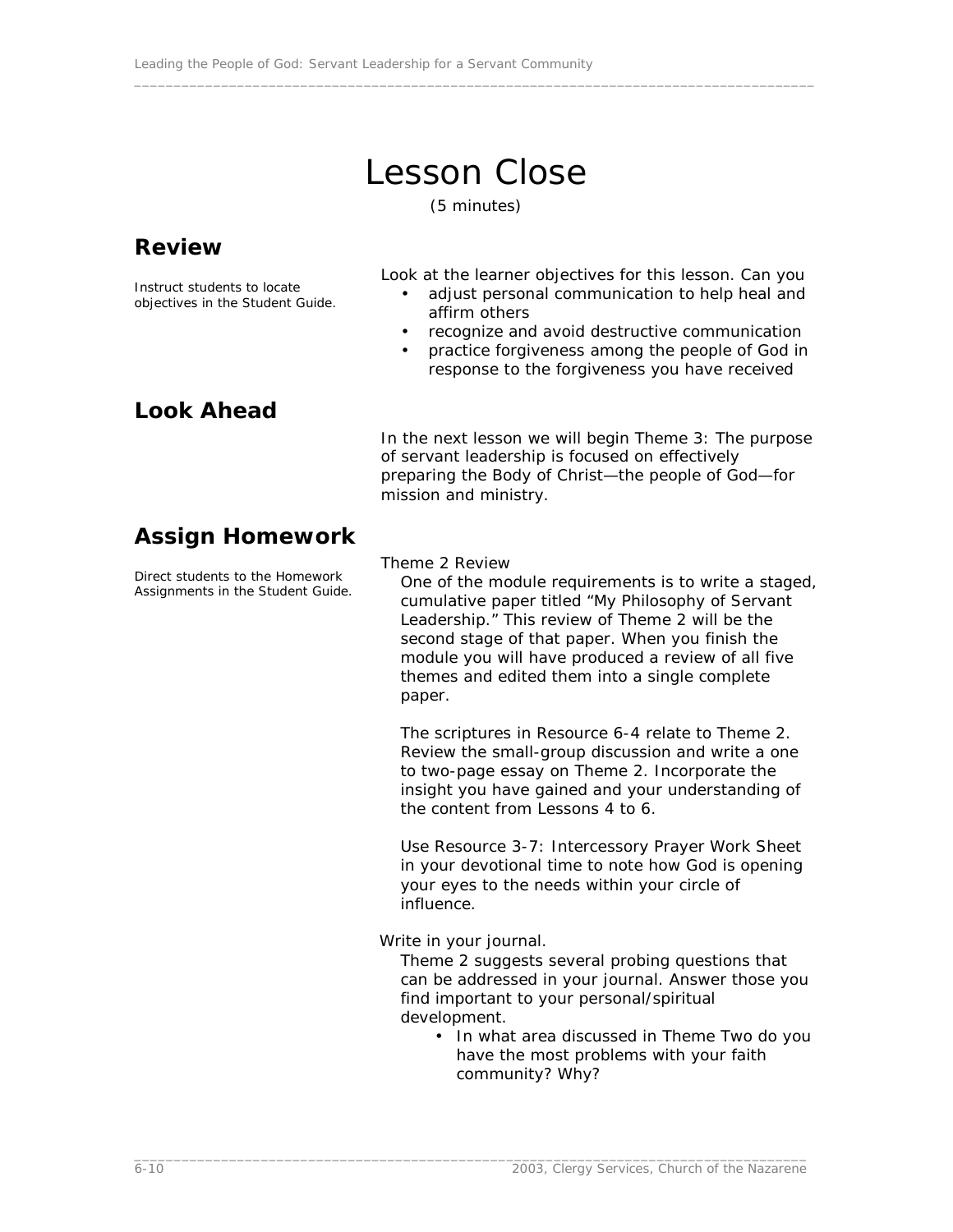- With whom among the people of God are you having the most problems? Why?
- What one thing, specifically, can you do now to begin to heal the broken or ruptured relationship?
- Complete these sentences:
	- I need to stop . . .

I need to begin . . .

I need the help of the Holy Spirit with . . .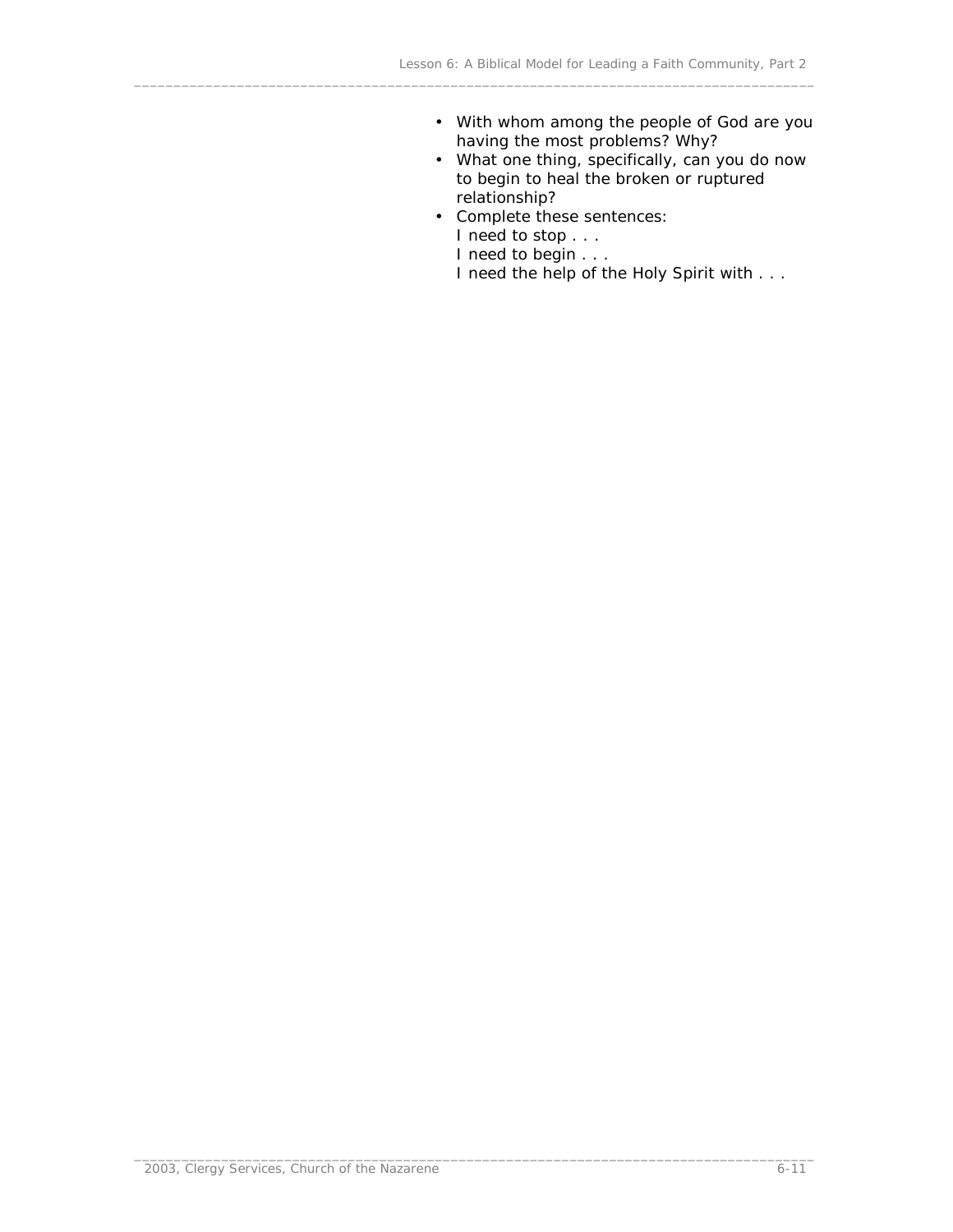[This page intentionally blank]

 $\_$  ,  $\_$  ,  $\_$  ,  $\_$  ,  $\_$  ,  $\_$  ,  $\_$  ,  $\_$  ,  $\_$  ,  $\_$  ,  $\_$  ,  $\_$  ,  $\_$  ,  $\_$  ,  $\_$  ,  $\_$  ,  $\_$  ,  $\_$  ,  $\_$  ,  $\_$  ,  $\_$  ,  $\_$  ,  $\_$  ,  $\_$  ,  $\_$  ,  $\_$  ,  $\_$  ,  $\_$  ,  $\_$  ,  $\_$  ,  $\_$  ,  $\_$  ,  $\_$  ,  $\_$  ,  $\_$  ,  $\_$  ,  $\_$  ,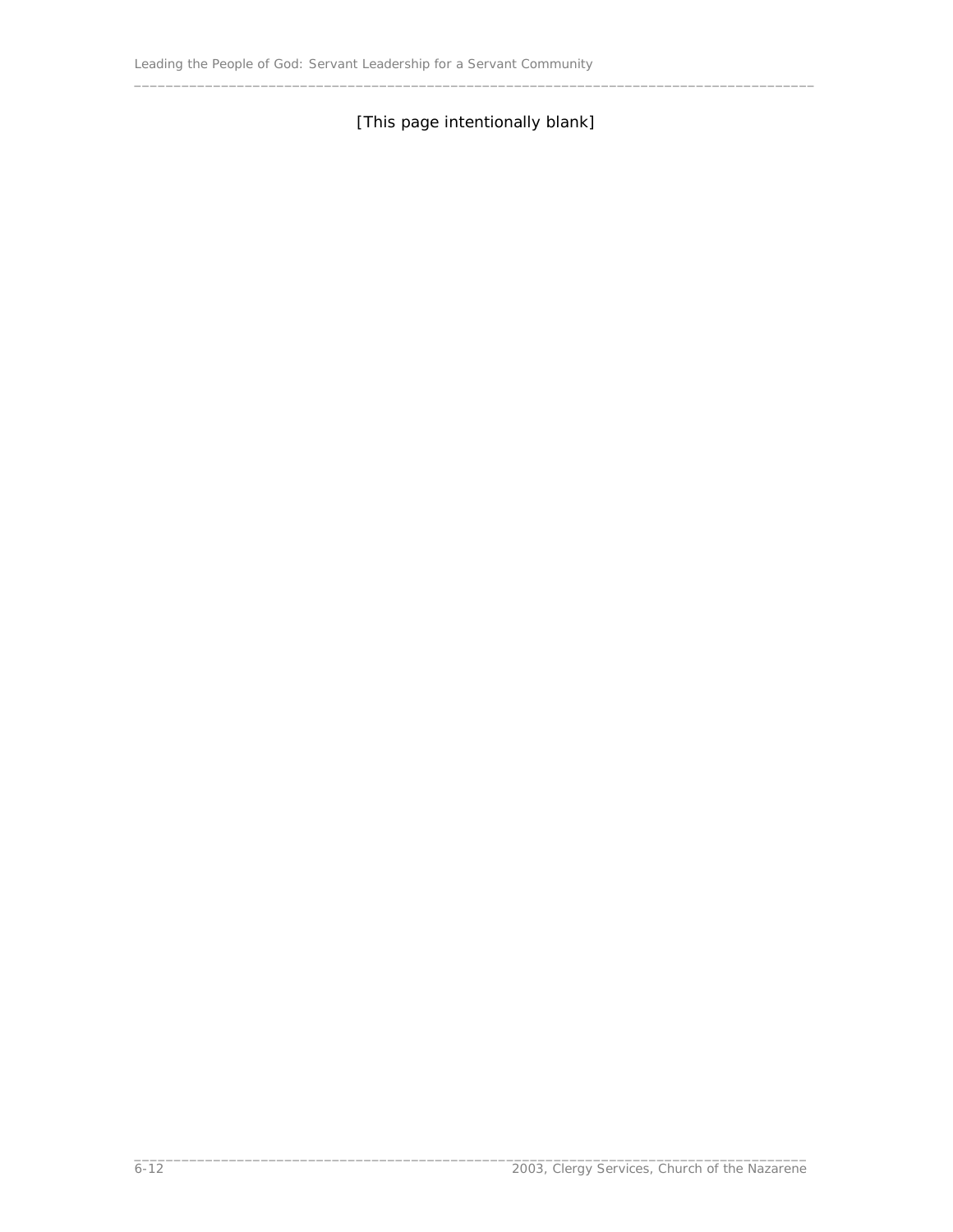*Theme 3: The PURPOSE of servant leadership is focused on effectively preparing the Body of Christ the People of God—for mission and ministry.*

 $\_$  ,  $\_$  ,  $\_$  ,  $\_$  ,  $\_$  ,  $\_$  ,  $\_$  ,  $\_$  ,  $\_$  ,  $\_$  ,  $\_$  ,  $\_$  ,  $\_$  ,  $\_$  ,  $\_$  ,  $\_$  ,  $\_$  ,  $\_$  ,  $\_$  ,  $\_$  ,  $\_$  ,  $\_$  ,  $\_$  ,  $\_$  ,  $\_$  ,  $\_$  ,  $\_$  ,  $\_$  ,  $\_$  ,  $\_$  ,  $\_$  ,  $\_$  ,  $\_$  ,  $\_$  ,  $\_$  ,  $\_$  ,  $\_$  ,

## *Lesson 7*

# **Intentionally Nurturing the Spiritual Life for Mission and Ministry**

## *Lesson Overview*

### **Schedule**

| <b>Start Time</b> | Task or Topic        | Learning Activity  | <b>Materials Needed</b> |
|-------------------|----------------------|--------------------|-------------------------|
| 0:00              | Introduction         | Orient             | Student Guide           |
| 0:20              | Intentionally        | Lecture/Discussion | Resource 7-1            |
|                   | Nurturing the        |                    |                         |
|                   | Spiritual Life for   |                    |                         |
|                   | Mission and Ministry |                    |                         |
| 0:45              | 1 Thess 2:1-12       | Group Bible Study  | Resource 7-2            |
| 1:05              | Teaching Others to   | Lecture/Discussion | Resource 7-3            |
|                   | Lead Christianly     |                    | Resource 7-4            |
| 1:25              | Lesson Close         | Review, Assign     | Student Guide           |

### **Suggested Reading for Instructor**

Bonhoeffer, Dietrich. *Life Together: The Classic Exploration of Faith in Community*. San Francisco: HarperSanFrancisco, 1978.

Nouwen, Henri. *The Way of the Heart: Desert Spirituality and Contemporary Ministry*. San Francisco: HarperSanFrancisco, reprint edition, 1991.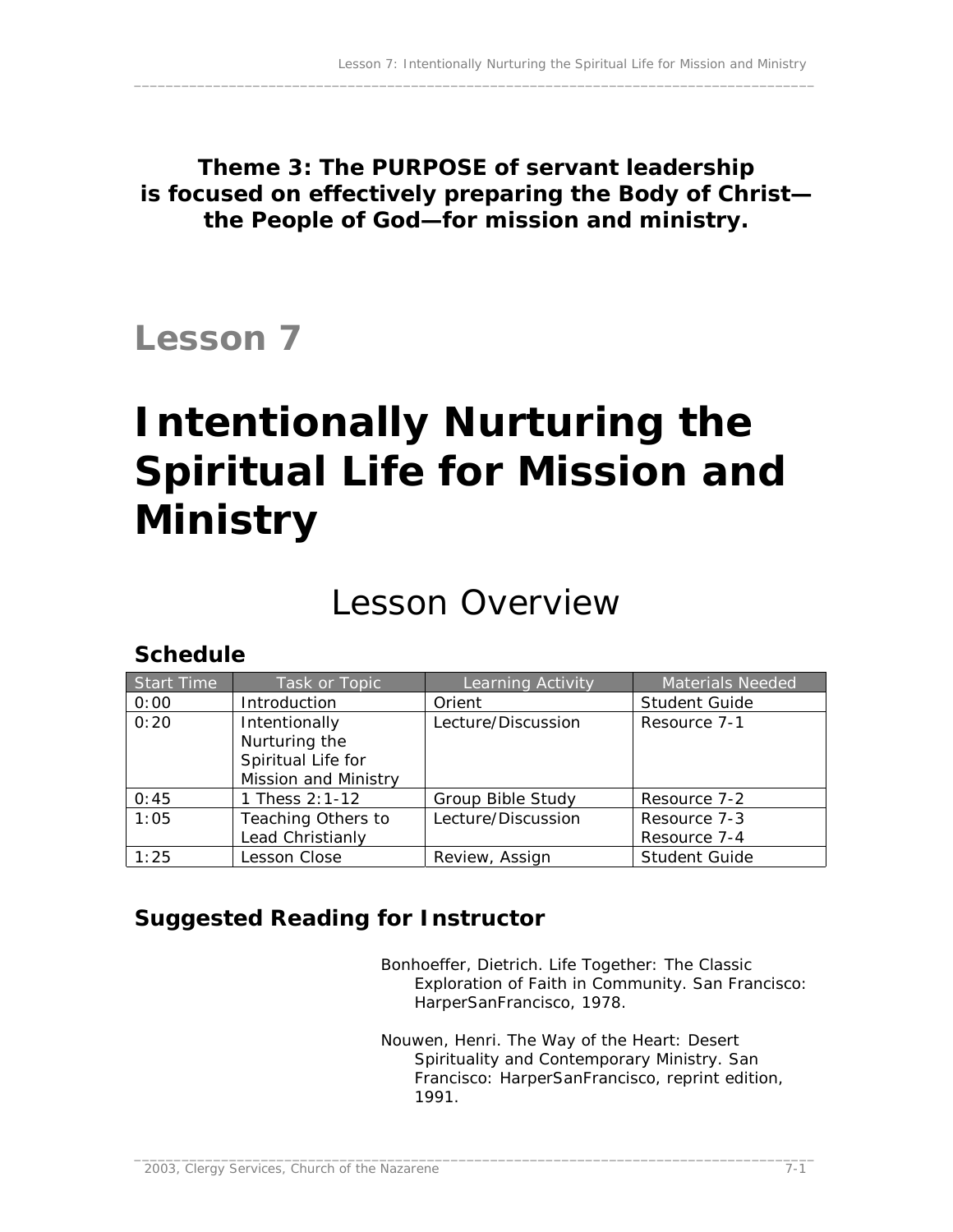# *Lesson Introduction*

 $\_$  ,  $\_$  ,  $\_$  ,  $\_$  ,  $\_$  ,  $\_$  ,  $\_$  ,  $\_$  ,  $\_$  ,  $\_$  ,  $\_$  ,  $\_$  ,  $\_$  ,  $\_$  ,  $\_$  ,  $\_$  ,  $\_$  ,  $\_$  ,  $\_$  ,  $\_$  ,  $\_$  ,  $\_$  ,  $\_$  ,  $\_$  ,  $\_$  ,  $\_$  ,  $\_$  ,  $\_$  ,  $\_$  ,  $\_$  ,  $\_$  ,  $\_$  ,  $\_$  ,  $\_$  ,  $\_$  ,  $\_$  ,  $\_$  ,

(20 minutes)

### **Accountability**

*This exercise is a quick check to see if students completed the homework assignment.*

*Have students exchange papers. Then, have them spend time discussing what they have read.*

*Collect the students' papers. Read them, write comments on the papers to verify that you have read and thought about their comments, and return the papers in the next session.*

### **Orientation**

Your assignment for this session was to write a summary paper on Theme 2: The *power* of servant leadership is rooted in a relentless pursuit of Christlikeness.

Please trade your paper with another student and read his or her summary of Theme 2. After you finish reading, spend about five minutes talking about what you have read.

This lesson is the first in Theme 3: The *purpose* of servant leadership is focused on effectively preparing the Body of Christ—the People of God—for mission and ministry. We will look at some key passages of Scripture that inform us about this theme.

### **Learner Objectives**

*Instruct students to locate objectives in the Student Guide.*

*Restating the objectives for the learners serves as an advanced organizer for the lesson and alerts learners to key information and concepts.*

At the end of this lesson, participants should

- understand that the purpose of leadership is to prepare others for their ministry
- cite key biblical passages to support Theme 3
- describe a model for teaching others to lead in a Christian way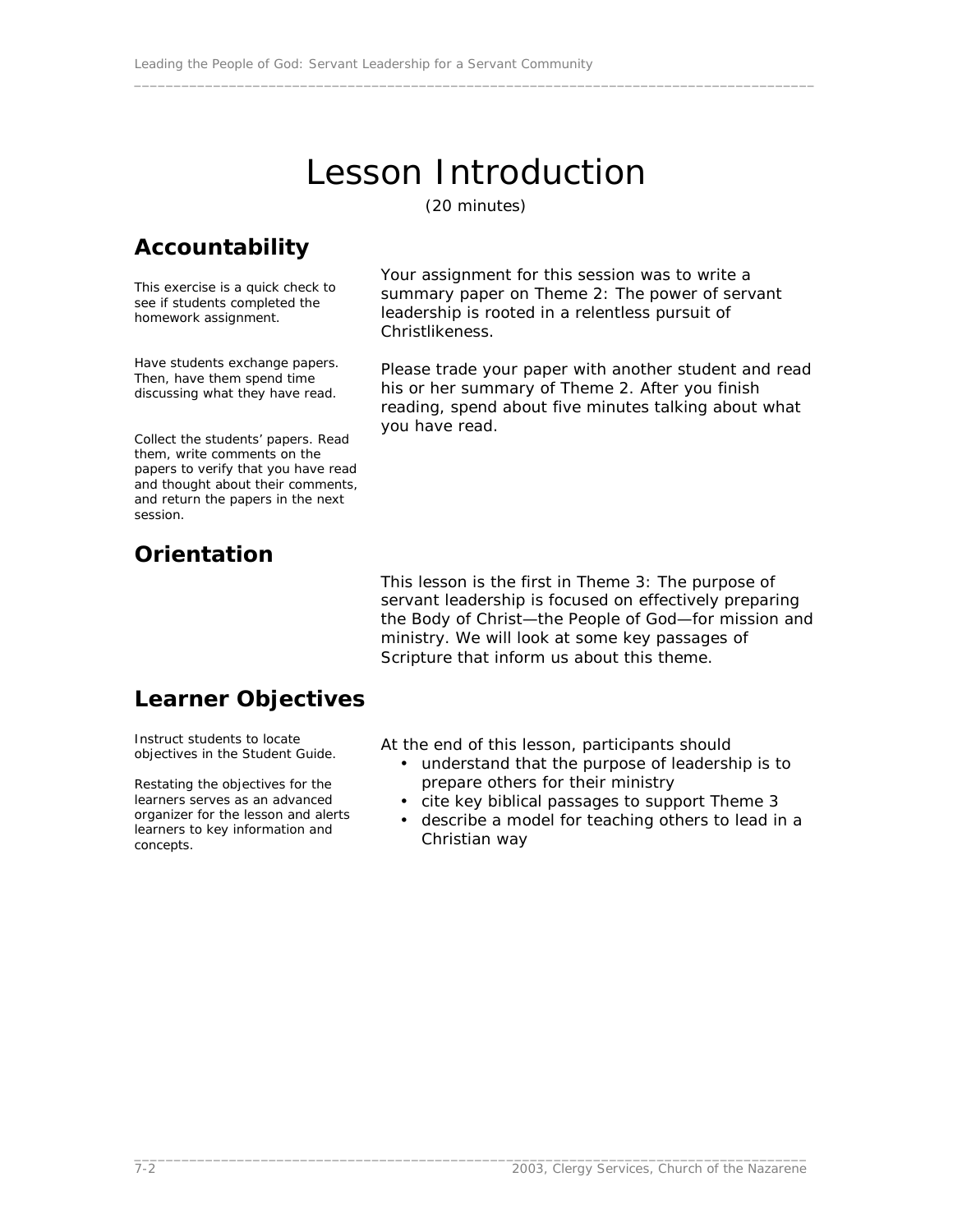## *Lesson Body*

 $\_$  ,  $\_$  ,  $\_$  ,  $\_$  ,  $\_$  ,  $\_$  ,  $\_$  ,  $\_$  ,  $\_$  ,  $\_$  ,  $\_$  ,  $\_$  ,  $\_$  ,  $\_$  ,  $\_$  ,  $\_$  ,  $\_$  ,  $\_$  ,  $\_$  ,  $\_$  ,  $\_$  ,  $\_$  ,  $\_$  ,  $\_$  ,  $\_$  ,  $\_$  ,  $\_$  ,  $\_$  ,  $\_$  ,  $\_$  ,  $\_$  ,  $\_$  ,  $\_$  ,  $\_$  ,  $\_$  ,  $\_$  ,  $\_$  ,

### **Lecture/Discussion: Intentionally Nurturing the Spiritual Life for Mission and Ministry**

(25 minutes)

#### **Lessons from the Desert Fathers**

How do we intentionally nurture the spiritual life within us and within others for mission and ministry effectiveness in the midst of our family, our work, and our many commitments?

Look at the ministry of Abba Arsenius, a well-educated Roman tutor in a royal household in the fourth century in Rome. He asked the Lord, "What shall I do to save my soul?" The answers he received are appropriate as we seek to spend time in solitude, silence, and prayer.

The Lord responded twice to Arsenius, "Flee, be silent, and pray always." Arsenius and other monks went into the Egyptian desert to escape the spiritual pollution, as they saw it, of the culture and society of which they were a part. These desert fathers, especially Arsenius, have something very timely for us today as we seek to intentionally nurture the spiritual life within and among us.

#### **Flee, or Embrace Solitude**

The Lord said to Arsenius, "Flee," or embrace solitude. Arsenius took God's word to mean that he was to embrace solitude, which meant going to the desert. Solitude is a time of inner stillness and "aloneness" before God. It provides for us the opportunity to shift our attention from our restlessness to the peace of God. These fourth and fifth-century monks—the Desert Fathers—withdrew to the Egyptian desert. The writings they left are referred to as "Desert Spirituality." These men revolted against the tenets and values of their society, because they wanted to escape the "shipwreck" of their society.

The desert provided a geographical space of intense solitude.

*Refer students to Resource 7-1 in* In small groups read, discuss, and complete Resource 7-1. You will have about 10 minutes to work on this assignment.

 $\_$  ,  $\_$  ,  $\_$  ,  $\_$  ,  $\_$  ,  $\_$  ,  $\_$  ,  $\_$  ,  $\_$  ,  $\_$  ,  $\_$  ,  $\_$  ,  $\_$  ,  $\_$  ,  $\_$  ,  $\_$  ,  $\_$  ,  $\_$  ,  $\_$  ,  $\_$  ,  $\_$  ,  $\_$  ,  $\_$  ,  $\_$  ,  $\_$  ,  $\_$  ,  $\_$  ,  $\_$  ,  $\_$  ,  $\_$  ,  $\_$  ,  $\_$  ,  $\_$  ,  $\_$  ,  $\_$  ,  $\_$  ,  $\_$  ,

*Nouwen, Henri.* The Way of the Heart: Desert Spirituality and Contemporary Ministry. *San Francisco: HarperSanFrancisco, reprint edition, 1991.*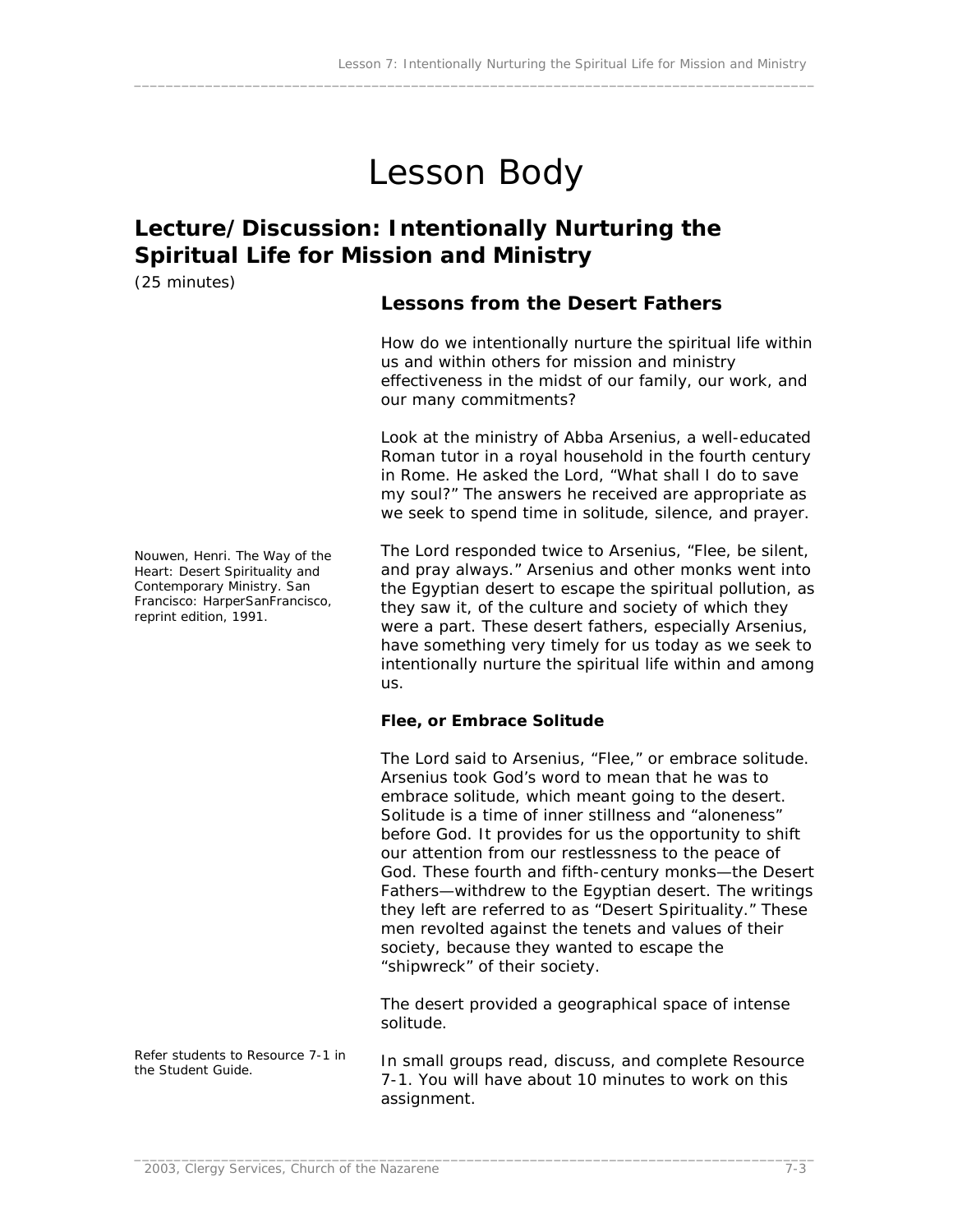*See Bonhoeffer, Dietrich.* Life Together: The Classic Exploration of Faith in Community. *San Francisco: HarperSanFrancisco, 1978.*

*Nouwen, Henri.* The Way of the Heart: Desert Spirituality and Contemporary Ministry. *San Francisco: HarperSanFrancisco, reprint edition, 1991.*

#### **Be Silent**

 $\_$  ,  $\_$  ,  $\_$  ,  $\_$  ,  $\_$  ,  $\_$  ,  $\_$  ,  $\_$  ,  $\_$  ,  $\_$  ,  $\_$  ,  $\_$  ,  $\_$  ,  $\_$  ,  $\_$  ,  $\_$  ,  $\_$  ,  $\_$  ,  $\_$  ,  $\_$  ,  $\_$  ,  $\_$  ,  $\_$  ,  $\_$  ,  $\_$  ,  $\_$  ,  $\_$  ,  $\_$  ,  $\_$  ,  $\_$  ,  $\_$  ,  $\_$  ,  $\_$  ,  $\_$  ,  $\_$  ,  $\_$  ,  $\_$  ,

Second, the Lord said to Arsenius, "Be silent." As you may recall, Dietrich Bonhoffer in *Life Together* identifies seven expressions of ministry including the ministry of listening and of holding one's tongue. In his book *The Way of the Heart: Desert Spirituality and Contemporary Ministry,* Henri Nouwen states, "When the door of the steam bath is continually left open, the heat inside rapidly escapes through it."

How often we open our mouths and speak about events of the world, about people, or circumstances, and how seldom we close our mouths and listen to God and to others within the Body of Christ. I am often reminded of Psalm 39:1, which states, I will keep a muzzle on my mouth . . . I will not . . . let my tongue lead me into sin.

We need silence . . . for spiritual reading, starting with the Bible. Last semester, I was drawn especially to two New Testament books, 1 and 2 Corinthians. 1 Corinthians 2:16b, "But we have the mind of Christ." Teach spiritual things spiritually (1 Cor 2:13) or lead Christianly. 2 Corinthians 5:16, "So from now on we regard no one from a worldly point of view." 2 Corinthians 4:7, "Jars of clay" to show this is from God, not from us. Reread 1 and 2 Thessalonians and be challenged anew with the Christology of Colossians. The Gospel of John serves to remind us of the life and teachings of Jesus.

We also need silence . . . for spiritual writing or journaling. Again, the question for us is not "Where will I make the greatest impact or greatest contribution to the Kingdom," but "How can I grow in faithfulness and obedience?" We must be committed to a new level of consistency with daily prayer. We must intentionally focus on spiritual alternatives to TV, telephone, and radio, and instead choose reading devotional classics, books that nurture and strengthen your daily walk with Christ. Pray, "Speak to me, Lord, regarding my need for silence before You."

#### **Pray Always**

The Lord said to Arsenius, "Pray always." How can we follow the biblical injunctions to pray constantly, pray unceasingly and to pray always? Let's examine some different characteristics of prayer to achieve this goal.

There are speaking prayers, both intercessory and prayers of praise and thanksgiving. You can use a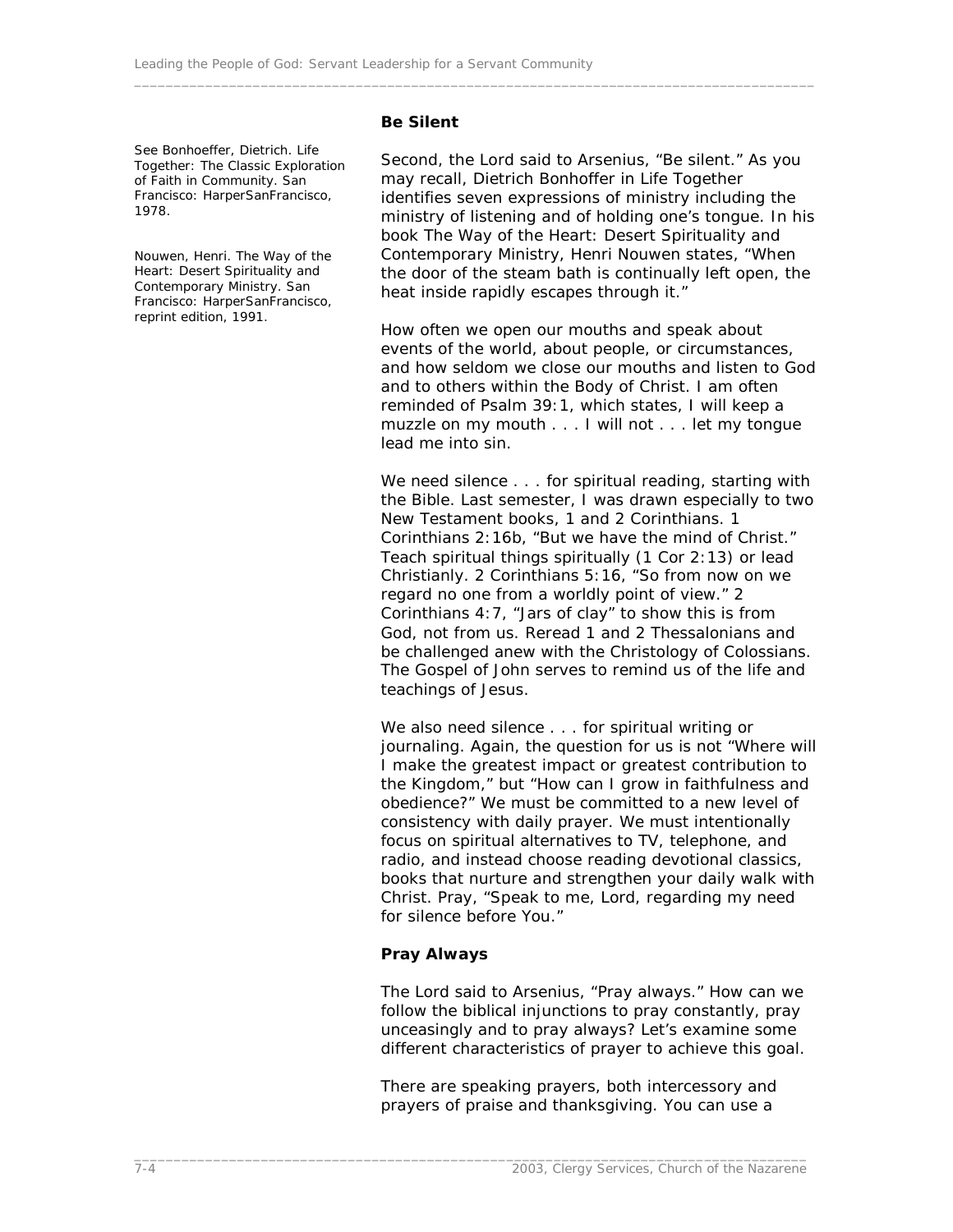prayer journal for your ministry of intercessory prayer similar to the one suggested at the end of each theme development. A typical journal includes a date of entry in one column; specific people and concerns in the second column; and then the third column includes specific acts of love, encouragement, and ministries of service. We seek to answer the question: What does God want me to do? When we are specific and include the "when," "who," "where," and "how," we have a higher percentage of completing the service.

Wonderful examples of prayers of praise and thanksgiving can be found by reading aloud the Psalms. Prayer books are also very helpful, such as John Badie's *The Diary of Private Prayer.*

There are listening prayers. The prophet Samuel prayed, "Speak, LORD, for your servant is listening" (1 Sam 3:10). And so should we! There are thinking prayers. Nouwen says, "To pray, I think, . . . means to think and live in the presence of God . . . What I mean is that we convert our unceasing thinking into unceasing prayer when we move from self-centered monologue to a God-centered dialogue." We can live a life of prayer if we view prayer as our thoughts becoming expressions of prayer and praise to God.

Regarding our vocation of prayer, Nouwen states, "When I speak of prayer, I refer less to saying prayers than to living a prayerful life in which eating and drinking, sleeping and waking, working and praying are all done to the honor and glory of God." He goes on to quote a Russian Orthodox monk, who defined prayer as "standing in the presence of God with our mind in our heart."

Increasingly we need to pray, "Speak to me, Lord, regarding my need to live with open hands a life of prayer before You . . . constantly."

Embrace solitude, be silent, and pray constantly. These three disciplines nurture the spiritual life *within* and *among* us. Jesus said, "Seek first his kingdom [put first things first] . . . and all these things will be given to you as well" (Mt 6:33). Let's find ways to support each other as we become more intentional about nurturing, fostering, and forming the spiritual life within and among us. Amen!

*Nouwen, Henri.* The Way of the Heart: Desert Spirituality and Contemporary Ministry. *San Francisco: HarperSanFrancisco, reprint edition, 1991.*

*Ibid.*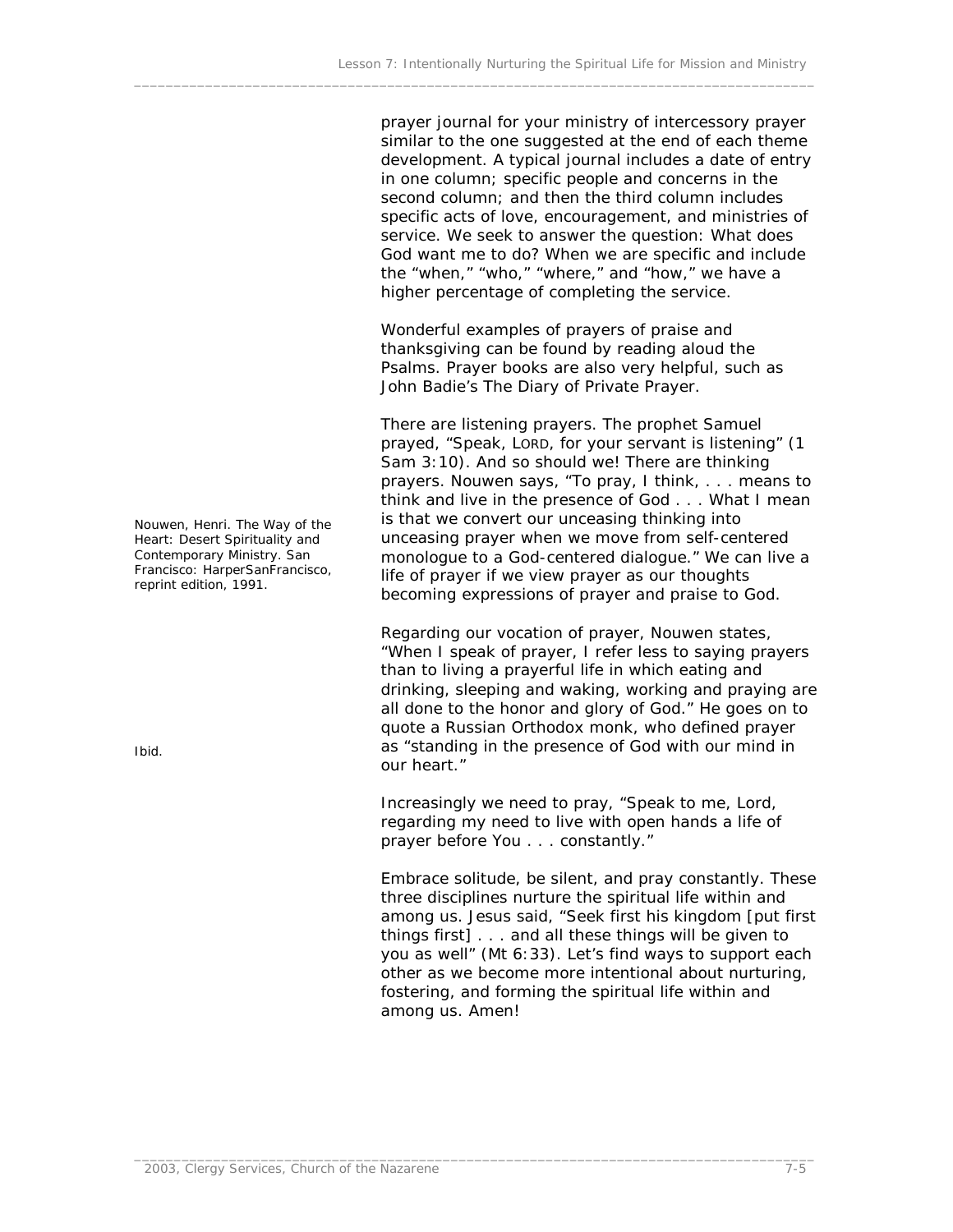### **Group Bible Study: 1 Thessalonians 2:1-12**

 $\_$  ,  $\_$  ,  $\_$  ,  $\_$  ,  $\_$  ,  $\_$  ,  $\_$  ,  $\_$  ,  $\_$  ,  $\_$  ,  $\_$  ,  $\_$  ,  $\_$  ,  $\_$  ,  $\_$  ,  $\_$  ,  $\_$  ,  $\_$  ,  $\_$  ,  $\_$  ,  $\_$  ,  $\_$  ,  $\_$  ,  $\_$  ,  $\_$  ,  $\_$  ,  $\_$  ,  $\_$  ,  $\_$  ,  $\_$  ,  $\_$  ,  $\_$  ,  $\_$  ,  $\_$  ,  $\_$  ,  $\_$  ,  $\_$  ,

(20 minutes)

*Refer students to Resource 7-2 in the Student Guide.*

### **Lecture/Discussion: Teaching Others to Lead Christianly**

#### (20 minutes)

*Refer students to Resource 7-3 in*

*Refer students to Resource 7-3 in*<br>the Student Guide. teaching and leadership assignment? What is the definition Jesus had of success?

> In general terms, we begin to answer the initial question when we understand ourselves as servants, motivating, equipping, and enabling others to serve in Jesus' name. Luke 6:40 is significant: "Everyone who is fully trained he will be like his teacher." We want those for whom we are responsible to see in us a servant spirit committed to motivating, equipping, and enabling them to serve others in Jesus' name. But as a leader, how do you teach a lifestyle? You teach a lifestyle through the principle of imitation.

*Have one of the students read each passage and guide the discussion toward these key phrases.*

*1 Cor 11:1—"Follow my example, as I follow the example of Christ."*

*2 Thess 3:7—"You ought to follow our example."*

*Phil 4:9—"Whatever you have learned or received or heard from me—put it into practice.""*

*2 Thess 3:9—"We did this . . . in order to make ourselves a model for you to follow."*

*Allow students to respond.*

In Resource 7-3 you will find four scriptures listed. Let's find each passage and write down the key phrase in each.

*How would you summarize the leadership principle represented by these four scriptures?*

#### **A Model for Teaching Others to Lead Christianly**

A paradigm for teaching a Christian lifestyle can be based on Ephesians 4:11-16. This passage might be summarized like this. He gave gifts . . . to some . . . to guide and teach His people . . . So that Christians might be properly equipped for their service . . . That

 $\_$  ,  $\_$  ,  $\_$  ,  $\_$  ,  $\_$  ,  $\_$  ,  $\_$  ,  $\_$  ,  $\_$  ,  $\_$  ,  $\_$  ,  $\_$  ,  $\_$  ,  $\_$  ,  $\_$  ,  $\_$  ,  $\_$  ,  $\_$  ,  $\_$  ,  $\_$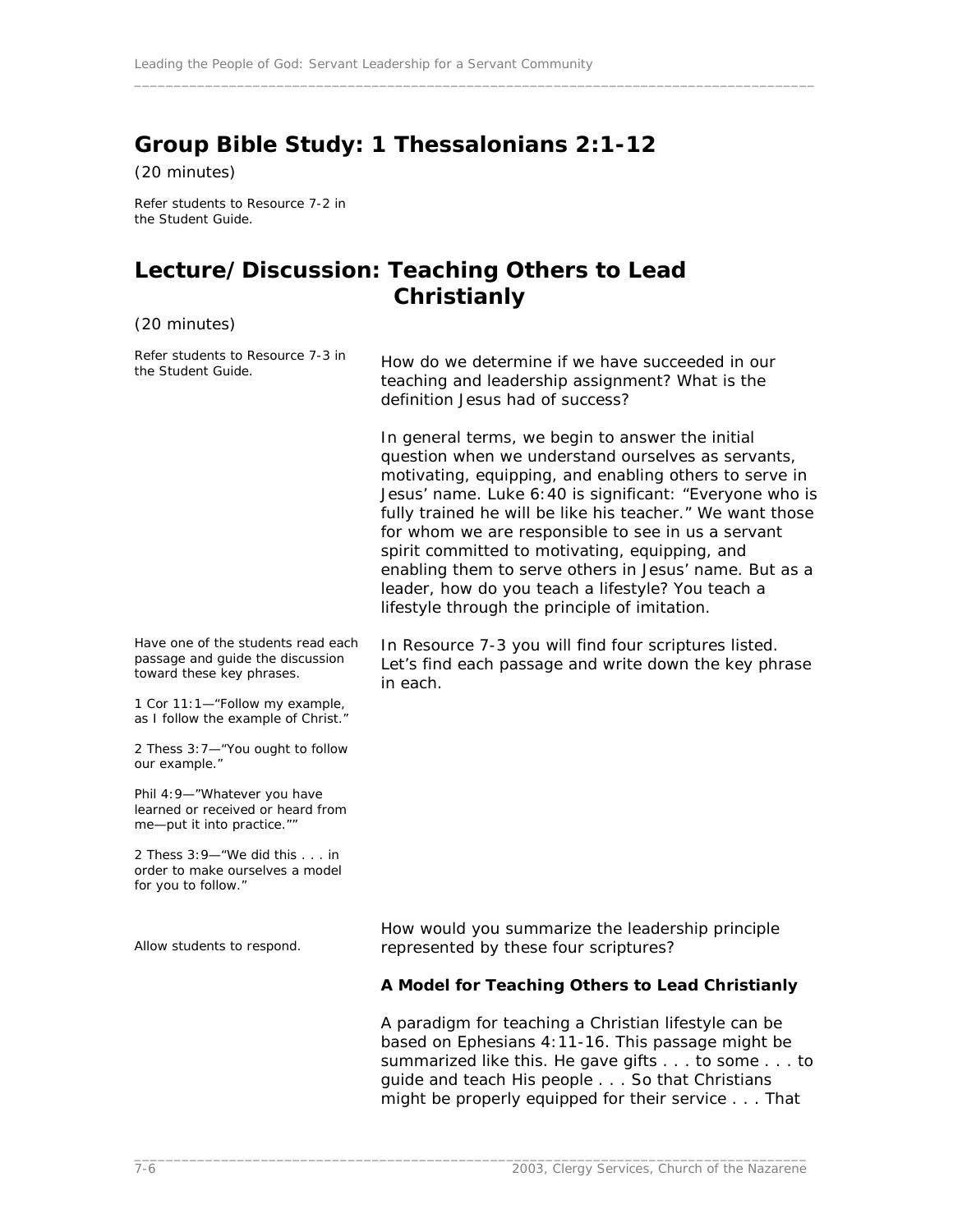the body might be built up . . . until we arrive at real maturity . . . (Therefore) we are meant to speak the truth in love, and to grow up in every way unto Christ, the head.

*Refer students to Resource 7-4 in*

*Completing the model in Resource 7-4 should be done with a combination of parts that you provide and discussion among the students.*

*In each of the three components— Task, Goal, and Method—you will need to provide the key verse. Students should be able to fill in the other pieces through guided discussion.*

The model in Resource 7-4 is one way to think about teaching others to lead in a Christlike way.

#### **The Task: Equipping the Believers (Eph 4:12)**

Definition: Preparing others to reproduce themselves spiritually Key Verse: 2 Timothy 2:2 Key Words: Discipling, Reproduction, Priorities Example: Jesus and His disciples (the Gospels) Crucial Concern: Teaching in such a way that the student will be like the teacher, pastor, professor, or mentor

#### **The Goal: Ministry Through Believers**

Definition: Serving others in the name of Jesus Key Verse: 2 Corinthians 5:16-20 Key Words: Reconciliation, Unity, Maturity Example: Paul and the Thessalonians (1 and 2 Thess) Crucial Concern: Every believer participating in the ministry of reconciliation as God has gifted, called, and "stationed" them

#### **The Method: Closeness with Believers (Eph 4:15- 16)**

Definition: An emotional closeness between the leader and the led within the Body of Christ

Key Verse: Hebrews 10:24-25

 $\_$  ,  $\_$  ,  $\_$  ,  $\_$  ,  $\_$  ,  $\_$  ,  $\_$  ,  $\_$  ,  $\_$  ,  $\_$  ,  $\_$  ,  $\_$  ,  $\_$  ,  $\_$  ,  $\_$  ,  $\_$  ,  $\_$  ,  $\_$  ,  $\_$  ,  $\_$  ,  $\_$  ,  $\_$  ,  $\_$  ,  $\_$  ,  $\_$  ,  $\_$  ,  $\_$  ,  $\_$  ,  $\_$  ,  $\_$  ,  $\_$  ,  $\_$  ,  $\_$  ,  $\_$  ,  $\_$  ,  $\_$  ,  $\_$  ,

Key Words: Modeling, Relationships

Example: Paul to Titus, Timothy, and Philippian believers

Crucial Concern: Creating a learning environment that exhibits in practice what is said in word.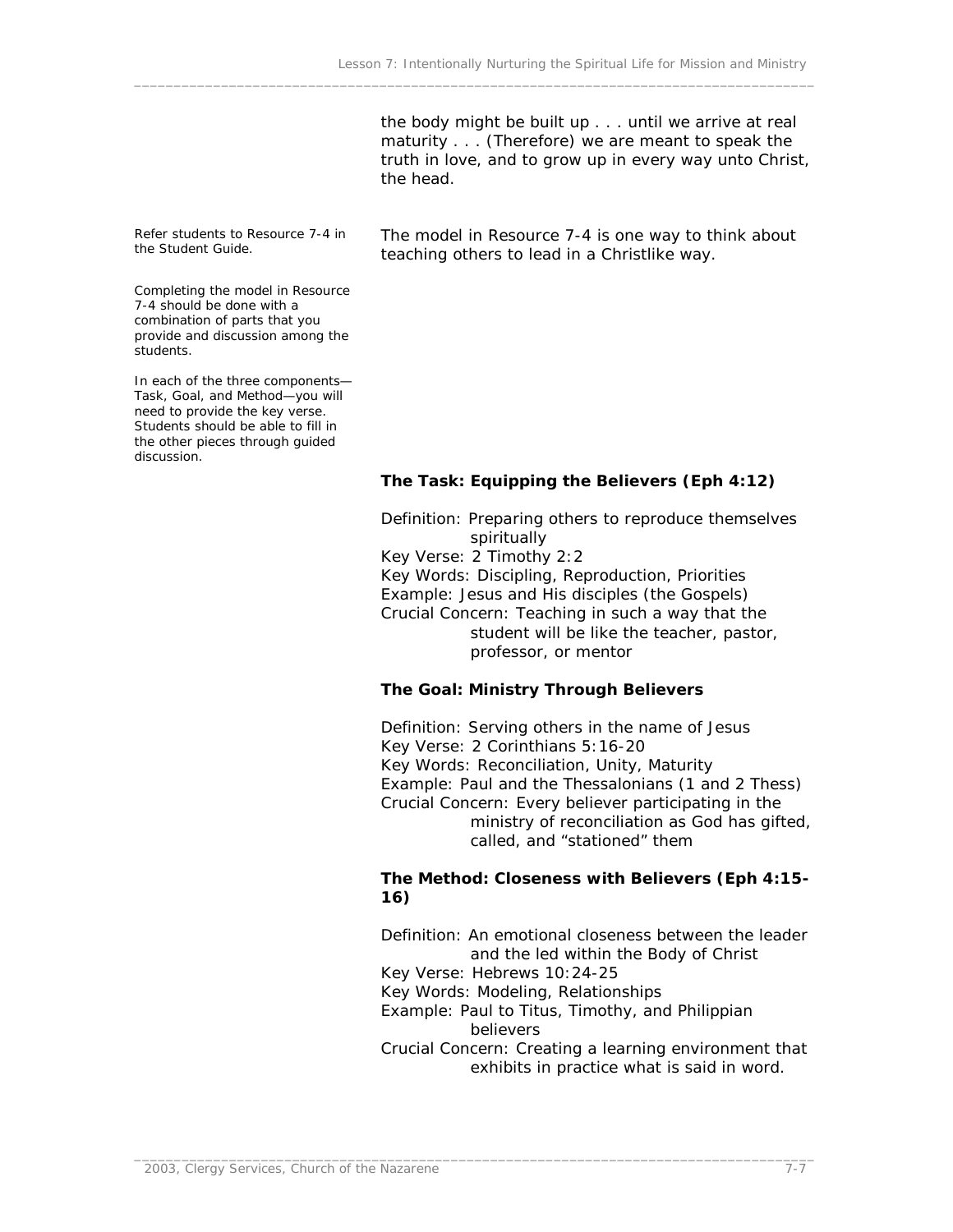## *Lesson Close*

 $\_$  ,  $\_$  ,  $\_$  ,  $\_$  ,  $\_$  ,  $\_$  ,  $\_$  ,  $\_$  ,  $\_$  ,  $\_$  ,  $\_$  ,  $\_$  ,  $\_$  ,  $\_$  ,  $\_$  ,  $\_$  ,  $\_$  ,  $\_$  ,  $\_$  ,  $\_$  ,  $\_$  ,  $\_$  ,  $\_$  ,  $\_$  ,  $\_$  ,  $\_$  ,  $\_$  ,  $\_$  ,  $\_$  ,  $\_$  ,  $\_$  ,  $\_$  ,  $\_$  ,  $\_$  ,  $\_$  ,  $\_$  ,  $\_$  ,

(5 minutes)

### **Review**

*Instruct students to locate objectives in the Student Guide.* Look at the learner objectives for this lesson. Can you

- understand that the purpose of leadership is to prepare others for their ministry
- cite key biblical passages to support Theme 3
- describe a model for teaching others to lead in a Christian way

### **Look Ahead**

Mentoring (and coaching) are excellent ways for a teacher to transfer what they have learned to students. This process requires time and commitment on the part of the mentor. In the next lesson we will be studying the mentoring process.

### **Assign Homework**

*Direct students to the Homework Assignments in the Student Guide.* Think about the people in your life that have been your mentors. Select one mentor and write a one- to twopage description of the area in which he or she has been your mentor, the activities through which you were mentored, and the relationship that developed between you and your mentor. If you cannot identify a specific mentor, you may conduct an interview with another person who has been mentored and report on the interview.

Read Resource 7-5: Coaching Ministers.

Read Resource 8-6 in preparation for an in-class activity.

Write in your journal.

- Theme 3 implies that every Christian has a call to minister. What differences, if any, do you see between a call to full-time Christian service, such as pastoring, and God's leading and gifting someone for other types of employment (teacher, builder, doctor, laborer, etc.)?
- To what has God called you? What gifts have been given to you by God to allow you to fulfill His call?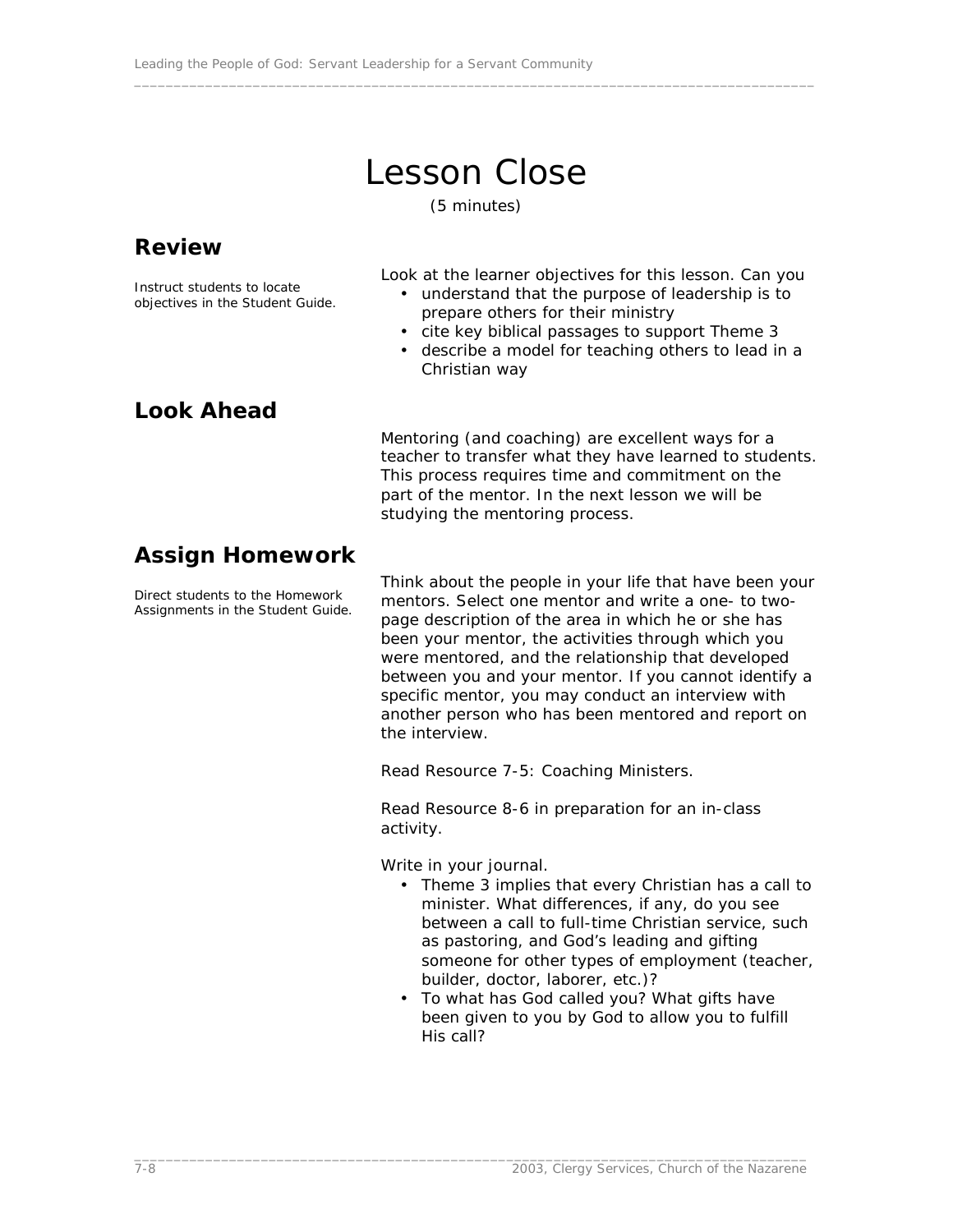## *Lesson 8*

# **Mentoring as Ministry Development**

## *Lesson Overview*

 $\_$  ,  $\_$  ,  $\_$  ,  $\_$  ,  $\_$  ,  $\_$  ,  $\_$  ,  $\_$  ,  $\_$  ,  $\_$  ,  $\_$  ,  $\_$  ,  $\_$  ,  $\_$  ,  $\_$  ,  $\_$  ,  $\_$  ,  $\_$  ,  $\_$  ,  $\_$  ,  $\_$  ,  $\_$  ,  $\_$  ,  $\_$  ,  $\_$  ,  $\_$  ,  $\_$  ,  $\_$  ,  $\_$  ,  $\_$  ,  $\_$  ,  $\_$  ,  $\_$  ,  $\_$  ,  $\_$  ,  $\_$  ,  $\_$  ,

### **Schedule**

| <b>Start Time</b> | Task or Topic            | Learning Activity           | <b>Materials Needed</b> |
|-------------------|--------------------------|-----------------------------|-------------------------|
| 0:00              | Introduction             | Orient                      | Student Guide           |
| 0:10              | Mentoring as Ministry    | Lecture/Discussion          | Resource 8-1            |
|                   | Development              |                             | Resource 8-2            |
| 0:35              | Working Effectively      | Lecture/Discussion          | Resource 8-3            |
|                   |                          |                             | Resource 8-4            |
| 0:45              | <b>Board Development</b> | <b>Small Group Activity</b> | Resource 8-5            |
|                   | and Collaboration        |                             | Resource 8-6            |
| 1:25              | Lesson Close             | Review, Assign              | Student Guide           |

### **Suggested Reading for Instructor**

- Covey, Stephen R. *The 7 Habits of Highly Effective People: Powerful Lessons in Personal Change.* New York: Simon & Schuster, Inc., First Fireside Edition, 1990, 145-82.
- Tracy, Wesley D., E. Dee Freeborn, Janine Tartaglia, and Morris Weigelt*. The Upward Call: Spiritual Formation and the Holy Life*. Kansas City: Beacon Hill Press of Kansas City, 1994, 135-200.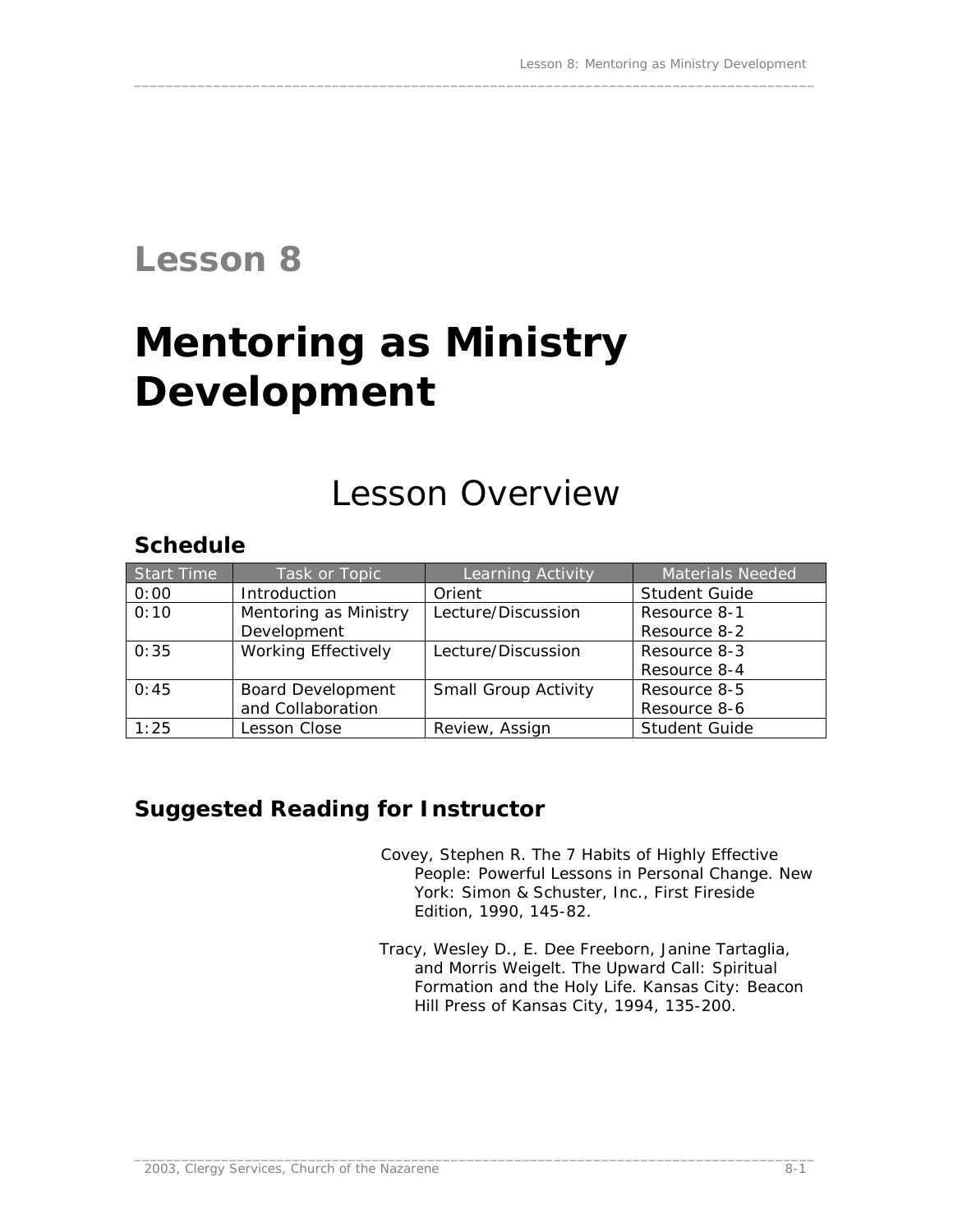# *Lesson Introduction*

 $\_$  ,  $\_$  ,  $\_$  ,  $\_$  ,  $\_$  ,  $\_$  ,  $\_$  ,  $\_$  ,  $\_$  ,  $\_$  ,  $\_$  ,  $\_$  ,  $\_$  ,  $\_$  ,  $\_$  ,  $\_$  ,  $\_$  ,  $\_$  ,  $\_$  ,  $\_$  ,  $\_$  ,  $\_$  ,  $\_$  ,  $\_$  ,  $\_$  ,  $\_$  ,  $\_$  ,  $\_$  ,  $\_$  ,  $\_$  ,  $\_$  ,  $\_$  ,  $\_$  ,  $\_$  ,  $\_$  ,  $\_$  ,  $\_$  ,

(10 minutes)

### **Accountability**

*This exercise is a quick check to see if students completed the homework assignment.*

*Call on one student to summarize or read his or her paper about his or her mentor.*

*Collect the students' papers. Read them, write comments on the papers to verify that you have read and thought about their comments, and return the papers in the next session.*

### **Orientation**

Many times in your life you will have need to develop new personal skills or character. One way that you might develop these is by participating in a mentoring relationship. At other times, someone may approach you for mentoring.

Your leadership position will also demand that you help develop the skills of your staff, boards of governance, or constituents. This lesson will examine the leader's role in mentoring and being mentored by others.

### **Learner Objectives**

*Instruct students to locate objectives in the Student Guide.*

*Restating the objectives for the learners serves as an advanced organizer for the lesson and alerts learners to key information and concepts.*

At the end of this lesson, participants should

 $\_$  ,  $\_$  ,  $\_$  ,  $\_$  ,  $\_$  ,  $\_$  ,  $\_$  ,  $\_$  ,  $\_$  ,  $\_$  ,  $\_$  ,  $\_$  ,  $\_$  ,  $\_$  ,  $\_$  ,  $\_$  ,  $\_$  ,  $\_$  ,  $\_$  ,  $\_$ 

- identify areas of personal development in which they desire mentoring
- develop personal skills to prioritize demands on time and resources
- understand the use of collaboration as a leadership tool within an institution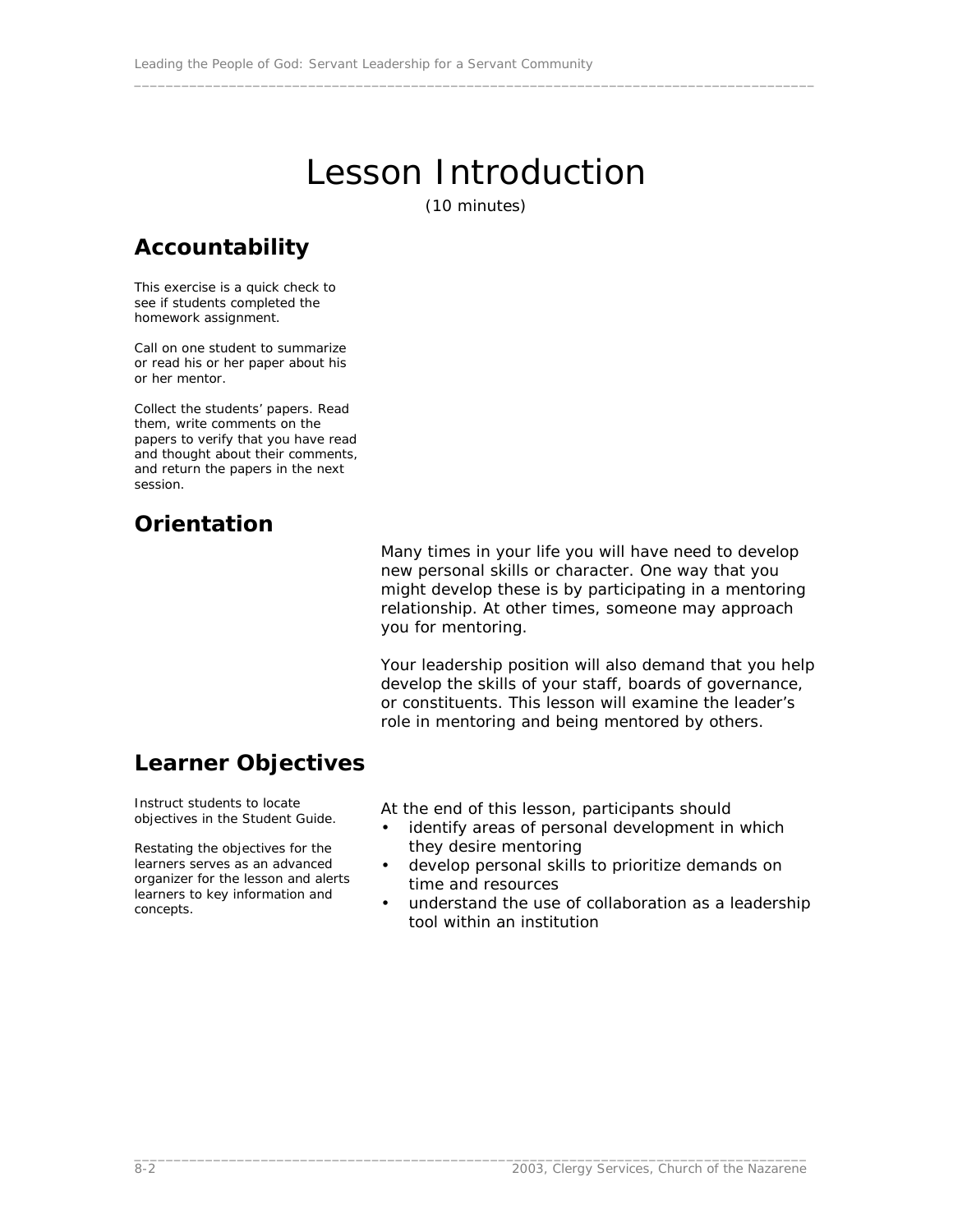## *Lesson Body*

 $\_$  ,  $\_$  ,  $\_$  ,  $\_$  ,  $\_$  ,  $\_$  ,  $\_$  ,  $\_$  ,  $\_$  ,  $\_$  ,  $\_$  ,  $\_$  ,  $\_$  ,  $\_$  ,  $\_$  ,  $\_$  ,  $\_$  ,  $\_$  ,  $\_$  ,  $\_$  ,  $\_$  ,  $\_$  ,  $\_$  ,  $\_$  ,  $\_$  ,  $\_$  ,  $\_$  ,  $\_$  ,  $\_$  ,  $\_$  ,  $\_$  ,  $\_$  ,  $\_$  ,  $\_$  ,  $\_$  ,  $\_$  ,  $\_$  ,

### **Lecture/Discussion: Mentoring as Ministry Development**

(25 minutes)

A mentor communicates in word and deed that God is more interested in our character than our comfort. Constantly communicated by example more than by words is the truth that God wants for me to be *available* to Him, not to do things to prove I'm *valuable* to Him. "He or she is known as one who goes around doing good," said Dr. Jim Bond, general superintendent for the Church of the Nazarene.

Dr. Richard Haygood, Northwest Nazarene University president, on the retirement of Dr. Sam Dunn, vice president of Academic Affairs, stated, "He combined the twin attributes of intellectual competence and spirituality with a spirit of optimism and grace." What a compliment to an outstanding mentor!

Two fundamental mentoring questions are:

- 1. How can we live and work together, as the people of God, so that our relationships are redemptive and a witness to others of the reconciling work of God in Christ?
- 2. How can we more consistently relate the foundations of scriptural holiness to our lifestyle, especially within the Body of Christ—the community of faith?

Two basic questions both mentor and mentoree should ask:

- 1. When am I at my best or most effective? Is it in living before the faith community a reconciled and reconciling holiness lifestyle?
- 2. When am I at my worst or least effective?

Other questions a mentor asks an individual or group he or she is mentoring:

- What kind of future do you envision for your church or ministry assignment?
- What are your dreams for the group for which you are responsible?
- How are you doing, personally?
- How are you progressing in your ministry assignment?
- How can I help you?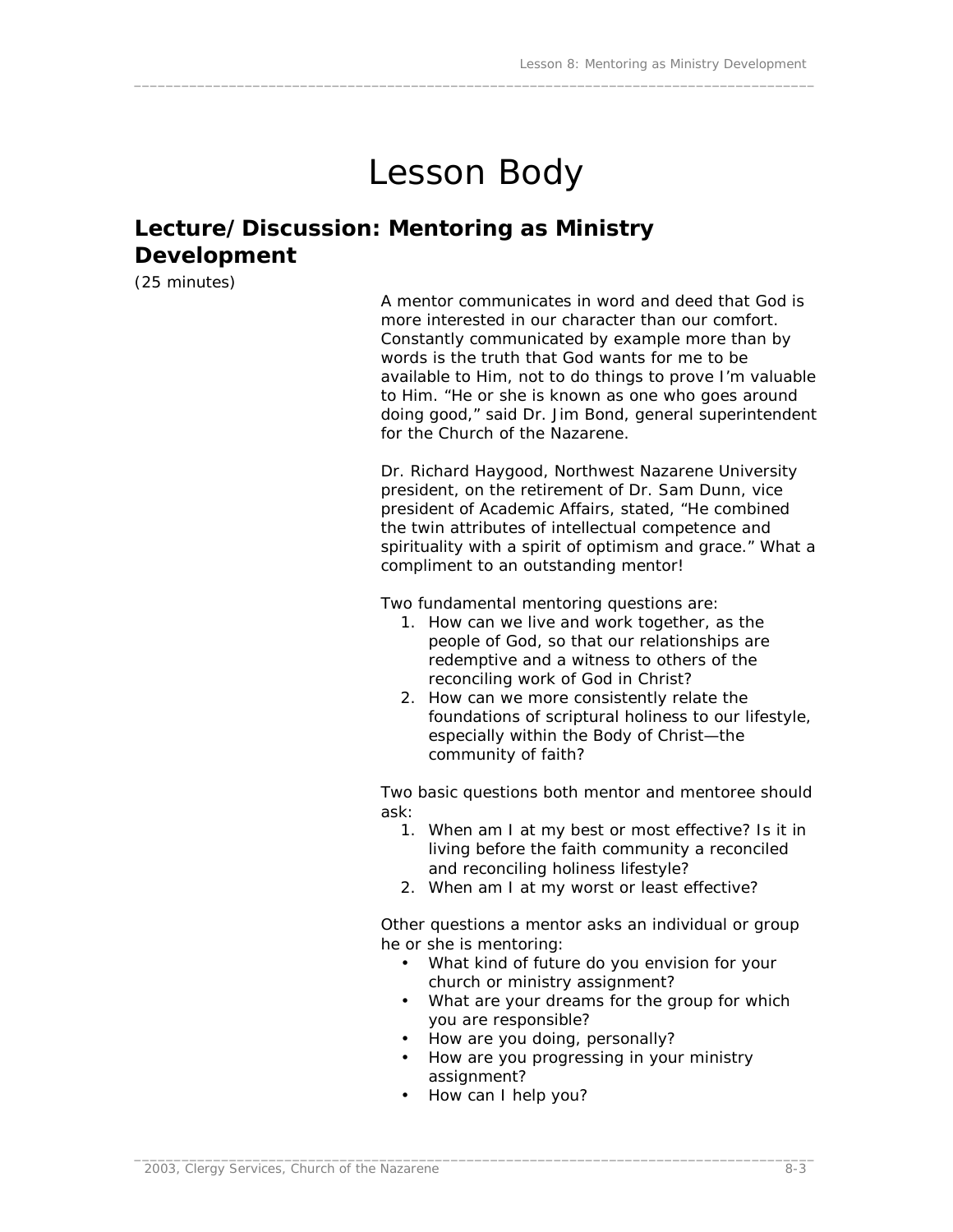*Refer students to Resource 8-1 in*

*Refer students to Resource 8-1 in* In the mentoring relationship, discussions between the *the Student Guide*. mentor and one being mentored frequently take place around these "fatal" mistakes of a leader:

| <b>Mistake</b>               | <b>Necessary Alternative</b> |
|------------------------------|------------------------------|
| inconsistency                | consistency                  |
| indecision                   | decisiveness                 |
| duplicity                    | integrity                    |
| (saying one thing and        | (what you say is what you    |
| doing another)               | do)                          |
| reactiveness                 | proactiveness                |
| "forked tongue" (lying)      | honest                       |
| impure motive                | pure motive                  |
| lack of "stick-to-itiveness" | tenacity                     |
| "jumping around"             | staying power                |
| talking too much             | listening before speaking    |
| disloyalty                   | loyalty                      |

A good question to ask a future leader whom you are mentoring, who tends to talk rather continuously about the problems with little attention to possible solutions is, "Therefore, what . . . ?"

*What are your thoughts about the "fatal" mistakes of leaders? Are there others that should be added to this list?*

*Allow students time to respond.*

*Biehl, Bobb.* Mentoring. Need Citation.

*Refer students to Resource 8-2 in the Student Guide.*

"Mentoring is . . . a lifelong relationship, in which a mentor helps a protégé reach her or his God-given potential."

#### **When You are the Mentor**

As a leader you will need to purposefully initiate the mentoring process with those you lead. One leader, who feels a keen responsibility to mentor those who report directly to him, lists 10 questions that help him begin mentoring sessions.

- 1. Why do you work at [church or institution]?
- 2. Has your faith been strengthened or weakened as a result of your work at [church or institution]?
- 3. In what ways do your spiritual gifts match the responsibilities assigned to you?
- 4. Where do you feel most vulnerable or weak?
- 5. With which of the [church or institution] core values do you agree most? Least? Which one needs to be strengthened or eliminated?
- 6. With which of the guiding principles do you most resonate? Least? Why? What can we do to strengthen the guiding principle statements?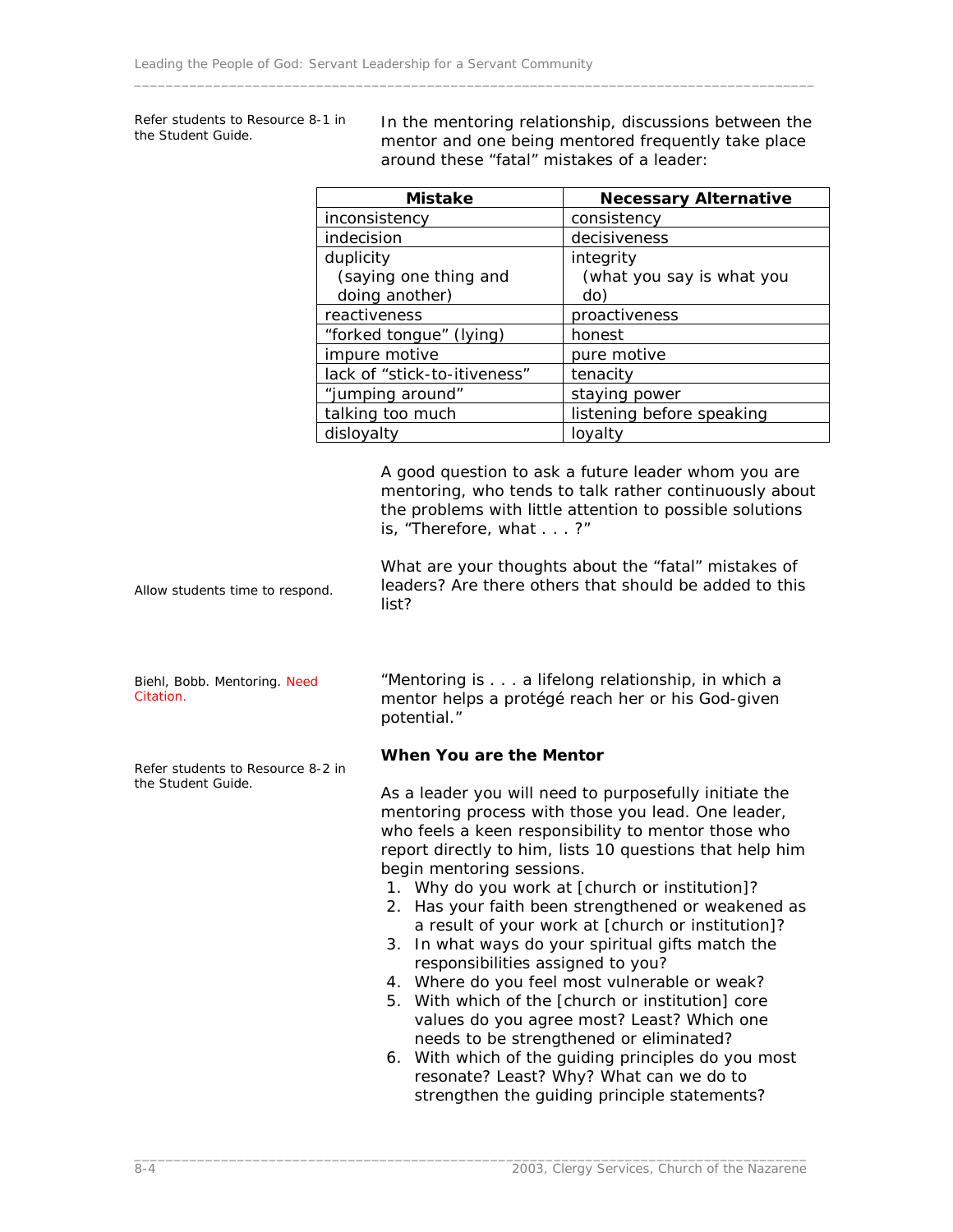- 7. How are you working to more effectively communicate [church or institution]'s mission and vision to the staff or faculty with whom you work most closely and those employees within your administrative responsibility?
- 8. What questions do you have for me?

- 9. How can I help you? How can I help you to increase your effectiveness in your leadership role?
- 10. What would you like for me to consider or change in my leadership role at [church or institution]?

*Which one or two of these questions would help you begin a conversation directed toward mentoring someone that reported to you?*

*Why does that question appeal to you?*

Mentoring agendas differ vastly according to need, purpose, time, money, and personnel. However, the more structured the plan or strategy, the better chance there is for sustained growth of the mentoree. Be proactive, not reactive.

#### **When you are being mentored**

Often we shift roles in the mentoring process. We mentor some individuals, and we are mentored by others in other contexts. Even if you are the one being mentored you can initiate the mentoring sessions by asking questions.

One university president has several advisory councils with whom he meets on a regular basis. Recently he asked a group of 20 pastors from his region these questions:

- What are you hearing (about the institution) that I need to hear?
- What are you thinking or dreaming about the institution?
- What are your concerns about this institution?
- What new ideas would you like for me (or the leadership team) to consider?
- What are the key issues facing your congregation today?
- Since we face many of those same issues with students, how can we better work together to address these issues and concerns?

 $\_$  ,  $\_$  ,  $\_$  ,  $\_$  ,  $\_$  ,  $\_$  ,  $\_$  ,  $\_$  ,  $\_$  ,  $\_$  ,  $\_$  ,  $\_$  ,  $\_$  ,  $\_$  ,  $\_$  ,  $\_$  ,  $\_$  ,  $\_$  ,  $\_$  ,  $\_$  ,  $\_$  ,  $\_$  ,  $\_$  ,  $\_$  ,  $\_$  ,  $\_$  ,  $\_$  ,  $\_$  ,  $\_$  ,  $\_$  ,  $\_$  ,  $\_$  ,  $\_$  ,  $\_$  ,  $\_$  ,  $\_$  ,  $\_$  ,

*Allow students to respond.*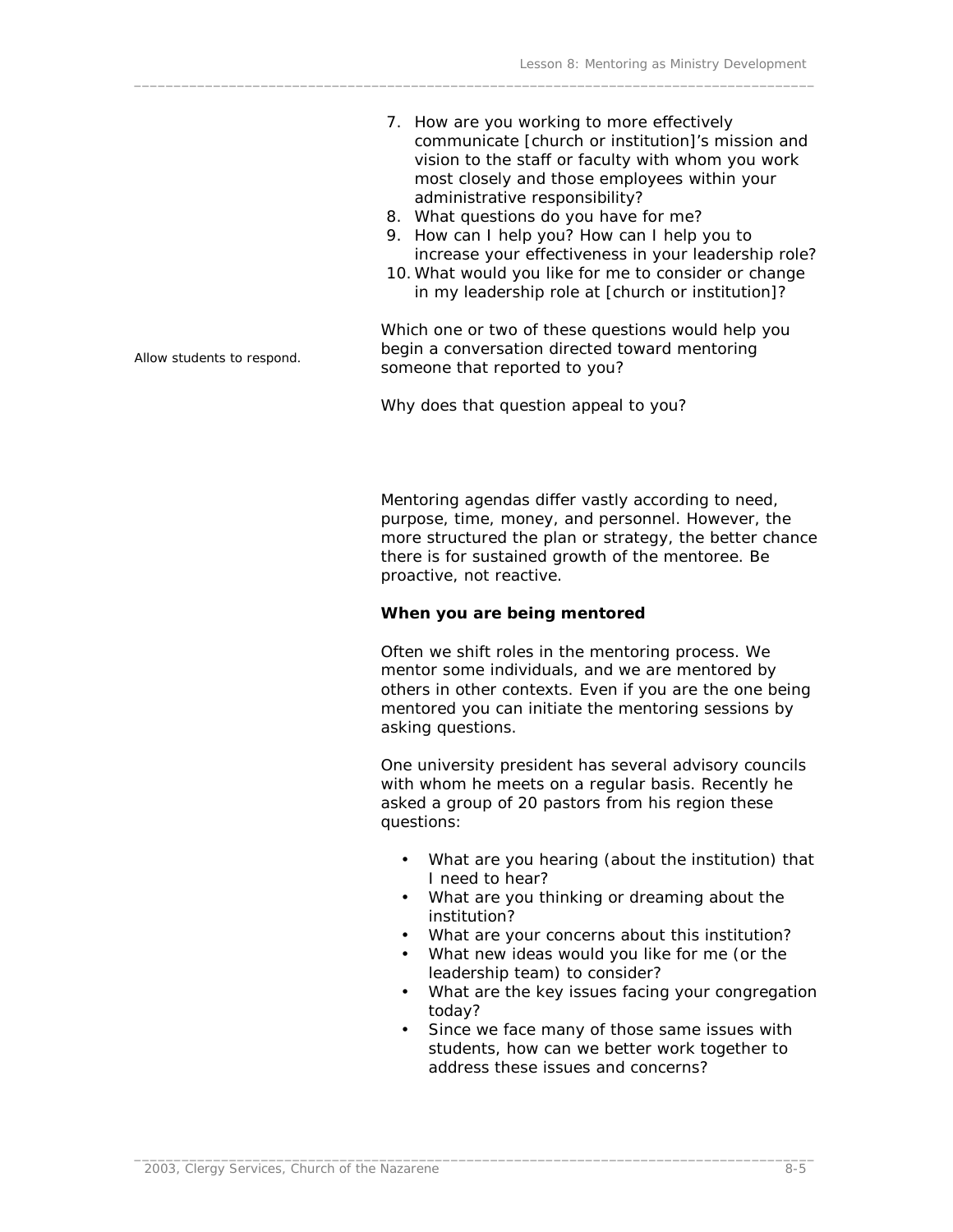To another group he asked:

 $\_$  ,  $\_$  ,  $\_$  ,  $\_$  ,  $\_$  ,  $\_$  ,  $\_$  ,  $\_$  ,  $\_$  ,  $\_$  ,  $\_$  ,  $\_$  ,  $\_$  ,  $\_$  ,  $\_$  ,  $\_$  ,  $\_$  ,  $\_$  ,  $\_$  ,  $\_$  ,  $\_$  ,  $\_$  ,  $\_$  ,  $\_$  ,  $\_$  ,  $\_$  ,  $\_$  ,  $\_$  ,  $\_$  ,  $\_$  ,  $\_$  ,  $\_$  ,  $\_$  ,  $\_$  ,  $\_$  ,  $\_$  ,  $\_$  ,

- Is the institution foundationally the same school that it was when it was started? Is it the same place that the founding president spoke of in a letter to his mother, "We are having the time of our lives . . . convinced that we enjoy one of the rare opportunities ever found in the church"?
- Are faculty, staff, and administrators working with the same sense of passion and purpose?
- Am I the same president as when I came to this institution?
- Is "calling" to our specific assignment on campus still a word in our vocabularies and a conviction and reality in our hearts?
- When was the last time we had a "burning bush" experience on campus?

Your "accountability group" or advisory group will differ from these; so will your questions. However, as leaders, it's important for us to switch hats at appropriate times and be mentored by others. We are better and stronger leaders because we ask and listen.

Proverbs 27:6 warns us that "wounds from a friend can be trusted, but an enemy multiplies kisses."

### **Lecture/Discussion: Working Effectively**

(10 minutes)

#### **Keep a Long-range Perspective**

 $\_$  ,  $\_$  ,  $\_$  ,  $\_$  ,  $\_$  ,  $\_$  ,  $\_$  ,  $\_$  ,  $\_$  ,  $\_$  ,  $\_$  ,  $\_$  ,  $\_$  ,  $\_$  ,  $\_$  ,  $\_$  ,  $\_$  ,  $\_$  ,  $\_$  ,  $\_$ 

As a leader, everyone will make demands on your time and resources. To be effective you must learn to graciously deal with the people who come to you, but at the same time not get involved solving problems or making decisions that they should handle themselves.

Your task is to lead—to do the things that cannot be done by others. These revolve around setting the vision, establishing priorities, approving policy, and mentoring others.

*Refer students to Resource 8-3 in the Student Guide.*

John Maxwell states what he calls the Pareto Principle in his book *Developing the Leader Within You.* The Pareto Principle is that

*Maxwell, John.* Developing the Leader Within You. *Nashville: Thomas Nelson, 1993.*

twenty percent of your priorities will give you eighty percent of your production, if you spend your time, energy, money, and personnel on the top twenty percent of your priorities.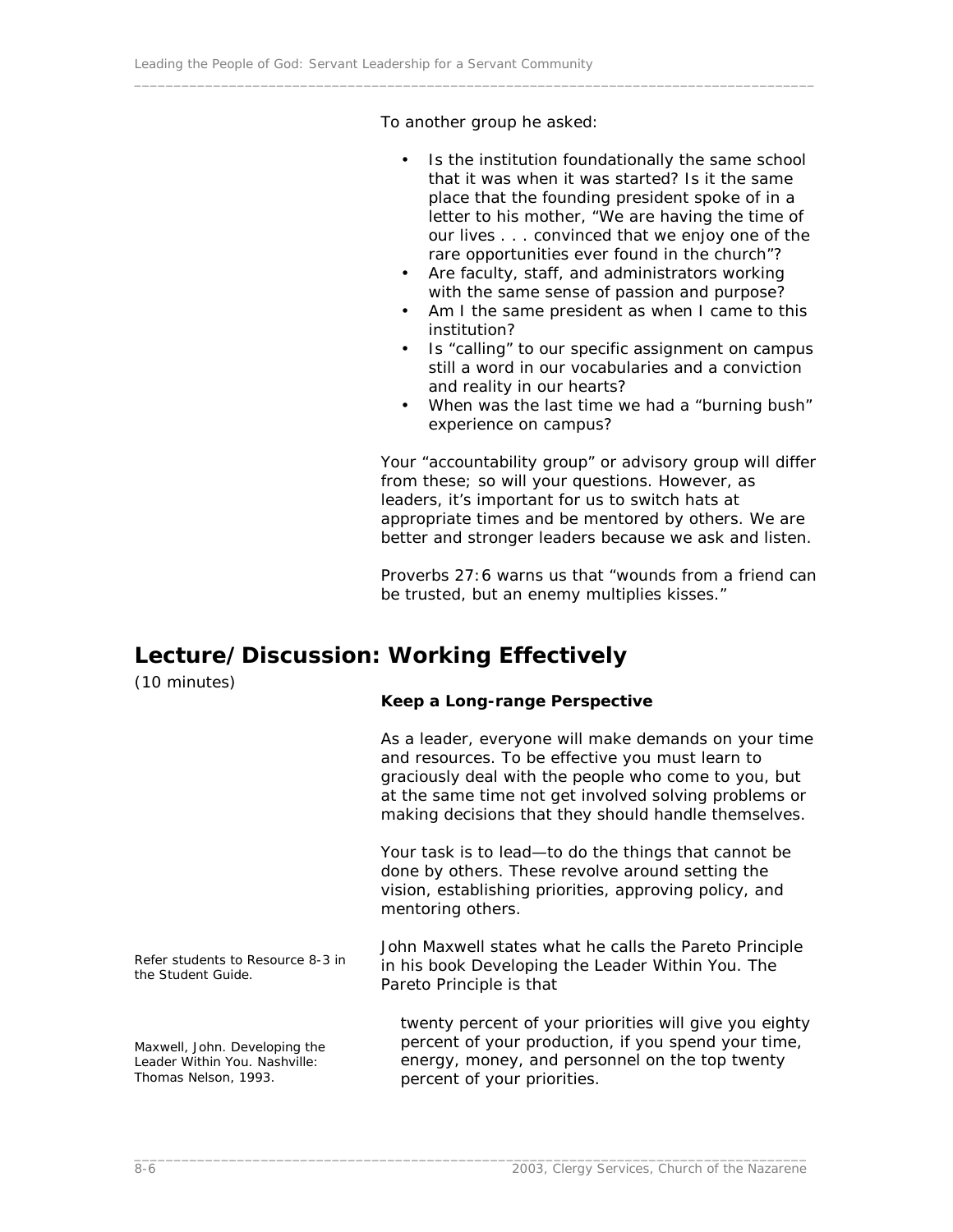This principle assumes that you know what your priorities are. Then, focus your efforts on the top twenty percent of those priorities and watch the results.

*Example: The last 20 percent of perfection requires 80 percent of the effort.*

*Allow students to respond.*

*Do you think that this principle is valid? If so, then how do you handle the daily demands on your time?*

*What other 20/80 or 80/20 principles have you heard*

#### **Managing the Daily Demands**

 $\_$  ,  $\_$  ,  $\_$  ,  $\_$  ,  $\_$  ,  $\_$  ,  $\_$  ,  $\_$  ,  $\_$  ,  $\_$  ,  $\_$  ,  $\_$  ,  $\_$  ,  $\_$  ,  $\_$  ,  $\_$  ,  $\_$  ,  $\_$  ,  $\_$  ,  $\_$  ,  $\_$  ,  $\_$  ,  $\_$  ,  $\_$  ,  $\_$  ,  $\_$  ,  $\_$  ,  $\_$  ,  $\_$  ,  $\_$  ,  $\_$  ,  $\_$  ,  $\_$  ,  $\_$  ,  $\_$  ,  $\_$  ,  $\_$  ,

*about?*

Many people organize the activities of their day by creating a TO-DO list. They group the TO-DO list into phone calls to make, appointments to attend, things to do, and even things to delegate. They still fail to be productive because they often fail to prioritize their list—to expend their resources of time and energy on the things that really matter.

They forget the 20/80 principle. Remember, that twenty percent of your priorities will give you eighty percent of your production, if you expend your time, energy, money, and personnel on the top twenty percent of your priorities.

Stephen Covey in *The 7 Habits of Highly Successful People* suggests that activities can be placed into one of four categories (or four quadrants of a square):

- I. Important and Urgent
- II. Important and Not Urgent
- III. Not Important and Urgent
- IV. Not Important and Not Urgent

Urgent means it requires immediate attention. Importance, on the other hand, has to do with results; "it contributes to your mission, your values, your high priority goals."

*What kinds of items fall in each of these four categories?*

*Where do you think highly productive people spend their resources and effort?*

As you prioritize your TO-DO list, try to limit the amount of time you will expend on Category I items. Don't allow crises to distract you from your priorities. Dedicate time to Category II and delegate items in

*Ibid.*

*Refer students to Resource 8-4 in the Student Guide.*

*Covey, Stephen R.* The 7 Habits of Highly Effective People: Powerful Lessons in Personal Change. *First Fireside Edition, New York: Simon & Schuster, Inc., 1990, 151.*

*Allow students to respond.*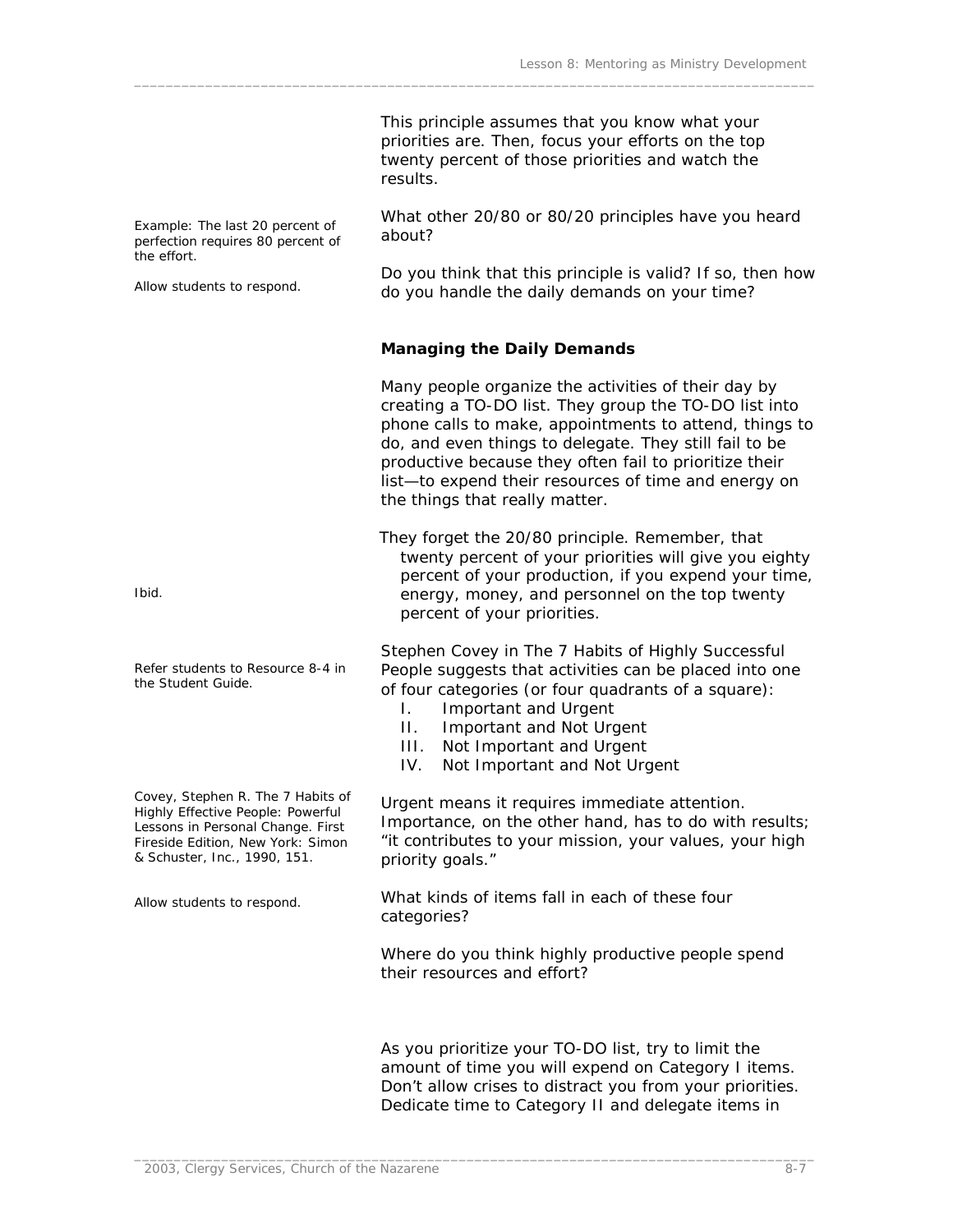Category III. Set aside Category IV items, they just waste resources. You can either be proactive in determining where you spend your time, or circumstances will determine it.

### **Small-Group Activities: Board Development and Collaboration**

 $\_$  ,  $\_$  ,  $\_$  ,  $\_$  ,  $\_$  ,  $\_$  ,  $\_$  ,  $\_$  ,  $\_$  ,  $\_$  ,  $\_$  ,  $\_$  ,  $\_$  ,  $\_$  ,  $\_$  ,  $\_$  ,  $\_$  ,  $\_$  ,  $\_$  ,  $\_$  ,  $\_$  ,  $\_$  ,  $\_$  ,  $\_$  ,  $\_$  ,  $\_$  ,  $\_$  ,  $\_$  ,  $\_$  ,  $\_$  ,  $\_$  ,  $\_$  ,  $\_$  ,  $\_$  ,  $\_$  ,  $\_$  ,  $\_$  ,

(40 minutes)

*Divide the students into two groups. Assign one group to work on Resource 8-5. All students were to have read Resource 8-6 prior to class. Assign the second group to work on Resource 8-6.*

> Each group should select a record keeper to take notes on the group discussion, and someone to report what the group decided.

> Discuss the resource and determine a plan of action to develop your governing board or institute a plan of collaboration in your church or institution. In about 30 minutes I will call you back together and each group will report on your plan.

*As the groups work, watch the time and after 25 minutes announce that they need to finalize their plan and the report to the class.*

*At 30 minutes ask for the first group to give a 3-minute report. The other group will have about 2 minutes to ask questions and make comments.*

*Repeat the 5-minute report format for the second small group.*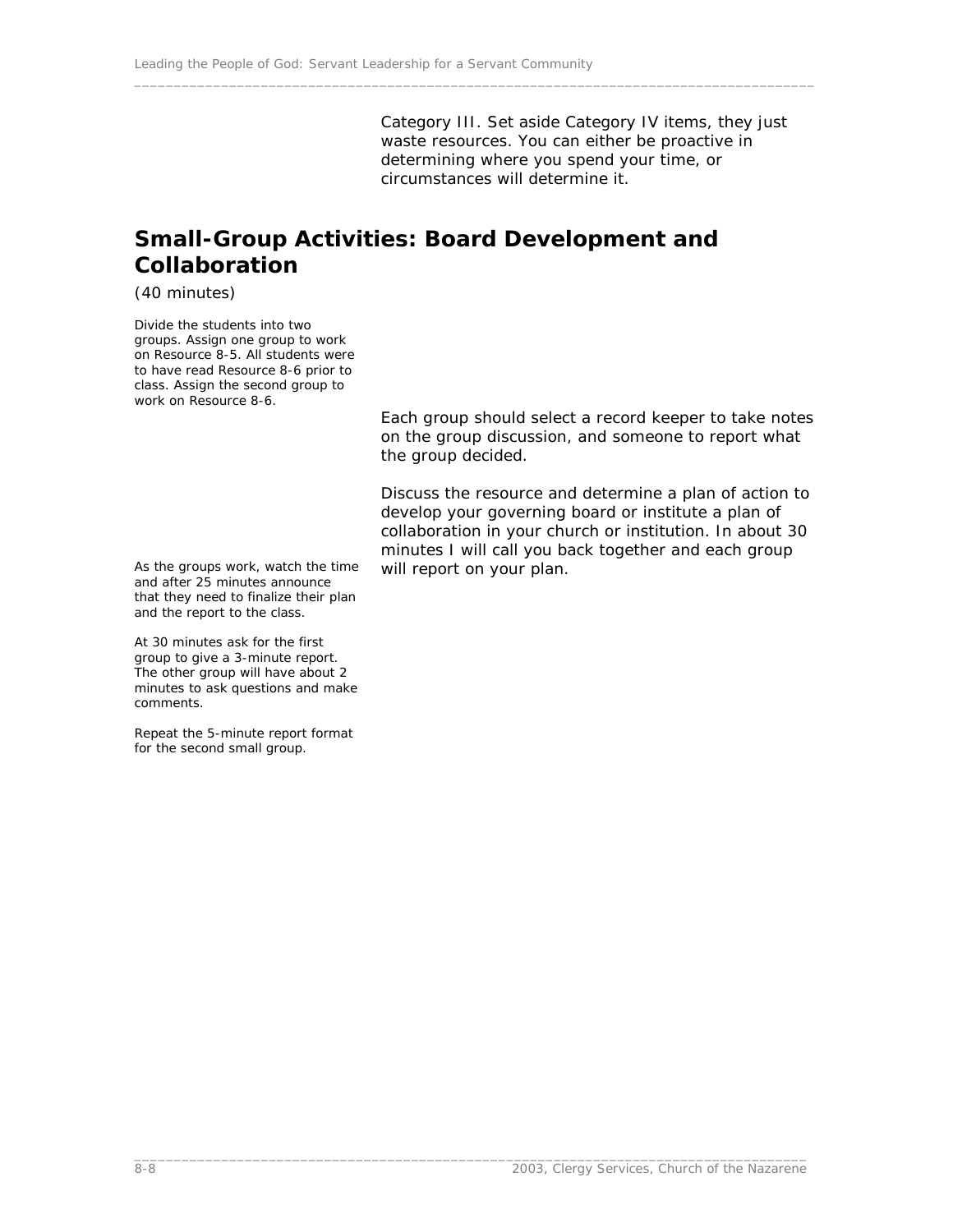## *Lesson Close*

 $\_$  ,  $\_$  ,  $\_$  ,  $\_$  ,  $\_$  ,  $\_$  ,  $\_$  ,  $\_$  ,  $\_$  ,  $\_$  ,  $\_$  ,  $\_$  ,  $\_$  ,  $\_$  ,  $\_$  ,  $\_$  ,  $\_$  ,  $\_$  ,  $\_$  ,  $\_$  ,  $\_$  ,  $\_$  ,  $\_$  ,  $\_$  ,  $\_$  ,  $\_$  ,  $\_$  ,  $\_$  ,  $\_$  ,  $\_$  ,  $\_$  ,  $\_$  ,  $\_$  ,  $\_$  ,  $\_$  ,  $\_$  ,  $\_$  ,

(5 minutes)

### **Review**

*Instruct students to locate*

*objectives in the Student Guide.* Look at the learner objectives for this lesson. Can you

- identify areas of personal development in which you desire mentoring
- prioritize demands on time and resources
- understand the use of collaboration as a leadership tool within an institution

## **Look Ahead**

In the final lesson for Theme 3 we will discuss the implications of Peter Kuzmic's "Twelve Theses for Kingdom Servanthood in Post Communist Europe." Be sure to read the article in Resource 8-8 before coming to the next class meeting.

### **Assign Homework**

*Direct students to the Homework Assignments in the Student Guide.* Read Resource 8-7. It contains a list of core topics from the Nazarene World Mission Department for mentoring and training new missionaries. Use the list to reflect on your own development needs. Complete Resource 8-7 by identifying the five areas in which you would like to be mentored. Identify a person or persons that you would like to help mentor you in these areas.

Read Resource 8-8: "Twelve Theses for Kingdom Servanthood in Post Communist Europe" in preparation for the next lesson.

Write in your journal.

- How do you feel about being a mentor/coach? Are you willing to make that commitment?
- Who are the people that you should be mentoring/coaching today?
- What skills and experience do you have that you would be willing to share with others?
- What is your reaction to being mentored/coached by someone else?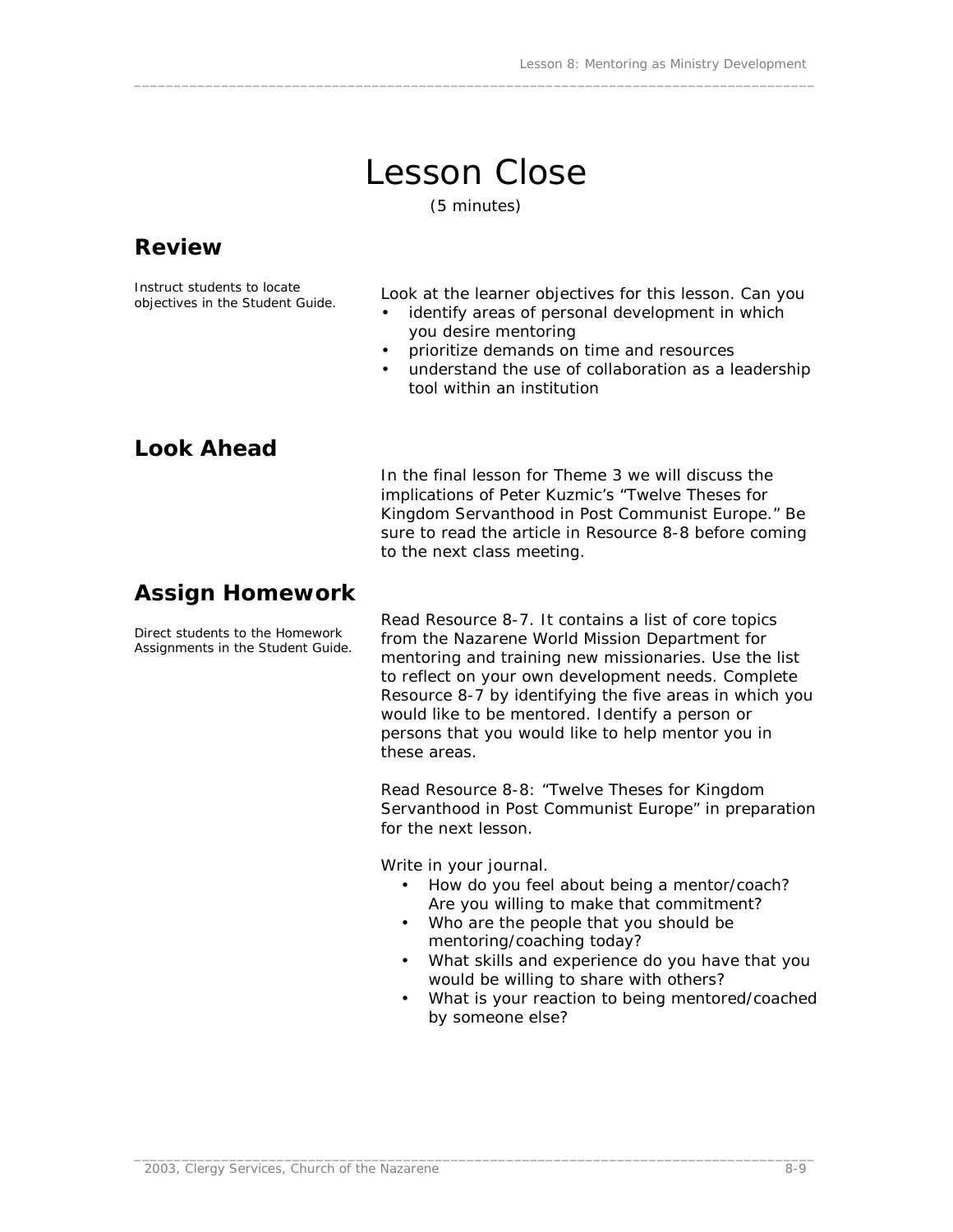[This page intentionally blank]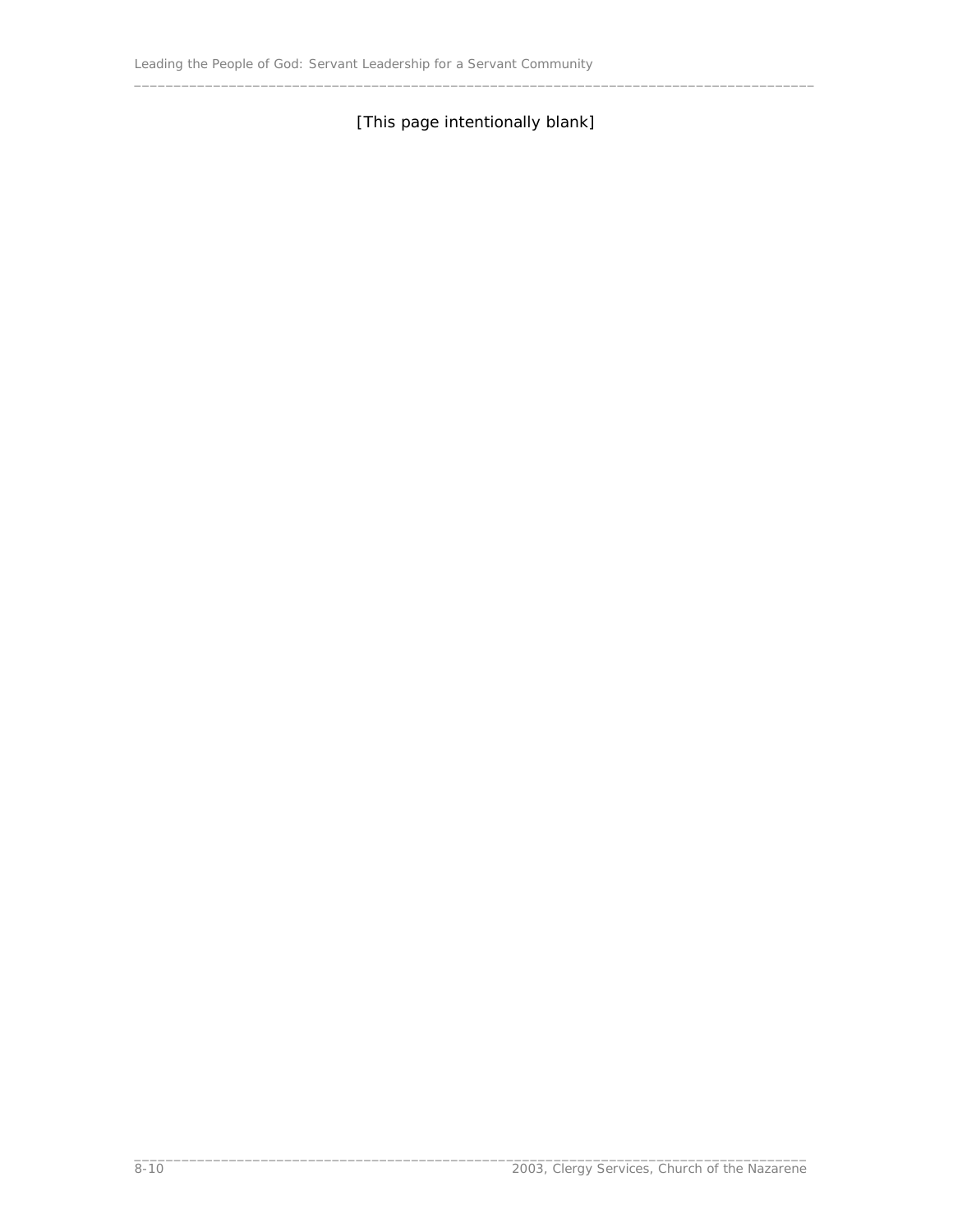## *Lesson 9*

## **Twelve Theses for Kingdom Servanthood**

 $\_$  ,  $\_$  ,  $\_$  ,  $\_$  ,  $\_$  ,  $\_$  ,  $\_$  ,  $\_$  ,  $\_$  ,  $\_$  ,  $\_$  ,  $\_$  ,  $\_$  ,  $\_$  ,  $\_$  ,  $\_$  ,  $\_$  ,  $\_$  ,  $\_$  ,  $\_$  ,  $\_$  ,  $\_$  ,  $\_$  ,  $\_$  ,  $\_$  ,  $\_$  ,  $\_$  ,  $\_$  ,  $\_$  ,  $\_$  ,  $\_$  ,  $\_$  ,  $\_$  ,  $\_$  ,  $\_$  ,  $\_$  ,  $\_$  ,

## *Lesson Overview*

### **Schedule**

| <b>Start Time</b> | Task or Topic        | Learning Activity  | Materials Needed |
|-------------------|----------------------|--------------------|------------------|
| 0:00              | Introduction         | Orient             | Student Guide    |
| 0:10              | Summary of           | Lecture/Discussion | Resource 8-8     |
|                   | "Kingdom             |                    | Resource 9-1     |
|                   | Servanthood"         |                    |                  |
| 0:35              | <b>Key Questions</b> | Small Groups       | Resource 9-2     |
| 1:10              | <b>Key Questions</b> | Reporting          |                  |
| 1:25              | Lesson Close         | Review, Assign     | Student Guide    |

## **Suggested Reading for Instructor**

Armerdin, Hudson. *The Heart of Godly Leadership*. Wheaton, IL: Crossway Books, 1992.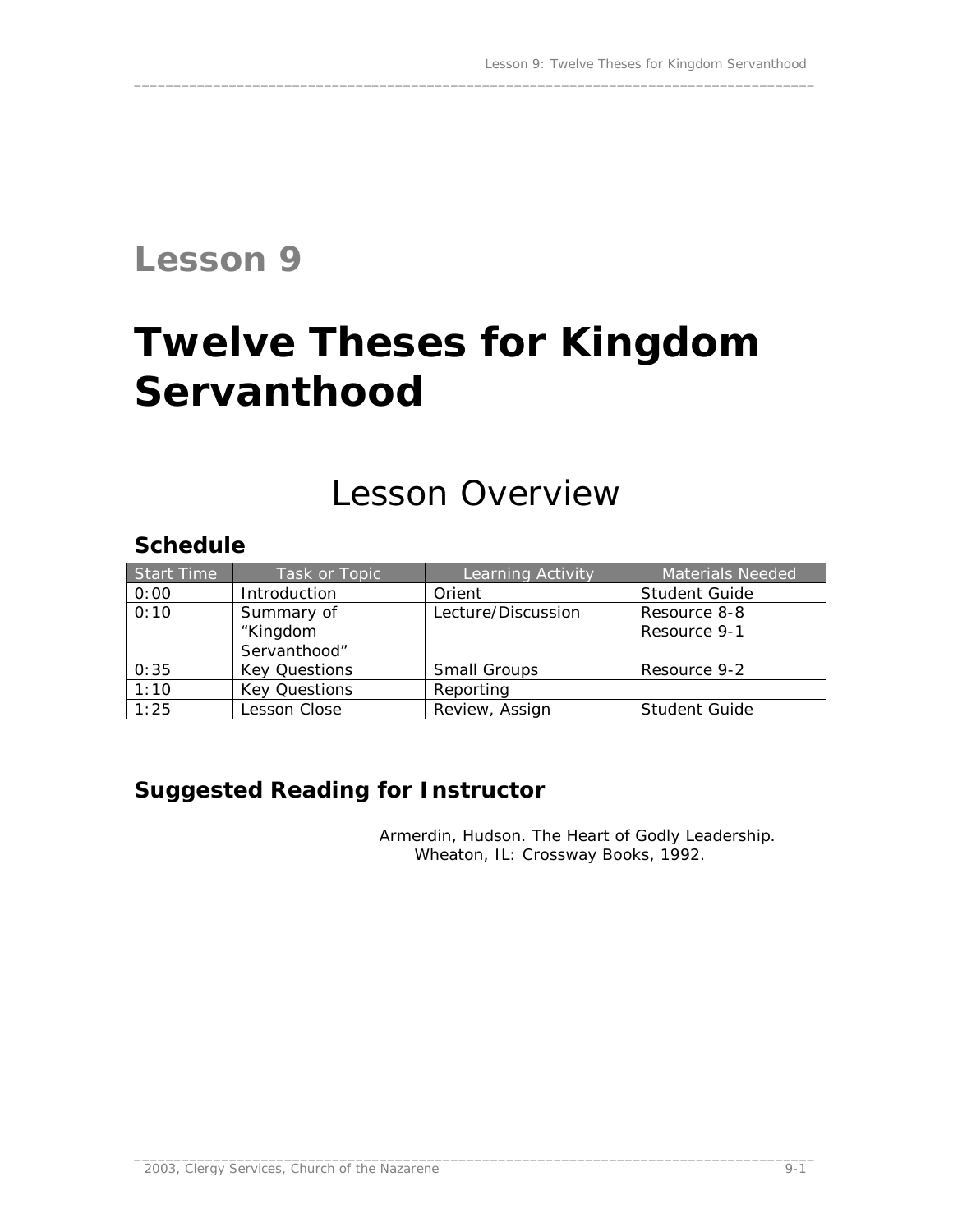# *Lesson Introduction*

 $\_$  ,  $\_$  ,  $\_$  ,  $\_$  ,  $\_$  ,  $\_$  ,  $\_$  ,  $\_$  ,  $\_$  ,  $\_$  ,  $\_$  ,  $\_$  ,  $\_$  ,  $\_$  ,  $\_$  ,  $\_$  ,  $\_$  ,  $\_$  ,  $\_$  ,  $\_$  ,  $\_$  ,  $\_$  ,  $\_$  ,  $\_$  ,  $\_$  ,  $\_$  ,  $\_$  ,  $\_$  ,  $\_$  ,  $\_$  ,  $\_$  ,  $\_$  ,  $\_$  ,  $\_$  ,  $\_$  ,  $\_$  ,  $\_$  ,

(10 minutes)

## **Accountability**

*This exercise is a quick check to see if students completed the homework assignment.*

*Ask for volunteers to summarize or read his or her paper.*

*Collect the students' papers. Read them, write comments on the papers to verify that you have read and thought about their comments, and return the papers in the next session.*

## **Orientation**

Croatian distinguished theologian Peter Kuzmic has written an intriguing article about Kingdom servant in post-Communist Europe. In this lesson we will explore his 12 theses and discuss how they might apply to our own context. We will discuss key questions related to each of Kuzmic's theses through group discussion, small groups, and journaling.

### **Learner Objectives**

*Instruct students to locate objectives in the Student Guide.*

*Restating the objectives for the learners serves as an advanced organizer for the lesson and alerts learners to key information and concepts.*

At the end of this lesson, participants should

- list Kuzmic's 12 theses for Kingdom servanthood
- extract ideas for personal development from the list of 12 theses for Kingdom servanthood
- describe how Kuzmic's 12 theses for Kingdom servanthood relate to our culture and context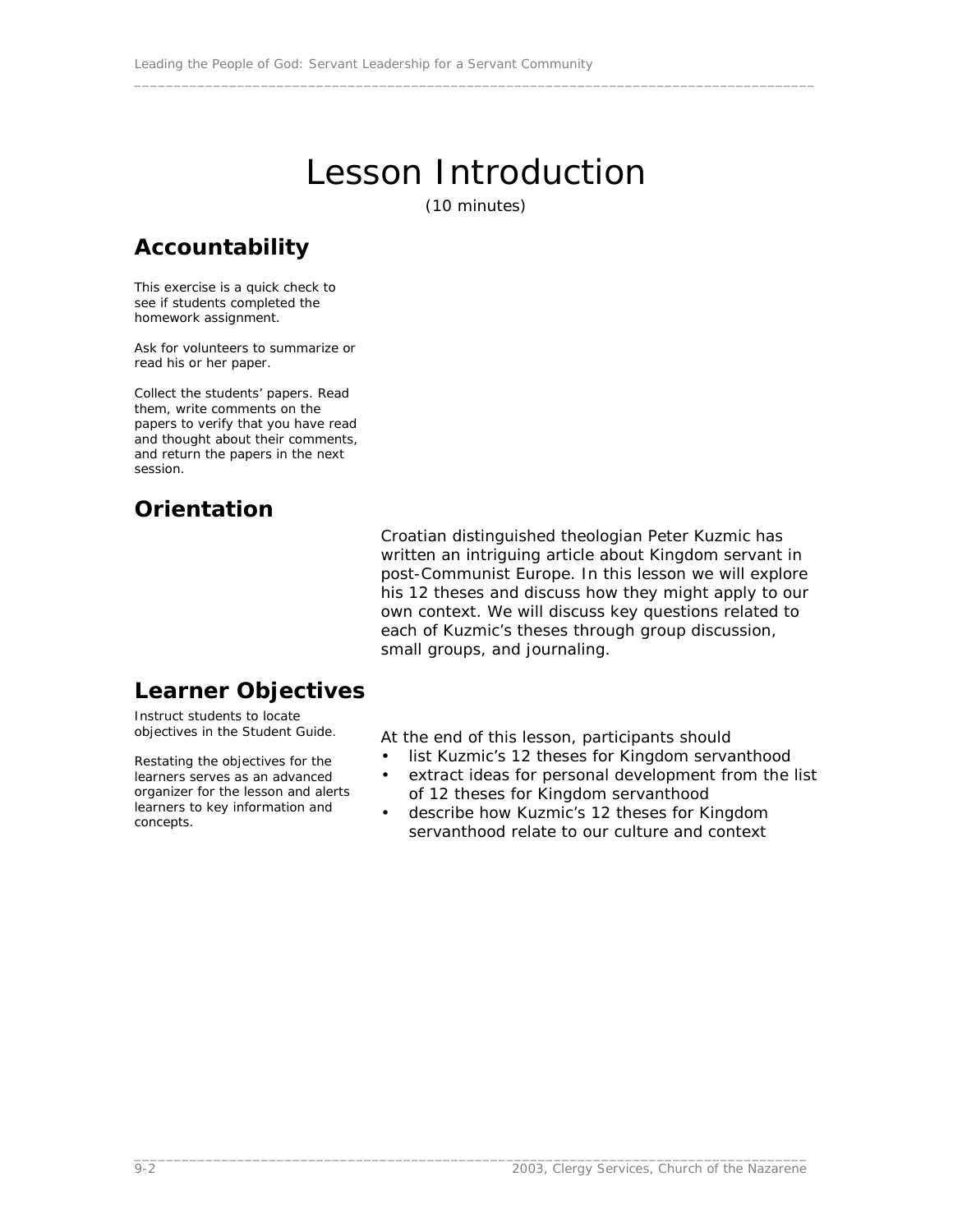## *Lesson Body*

 $\_$  ,  $\_$  ,  $\_$  ,  $\_$  ,  $\_$  ,  $\_$  ,  $\_$  ,  $\_$  ,  $\_$  ,  $\_$  ,  $\_$  ,  $\_$  ,  $\_$  ,  $\_$  ,  $\_$  ,  $\_$  ,  $\_$  ,  $\_$  ,  $\_$  ,  $\_$  ,  $\_$  ,  $\_$  ,  $\_$  ,  $\_$  ,  $\_$  ,  $\_$  ,  $\_$  ,  $\_$  ,  $\_$  ,  $\_$  ,  $\_$  ,  $\_$  ,  $\_$  ,  $\_$  ,  $\_$  ,  $\_$  ,  $\_$  ,

## **Lecture/Discussion: Summary of "Kingdom Servanthood"**

(25 minutes)

| Kuzmic, Peter. "Twelve theses on<br>kingdom servanthood for post-<br>communist Europe,"<br>Transformation. (1999) 16:1, 34-<br>39. | Servants of the King know, love, and obey<br>1.<br>their Lord above everyone and everything<br>else.                                                                                                                                                                                                                                                    |  |
|------------------------------------------------------------------------------------------------------------------------------------|---------------------------------------------------------------------------------------------------------------------------------------------------------------------------------------------------------------------------------------------------------------------------------------------------------------------------------------------------------|--|
| Refer students to Resource 9-1 in<br>the Student Guide.                                                                            | The true nature and mission of the church is to be<br>marked by humble service and a recognition that we<br>can claim no ownership of the things and people that<br>belong to God along. We are called to be His humble<br>servants always ready to obey His command and to do<br>His will. The Kingdom demands commitment and<br>obedience in service. |  |
|                                                                                                                                    | "Our concern is not reacting left or right. Our concern<br>is affirmation based on full fledged biblical theology."                                                                                                                                                                                                                                     |  |
| Allow students to respond.                                                                                                         | What does the author mean by these statements?                                                                                                                                                                                                                                                                                                          |  |
|                                                                                                                                    | Servants of the King are neither totally at<br>2.<br>home nor fully comfortable in any kingdoms<br>of this world.                                                                                                                                                                                                                                       |  |
|                                                                                                                                    | The church is to serve the world but not to be a<br>servant of the world. Our authority in the world is<br>grounded in our identity in our Lord. Faithfulness to<br>God must always be given priority over loyalty to our<br>nation.                                                                                                                    |  |
| Allow students to respond.                                                                                                         | What ways can we manifest the biblical concept of<br>shalom?                                                                                                                                                                                                                                                                                            |  |
| Allow students to respond.                                                                                                         | Do you agree that shalom includes well-ordered<br>relationships, justice, stability, and material well-<br>being?                                                                                                                                                                                                                                       |  |
|                                                                                                                                    | 3.<br>Servants of the King are seekers of the<br>Kingdom and not empire-builders.                                                                                                                                                                                                                                                                       |  |

 $\_$  ,  $\_$  ,  $\_$  ,  $\_$  ,  $\_$  ,  $\_$  ,  $\_$  ,  $\_$  ,  $\_$  ,  $\_$  ,  $\_$  ,  $\_$  ,  $\_$  ,  $\_$  ,  $\_$  ,  $\_$  ,  $\_$  ,  $\_$  ,  $\_$  ,  $\_$  ,  $\_$  ,  $\_$  ,  $\_$  ,  $\_$  ,  $\_$  ,  $\_$  ,  $\_$  ,  $\_$  ,  $\_$  ,  $\_$  ,  $\_$  ,  $\_$  ,  $\_$  ,  $\_$  ,  $\_$  ,  $\_$  ,  $\_$  ,

Matthew 6:33 says, "Seek first his kingdom and his righteousness and all these things will be given to you as well."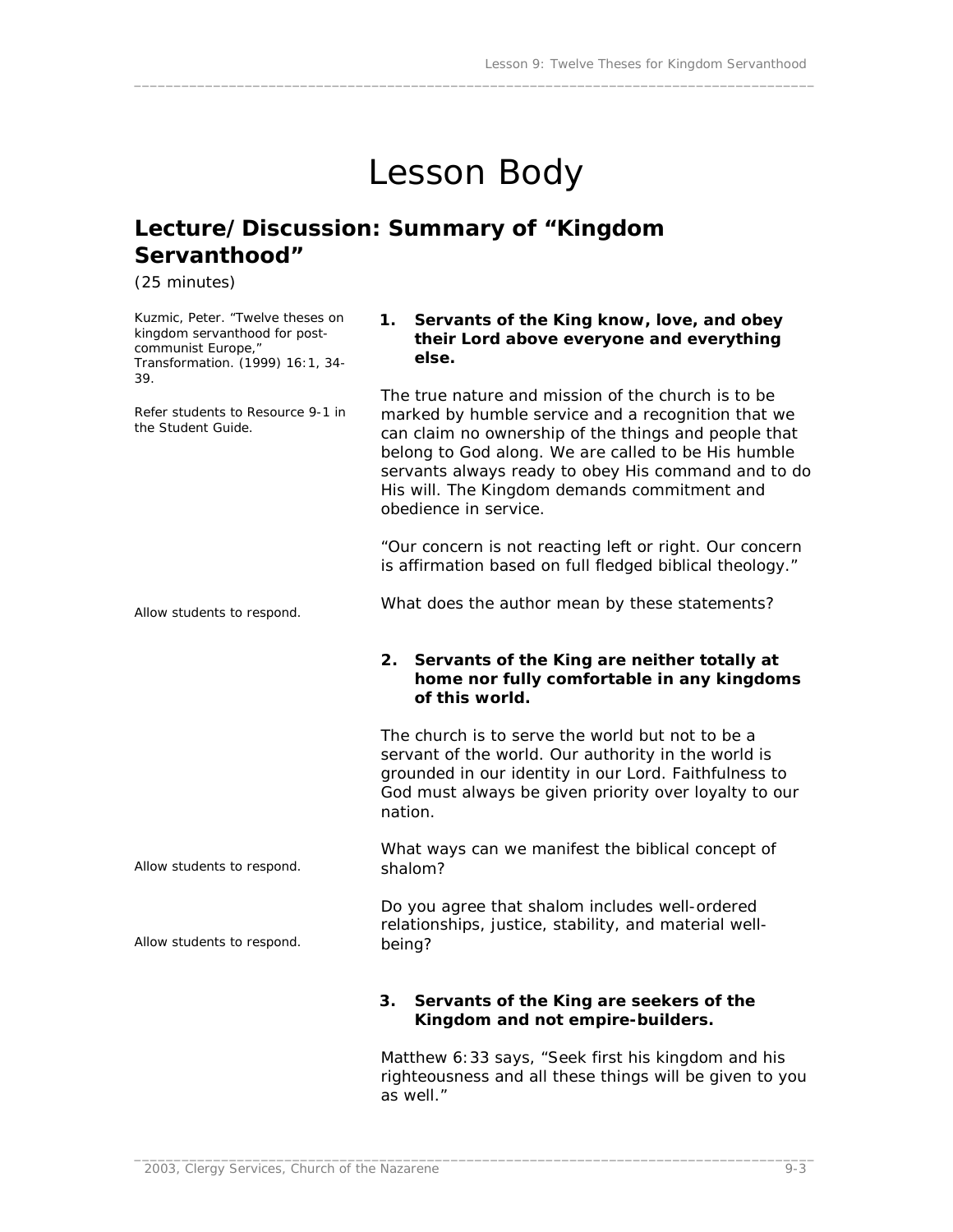| Allow students to respond. | What fruit will be evident in our lives if we are Kingdom<br>seeking?                                                                                                                                                                                                                                                                                                     |
|----------------------------|---------------------------------------------------------------------------------------------------------------------------------------------------------------------------------------------------------------------------------------------------------------------------------------------------------------------------------------------------------------------------|
|                            | 4.<br>Servants of the King excel in righteousness<br>and practice a prophetic spirituality.                                                                                                                                                                                                                                                                               |
|                            | The salvation we claim should be transforming us in<br>the totality of our personal and social responsibilities.                                                                                                                                                                                                                                                          |
| Allow students to respond. | Are we spreading the righteousness of Christ in our<br>world?                                                                                                                                                                                                                                                                                                             |
| Allow students to respond. | How comfortable does this make us?                                                                                                                                                                                                                                                                                                                                        |
|                            | 5. Servants of the King are indifferent to worldly<br>gain and recognition.                                                                                                                                                                                                                                                                                               |
|                            | All of us have to fight against the spirit of the age, the<br>spirit of greed, and the spirit of personal promotion.<br>Agape love for humans must overcome idolatrous<br>worship of things.                                                                                                                                                                              |
| Allow students to respond. | How well are we doing? Is giving up prosperity for<br>poverty the point the author is trying to make?                                                                                                                                                                                                                                                                     |
|                            | Servants of the King are disciplined people,<br>6.<br>striving for excellence in all areas of life.                                                                                                                                                                                                                                                                       |
|                            | Leaders are to be lifelong learners, a translation of<br>disciples. For those of us in Christian education, we<br>must seek academic excellence. The Kingdom of God<br>stands against all mediocrity and contentment with the<br>status quo. The attitudes that should mark a kingdom-<br>learner are to be severe with self, gentle with others,<br>and honest with all. |
| Allow students to respond. | Do we stand against mediocrity and contentment with<br>the status quo? How do we do that graciously?                                                                                                                                                                                                                                                                      |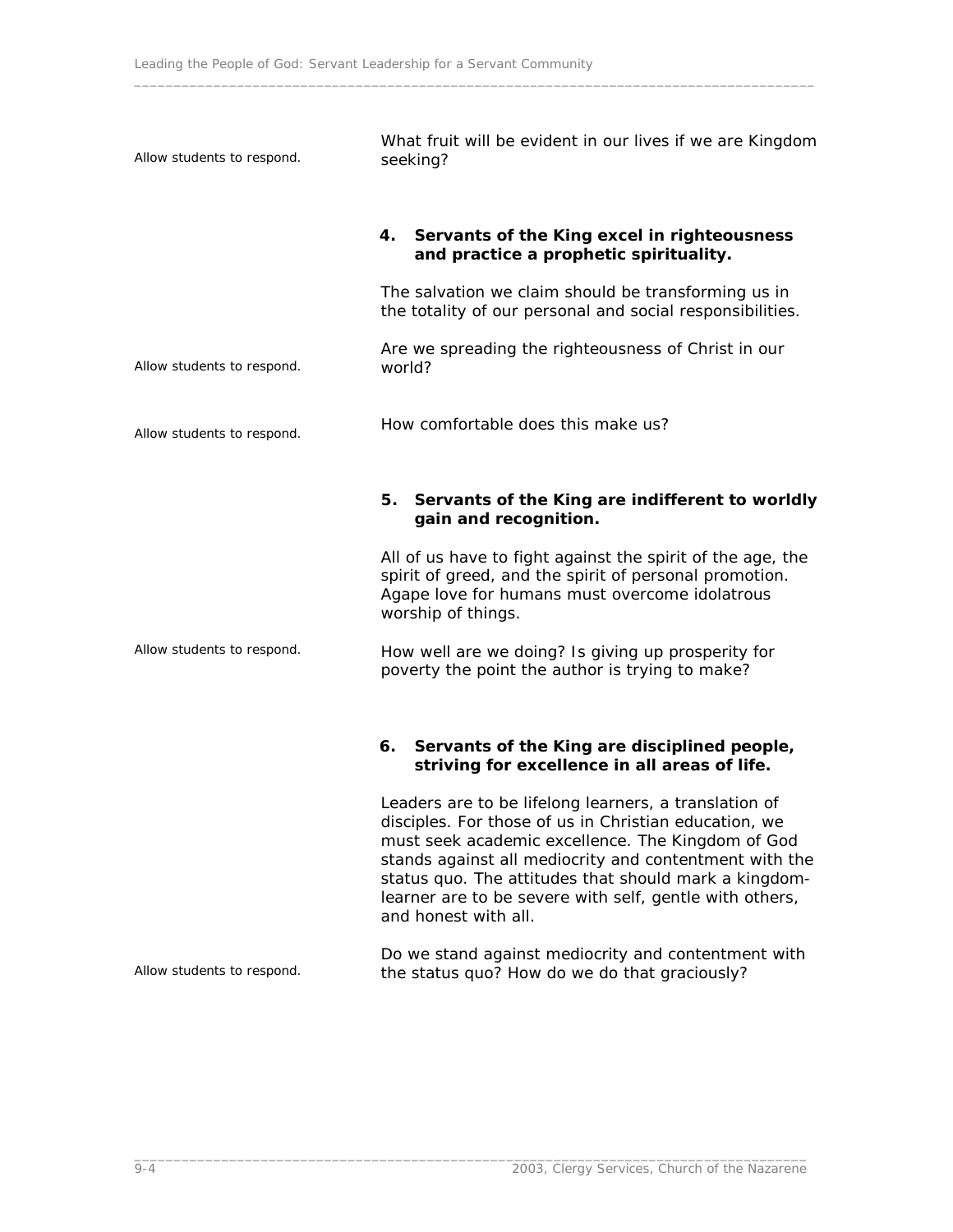#### **7. Servants of the King refuse to divorce theory and practice—word and deed.**

 $\_$  ,  $\_$  ,  $\_$  ,  $\_$  ,  $\_$  ,  $\_$  ,  $\_$  ,  $\_$  ,  $\_$  ,  $\_$  ,  $\_$  ,  $\_$  ,  $\_$  ,  $\_$  ,  $\_$  ,  $\_$  ,  $\_$  ,  $\_$  ,  $\_$  ,  $\_$  ,  $\_$  ,  $\_$  ,  $\_$  ,  $\_$  ,  $\_$  ,  $\_$  ,  $\_$  ,  $\_$  ,  $\_$  ,  $\_$  ,  $\_$  ,  $\_$  ,  $\_$  ,  $\_$  ,  $\_$  ,  $\_$  ,  $\_$  ,

So word and deed must be held together, proclamation and loving service, evangelism and social responsibility, sacred and secular.

*How can we consistently be the transforming agents that God desires?*

#### **8. Servants of the King are not religious tourists but engaged citizens of God's kingdom among the kingdoms of this world.**

Withdrawal and disengagement are not part of the kingdom of God's citizens' vocabulary.

*Are we behaving in such a manner that serves God and his people?*

#### **9. Servants of the King have a comprehensive vision.**

This requires that we promote peace and be the agents of reconciliation; that we monitor human rights and speak for truth, justice, and minorities. Unless we do these things, we may save souls but lose minds.

*Is it God's calling for us to develop a nonsectarian ecclesiology and an evangelical base for sociopolitical ethics, seek the welfare of society, promote peace, be agents of reconciliation, monitor human rights, and speak for truth, justice, and minorities? How do we do these things and not be overwhelmed?*

#### **10. Servants of the King are concerned for the unity of all God's people.**

We as servant leaders need to continually ask ourselves the painful question: "How can a sinful and divided church announce to the world the gospel of salvation and reconciliation?" That will practically mean less independence and more interdependence; less competition and more cooperation to move from competing to complimenting; less ambition to lead and more willingness to follow and serve; less of a drive to dominate and more of ability and willingness to

 $\_$  ,  $\_$  ,  $\_$  ,  $\_$  ,  $\_$  ,  $\_$  ,  $\_$  ,  $\_$  ,  $\_$  ,  $\_$  ,  $\_$  ,  $\_$  ,  $\_$  ,  $\_$  ,  $\_$  ,  $\_$  ,  $\_$  ,  $\_$  ,  $\_$  ,  $\_$  ,  $\_$  ,  $\_$  ,  $\_$  ,  $\_$  ,  $\_$  ,  $\_$  ,  $\_$  ,  $\_$  ,  $\_$  ,  $\_$  ,  $\_$  ,  $\_$  ,  $\_$  ,  $\_$  ,  $\_$  ,  $\_$  ,  $\_$  ,

*Allow students to respond.*

*Allow students to respond.*

*Allow students to respond.*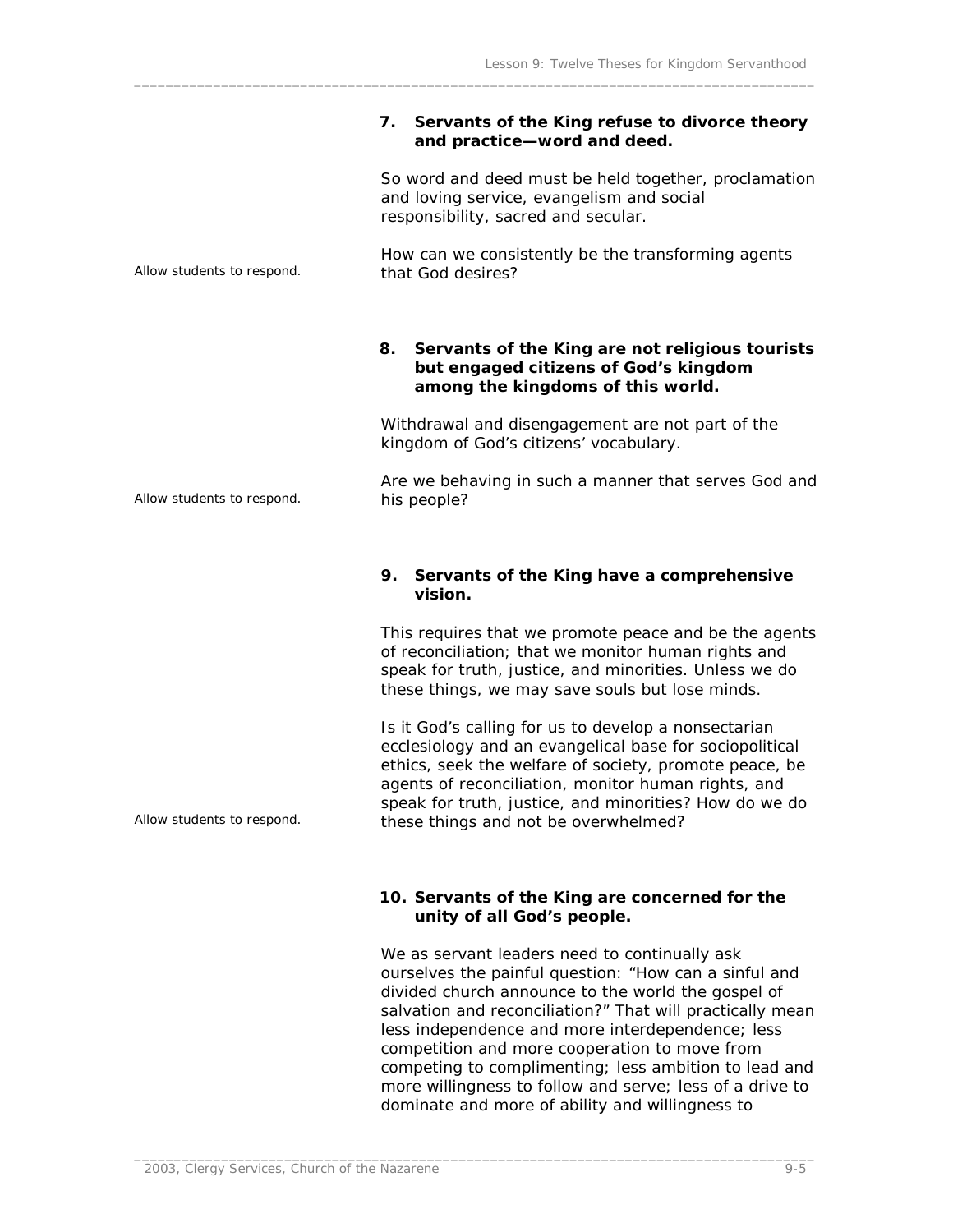develop—a primary task of us teachers; less of a need to control and more of willingness to contribute and facilitate; less self-serving power and more empowerment of others; less to talk and more to listen; less empire-building and more Kingdom seeking; be better stewards of resources and avoid the sinful waste and duplication in evidence everywhere.

*How do we tackle the problem of the evangelical family, being dysfunctional, fragmented, and having too much in-fighting?*

#### **11. Servants of the King are holy people, people of prayer and praise, full of the Holy Spirit.**

We are to be dependent and grateful; thirsty and filled; liberated and joyful; and marked by holiness, humility, and a simple lifestyle.

*Is our lifestyle marked by dependency upon Christ as well as gratefulness, joy, holiness, and a simple lifestyle?*

*Allow students to respond.*

*Allow students to respond.*

#### **12. Servants of the King have a memory and a hope.**

We must constantly look back to the foundation laid by Christ and His apostles, for we have a memory to keep. We are the people of the Book, and we must look forward for we are the people of hope, fully cognizant of the fact that we obediently strive and serve on behalf of the kingdom of God. We cannot bring it in; He will come to both complete and judge.

*Allow students to respond.* We are commissioned to preach the Good News to all nations. *Are we doing that?*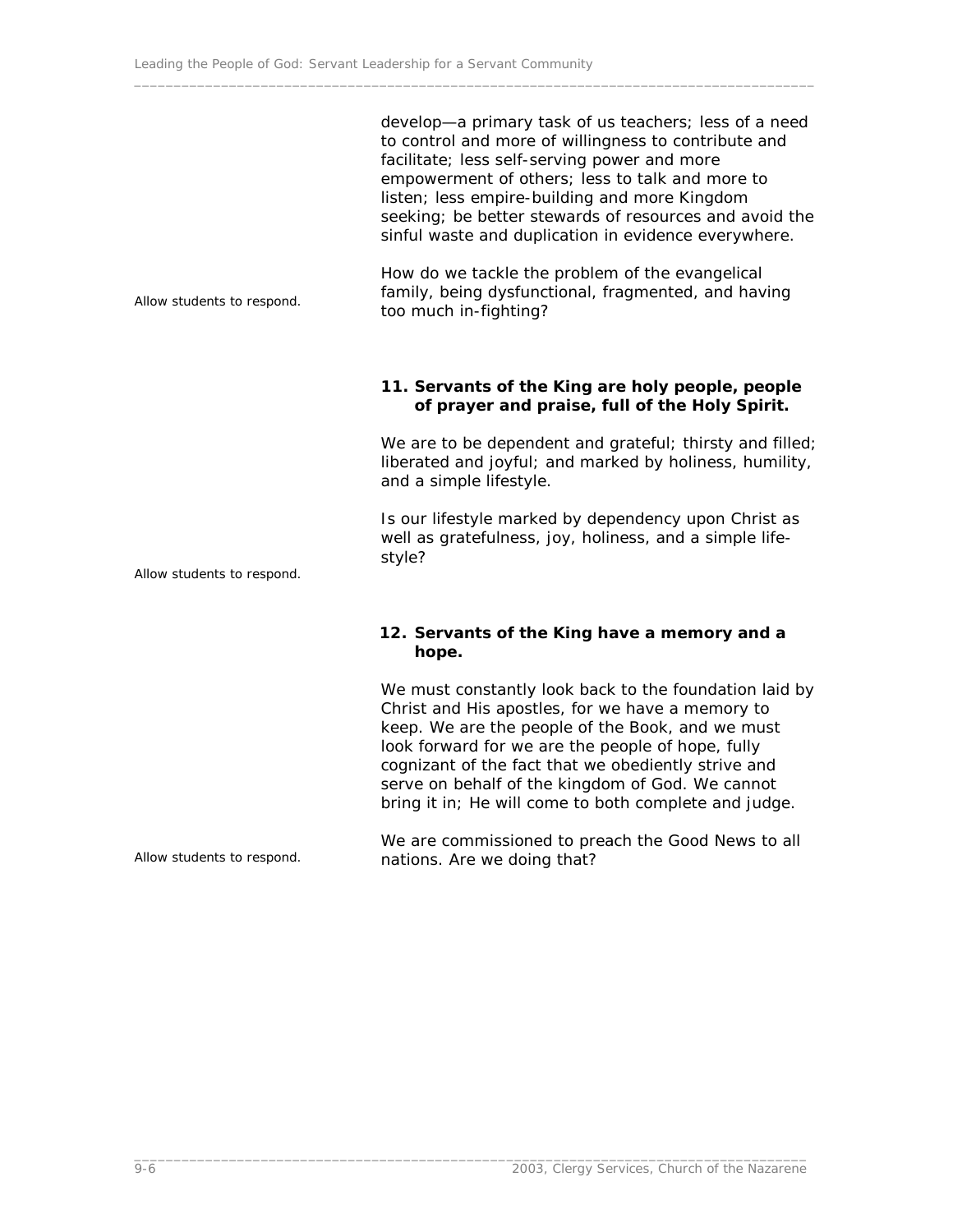## **Small Groups: Key Questions**

(35 minutes)

*Divide the students into groups and assign each group to discuss and answer certain questions on Resource 9-2. For example, if you divide the students into two groups, the first group would answer questions on the first page of the resource and the other group would answer questions on the second page. Using more groups would mean that each group would discuss and answer fewer questions.*

In Resource 9-2 there is another key question for each of the theses from Kuzmic's paper. Each group will discuss and answer part of the questions. In about 30 minutes we will come back together and share the small groups responses.

You will need to identify a recorder to note the answers and a reporter to present the answers to the class.

*Inform the small groups of the time remaining until you call them back together so that they can effectively deal with all of the assigned questions. Each reporter should be given about five minutes to report and answer questions.*

## **Reporting: Key Questions**

(15 minutes)

*Call on a reporter from each group to share the work of the small group.*

*This reporting activity has been shown to allow the whole group to learn from the cumulative work of all groups.*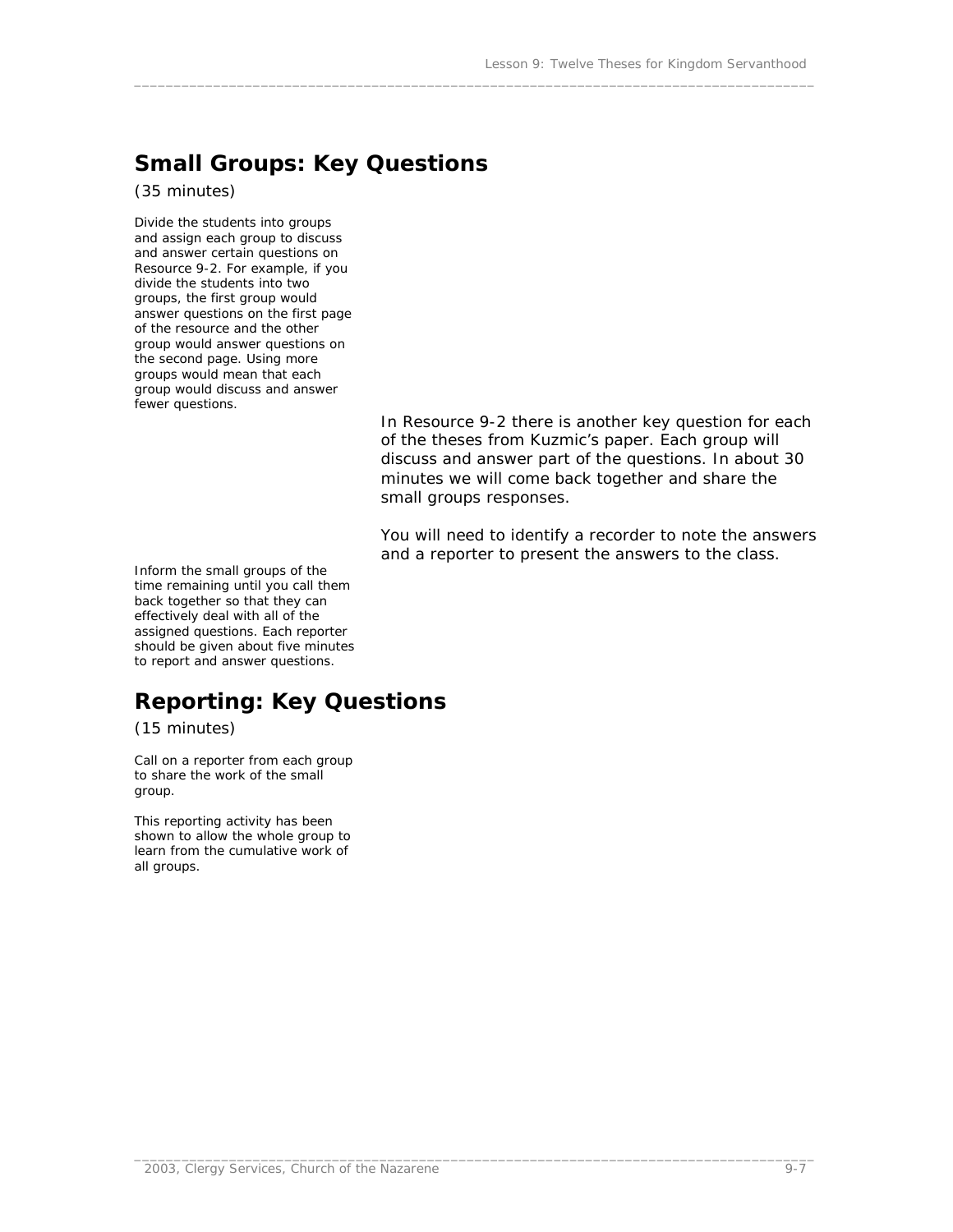## *Lesson Close*

 $\_$  ,  $\_$  ,  $\_$  ,  $\_$  ,  $\_$  ,  $\_$  ,  $\_$  ,  $\_$  ,  $\_$  ,  $\_$  ,  $\_$  ,  $\_$  ,  $\_$  ,  $\_$  ,  $\_$  ,  $\_$  ,  $\_$  ,  $\_$  ,  $\_$  ,  $\_$  ,  $\_$  ,  $\_$  ,  $\_$  ,  $\_$  ,  $\_$  ,  $\_$  ,  $\_$  ,  $\_$  ,  $\_$  ,  $\_$  ,  $\_$  ,  $\_$  ,  $\_$  ,  $\_$  ,  $\_$  ,  $\_$  ,  $\_$  ,

(5 minutes)

## **Review**

*Instruct students to locate*

*objectives in the Student Guide.* Look at the learner objectives for this lesson. Can you

- list Kuzmic's 12 theses for Kingdom servanthood
- extract ideas for personal development from the list of 12 theses for Kingdom servanthood
- describe how Kuzmic's 12 theses for Kingdom servanthood relate to our culture and context

## **Look Ahead**

In the next lesson we will begin the study of Theme 4: The *plan* of servant leadership is biased toward spiritual formation and congregational transformation.

## **Assign Homework**

*Direct students to the Homework Assignments in the Student Guide.*

Select **one** of the questions from the Journaling section below and write a one-page answer to the question.

Theme 3 Review

One of the module requirements is to write a staged, cumulative paper titled "My Philosophy of Servant Leadership." This review of Theme 3 will be the third stage of that paper. When you finish the module you will have produced a review of all five themes and edited them into a single complete paper.

The scriptures in Resource 9-3 are related to Theme 3. Read each passage and take notes on relationships that you find. Then, write a one- to two-page essay on Theme 3. Your essay should incorporate the insight you have gained and your understanding of the content from Lessons 7-9.

Resource 3-7 contains an Intercessory Prayer Work Sheet. Use the work sheet in your devotional time to note how God is opening your eyes to the needs within your circle of influence.

Write in your journal.

Select **three** of the following questions raised by Kuzmic's article and answer them in your journal.

• Explain why you agree or disagree with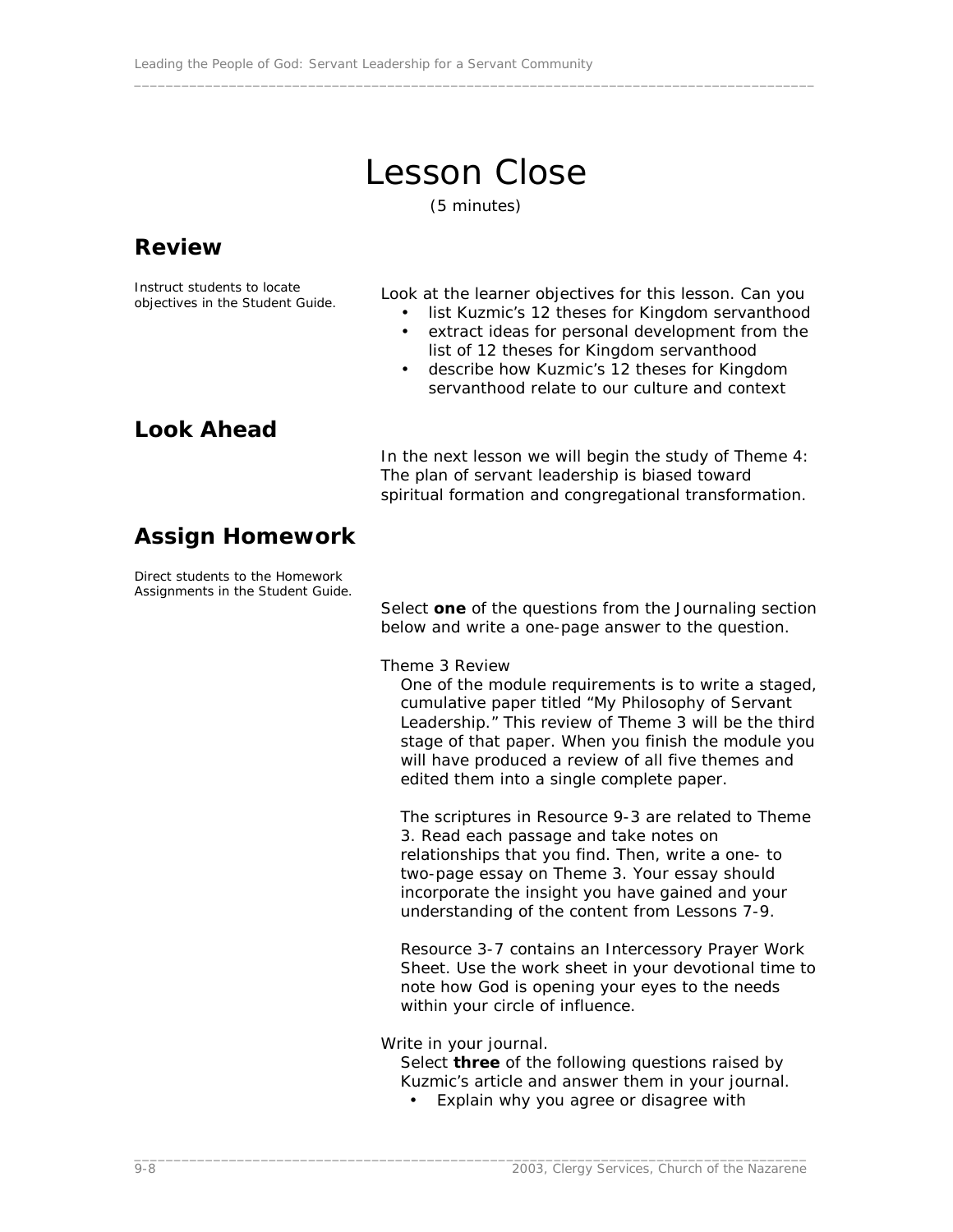Kuzmic's statement that "Jesus (Christ) is Lord" becomes the equivalent of the acknowledgment of Christ's kingship and the point of entrance into the kingdom of God (John 3)?

• How do Christian disciples "serve the world, but not . . . be a servant of the world"?

 $\_$  ,  $\_$  ,  $\_$  ,  $\_$  ,  $\_$  ,  $\_$  ,  $\_$  ,  $\_$  ,  $\_$  ,  $\_$  ,  $\_$  ,  $\_$  ,  $\_$  ,  $\_$  ,  $\_$  ,  $\_$  ,  $\_$  ,  $\_$  ,  $\_$  ,  $\_$  ,  $\_$  ,  $\_$  ,  $\_$  ,  $\_$  ,  $\_$  ,  $\_$  ,  $\_$  ,  $\_$  ,  $\_$  ,  $\_$  ,  $\_$  ,  $\_$  ,  $\_$  ,  $\_$  ,  $\_$  ,  $\_$  ,  $\_$  ,

- What are some ways that we may live out the words of Matthew 6:33, "Seek first his kingdom and his righteousness, and all these things will be given to you as well"?
- Do we seek to denounce evil and injustice wherever they exist?
- Are we "severe with self; gentle with others; honest with all"?
- Do others see us as doing what we say we believe?
- What can we do that will bring lasting fruit for the Kingdom?
- How does the statement, "The King is not our private Lord" make you feel? Why?
- Kuzmic says less independence, less competition, less ambition, less drive to dominate, less of a need to control, less selfseeking and self-serving power, less talk, less empire-building, and less wastefulness is needed. How do we as individuals and we as the church tackle this list?
- Because of Jesus we have freedom, joy, and celebration. Do we act like that? Do others recognize Him in our life?
- Kuzmic states that as leaders, the primary qualification is to remain servants. What does remaining a servant as you are leading mean to you?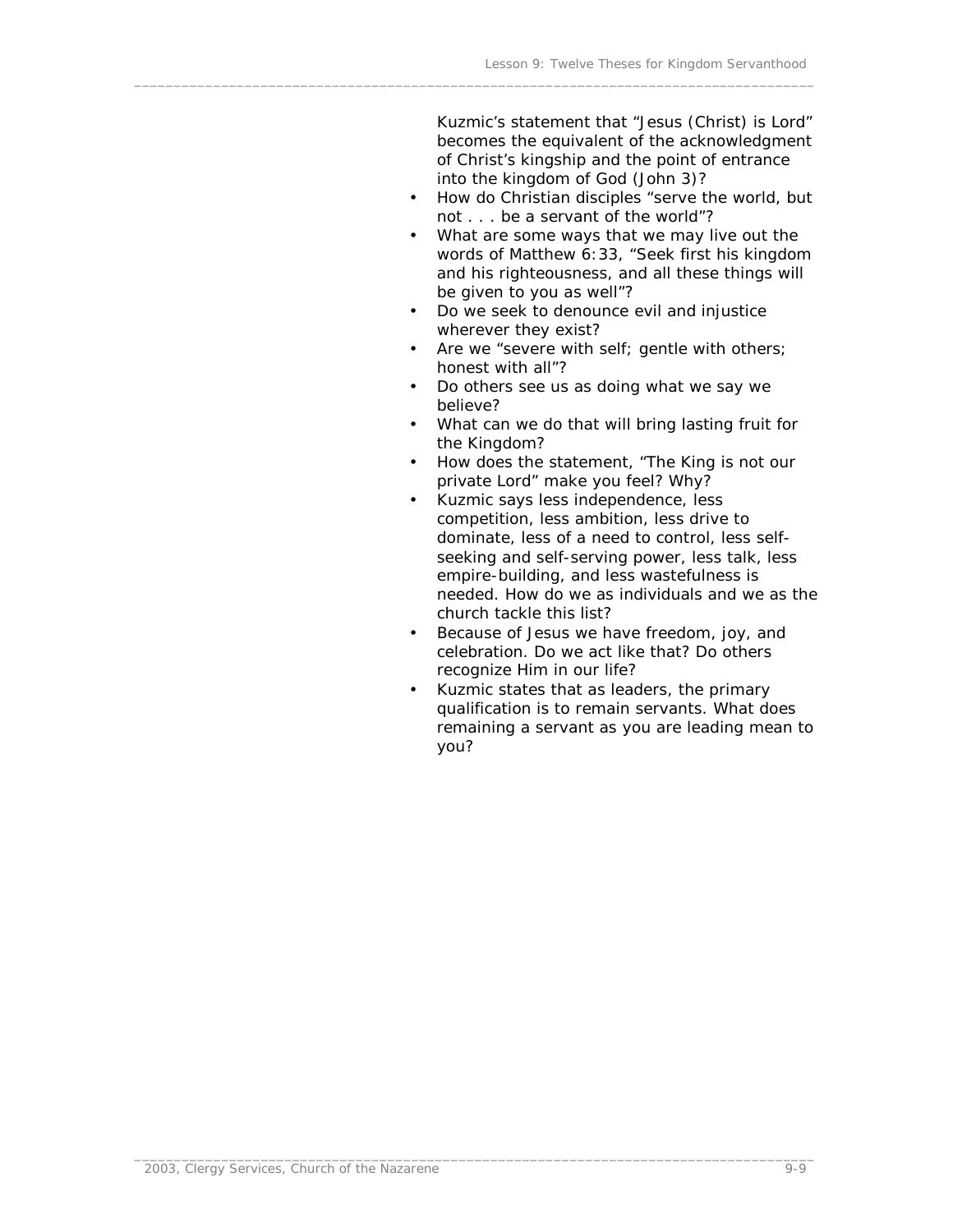[This page intentionally blank]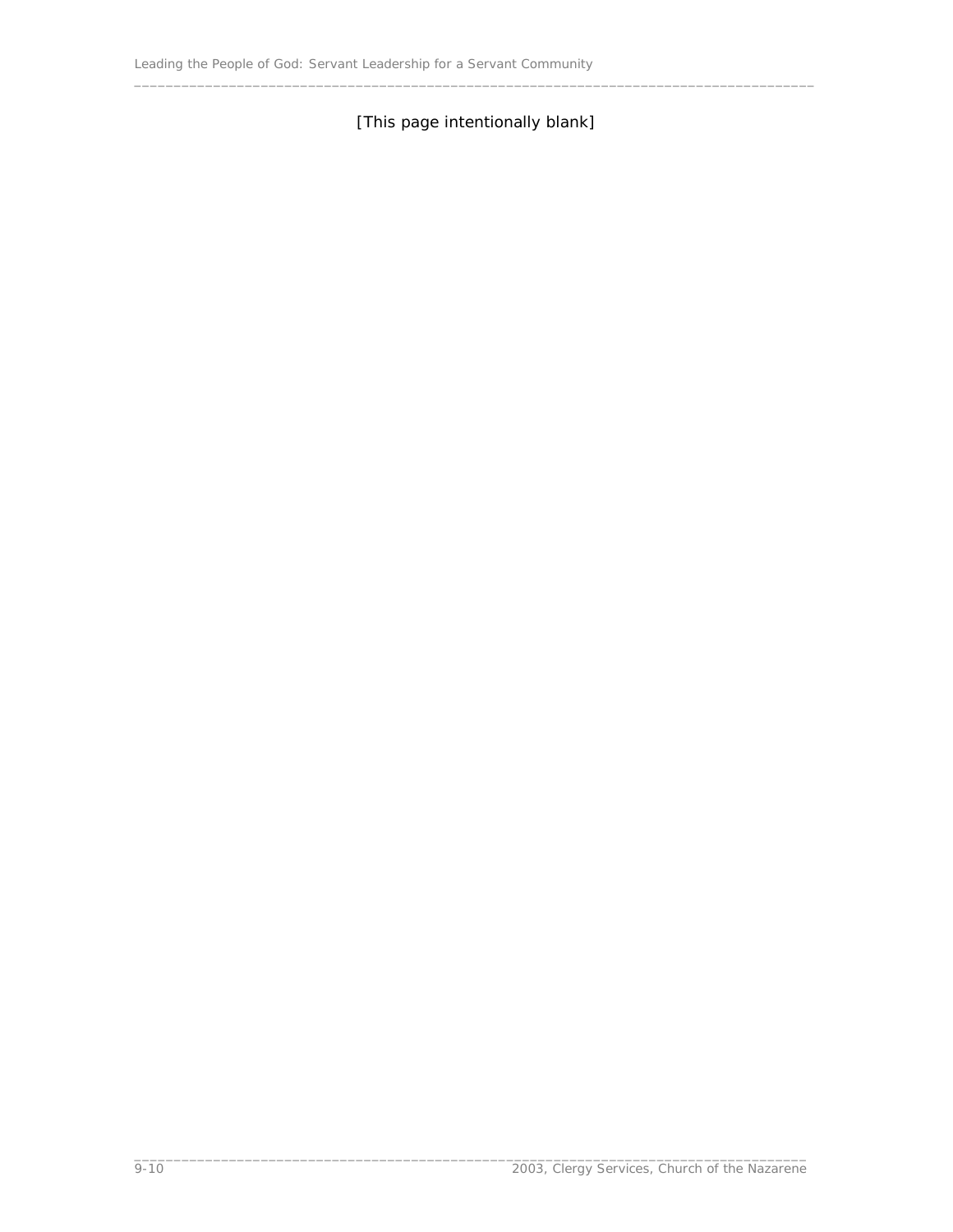*Theme 4: The PLAN of servant leadership is biased toward spiritual formation and congregational transformation.*

 $\_$  ,  $\_$  ,  $\_$  ,  $\_$  ,  $\_$  ,  $\_$  ,  $\_$  ,  $\_$  ,  $\_$  ,  $\_$  ,  $\_$  ,  $\_$  ,  $\_$  ,  $\_$  ,  $\_$  ,  $\_$  ,  $\_$  ,  $\_$  ,  $\_$  ,  $\_$  ,  $\_$  ,  $\_$  ,  $\_$  ,  $\_$  ,  $\_$  ,  $\_$  ,  $\_$  ,  $\_$  ,  $\_$  ,  $\_$  ,  $\_$  ,  $\_$  ,  $\_$  ,  $\_$  ,  $\_$  ,  $\_$  ,  $\_$  ,

## *Lesson 10*

## **Leadership for Congregational Transformation**

## *Lesson Overview*

## **Schedule**

| <b>Start Time</b> | Task or Topic         | Learning Activity   | <b>Materials Needed</b> |
|-------------------|-----------------------|---------------------|-------------------------|
| 0:00              | Introduction          | Orient              | Student Guide           |
| 0:20              | Leadership for        | Lecture             | Resource 10-1           |
|                   | Congregational        |                     |                         |
|                   | Transformation        |                     |                         |
| 0:30              | 1 Corinthians 5:11-21 | Group Bible Study   | Resource 10-2           |
| 0:50              | Personal              | Activity/Discussion | Resource 10-3           |
|                   | Transformation        |                     |                         |
| 1:00              | Three-Minute Essay    | Activity            | Resource 10-4           |
| 1:05              | Men and Women of      | Lecture             | Resource 10-5           |
|                   | Godly Character       |                     |                         |
| 1:25              | Lesson Close          | Review, Assign      | Student Guide           |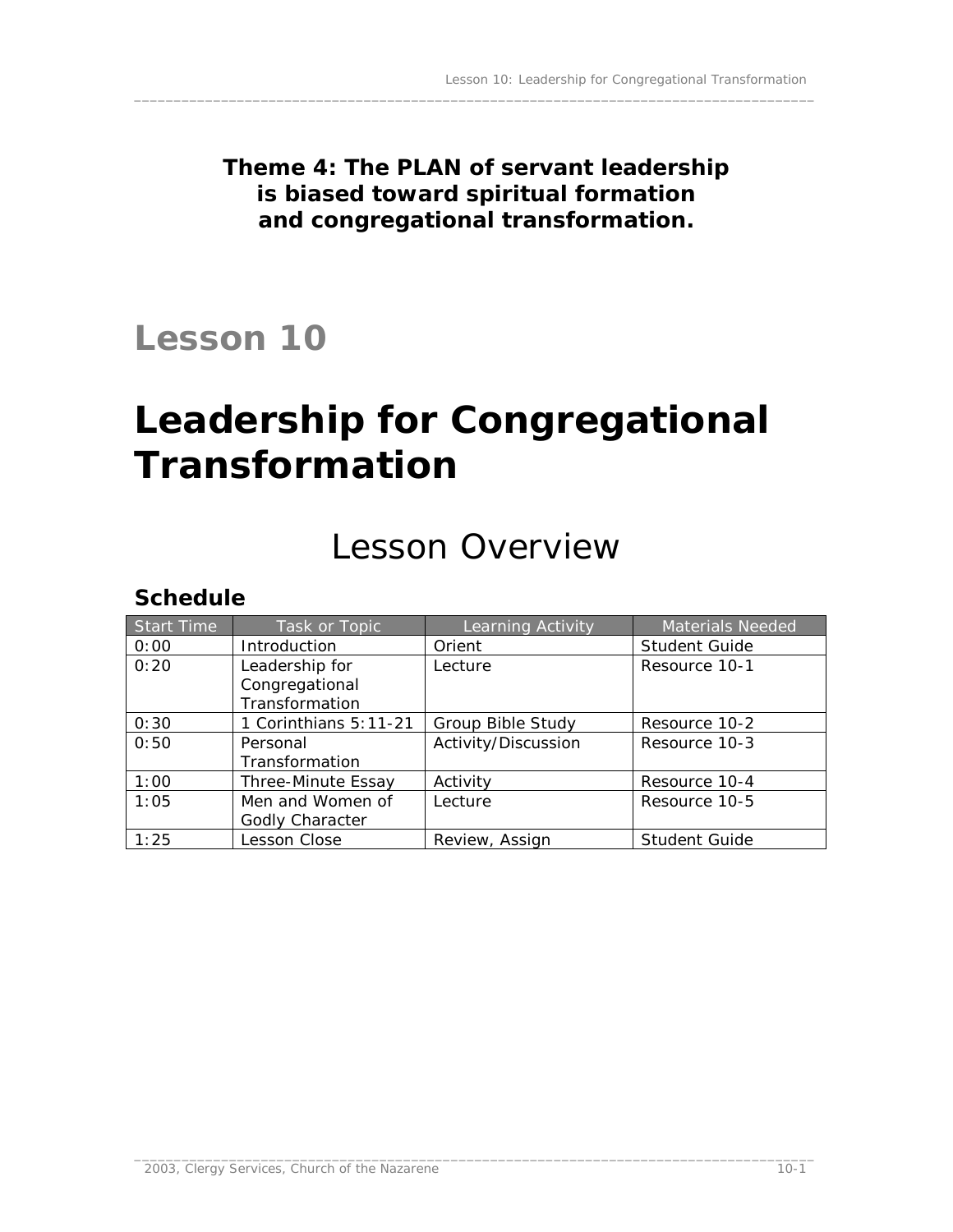## **Suggested Reading for Instructor**

- Greenleaf, Robert K. *Servant Leadership: A Journey into the Nature of Legitimate Power and Greatness.* Mahwah, NJ: Paulist Press, 2002.
- Greenleaf, Robert, and Don M. Frick. Larry Spears, editor. *On Becoming a Servant Leader*. San Francisco: Jossey-Bass, Inc., 1996.
- Greenleaf, Robert. Larry Spears, editor. *The Power of Servant Leadership*. San Francisco: Berrett-Koehler Publishers, Inc., 1998.
- Greenleaf, Robert, and Anne. T Fraker. Larry Spears, editor. *Servant and Seeker: Reflections on Religious Leadership*. San Francisco: Jossey-Bass, Inc., 1966.
- Maxwell, John. *The 21 Most Powerful Minutes in a Leader's Day.* Nashville: Thomas Nelson Publishers, 2000.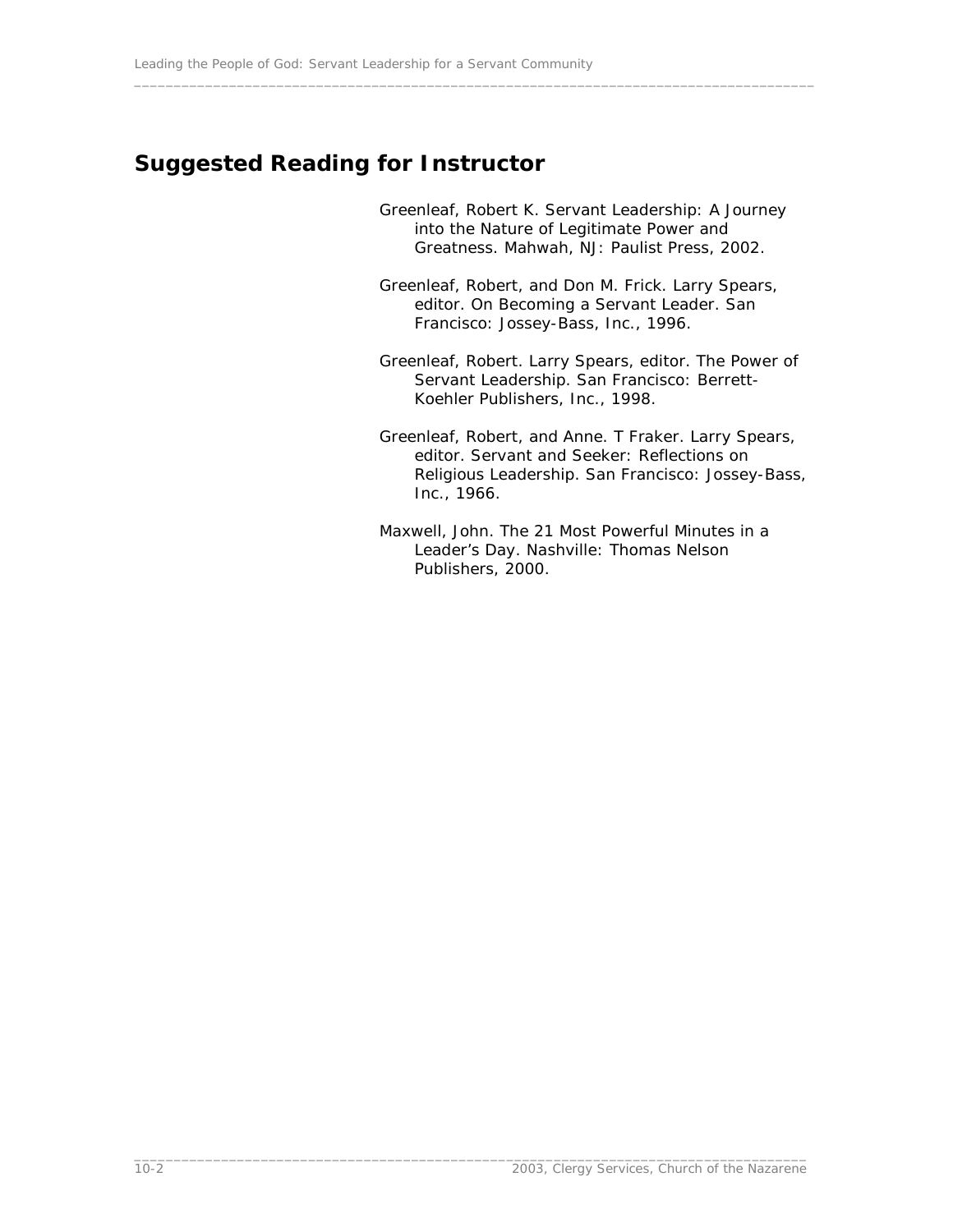## *Lesson Introduction*

 $\_$  ,  $\_$  ,  $\_$  ,  $\_$  ,  $\_$  ,  $\_$  ,  $\_$  ,  $\_$  ,  $\_$  ,  $\_$  ,  $\_$  ,  $\_$  ,  $\_$  ,  $\_$  ,  $\_$  ,  $\_$  ,  $\_$  ,  $\_$  ,  $\_$  ,  $\_$  ,  $\_$  ,  $\_$  ,  $\_$  ,  $\_$  ,  $\_$  ,  $\_$  ,  $\_$  ,  $\_$  ,  $\_$  ,  $\_$  ,  $\_$  ,  $\_$  ,  $\_$  ,  $\_$  ,  $\_$  ,  $\_$  ,  $\_$  ,

(20 minutes)

## **Accountability**

*This exercise is a quick check to see if students completed the homework assignment.*

*Ask for one or two volunteers to summarize or read their papers on Theme 3.*

*Collect the students' papers. Read them, write comments on the papers to verify that you have read and thought about their comments, and return the papers in the next session.*

## **Orientation**

In this lesson we will begin exploring Theme 4: The *plan* of servant leadership is biased toward spiritual formation and congregational transformation.

### **Motivator**

How do we shape servant, Christlike leaders in the congregation? What is the primary teaching method by which this vision or calling will be realized in the lives of the people of God? How do we teach and preach to help others realize their calling for Christ?

#### LeBron Fairbanks says that

 $\_$  ,  $\_$  ,  $\_$  ,  $\_$  ,  $\_$  ,  $\_$  ,  $\_$  ,  $\_$  ,  $\_$  ,  $\_$  ,  $\_$  ,  $\_$  ,  $\_$  ,  $\_$  ,  $\_$  ,  $\_$  ,  $\_$  ,  $\_$  ,  $\_$  ,  $\_$  ,  $\_$  ,  $\_$  ,  $\_$  ,  $\_$  ,  $\_$  ,  $\_$  ,  $\_$  ,  $\_$  ,  $\_$  ,  $\_$  ,  $\_$  ,  $\_$  ,  $\_$  ,  $\_$  ,  $\_$  ,  $\_$  ,  $\_$  ,

more than two decades ago, just after its publication, I read the book *Servant Leadership,* by Robert Greenleaf, former director of management research for AT&T. I had recently started my first administrative teaching assignment in Christian higher education. This book had a tremendous impact on me.

The second chapter of *Servant Leadership* focuses on "The Institution as Servant." Greenleaf states: "Caring for persons, the more able and the less able serving each other, is the rock upon which a good society is built. Whereas, until recently, caring was largely person-to-person, now most of it is mediated through institutions—often large, complex, powerful, impersonal, not always competent, sometimes

*Greenleaf, Robert K.* Servant Leadership: A Journey into the Nature of Legitimate Power and Greatness. *Mahwah, NJ: Paulist Press, 2002. Need Page number.*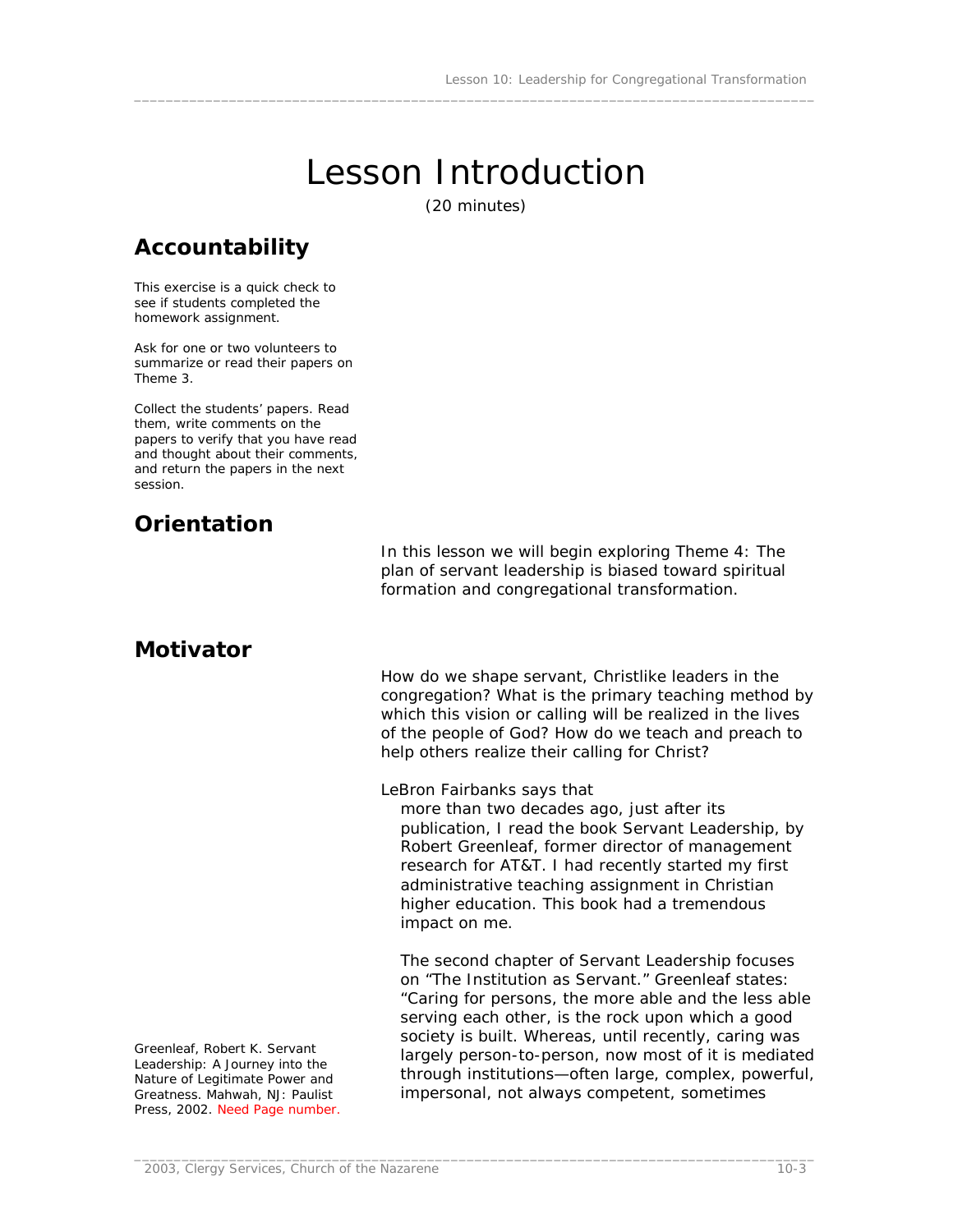corrupt." He continues, "If a better society is to be built, one that is more just and more loving, one that provides greater creative opportunity for its people, then the most open course is to *raise both the capacity to serve* and the *very performance as servant* of existing major institutions by the generative forces operating within them."

## **Learner Objectives**

*Instruct students to locate objectives in the Student Guide.*

*Restating the objectives for the learners serves as an advanced organizer for the lesson and alerts learners to key information and concepts.*

At the end of this lesson, participants should

- outline a model for equipping others for a lifestyle of service
- examine ways that God wants to transform them personally
- distinguish between character and reputation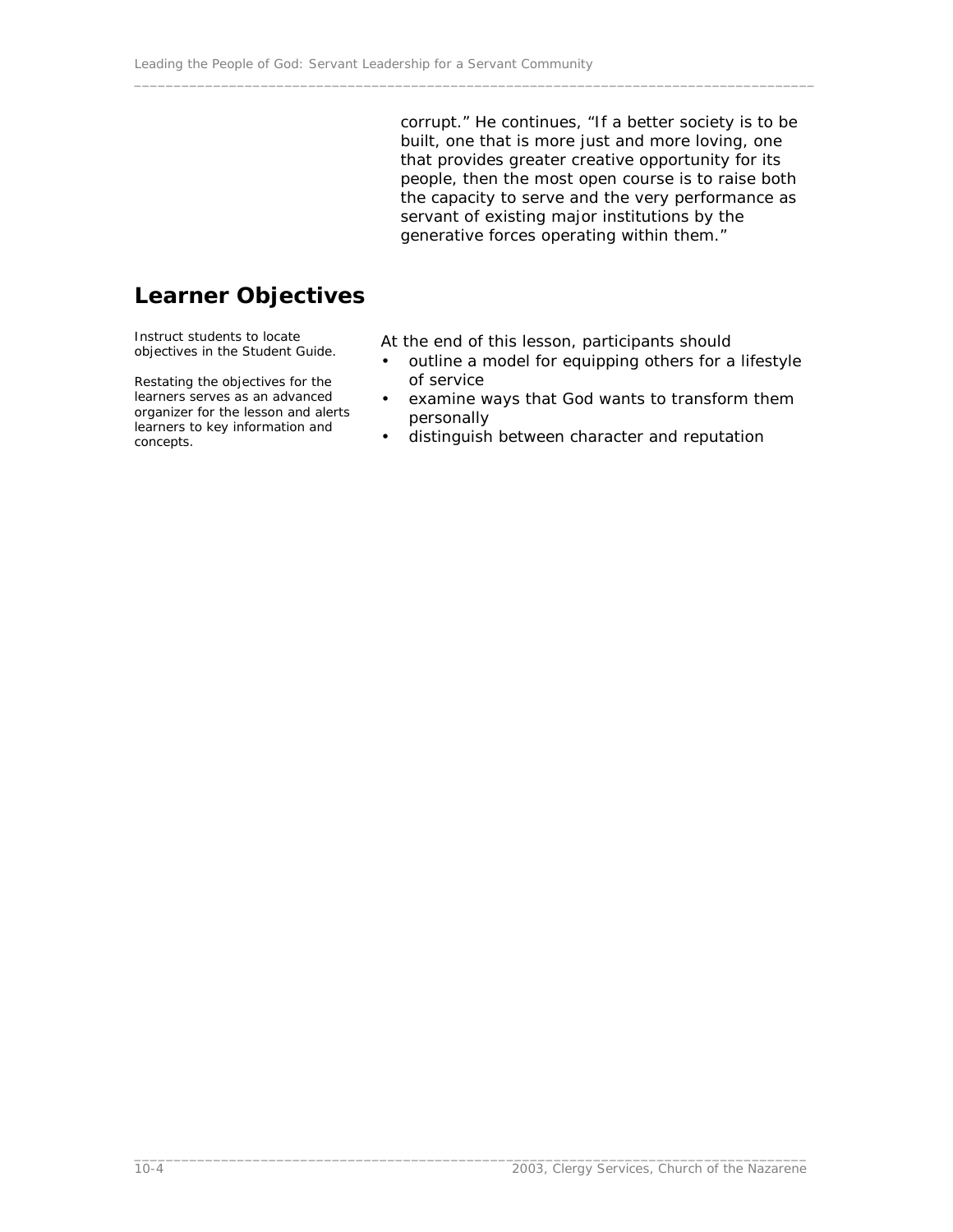## *Lesson Body*

 $\_$  ,  $\_$  ,  $\_$  ,  $\_$  ,  $\_$  ,  $\_$  ,  $\_$  ,  $\_$  ,  $\_$  ,  $\_$  ,  $\_$  ,  $\_$  ,  $\_$  ,  $\_$  ,  $\_$  ,  $\_$  ,  $\_$  ,  $\_$  ,  $\_$  ,  $\_$  ,  $\_$  ,  $\_$  ,  $\_$  ,  $\_$  ,  $\_$  ,  $\_$  ,  $\_$  ,  $\_$  ,  $\_$  ,  $\_$  ,  $\_$  ,  $\_$  ,  $\_$  ,  $\_$  ,  $\_$  ,  $\_$  ,  $\_$  ,

## **Lecture: Leadership for Congregational Transformation**

(10 minutes)

*Refer students to Resource 10-1 in the Student Guide.*

*Ibid.*

If believers are committed to a lifestyle of service, and if the people of God will build a better society, one that is more just, more loving, more Christian, and one that provides greater creative opportunity for its people, then local congregations must, to use Greenleaf's words, "raise both the capacity to serve and the very performance of a servant." This improvement will only happen as pastors, board members, Sunday School teachers, youth leaders, nursery workers, ushers, and a host of others in the community of faith model a servant lifestyle.

But how do we as members of a local church exemplify a lifestyle transformation for both those we lead and our leaders? How do we teach the necessity for change in values, priorities, commitments, character qualities, and an understanding that transformation is a lifelong pursuit? How do we communicate with each other so that the Christian faith is presented not as an intellectualized belief to be learned but as a life to be lived? How can we live together in a community of faith so that, to use Greenleaf's words, "caring for persons, the more able and the less able serving each other" increasingly characterizes the members of the faith community and the local church as a caring institution?

### **A Model from Ephesians 4:11-16**

Ephesians 4:11-16 enunciates such a model. The passage outlines the context, task, goal, dynamic, and purpose for us as Christian leaders in our passion to equip students for a lifestyle of service.

#### *The context . . .* **is "God's people" (Eph 4:11). The key focus is participation.**

Since all Christians are called to serve others in Jesus' name, all Christians are also called to educate others in this lifestyle of service. Learning is not limited to the students in the classroom. It permeates all the different roles and responsibilities to which we commit ourselves. All of us are on a spiritual pilgrimage and are in process of becoming what God the Father, Creator, and Redeemer envisions for us.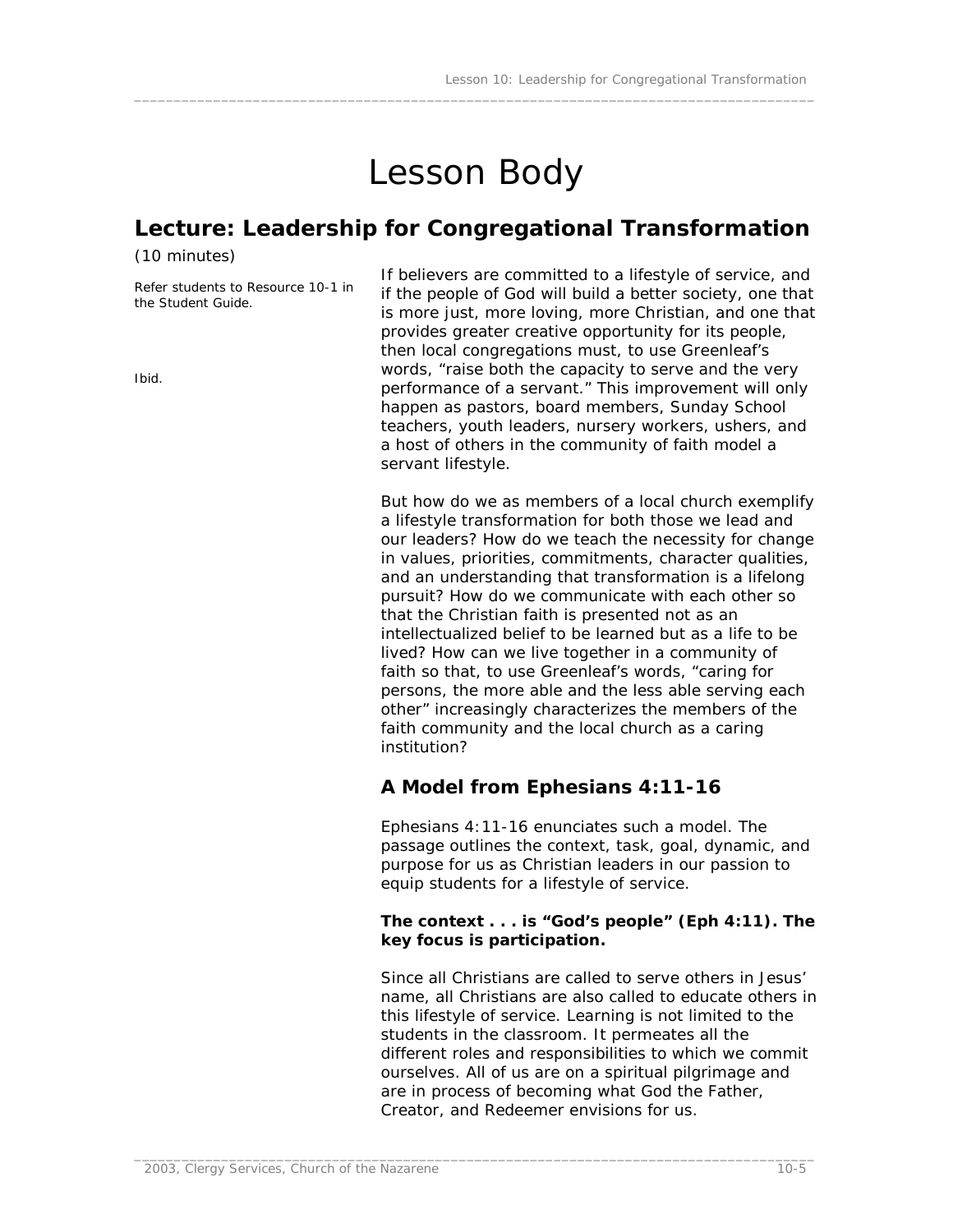#### *The task . . .* **is to "prepare God's people" (Eph 4:12). The key idea is formation.**

Christian formation or preparing God's people means enabling the individual to grow in Christlikeness. This demands an acquaintance with the Christian tradition, an awareness of world issues, development of personal faith, competence in vocational skills, a philosophy of life, a global perspective, and growth in community life.

We need guidance in developing a lifestyle of devotion to Christ, in caring for the world, nurturing our own spiritual lives, relating to other world citizens, developing personal qualities and inculcating values by which we live and die.

#### *The goal . . .* **is "works of service" (Eph 4:12). The key thought is expression.**

Our "works of service" or mission is a function and expression of the entire church. Our goal is to prepare God's people to participate in this mission, which is to proclaim the kingdom of God, nurture the people of God, and serve the whole human community. We must be captured by this vision. In a university setting, this means transcending service *to* the students and *for* the students, to service *with* the students and *by* the students.

#### *The dynamic . . .* **is "love within the Body of Christ" (Eph 4:15-16). The key concept is interaction.**

Interaction is defined as intimacy or closeness of relationship between members within the Body of Christ. In every New Testament passage where the Body of Christ is discussed, there is a relational context in which this kind of mutual nurturing takes place. Passing on information does not produce a servant of Christ. Trust needs both to be explained and demonstrated in an intimate relationship context. Love and trust free us to know and reveal ourselves to one another. Modeling, rather than indoctrinating, is the method of leadership for lifestyle change.

#### *The purpose . . .* **is transformation for a "holiness lifestyle" (Eph 4:13). The key issue is Christlikeness.**

The purpose of Christian leadership is to, by grace, participate with God in the reconciling and transforming of humankind so that holy people may be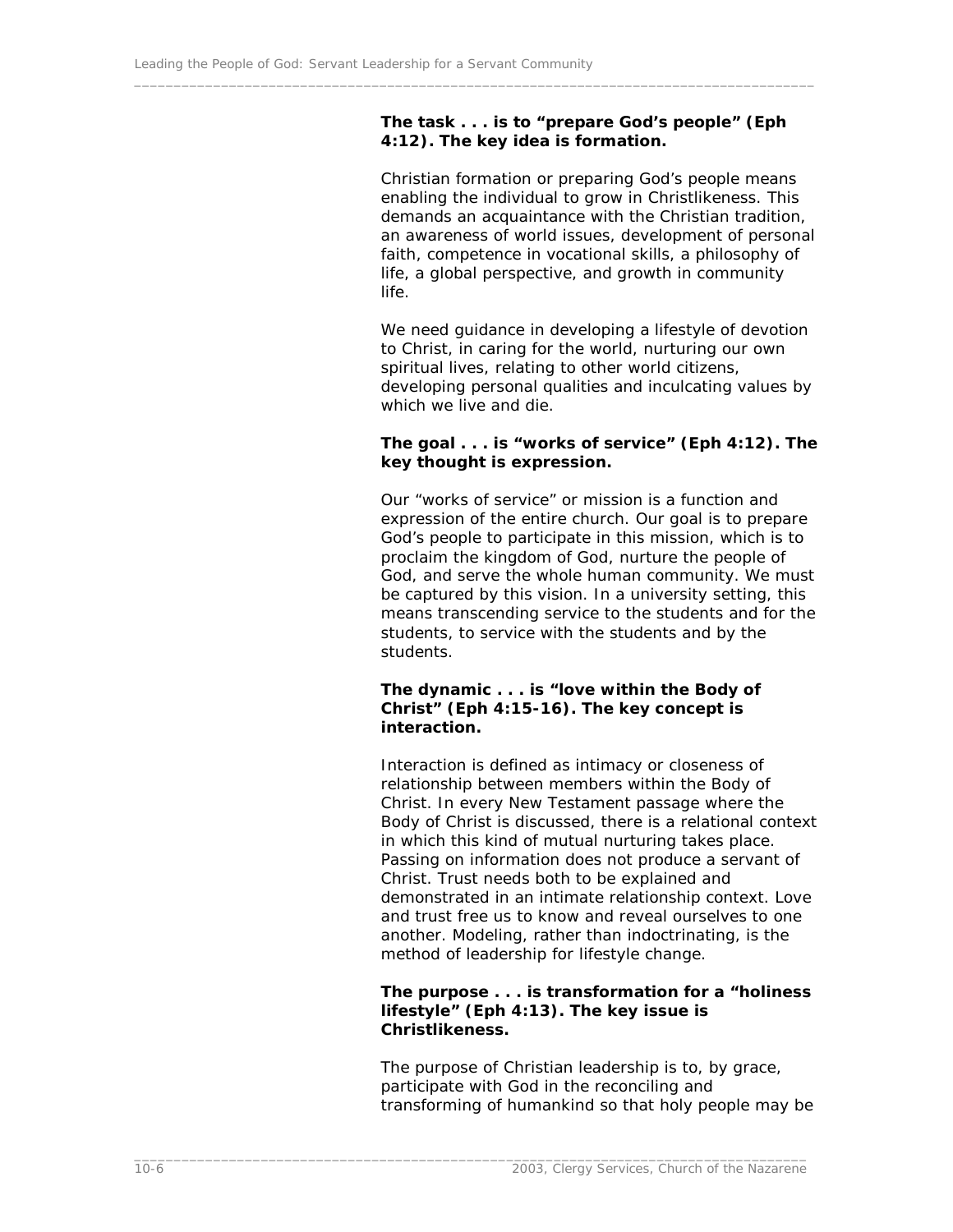equipped for a Christlike ministry of service to others as they fulfill their vocational responsibility. This is also true in the context of a congregation. A holiness lifestyle focuses on the progressive transformation of the Christian toward the character, values, motives, attitudes, and understanding of God himself.

## **Group Bible Study: 1 Corinthians 5:11-21**

(20 minutes)

*Refer students to Resource 10-2 in the Student Guide.*

*Call on one student to read 1 Corinthians 5:11-21.*

*Direct students in discussing and completing Resource 10-2.*

## **Activity/Discussion: Personal Transformation**

(10 minutes)

#### **God's Vision for Us**

 $\_$  ,  $\_$  ,  $\_$  ,  $\_$  ,  $\_$  ,  $\_$  ,  $\_$  ,  $\_$  ,  $\_$  ,  $\_$  ,  $\_$  ,  $\_$  ,  $\_$  ,  $\_$  ,  $\_$  ,  $\_$  ,  $\_$  ,  $\_$  ,  $\_$  ,  $\_$  ,  $\_$  ,  $\_$  ,  $\_$  ,  $\_$  ,  $\_$  ,  $\_$  ,  $\_$  ,  $\_$  ,  $\_$  ,  $\_$  ,  $\_$  ,  $\_$  ,  $\_$  ,  $\_$  ,  $\_$  ,  $\_$  ,  $\_$  ,

 $\_$  ,  $\_$  ,  $\_$  ,  $\_$  ,  $\_$  ,  $\_$  ,  $\_$  ,  $\_$  ,  $\_$  ,  $\_$  ,  $\_$  ,  $\_$  ,  $\_$  ,  $\_$  ,  $\_$  ,  $\_$  ,  $\_$  ,  $\_$  ,  $\_$  ,  $\_$  ,  $\_$  ,  $\_$  ,  $\_$  ,  $\_$  ,  $\_$  ,  $\_$  ,  $\_$  ,  $\_$  ,  $\_$  ,  $\_$  ,  $\_$  ,  $\_$  ,  $\_$  ,  $\_$  ,  $\_$  ,  $\_$  ,  $\_$  ,

*Refer students to Resource 10-3 in the Student Guide.*

*Allow students about 5 minutes to read Resource 10-3 and make their notes. Then, ask for volunteers to share their responses.*

*Some responses might be: his marriage, his conversion to Christ, his move to New York City.*

Turn to Resource 10-3 in your Student Guide and read the introduction and letter. Then, make some notes on the question that follows the letter.

*What stands out to you about Jason's story? What kind of vision does he have? What does he want to do with his life?*

Among other things, you might be struck by his vision of his future. He knew what he wanted to do with his life. He fell short, however, in his vision of what to be in his life—until his life was changed by radical faith in Christ.

### **Activity: Three-Minute Essay**

#### (5 minutes)

*Refer students to Resource 10-4 in the Student Guide*

What about you? Turn to Resource 10-4. It took the death of Jason's close friend and a personal near-death experience to "come to himself and to return to the Father." Read the questions at the top of the page and write a three-minute essay to answer the questions.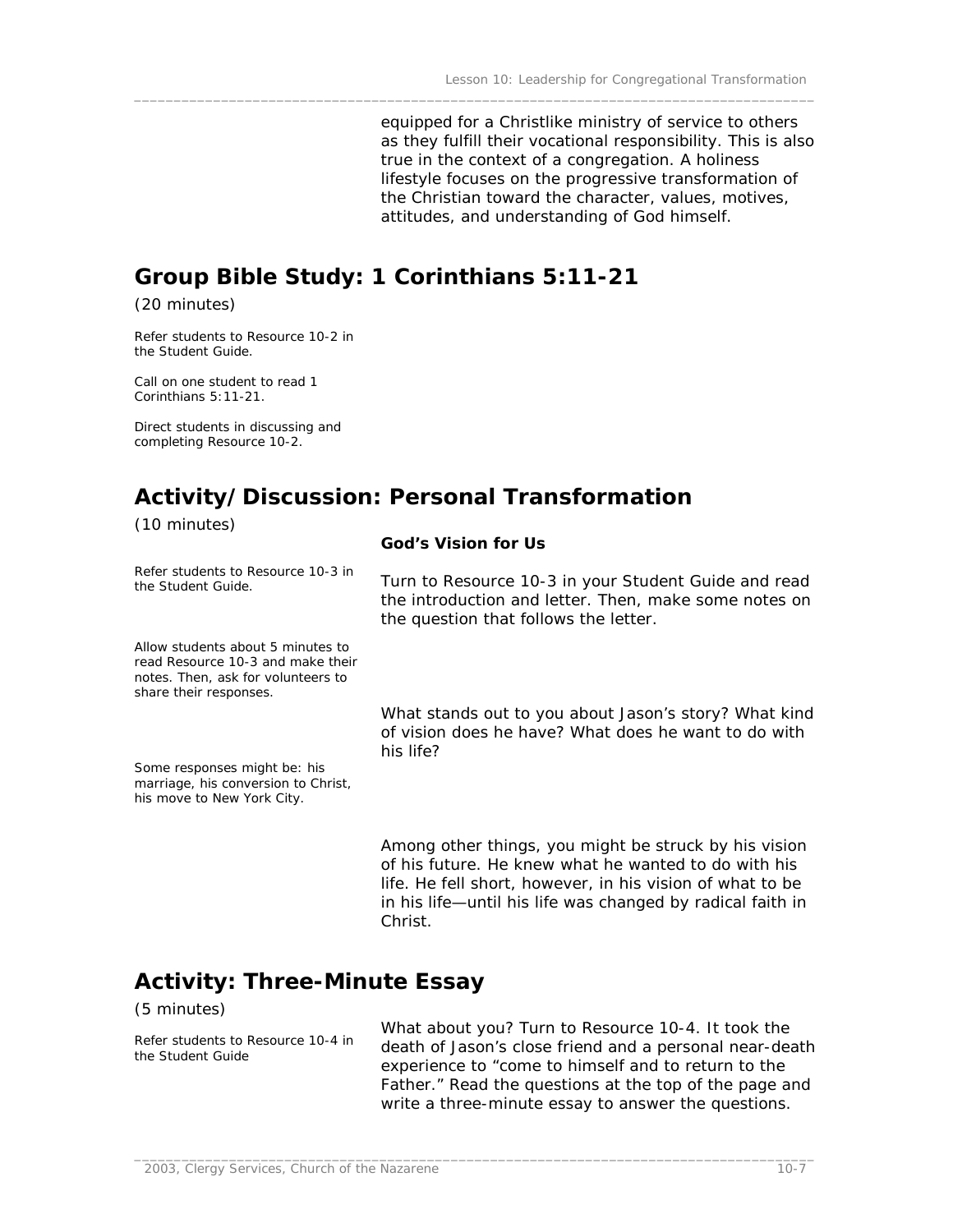## **Lecture: Men and Women of Godly Character**

(20 minutes)

Regardless of where we are on our spiritual journey, God is pursuing us and challenging us to be the person He wants us to be. I hope you are asking the character question—the **being** question—regarding our lives. What does God want you and me to *be*?

Remember these points:

 $\_$  ,  $\_$  ,  $\_$  ,  $\_$  ,  $\_$  ,  $\_$  ,  $\_$  ,  $\_$  ,  $\_$  ,  $\_$  ,  $\_$  ,  $\_$  ,  $\_$  ,  $\_$  ,  $\_$  ,  $\_$  ,  $\_$  ,  $\_$  ,  $\_$  ,  $\_$  ,  $\_$  ,  $\_$  ,  $\_$  ,  $\_$  ,  $\_$  ,  $\_$  ,  $\_$  ,  $\_$  ,  $\_$  ,  $\_$  ,  $\_$  ,  $\_$  ,  $\_$  ,  $\_$  ,  $\_$  ,  $\_$  ,  $\_$  ,

God's vision for us is that we be "men and women of good and godly character." "What kind of people ought you to be? You ought to live holy and godly lives" (2 Pet 3:11-12).

#### **Character and Reputation**

D. L. Moody once wrote, "If I take care of my character, my reputation will take care of itself." Character is different from reputation. William Davis highlights the difference:

Reputation is what you are supposed to be; character is what you are . . .

Reputation is what you have when you come to a new community;

character is what you have when you go away. Your reputation is made in a moment;

your character is built in a lifetime . . .

Reputation makes you rich or makes you poor; character makes you happy or makes you miserable . . .

Reputation is what men say about you on your tombstone;

character is what the angels say about you before the throne of God.

In your leadership pursuit, are you more interested in your character or in your reputation? How can you know the difference? Let me ask you some questions, and your answers will distinguish the difference.

- Who are your heroes?
- What do you read?
- How do you spend your free time?
- What do you watch on TV or at the movies?
- Are your words spoken to and about others: Upbuilding or undermining, encouraging or discouraging, truth or gossip?
- How close to the edge are you living?

*Need Citation.*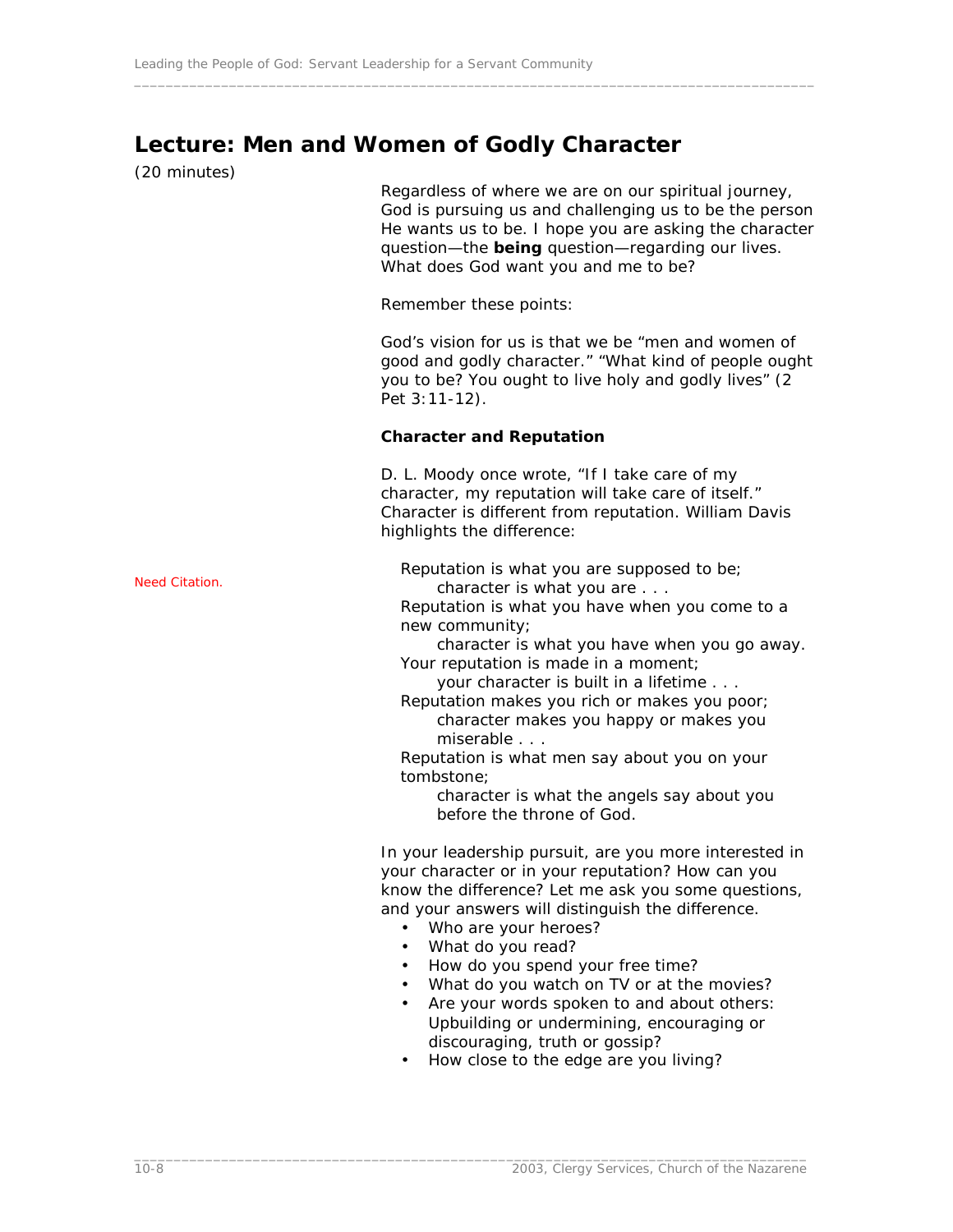*Refer students to Resource 10-5 in*

*Refer students to Resource 10-5 in* Character does count. Character is what you are when<br>the Student Guide no one else is around. Character is who we are in the pressure times of our lives. Character springs from the core values by which we build our lives.

> Character provides the moral compass by which we live our lives.

> Character captures what it is we most want our children to inherit from us. Character is always the wellspring and foundation of our outward actions. Consequently, Christian character qualities must be intensely pursued.

#### **Character Qualities**

 $\_$  ,  $\_$  ,  $\_$  ,  $\_$  ,  $\_$  ,  $\_$  ,  $\_$  ,  $\_$  ,  $\_$  ,  $\_$  ,  $\_$  ,  $\_$  ,  $\_$  ,  $\_$  ,  $\_$  ,  $\_$  ,  $\_$  ,  $\_$  ,  $\_$  ,  $\_$  ,  $\_$  ,  $\_$  ,  $\_$  ,  $\_$  ,  $\_$  ,  $\_$  ,  $\_$  ,  $\_$  ,  $\_$  ,  $\_$  ,  $\_$  ,  $\_$  ,  $\_$  ,  $\_$  ,  $\_$  ,  $\_$  ,  $\_$  ,

Ponder this question: Do people around us see in us the character qualities identified by Peter? Peter mentions in 2 Peter 1:5-7 the qualities of faith, goodness, knowledge (or discernment), self-control, perseverance, godliness, brotherly kindness, and love. People around us may see or hear just the opposite, like a cynical tongue, a judgmental spirit, a negative attitude, a condescending demeanor, manipulation, lying, cheating, or immorality.

And these negative attitudes and behaviors, if we do not guard our thoughts and spirit, will eat us alive. Perhaps we, even on our campus or in a local church, have not escaped the temptation to cynicism, negativism, and condescension. God forgive us!

The Bible identifies for us very different character qualities to be intensely pursued, if we are to become men and women of good and godly character . . . who live holy and godly lives. Paul's list in Ephesians 4:2 includes humility, gentleness, patience, and kindness. The Old Testament prophet Micah asked, "And what does the Lord require of you but to act justly, to love mercy, and to walk humbly with your God?" (Mic 6:8) Dr. Francis Hesselbein, executive editor of *Leader to Leader* publication, stated recently, "Leadership is about who you are, not what you do."

The values document for Mount Vernon Nazarene University outlines the character-building values they seek to instill in their students. One section of the document mentions:

*This document is available on the university home page <www.mvnu.edu)> under "information about MVNU."*

We love God; therefore, we seek to express these foundational values: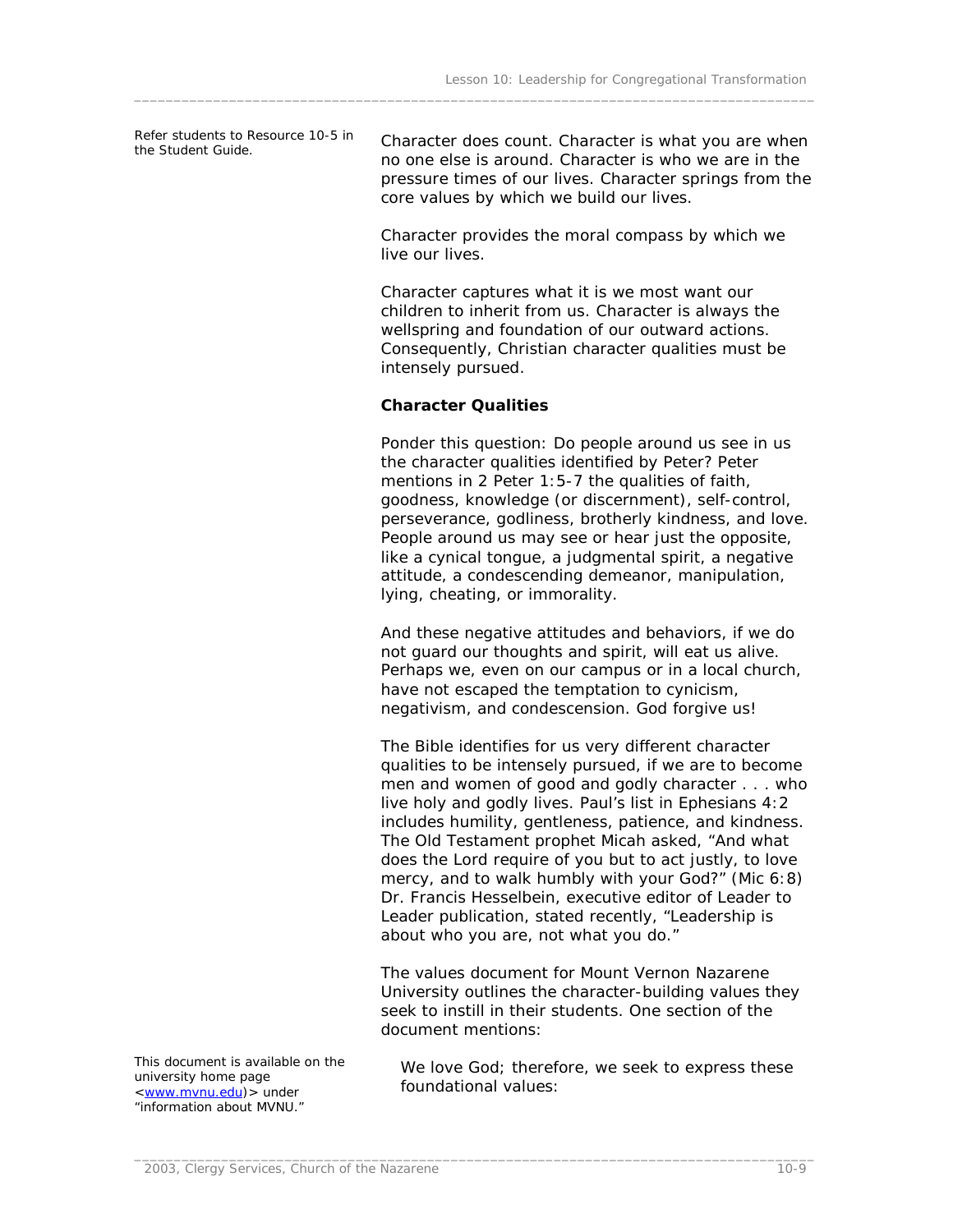A Worshipping Community

- A Biblical Faith
- A Christlike Lifestyle
- A Holiness Ethic

 $\_$  ,  $\_$  ,  $\_$  ,  $\_$  ,  $\_$  ,  $\_$  ,  $\_$  ,  $\_$  ,  $\_$  ,  $\_$  ,  $\_$  ,  $\_$  ,  $\_$  ,  $\_$  ,  $\_$  ,  $\_$  ,  $\_$  ,  $\_$  ,  $\_$  ,  $\_$  ,  $\_$  ,  $\_$  ,  $\_$  ,  $\_$  ,  $\_$  ,  $\_$  ,  $\_$  ,  $\_$  ,  $\_$  ,  $\_$  ,  $\_$  ,  $\_$  ,  $\_$  ,  $\_$  ,  $\_$  ,  $\_$  ,  $\_$  ,

- A Global Mission
- A Creation Vision
- A Spirit Empowered Devotion

These values should characterize us at our best and convict us at our worst.

Remember, God's vision for us is that we be men and women of good and godly character . . . individuals who live holy and godly lives.

Good and godly character must be intentionally developed in our lives. Hudson Taylor, we are told, admonished, "Pray as if it all depended on God and work as if it depended on you." Peter tells us in 2 Peter 1:3, that "[God's] divine power has given us everything we need for life and godliness." On the other hand, in verse 5, we are challenged to "make every effort to add to your faith" these qualities. In other words, the character qualities identified by Peter flow from a life that has been saved by God's grace alone, through faith in Jesus Christ, who calls us to a life of holy living.

Yet these very qualities of the holy life must be nurtured, cultivated, and developed throughout our lives if we truly are to be Christlike. Christian character formation takes place over a lifetime and is shaped through our responses to scriptural imperatives and through a process of brokenness and prayer. There is a painful yet fascinating relationship between brokenness, character development, and spiritual leadership. Keep asking the question in the conflict situations of life: What is God needing to teach me about my (our) character through this circumstance or through this encounter at home, on the job, or in a local church?

Here are five questions that may help you in a lifelong pursuit of Christian character development:

- 1. Will this action strengthen me spiritually?
- 2. Would I want my child, my spouse, or my best friend to copy this action of mine?
- 3. Does this action violate a biblical principle?
- 4. Does this action strengthen the Body of Christ?
- 5. Would an unbelieving friend be attracted to Christ and the Christian faith by my behavior?

*Refer to Resource 12-9 for more on brokenness.*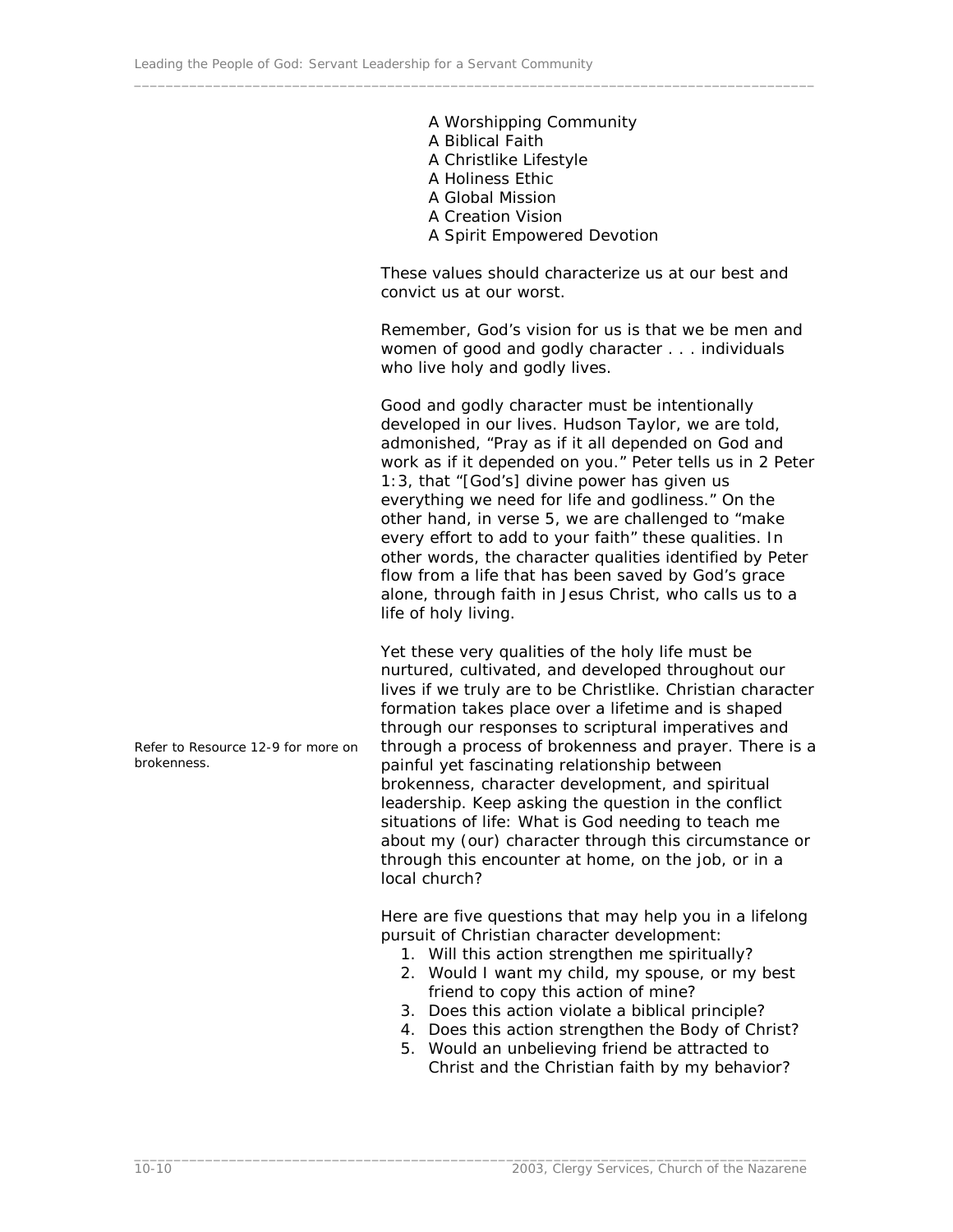*Maxwell, John C., and Jim Dornan.* Becoming a Person Of Influence. *Nashville: Thomas Nelson, 1997.*

The book *Becoming a Person of Influence* states, "Many succeed momentarily by what they know, some succeed temporarily by what they do, but few succeed permanently by who they are." Remember, Christian character formation is a life-changing and lifelong process, nurtured primarily by the spiritual disciplines of confession, silence, prayer, the trials and testing of our faith, and made effective in our lives by His grace and His strength alone! Learn to sing this chorus:

> *Grace alone, which God supplies, strength unknown, He will provide, Christ in us, our Cornerstone; we will go forth in grace alone.*

#### **Transformation Begins with New Birth**

 $\_$  ,  $\_$  ,  $\_$  ,  $\_$  ,  $\_$  ,  $\_$  ,  $\_$  ,  $\_$  ,  $\_$  ,  $\_$  ,  $\_$  ,  $\_$  ,  $\_$  ,  $\_$  ,  $\_$  ,  $\_$  ,  $\_$  ,  $\_$  ,  $\_$  ,  $\_$  ,  $\_$  ,  $\_$  ,  $\_$  ,  $\_$  ,  $\_$  ,  $\_$  ,  $\_$  ,  $\_$  ,  $\_$  ,  $\_$  ,  $\_$  ,  $\_$  ,  $\_$  ,  $\_$  ,  $\_$  ,  $\_$  ,  $\_$  ,

Godly character development begins with the transforming work of God in our lives through the new birth.

Nicodemus, in John chapter 3, verses 1-8 basically asked Jesus, "How do I begin this quest for a 'good and godly' character—a holy and godly life?"

Nicodemus had an excellent *reputation*. He belonged to the strictest religious group of the day. He observed the Law. He fasted regularly. He prayed often. He paid a tithe of his income. He was a member of the Sanhedrin. He was one of the 70 elders who governed the religious and social life of the people. He had authority and prestige. He was educated, well-off, and respected in the community.

And Jesus said to this man, "You must be born again." When a person is "born again," he or she is born anew by the Spirit of God. We come alive to spiritual truth. We receive a new nature. As a child of God, we partake of the holiness of God. There is in us a radical change of conduct and character.

2 Corinthians 5:17 says, "If anyone is in Christ, he is a new creation; the old has gone, the new has come." This is more than just patchwork or outward reformation. This is an inner, moral transformation.

Nicodemus was puzzled (Jn 3:9-12, 16-21). The new birth or new life in Christ is a mystery because it is a miracle of God. "All this is from God, who reconciled us to himself through Christ" (2 Cor 5:18). Christ took our sin upon himself and died in our place. He took the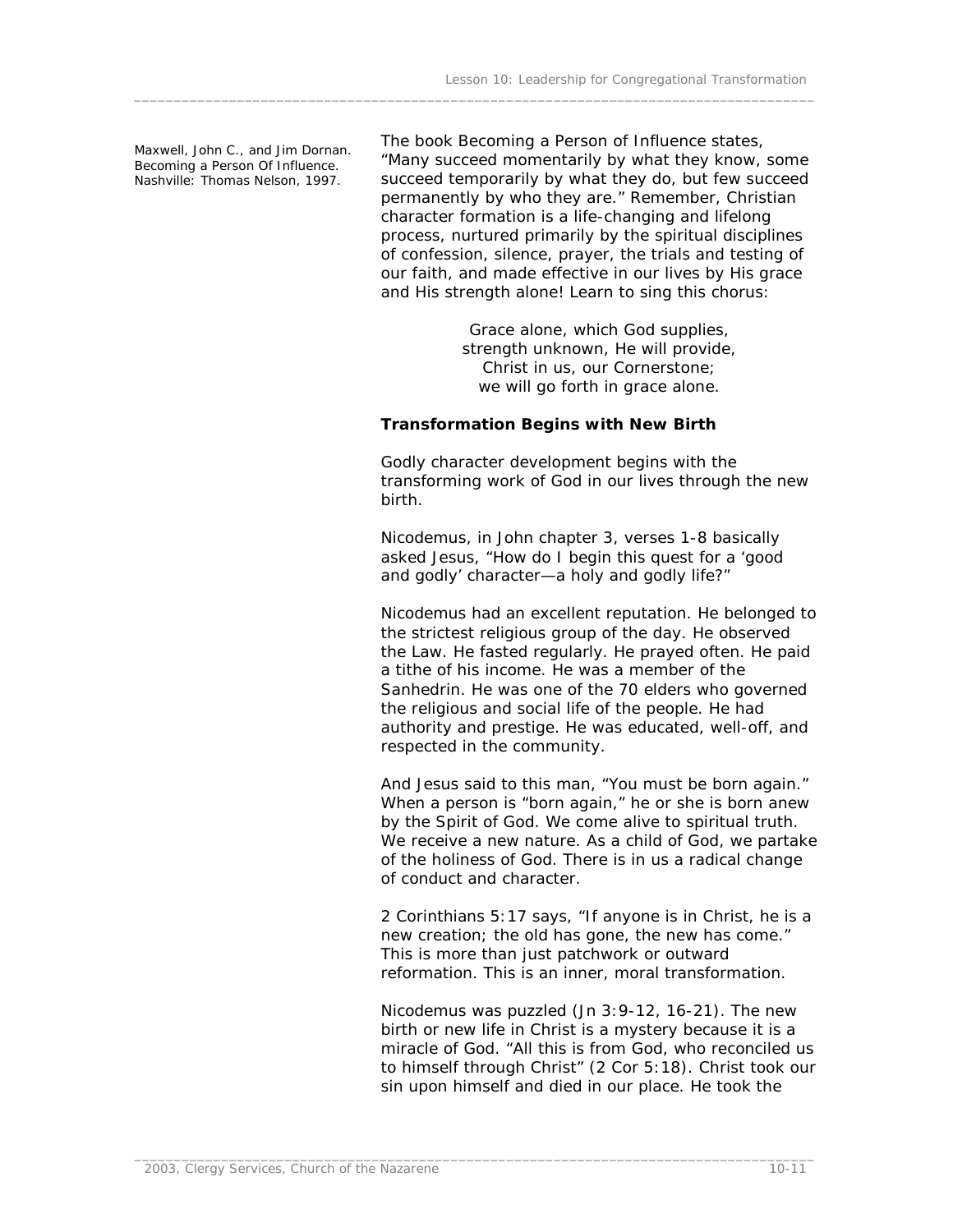initiative and did for us what we could not do for ourselves.

 $\_$  ,  $\_$  ,  $\_$  ,  $\_$  ,  $\_$  ,  $\_$  ,  $\_$  ,  $\_$  ,  $\_$  ,  $\_$  ,  $\_$  ,  $\_$  ,  $\_$  ,  $\_$  ,  $\_$  ,  $\_$  ,  $\_$  ,  $\_$  ,  $\_$  ,  $\_$  ,  $\_$  ,  $\_$  ,  $\_$  ,  $\_$  ,  $\_$  ,  $\_$  ,  $\_$  ,  $\_$  ,  $\_$  ,  $\_$  ,  $\_$  ,  $\_$  ,  $\_$  ,  $\_$  ,  $\_$  ,  $\_$  ,  $\_$  ,

So the question becomes for every one of us: How will we respond to what God has done for us? We can respond in radical faith or we can remain in disbelief.

Are we living on our *reputation*, or do we know that we've been born again by the Spirit of God? Has Christ's *character* been formed in us, and are we growing and maturing in Christlikeness? If not, be encouraged to:

- 1. ask Him to forgive you for the sins you have committed
- 2. believe that He came to save you and He can save you now
- 3. confess Him as Lord of your life . . . your Savior, your Redeemer
- 4. confess that you want His life—His character—to be shaped in you

Please ponder this question: When we complete our present ministry assignment, will we be remembered more for our character than for our reputation?

It took a hospital experience to show him, but Jason came to the realization that character was critical. Will we have to "hit the wall" before God gets our attention? How far do we have to slide from faith in and commitment to Christ before we realize the shallowness of our faith?

Peter comes down squarely on the side of godly character and holy living. He admonishes you and me to be "men and women of good and godly character" individuals who live holy and godly lives. Individuals whose lives are characterized by faith, goodness, discernment, self-control, perseverance, godliness, brotherly kindness, and love. Why? So that we will be effective and productive in the things that count for eternity!

God will enable and empower us to be just exactly the person He envisions and calls us to be. Are we willing and wanting to let God begin His new work in the lives of those whom we serve? Jason wished he had responded earlier.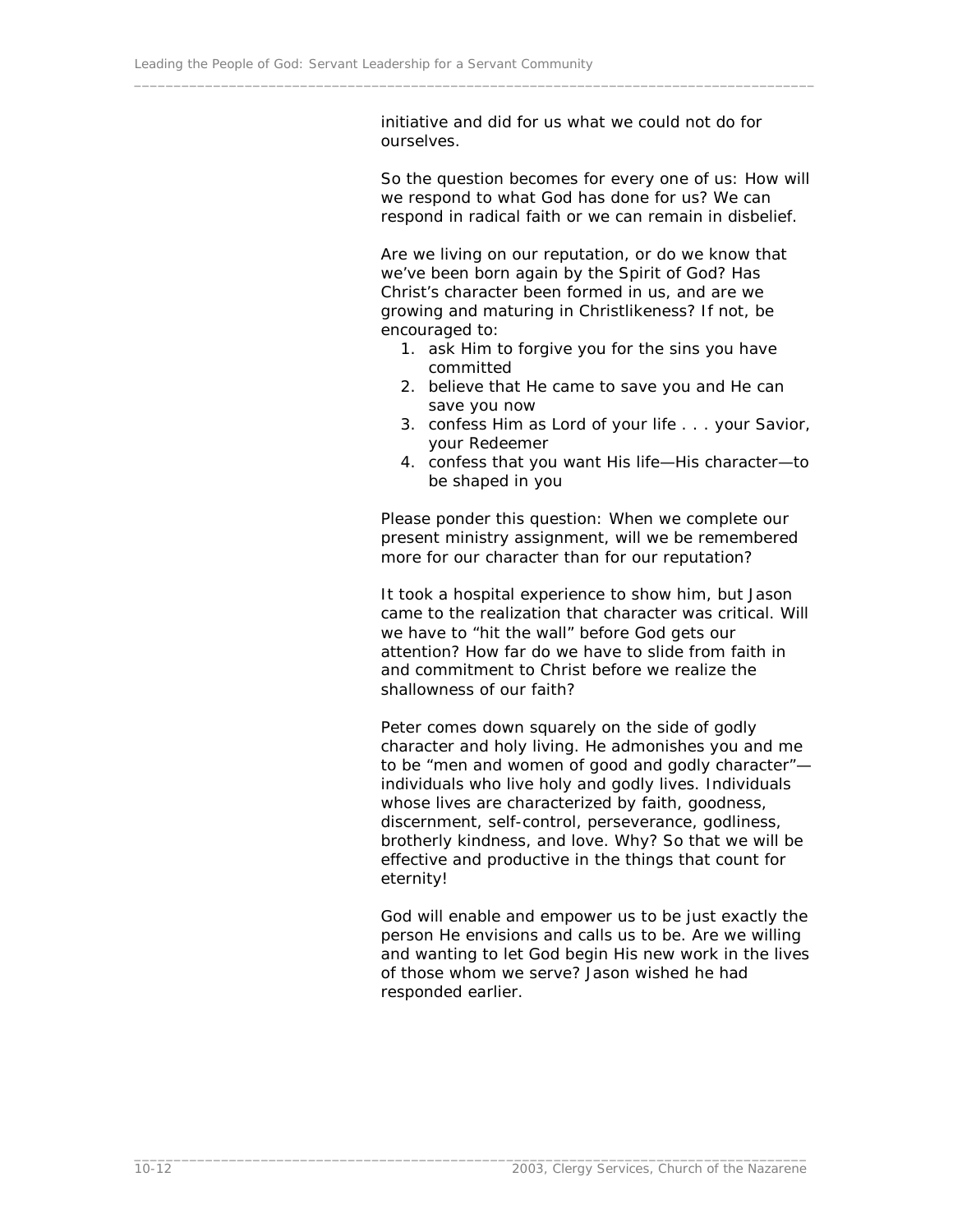Lesson 10: Leadership for Congregational Transformation

## *Lesson Close*

 $\_$  ,  $\_$  ,  $\_$  ,  $\_$  ,  $\_$  ,  $\_$  ,  $\_$  ,  $\_$  ,  $\_$  ,  $\_$  ,  $\_$  ,  $\_$  ,  $\_$  ,  $\_$  ,  $\_$  ,  $\_$  ,  $\_$  ,  $\_$  ,  $\_$  ,  $\_$  ,  $\_$  ,  $\_$  ,  $\_$  ,  $\_$  ,  $\_$  ,  $\_$  ,  $\_$  ,  $\_$  ,  $\_$  ,  $\_$  ,  $\_$  ,  $\_$  ,  $\_$  ,  $\_$  ,  $\_$  ,  $\_$  ,  $\_$  ,

(5 minutes)

## **Review**

*Instruct students to locate*

*objectives in the Student Guide.* Look at the learner objectives for this lesson. Can you

- outline a model for equipping others for a lifestyle of service
- examine ways that God wants to transform you personally
- distinguish between character and reputation

## **Look Ahead**

In the next lesson we will begin to examine how a leader can serve as a catalyst for congregational transformation.

## **Assign Homework**

*Direct students to the Homework Assignments in the Student Guide.* Complete Resource 10-6: The Highs and Lows of Life. Write a one-page essay on the final question: What lessons emerge regarding reconciliation and transformation, hope and character?

#### Write in your journal.

Use the following questions as journal starters.

- What evidence is there that Christ's character is being formed in you, and you are growing and maturing in Christlikeness?
- When I complete my present ministry assignment, will I be remembered for my character or for my reputation?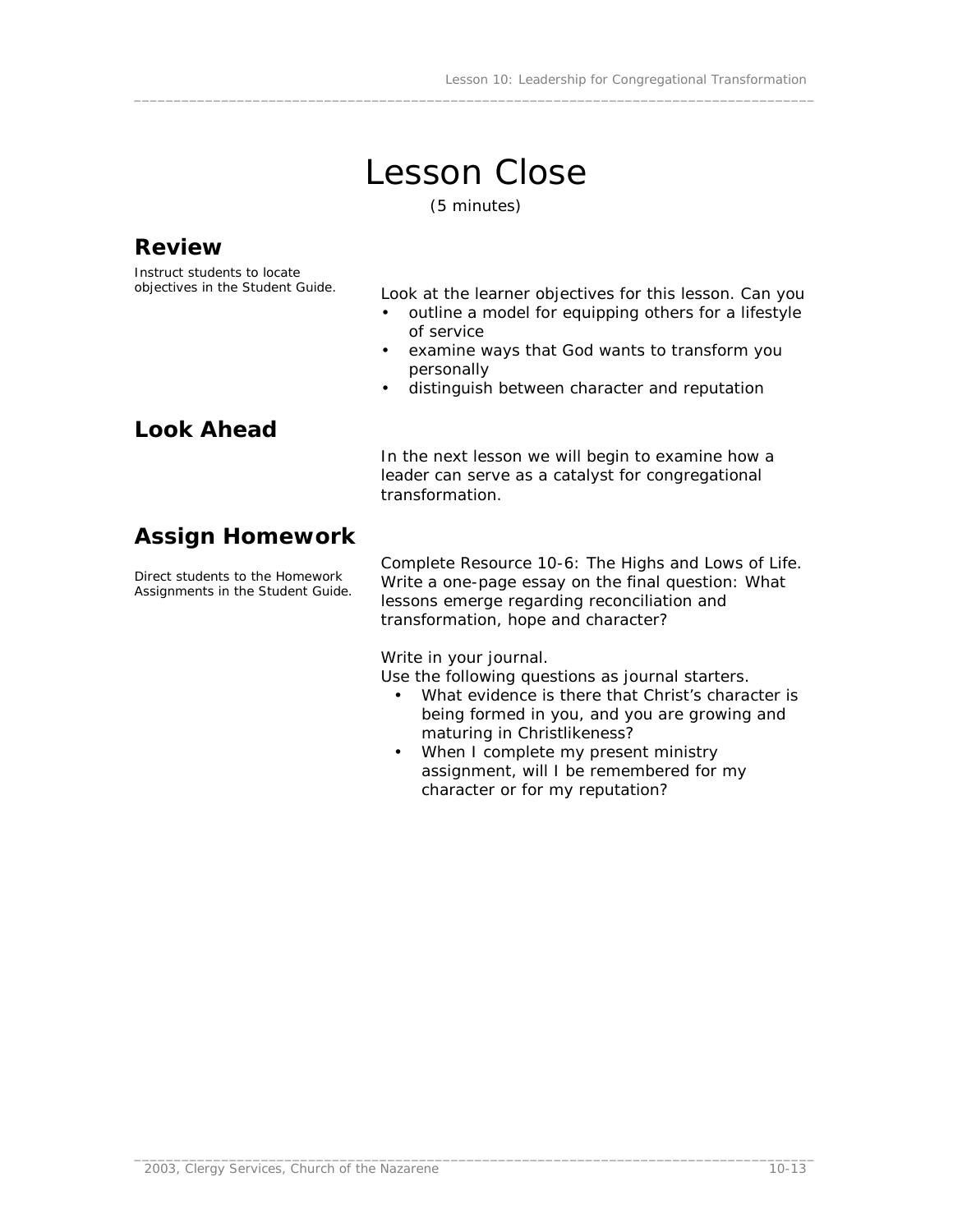[This page intentionally blank]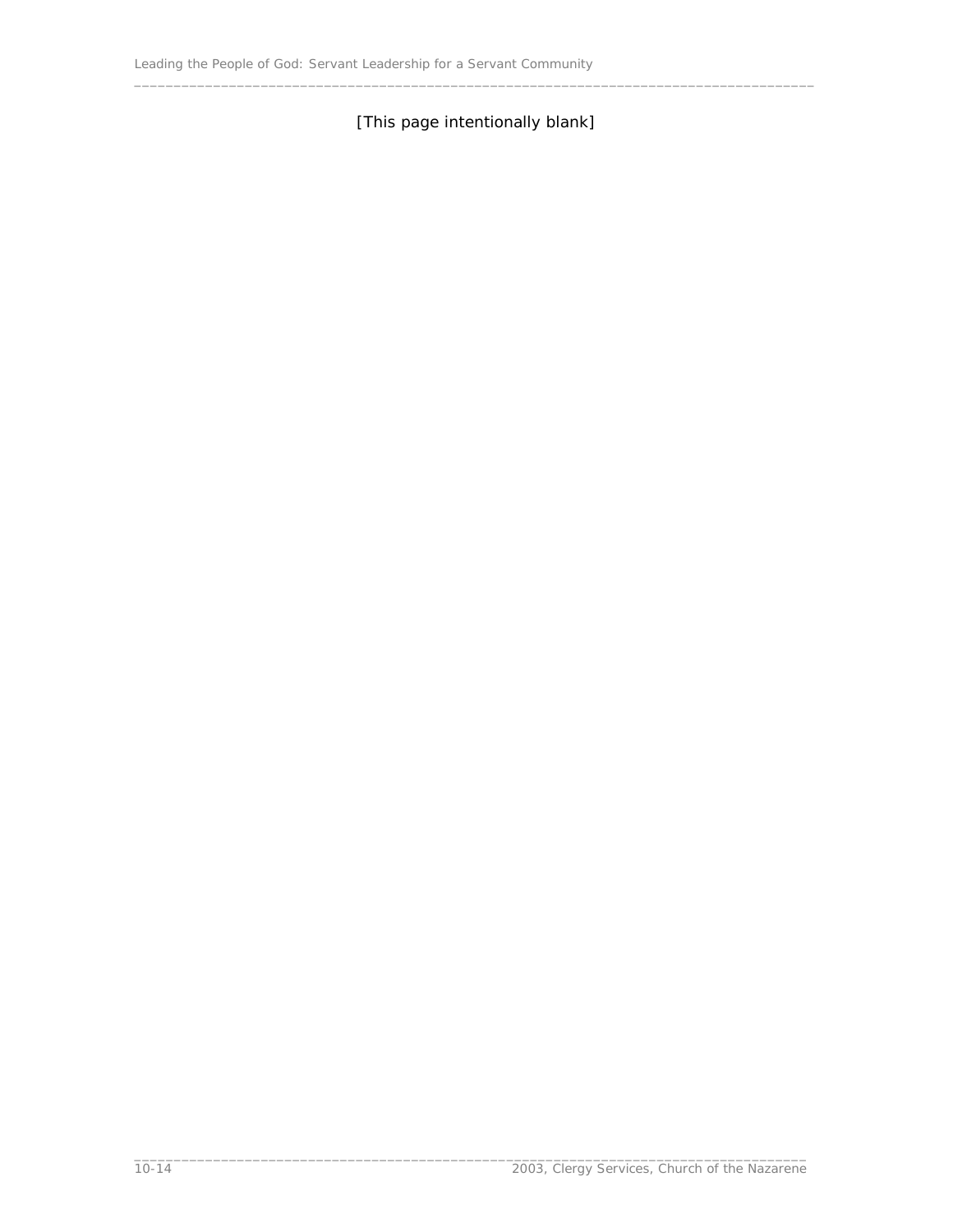## *Lesson 11*

# **The Leader as Catalyst for Congregational or Corporate Transformation**

## *Lesson Overview*

### **Schedule**

| <b>Start Time</b> | Task or Topic                           | Learning Activity | <b>Materials Needed</b>        |
|-------------------|-----------------------------------------|-------------------|--------------------------------|
| 0:00              | Introduction                            | Orient            | Student Guide                  |
| 0:25              | Leadership Functions                    | Lecture           | Resource 11-1                  |
| 0:35              | The Leader as<br>Catalyst               | Small Groups      | Resource 11-2                  |
| 1:00              | The Dynamics of<br>Christian Leadership | Lecture           | Resource 11-3                  |
| 1:10              | A Personal Vision<br>Statement          | Small Groups      | Resource 11-4                  |
| 1:20              | Dream Big-Dare<br>Greatly               | Lecture           | Resource 11-5                  |
| 1:25              | Lesson Close                            | Review, Assign    | Student Guide<br>Resource 11-6 |

## **Suggested Reading for Instructor**

Senge, Peter M. *The Fifth Discipline: The Art and Practice of the Learning Organization.* New York: Currency Doubleday, 1990, chapters 9-11.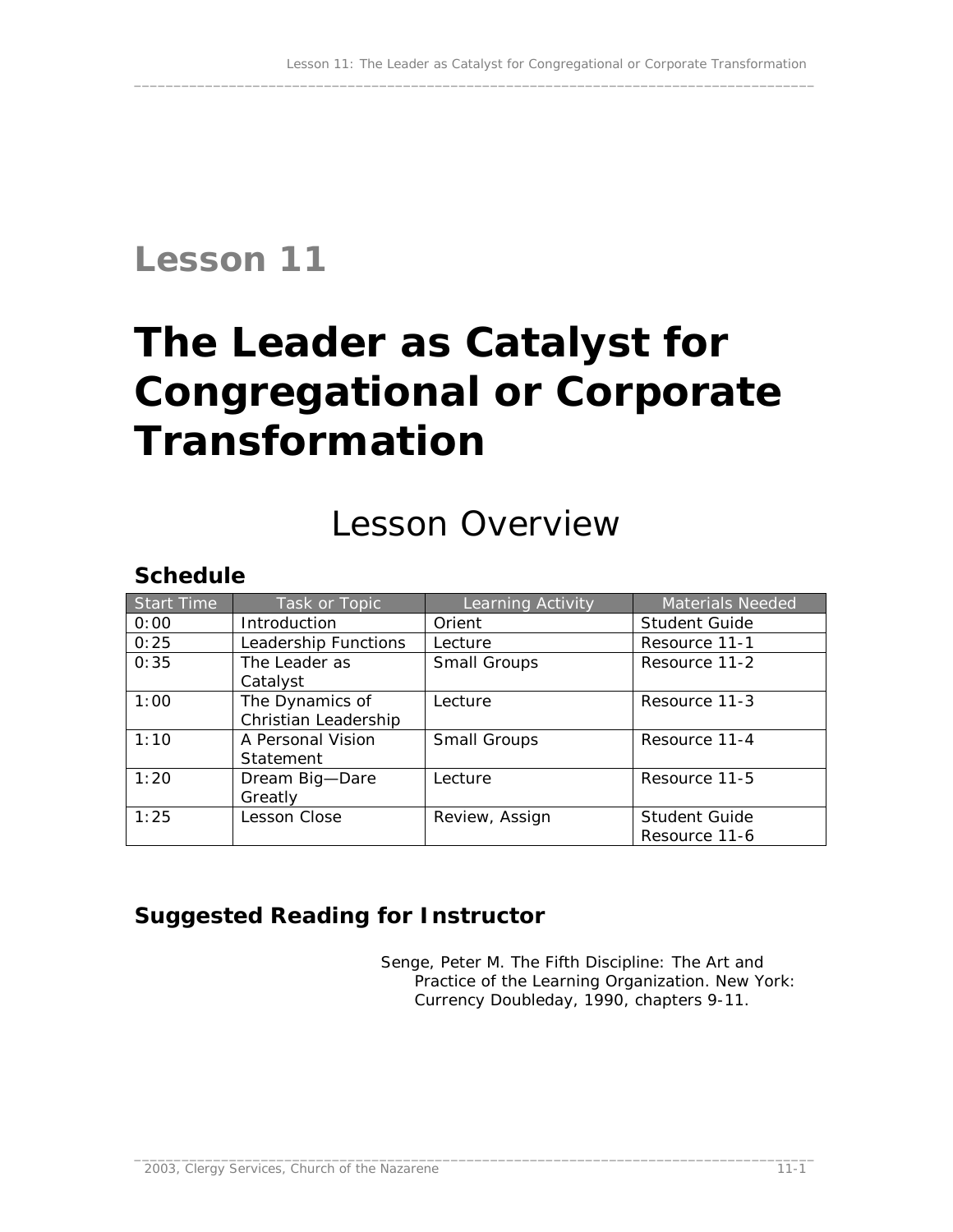## *Lesson Introduction*

 $\_$  ,  $\_$  ,  $\_$  ,  $\_$  ,  $\_$  ,  $\_$  ,  $\_$  ,  $\_$  ,  $\_$  ,  $\_$  ,  $\_$  ,  $\_$  ,  $\_$  ,  $\_$  ,  $\_$  ,  $\_$  ,  $\_$  ,  $\_$  ,  $\_$  ,  $\_$  ,  $\_$  ,  $\_$  ,  $\_$  ,  $\_$  ,  $\_$  ,  $\_$  ,  $\_$  ,  $\_$  ,  $\_$  ,  $\_$  ,  $\_$  ,  $\_$  ,  $\_$  ,  $\_$  ,  $\_$  ,  $\_$  ,  $\_$  ,

(25 minutes)

## **Accountability**

*This exercise is a quick check to see if students completed the homework assignment.*

*Divide students into groups of three. Have them share their work on Resource 10-6. Take about 15 minutes for this exercise.*

*Collect the students' papers. Read them, write comments on the papers to verify that you have read and thought about their comments, and return the papers in the next session.*

## **Orientation**

Many of the concepts we have been learning are spiritual disciplines or lessons that the Holy Spirit has to teach us. The leadership functions that are included in this lesson are skills that all of us can learn and seek to continue to improve. By applying these skills, our responsibility as spiritual leaders is to first look to God in worship and devotion; we need to **reach up** to seek God's wisdom and His guidance. After prayerfully seeking Him in prayer and in His Word, take time to plan.

### **Learner Objectives**

*Instruct students to locate objectives in the Student Guide.*

*Restating the objectives for the learners serves as an advanced organizer for the lesson and alerts learners to key information and concepts.*

At the end of this lesson, participants should

- understand how the functions of leadership affect the implementation of vision
- recognize inherent leadership conflict between vision and *status quo.*
- draft a personal vision statement incorporating principles of servant leadership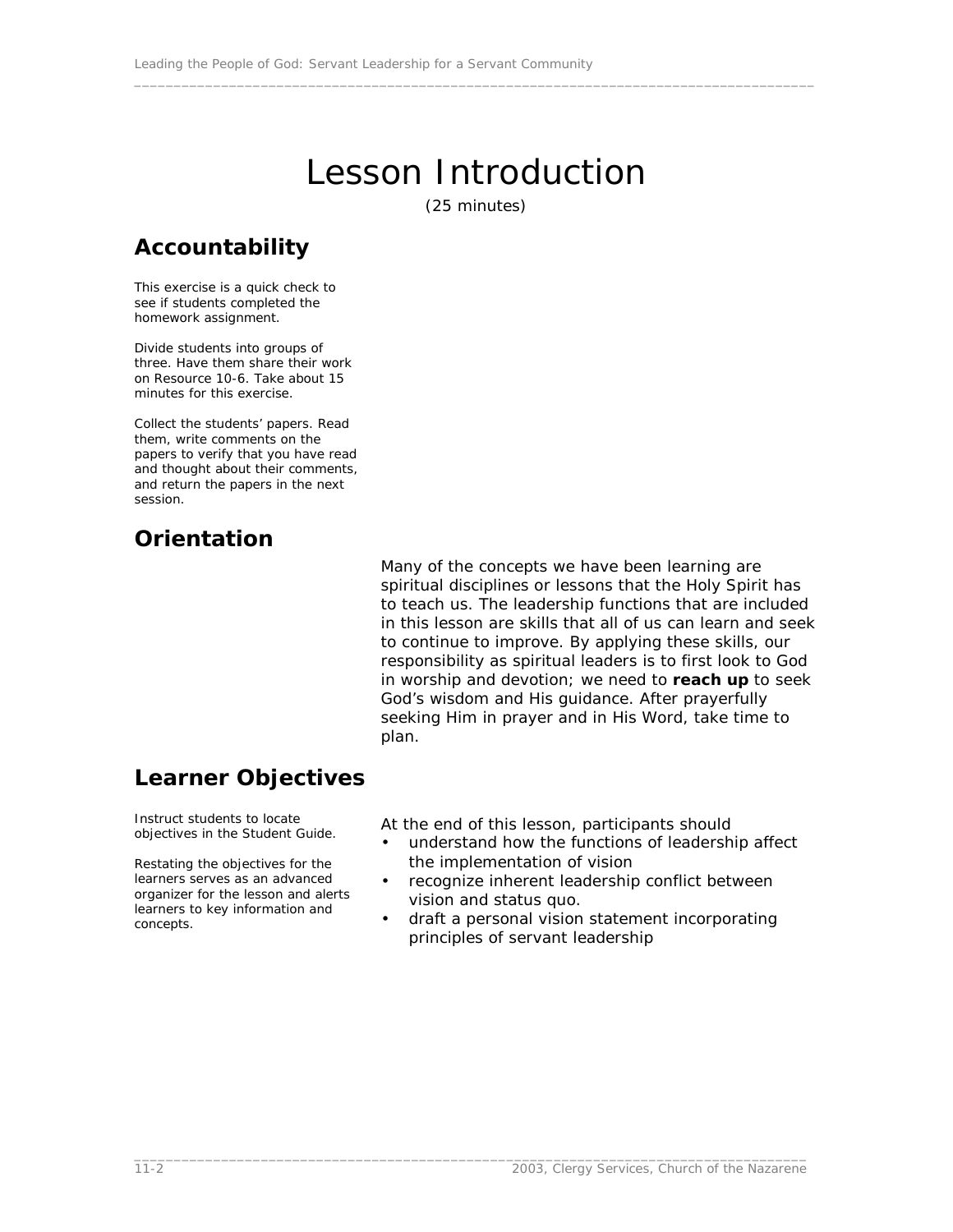## *Lesson Body*

 $\_$  ,  $\_$  ,  $\_$  ,  $\_$  ,  $\_$  ,  $\_$  ,  $\_$  ,  $\_$  ,  $\_$  ,  $\_$  ,  $\_$  ,  $\_$  ,  $\_$  ,  $\_$  ,  $\_$  ,  $\_$  ,  $\_$  ,  $\_$  ,  $\_$  ,  $\_$  ,  $\_$  ,  $\_$  ,  $\_$  ,  $\_$  ,  $\_$  ,  $\_$  ,  $\_$  ,  $\_$  ,  $\_$  ,  $\_$  ,  $\_$  ,  $\_$  ,  $\_$  ,  $\_$  ,  $\_$  ,  $\_$  ,  $\_$  ,

### **Lecture: Leadership Functions**

(10 minutes)

#### **Planner**

*Refer students to Resource 11-1 in the Student Guide.*

The specific tasks of planning include assessing our congregations' needs, clarifying our ministry and mission, determining programs, and establishing goals. Here are some key questions to ask:

- Who are we?
- Where are we now?
- Where are we going?
- Why?

Having a clear vision and clarifying our mission will help us set appropriate goals. It will also help us explain the purpose to those with whom we will be working. Knowing the "purpose" or why is important to groups because it helps all of us focus our energy more effectively. From a theological perspective, we "envision" those with whom we work and plan as the

- People of God
- Community of Faith
- Body of Christ
- Fellowship of the Spirit

#### **Organizer**

Once the vision is clear and your mission set, it is important to organize the process. The task is to implement the vision. Questions to ask are

- How will we get there?
- When will we get there?

Put deadline dates on each part of the process. You will have a much higher probability of completing your goal, if there is a date attached with it. Organizing the goals and determining when they are to be completed will give you a map or a structure to the process. It will help keep you and your congregation on track. We invision the people with whom we work to organize the process as Spirit-led and Spirit-filled people.

#### **Motivator**

 $\_$  ,  $\_$  ,  $\_$  ,  $\_$  ,  $\_$  ,  $\_$  ,  $\_$  ,  $\_$  ,  $\_$  ,  $\_$  ,  $\_$  ,  $\_$  ,  $\_$  ,  $\_$  ,  $\_$  ,  $\_$  ,  $\_$  ,  $\_$  ,  $\_$  ,  $\_$  ,  $\_$  ,  $\_$  ,  $\_$  ,  $\_$  ,  $\_$  ,  $\_$  ,  $\_$  ,  $\_$  ,  $\_$  ,  $\_$  ,  $\_$  ,  $\_$  ,  $\_$  ,  $\_$  ,  $\_$  ,  $\_$  ,  $\_$  ,

One leadership responsibility that often is given lipservice is being a good motivator. The task is to mobilize our congregation to complete the agreed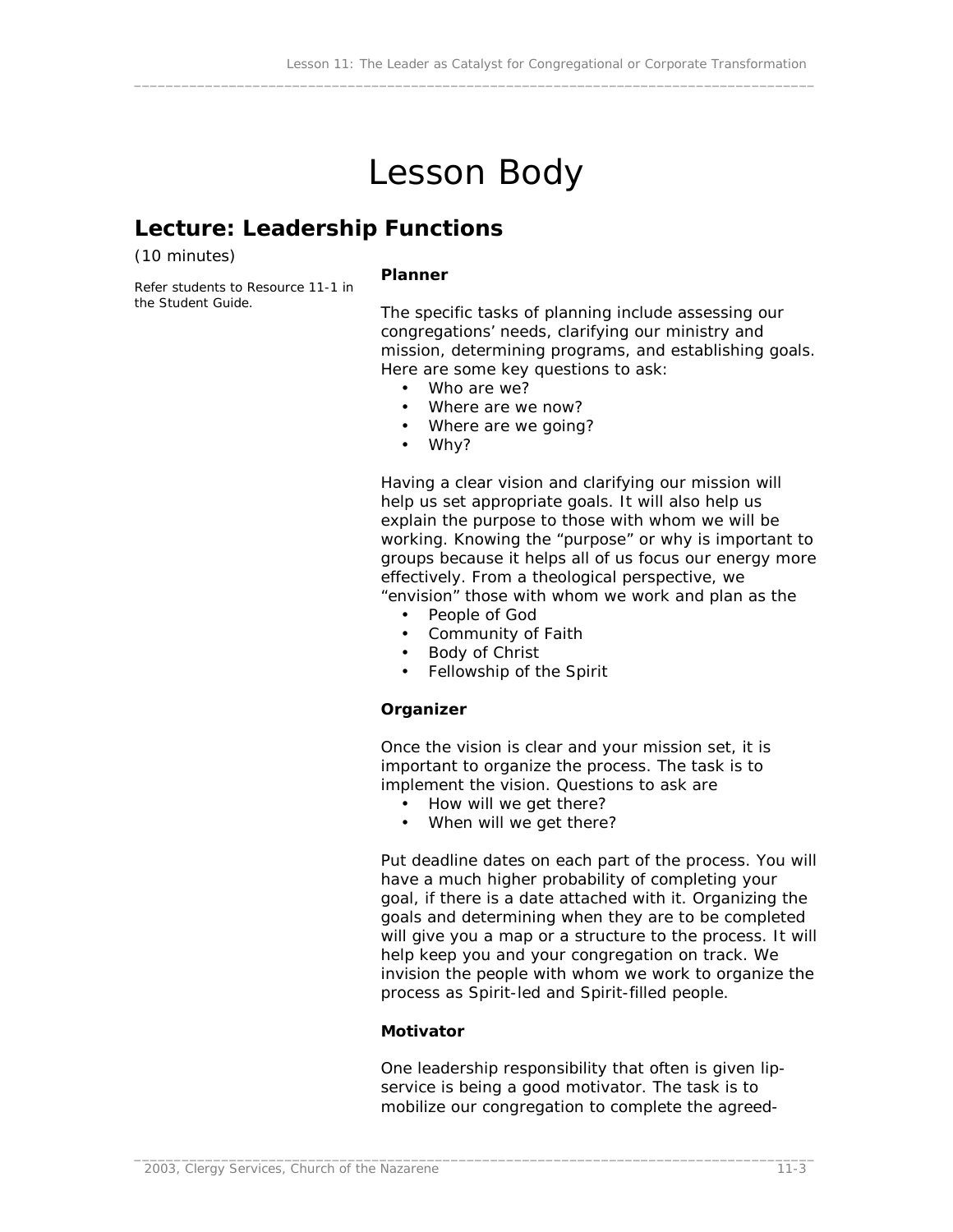upon goals. Determine who will be responsible for each part of the process or plan. Motivation is more than generating enthusiasm and buy-in from the people being served. It is giving them the training or the tools to work on the mission. Motivating others is critical. The work that God has for us is too big to be done alone. We must help others recognize their calling and their gifts as well as train them. They are the "ministering" people!

#### **Evaluator**

Another leadership requirement is being a good evaluator. This involves reviewing the process, acquiring feedback, and changing the process or structure or deadline, if changes need to be made in order to complete the goals. Typical questions are

- Were we successful?
- What needs improvement?
- Where are we?

 $\_$  ,  $\_$  ,  $\_$  ,  $\_$  ,  $\_$  ,  $\_$  ,  $\_$  ,  $\_$  ,  $\_$  ,  $\_$  ,  $\_$  ,  $\_$  ,  $\_$  ,  $\_$  ,  $\_$  ,  $\_$  ,  $\_$  ,  $\_$  ,  $\_$  ,  $\_$  ,  $\_$  ,  $\_$  ,  $\_$  ,  $\_$  ,  $\_$  ,  $\_$  ,  $\_$  ,  $\_$  ,  $\_$  ,  $\_$  ,  $\_$  ,  $\_$  ,  $\_$  ,  $\_$  ,  $\_$  ,  $\_$  ,  $\_$  ,

- When do we make changes?
- How do we best use this information?

The motivating force is optimism. By accessing where we are and how we are doing, we can celebrate our successes as we reach intermediate goals. Remember that we choose to "view" the people involved in the evaluation process as Christians, growing in faith, ever maturing in Christ-ikeness.

Evaluating also gives us a baseline to compare as you instigate other programs, processes, benchmarks and baselines.

### **Small Groups: The Leader as Catalyst**

(25 minutes)

*Divide students into small groups and have them review and discuss Resource 11-2.*

Resource 11-2 shows a model that summarizes the leadership functions to facilitate congregational transformation.

In your discussions check each element of the model to see if it adequately represents the leader as a catalyst. You will spend 15 minutes examining the model and discussing questions. Select one of your group members to report your observations and answers to the class.

*Keep time during the small-group discussion and call for reports after about 15 minutes.*

*According to the information on Resource 11-2, what is the vision for congregational transformation?*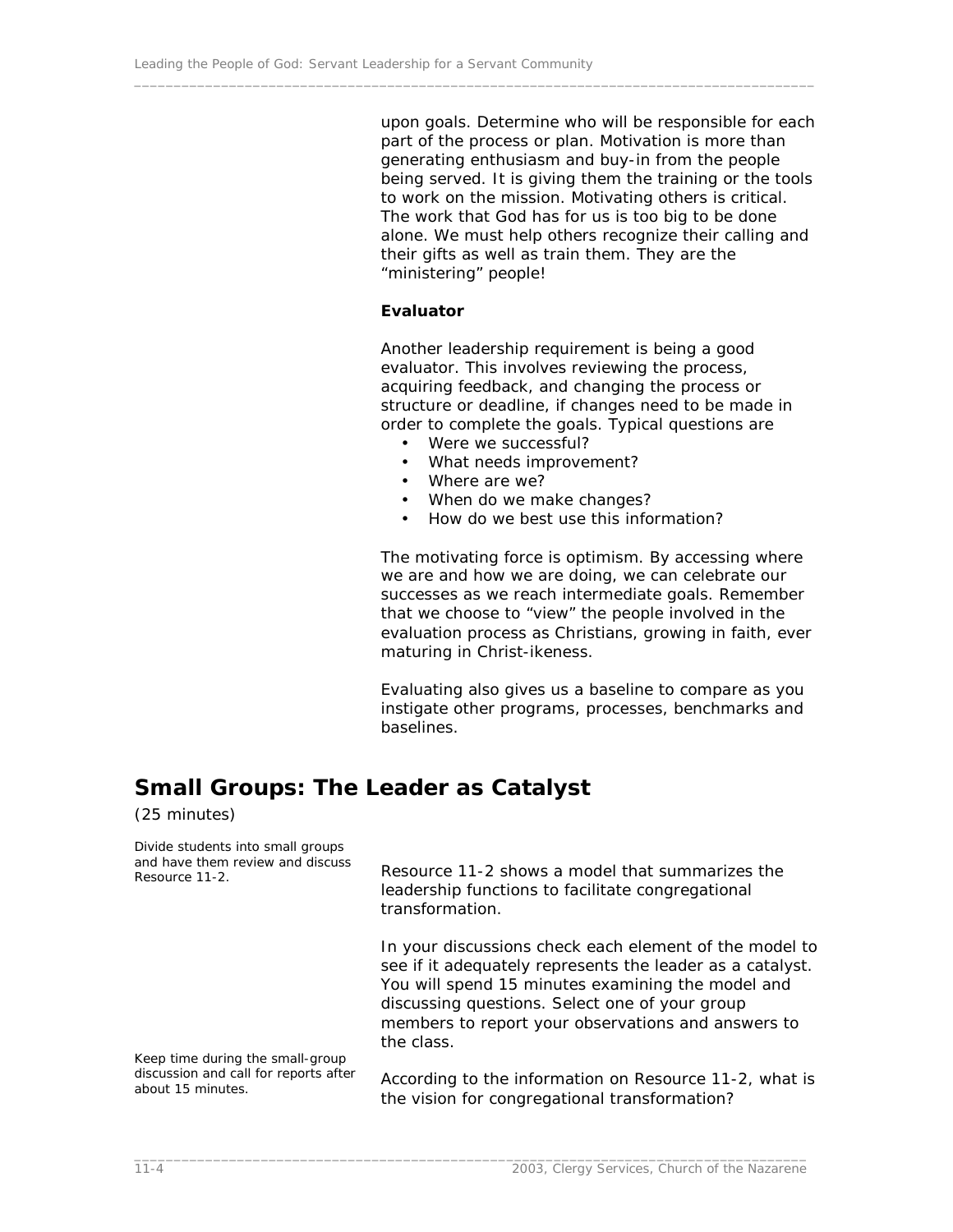*During reports look for evidence that the groups understand what is meant by each leadership function.*

Create a scenario for a congregation and describe the actions that a leader would take in each of his or her leadership functions to be a catalyst for transformation.

### **Lecture: The Dynamics of Christian Leadership**

(10 minutes)

*Refer students to Resource 11-3 in the Student Guide.* **Defining a Vision**

 $\_$  ,  $\_$  ,  $\_$  ,  $\_$  ,  $\_$  ,  $\_$  ,  $\_$  ,  $\_$  ,  $\_$  ,  $\_$  ,  $\_$  ,  $\_$  ,  $\_$  ,  $\_$  ,  $\_$  ,  $\_$  ,  $\_$  ,  $\_$  ,  $\_$  ,  $\_$  ,  $\_$  ,  $\_$  ,  $\_$  ,  $\_$  ,  $\_$  ,  $\_$  ,  $\_$  ,  $\_$  ,  $\_$  ,  $\_$  ,  $\_$  ,  $\_$  ,  $\_$  ,  $\_$  ,  $\_$  ,  $\_$  ,  $\_$  ,

Vision is defined as: "The ability to see clearly and at a great distance." Christian vision should tell who we are as Christians, where we are going, why we are going there, and how we are going to get there. Life is lived and viewed in Kingdom perspective.

Leadership is the Transference of Vision. Without vision, no creative work of significance has ever come to birth. Imagination, or vision, is the fuel through which information is converted into creative energy. Imagination, or vision, rules the universe of great events.

Fundamental to Christian leadership is a theological vision. Again, vision has to do with seeing things clearly and at a great distance. It is seeing what others do not see and is a consuming, passionate, compelling inner picture. This type of vision is needed for the Christian leader: a theological vision for the people of God he or she is leading!

How do we "envision" the people we work with in our present ministry assignment? Do we have a consuming, passionate, compelling inner picture (vision) of: who they are as the people of God, how they may live together as the family of God, and what they are called to do with their lives in the plan of God?

This requires a theological vision! To build a vision you must ask these questions:

- If you knew you couldn't fail, where would you like to be five years from now?
- $\bullet$  What if . . . ?
- Why not . . . ?

A very important function of a Christian leader, who has theological vision of the individuals with whom he or she works, is creating a vision of the group's preferred future. A vision tells the world who the organization is, how it will operate, how it will deal with its stakeholders both internal and external, and what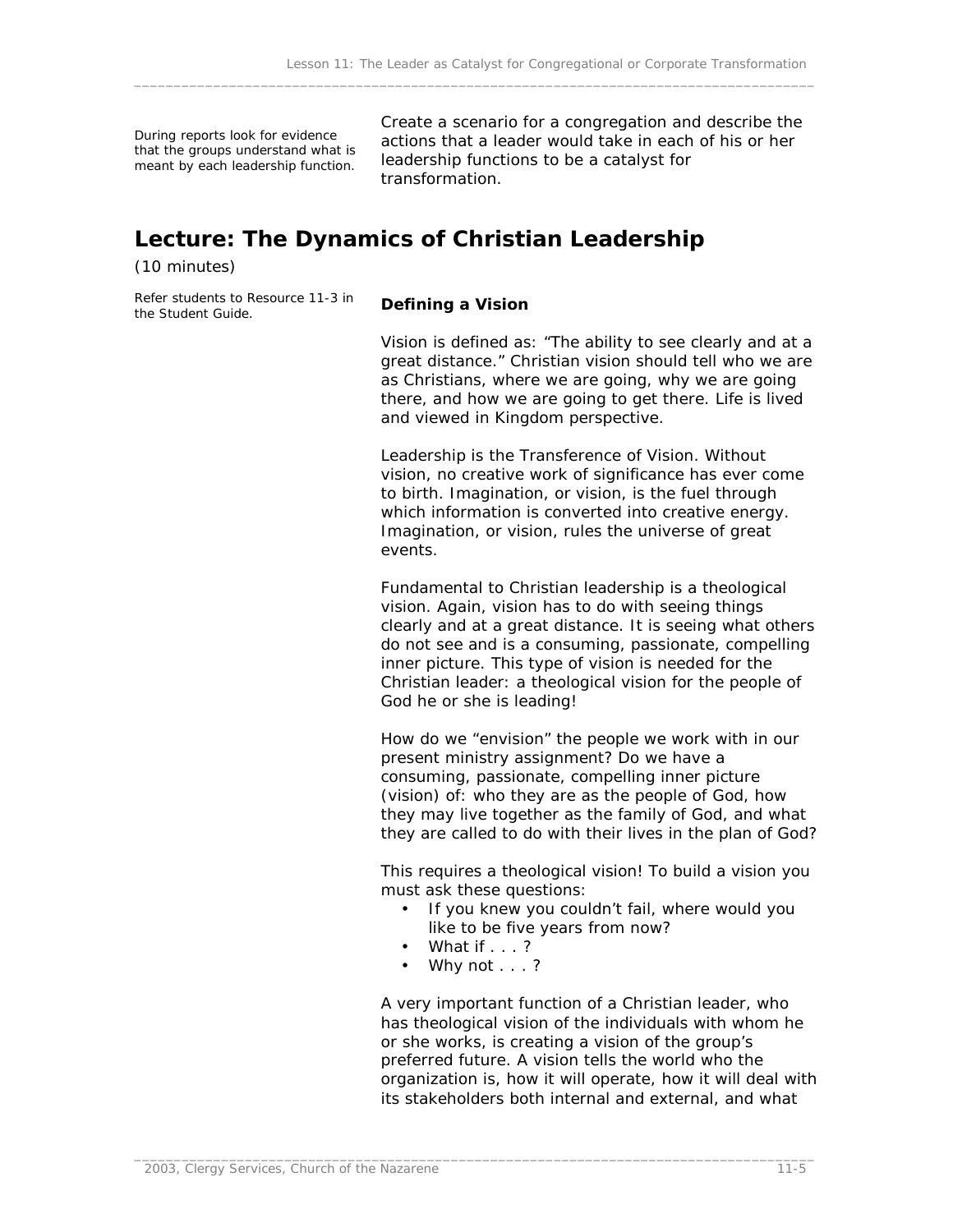values and principles it will attempt to live out as it pursues its ministry assignment. A vision channels our values into the work environment and becomes a word picture of how we want our values to be lived out.

A vision statement is an expression of optimism and hope. It is a dream of what we would like the church, university, or organization to be like. Consider the vision statement for Mount Vernon Nazarene University:

An academic community of faith shaping Christlike leaders for life long service (Eph 4:11-13).

Passion. Energy. Enthusiasm. Optimism. Faith. These leadership dynamics fuel vision. Robert Kennedy asked, "Some people see things as they are and say why; I dream about things that never were and say, why not?" A great vision-building statement by Philander Chase, in 1824, founder of Kenyon College, Gambier, Ohio, is: "The difficult is that which is worth doing."

Dr. Robert Jarvik, inventor of the Jarvik-7 artificial heart, stated that visionary leaders have an unswerving courage under pressure with a "poorly developed sense of fear and no concept of the odds against them."

# **Small Groups: A Personal Vision Statement**

(15 minutes)

*Refer students to Resource 11-4 in the Student Guide.*

Divide into small groups one more time. After you have read Resource 11-4 together then compare Dr. Fairbanks' personal mission statement with the model in Resource 11-2.

In your group discuss the four questions at the bottom of Resource 11-4.

- 1. Compare Dr. Fairbanks' *personal mission statement* with the Leadership Functions in Resource 11-2. What evidence do you see of a desire to develop leadership skills?
- 2. What can one gain from having personal vision and mission statements?
- 3. How would you describe Dr. Fairbanks' theological vision of his family? Of the students and faculty of MVNU?
- 4. Who are some of the people with whom you would need to share your personal mission statement?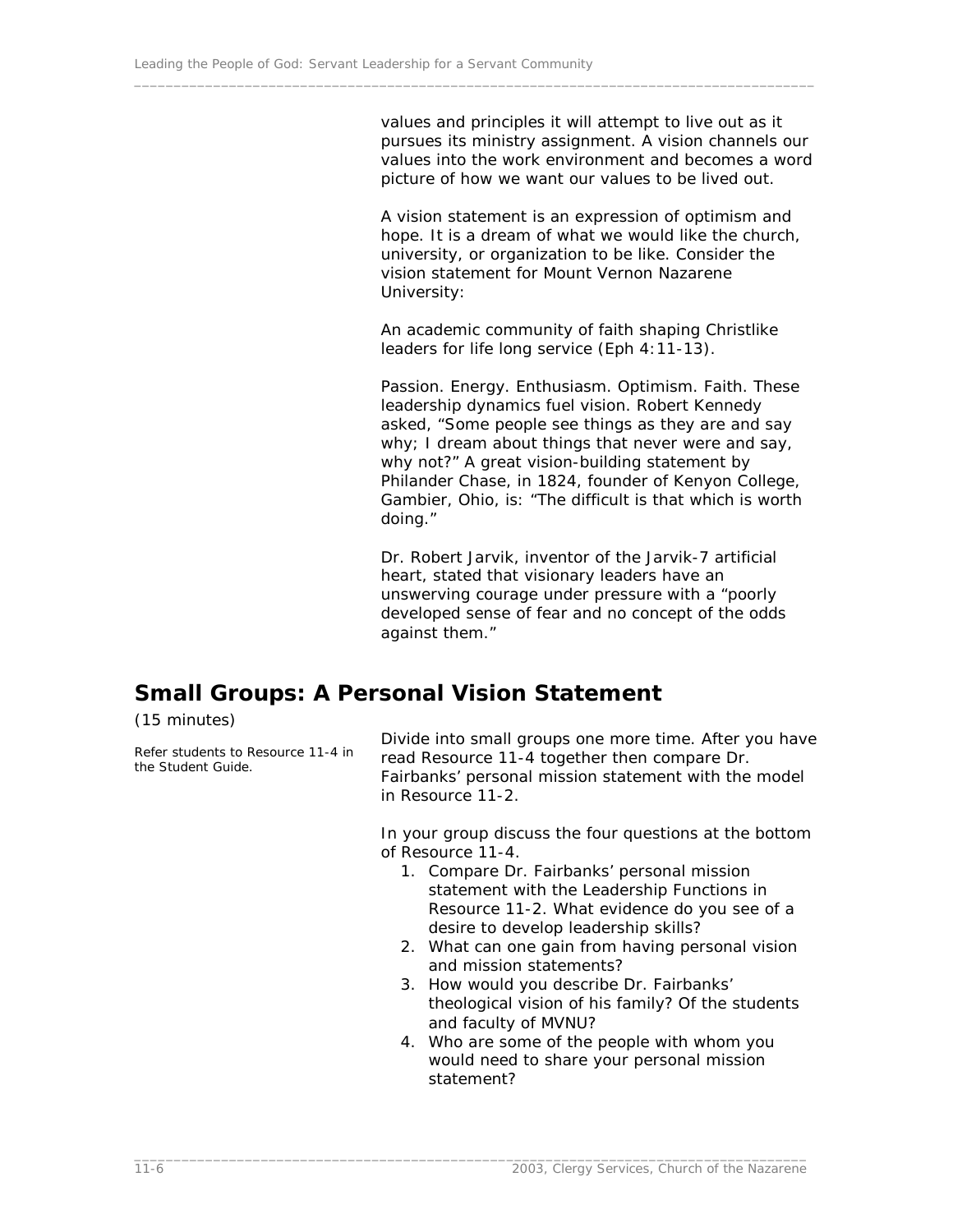### **Lecture: Dream Big—Dare Greatly**

(5 minutes)

The following quotation is from Teddy Roosevelt, the 26th president of the United States of America. It often provides encouragement, perspective, and comfort.

*Refer students to Resource 11-5 in the Student Guide.*

It is not the critic who counts, not the man who points out how the strong stumbles, or where the doer of deeds could have been better. The credit belongs to the man in the arena, whose face is marred by dust and sweat and blood, who strives valiantly . . . who knows the great enthusiasms, the great devotions; who spends himself in a worthy cause, who at the best knows in the end the triumph of high achievement, and at worst, if he fails, at least fails while daring greatly, so that his place shall never be with those cold and timid souls who have never known neither victory or defeat.

Sometimes visionary leaders experience the "pain of leadership" when a vision of the future is not accepted or grasped by those to whom the leader is responsible, individuals who often prefer the *status quo.* Much prayer and the Spirit of God empowering the leader will give the visionary courage, strength, and comfort as he or she guides a congregation and a ministry group through necessary and sometimes painful transitions.

The leader in this situation is often stretched and experiences what can be called the pain of leadership. Keep the vision and forget the followers (the led) and the leader is soon removed or moves on. Maintain the status quo and forget the vision and the leader has a "church that is dying."

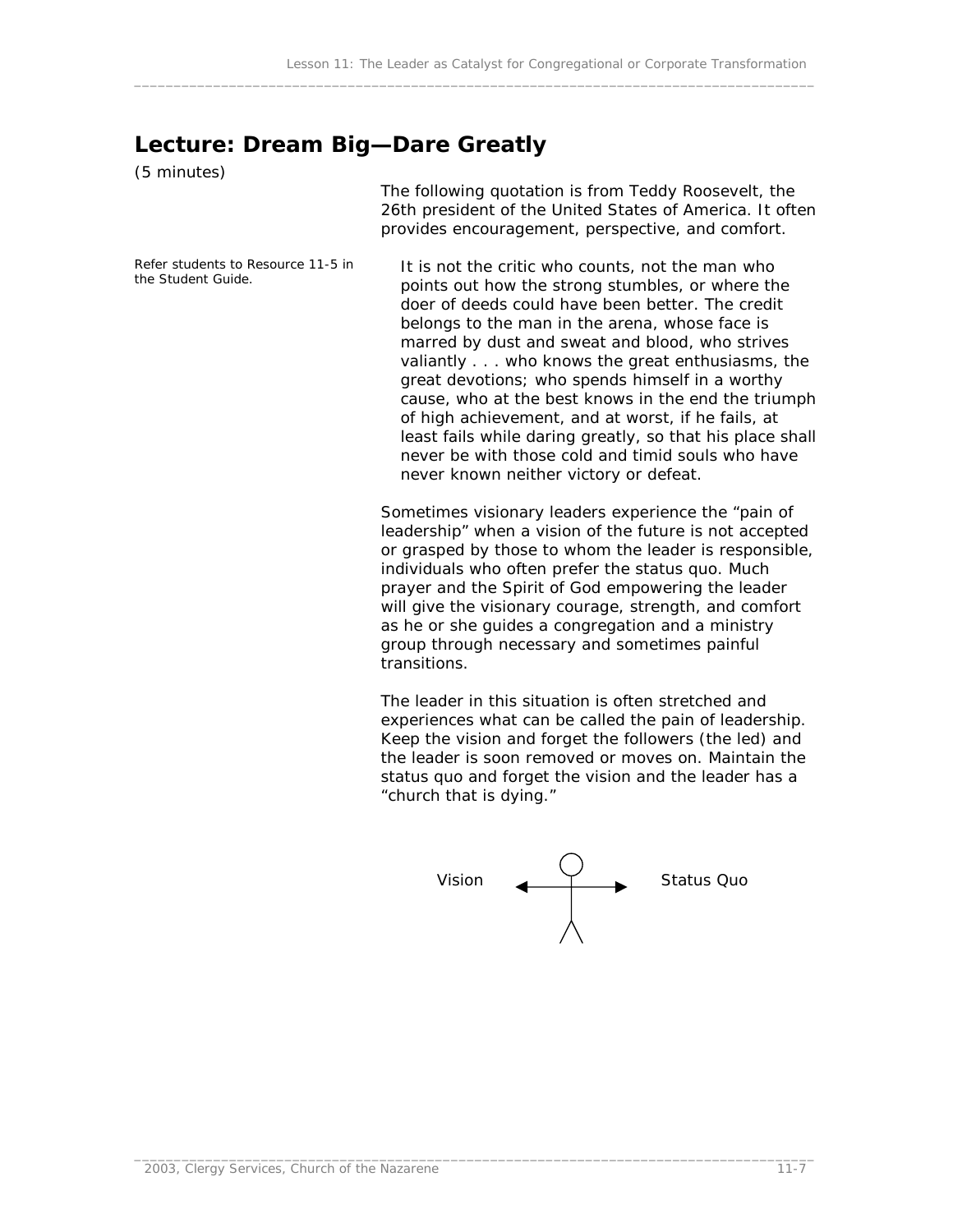# *Lesson Close*

 $\_$  ,  $\_$  ,  $\_$  ,  $\_$  ,  $\_$  ,  $\_$  ,  $\_$  ,  $\_$  ,  $\_$  ,  $\_$  ,  $\_$  ,  $\_$  ,  $\_$  ,  $\_$  ,  $\_$  ,  $\_$  ,  $\_$  ,  $\_$  ,  $\_$  ,  $\_$  ,  $\_$  ,  $\_$  ,  $\_$  ,  $\_$  ,  $\_$  ,  $\_$  ,  $\_$  ,  $\_$  ,  $\_$  ,  $\_$  ,  $\_$  ,  $\_$  ,  $\_$  ,  $\_$  ,  $\_$  ,  $\_$  ,  $\_$  ,

(5 minutes)

# **Review**

*Instruct students to locate objectives in the Student Guide.* Look at the learner objectives for this lesson. Can you

- understand how the functions of leadership affect the implementation of vision
- recognize inherent leadership conflict between vision and *status quo*
- draft a personal vision statement incorporating principles of servant leadership

# **Look Ahead**

In the next lesson we will look at the question: How can my ministry of Christian leadership enable others to fulfill their ministry to each other and mission in the world as they learn to live together as God's children?

# **Assign Homework**

*Direct students to the Homework Assignments in the Student Guide.* Developing well-formed personal vision and mission statements takes time, but a first draft is the first step. Study the vision and mission statements in Resource 11-4, then write a draft of your own mission. The statement should be concise but include elements for personal growth and ministry.

Read Resource 11-6: Summary of the Qualities and Traits of Grace-Full Leaders.

Write in your journal. Use these as journal starters:

- My small group raised an issue that I hadn't considered before.
- The leadership function that concerns me the most is . . .
- Today, I found encouragement in the words . . .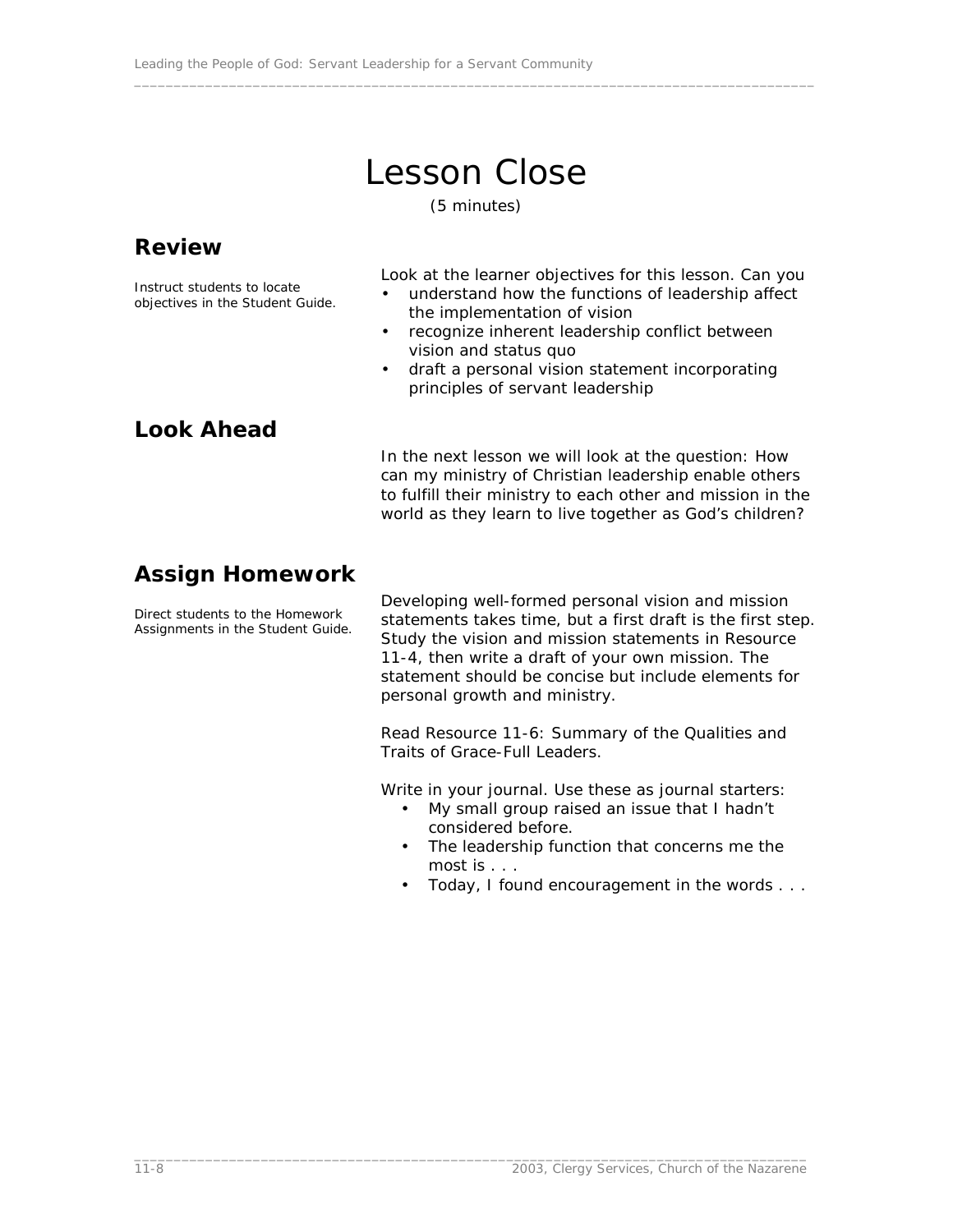# *Lesson 12*

# **A New Paradigm: A Grace-full Leader**

 $\_$  ,  $\_$  ,  $\_$  ,  $\_$  ,  $\_$  ,  $\_$  ,  $\_$  ,  $\_$  ,  $\_$  ,  $\_$  ,  $\_$  ,  $\_$  ,  $\_$  ,  $\_$  ,  $\_$  ,  $\_$  ,  $\_$  ,  $\_$  ,  $\_$  ,  $\_$  ,  $\_$  ,  $\_$  ,  $\_$  ,  $\_$  ,  $\_$  ,  $\_$  ,  $\_$  ,  $\_$  ,  $\_$  ,  $\_$  ,  $\_$  ,  $\_$  ,  $\_$  ,  $\_$  ,  $\_$  ,  $\_$  ,  $\_$  ,

# *Lesson Overview*

### **Schedule**

| <b>Start Time</b> | Task or Topic                                                | Learning Activity | <b>Materials Needed</b> |
|-------------------|--------------------------------------------------------------|-------------------|-------------------------|
| 0:00              | Introduction                                                 | Orient, Discuss   | Student Guide           |
|                   |                                                              |                   | Resource 12-1           |
|                   |                                                              |                   | Resource 12-2           |
| 0:20              | A New Leadership<br>Paradigm: A Grace-<br><b>Full Leader</b> | Lecture           | Resource 12-3           |
| 0:25              | Grace-Full Leadership                                        | Small Groups      | Resource 12-4           |
| 1:05              | Understanding<br>Transitions                                 | Lecture           | Resource 12-5           |
| 1:25              | Lesson Close                                                 | Review, Assign    | Student Guide           |

# **Suggested Reading for Instructor**

Bowling, John C. *Grace-Full Leadership: Understanding the Heart of a Christian Leader.* Kansas City: Beacon Hill Press of Kansas City, 2000.

Bridges, William. *Managing Transitions: Making the Most of Change*. Cambridge, MA: Perseus Publishing, 1991.

Truesdale, Al. *If God Is God, Then Why? Letters from New York City.* Kansas City: Beacon Hill Press of Kansas City, 2002.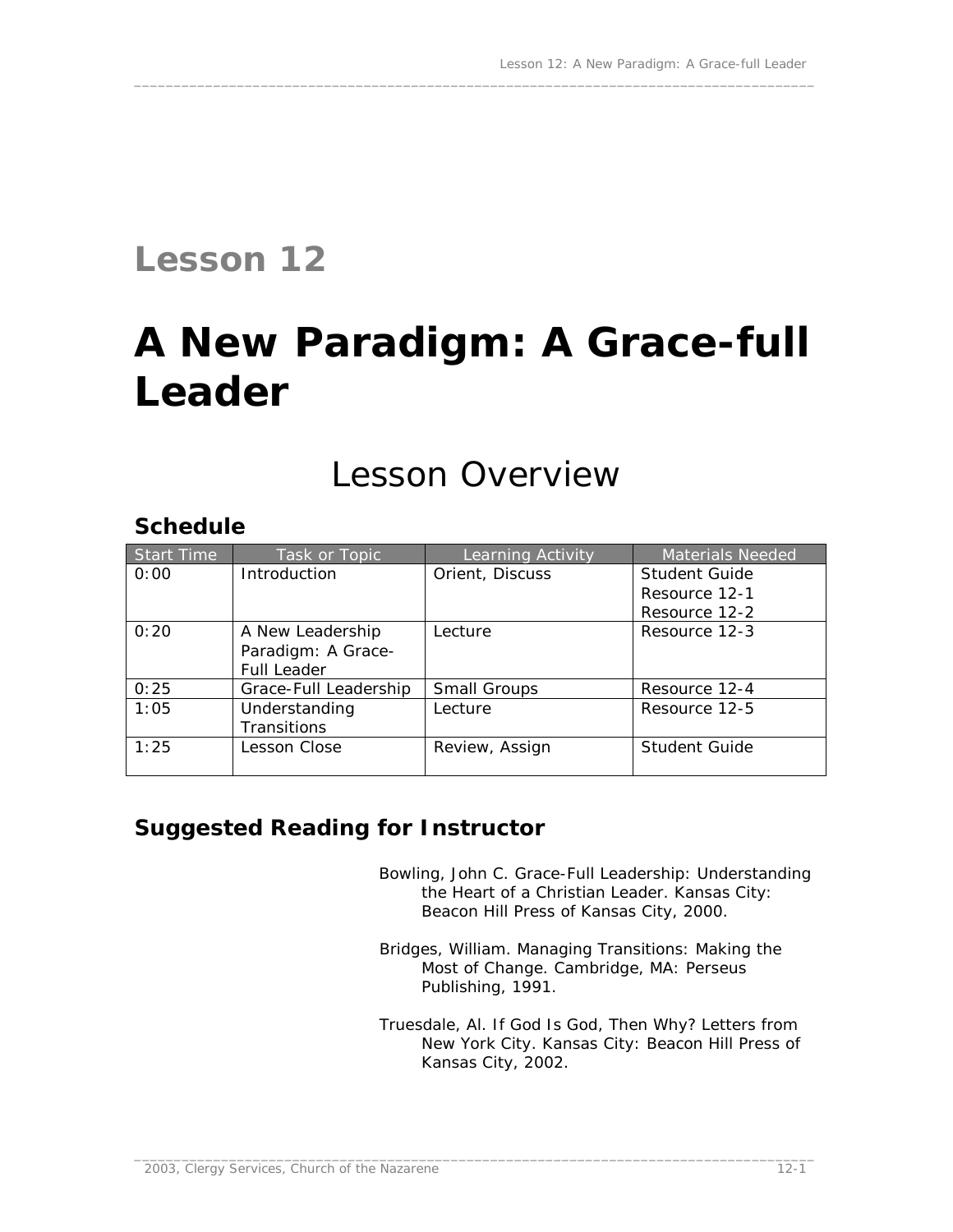# *Lesson Introduction*

 $\_$  ,  $\_$  ,  $\_$  ,  $\_$  ,  $\_$  ,  $\_$  ,  $\_$  ,  $\_$  ,  $\_$  ,  $\_$  ,  $\_$  ,  $\_$  ,  $\_$  ,  $\_$  ,  $\_$  ,  $\_$  ,  $\_$  ,  $\_$  ,  $\_$  ,  $\_$  ,  $\_$  ,  $\_$  ,  $\_$  ,  $\_$  ,  $\_$  ,  $\_$  ,  $\_$  ,  $\_$  ,  $\_$  ,  $\_$  ,  $\_$  ,  $\_$  ,  $\_$  ,  $\_$  ,  $\_$  ,  $\_$  ,  $\_$  ,

(20 minutes)

# **Accountability**

*This exercise is a quick check to see if students completed the homework assignment.*

*Divide students into groups of two. Have them share their personal mission statements. Take about 10 minutes for this exercise.*

*Collect the students' papers. Read them, write comments on the papers to verify that you have read and thought about their comments, and return the papers in the next session.*

# **Orientation/Discussion**

| Refer students to Resource 12-1 in<br>the Student Guide. | The question that we want to examine today is:<br>How can my ministry of Christian leadership enable<br>others to fulfill their ministry to each other and<br>mission in the world in the context of a dynamic<br>laboratory of learning how to live together as God's<br>children? |
|----------------------------------------------------------|-------------------------------------------------------------------------------------------------------------------------------------------------------------------------------------------------------------------------------------------------------------------------------------|
| Refer students to Resource 12-2 in<br>the Student Guide. | Resource 12-2 shows a diagram of the people of God<br>reaching out to fulfill their mission. Read the<br>accompanying chapel sermon and examine the<br>components and relationships represented in the<br>diagram.                                                                  |
| Allow students to answer.                                | What do the three smaller circles represent and how do<br>they relate to the center circle, Living Together as the<br>People of God?                                                                                                                                                |
|                                                          | What do the arrows represent? Why do these exist<br>within the circle called Grace?                                                                                                                                                                                                 |
|                                                          | Which circles represent leadership and which represent<br>the led?                                                                                                                                                                                                                  |
|                                                          | How does the diagram and sermon help you think<br>about the relationships and interaction within a<br>Christian family, local congregation, or Christian<br>university?                                                                                                             |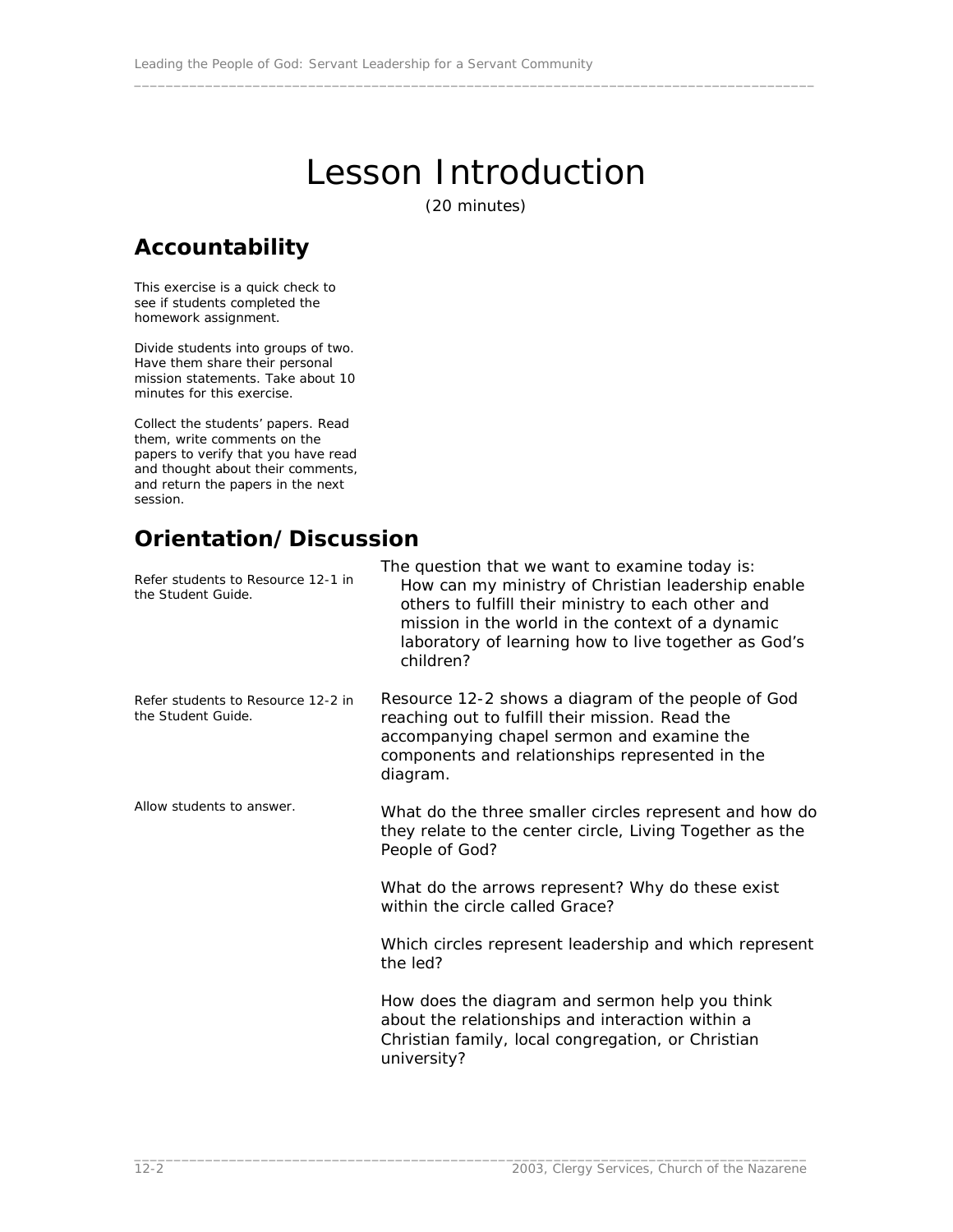# **Learner Objectives**

*Instruct students to locate objectives in the Student Guide.*

*Restating the objectives for the learners serves as an advanced organizer for the lesson and alerts learners to key information and concepts.*

At the end of this lesson, participants should

- describe the qualities and traits of a grace-full leader
- understand the relationship between congregation cycles and leadership initiative and activity
- find Christian hope in times of crisis and confusion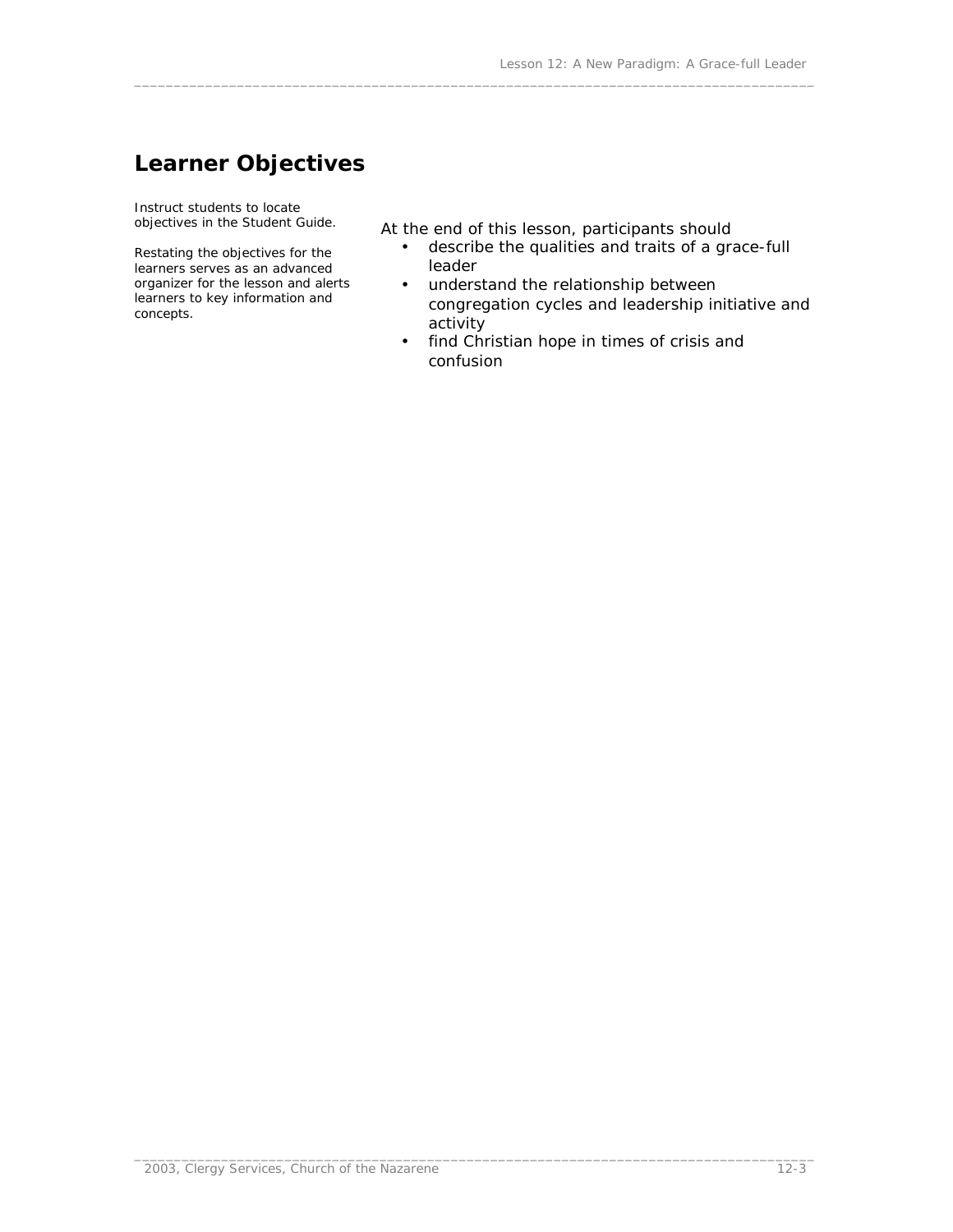# *Lesson Body*

 $\_$  ,  $\_$  ,  $\_$  ,  $\_$  ,  $\_$  ,  $\_$  ,  $\_$  ,  $\_$  ,  $\_$  ,  $\_$  ,  $\_$  ,  $\_$  ,  $\_$  ,  $\_$  ,  $\_$  ,  $\_$  ,  $\_$  ,  $\_$  ,  $\_$  ,  $\_$  ,  $\_$  ,  $\_$  ,  $\_$  ,  $\_$  ,  $\_$  ,  $\_$  ,  $\_$  ,  $\_$  ,  $\_$  ,  $\_$  ,  $\_$  ,  $\_$  ,  $\_$  ,  $\_$  ,  $\_$  ,  $\_$  ,  $\_$  ,

### **Lecture: A New Leadership Paradigm: A Grace-Full Leader**

(5 minutes)

*City, 2000.*

*Refer students to Resource 12-3 in the Student Guide.*

*Bowling, John C.* Grace-Full Leadership: Understanding the Heart of a Christian Leader. *Kansas City: Beacon Hill Press of Kansas*

One assignment for this lesson was to read Resource 11-6 that contained a summary of qualities and traits of grace-full leaders from the book by John Bowling. These are given again in Resource 12-3.

#### **The Qualities of a Grace-Full Leader**

A Grace-Full Leader

- is more concerned with spirit than style
- is covenantal rather than contractual
- views people as ends-not means
- recognizes the changeable from the changeless
- seeks significance, not just success
- is responsive as well as responsible
- is high-touch
- maximizes influence and minimizes authority
- is passionate
- focuses primarily on the body, not the head

#### **The Traits of a Grace-Full Leader**

A Grace-Full Leader

- understands accountability
- interacts rather than reacts
- follows his or her "knows"
- is willing to follow as well as lead
- maintains his or her balance
- has double-vision
- "goes deep"
- is a skilled meteorologist
- anticipates through planning, pathfinding, planting, and prospecting
- takes care

 $\_$  ,  $\_$  ,  $\_$  ,  $\_$  ,  $\_$  ,  $\_$  ,  $\_$  ,  $\_$  ,  $\_$  ,  $\_$  ,  $\_$  ,  $\_$  ,  $\_$  ,  $\_$  ,  $\_$  ,  $\_$  ,  $\_$  ,  $\_$  ,  $\_$  ,  $\_$ 

You will be discussing these qualities and traits as you answer the questions shown in Resource 12-4.

### **Small Groups: Grace-Full Leadership**

(40 minutes)

*Divide the students into small groups and refer them to Resource 12-4 in the Student Guide.*

*Each group should answer the questions on Resource 12-4.*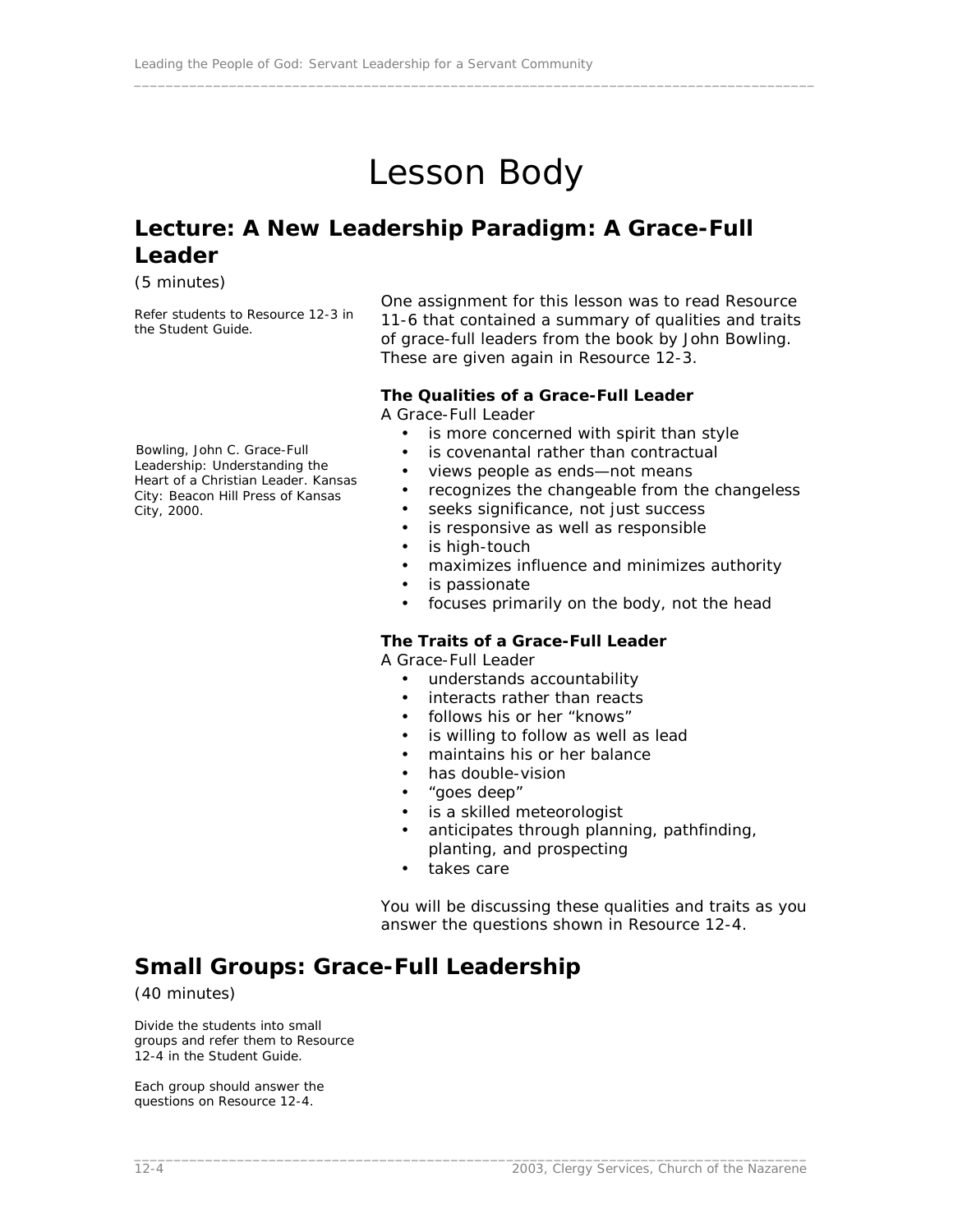*If time is short, assign a portion of the questions to each group to discuss.*

*Save about 10 minutes at the end of this activity for the groups to report on their answers to the whole group.*

# **Lecture: Understanding Transitions**

(20 minutes)

#### **The Sigmoid Curve**

 $\_$  ,  $\_$  ,  $\_$  ,  $\_$  ,  $\_$  ,  $\_$  ,  $\_$  ,  $\_$  ,  $\_$  ,  $\_$  ,  $\_$  ,  $\_$  ,  $\_$  ,  $\_$  ,  $\_$  ,  $\_$  ,  $\_$  ,  $\_$  ,  $\_$  ,  $\_$  ,  $\_$  ,  $\_$  ,  $\_$  ,  $\_$  ,  $\_$  ,  $\_$  ,  $\_$  ,  $\_$  ,  $\_$  ,  $\_$  ,  $\_$  ,  $\_$  ,  $\_$  ,  $\_$  ,  $\_$  ,  $\_$  ,  $\_$  ,

Understanding transitions is important for the leader. The Sigmoid Curve helps us conceptualize inevitable transition in the church or institutions we serve. Questions for church leaders: Do congregations (and individuals) go through numerical (and spiritual) cycles? Are the cycles inevitable? How do we regain momentum in the midst of cycles?

*Refer students to Resource 12-5 in the Student Guide.*

In the book *Managing Transitions,* by William Bridges, the "cycle" is discussed in the context of change and transitions. Let's look at the illustration in Resource 12- 5.



*Bridges, William.* Managing Transitions: Making the Most of Change. *Cambridge, MA: Perseus Publishing, 1991.*

Time passes as you go from left to right on this curve. At the left someone has a dream and over time the dream becomes a reality. The shape of the curve represents the level of activity or energy that is going into making the dream a reality.

- A. Point of Initiative—someone has a dream
- B. Time of Resourcing the Vision—you slow down to resource your dream
- C. Growth—the vision takes hold
- D. When the organization is most effective and efficient
- E. Decline—when the same things are done as in earlier years
- F. Breakout time/vision—takes place during "prime" time
- G. Turnaround vision—a crucial point when leadership has responsibility to start a new "S" curve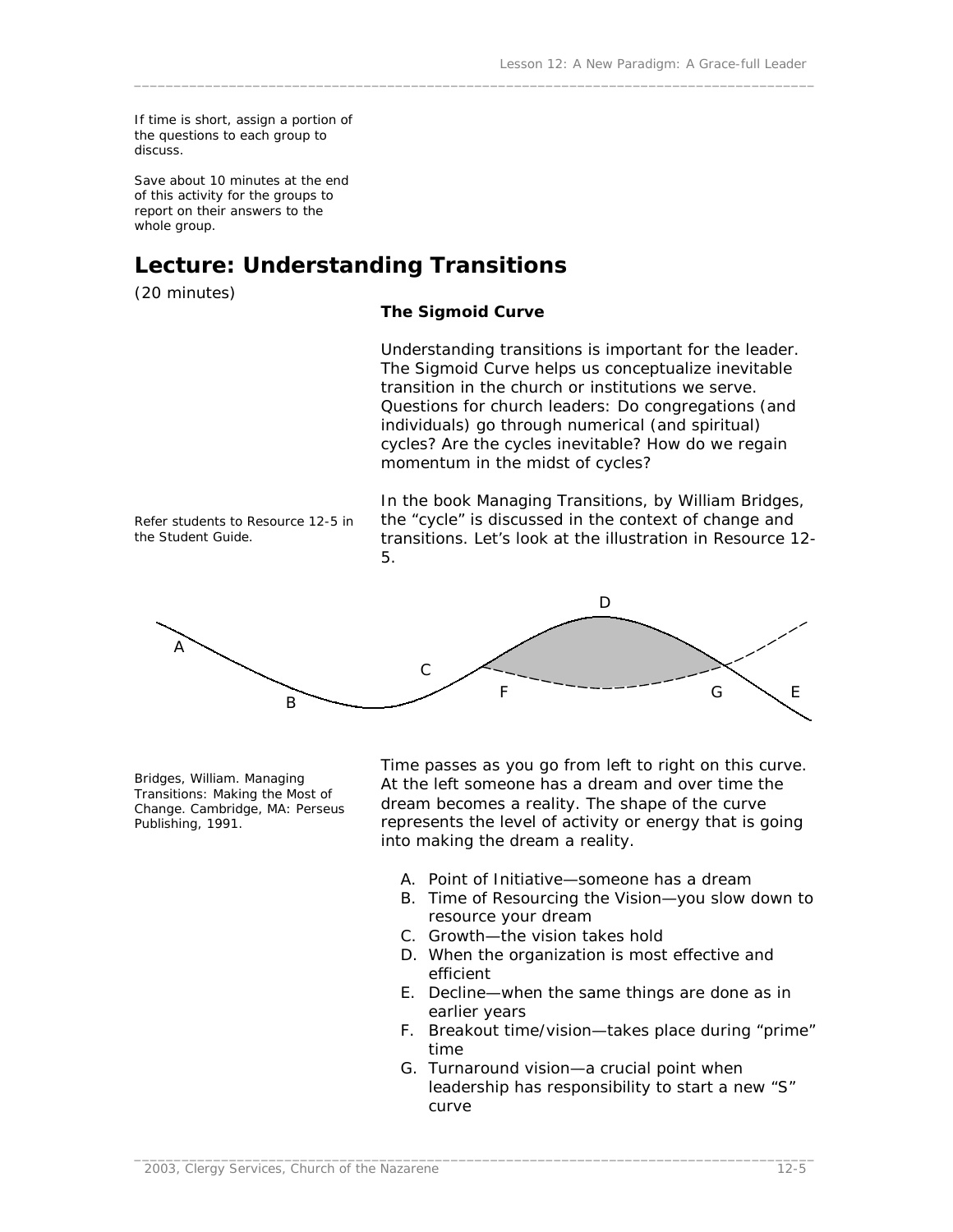The critical section of the curve for the led happens between F and G. The lower diagram in Resource 12-5 shows a detail of this segment.



Regarding the "Old Endings," the leader must ask, "What are the 'old endings' that must go?" and "What are the core values of the 'old' that must be retained?"

Regarding the "Transition" period, the leader's role is to articulate the "end" vision but retain core convictions. The leader during this period of change and transition must model consistency, steadiness, integrity, respect, trust, and communication.

Regarding "New Beginnings," the leader must engage the people in institutionalizing the transition through which you are going and toward which you are moving. The leader must continue to model the Christian character qualities of Ephesians 4 and 1 Peter 1, especially in conflict situations and with congregational members who differ with you.

There is a critical time when Pastor and board have the responsibility to start a new "S" curve. Further questions for pastors:

- 1. Where is your congregation in the cycle?
- 2. What should be the role of pastoral leadership in this cycle?
- 3. What should be the role of pastoral leadership, regarding "F" and "G" alone?

*Understanding these cyclical patterns in leadership can enhance the leader's ability to plan, affect and evaluate change. Allow students to ask clarifying questions.*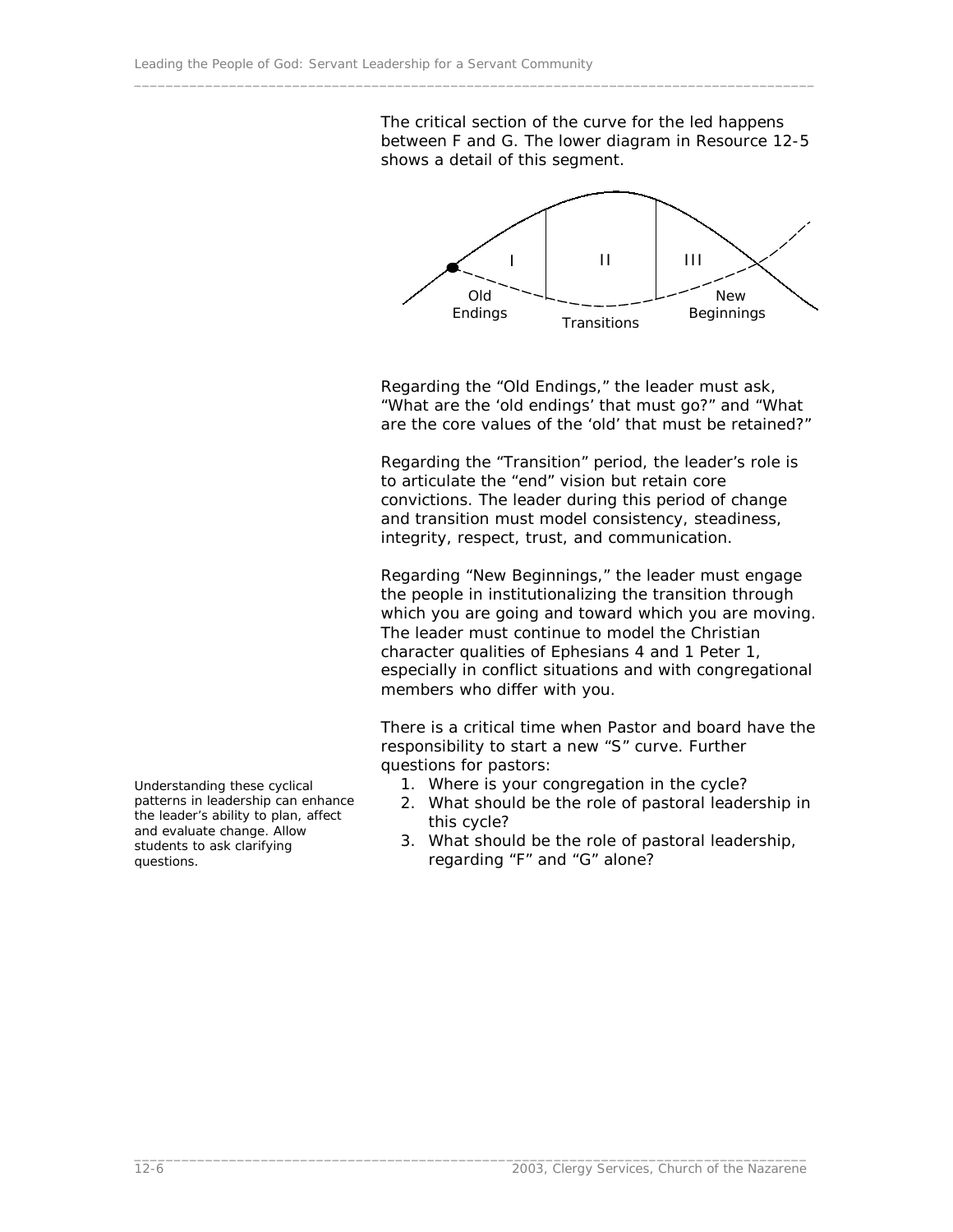# *Lesson Close*

 $\_$  ,  $\_$  ,  $\_$  ,  $\_$  ,  $\_$  ,  $\_$  ,  $\_$  ,  $\_$  ,  $\_$  ,  $\_$  ,  $\_$  ,  $\_$  ,  $\_$  ,  $\_$  ,  $\_$  ,  $\_$  ,  $\_$  ,  $\_$  ,  $\_$  ,  $\_$  ,  $\_$  ,  $\_$  ,  $\_$  ,  $\_$  ,  $\_$  ,  $\_$  ,  $\_$  ,  $\_$  ,  $\_$  ,  $\_$  ,  $\_$  ,  $\_$  ,  $\_$  ,  $\_$  ,  $\_$  ,  $\_$  ,  $\_$  ,

(5 minutes)

#### **Review**

*Instruct students to locate*

*objectives in the Student Guide.* Look at the learner objectives for this lesson. Can you

- describe the qualities and traits of a grace-full leader
- understand the relationship between congregation cycles and leadership initiative and activity
- find Christian hope in times of crisis and confusion

### **Look Ahead**

In the next lesson, we will begin examining the final leadership theme in this module. Theme 5 is The *proof* of servant leadership is reflected in the qualitative growth of the led.

### **Assign Homework**

*Direct students to the Homework Assignments in the Student Guide.* Read Resource 12-6: Christian Hope in Confusing Times. Write a one-page paper describing a time of crisis in your life when you asked similar questions as those asked by Habakkuk.

Read Resource 12-8: "Trust—the Foundation of Effective Leadership" and Resource 12-9: "Brokenness and the Christian Life" in preparation for the next lesson.

Theme 4 Review:

One of the module requirements is to write a staged, cumulative paper titled "My Philosophy of Servant Leadership." This review of Theme 4 will be the fourth stage of that paper. When you finish the module you will have produced a review of all five themes and edited them into a single complete paper.

The scriptures in Resource 12-7 are related to Theme 4. Read each passage and take notes on relationships that you find. Then, write a one- to two-page essay on Theme 4. Your essay should incorporate the insight you have gained and your understanding of the content from Lessons 10-12.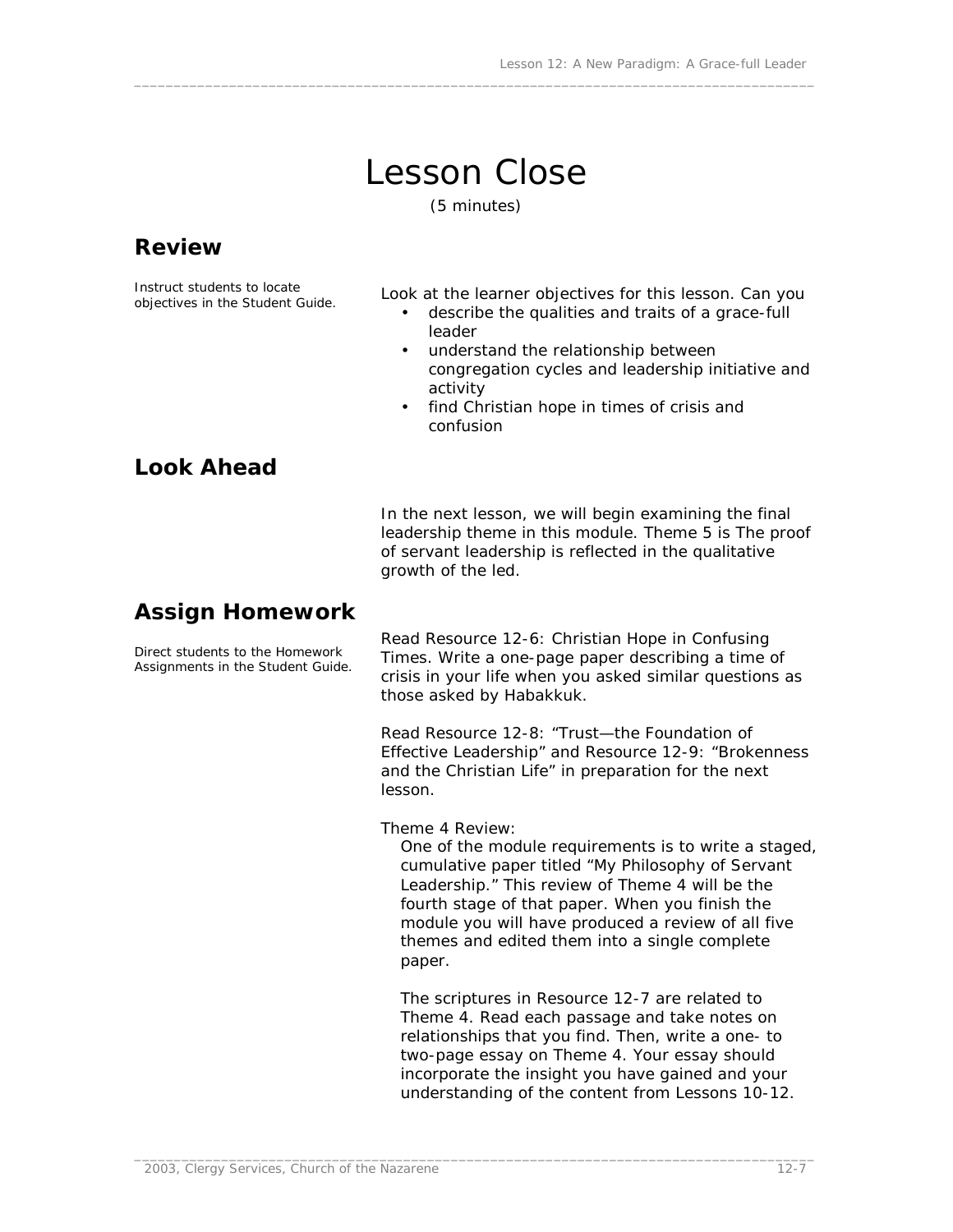Resource 3-7 contains an Intercessory Prayer Work Sheet. Use the work sheet in your devotional time to note how God is opening your eyes to the needs within your circle of influence.

Write in your journal.

- When I first heard about the September 11, 2001, terrorist attacks on the New York World Trade Center and the USA Pentagon (or personal news) I felt like . . .
- God's grace is more than saving grace. It extends to . . .
- In order to lead people in spiritual formation, I need to grow in these areas . . .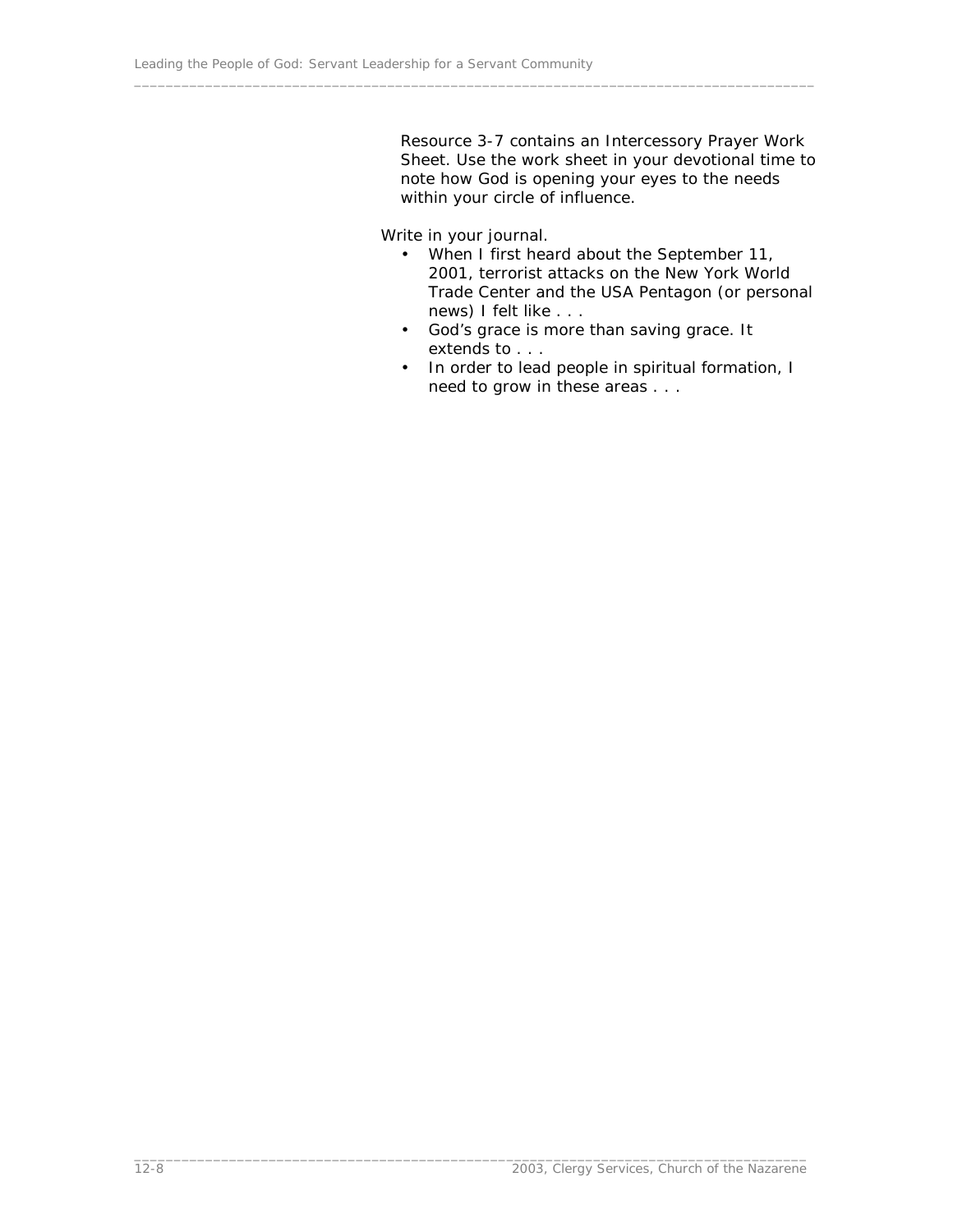# *Theme 5: The PROOF of servant leadership is reflected in the qualitative growth of the led.*

 $\_$  ,  $\_$  ,  $\_$  ,  $\_$  ,  $\_$  ,  $\_$  ,  $\_$  ,  $\_$  ,  $\_$  ,  $\_$  ,  $\_$  ,  $\_$  ,  $\_$  ,  $\_$  ,  $\_$  ,  $\_$  ,  $\_$  ,  $\_$  ,  $\_$  ,  $\_$  ,  $\_$  ,  $\_$  ,  $\_$  ,  $\_$  ,  $\_$  ,  $\_$  ,  $\_$  ,  $\_$  ,  $\_$  ,  $\_$  ,  $\_$  ,  $\_$  ,  $\_$  ,  $\_$  ,  $\_$  ,  $\_$  ,  $\_$  ,

# *Lesson 13*

# **Care Deeply—The Servant Leader Is Servant First**

# *Lesson Overview*

#### **Schedule**

| <b>Start Time</b> | Task or Topic                                      | Learning Activity  | <b>Materials Needed</b>                         |
|-------------------|----------------------------------------------------|--------------------|-------------------------------------------------|
| 0:00              | Introduction                                       | Orient             | Student Guide                                   |
| 0:15              | The Servant Leader Is<br>Servant First             | <b>Bible Study</b> | Resource 13-1                                   |
| 0:40              | Trust-the Foundation<br>of Effective<br>Leadership | Writing Assignment | Resource 12-8<br>Resource 13-2                  |
| 1:05              | Brokenness-Purifies<br><b>Our Ambitions</b>        | Lecture            | Resource 13-3<br>Resource 13-4<br>Resource 13-5 |
| 1:25              | Lesson Close                                       | Review, Assign     | Student Guide                                   |

# **Suggested Reading for Instructor**

Greenleaf, Robert K. *Servant Leadership: A Journey into the Nature of Legitimate Power and Greatness.* Mahwah, NJ: Paulist Press, 2002.

Reed, Harold. *The Dynamics of Leadership: Open the Door to Your Leadership Potential*. Danville, IL: Interstate Printers and Publishers, 1982.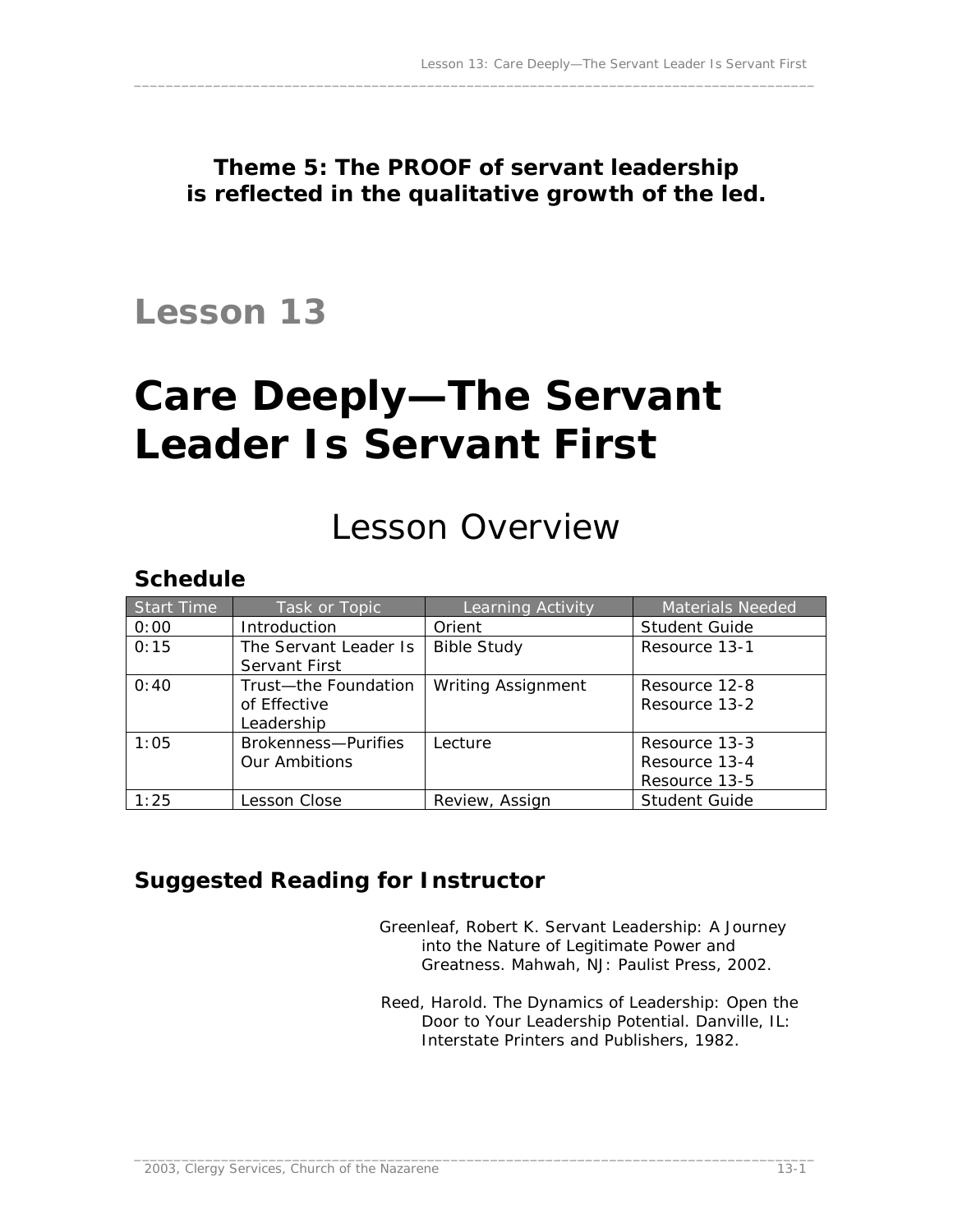# *Lesson Introduction*

 $\_$  ,  $\_$  ,  $\_$  ,  $\_$  ,  $\_$  ,  $\_$  ,  $\_$  ,  $\_$  ,  $\_$  ,  $\_$  ,  $\_$  ,  $\_$  ,  $\_$  ,  $\_$  ,  $\_$  ,  $\_$  ,  $\_$  ,  $\_$  ,  $\_$  ,  $\_$  ,  $\_$  ,  $\_$  ,  $\_$  ,  $\_$  ,  $\_$  ,  $\_$  ,  $\_$  ,  $\_$  ,  $\_$  ,  $\_$  ,  $\_$  ,  $\_$  ,  $\_$  ,  $\_$  ,  $\_$  ,  $\_$  ,  $\_$  ,

(15 minutes)

# **Accountability**

*This exercise is a quick check to see if students completed the homework assignment.*

*Ask for one or two volunteers to summarize or read their papers on Theme 4.*

*Collect the students' papers. Read them, write comments on the papers to verify that you have read and thought about their comments, and return the papers in the next session.*

### **Orientation**

This lesson begins our study of Theme 5: The *proof* of servant leadership is reflected in the qualitative growth of the led.

Dr. Harold Reed, writing in *Dynamics of Leadership* says,

Leadership is known by the personalities it enriches, not by those it dominates or captivates. Leadership is not a process of exploitation of others for extraneous ends. It is a process of helping others to discover themselves in the achieving of aims, which have become intensive to them. The proof of leading is in the qualitative growth of the led as individuals and as group members.

This lesson is the first of two that will explore the core qualities of a servant leader. Trust forms the foundation on which the other qualities of brokenness, gratefulness, hospitality, compassion, and endurance are supported. We will look at the qualities of trust and brokenness in this lesson.

*Reed, Harold.* The Dynamics of Leadership: Open the Door to Your Leadership Potential. *Danville, IL: Interstate Printers and Publishers,*

# **Learner Objectives**

*Instruct students to locate objectives in the Student Guide.*

*Restating the objectives for the learners serves as an advanced organizer for the lesson and alerts learners to key information and concepts.*

At the end of this lesson, participants should

- identify the core qualities of a servant leader
- develop trustworthiness as the foundation for leadership
- describe brokenness and its role in the life of the servant leader

*1982.*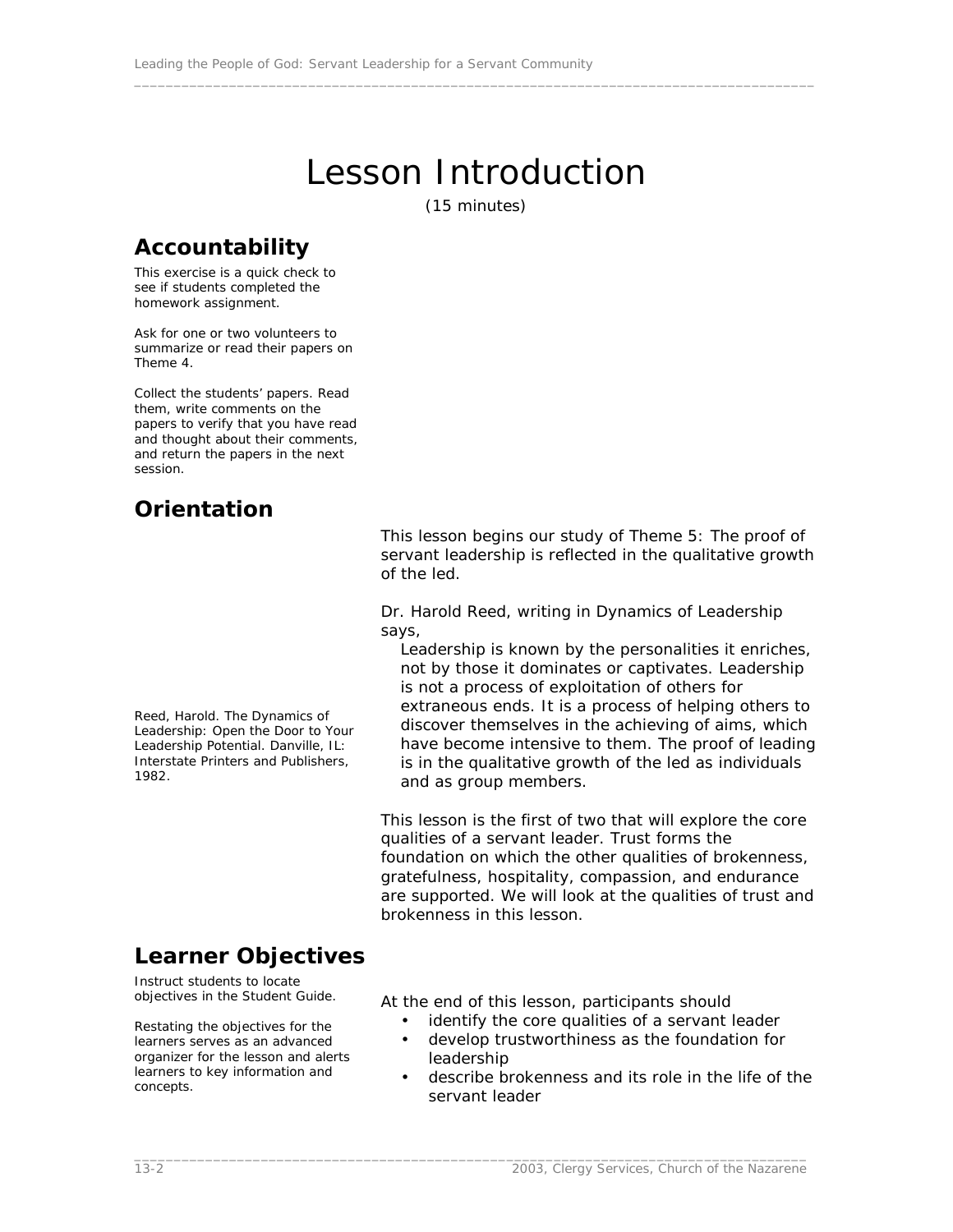# *Lesson Body*

 $\_$  ,  $\_$  ,  $\_$  ,  $\_$  ,  $\_$  ,  $\_$  ,  $\_$  ,  $\_$  ,  $\_$  ,  $\_$  ,  $\_$  ,  $\_$  ,  $\_$  ,  $\_$  ,  $\_$  ,  $\_$  ,  $\_$  ,  $\_$  ,  $\_$  ,  $\_$  ,  $\_$  ,  $\_$  ,  $\_$  ,  $\_$  ,  $\_$  ,  $\_$  ,  $\_$  ,  $\_$  ,  $\_$  ,  $\_$  ,  $\_$  ,  $\_$  ,  $\_$  ,  $\_$  ,  $\_$  ,  $\_$  ,  $\_$  ,

#### **Bible Study: The Servant Leader Is Servant First** (25 minutes)

*Greenleaf, Robert K.* Servant Leadership: A Journey into the Nature of Legitimate Power and Greatness. *Mahwah, NJ: Paulist Press, 2002.*

*Refer students to Resource 13-1 in the Student Guide.*

*Have one student read Ephesians 5:1-21 and then guide students to identify the key words, phrases, and thoughts.*

*Have each student write a brief summary of the passage and formulate questions about the passage.*

The servant leader is a servant first . . . It begins with the natural feeling that one wants to serve, to serve first. Then conscious choice brings one to aspire to lead. The difference manifests itself in the care taken by the servant—first to make sure that other people's highest priority needs are being served. *The best test, and difficult to administer, is: do those served grow as persons; do they, while being served, become healthier, wiser, freer, more autonomous, more likely themselves to become servants?* And, what is the effect on the least privileged in society; will they benefit, or at least not be further deprived?

This theme explores the rich relationship between the leader and the led. Particularly, what values, goals, and attitudes are necessary for a leader to exemplify to bring out the best in those served and equip them to grow as persons, more likely themselves to become servants? How can an individual lead in such a way that the persons served grow in the process of the leader and led working together to accomplish agreed upon goals for the advancement of the Kingdom?

As we have with other themes, we first want to see what insight we can gain from Scripture. You can make notes of our discussion on Resource 13-1.

*What questions do you have from this passage that we can discuss?*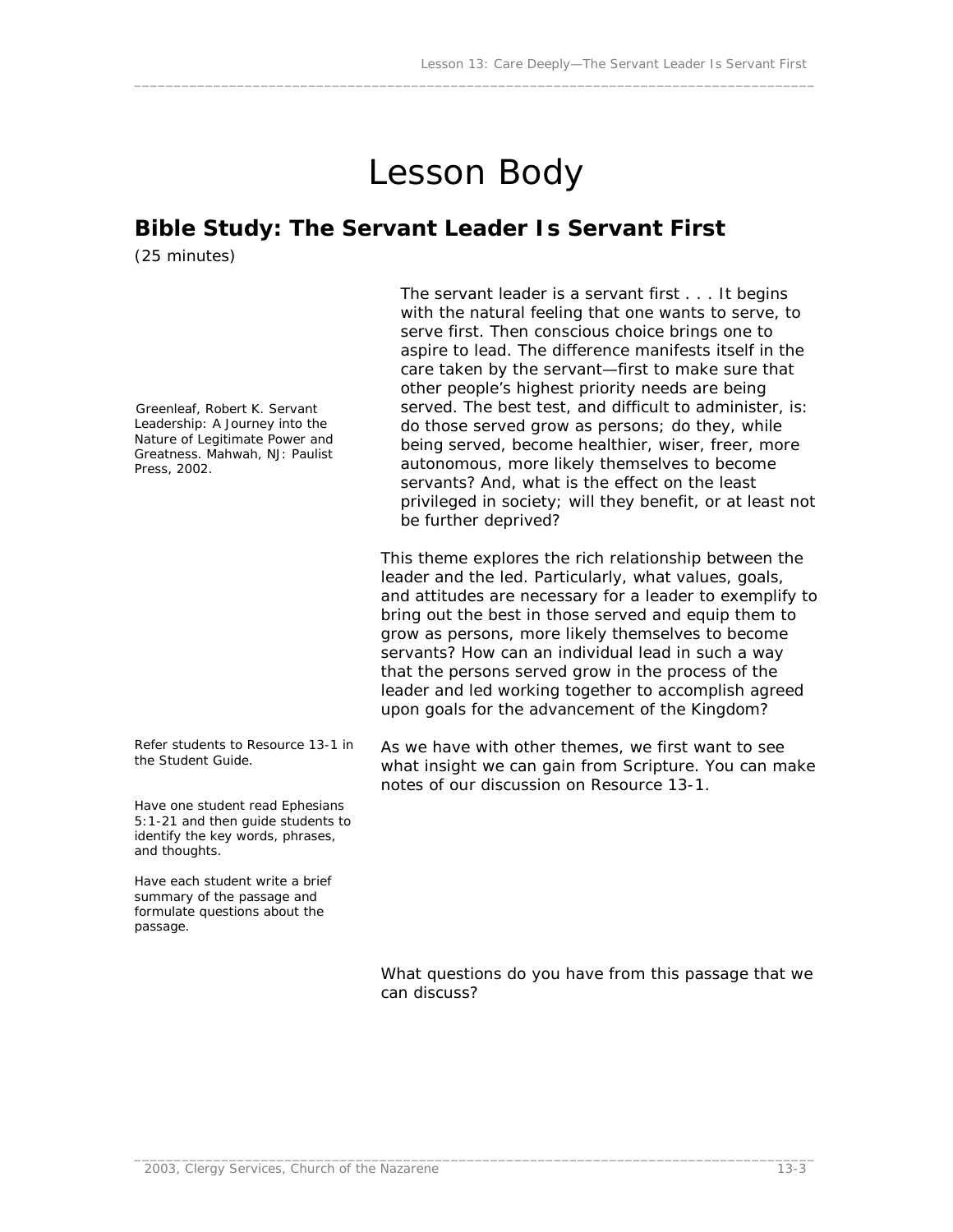### **Writing Assignment: Trust—the Foundation of Effective Leadership**

 $\_$  ,  $\_$  ,  $\_$  ,  $\_$  ,  $\_$  ,  $\_$  ,  $\_$  ,  $\_$  ,  $\_$  ,  $\_$  ,  $\_$  ,  $\_$  ,  $\_$  ,  $\_$  ,  $\_$  ,  $\_$  ,  $\_$  ,  $\_$  ,  $\_$  ,  $\_$  ,  $\_$  ,  $\_$  ,  $\_$  ,  $\_$  ,  $\_$  ,  $\_$  ,  $\_$  ,  $\_$  ,  $\_$  ,  $\_$  ,  $\_$  ,  $\_$  ,  $\_$  ,  $\_$  ,  $\_$  ,  $\_$  ,  $\_$  ,

(25 minutes)

*This is an in-class writing assignment based on the article by Lovett H. Weems, Jr. in Resource 12-8. Students were to have read Resource 12-8 before class-time.*

*Refer students to Resource 13-2 in the Student Guide.*

Your reading assignment for today included the article by Lovett H. Weems, Jr. in Resource 12-8 titled Trust the Foundation of Effective Leadership. The article lists several core components of leadership.

In the next twenty minutes, select one or two of the questions at the bottom of Resource 13-2 and write a one-page response to each.

#### **Lecture: Brokenness—Purifies Our Ambitions**

(20 minutes)

For you, O God, have tested us. You refined us as silver is refined. You brought us into the net. You laid affliction on our backs. You have caused men to ride over our heads. We went through fire and through water, but you brought us out to rich fulfillment (Ps 66:10-12, NRSV).

The relationship between brokenness and leadership in the real world of the local church or in a Christian university often presents conflicting expectations and multiple demands for the leader. In these situations, how do you lead Christianly, consistently, and with vision and courage? In these ministry assignments, how can you lead when you feel abused, manipulated, undermined, and ignored? And if God has permitted words to be spoken or deeds done against you, why? What is He wanting to teach you . . . and me? What is He wanting to teach others? What is the relationship between pastoral leadership and the brokenness of spirit we often experience in these situations?

*Refer students to Resource 13-3 in the Student Guide.* Listen to Wesley's Covenant Prayer he often used at the beginning of each new year.

 $\_$  ,  $\_$  ,  $\_$  ,  $\_$  ,  $\_$  ,  $\_$  ,  $\_$  ,  $\_$  ,  $\_$  ,  $\_$  ,  $\_$  ,  $\_$  ,  $\_$  ,  $\_$  ,  $\_$  ,  $\_$  ,  $\_$  ,  $\_$  ,  $\_$  ,  $\_$ 

I am no longer my own, but Yours. Put me to what You will, Rank me with whom You will. Put me to doing, put me to suffering. Let me be employed by You or laid aside for You. Exalted for You or brought low by You. Let me have all things, let me have nothing. I freely and heartily yield all things to Your pleasure and disposal.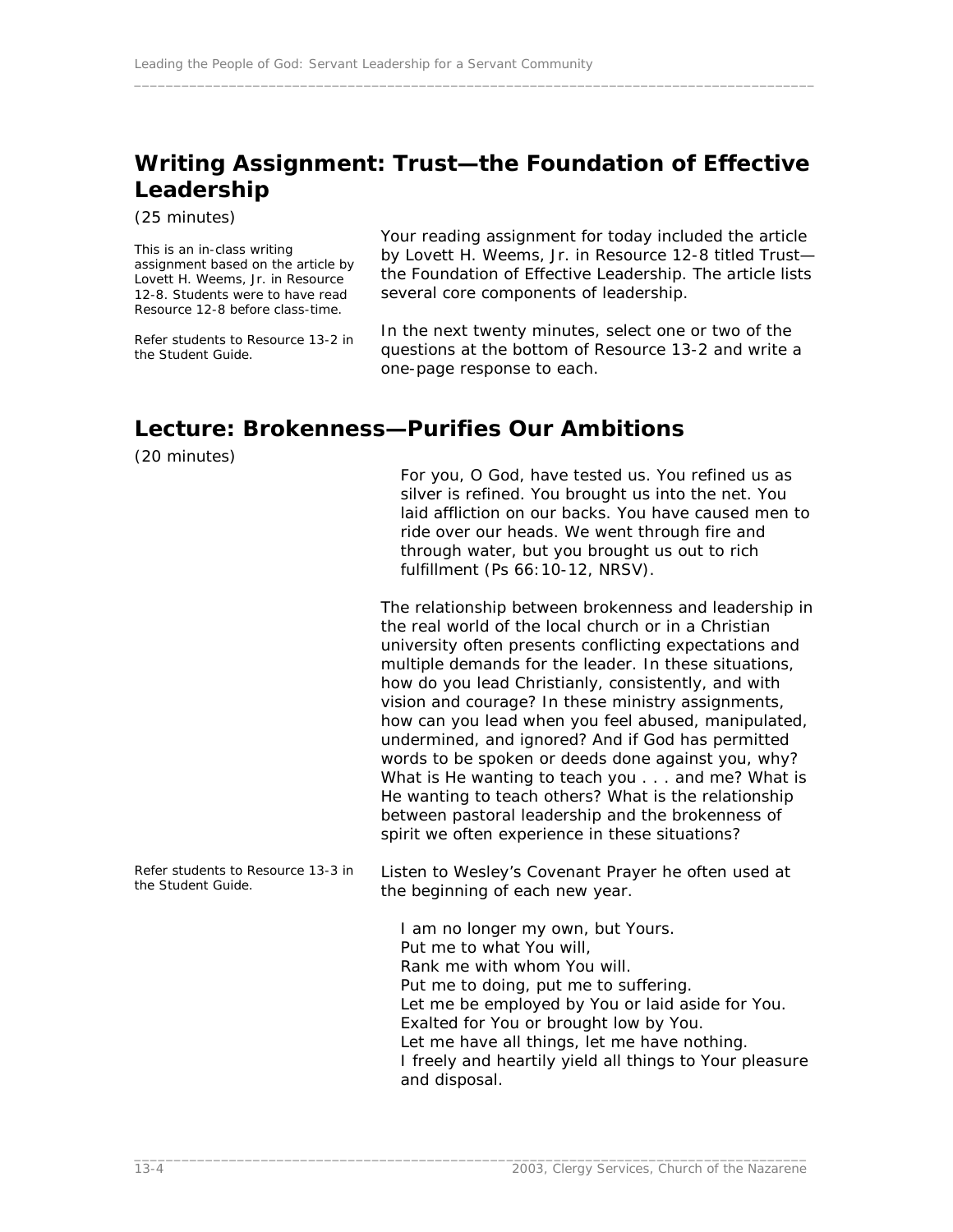Sing to the Lord, Hymnal. *Kansas City: Lillenas Publishing Company, 1993, 484.*

And now, O glorious and blessed God, Father, Son, and Holy Spirit, You are mine, and I am Yours. So be it. And the covenant which I have made on earth, Let it be ratified in heaven. Amen.

What in John Wesley's prayer did you hear? Did you hear the words "Suffering . . . laid aside for you . . . brought low by you . . . have nothing . . . disposal"? Those are the descriptors of a broken heart.

*Allow for student response. What is the relationship between brokenness as described by Wesley and Christlike leadership? How can one effectively lead from the posture of "a wounded healer" as Nouwen would put it? How should one lead "with a broken heart"?*

 $\_$  ,  $\_$  ,  $\_$  ,  $\_$  ,  $\_$  ,  $\_$  ,  $\_$  ,  $\_$  ,  $\_$  ,  $\_$  ,  $\_$  ,  $\_$  ,  $\_$  ,  $\_$  ,  $\_$  ,  $\_$  ,  $\_$  ,  $\_$  ,  $\_$  ,  $\_$  ,  $\_$  ,  $\_$  ,  $\_$  ,  $\_$  ,  $\_$  ,  $\_$  ,  $\_$  ,  $\_$  ,  $\_$  ,  $\_$  ,  $\_$  ,  $\_$  ,  $\_$  ,  $\_$  ,  $\_$  ,  $\_$  ,  $\_$  ,

#### **What is Brokenness?**

Brokenness is one of those things that is easier to recognize when it is experienced, but often difficult to describe. Brokenness varies in degrees from uncomfortable to seemingly unbearable, emotional pain. Sometimes God uses it when He needs to get our attention, wherever we happen to be in our walk with Him.

Sometimes things happen that are outside of our control. God does not cause the circumstances, but He allows them to happen. God can use our brokenness to draw us closer to Him. He uses brokenness brought on by others to draw us closer to himself. Listen to Psalm 51:17: "The sacrifices of God are a broken spirit; a broken and contrite heart. O God, you will not despise." God's process of helping us develop character involves being broken before Him.

"For this reason, make every effort to add to your faith goodness; and to goodness, knowledge; and to knowledge, self-control; and to self-control, perseverance; and to perseverance, godliness; and to godliness, brotherly kindness; and to brotherly kindness, love. For if you possess these qualities in increasing measure, they will keep you from being ineffective and unproductive in your knowledge of our Lord Jesus Christ. But if anyone does not have them, he is nearsighted and blind, and has forgotten that he has been cleansed from his past sins" (2 Pet 1:5-9).

In the book *Broken in the Right Place: How God Tames the Soul,* makes some powerful statements regarding brokenness: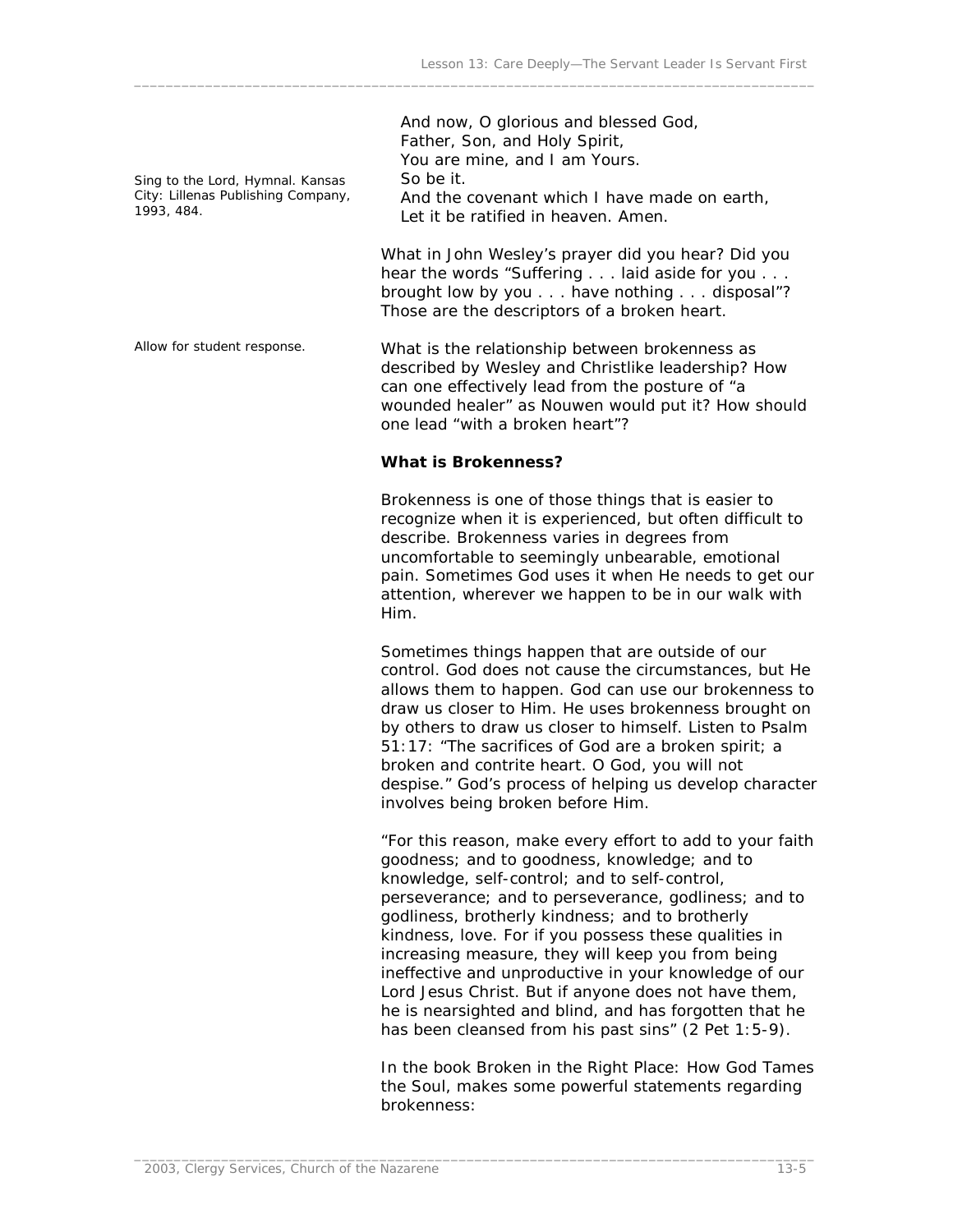*Nelson, Alan E.* Broken in the Right Place. *Nashville: Thomas Nelson, 1994.*

• "Brokenness purifies our ambitions."

 $\_$  ,  $\_$  ,  $\_$  ,  $\_$  ,  $\_$  ,  $\_$  ,  $\_$  ,  $\_$  ,  $\_$  ,  $\_$  ,  $\_$  ,  $\_$  ,  $\_$  ,  $\_$  ,  $\_$  ,  $\_$  ,  $\_$  ,  $\_$  ,  $\_$  ,  $\_$  ,  $\_$  ,  $\_$  ,  $\_$  ,  $\_$  ,  $\_$  ,  $\_$  ,  $\_$  ,  $\_$  ,  $\_$  ,  $\_$  ,  $\_$  ,  $\_$  ,  $\_$  ,  $\_$  ,  $\_$  ,  $\_$  ,  $\_$  ,

- "Brokenness allows us to see our own blind spots."
- "We cast stones at others," he says, "out of our blind spots."
- "The breaking process produces a leader that can be trusted."
- He quotes Paul Cho, "I've yet to see a leader God has used tremendously who has not been broken."

The following questions assist us as we respond to these attitude checks for brokenness.

*Refer students to Resource 13-4 in the Student Guide.*

- Am I willing to let go of my dreams and ambitions if such is God's will?
- Am I defensive when accused, criticized, or misunderstood?
- Am I coveting what others have instead of waiting for heaven's rewards?
- Am I forgiving when offended, with or without apology?
- Am I complaining or arguing out of unsurrendered rights?
- Am I thinking of others first out of love?
- Am I proudly appearing as though I am always right or know all the answers?
- Am I practicing the spiritual disciplines (prayer, fasting, solitude, simplicity, etc.)?
- Am I being silent regarding self-promotion and letting God do my public relations?
- Am I daily saying, "God, whatever it takes, I'm willing to submit to Your leadership"?
- Am I expressing joy in the difficulties, which serve to refine me?
- Am I taking risks out of obedience to Christ instead of giving in to fear, pride, or denial?

Remember that the breaking process produces a leader that can be trusted.

#### **What are the Fruits of Brokenness?**

No one wants to be broken. Why is it necessary for Christian leaders to be broken? The fruits of brokenness are humility, authenticity, integrity, and sensitivity. All of these qualities are desirable as a leader. Let's focus more closely on one specific "fruit" of brokenness—humility.

Humility is another word difficult to define but necessary if the leader is to be effective. Remember Ephesians 4:1-2: "As a prisoner for the Lord, then, I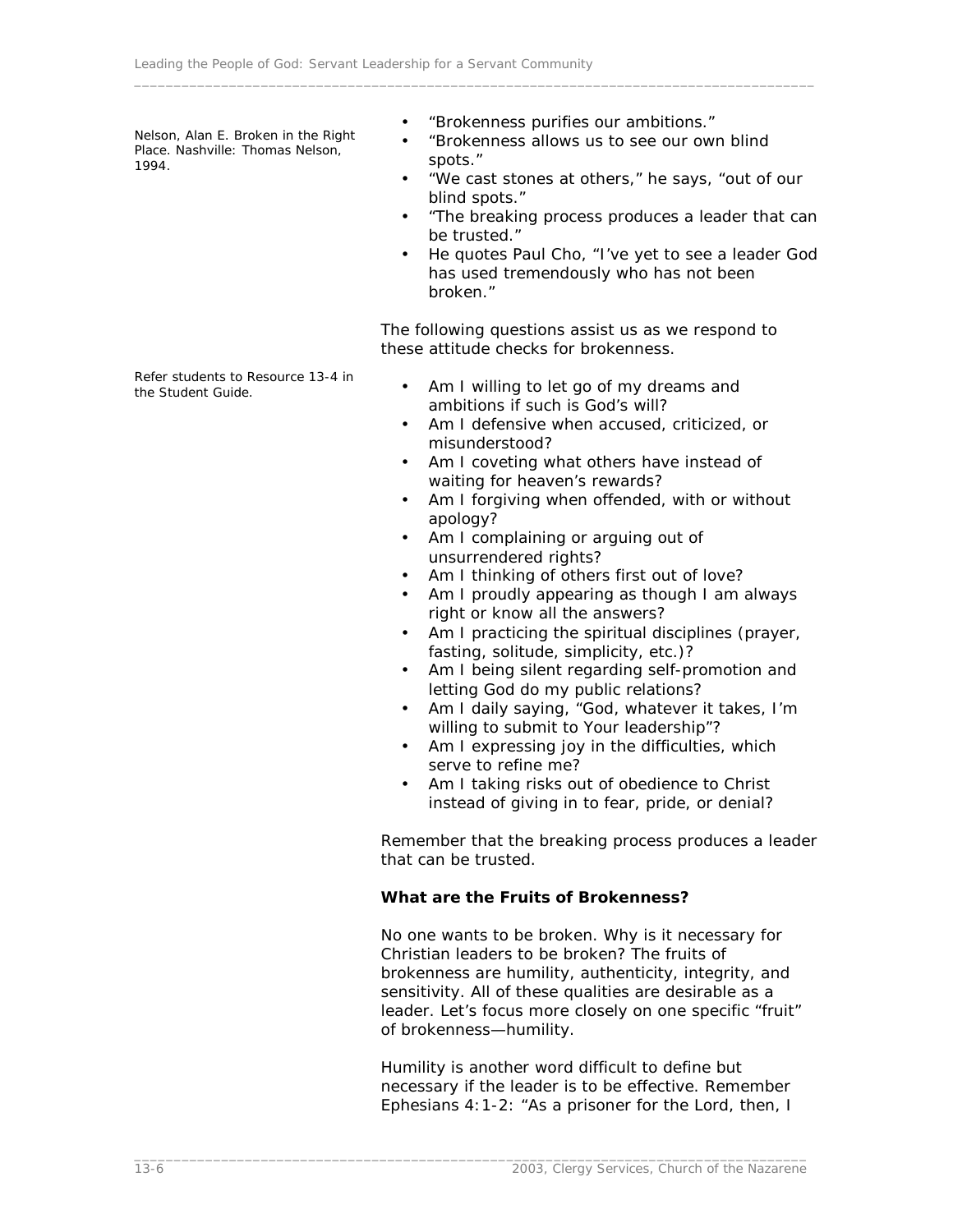urge you to live a life worthy of the calling you have received. Be completely humble and gentle, be patient, bearing with one another in love." Again in Proverbs 15:22: "Before honor is humility."

 $\_$  ,  $\_$  ,  $\_$  ,  $\_$  ,  $\_$  ,  $\_$  ,  $\_$  ,  $\_$  ,  $\_$  ,  $\_$  ,  $\_$  ,  $\_$  ,  $\_$  ,  $\_$  ,  $\_$  ,  $\_$  ,  $\_$  ,  $\_$  ,  $\_$  ,  $\_$  ,  $\_$  ,  $\_$  ,  $\_$  ,  $\_$  ,  $\_$  ,  $\_$  ,  $\_$  ,  $\_$  ,  $\_$  ,  $\_$  ,  $\_$  ,  $\_$  ,  $\_$  ,  $\_$  ,  $\_$  ,  $\_$  ,  $\_$  ,

In biblical perspective, humility is a prerequisite to the things we seek most in our lives. Listen to these seven ways—very common ways—to spot a humble spirit.

- 1. Humility does not demand its own way.
- 2. Humility exudes an attitude of service—service is doing mundane things that help others.
- 3. Humility does not seek attention or credit.
- 4. Humility forgives when offended but is hard to offend.
- 5. Humility does not criticize others.
- 6. Humility produces a teachable spirit.
- 7. Humility is gracious and thankful. In fact, one of the most Godlike attributes we can express is a gracious spirit—a spirit of mercy and thanksgiving.

Romans 12:21 states that humble servants "overcome evil with good." The paragraph heading for the great *kenosis* passage, Philippians 2:1-11, is "Imitating Christ's Humility." It reads:

If you have any encouragement from being united with Christ, if any comfort from his love, if any fellowship with the Spirit, if any tenderness and compassion, then make my joy complete by being like-minded, having the same love, being one in spirit and purpose. Do nothing out of selfish ambition or vain conceit, but in humility consider others better than yourselves. Each of you should look not only to your own interests, but also to the interests of others.

Your attitude should be the same as that of Christ Jesus: Who, being in very nature God, did not consider equality with God something to be grasped, but made himself nothing, taking the very nature of a servant, being made in human likeness. And being found in appearance as a man, he humbled himself and became obedient to death—even death on a cross! Therefore God exalted him to the highest place and gave him the name that is above every name, that at the name of Jesus every knee should bow, in heaven and on earth and under the earth, and every tongue confess that Jesus Christ is Lord, to the glory of God the Father.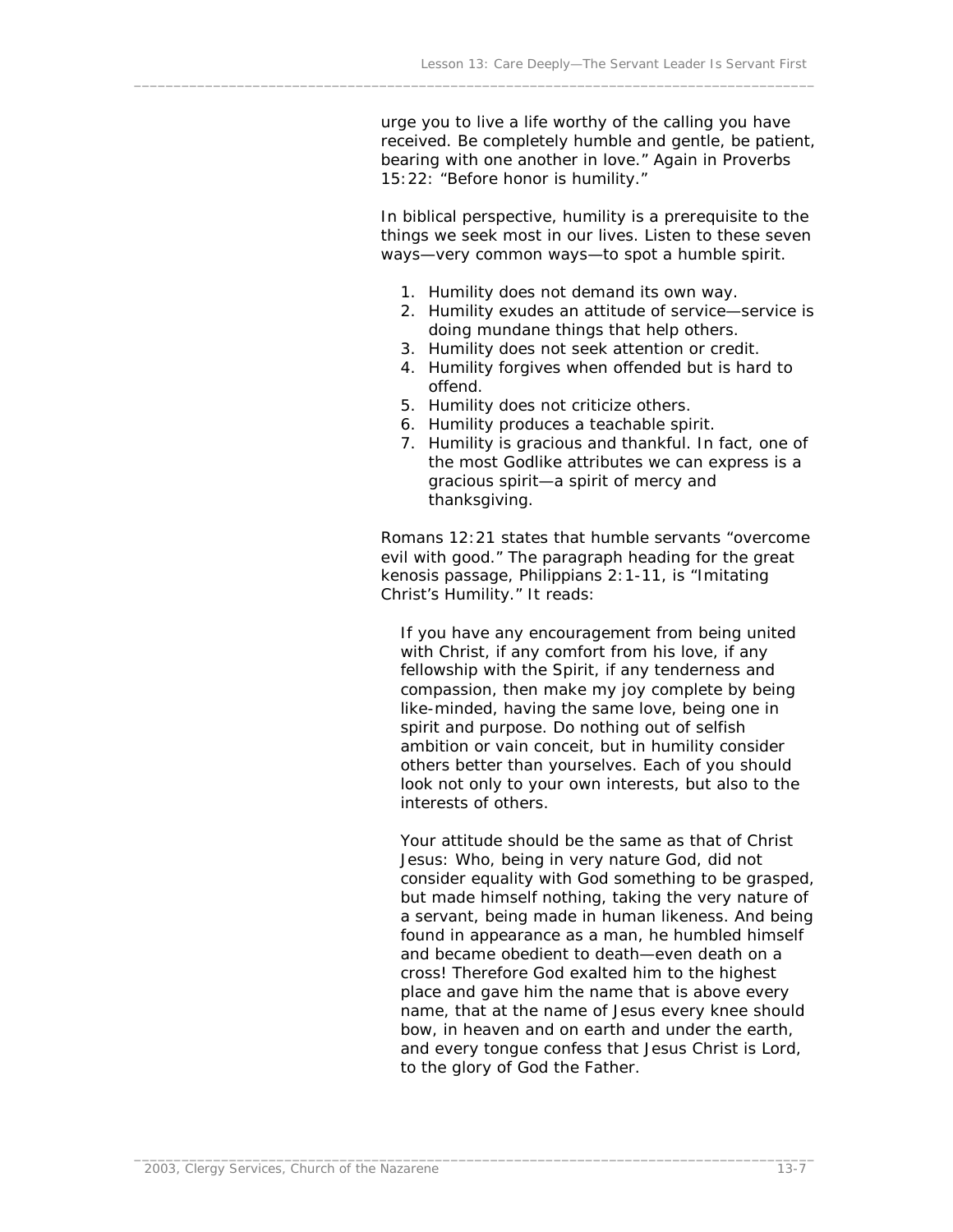#### **How, Then Shall We Respond to the Brokenness in Our Lives?**

We can respond in one of two ways to the brokenness in our lives. We can resent the situation, person, circumstance, or God, and grow bitter, become angry, and withdraw. Or, we can be driven to our knees to ask God what He wants to teach us through the brokenness or "dark night of the soul." We need to learn certain things about ourselves if we are to grow and mature in the faith and our calling.

God often uses people who are different from us, people with whom we have problems, to teach us these lessons we need to know about ourselves. As strong as we think we are, we recognize how weak we really are, and how much we need our Heavenly Father if we are to lead in the way He wants us to lead. Too often it seems that we are driven to our knees with the words of 2 Corinthians 12:9: "But he said to me, 'My grace is sufficient for you, for my power is made perfect in weakness.'"

The words of this contemporary song remind us of the truth of this passage.

*His strength is perfect when our strength is gone, He'll carry us when we can't carry on, Raised in His power, the weak become strong, His strength is perfect, His strength is perfect.*

*Therefore, we are to respond as Christian leaders . . .* 

- by yielding responsibility of the "led" to the Christ who indwells us by His Spirit
- by living in, through, and from the spiritual disciplines of prayer, Bible study, solitude, etc.
- by living a grace-filled life (a theology of grace)
- by focusing on our walk and relationship with Christ and not on others and their expectations
- by leading pastorally out of the pain and brokenness (not denying it)
- by acknowledging our weaknesses and our total dependency upon the Christ who indwells by His Spirit; He is the One who will empower, guide, and comfort the pastor and other leaders who seek to lead out of their brokenness
- by expecting trials, temptations, misunderstandings, verbal abuse, rejection, and a sense of being "used" by some whom we are supposed to lead

*Refer students to Resource 13-5 in*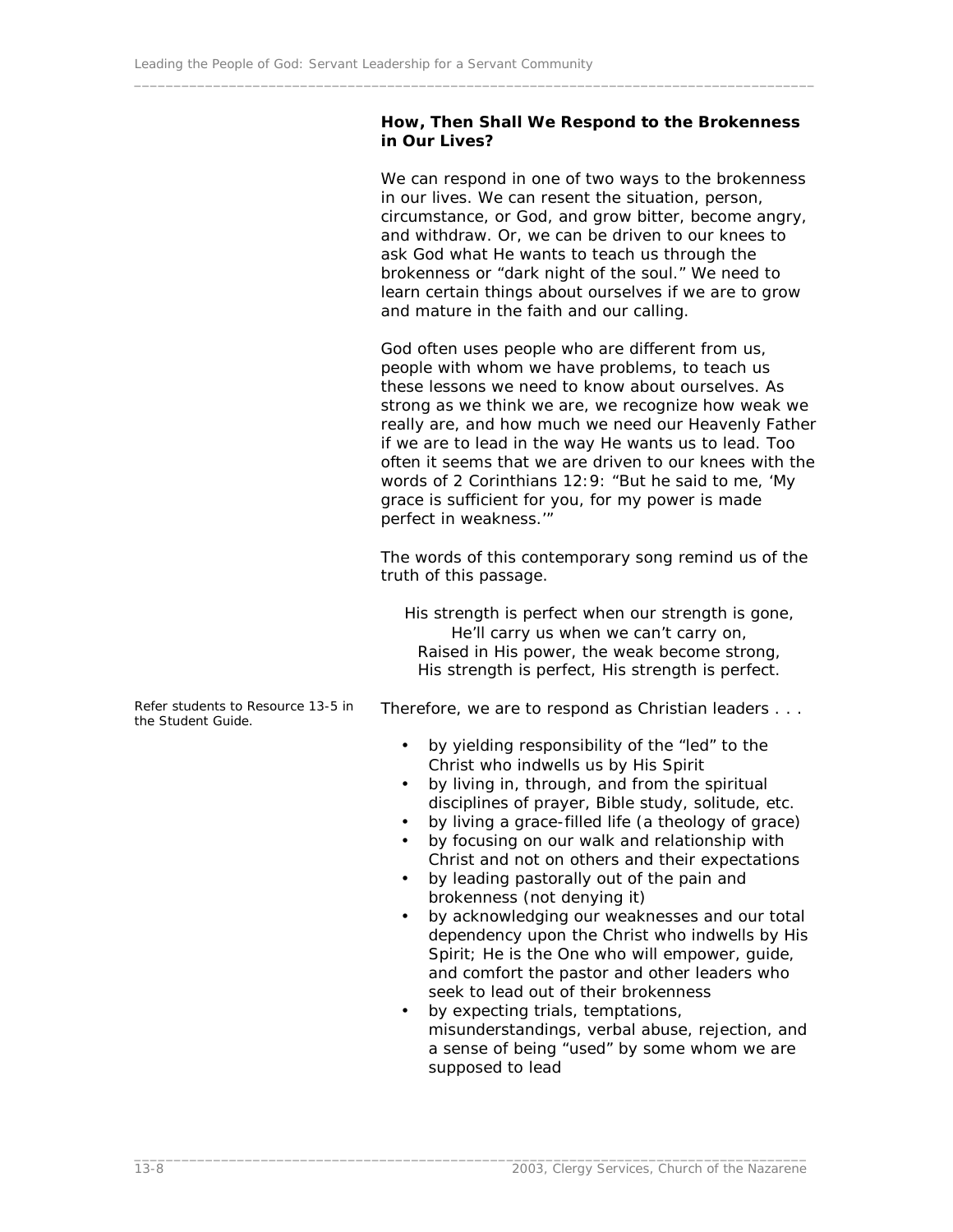• by relating to those in the Christian fellowship who profess faith in Christ as brothers and sisters in Christ (even though evidence may not support their testimony)

*Refer students to Resource 13-3 in the Student Guide.* Read again Wesley's Covenant Prayer in Resource 13- 3.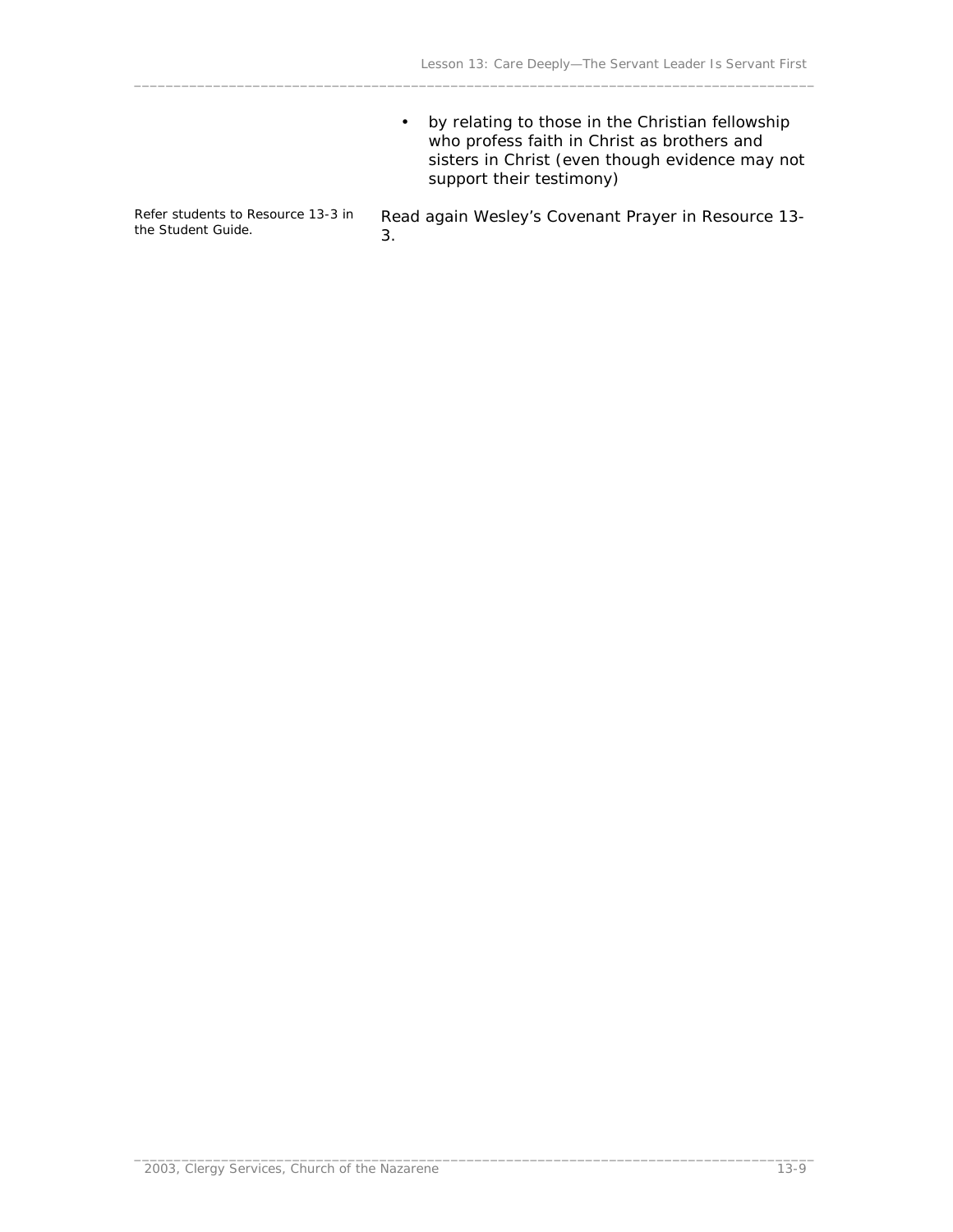# *Lesson Close*

 $\_$  ,  $\_$  ,  $\_$  ,  $\_$  ,  $\_$  ,  $\_$  ,  $\_$  ,  $\_$  ,  $\_$  ,  $\_$  ,  $\_$  ,  $\_$  ,  $\_$  ,  $\_$  ,  $\_$  ,  $\_$  ,  $\_$  ,  $\_$  ,  $\_$  ,  $\_$  ,  $\_$  ,  $\_$  ,  $\_$  ,  $\_$  ,  $\_$  ,  $\_$  ,  $\_$  ,  $\_$  ,  $\_$  ,  $\_$  ,  $\_$  ,  $\_$  ,  $\_$  ,  $\_$  ,  $\_$  ,  $\_$  ,  $\_$  ,

(5 minutes)

### **Review**

*Instruct students to locate objectives in the Student Guide.* Look at the learner objectives for this lesson. Can you

- identify the core qualities of a servant leader
- begin developing trustworthiness as the foundation for leadership
- describe brokenness and its role in the life of the servant leader

# **Look Ahead**

In the next lesson we will continue to explore the core qualities of a servant leader by examining the qualities of gratefulness, hospitality, compassion, and endurance.

# **Assign Homework**

*Direct students to the Homework Assignments in the Student Guide.* During this lesson you began two one-page papers based on the questions following Resource 13-2. Expand one of your papers to two or three pages by giving personal examples of experiences where you have found it easy (or hard) to trust someone in a leadership position.

Read Resource 13-6, 13-7, and 13-8. Write a one-page paper describing a personal experience for which you were grateful.

Write in your journal. Reread Resource 12-9 and use these questions as starters:

- How can you lead when you feel abused, ignored, manipulated?
- Am I willing to see my brokenness?
- Am I willing to bring my brokenness to God and allow Him to bring about transformation?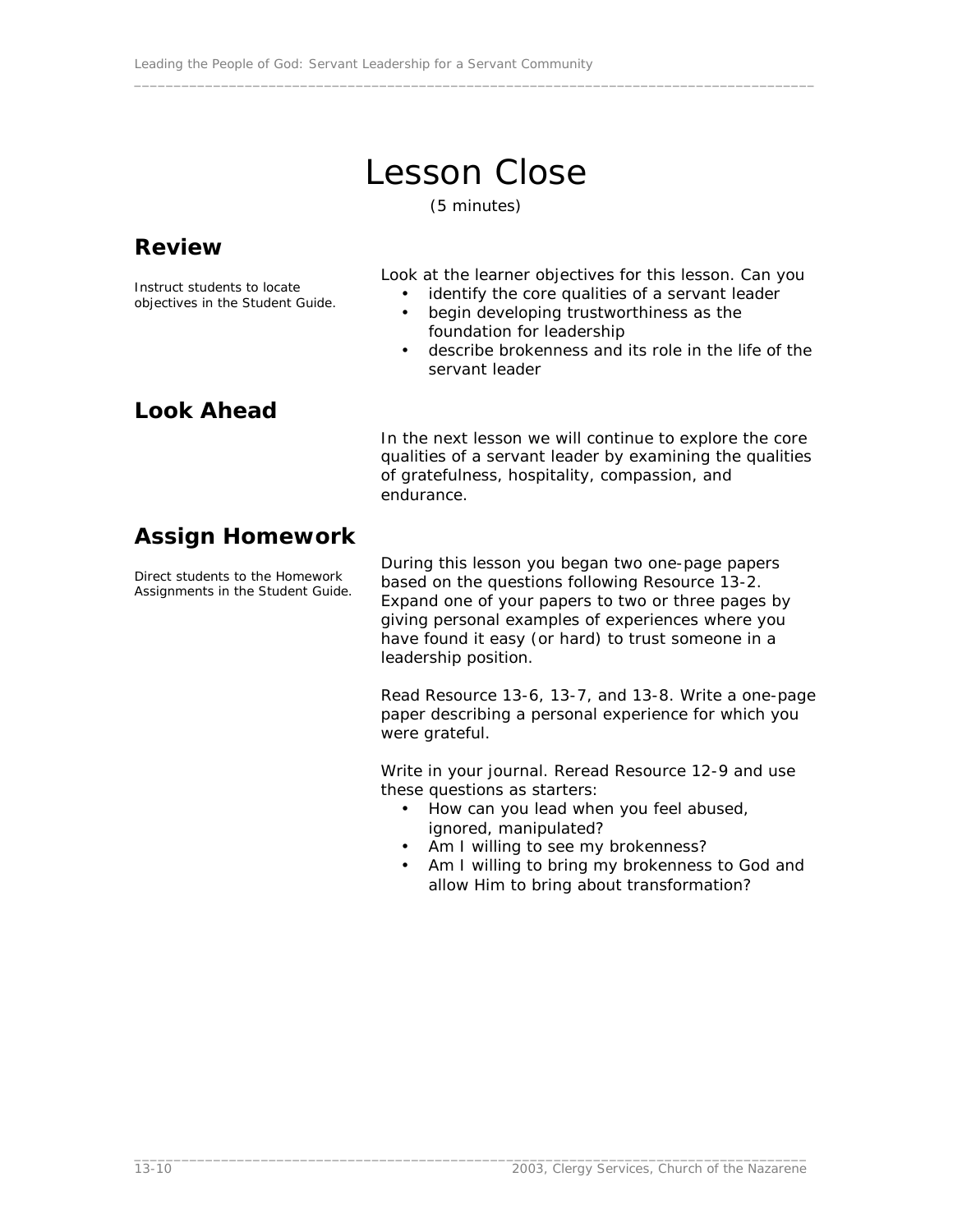#### **Punctuate the Finish**

The prayer of Francis of Assisi embodies the *spirit* of the broken leader of Psalm 66. Let me pray this prayer for you and for me as we seek to lead in ways that strengthen the faith in the led:

*Lord, make me an instrument of Thy peace; Where there is hatred, let me sow love; Where there is injury, pardon; Where there is doubt, faith; Where there is despair, hope; Where there is darkness, light; Where there is sadness, joy. O Divine Master, grant that I may not so much seek To be consoled as to console, To be understood as to understand, To be loved as to love; For it is in giving that we receive; It is in pardoning that we are pardoned; It is in dying that we are born to eternal life.*

Sing to the Lord, Hymnal. *Kansas City: Lillenas Publishing Company, 1993, 734.*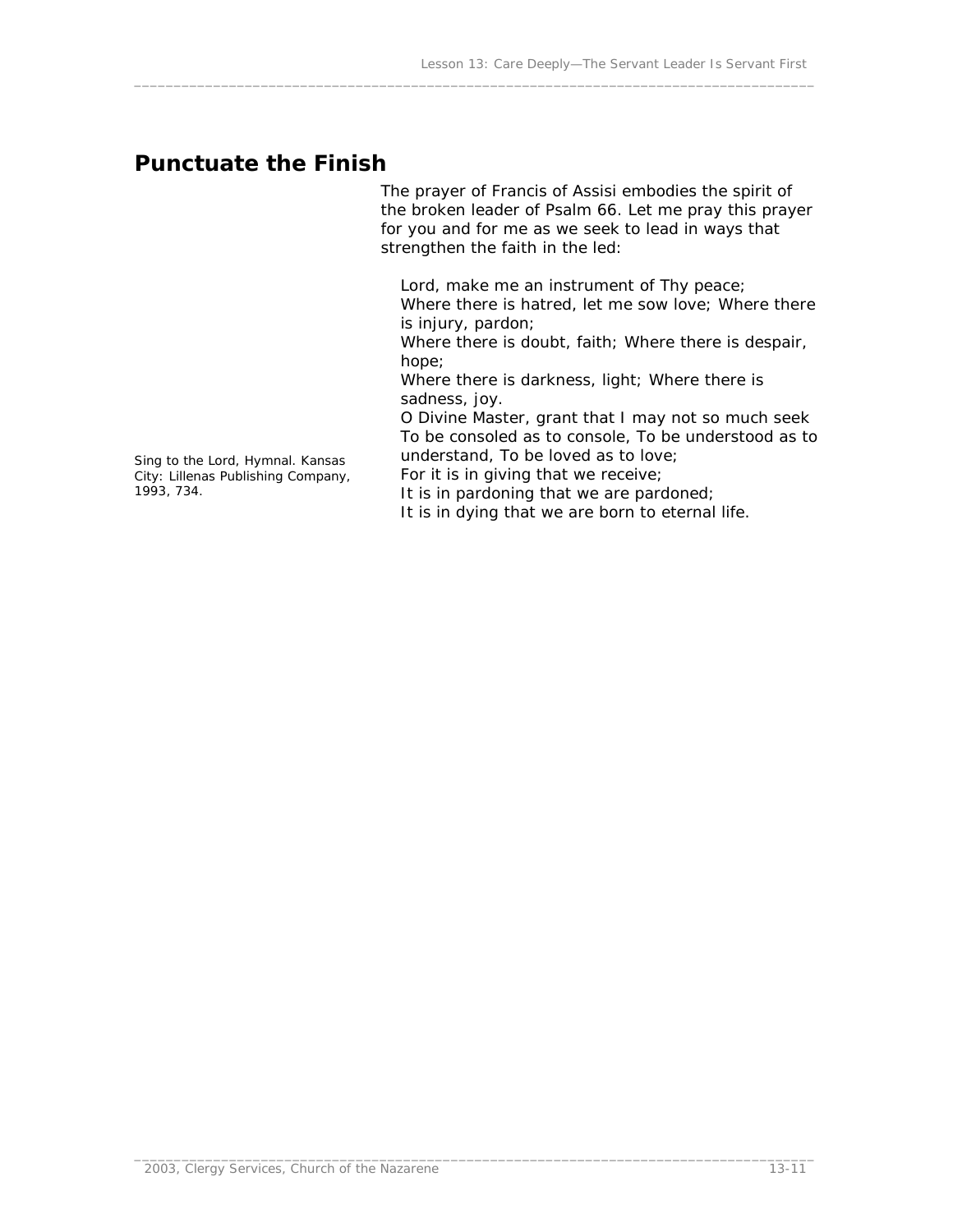[This page intentionally blank]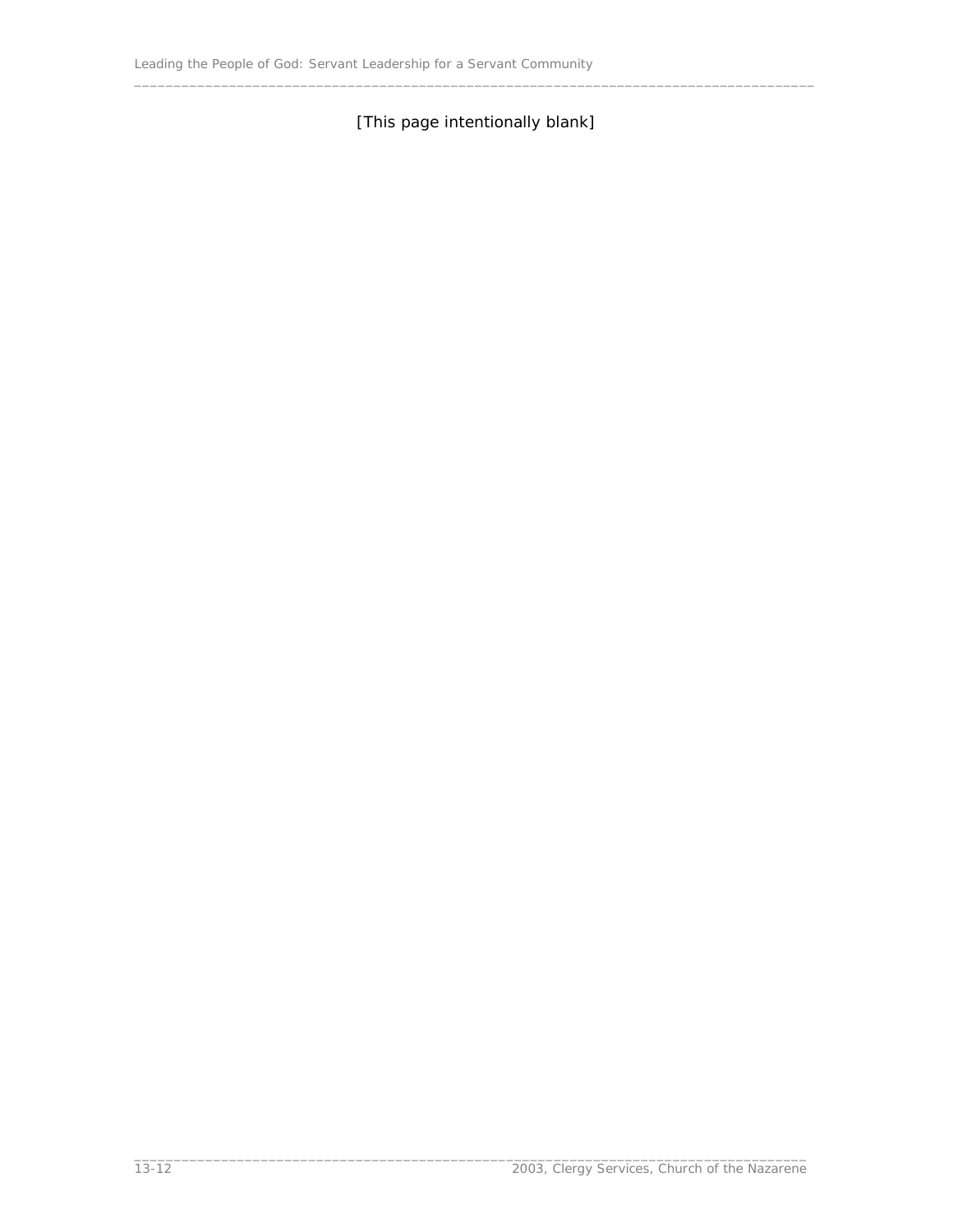# *Lesson 14*

# **Core Qualities of the Servant Leader**

 $\_$  ,  $\_$  ,  $\_$  ,  $\_$  ,  $\_$  ,  $\_$  ,  $\_$  ,  $\_$  ,  $\_$  ,  $\_$  ,  $\_$  ,  $\_$  ,  $\_$  ,  $\_$  ,  $\_$  ,  $\_$  ,  $\_$  ,  $\_$  ,  $\_$  ,  $\_$  ,  $\_$  ,  $\_$  ,  $\_$  ,  $\_$  ,  $\_$  ,  $\_$  ,  $\_$  ,  $\_$  ,  $\_$  ,  $\_$  ,  $\_$  ,  $\_$  ,  $\_$  ,  $\_$  ,  $\_$  ,  $\_$  ,  $\_$  ,

# *Lesson Overview*

#### **Schedule**

| <b>Start Time</b> | Task or Topic                           | Learning Activity  | <b>Materials Needed</b>                         |
|-------------------|-----------------------------------------|--------------------|-------------------------------------------------|
| 0:00              | Introduction                            | Orient             | Student Guide                                   |
| 0:15              | Cultivating a Spirit of<br>Gratefulness | Small Groups       | Resource 14-1                                   |
| 0:30              | Hospitality                             | Lecture/Discussion | Resource 14-2                                   |
| 0:50              | Compassion                              | Lecture            | Resource 14-3                                   |
| 1:00              | Endurance                               | Lecture            | Resource 14-4<br>Resource 14-5<br>Resource 14-6 |
|                   |                                         |                    | Optional video                                  |
| 1:25              | Lesson Close                            | Review, Assign     | Student Guide                                   |

If you wish to show and discuss the 40-minute video "Shackleton's Antarctic Adventure," you could assign students to read the lectures on Hospitality and Compassion and answer the questions in writing.

# **Alternative Schedule**

| <b>Start Time</b> | Task or Topic           | Learning Activity | <b>Materials Needed</b> |
|-------------------|-------------------------|-------------------|-------------------------|
| 0:00              | Introduction            | Orient            | Student Guide           |
| 0:15              | Cultivating a Spirit of | Small Groups      | Resource 14-1           |
|                   | Gratefulness            |                   |                         |
| 0:30              | Fndurance:              | Video/Discussion  | Optional video          |
|                   | Shackleton's Antarctic  |                   |                         |
|                   | Adventure               |                   |                         |
| 1:25              | Lesson Close            | Review, Assign    | Student Guide           |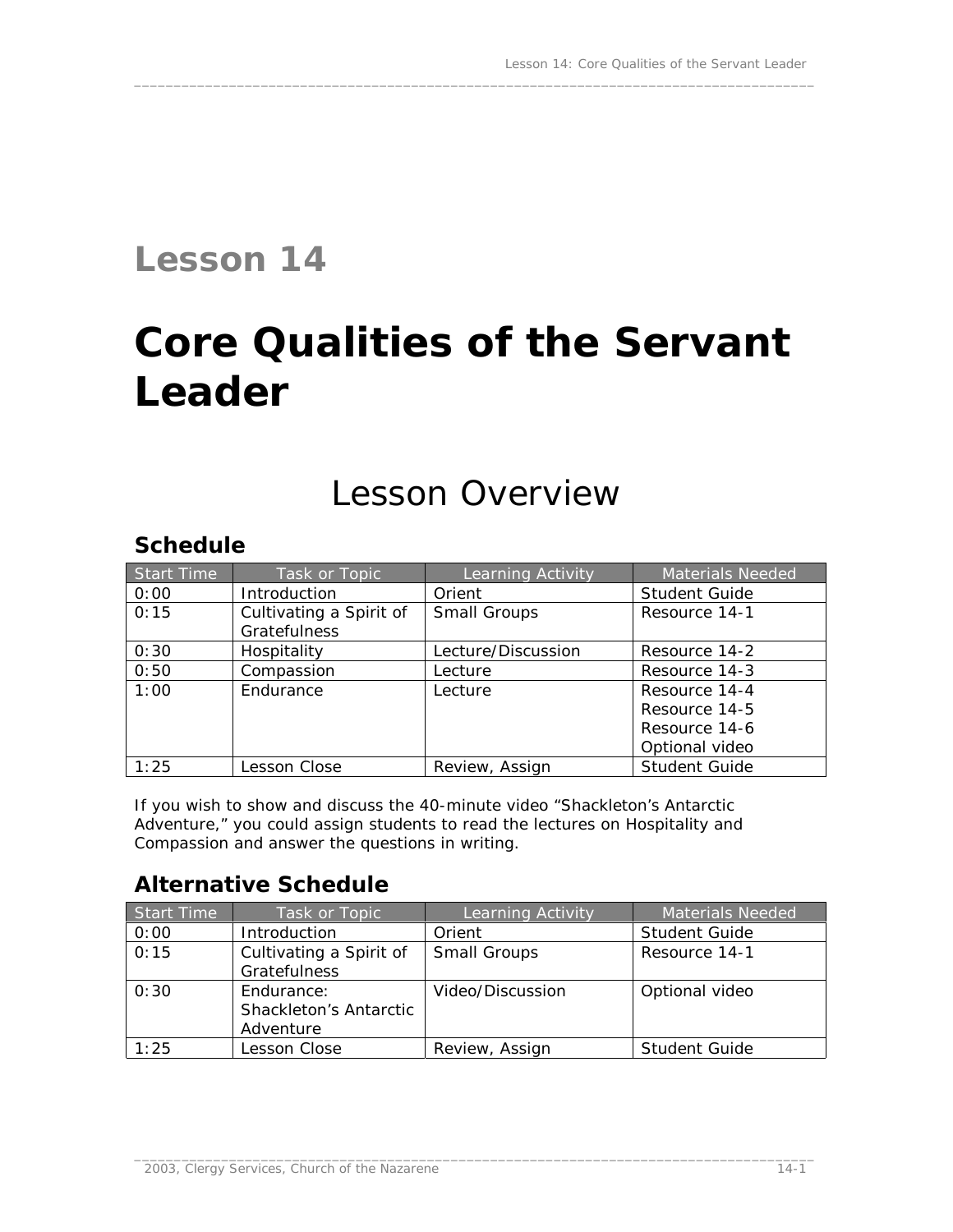# **Suggested Reading for Instructor**

*If you wish to show and discuss the 40-minute video, "Shackleton's Antarctic Adventure," you could have students read the lectures on Hospitality and Compassion and answer the questions in writing as an assignment.*

Lansing, Alfred. *Endurance: Shackleton's Incredible Voyage.* New York: Carroll and Graf Publishers, 1998. A 40-minute video, "Shackleton's Antarctic Adventure," is available through Nova Videos. To contact NGBH Boston Video, call 1- 800-949-8670; fax 1-802-864-9846; or visit *www.wgbh.org/shop*.

Manning, Brennan. *Ruthless Trust.* New York: Harper Collins Books, 2000.

Nouwen, Henri, Donald P. McNeil, and Douglas A. Morrison. *Compassion: A Reflection on Christian Life.* Image Books, reprint edition, 1983.

Ortland, Anne and Ray. *Staying Power: How You Can Win in Life's Tough Situations.* Nashville: Thomas Nelson, 1986*.*

Perkins, Dennis N. T. *Leading at the Edge: Leadership Lessons from the Extraordinary Saga of Shackleton's Antarctic Expedition.* New York: AMACOM, 2000.

Pohl, Christine. *Making Room: Recovering Hospitality in Christian Tradition.* Grand Rapids: Eerdmans, 1999.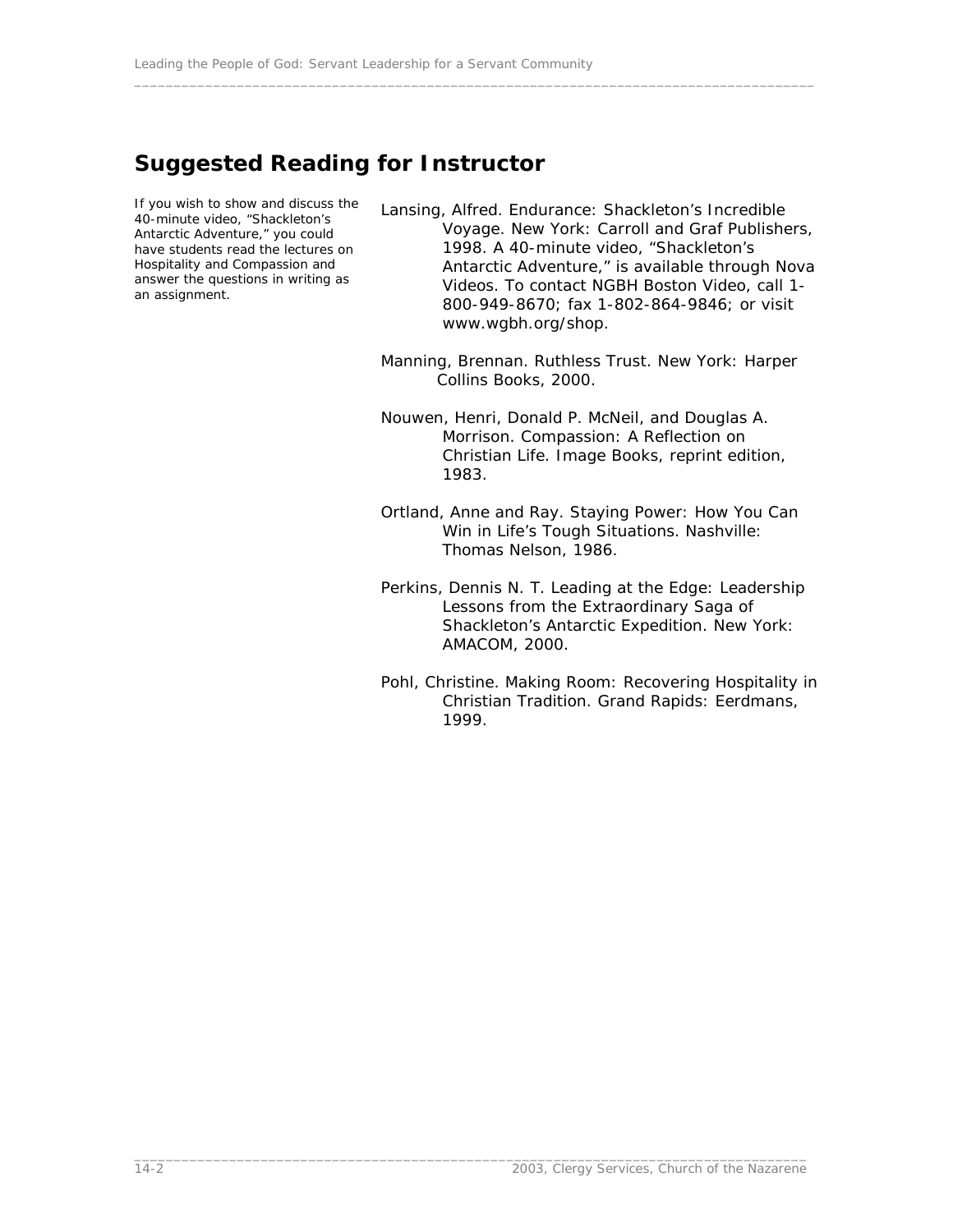# *Lesson Introduction*

 $\_$  ,  $\_$  ,  $\_$  ,  $\_$  ,  $\_$  ,  $\_$  ,  $\_$  ,  $\_$  ,  $\_$  ,  $\_$  ,  $\_$  ,  $\_$  ,  $\_$  ,  $\_$  ,  $\_$  ,  $\_$  ,  $\_$  ,  $\_$  ,  $\_$  ,  $\_$  ,  $\_$  ,  $\_$  ,  $\_$  ,  $\_$  ,  $\_$  ,  $\_$  ,  $\_$  ,  $\_$  ,  $\_$  ,  $\_$  ,  $\_$  ,  $\_$  ,  $\_$  ,  $\_$  ,  $\_$  ,  $\_$  ,  $\_$  ,

(15 minutes)

# **Accountability**

*This exercise is a quick check to see if students completed the homework assignment.*

*Ask for one or two volunteers to share their paper on gratitude.*

*Collect the students' papers. Read them, write comments on the papers to verify that you have read and thought about their comments, and return the papers in the next session.*

# **Orientation**

This lesson is a continuation of our exploration of Core Qualities of a Servant Leader. Last time we looked at the qualities of trust and brokenness. You read about gratefulness, compassion, and endurance in your Student Guides. In this lesson, we will expand on that reading and include the additional quality of hospitality.

# **Learner Objectives**

*Instruct students to locate objectives in the Student Guide.*

*Restating the objectives for the learners serves as an advanced organizer for the lesson and alerts learners to key information and concepts.*

At the end of this lesson, participants should

- describe the core qualities of servant leaders
- identify their personal strengths and weaknesses in relation to core qualities
- covenant to develop core qualities of servant leaders in their own lives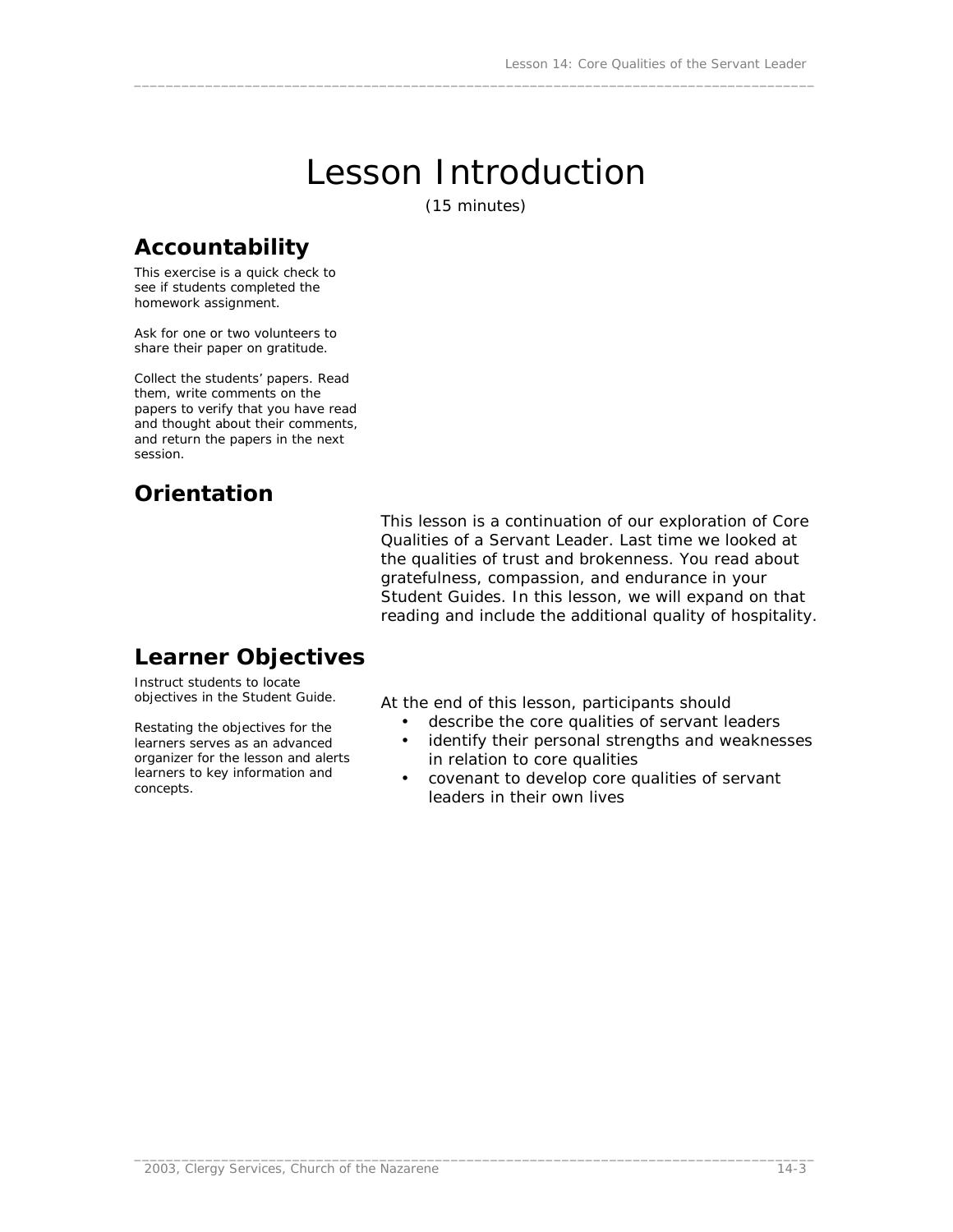# *Lesson Body*

 $\_$  ,  $\_$  ,  $\_$  ,  $\_$  ,  $\_$  ,  $\_$  ,  $\_$  ,  $\_$  ,  $\_$  ,  $\_$  ,  $\_$  ,  $\_$  ,  $\_$  ,  $\_$  ,  $\_$  ,  $\_$  ,  $\_$  ,  $\_$  ,  $\_$  ,  $\_$  ,  $\_$  ,  $\_$  ,  $\_$  ,  $\_$  ,  $\_$  ,  $\_$  ,  $\_$  ,  $\_$  ,  $\_$  ,  $\_$  ,  $\_$  ,  $\_$  ,  $\_$  ,  $\_$  ,  $\_$  ,  $\_$  ,  $\_$  ,

# **Small Groups: Cultivating a Spirit of Gratefulness**

(15 minutes)

*One reading assignment for this lesson was to read Resource 13-6. This short lecture reviews the reading and set up the small-group activity*

*Refer students to Resource 14-1 in*

*the Student Guide.* Resource 14-1 contains a review of the highlights from LeBron Fairbanks' address titled "Cultivating a Spirit of Gratefulness."

> God desires a thankful people, a grateful people, not a murmuring, grumbling, fault-finding, and complaining people. 1 Thessalonians 5:18 says to "give thanks in all circumstances, for this is God's will for you in Christ Jesus."

In order to "walk in gratitude as a way of living," our gratitude must be attentive, inclusive, and Godcentered.

The challenge for Christian leaders who desire to make a profound difference in the lives of the led is this: Give thanks to God in the midst of the most difficult situations for this is the foundation of a spiritual life needed to sustain you during the months and years ahead. Don't let the routines of life dull us to the surprises of God!

*Divide students into two groups. Assign each group to discuss and answer one of the two questions following Resource 14-1.*

*After about 10 minutes have one person from each group report the discussion of each group's question.*

 $\_$  ,  $\_$  ,  $\_$  ,  $\_$  ,  $\_$  ,  $\_$  ,  $\_$  ,  $\_$  ,  $\_$  ,  $\_$  ,  $\_$  ,  $\_$  ,  $\_$  ,  $\_$  ,  $\_$  ,  $\_$  ,  $\_$  ,  $\_$  ,  $\_$  ,  $\_$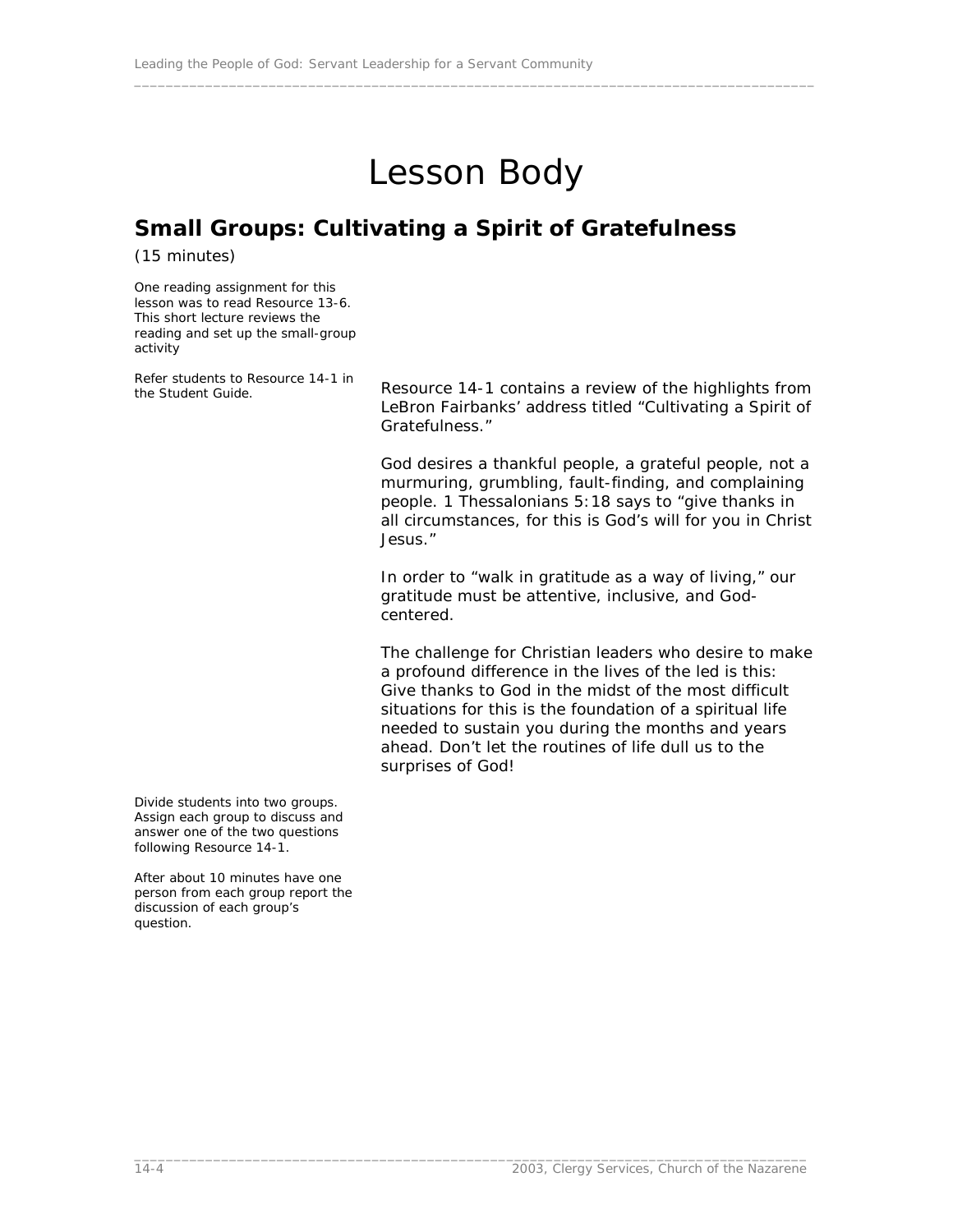# **Lecture/Discussion: Hospitality**

(20 minutes)

*Following is a personal example from the author. You should tell about a personal example of hospitality.*

*During a recent Christmas season Anne and I spent a fascinating evening in Columbus with a former MVNU student and his girlfriend. We walked to a nearby restaurant to purchase some Chinese food. We ate the meal by candlelight while sitting on the floor in a circle. The meal was great. The threehour discussion was phenomenal. And what a great blessing to Anne and me as well as to the other couple! Sharing our meal. Sharing our time. Sharing our journey. During the evening Anne and I experienced what the Bible refers to as hospitality.*

*Pohl, Christine.* Making Room: Recovering Hospitality in Christian Tradition. *Grand Rapids: Eerdmans, 1999.*

*Refer students to Resource 14-2 in the Student Guide.*

**Making Room—the Creation of Free and Friendly Space**

 $\_$  ,  $\_$  ,  $\_$  ,  $\_$  ,  $\_$  ,  $\_$  ,  $\_$  ,  $\_$  ,  $\_$  ,  $\_$  ,  $\_$  ,  $\_$  ,  $\_$  ,  $\_$  ,  $\_$  ,  $\_$  ,  $\_$  ,  $\_$  ,  $\_$  ,  $\_$  ,  $\_$  ,  $\_$  ,  $\_$  ,  $\_$  ,  $\_$  ,  $\_$  ,  $\_$  ,  $\_$  ,  $\_$  ,  $\_$  ,  $\_$  ,  $\_$  ,  $\_$  ,  $\_$  ,  $\_$  ,  $\_$  ,  $\_$  ,

This practice of hospitality was a way of life foundational to Christian identity for 1700 years of the Christian Church. Christine Pohl convincingly documents this practice in her book, *Making Room: Recovering Hospitality in Christian Tradition.*

I want to challenge you to embrace the rich concept of biblical hospitality. It has the potential of transforming relationships with those individuals with whom we live and work.

I have wrestled with the biblical and historic understanding of hospitality in the Christian tradition including its pain, limitations, and the leadership implications. Here, I simply want to address the foundational concept of spiritual hospitality.

Biblically and theologically, the term "hospitality" is not limited to receiving a stranger into our homes although it surely includes this dimension. Foundationally, it is a core *attitude* toward others, which can be expressed by a great variety of behaviors. Hospitality, biblically understood, challenges us to relate to others *as if* we were relating to Christ himself. "Hospitality" means primarily the "creation of free space"—making room, to use Pohl's words, where the strange and the stranger can enter and become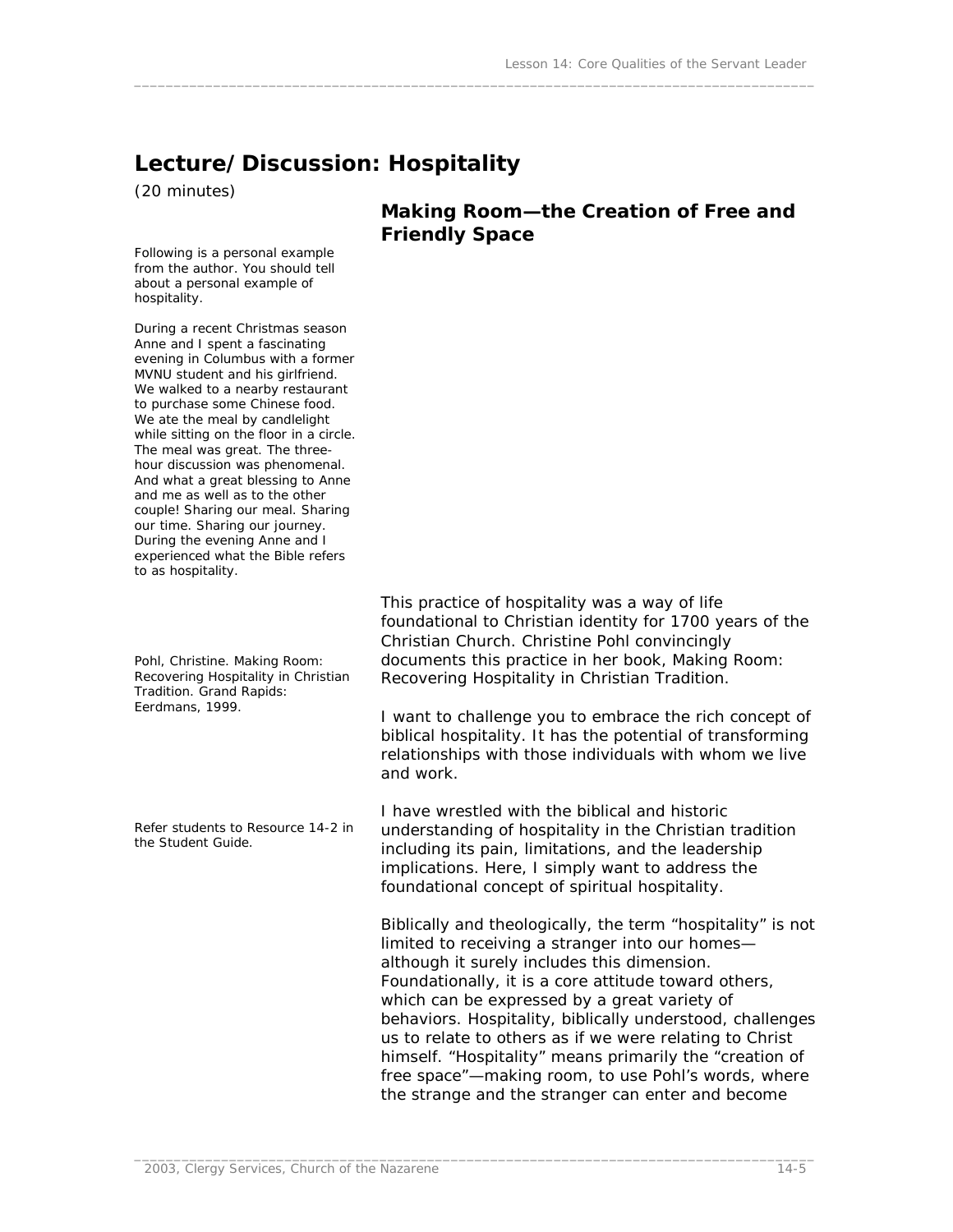friends. It is being to others with whom you live and work, a "living witness of the risen Christ." The gift of Christian hospitality is the opportunity we provide for the guest, the stranger, or the friend to find his or her own way, even in the context of differences of thought or behavior that may exist.

With this perspective, the attitude of hospitality helps us to make room or create space for those with whom we live and work. It often provides the opportunity for those individuals to enter into deeper contact with themselves, with others, and with God. The result is often a healing relationship and the creation of a faith *community*.

Hospitality seeks to offer friendship without binding the other, unity without artificiality, freedom without leaving the person alone, faith without cajoling or demeaning, and respect for individual differences. It is an art that more Christians need to cultivate. Let me share with you two insights into this fascinating challenge of "spiritual hospitality."

#### **First, the Gift of "Spiritual Hospitality" is a "Love Gift"** *to* **Christ.**

Colossians 3:17, 23-24 reminds us that our service to others is service to the Lord Christ. In our efforts we can be hurt, misunderstood, and rejected or we can be appreciated, affirmed, and accepted. The response, however, does not dictate our action. We love because He first loved us.

LeBron Fairbanks tells this story:

When Anne and I moved to Manila, Philippines, both of us were overwhelmed by the pervasiveness of poverty in the country. Anne shared her despair with a Filipino friend, a female dentist. Anne's friend encouraged her to focus on the few she could help, not on the masses she could not. Anne took her advice and focused on some women in need around us. She bought glasses for one lady, new teeth for another, and for another she sponsored a beautician's course and attended the graduation ceremony. Anne befriended these ladies and invited them often to our home. By serving those few, she was serving Christ.

The mystery of hospitality is how often our small tasks are translated by grace into God's great work. Service to others through hospitality, biblically understood, is service to Christ.

*Share a story from your own experience, if possible.*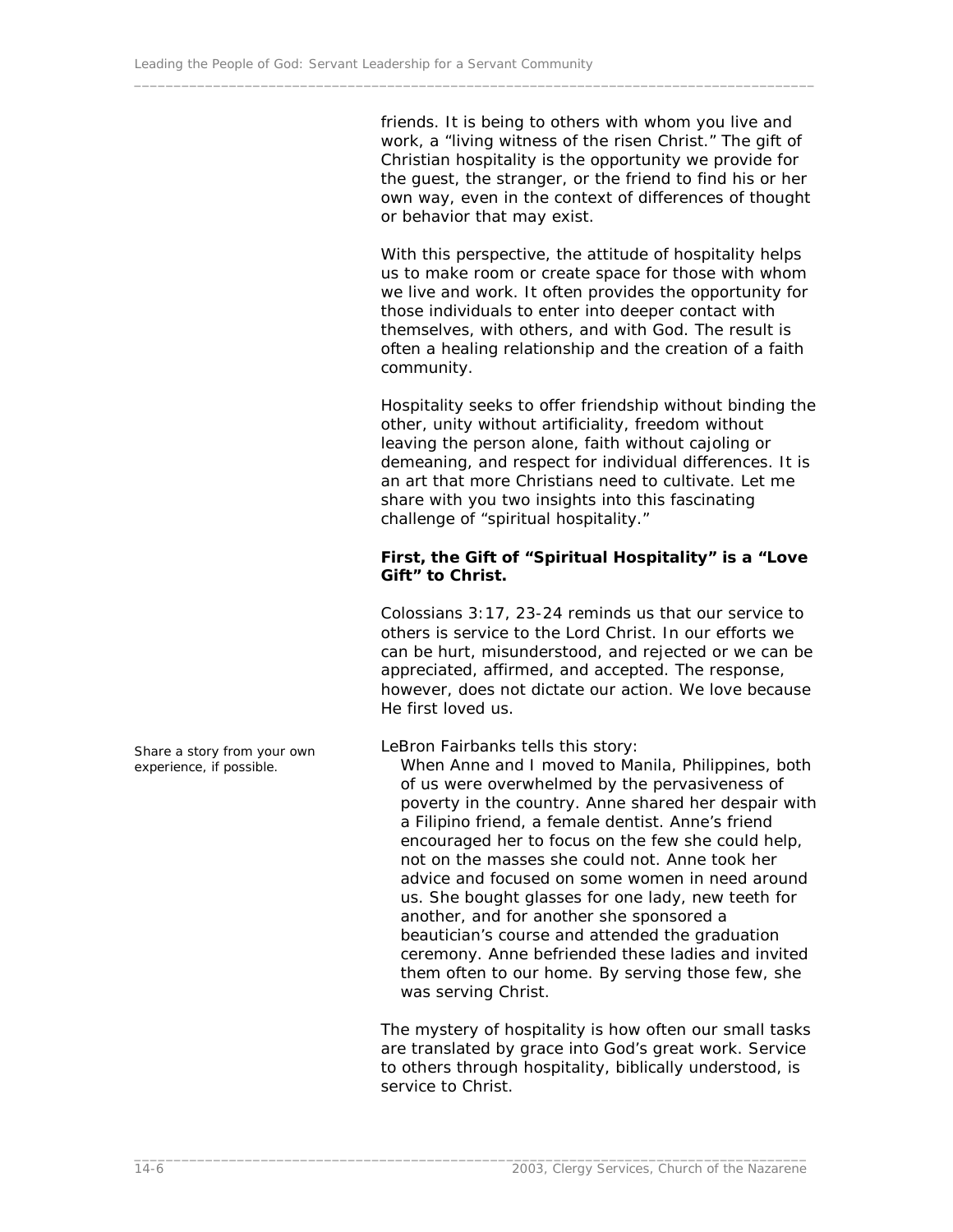Consider the concluding words from Matthew 25. "The King will reply, 'I tell you the truth, whatever you did for one of the least of these brothers of mine, you did for me.'"

 $\_$  ,  $\_$  ,  $\_$  ,  $\_$  ,  $\_$  ,  $\_$  ,  $\_$  ,  $\_$  ,  $\_$  ,  $\_$  ,  $\_$  ,  $\_$  ,  $\_$  ,  $\_$  ,  $\_$  ,  $\_$  ,  $\_$  ,  $\_$  ,  $\_$  ,  $\_$  ,  $\_$  ,  $\_$  ,  $\_$  ,  $\_$  ,  $\_$  ,  $\_$  ,  $\_$  ,  $\_$  ,  $\_$  ,  $\_$  ,  $\_$  ,  $\_$  ,  $\_$  ,  $\_$  ,  $\_$  ,  $\_$  ,  $\_$  ,

Our gifts of hospitality to others are not selective "spiritual gifts" given by God to only a few for use in the Kingdom. Rather, our gifts of care and concern to others are practical expressions of our love for Christ.

For sure, with the commitment to a lifestyle of "spiritual hospitality" comes key questions to each of us:

- What can I do to be hospitable? Where can I be hospitable?
- How will my attitude of hospitality impact the way I live, learn, and work?
- How do I deal with my unfinished agenda for the day when I attempt to "create space" and make room for others and in so doing not accomplish what I think needs to get done?

These are real-life questions with which we must grapple. Spiritual hospitality takes time, patience, and understanding.

Henri Nouwen begins an article on compassion with an old Sufi story of a "watermelon hunter."

Once upon a time, there was a man who strayed from his own country into the world known as the Land of Fools. He soon saw a number of people fleeing in terror from a field where they had been trying to reap wheat. "There is a monster in that field," they told him. He looked and saw that it was a watermelon.

He offered to kill the "monster" for them. When he had cut the melon from its stalk, he took a slice and began to eat it. To his amazement, the people became even more terrified of him than they had been of the melon. They drove him away with pitchforks crying, "He will kill us next, unless we get rid of him."

It so happened that at another time another man also strayed into the Land of Fools, and the same thing started to happen to him. But, instead of offering to help them with the "monster," he agreed with them that it must be dangerous and by tiptoeing away from it with them he gained their confidence. He spent a long time with them in their

*Idries Shah,* The Way of the Sufi. *New York: E. P. Dutton & Co., Inc., 1970, 207 ff. Quoted by Sheldon B. Kopp.* If You Meet the Buddha on the Road, Kill Him! *Palo Alto: Science and Behavior Books, Inc., 1972, 8.*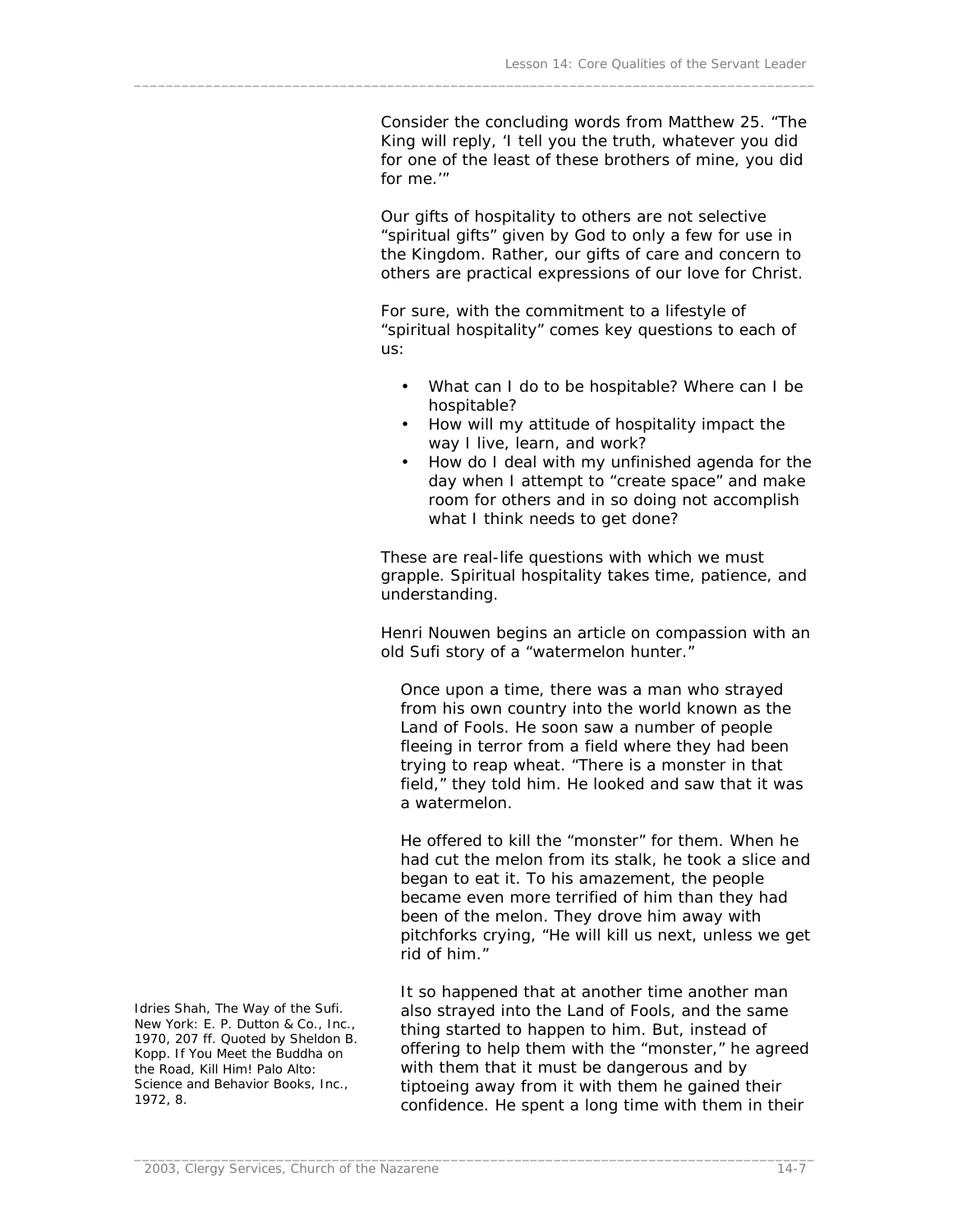houses until he could teach them, little by little, the basic facts that would enable them not only to lose their fear of melons, but even to cultivate them themselves.

*Allow students time to respond.*

*With which "hunter" do you most identify?*

 $\_$  ,  $\_$  ,  $\_$  ,  $\_$  ,  $\_$  ,  $\_$  ,  $\_$  ,  $\_$  ,  $\_$  ,  $\_$  ,  $\_$  ,  $\_$  ,  $\_$  ,  $\_$  ,  $\_$  ,  $\_$  ,  $\_$  ,  $\_$  ,  $\_$  ,  $\_$  ,  $\_$  ,  $\_$  ,  $\_$  ,  $\_$  ,  $\_$  ,  $\_$  ,  $\_$  ,  $\_$  ,  $\_$  ,  $\_$  ,  $\_$  ,  $\_$  ,  $\_$  ,  $\_$  ,  $\_$  ,  $\_$  ,  $\_$  ,

By solidarity with the people, trying to understand their concerns and spending quality time with them, the second "hunter" made a profound difference in the lives of the people in the story. *He "made room" and "created space" for these people who were different from him.*

Remember that we serve Christ through "practicing hospitality." In so doing, we assist others in *their* growth and maturity in Christ. Again, the gift of spiritual hospitality is a love gift *to* Christ.

#### **Second, the "Gift of Spiritual Hospitality" is a Love Gift** *from* **Christ.**

The miracle of miracles is that *we* are blessed when we reach out to others. Christ turns our "gifts of hospitality" to others into "gifts" from Him to us. We find our Lord in the midst of our service to others. How often we experience God's abiding presence in the midst of our very ordinary expressions of "making room and creating space for those with whom we live and work."

Nouwen would define compassionate actions or spiritual hospitality—being to others what John was for his listeners and readers: A living *witness* of the risen Christ! Something happens *to us* and *in us* as we reach out to others with gifts of hospitality. His grace flows to us and through us when we work, play, and study with the mind of Christ!

Our tendency, however, is to hesitate because we feel our "gifts" are so insignificant. Brennan Manning told this applicable story about "The Cracked Pot."

A water-bearer in India had two large pots. Each hung on opposite ends of a pole that he carried across his neck. One of the pots had a crack in it, while the other was perfect. The latter always delivered a full portion of water at the end of the long walk from the stream to the master's house. The cracked pot arrived only half-full. Every day for

 $\_$  ,  $\_$  ,  $\_$  ,  $\_$  ,  $\_$  ,  $\_$  ,  $\_$  ,  $\_$  ,  $\_$  ,  $\_$  ,  $\_$  ,  $\_$  ,  $\_$  ,  $\_$  ,  $\_$  ,  $\_$  ,  $\_$  ,  $\_$  ,  $\_$  ,  $\_$ 

*Manning, Brennan.* Ruthless Trust. *New York: Harper Collins Books, 2000, 133-35.*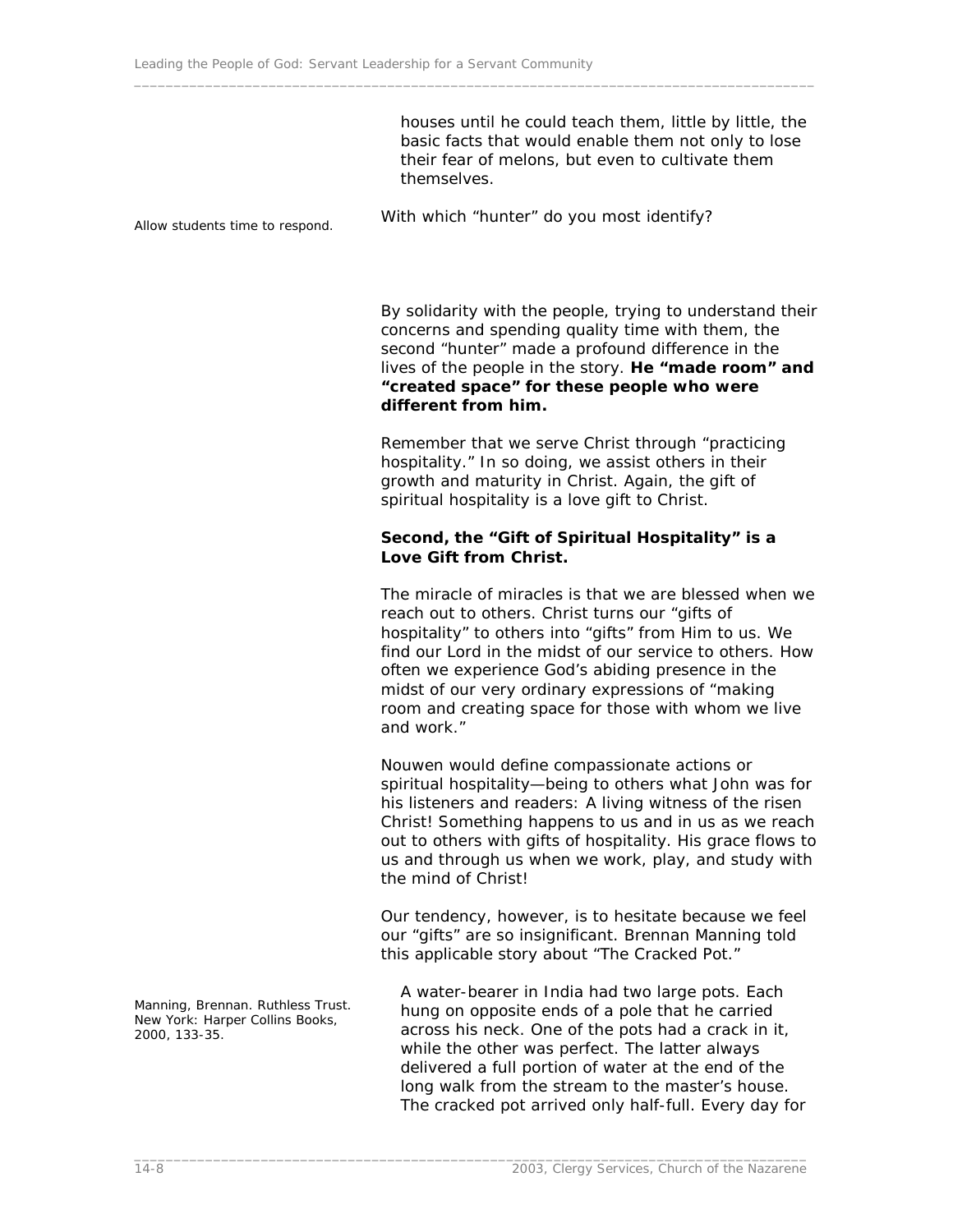two full years, the water-bearer delivered only one and a half pots of water.

 $\_$  ,  $\_$  ,  $\_$  ,  $\_$  ,  $\_$  ,  $\_$  ,  $\_$  ,  $\_$  ,  $\_$  ,  $\_$  ,  $\_$  ,  $\_$  ,  $\_$  ,  $\_$  ,  $\_$  ,  $\_$  ,  $\_$  ,  $\_$  ,  $\_$  ,  $\_$  ,  $\_$  ,  $\_$  ,  $\_$  ,  $\_$  ,  $\_$  ,  $\_$  ,  $\_$  ,  $\_$  ,  $\_$  ,  $\_$  ,  $\_$  ,  $\_$  ,  $\_$  ,  $\_$  ,  $\_$  ,  $\_$  ,  $\_$  ,

The perfect pot was proud of its accomplishments, because it fulfilled magnificently the purpose for which it had been made. But the poor cracked pot was ashamed of its imperfection, miserable that it was to accomplish only half of what it had been made to do.

After the second year of what it perceived to be a bitter failure, the unhappy pot spoke to the waterbearer one day by the stream.

"I am ashamed of myself, and I want to apologize to you," the pot said.

"Why?" asked the bearer. "What are you ashamed of?"

"I have been able, for these past two years, to deliver only half my load, because this crack in my side causes water to leak out all the way back to your master's house. Because of my flaws, you have to do all this work and you don't get full value from your efforts," the pot said.

The water-bearer felt sorry for the old cracked pot, and in his compassion, he said, "As we return to the master's house, I want you to notice the beautiful flowers along the path." Indeed, as they went up the hill, the cracked pot took notice of the beautiful wildflowers on the side of the path, bright in the sun's glow, and the sight cheered it up a bit.

But at the end of the trail, it still felt bad that it had leaked out half its load, and so again it apologized to the bearer for its failure.

The bearer said to the pot, "Did you notice that there were flowers only on your side of the path, not on the other pot's side? That is because I have always known about your flaw, and I have taken advantage of it. I planted flower seeds on your side of the path, and every day, as we have walked back from the stream you have watered them. For two years I have been able to pick these beautiful flowers to decorate my master's table. Without you being just the way you are, he would not have had this beauty to grace his house."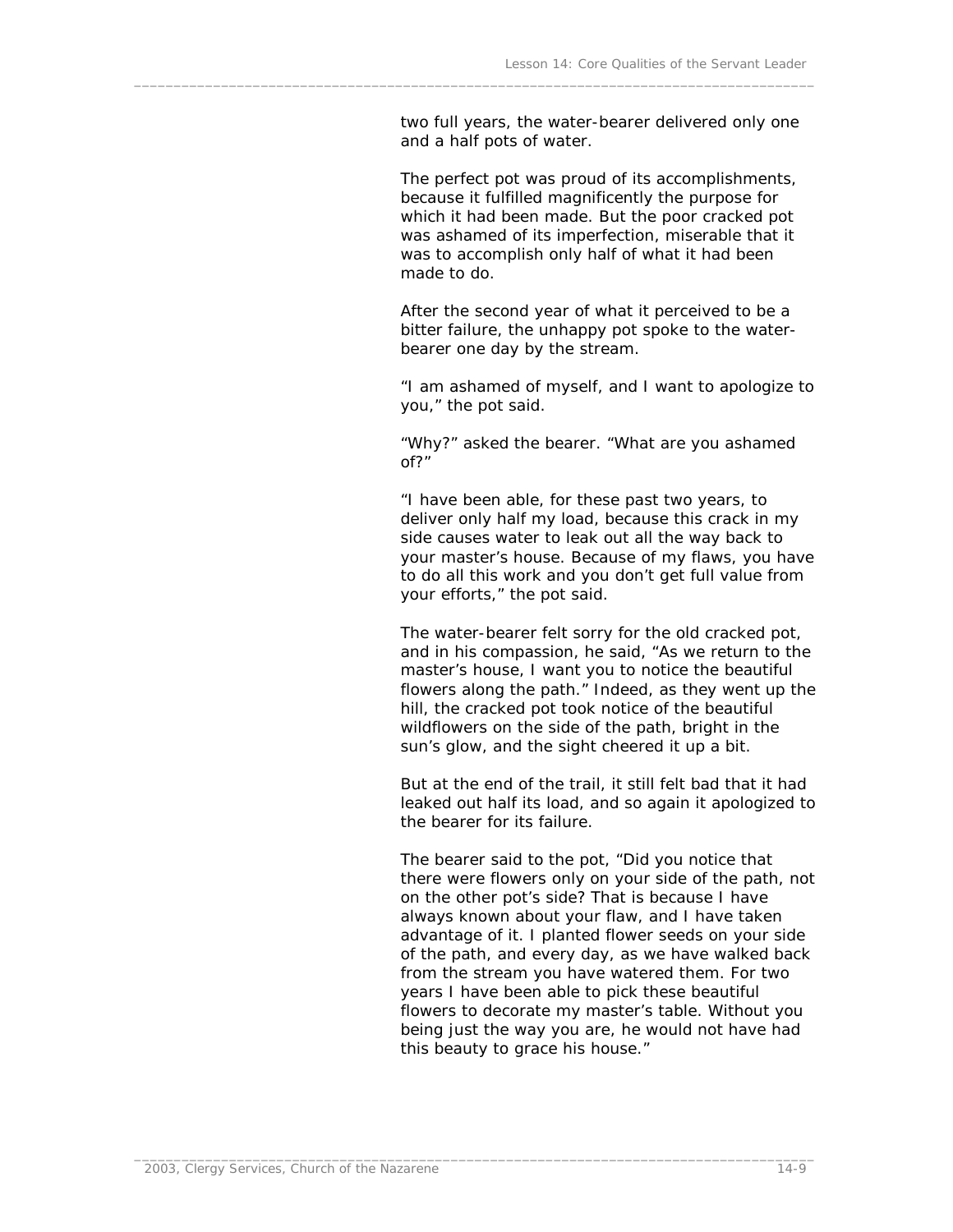In our efforts at spiritual hospitality, do we sometimes feel like the "cracked pot"? Yes! Yes! Yes! But God has a way of using our availability and our efforts toward others in ways we could never imagine. And in the process, He blesses us in ways we never dreamed possible!

Again, the gift of hospitality—this gift of creating space and making room for others—by grace alone, becomes a love gift *from* Christ to *us*. *We* grow and mature in our faith as we increasingly "practice hospitality." Remember, the miracle of miracles is that *we* are blessed when we reach out to others in Jesus' name.

Let me remind you that, foundationally, hospitality in Christian perspective is much more than being nice and feeding friends. It is a *way* of *life* for believers and dictates how we approach those with whom we live, work, and serve. For the strangers, the disenfranchised and lonely, our family members and friends, creating space and making room for them—this is the essence of hospitality, biblically understood. Yet, *we* experience the "surprises of God" in *our* lives in the process of enabling *others* to grow and mature. Through "providing space" and "making room" for others to grow, *we* are given "space" by God to grow and mature in Christlikeness.

Hospitality, biblically understood, is nothing less than the amazing grace of God working *in* us and *through* us! Let's pursue this nearly forgotten practice in Christian tradition. Join me in seeking to discover the rich implications of "spiritual hospitality," especially as it relates to those with whom we work or will work. May each of you increasingly become that jar of clay for others, and in the process be shaped and reshaped by the Potter's hand.

*Allow students to respond. What about our enemies? Are you willing to be hospitable to your "enemies"?*

*Allow students to respond. If hospitality brings about community, who do you place in the "poor section of town" in your mind?*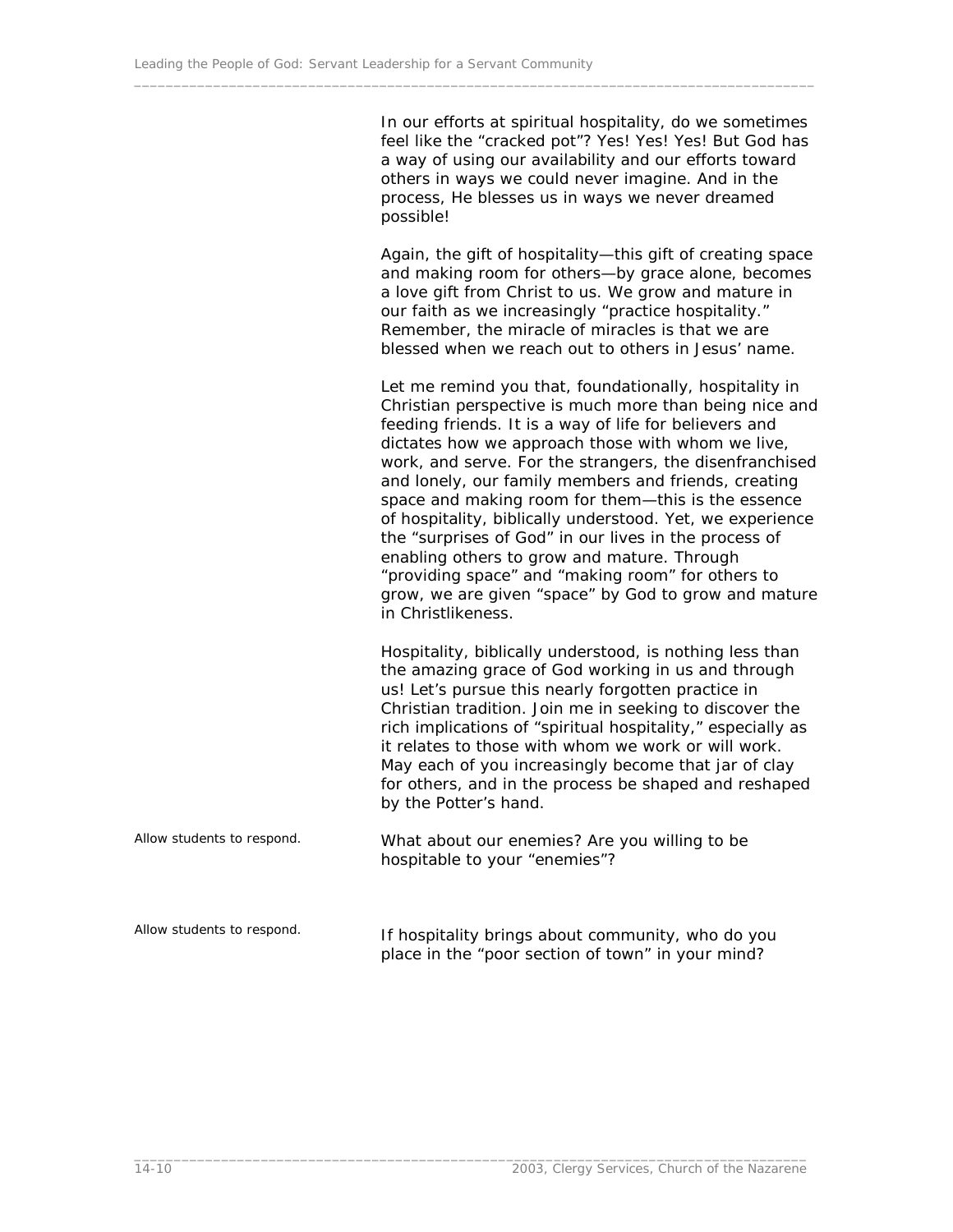### **Lecture: Compassion**

(10 minutes)

*Refer students to Resource 14-3 in the Student Guide.*

Our care for others can be intimate or distant. What do we mean by "care"? The word "care" finds its root in the Celtic term "*kara,*" which means lament. The basic meaning of care is "to grieve, to experience sorrow, to cry out with." We are struck by the background of the word "care" because we tend to look at caring of the strong toward the weak, of the powerful toward the powerless, of the "haves" toward the "have-nots."

#### **Biblical compassion is not a skill, which we acquire. Rather, it is a quality of the human heart, which must be revealed.**

 $\_$  ,  $\_$  ,  $\_$  ,  $\_$  ,  $\_$  ,  $\_$  ,  $\_$  ,  $\_$  ,  $\_$  ,  $\_$  ,  $\_$  ,  $\_$  ,  $\_$  ,  $\_$  ,  $\_$  ,  $\_$  ,  $\_$  ,  $\_$  ,  $\_$  ,  $\_$  ,  $\_$  ,  $\_$  ,  $\_$  ,  $\_$  ,  $\_$  ,  $\_$  ,  $\_$  ,  $\_$  ,  $\_$  ,  $\_$  ,  $\_$  ,  $\_$  ,  $\_$  ,  $\_$  ,  $\_$  ,  $\_$  ,  $\_$  ,

The late Henri Nouwen often stated that you cannot get a Ph.D. in caring. Nouwen helped me, writes Dr. Fairbanks, to realize that when we see the other person and discover in that person gentleness, tenderness, and other beautiful gifts, which he or she is not able to see, then our compassionate heart is revealed!

What a profound thought! Our compassionate heart is revealed as we enable others to see what they have not, nor cannot, see in themselves! We are talking about caring relationships with people. To be compassionate is not, first of all, something we do for others, but rather it is discovering with others their divinely given resources and inner qualities. It is a way of being present with others and standing with them in their times of need. I'm slowly coming to see that God wants us to be with others . . . not to prove that we are valuable to them.

When we honestly ask ourselves which persons in our lives mean the most to us, we often find that it is those who, instead of giving much advice, solutions, or cures, have chosen rather to share our pain and touch our wounds with a gentle and tender hand.

The friend who can be silent with us in a moment of despair or confusion—who can stay with us in an hour of grief and bereavement, who can tolerate not knowing, not curing, not healing, and not doing—that is the friend who cares.

You may remember moments in which we were called to be with a friend who had lost a brother, a sister, a wife or husband, child or parent. What can we say, do, or propose at such a moment? There is a strong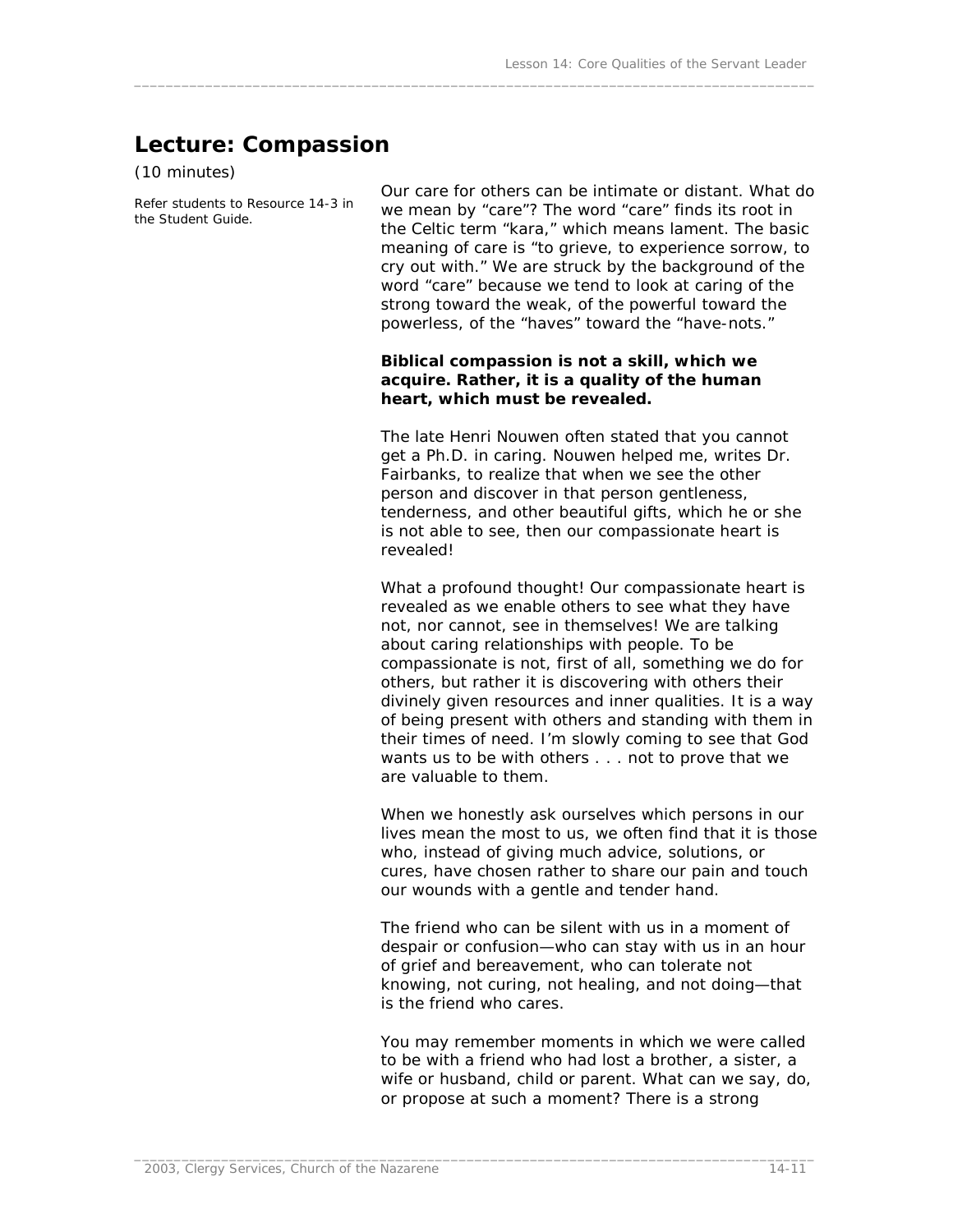inclination to say things such as, "Don't cry; the one you loved is in the hands of God," or "Don't be sad because there are so many good people and so many good things left worth living for." "Caring deeply" in these moments demands that . . . we listen intently, we speak directly and caringly, we ask questions for the other person's sake and not for our own, we are truly present, even in the quietness, and we pray honestly, openly, and confidently!

Nouwen introduces us to the phenomenal concept of voluntary displacement in his book entitled *Compassion* and in other books and numerous articles on the subject. Voluntary displacement means that for the sake of others, we willingly go to places we'd rather not go. We move out of our comfort zones voluntarily and "displace" ourselves outside the familiar to us. Why? A need exists; a response from within is required; an inward call from God is felt; we go, because of who we are. Voluntary displacement can take us to the inner city or around the world. This calling can be for a brief time or for a lifetime.

Nouwen's life illustrates how caring deeply for others often interrupts our routines of life. It really was not difficult for Nouwen to leave his teaching positions at Notre Dame, Harvard, and Yale divinity schools to accept an invitation to spend the final 10 years of his life living and working as priest to the L'Arche Community for the severely mentally handicapped in Toronto. His specific daily responsibility was to care for Adam. It took Nouwen two hours each day to prepare Adam for breakfast. Yet Nouwen wrote on several occasions, "I learned far more from Adam than he ever learned from me." Again, we are coming to see that God wants us to be with others . . . not to prove that we are valuable to them.

Care deeply. Our care for others can be intimate or distant.

*Nouwen, Henri, Donald P. McNeil and Douglas A. Morrison.* Compassion: A Reflection on Christian Life. *Image Books, reprint edition, 1983.*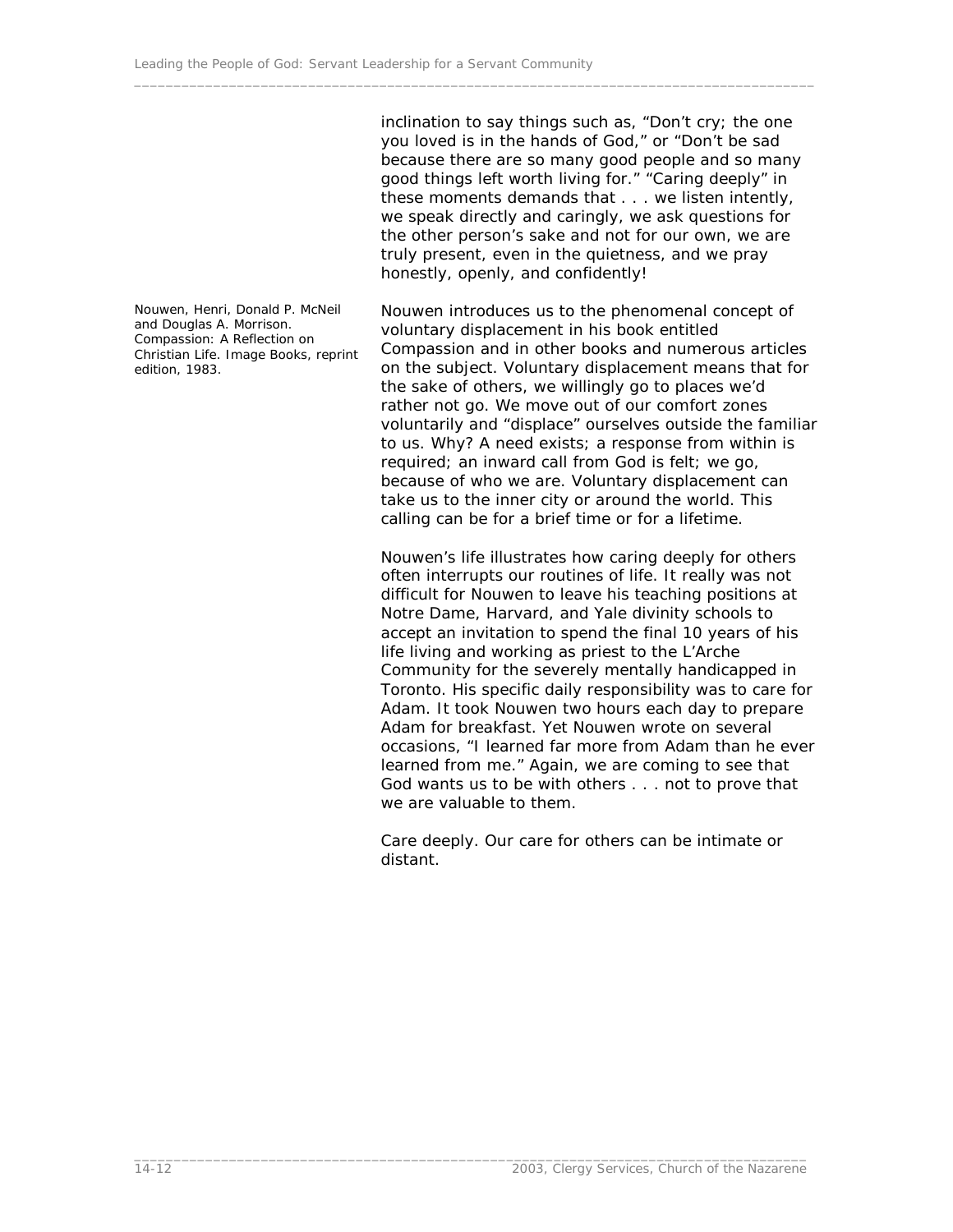### **Lecture: Endurance**

(25 minutes)

*An excellent 40-minute video entitled "Shackleton's Antarctic Adventure" is available through Nova Videos. To contact NGBH Boston Video, call 1-800-949- 8670; fax 1-802-864-9846; or visit* www.wgbh.org/shop. (Price in 2003 was \$19.95 US)

#### **Ernest Shackleton's 1914 Antarctic Expedition**

 $\_$  ,  $\_$  ,  $\_$  ,  $\_$  ,  $\_$  ,  $\_$  ,  $\_$  ,  $\_$  ,  $\_$  ,  $\_$  ,  $\_$  ,  $\_$  ,  $\_$  ,  $\_$  ,  $\_$  ,  $\_$  ,  $\_$  ,  $\_$  ,  $\_$  ,  $\_$  ,  $\_$  ,  $\_$  ,  $\_$  ,  $\_$  ,  $\_$  ,  $\_$  ,  $\_$  ,  $\_$  ,  $\_$  ,  $\_$  ,  $\_$  ,  $\_$  ,  $\_$  ,  $\_$  ,  $\_$  ,  $\_$  ,  $\_$  ,

In August 1914, Ernest Shackleton, an intrepid British explorer, boarded the ship *Endurance.* He and his team of 27 men set sail for the South Atlantic. The group wanted to be the first to cross Antarctica.

Early the next year, their ship, the *Endurance,* was trapped by ice. By October 1915, still half a continent away from their intended base, the ship was crushed by ice. In the months that followed the crew's food and water disappeared. Shackleton and his men, drifting on ice packs, were castaways in one of the most savage regions of the world. They trekked endlessly over barren, frozen ice.

Amazingly, the men survived—every one of them after a 1000-mile voyage in an open boat across the stormiest ocean on the globe and an over-land trek through forbidding glaciers and mountains.

The team had an extraordinary leader, Ernest Shackleton, who remained filled with optimism and creativity. These two driving forces compelled Shackleton, the leader, to "believe it can be done," and to "believe there is always another option."

Shackleton continually inspired his team by example strong symbolic acts of leadership. He was a master at building morale, cohesion, and cooperation among his men. Shackleton constantly reinforced the menage that we are one—we live or die together. He minimized status differences and was a master at diffusing conflict. Interestingly, Shackleton found reasons to celebrate and laugh together, even under extreme pressure.

The leader was a master at setting goals and balancing risks. More than a year after the shipwreck Shackleton and his men were stranded on an island. They appeared safe for the moment. The food was dwindling, and there appeared little hope of rescue. Survival, Shackleton realized, depended on a bold act. He must reach an outpost by crossing 800 miles of tempestuous sea in an open boat, only to be confronted by the ominous glacier and mountains that he and two others would endure. He took the chance. Everyone survived. Everyone!

 $\_$  ,  $\_$  ,  $\_$  ,  $\_$  ,  $\_$  ,  $\_$  ,  $\_$  ,  $\_$  ,  $\_$  ,  $\_$  ,  $\_$  ,  $\_$  ,  $\_$  ,  $\_$  ,  $\_$  ,  $\_$  ,  $\_$  ,  $\_$  ,  $\_$  ,  $\_$  ,  $\_$  ,  $\_$  ,  $\_$  ,  $\_$  ,  $\_$  ,  $\_$  ,  $\_$  ,  $\_$  ,  $\_$  ,  $\_$  ,  $\_$  ,  $\_$  ,  $\_$  ,  $\_$  ,  $\_$  ,  $\_$  ,  $\_$  ,

*The full story can be read in the book by Alfred Lansing,* Endurance: Shackleton's Incredible Voyage. *New York: Carroll and Graf Publishers, 1998.*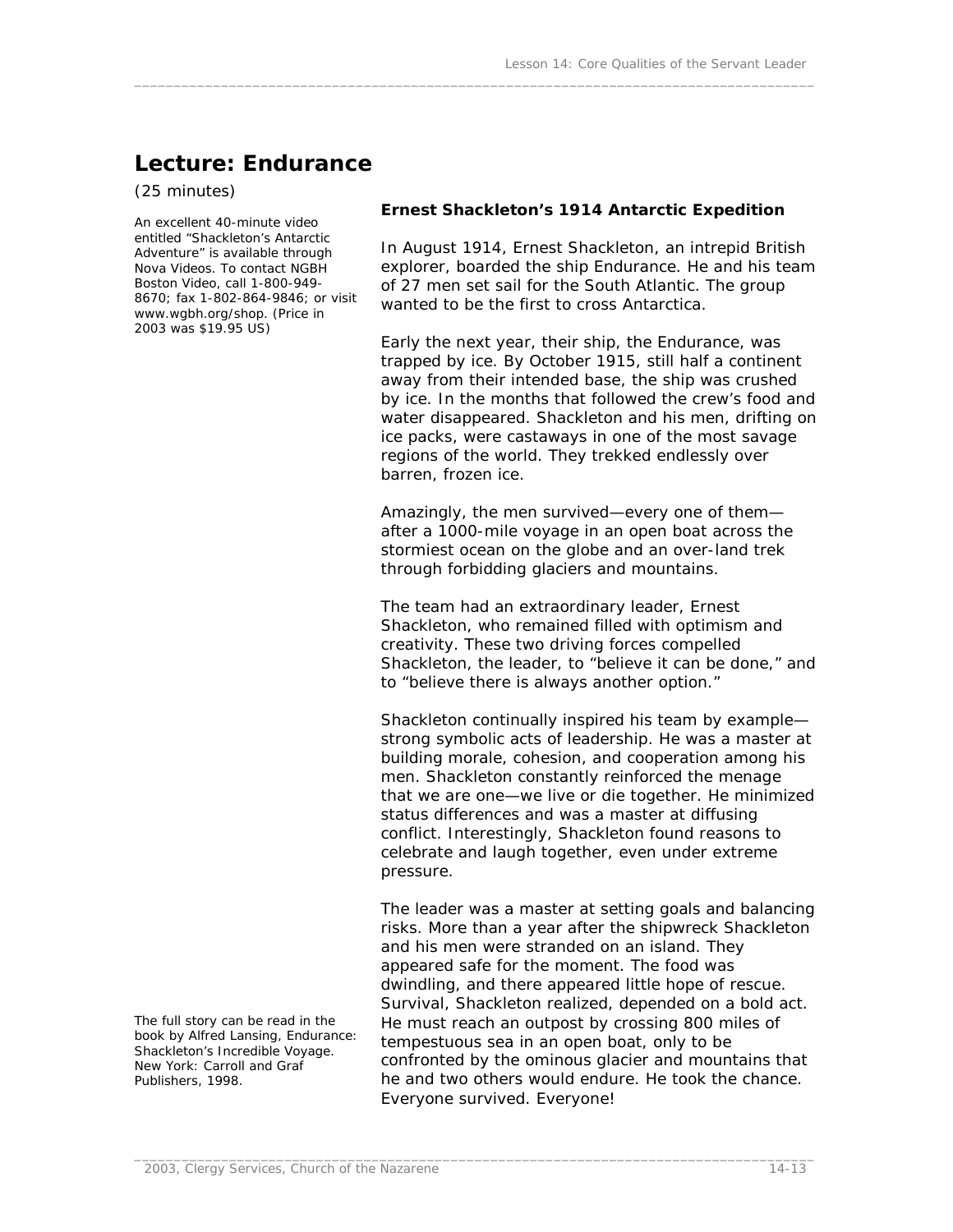#### **Ten Strategies for "Enduring"**

 $\_$  ,  $\_$  ,  $\_$  ,  $\_$  ,  $\_$  ,  $\_$  ,  $\_$  ,  $\_$  ,  $\_$  ,  $\_$  ,  $\_$  ,  $\_$  ,  $\_$  ,  $\_$  ,  $\_$  ,  $\_$  ,  $\_$  ,  $\_$  ,  $\_$  ,  $\_$  ,  $\_$  ,  $\_$  ,  $\_$  ,  $\_$  ,  $\_$  ,  $\_$  ,  $\_$  ,  $\_$  ,  $\_$  ,  $\_$  ,  $\_$  ,  $\_$  ,  $\_$  ,  $\_$  ,  $\_$  ,  $\_$  ,  $\_$  ,

*Refer students to Resource 14-4 in the Student Guide.*

*Perkins, Dennis N. T.* Leading at the Edge: Leadership Lessons from the Extraordinary Saga of Shackleton's Antarctic Expedition. *New York: AMACOM, 2000.*

Leading through extraordinary times and situations requires strategies for enduring. The following 10 strategies are taken from Perkins' book *Leading at the Edge: Leadership Lessons from the Extraordinary Saga of Shackleton's Antarctic Expedition*.

- 1. Vision and Quick Victories: Never lose sight of the ultimate goal and focus energy on short-term objectives.
- 2. Symbolism and Personal Example: Set a personal example with visible, memorable symbols and behaviors.
- 3. Optimism and Reality: Instill optimism and selfconfidence, but stay grounded in reality.
- 4. Stamina: Take care of yourself: Maintain your stamina and let go of guilt.
- 5. The Team Message: Reinforce the team message constantly: "We are one—we live or die together."
- 6. Core Team Values: Minimize status differences and insist on courtesy and mutual respect.
- 7. Conflict: Master conflict—deal with anger in small doses, engage dissidents and avoid needless power struggles.
- 8. Lighten Up! Find something to celebrate and something to laugh about.
- 9. Risk: Be willing to take the big risk.
- 10. Tenacious Creativity: Never give up—there's always another move.

#### **Staying Power**

Colossians 4:17, "Tell Archippus, 'See to it that you complete the work you have received in the Lord.'" Who was Archippus? He was mentioned as a fellow soldier in Philippi, probably a pastor—probably the pastor of the church of Laodicea.

> Paul's message was, "Be sure you do all the Lord has told you to do." Or in other words, "Complete the job God has given to you." This story sounds similar to Churchill. He returned to his high school to deliver an important speech. As prime minister of Great Britain, he received a long and glowing introduction. He arose, went to the podium, and this was his speech: "Never, never, never, never, never give up!" Then he sat down.

Audacious tenacity is needed in government, church, and at Mount Vernon Nazarene University. We don't know why Paul felt like he should say these words to Archippus. However, his words to Archippus cause us

*Refer students to Resource 14-5 in the Student Guide.*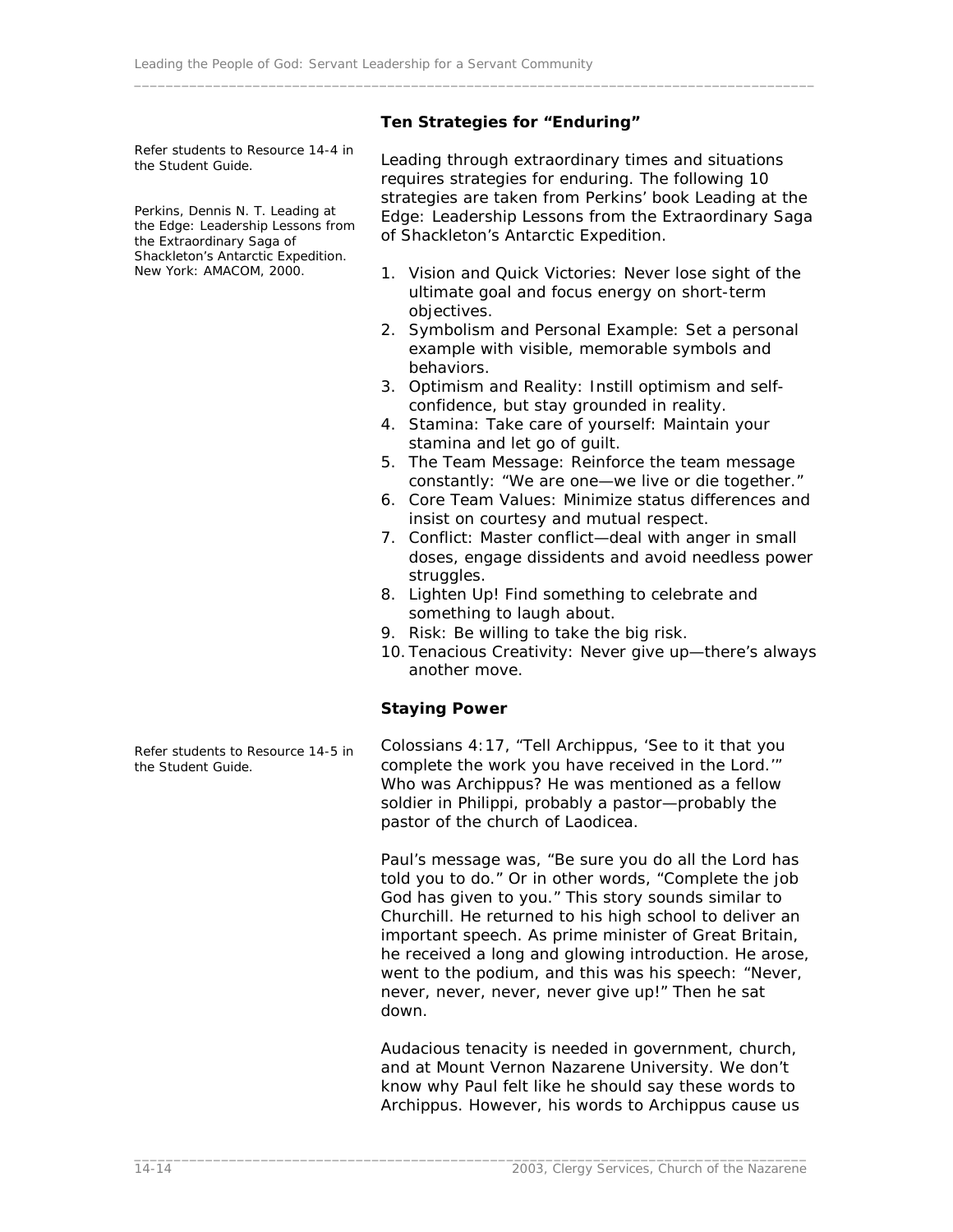to question why we are so often tempted to give up on a project, an assignment, a responsibility, or a calling before genuine release comes from the Lord.

 $\_$  ,  $\_$  ,  $\_$  ,  $\_$  ,  $\_$  ,  $\_$  ,  $\_$  ,  $\_$  ,  $\_$  ,  $\_$  ,  $\_$  ,  $\_$  ,  $\_$  ,  $\_$  ,  $\_$  ,  $\_$  ,  $\_$  ,  $\_$  ,  $\_$  ,  $\_$  ,  $\_$  ,  $\_$  ,  $\_$  ,  $\_$  ,  $\_$  ,  $\_$  ,  $\_$  ,  $\_$  ,  $\_$  ,  $\_$  ,  $\_$  ,  $\_$  ,  $\_$  ,  $\_$  ,  $\_$  ,  $\_$  ,  $\_$  ,

Why are we tempted to give up as Christian workers? For sure **the enemy of our soul wants to defeat the Christian worker.** "Our struggle is not against flesh and blood, but against the rulers, against the authorities, against the powers of this dark world and against the spiritual forces of evil in the heavenly realms" (Eph 6:12).

Another reason we give up is that **the problems facing us seem insurmountable** (impossible to solve).

In the book, *Staying Power* Anne and Ray Ortland talk about the three time periods all problems have.

- Zone A is called "Desire to Achieve" and is characterized by idealism, perhaps naiveté, and maybe apprehension. This is our attitude toward the future hope for success.
- Zone B is called "Desire to Quit" (when problems arise) and is characterized by confusion and conflict. This is our attitude toward the future uncertainty. This is the danger zone: problems need to be separated, spelled out, and tackled one by one. Zone B will end in one of two ways: maybe you will quit and the project will abort—or maybe you will persevere with "bull dog" tenacity, resisting the temptation to drop out. Believing every problem has a solution, there is a way through, over, under, around.
- Zone C is called "Achievement and Growth" and is characterized by personal satisfaction, a sense of realism, maturity, perspective. This is our attitude toward the future—optimistic, courageous, and with expectation.

The third reason we give up is because of **misconceptions regarding the Christian life, work, and ministry.** These misconceptions encourage us to give up before the job is done.

- "The grass is greener on the other side." Believing that somehow if I could move to another assignment or have another position, life would be easier.
- "Bigger is better." Believing that fulfillment in life comes through acquiring bigger or better positions, salaries, power bases, and influences.
- "Suffering and hardship can't be of God." Believing with Gideon who said, "If I may ask sir,

*Ortland, Anne and Ray.* Staying Power: How You Can Win in Life's Tough Situations. *Nashville: Thomas Nelson, 1986.*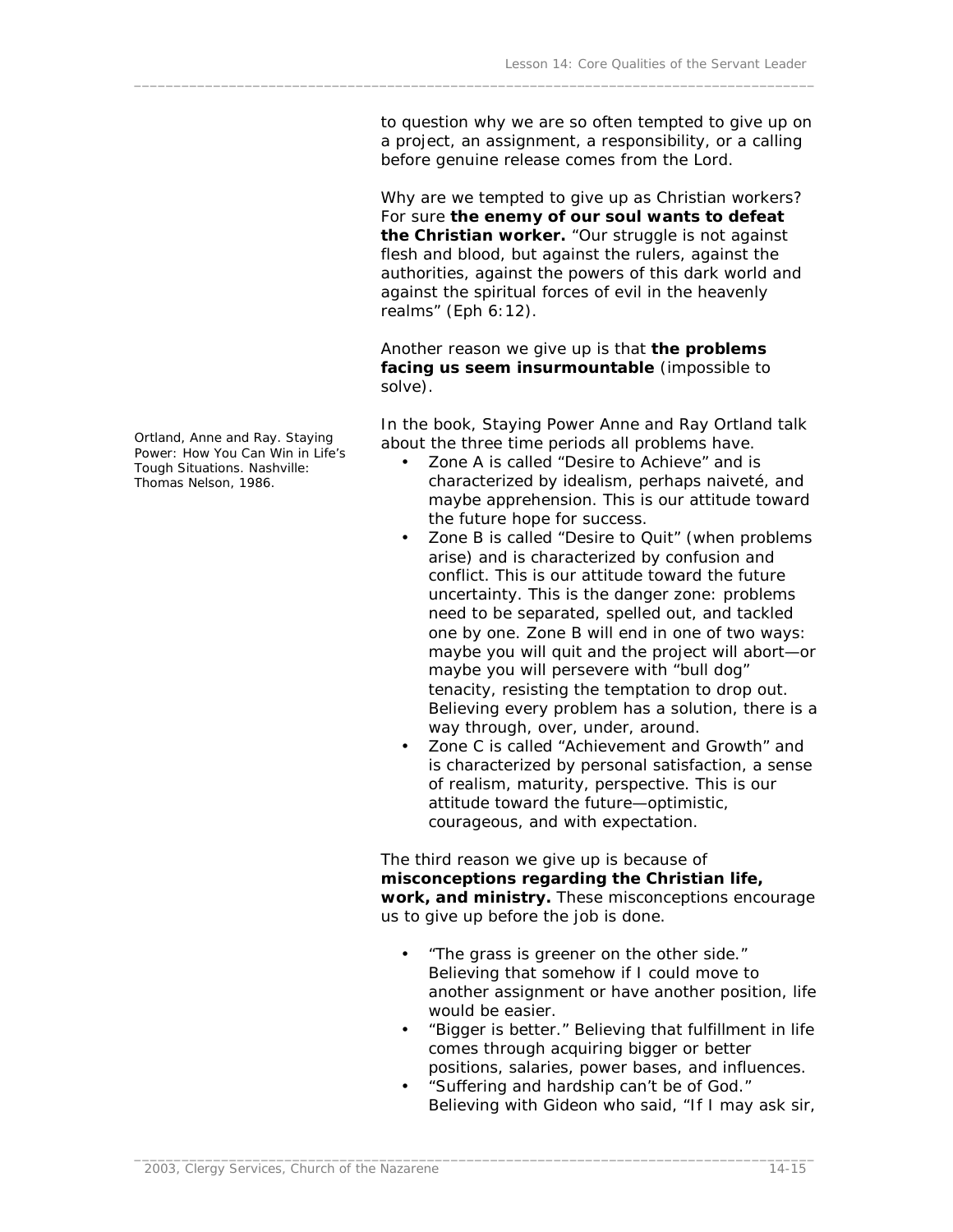'If the Lord is with us, why have all of these things happened to us?' "

- "Success is gaining everyone's approval." Believing that everyone must like me or I must not be doing a good job.
- "This problem can't be solved." Believing that the situation is too demanding and complex to be solved.
- "Progress is only being made when things are running smoothly." Believing that if problems arise, God must not be with me.
- "Failure is final." Believing that people will never respect me or believe in me because I failed in one project.
- "I am nobody, I can't do anything." Believing that I really don't have gifts or talents to bring to this project.

*Refer students to Resource 14-6 in* How can we change if we really want our lives to be characterized by tenacity or staying power?

 $\_$  ,  $\_$  ,  $\_$  ,  $\_$  ,  $\_$  ,  $\_$  ,  $\_$  ,  $\_$  ,  $\_$  ,  $\_$  ,  $\_$  ,  $\_$  ,  $\_$  ,  $\_$  ,  $\_$  ,  $\_$  ,  $\_$  ,  $\_$  ,  $\_$  ,  $\_$  ,  $\_$  ,  $\_$  ,  $\_$  ,  $\_$  ,  $\_$  ,  $\_$  ,  $\_$  ,  $\_$  ,  $\_$  ,  $\_$  ,  $\_$  ,  $\_$  ,  $\_$  ,  $\_$  ,  $\_$  ,  $\_$  ,  $\_$  ,

We need some heroes, examples of individuals who have endured. Dr. Fairbanks relates that his personal heroes/mentors/models include: Dr. Robert Schuller, whose book on possibility thinking touched me 20 years ago; Dr. Bennett Dudney—Rector of European Nazarene Bible College, 1976-82 (now European Nazarene College); and Dr. Bong Ro—Executive Director, Asia Theological Association.

> We need to refocus our thinking about the Christian life and ministry from the past—what has happened—to the future—what will happen. From prison in Rome, Paul said: "Being confident of this, that he who began a good work in you will carry it on to completion until the day of Christ Jesus." (Phil  $1:6$ ); "I press on to take hold of that for which Christ Jesus took hold of me. . . forgetting what is behind and straining toward what is ahead, I press on toward the goal to win the prize for which God has called me heavenward in Christ Jesus" (Phil 3:12-14); "I can do everything through him who gives me strength" (Phil 4:13); and "My God will meet all your needs according to his glorious riches in Christ Jesus" (Phil 4:19). Don't face the future walking backward.

We need to refocus our thinking from a focus on ourselves and our limitations to God and His strength and grace. Remember Moses and his exodus and excuses? God said to Moses, "I am sending you to the King of Egypt so that you can lead my people out of Egypt." Moses said, "I am nobody. How can I go to the King of Egypt and bring the Israelites out? Suppose

*the Student Guide.*

*Give your own examples, if possible.*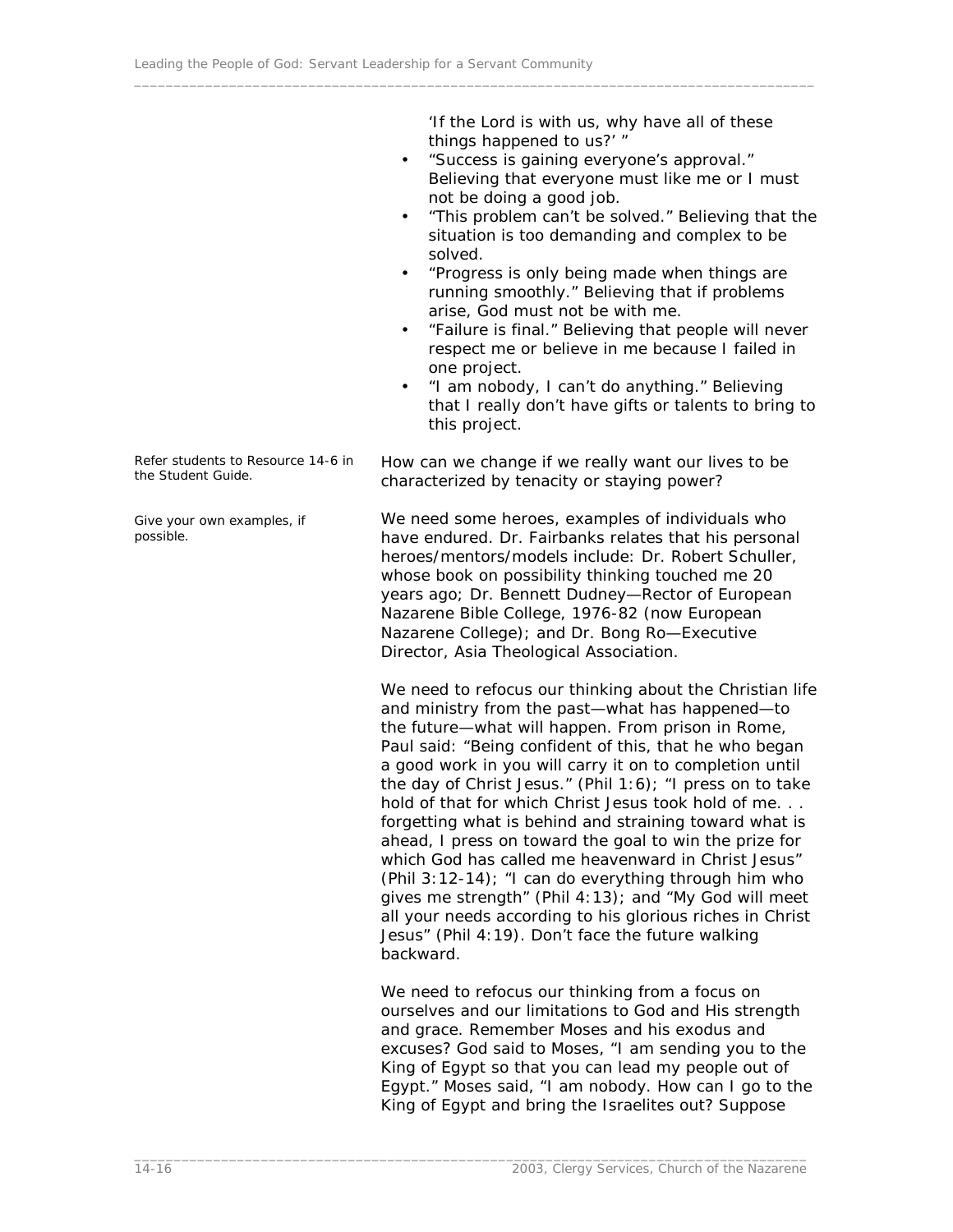they ask me, 'What is our name?' What am I to say? Suppose the Israelites do not believe me and will not listen to what I say? No, Lord, don't send me. I have never been a good speaker and I haven't become one since you began speaking to me. I am a poor speaker, slow and hesitant. No, Lord, please send someone else." God's response to Moses' question was "I will be with you!" God said, "Tell them 'I am' has sent you to them." And God says to us, "It is I—the great 'I am' who calls, empowers, and keeps you."

In 2 Corinthians 12:9, God says through Paul, "My grace is sufficient for you, for my power is made perfect in weakness." Finally we need to refocus our thinking from a focus on security to suffering.

Paul had this to say on suffering:

 $\_$  ,  $\_$  ,  $\_$  ,  $\_$  ,  $\_$  ,  $\_$  ,  $\_$  ,  $\_$  ,  $\_$  ,  $\_$  ,  $\_$  ,  $\_$  ,  $\_$  ,  $\_$  ,  $\_$  ,  $\_$  ,  $\_$  ,  $\_$  ,  $\_$  ,  $\_$  ,  $\_$  ,  $\_$  ,  $\_$  ,  $\_$  ,  $\_$  ,  $\_$  ,  $\_$  ,  $\_$  ,  $\_$  ,  $\_$  ,  $\_$  ,  $\_$  ,  $\_$  ,  $\_$  ,  $\_$  ,  $\_$  ,  $\_$  ,

- "Because of my chains, most of the brothers in the Lord have been encouraged to speak the word of God more courageously and fearlessly" (Phil 1:14).
- "For it has been granted to you on behalf of Christ not only to believe on him, but also to suffer for him" (Phil 1:29).
- "I want to know Christ and the power of his resurrection and the fellowship of sharing in his sufferings becoming like him in his death" (Phil 3:10).

And Paul shared this on crucifixion:

- "I have been crucified with Christ and I no longer live, but Christ lives in me. The life I live in the body, I live by faith in the Son of God, who loved me and gave himself for me" (Gal  $2:20$ ).
- $\bullet$  "I die daily" (1 Cor 15:31).
- "I urge you brothers in the view of God's mercy to offer yourselves as living sacrifices, holy and acceptable to God" (Rom 12:1).

What does this word about dying daily and living sacrifices have to do with Christian workers? Whatever else it means, we should come to see that it includes dying daily to . . . reputation, security, pride, approval, success, fame, position, or acceptance. It may be that God is not just wanting us to give Him our lives as a sacrifice, but He is also calling us to be living sacrifices dying daily to those thoughts, ambitions, desires, and wishes that divert our attention and draw us away from the task He has given us.

How can we change? Not by our own strength but only by God's grace and by God's power. Paul said, "I can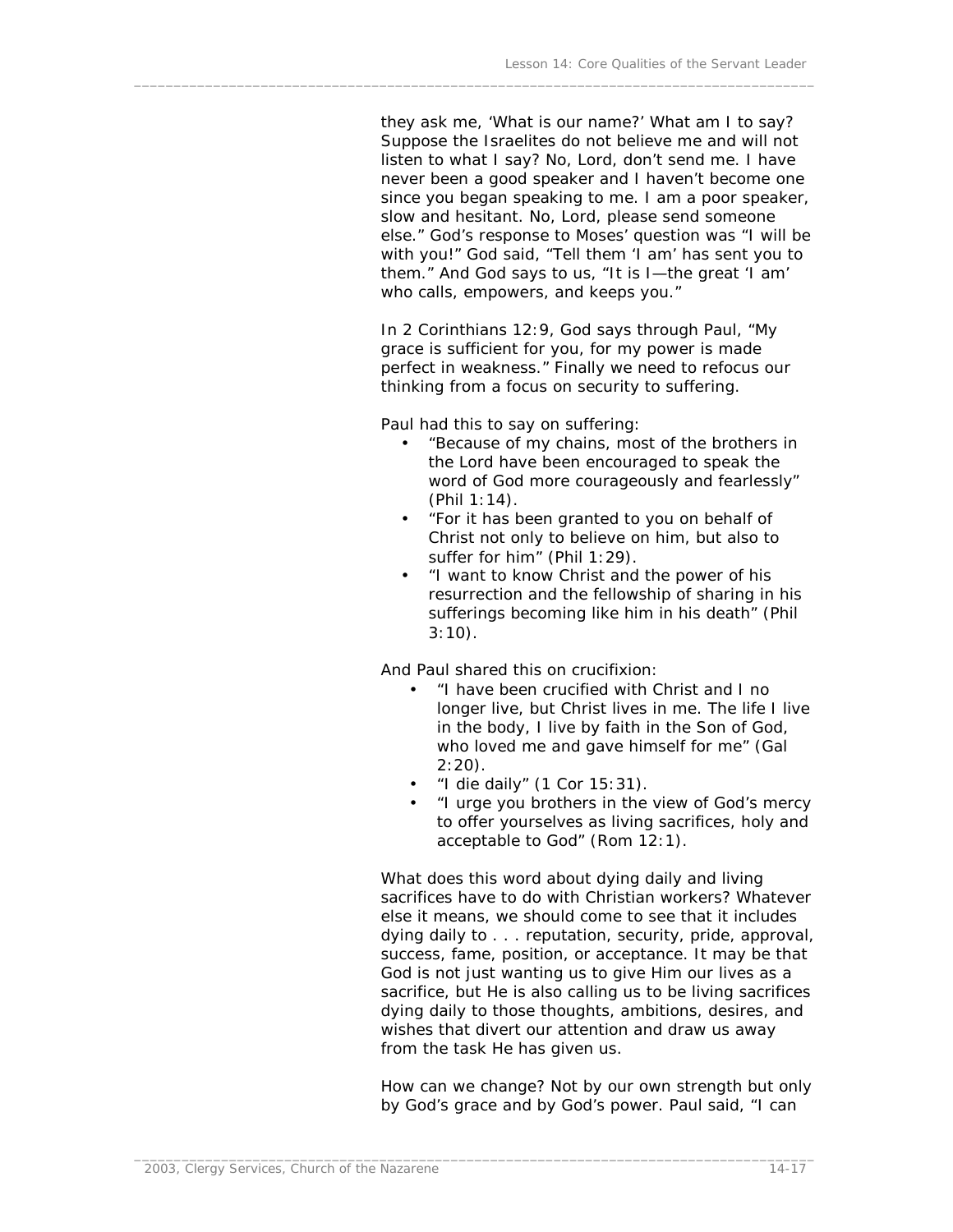$\_$  ,  $\_$  ,  $\_$  ,  $\_$  ,  $\_$  ,  $\_$  ,  $\_$  ,  $\_$  ,  $\_$  ,  $\_$  ,  $\_$  ,  $\_$  ,  $\_$  ,  $\_$  ,  $\_$  ,  $\_$  ,  $\_$  ,  $\_$  ,  $\_$  ,  $\_$  ,  $\_$  ,  $\_$  ,  $\_$  ,  $\_$  ,  $\_$  ,  $\_$  ,  $\_$  ,  $\_$  ,  $\_$  ,  $\_$  ,  $\_$  ,  $\_$  ,  $\_$  ,  $\_$  ,  $\_$  ,  $\_$  ,  $\_$  ,

do everything through Him who gives me strength." and "My God will meet all your needs according to his glorious riches in Christ Jesus."

Paul said to Archippus, "Do not walk away from the assignment God has given you." Churchill said, "Never give up." Could both Paul and Churchill be speaking to you today? Are you in need of presenting yourself a living sacrifice by dying out to some issue in your life that may be keeping you from accomplishing God's will in your life, or hindering you from completing an assignment He has given to you? Are you needing to die out to reputation, security, pride, approval, success, fame, position, acceptance in order for you to be effective in your assignment as pastor? Sunday School teacher? Christian student? board member? Christian employer? Christian employee?

Calvin Coolidge once said, "Nothing in the world can take the place of persistence. Talent will not; nothing is more common than unsuccessful men with talent. Genius will not; unrewarded genius is almost a proverb. Education will not; the work is full of educated derelicts. Persistence and determination alone are omnipotent. The slogan 'Press On' has solved, and always will solve the problems of the human race."

One of the greatest gifts Christian leaders can give to those for whom they are responsible is the gift of tenacity. This gift is beautifully expressed in the contemporary song "Press On."

*When the valley is deep, when the mountain is steep,*

*When the body is weary, when we stumble or fall; When the choices are hard, when we're battered and scarred,*

*When we've spent our resources, when we've given all—*

*In Jesus' name, we press on. In Jesus' name, we press on.*

*Dear Lord, with the prize clear before our eyes, we find the strength to press on. In Jesus' name, we press on. In Jesus' name, we press on.*

*Dear Lord, with the prize clear before our eyes, we find the strength to press on. In Jesus' name, we press on. In Jesus' name, we press on.*

*"Press On" by Dan Burgess, New York: Good Life Publications, Belwin Mills Publications, Corp.*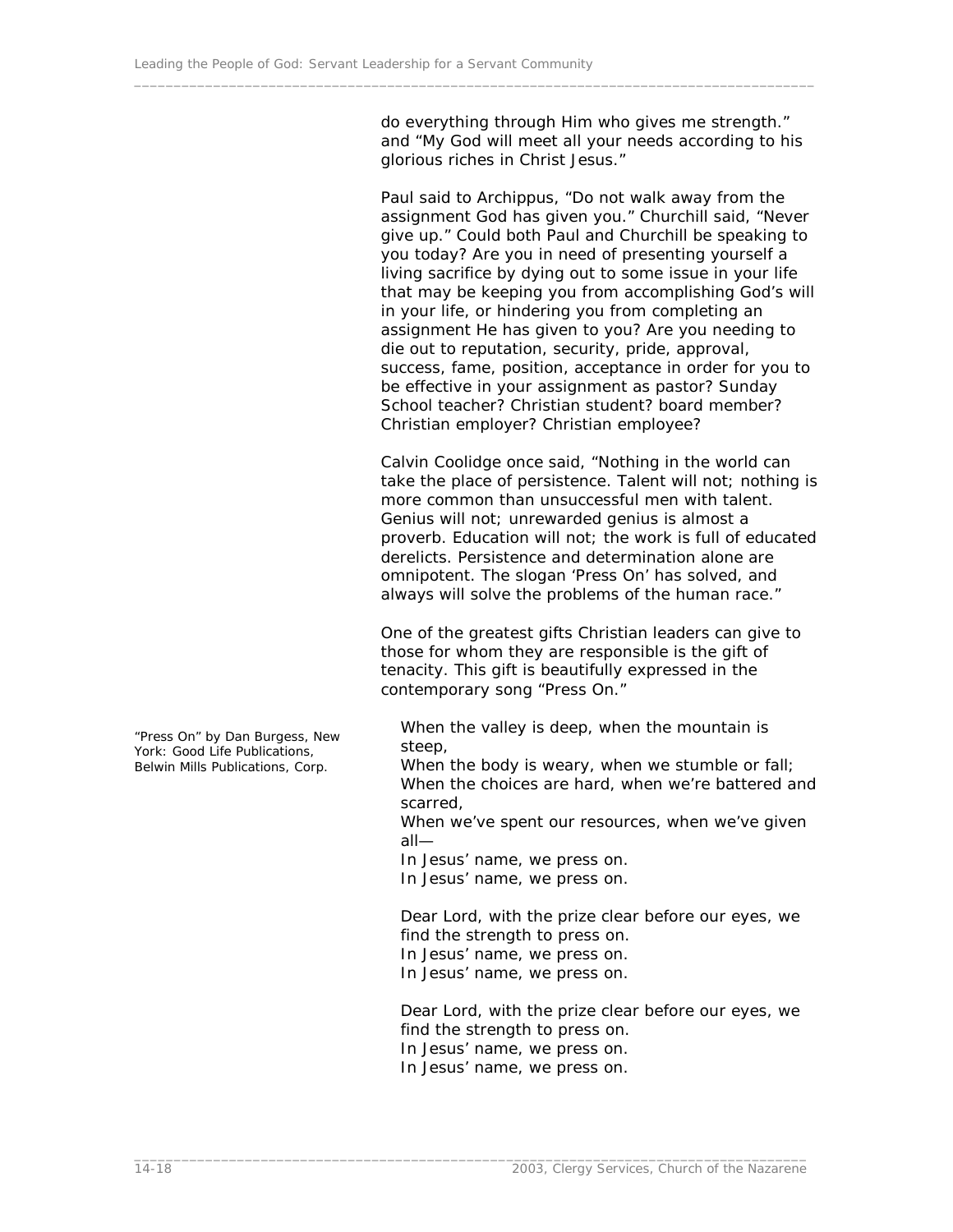## *Lesson Close*

 $\_$  ,  $\_$  ,  $\_$  ,  $\_$  ,  $\_$  ,  $\_$  ,  $\_$  ,  $\_$  ,  $\_$  ,  $\_$  ,  $\_$  ,  $\_$  ,  $\_$  ,  $\_$  ,  $\_$  ,  $\_$  ,  $\_$  ,  $\_$  ,  $\_$  ,  $\_$  ,  $\_$  ,  $\_$  ,  $\_$  ,  $\_$  ,  $\_$  ,  $\_$  ,  $\_$  ,  $\_$  ,  $\_$  ,  $\_$  ,  $\_$  ,  $\_$  ,  $\_$  ,  $\_$  ,  $\_$  ,  $\_$  ,  $\_$  ,

(5 minutes)

## **Review**

*Instruct students to locate*

*objectives in the Student Guide.* Look at the learner objectives for this lesson. Can you

- describe the core qualities of servant leaders
- identify your personal strengths and weaknesses in relation to core qualities
- covenant to develop core qualities of a servant leader in your own life

## **Look Ahead**

Theme 5 of this module states that the *proof* of servant leadership is reflected the qualitative growth of the led. In the final lesson of Theme 5, we will look at core values and core attitudes of the Christian servant leader that should be reflected in the led.

## **Assign Homework**

*Direct students to the Homework Assignments in the Student Guide.* Write a one-page paper on the question following Resource 14-3.

Read Resource 14-7: *Church of the Nazarene Core Values.* (Also available at www.nazarene.org/welcome/values/index.html)

Read *For This We Stand—Values Underlying the Mount Vernon Nazarene University Faith Community* available at http://www.mvnu.edu/about/stand.htm

*If you did not view this video in class, you might make it available for students to view. If viewing is not possible, you may need to alter the assignment.*

Write a two-page paper on "Lessons Learned from Shackleton's Antarctic Adventure."

Write in your journal.

- Toward whom have I recently shown gratitude?
- How can I increasingly make compassion central to my ministry?
- When have I been tempted to give up?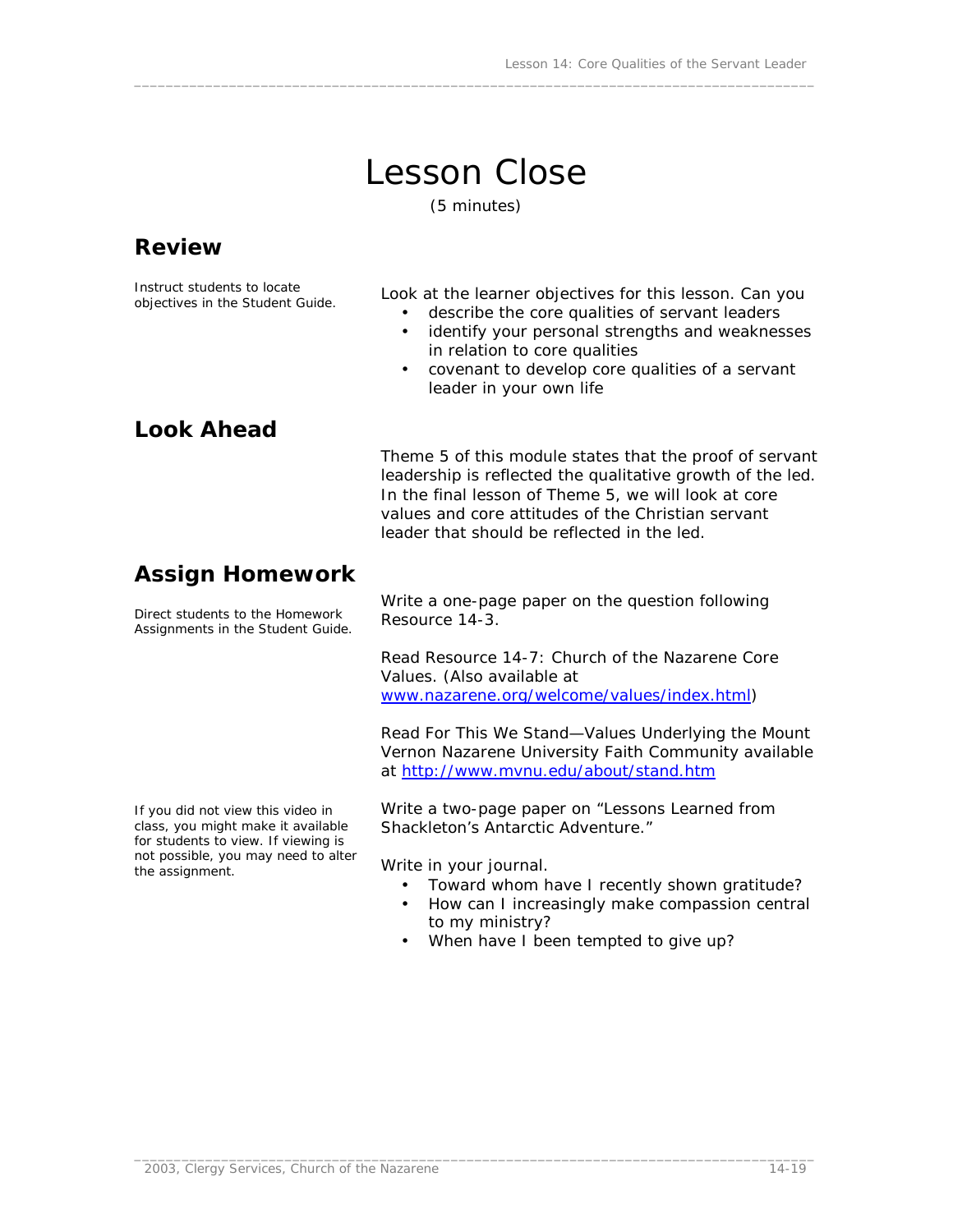[This page intentionally blank]

 $\_$  ,  $\_$  ,  $\_$  ,  $\_$  ,  $\_$  ,  $\_$  ,  $\_$  ,  $\_$  ,  $\_$  ,  $\_$  ,  $\_$  ,  $\_$  ,  $\_$  ,  $\_$  ,  $\_$  ,  $\_$  ,  $\_$  ,  $\_$  ,  $\_$  ,  $\_$  ,  $\_$  ,  $\_$  ,  $\_$  ,  $\_$  ,  $\_$  ,  $\_$  ,  $\_$  ,  $\_$  ,  $\_$  ,  $\_$  ,  $\_$  ,  $\_$  ,  $\_$  ,  $\_$  ,  $\_$  ,  $\_$  ,  $\_$  ,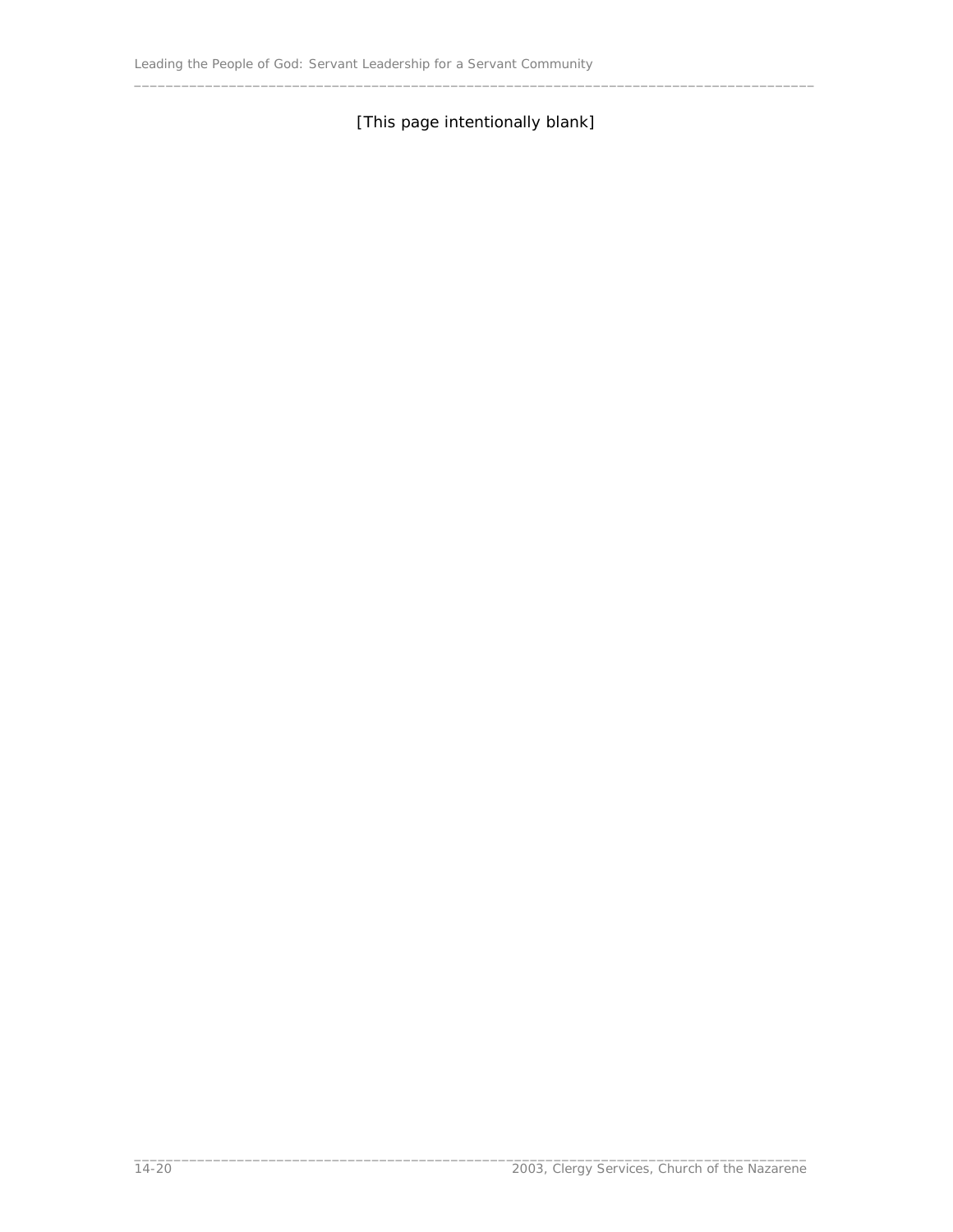## *Lesson 15*

# **Core Values and Attitudes of the Servant Leader**

 $\_$  ,  $\_$  ,  $\_$  ,  $\_$  ,  $\_$  ,  $\_$  ,  $\_$  ,  $\_$  ,  $\_$  ,  $\_$  ,  $\_$  ,  $\_$  ,  $\_$  ,  $\_$  ,  $\_$  ,  $\_$  ,  $\_$  ,  $\_$  ,  $\_$  ,  $\_$  ,  $\_$  ,  $\_$  ,  $\_$  ,  $\_$  ,  $\_$  ,  $\_$  ,  $\_$  ,  $\_$  ,  $\_$  ,  $\_$  ,  $\_$  ,  $\_$  ,  $\_$  ,  $\_$  ,  $\_$  ,  $\_$  ,  $\_$  ,

## *Lesson Overview*

## **Schedule**

| <b>Start Time</b> | Task or Topic           | Learning Activity  | <b>Materials Needed</b> |
|-------------------|-------------------------|--------------------|-------------------------|
| 0:00              | Introduction            | Orient             | Student Guide           |
| 0:20              | Church of the           | <b>Discussion</b>  | Resource 14-7           |
|                   | Nazarene Core Values    |                    | Resource 15-1           |
| 0:35              | <b>MVNU Core Values</b> | Lecture/Discussion | Resource 15-2           |
| 1:05              | Core Attitudes of the   |                    | Resource 15-3           |
|                   | Christian Servant       |                    | Resource 15-4           |
|                   | Leader                  |                    | Resource 15-5           |
| 1:25              | Lesson Close            | Review, Assign     | Student Guide           |

## **Suggested Reading for Instructor**

Nouwen, Henri J. M. *Out of Solitude*. Notre Dame, IN: Ave Maria Press, 1984.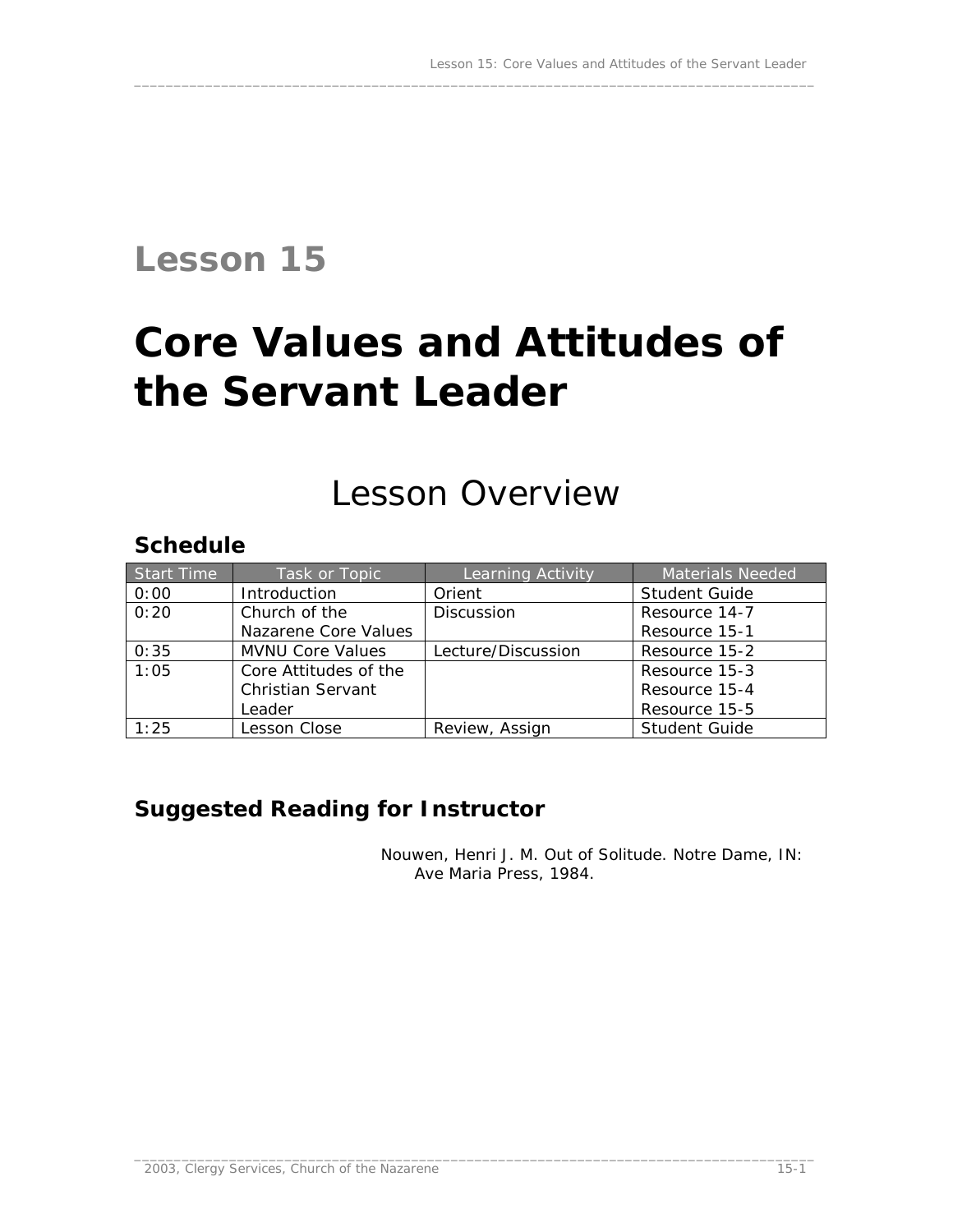# *Lesson Introduction*

 $\_$  ,  $\_$  ,  $\_$  ,  $\_$  ,  $\_$  ,  $\_$  ,  $\_$  ,  $\_$  ,  $\_$  ,  $\_$  ,  $\_$  ,  $\_$  ,  $\_$  ,  $\_$  ,  $\_$  ,  $\_$  ,  $\_$  ,  $\_$  ,  $\_$  ,  $\_$  ,  $\_$  ,  $\_$  ,  $\_$  ,  $\_$  ,  $\_$  ,  $\_$  ,  $\_$  ,  $\_$  ,  $\_$  ,  $\_$  ,  $\_$  ,  $\_$  ,  $\_$  ,  $\_$  ,  $\_$  ,  $\_$  ,  $\_$  ,

(20 minutes)

## **Accountability**

*This exercise is a quick check to see if students completed the homework assignment.*

*Ask for one or two volunteers to share their idea papers on Compassion. Spend some time discussing the ideas about crossgender compassion.*

*Collect the students' papers. Read them, write comments on the papers to verify that you have read and thought about their comments, and return the papers in the next session.*

## **Orientation**

This is the final lesson in Theme 5: The *proof* of servant leadership is reflected in the qualitative growth of the led. We have discussed the core qualities of the Christian servant leader and now we will explore the core values and attitudes of the servant leader.

## **Learner Objectives**

*Instruct students to locate objectives in the Student Guide.*

*Restating the objectives for the learners serves as an advanced organizer for the lesson and alerts learners to key information and concepts.*

At the end of this lesson, participants should

- relate the Church of the Nazarene Core Values and the MVNU Core Values [examples of institutional values] to the core values of Christian servant leaders
- describe core attitudes of the Christian servant leader
- identify needed areas of growth and development in their own lives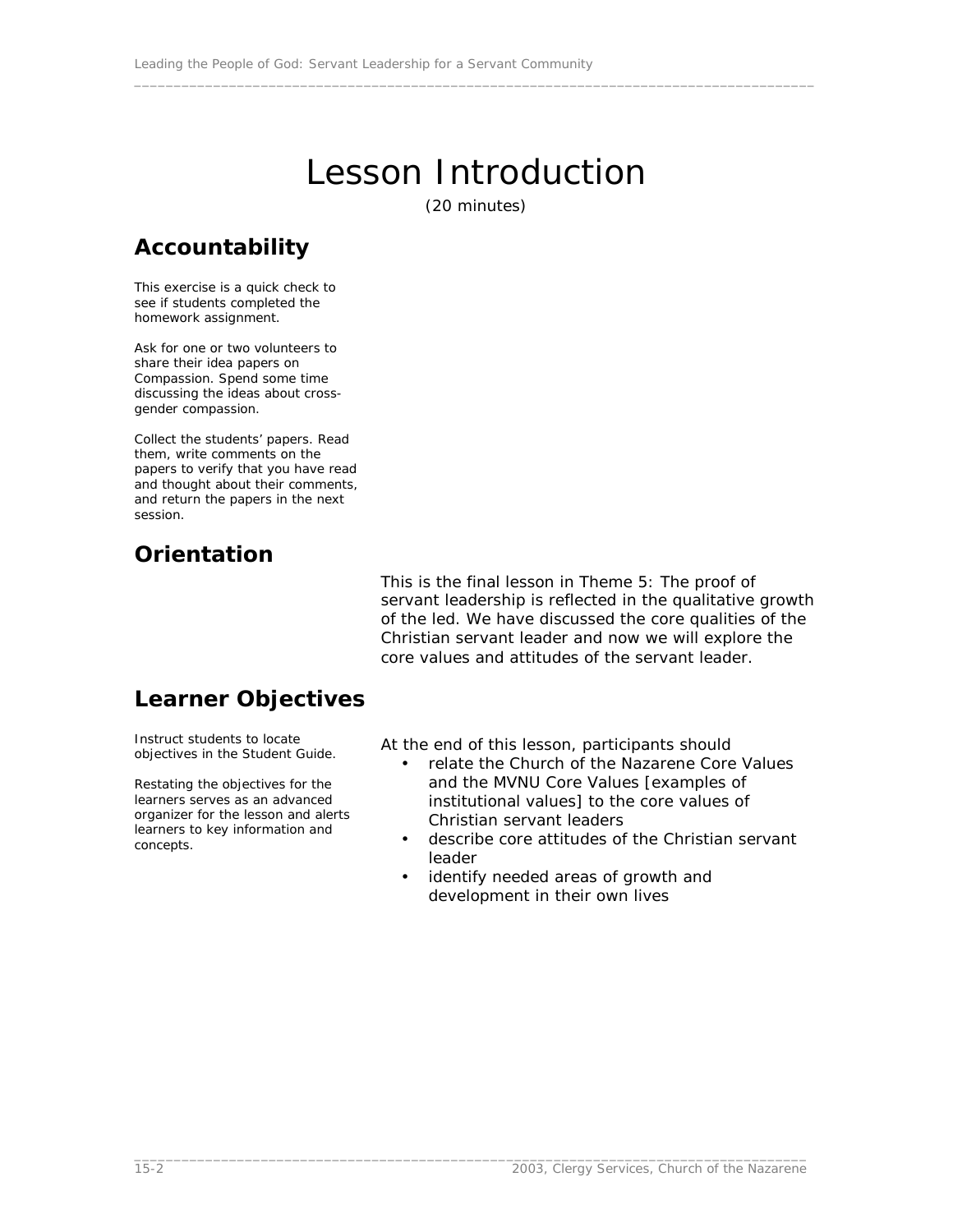## *Lesson Body*

 $\_$  ,  $\_$  ,  $\_$  ,  $\_$  ,  $\_$  ,  $\_$  ,  $\_$  ,  $\_$  ,  $\_$  ,  $\_$  ,  $\_$  ,  $\_$  ,  $\_$  ,  $\_$  ,  $\_$  ,  $\_$  ,  $\_$  ,  $\_$  ,  $\_$  ,  $\_$  ,  $\_$  ,  $\_$  ,  $\_$  ,  $\_$  ,  $\_$  ,  $\_$  ,  $\_$  ,  $\_$  ,  $\_$  ,  $\_$  ,  $\_$  ,  $\_$  ,  $\_$  ,  $\_$  ,  $\_$  ,  $\_$  ,  $\_$  ,

## **Discussion: Church of the Nazarene Core Values**

(15 minutes)

*Refer students to Resource 14-7 and Resource 15-1 in the Student Guide. Students were assigned to read the resource before this session.*

*From your reading of the Church of the Nazarene Core Values, what does it mean to be a missional church?*

*Allow for response and discussion.*

*What would it mean to be missional leaders?*

### **Lecture/Discussion: MVNU Core Values**

(30 minutes)

*Refer students to Resource 15-2 in the Student Guide. Students were assigned to read the resource for this session.*

Leaders need to have some core values if they want to grow and help those they lead to grow. Clearly stated values of the institution to which the people belong can help the leader and the led clarify their personal values. As we examine the institutional values, consider the relationship between the stated values and the kind of leader you would seek to lead the institution.

The following values are included in the document, *For This We Stand—Values Underlying the Mount Vernon Nazarene University Faith Community*.

#### **Affirmation 1, WE LOVE GOD. Therefore, we value and stand for . . .**

#### **1. A Worshiping Community**

 $\_$  ,  $\_$  ,  $\_$  ,  $\_$  ,  $\_$  ,  $\_$  ,  $\_$  ,  $\_$  ,  $\_$  ,  $\_$  ,  $\_$  ,  $\_$  ,  $\_$  ,  $\_$  ,  $\_$  ,  $\_$  ,  $\_$  ,  $\_$  ,  $\_$  ,  $\_$  ,  $\_$  ,  $\_$  ,  $\_$  ,  $\_$  ,  $\_$  ,  $\_$  ,  $\_$  ,  $\_$  ,  $\_$  ,  $\_$  ,  $\_$  ,  $\_$  ,  $\_$  ,  $\_$  ,  $\_$  ,  $\_$  ,  $\_$  ,

A Christian community is first and foremost a worshiping community of believers. Nothing more important ever happens on earth than the worship of God. Worship characterizes and identifies a faith community. It is the Christian's primary privilege and duty. Praise to the Lord is expressed when the community gathers for chapel services, in private devotional moments in dormitory or apartment rooms, or in small group settings. Read Psalm 95:6-9. We believe that both private and corporate worship are utterly necessary.

In one sense, worship is the only task of the Christian. That is to say, everything the believer does is an expression of worship.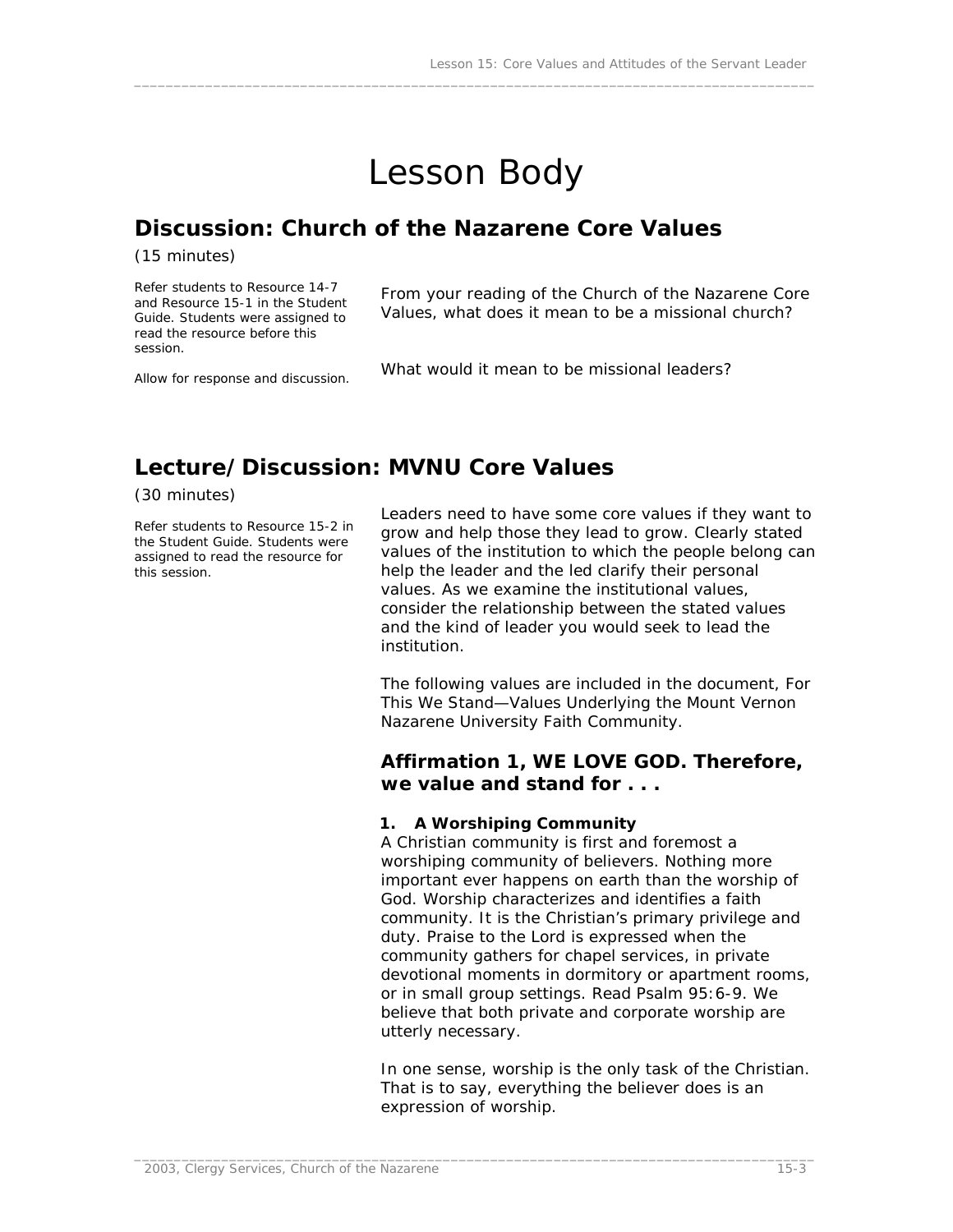Mount Vernon Nazarene University is first of all a "called out community of faith." Perhaps Maria Harris is right when she said in *Fashion Me a People,* "One Christian is not Christian; we go to God together or we do not go at all." Regardless of the form, manner, setting, or time, worship, for the followers of Jesus, is both first priority and magnificent obsession.

#### **2. A Biblical Faith**

 $\_$  ,  $\_$  ,  $\_$  ,  $\_$  ,  $\_$  ,  $\_$  ,  $\_$  ,  $\_$  ,  $\_$  ,  $\_$  ,  $\_$  ,  $\_$  ,  $\_$  ,  $\_$  ,  $\_$  ,  $\_$  ,  $\_$  ,  $\_$  ,  $\_$  ,  $\_$  ,  $\_$  ,  $\_$  ,  $\_$  ,  $\_$  ,  $\_$  ,  $\_$  ,  $\_$  ,  $\_$  ,  $\_$  ,  $\_$  ,  $\_$  ,  $\_$  ,  $\_$  ,  $\_$  ,  $\_$  ,  $\_$  ,  $\_$  ,

Our faith is grounded in the Christ of Scripture. Therefore, we take seriously the entire Bible, believing it to be the written revelation of God, the written revelation of our Heavenly Father. MVNU neither hesitates to affirm nor apologizes for its emphasis on the Scriptures or the requirement that students take courses to better understand God's written revelation to His people.

The Scriptures reveal to us the Living Word—Jesus Christ: His life, death, and resurrection; His relationship to the Father; and His relationship to us before our creation. They teach us to walk with Him daily and to anticipate life with Him eternally.

Our faith will not be shaped by embracing "false gods" or "world religions"; rather, we affirm with the Scriptures that "there is only one God, and one mediator between God and man, the person, Christ Jesus" (1 Tim 2:5).

#### **3. A Christlike Lifestyle**

A biblical faith will result in Christian action. "They will know that we are Christians by our love" echoes the old chorus. Followers of Jesus increasingly seek to live like Jesus. Christlikeness should increasingly characterize the lives of those who profess faith in Him.

Jesus is remembered as one whose primary orientation was toward giving, not getting. In this, He is our prototype. Read again the Sermon on the Mount in Matthew 5—7 to catch a glimpse of the way Jesus intends for us to live. Jesus concludes, "But seek first his (God's) kingdom and his righteousness, and all these things will be given to you as well" (Mt 6:33).

Our attitudes regarding the sacredness of life, even of the unborn, the stewardship of our possessions, the perils of homosexuality, and the beauty of sex within the marriage bond are shaped by the teaching of Jesus.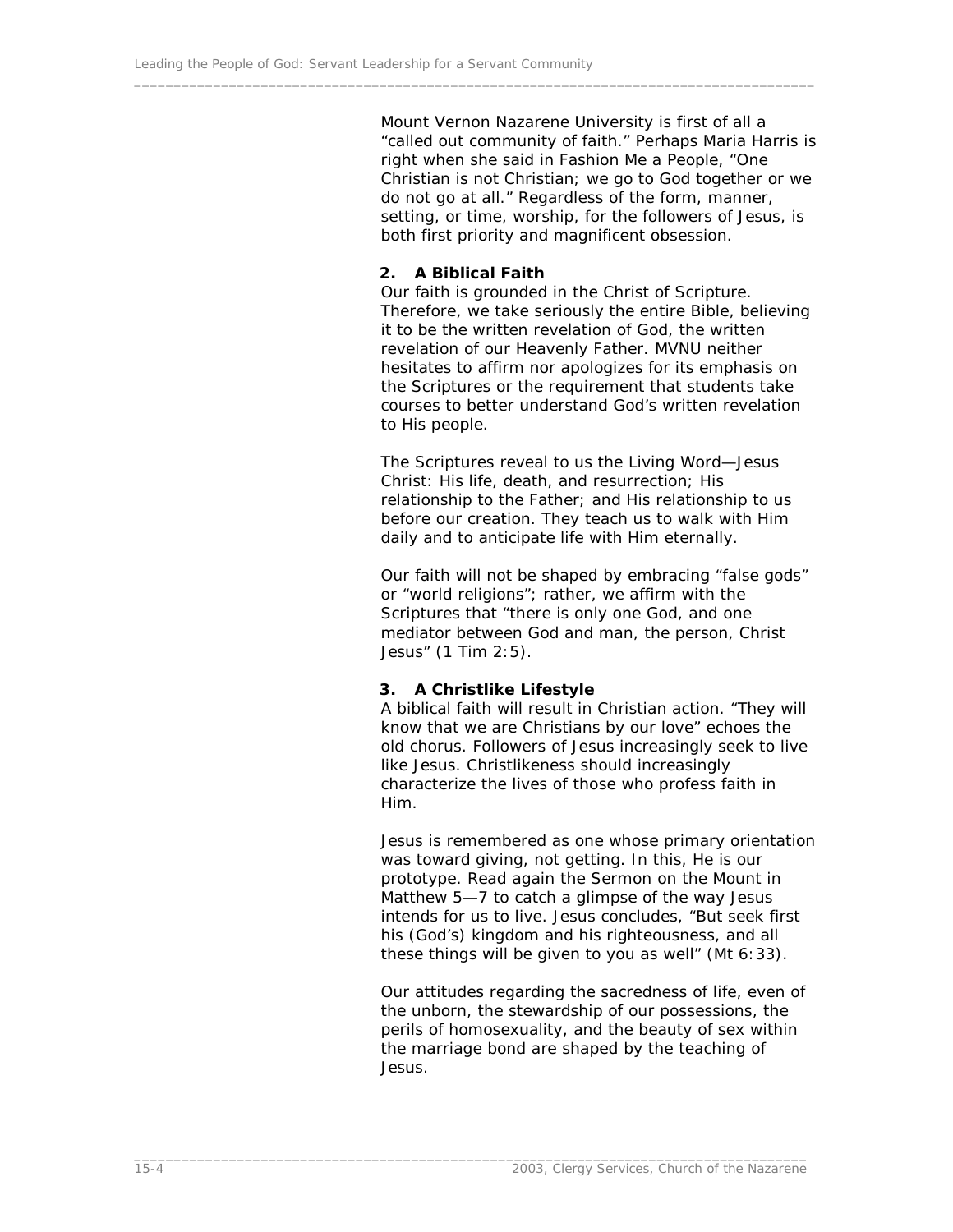His attitudes must increasingly become our attitudes— He loved, served, taught, confronted, and forgave. His actions must increasingly become our actions—He "came to do the will of his Heavenly Father." And Jesus said to His disciples, "As the Father has sent me, so send I you" (Jn 20:21).

#### **4. A Holiness Ethic**

 $\_$  ,  $\_$  ,  $\_$  ,  $\_$  ,  $\_$  ,  $\_$  ,  $\_$  ,  $\_$  ,  $\_$  ,  $\_$  ,  $\_$  ,  $\_$  ,  $\_$  ,  $\_$  ,  $\_$  ,  $\_$  ,  $\_$  ,  $\_$  ,  $\_$  ,  $\_$  ,  $\_$  ,  $\_$  ,  $\_$  ,  $\_$  ,  $\_$  ,  $\_$  ,  $\_$  ,  $\_$  ,  $\_$  ,  $\_$  ,  $\_$  ,  $\_$  ,  $\_$  ,  $\_$  ,  $\_$  ,  $\_$  ,  $\_$  ,

A Christian "wholly" committed to loving God will follow a trail not traveled by non-Christians. Decisions will be made that flow from biblical convictions. The integration of faith and life becomes increasingly important to the maturing Christian.

- Some things are done, others are not done.
- Some words are spoken, others are not spoken.
- Some actions are taken, others not, because of who we are as devoted followers of Jesus, because of what we stand for, because of scriptural commands we affirm, and because of prohibitions in scripture we avoid. The holiness ethic is both individual and social.

We oppose child abuse and molestation, alcohol, the use of tobacco, trafficking and consumption of illicit drugs, pornography, and the low level of moral values exalted by television and the movie industry.

The basis for decision-making for the believer wholly committed to following Jesus will be radically different from the one whose faith is culturally or parentally passed on.

#### **5. A Global Mission**

 $\_$  ,  $\_$  ,  $\_$  ,  $\_$  ,  $\_$  ,  $\_$  ,  $\_$  ,  $\_$  ,  $\_$  ,  $\_$  ,  $\_$  ,  $\_$  ,  $\_$  ,  $\_$  ,  $\_$  ,  $\_$  ,  $\_$  ,  $\_$  ,  $\_$  ,  $\_$  ,  $\_$  ,  $\_$  ,  $\_$  ,  $\_$  ,  $\_$  ,  $\_$  ,  $\_$  ,  $\_$  ,  $\_$  ,  $\_$  ,  $\_$  ,  $\_$  ,  $\_$  ,  $\_$  ,  $\_$  ,  $\_$  ,  $\_$  ,

"Red and yellow, black and white, all are precious in His sight" goes the chorus we often sang as children. And it is true. The world—the whole world—is the arena of God's love and concern.

To experience people of other cultures, individuals who differ from us in color, race, culture, and language, confronts us with the narrowness of our own cultural blinders. To affirm that God loves "them" as He does us is to broaden our vision of God's love and concern beyond "our" city, state, region, or country.

Individuals in the poorest of countries and farthest from us geographically are loved by God and in need of the gospel of forgiveness and grace.

Christian musician Steven Green reminds us that *"To love the Lord our God is the heartbeat of our mission,*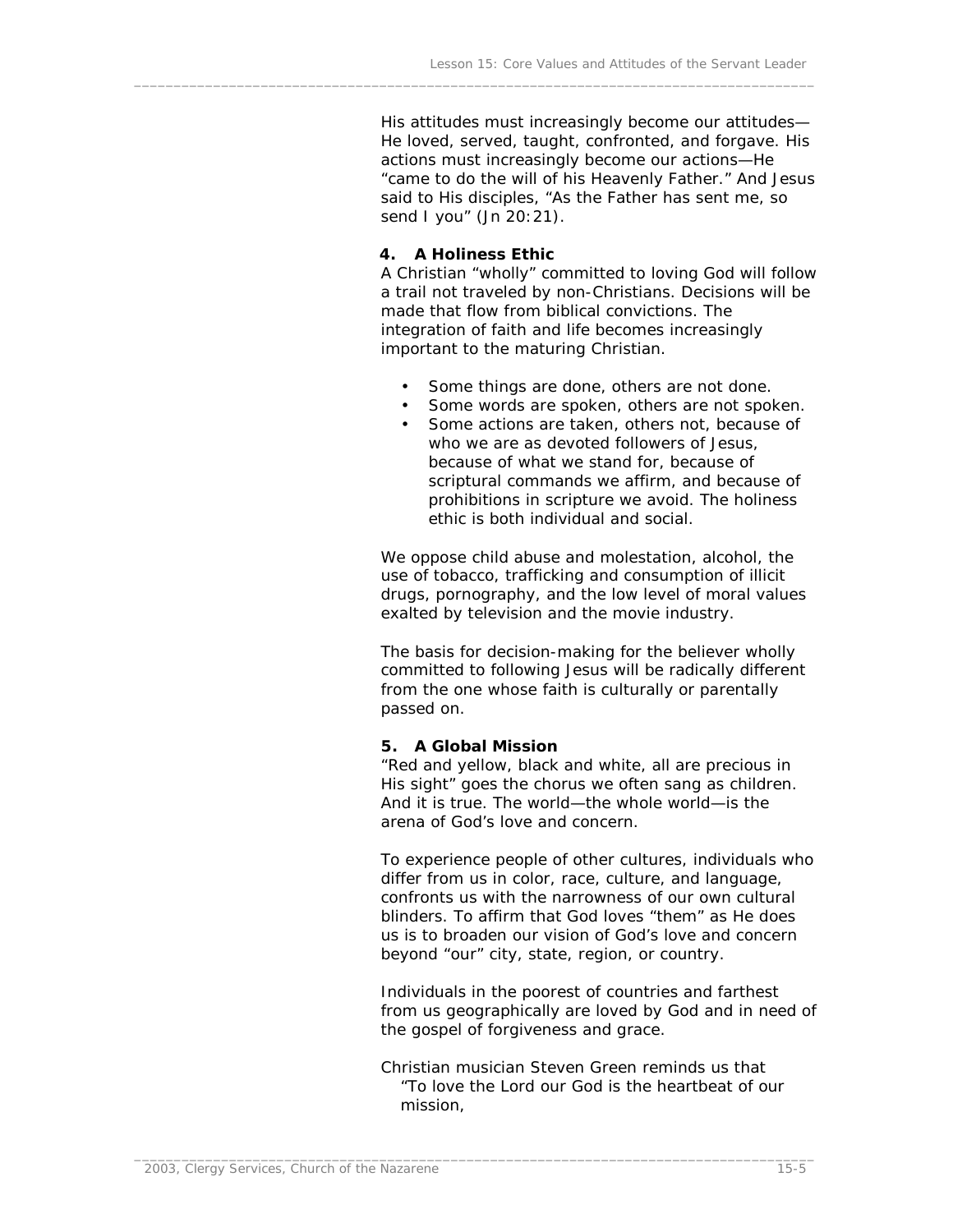*The spring from which our service overflows, Across the street and around the land, the mission's still the same, Proclaim and live the truth in Jesus' name."*

The mission of committed Christians gives focus to our activities, behavior, thoughts, and action. An evangelistic zeal drives us with passion to tell others of the saving grace of Jesus.

#### **6. A Creation Vision**

 $\_$  ,  $\_$  ,  $\_$  ,  $\_$  ,  $\_$  ,  $\_$  ,  $\_$  ,  $\_$  ,  $\_$  ,  $\_$  ,  $\_$  ,  $\_$  ,  $\_$  ,  $\_$  ,  $\_$  ,  $\_$  ,  $\_$  ,  $\_$  ,  $\_$  ,  $\_$  ,  $\_$  ,  $\_$  ,  $\_$  ,  $\_$  ,  $\_$  ,  $\_$  ,  $\_$  ,  $\_$  ,  $\_$  ,  $\_$  ,  $\_$  ,  $\_$  ,  $\_$  ,  $\_$  ,  $\_$  ,  $\_$  ,  $\_$  ,

The Scriptures affirm that "The earth *is* the LORD's, and the fullness thereof" (Ps 24:1, KJV). We are challenged and commanded in Scripture to take care of God's creation.

In the past few years enormous changes have taken place in our thinking about environmental issues. We are increasingly aware of and concerned about conservation and protection. The Christian stewardship of creation begins with the affirmation that God has "loaned" the earth to us, and it is our responsibility to protect it for ourselves as well as for future generations.

Environmental protection may sound like a Washington, DC bureaucratic agency, but for the Christian it should be very personal. Projects and programs that assist us in becoming better stewards of our earth's resources are being planned here at MVNU.

Recycling, waste management, energy conservation, and the protection of our natural resources may enable you to operate your home or business more effectively, but also they are efforts of the Christian to increasingly become better stewards of God's creation.

#### **7. A Spirit-Empowered Devotion**

To live with a focused mission demands that we set aside quality time each day to spend alone with God. The devotional life must be nurtured each day through prayer, Scripture, words of Christian hymns, silence, and solitude.

Most of us need another individual to whom we can be accountable to insure that these sacred moments are not squeezed out by other "good" things. Use the hymnal, the written prayers of others, the Bible, a spiritual journal to focus attention daily on "God who was in Christ reconciling the world unto himself."

Talk to God as you talk to your closest friend.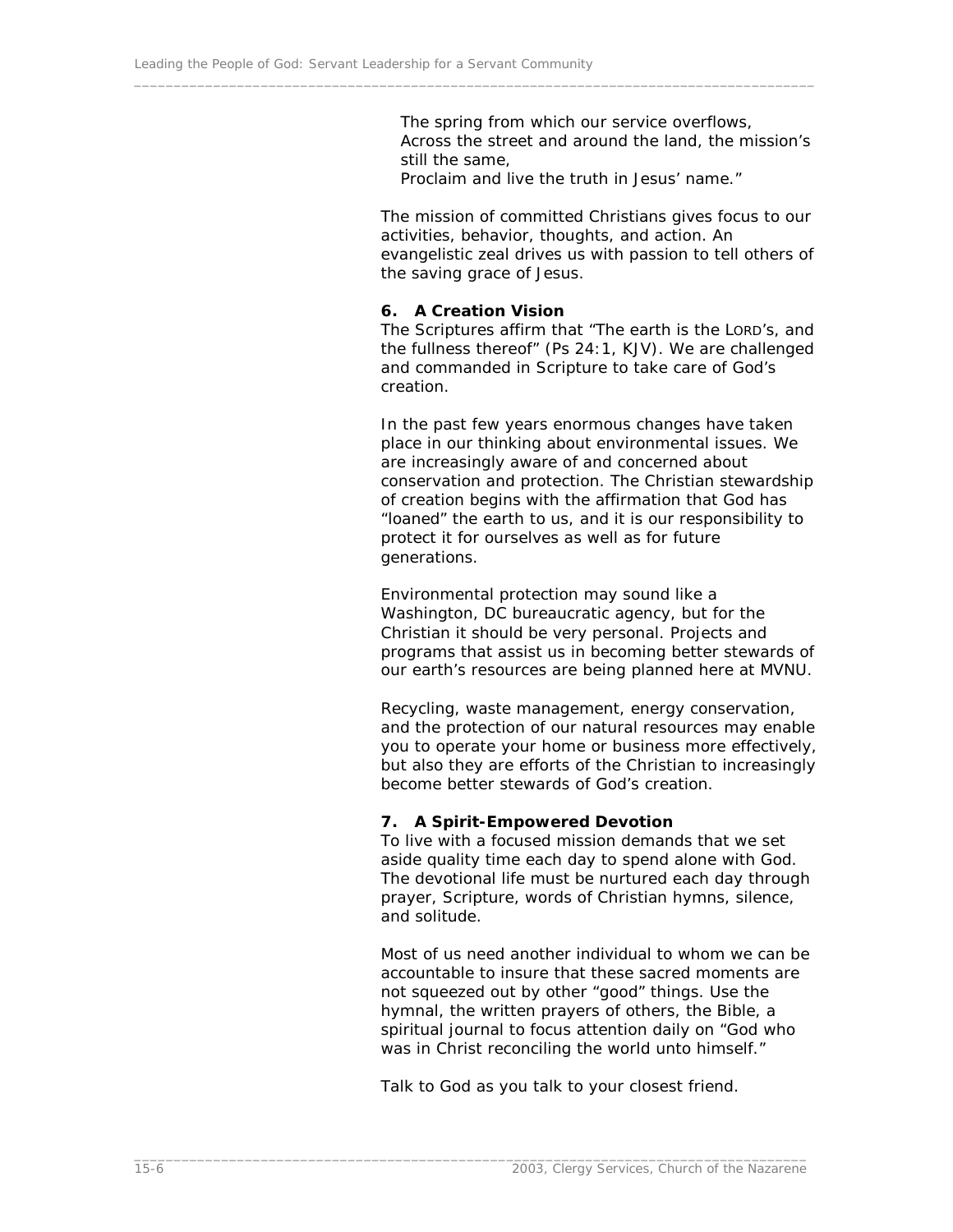His very Spirit within us prompts and enables us to quiet our hearts before God each day—in your room, in chapel, in some corner, with others, or alone with God. Make time to nurture daily your growing relationship with God.

### **Affirmation 2, WE RESPECT OTHERS. Therefore, we value and stand for . . .**

#### **1. A Magnanimous Spirit**

 $\_$  ,  $\_$  ,  $\_$  ,  $\_$  ,  $\_$  ,  $\_$  ,  $\_$  ,  $\_$  ,  $\_$  ,  $\_$  ,  $\_$  ,  $\_$  ,  $\_$  ,  $\_$  ,  $\_$  ,  $\_$  ,  $\_$  ,  $\_$  ,  $\_$  ,  $\_$  ,  $\_$  ,  $\_$  ,  $\_$  ,  $\_$  ,  $\_$  ,  $\_$  ,  $\_$  ,  $\_$  ,  $\_$  ,  $\_$  ,  $\_$  ,  $\_$  ,  $\_$  ,  $\_$  ,  $\_$  ,  $\_$  ,  $\_$  ,

Committed Christians are big-spirited. They give others the benefit of the doubt. They recognize that mistakes can be made, even by themselves. They believe the best, not the worst, in others. They want others to succeed, not fail. They are happy when others receive attention, awards, and accolades. They don't "put people down" in order to build themselves up or have a healthy self-image. They freely forgive, even before forgiveness is asked.

Jesus taught us an unforgettable lesson about forgiveness. He said, "Father, forgive them, they know not what they do." It's ironic. His "enemies" had not asked for forgiveness, nor did their behavior toward Jesus change when Jesus extended forgiveness to them. What difference, then, did forgiveness make? Not in outward circumstances, for sure. They continued to kill Him. However, His words of forgiveness made all the difference inwardly. He would not permit what others said or what they did to create anger, resentment, and bitterness within Him. His relationship to the Father was so much more important. Others' behavior toward Him would not be permitted to rupture the relationship with the Father. "Father, forgive them, they know not what they do." A magnanimous, forgiving spirit. And this must be our spirit.

#### **2. A Servant Mentality**

Christians embracing the lifestyle of holiness are challenged to find tangible, concrete ways to serve others in Jesus' name and say to fellow believers within the fellowship, "I love you. I care for you. You are my brother or sister in Christ."

In its briefest and most general understanding, ministry is service to others in Jesus' name. Certain words help us understand the various dimensions of Christian ministry—words like caring, sharing, growing, relating, teaching, and confronting. Ministry in New Testament perspective takes the form of holding the hand of a person engulfed in fear, listening intently to a person in trouble, crying with a person who is hurt,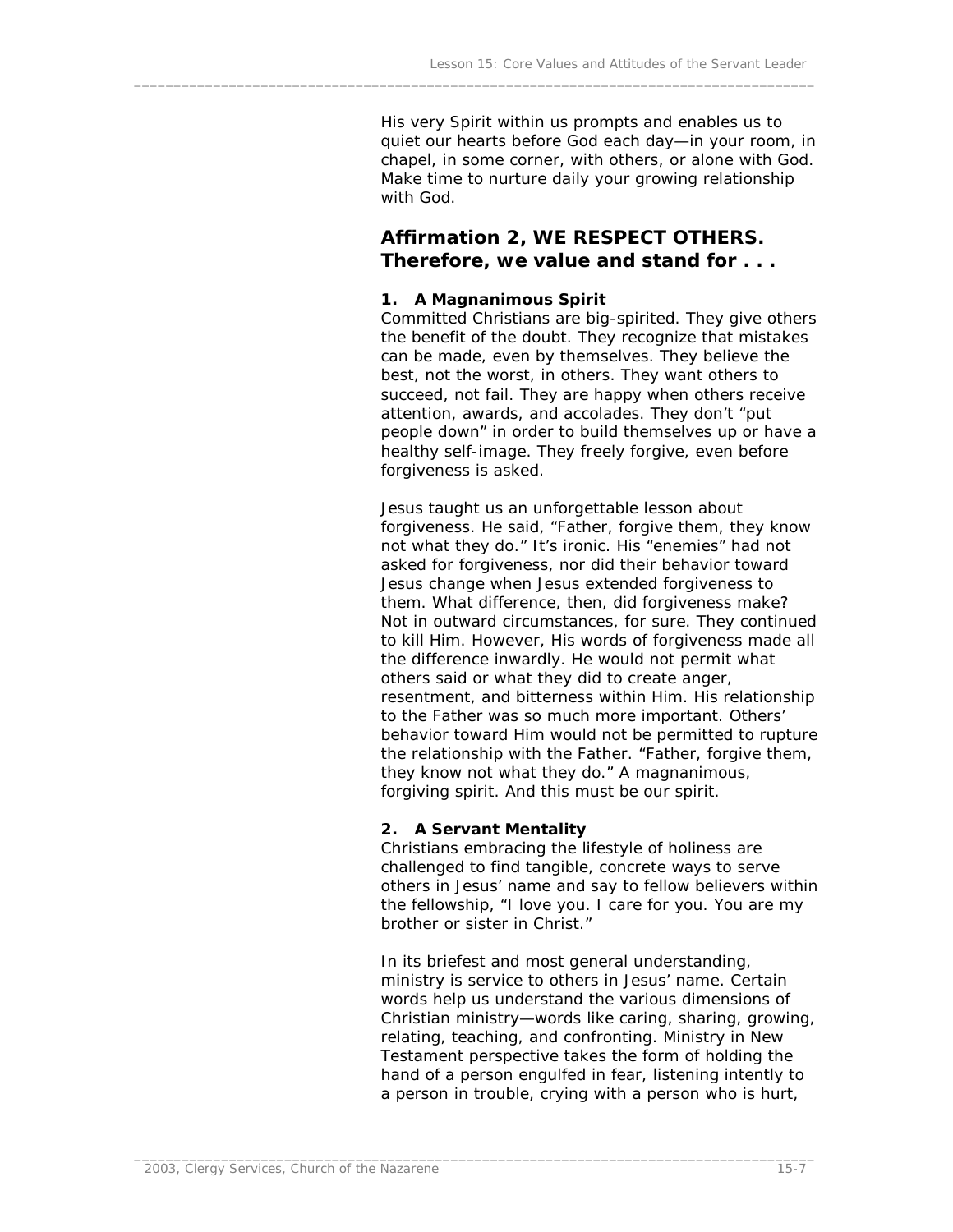$\_$  ,  $\_$  ,  $\_$  ,  $\_$  ,  $\_$  ,  $\_$  ,  $\_$  ,  $\_$  ,  $\_$  ,  $\_$  ,  $\_$  ,  $\_$  ,  $\_$  ,  $\_$  ,  $\_$  ,  $\_$  ,  $\_$  ,  $\_$  ,  $\_$  ,  $\_$  ,  $\_$  ,  $\_$  ,  $\_$  ,  $\_$  ,  $\_$  ,  $\_$  ,  $\_$  ,  $\_$  ,  $\_$  ,  $\_$  ,  $\_$  ,  $\_$  ,  $\_$  ,  $\_$  ,  $\_$  ,  $\_$  ,  $\_$  ,

or embracing the individual who is grieving. It may include taking friends to the store for groceries, sharing your talents with others, or confronting in love the lack of discipline or careless habits. Ministry encompasses the sharing of the Christian faith or a verse of scripture with another in time of need.

Christian ministry is the extension of Jesus in our world, incarnating the healing, guiding, sustaining, reconciling work of Jesus in the lives of those with whom we work and live. If you are a Christian, you are called to Christian ministry. From a biblical perspective the MVNU motto is on target—"To seek to learn is to seek to serve."

Ministry understood in this broadest sense is the context for our specific ministry. We may be specifically called and gifted for pastoral ministry, teaching ministry, evangelism ministry, music ministry, or leadership ministry. But it is futile and self-defeating to seek to function within our particular calling while ignoring the broader calling to serve others in Jesus' name.

#### **3. A Trustworthy Character**

"Character is what you are," someone said, "when no one is looking at you." Character is the sum total of our values, priorities, commitments, and decisions. Increasingly, Spirit-filled Christians develop a Christlike character as they grow and mature in Christ.

Ephesians 4:25 exhorts us not to lie. "Put off falsehood," one translation states. The specific reference is to "speaking the truth" within the Body of Christ, the fellowship of believers. But do Christians lie to one another?

I choose to believe that we don't lie to one another on purpose. Christians do, however, sometimes ignore other believers with whom their differences have created barriers. Conversation is therefore superficial. Discussion, if any, focuses on everything but the issue dividing the Christians. Is this lying?

Increasingly, our *word* must become our *bond*. What people "see" is what they should "get." Our lives should assume an authentic, transparent, and genuine nature. Our character is trustworthy, even in the academic arena. The college's code of academic integrity affirms our truthfulness in the exams taken on campus and the assignments submitted to teachers. Academic integrity is an essential component.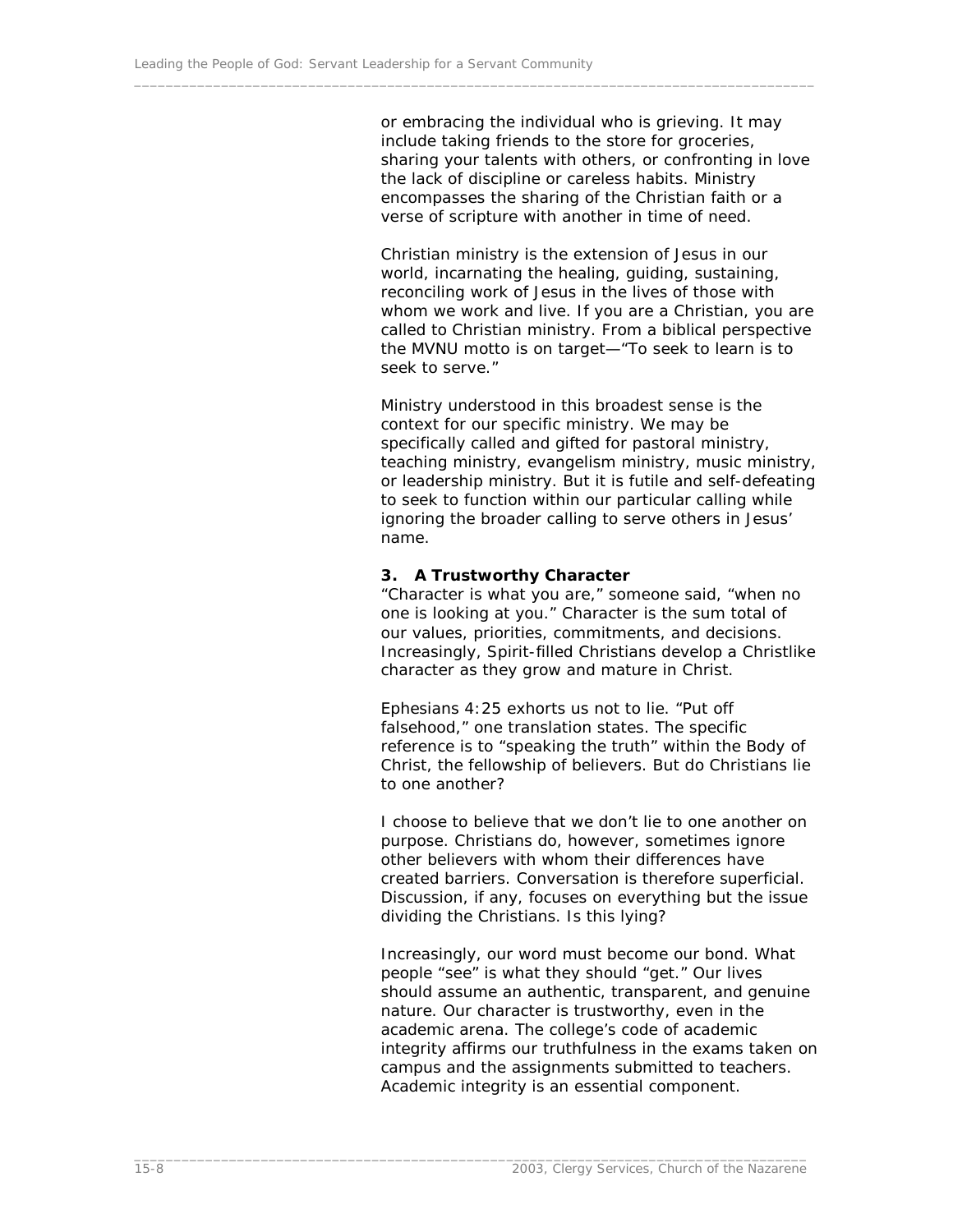We want people with whom we live, work, and study to see us as honest, not just with facts, dates, and figures, but with our emotions—particularly negative emotions that tend to divide and separate the Christian fellowship.

#### **4. A Positive Influence**

 $\_$  ,  $\_$  ,  $\_$  ,  $\_$  ,  $\_$  ,  $\_$  ,  $\_$  ,  $\_$  ,  $\_$  ,  $\_$  ,  $\_$  ,  $\_$  ,  $\_$  ,  $\_$  ,  $\_$  ,  $\_$  ,  $\_$  ,  $\_$  ,  $\_$  ,  $\_$  ,  $\_$  ,  $\_$  ,  $\_$  ,  $\_$  ,  $\_$  ,  $\_$  ,  $\_$  ,  $\_$  ,  $\_$  ,  $\_$  ,  $\_$  ,  $\_$  ,  $\_$  ,  $\_$  ,  $\_$  ,  $\_$  ,  $\_$  ,

Have you ever been around someone that, when you left his or her presence, you felt about 3 inches tall? Some people act as if the only way to build themselves up is to put other people down.

Likewise, you have been around other people that, when you left *their* presence, you felt big, strong, and confident. You believed that with God and you, you could make a difference, overcome the obstacle, or succeed where you had failed.

"Do not let any unwholesome talk come out of your mouths, but only what is helpful to others, that it may benefit those who listen." This admonition in Ephesians 4:29 puts most of us under conviction. Our words tend to be self-serving rather than for others.

Sanctified Christians increasingly make a positive rather than a negative difference in the people with whom they associate and in the situation wherein they find themselves.

A good question to ask is this: Do people with whom I associate feel better or worse about themselves, their work, life, and God as a result of my involvement with them? Determine to be a positive, rather than a negative, Christian—someone who builds up others instead of tearing them down, a person whose words "benefit" those who listen, not undermines, belittles, or destroys them.

As Christians mature in Christ, the focus must be on building up others, not tearing them down; on encouragement, not discouragement; on supporting, not undermining; on healing, not hurting; on caring, not indifference; on others, not on ourselves.

*Refer students to Resource 15-3 in the Student Guide.*

#### **5. A Courteous Response**

The way of holiness is a path whereby committed Christians "are being renewed in the attitude of their minds." The Ephesians 4:23 passage is given in the context of a contrast between ways Christians and non-Christians live their lives and respond to others.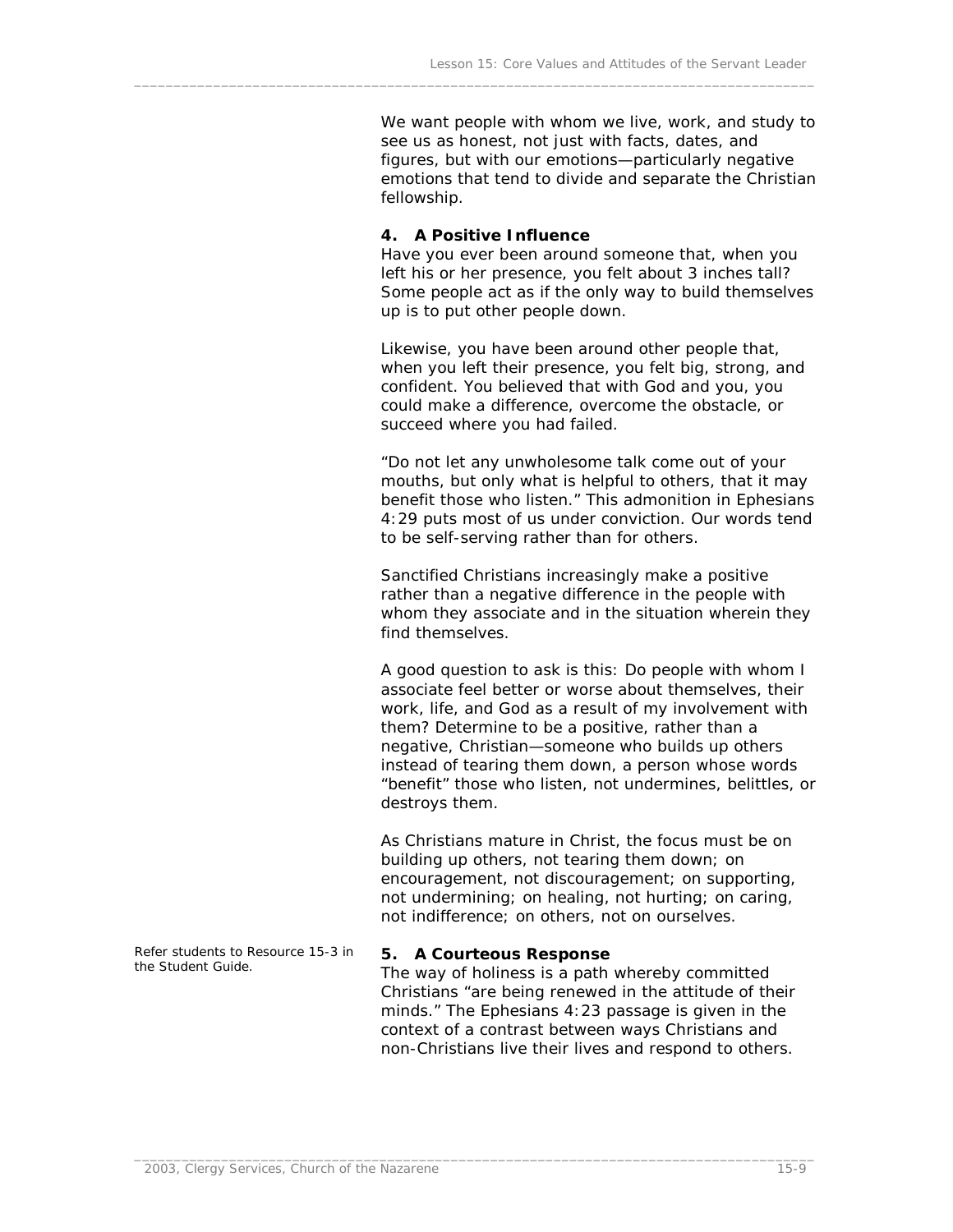*Refer students to Resource 15-3 in the Student Guide.*

Attitudes of the heart that should increasingly characterize Spirit-filled Christians include the following:

I love you—you are my brother/sister in Christ I need you—you have strengths and gifts I do not have

I accept you—you are being changed by Christ as I am being changed

I respect you—you are different, yet we are one in Christ

I trust you—you desire to serve the same Christ as I I serve you—I want to minister grace to you

These attitudes of the heart enable us to respond courteously to others, even within the Christian fellowship, who do not reflect the same attitudes and behavior toward us.

"Be kind to one another, tenderhearted, forgiving one another, as God in Christ has forgiven you" (Eph 4:32, NRSV).

#### **6. A Giving Motivation**

 $\_$  ,  $\_$  ,  $\_$  ,  $\_$  ,  $\_$  ,  $\_$  ,  $\_$  ,  $\_$  ,  $\_$  ,  $\_$  ,  $\_$  ,  $\_$  ,  $\_$  ,  $\_$  ,  $\_$  ,  $\_$  ,  $\_$  ,  $\_$  ,  $\_$  ,  $\_$  ,  $\_$  ,  $\_$  ,  $\_$  ,  $\_$  ,  $\_$  ,  $\_$  ,  $\_$  ,  $\_$  ,  $\_$  ,  $\_$  ,  $\_$  ,  $\_$  ,  $\_$  ,  $\_$  ,  $\_$  ,  $\_$  ,  $\_$  ,

The biblical reference to giving we have heard throughout our lives: "It is more blessed to give than to receive" (Acts 20:35). And the usual context in which we focus this admonition is in reference to money.

Money, for sure, must be included in the discussion. Another equally strong biblical principle states, "to whom much has been given, much will be required" (Lk 12:48b, NRSV).

But "giving," if it relates only to money, permits us to get off the hook and allows us to miss the principle.

A commodity just as rare as money is time. And the giving of our time is included in the biblical injunction.

Time is needed to greet students on campus, to get acquainted with them, assist them in adjusting to a new, if not strange, environment, bring them into our friendship loop, invite them to walk with us to class, to chapel, to Boost. Remember your first days on campus? Anxiety? Fear? Homesickness? Freedom? Outsider? Rejected? Pain?

Find someone who is new to campus and spend some time with him or her, just because it is right and it should be done.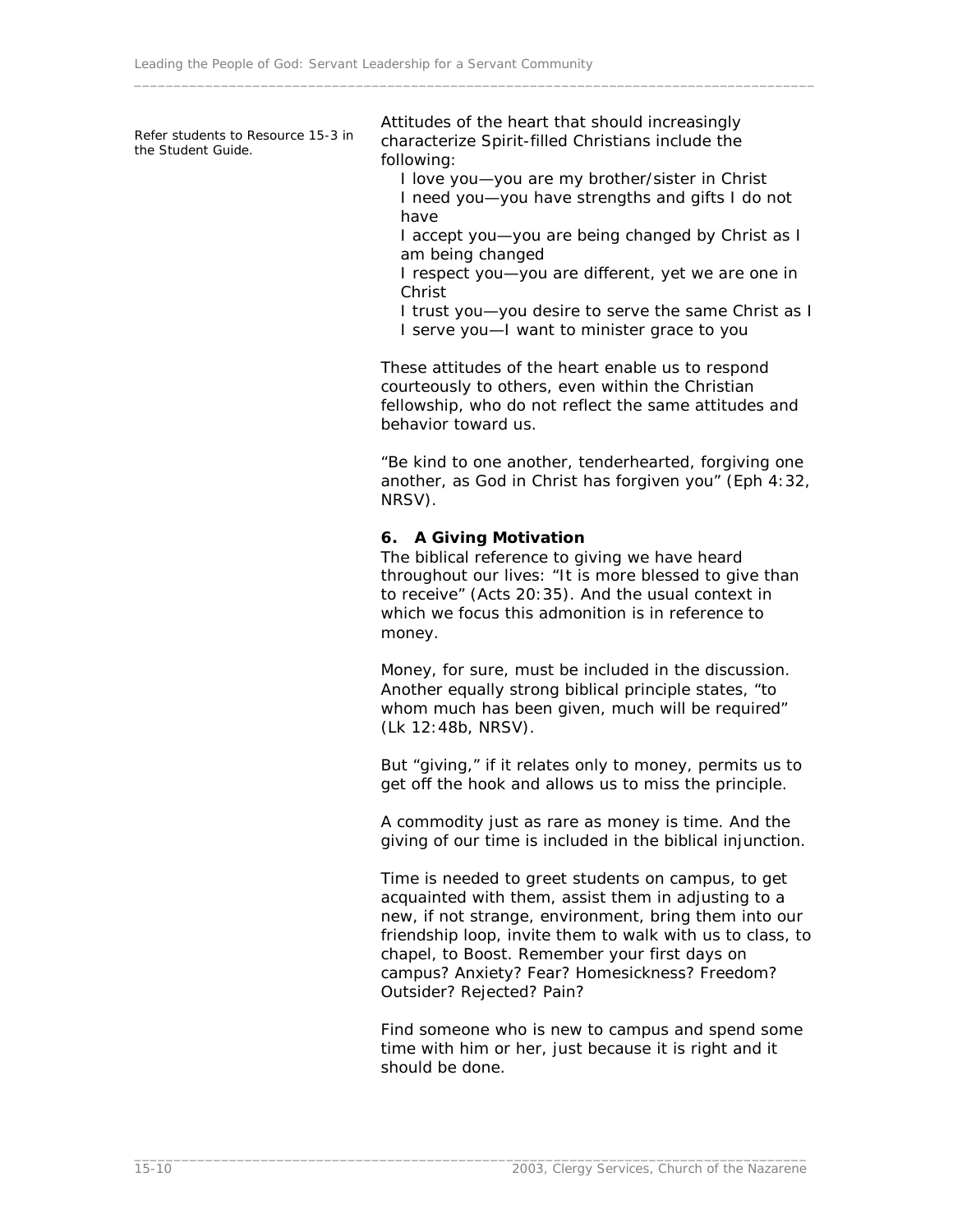Look around for some students from outside the United States. The number is growing. Don't panic out of a lack of knowledge of their first language or their culture. What they need is a friend, someone to help them. Ask them and others these questions:

1. How are you doing?

 $\_$  ,  $\_$  ,  $\_$  ,  $\_$  ,  $\_$  ,  $\_$  ,  $\_$  ,  $\_$  ,  $\_$  ,  $\_$  ,  $\_$  ,  $\_$  ,  $\_$  ,  $\_$  ,  $\_$  ,  $\_$  ,  $\_$  ,  $\_$  ,  $\_$  ,  $\_$  ,  $\_$  ,  $\_$  ,  $\_$  ,  $\_$  ,  $\_$  ,  $\_$  ,  $\_$  ,  $\_$  ,  $\_$  ,  $\_$  ,  $\_$  ,  $\_$  ,  $\_$  ,  $\_$  ,  $\_$  ,  $\_$  ,  $\_$  ,

- 2. How are you coming along with . . . (a specific problem, project, etc.)?
- 3. How can I help you in . . . ? (Be as specific as possible.)

These are good questions to ask visitors you spot on campus or prospective students who "invade" the campus (and sometimes your rooms!) on big days for student recruitment.

"Christ died while we were yet sinners." We did not deserve the gift of eternal life He gave to us. Look around, often, and see people in need of something you can give. You give, like Christ, not because the other person "deserves" the gift necessarily, but because you desire to love others as Christ loved us.

#### **7. An Appreciative Attitude**

The contemporary song asks the question, "How can I say a million thanks for the things You have done for me—things so undeserved . . . the voices of a thousand angels cannot express my gratitude. All that I am, or ever hope to be, I owe it all to Thee." The refrain of the song continues with thanksgiving to God for all that He has done.

Holiness people are grateful people. Grateful to God, through His unmerited grace, for saving, sanctifying, and establishing them firmly in the way of holiness. A spirit of thanksgiving must be the continuous response of the committed Christian to the goodness of God in his or her life.

Yet, our expressions of appreciation should extend to others who help us along the journey. This includes other students, roommates, teachers, and . . . yes, even administrators!

Songwriter and musician Ray Boltz shared the background for writing one of his top hits at that time. He wrote the song for Pastor's Appreciation Day in his local church. The heart of the song expresses gratitude to his pastor. "Thank you for giving to the Lord, I'm a life that's been changed . . . Jesus took the gift you gave. That's why I'm here today."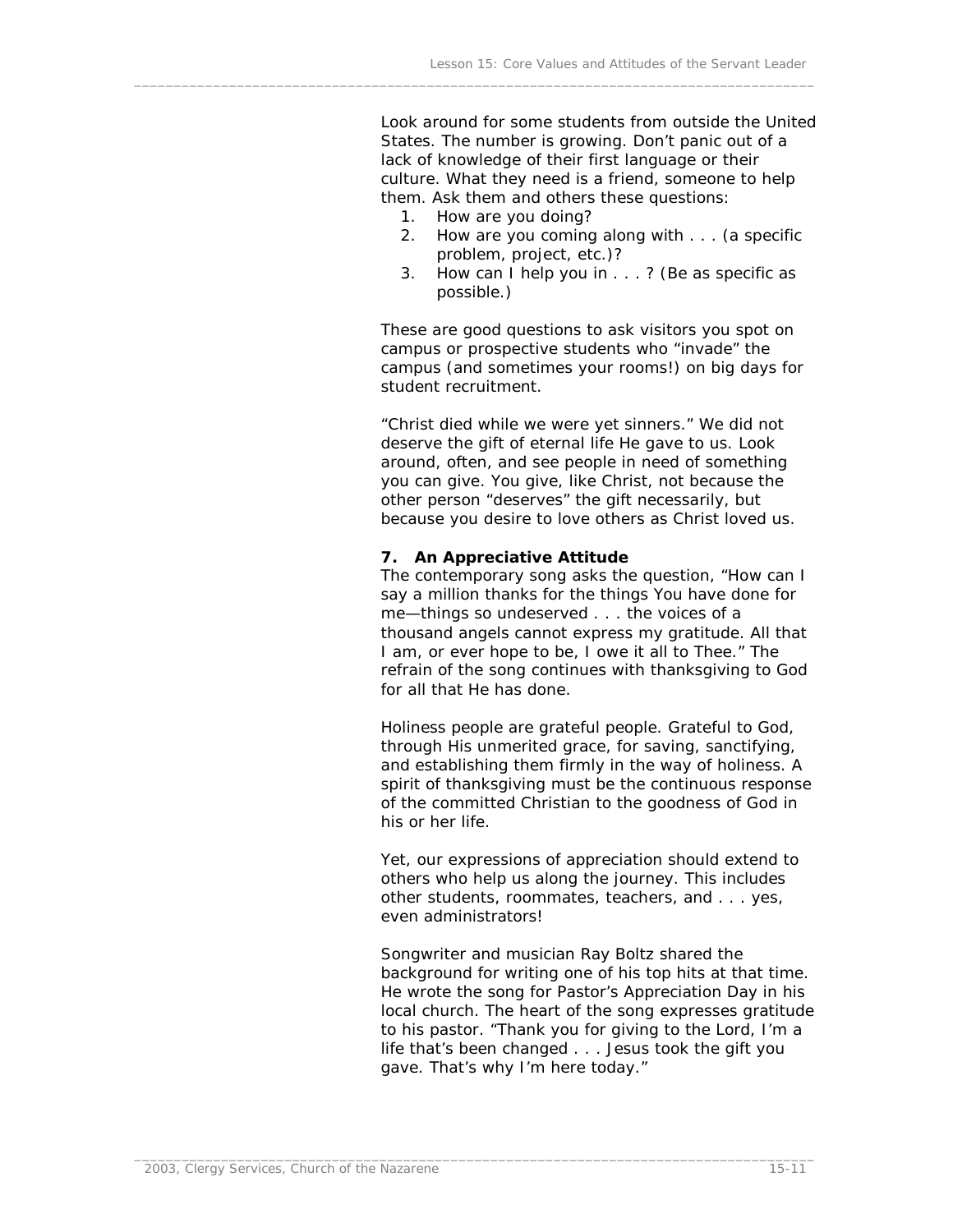In addition to expressing praise and thanksgiving to God, find another person, daily, to whom you can say—honestly and genuinely—

I thank you. I'm grateful to you.

I appreciate you.

 $\_$  ,  $\_$  ,  $\_$  ,  $\_$  ,  $\_$  ,  $\_$  ,  $\_$  ,  $\_$  ,  $\_$  ,  $\_$  ,  $\_$  ,  $\_$  ,  $\_$  ,  $\_$  ,  $\_$  ,  $\_$  ,  $\_$  ,  $\_$  ,  $\_$  ,  $\_$  ,  $\_$  ,  $\_$  ,  $\_$  ,  $\_$  ,  $\_$  ,  $\_$  ,  $\_$  ,  $\_$  ,  $\_$  ,  $\_$  ,  $\_$  ,  $\_$  ,  $\_$  ,  $\_$  ,  $\_$  ,  $\_$  ,  $\_$  ,

And be as specific as you can in expressing your gratitude to the other person. You may have to look hard each day for someone to whom you can express gratitude. But keep looking . . . you will find someone.

The Swedish family therapist Swen Walroos, in his outstanding text *Family Communication,* concluded from his extensive work with troubled families that the ratio of criticism to compliments in dysfunctional families was 7 or 8 to 1; that is, there were seven or eight criticisms to every one compliment. He states, "My goal in family therapy is to reverse the ratio; that is, to help families give seven to eight compliments to every one criticism."

I'm concerned when the pervasive mood or conversation of a campus, dorm, a "clique" or group, a family, or an individual is overwhelmingly negative. Something is fundamentally wrong with that individual, group, or institution. Usually we can find what we look for if we're looking for the negative in others or in this institution. Likewise, if you focus on the positive in others or in this institution, you will find it.

And when you find it . . . discipline yourself to express appreciation. Develop an appreciative attitude. It is healthy for you physically, emotionally, and spiritually. Find someone each day to whom you can say . . .

I thank you. I'm grateful to you. I appreciate you.

*Divide the class into two groups. Assign Affirmation 1 to one group and Affirmation 2 to the second. Have each group take the numbered values from each affirmation and determine how the value relates to core values of a leader. The value may be restated as needed.*

*After 10 minutes of discussion have each group report their findings.*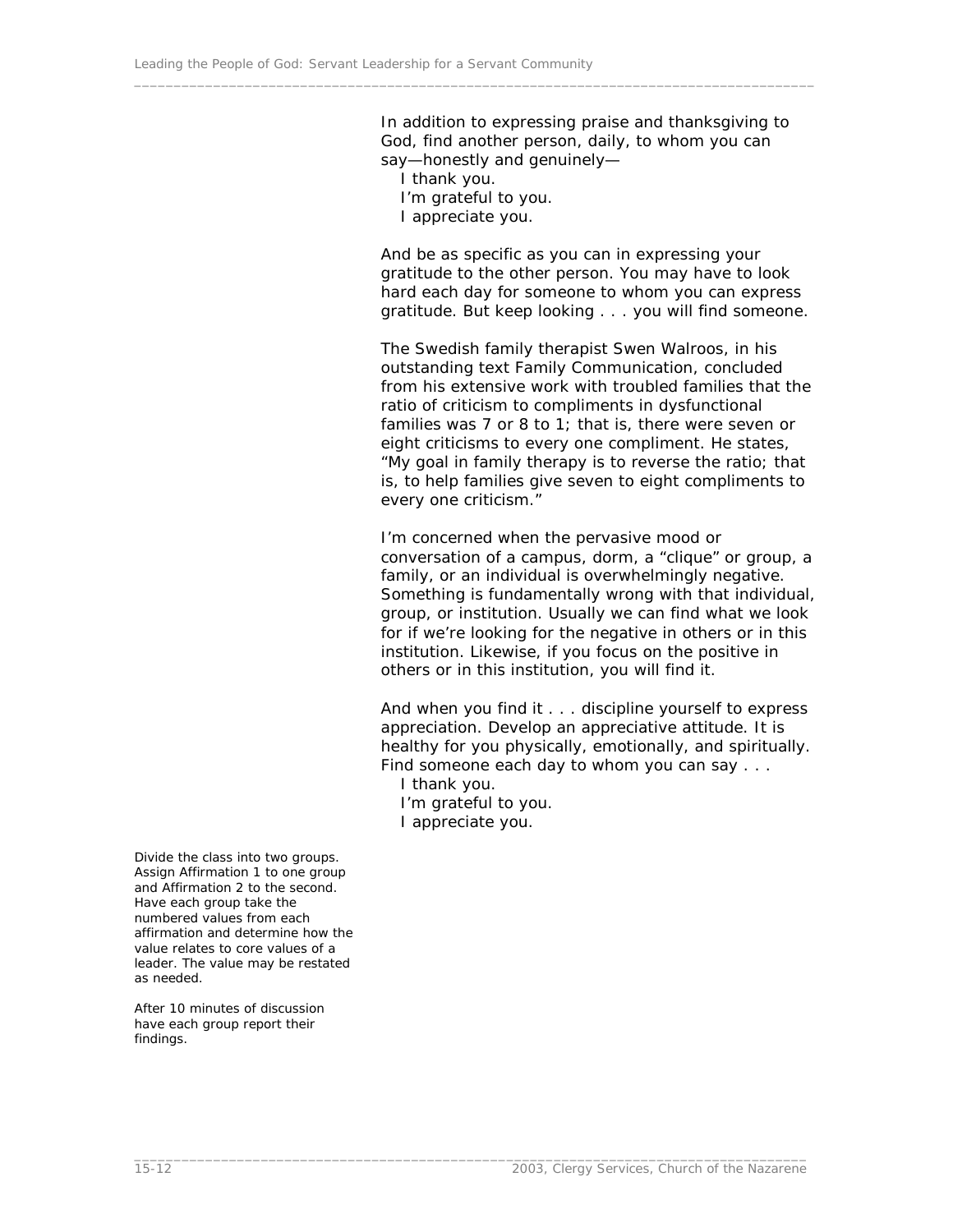## **Small Groups: Core Attitudes of the Christian Servant Leader**

 $\_$  ,  $\_$  ,  $\_$  ,  $\_$  ,  $\_$  ,  $\_$  ,  $\_$  ,  $\_$  ,  $\_$  ,  $\_$  ,  $\_$  ,  $\_$  ,  $\_$  ,  $\_$  ,  $\_$  ,  $\_$  ,  $\_$  ,  $\_$  ,  $\_$  ,  $\_$  ,  $\_$  ,  $\_$  ,  $\_$  ,  $\_$  ,  $\_$  ,  $\_$  ,  $\_$  ,  $\_$  ,  $\_$  ,  $\_$  ,  $\_$  ,  $\_$  ,  $\_$  ,  $\_$  ,  $\_$  ,  $\_$  ,  $\_$  ,

(20 minutes)

As leaders in Christian institutions we choose to view ourselves as brothers and sisters in Christ whose work is a sacred calling. We function in our individual assignments out of a profound commitment to biblical principles, Christian values, and our theological traditions. The relationship between employees and their supervisors produces personal and professional growth on the part of both individuals. Training, ongoing dialogue, and accountability take place in the context of our vision to truly be a "community of faith, shaping Christlike leaders for lifelong service."

Opportunities to evaluate, revise, and improve our ministry assignments are given to us through an employee review process. These review occasions have the potential of generating some anxiety. Yet our approach to them should always be one of hope: for strengthening overall effectiveness and increasing efficiency in specific work assignments; for setting goals for personal and professional development; and for spiritual growth and new or improved ministry opportunities as a result of serving. Both as individuals and as a community, these times are necessary and valuable for cultivating our commitment to excellence for Christ (Col 3:23).

Pray that the review process will bring out the best in both employee and supervisor, and that the personal and professional growth desired and needed will result. With open communication and God's grace and mercy working through us, the process can produce plans and dreams vital to the future of the institution.

*Divide students into small groups. Refer students to Resource 15-3, 15-4, and 15-5.* The attitudes, goals, and review questions shown on Resources 15-3, 15-4, and 15-5 were written for employees of a Christian university. In your group, review the resources and adapt them for the pastor, staff, and congregation of a medium-sized church.

 $\_$  ,  $\_$  ,  $\_$  ,  $\_$  ,  $\_$  ,  $\_$  ,  $\_$  ,  $\_$  ,  $\_$  ,  $\_$  ,  $\_$  ,  $\_$  ,  $\_$  ,  $\_$  ,  $\_$  ,  $\_$  ,  $\_$  ,  $\_$  ,  $\_$  ,  $\_$  ,  $\_$  ,  $\_$  ,  $\_$  ,  $\_$  ,  $\_$  ,  $\_$  ,  $\_$  ,  $\_$  ,  $\_$  ,  $\_$  ,  $\_$  ,  $\_$  ,  $\_$  ,  $\_$  ,  $\_$  ,  $\_$  ,  $\_$  ,

Since the pastor of a church is responsible for supervising employees, you will need to establish goals and perform annual reviews of each employee. What questions will you use to conduct the reviews so that the *proof* of servant leadership will be reflected in the qualitative growth of the led?

*Allow students to work in groups. This assignment is not due until the next lesson.*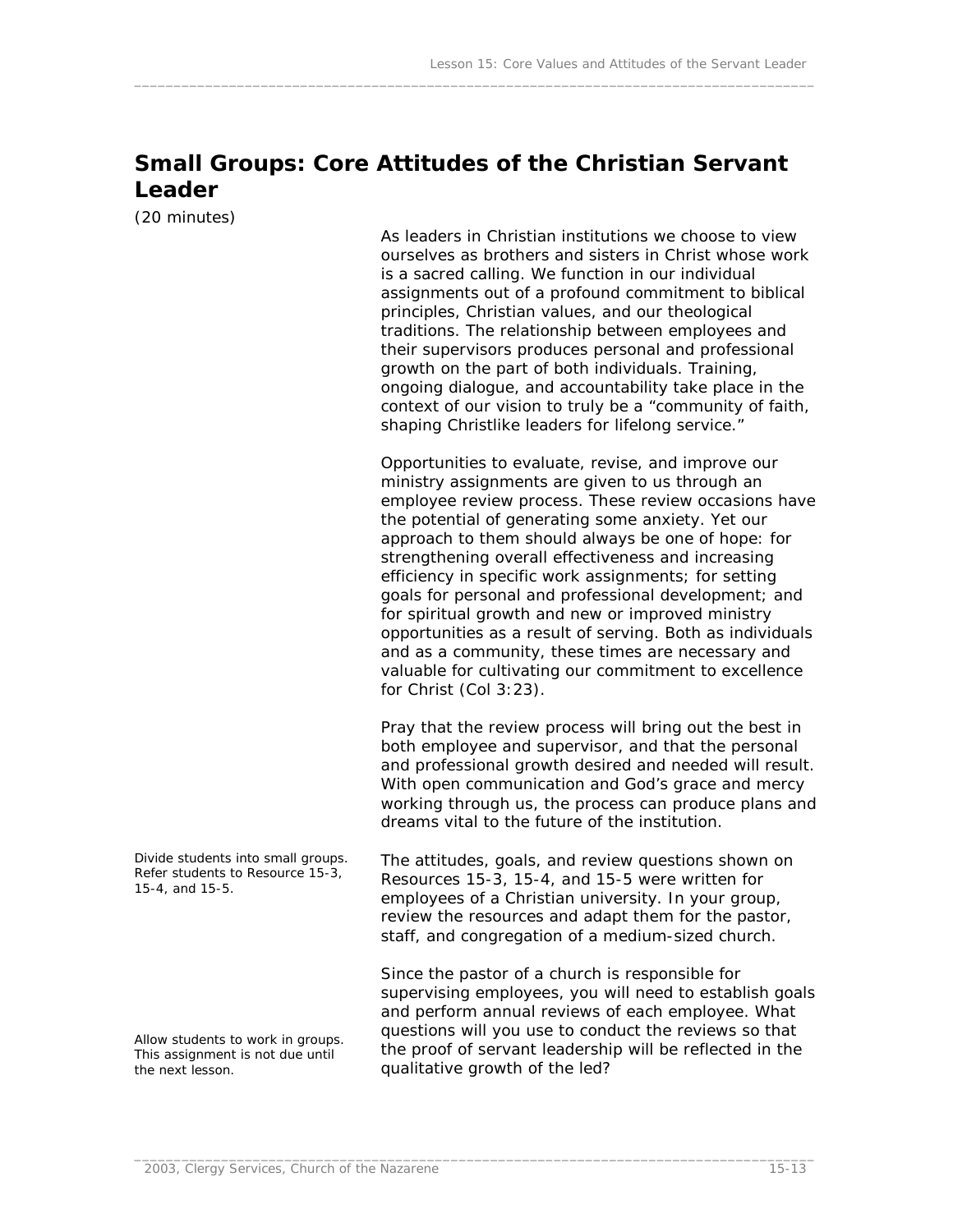Henry Nouwen tells this story about a university professor:

 $\_$  ,  $\_$  ,  $\_$  ,  $\_$  ,  $\_$  ,  $\_$  ,  $\_$  ,  $\_$  ,  $\_$  ,  $\_$  ,  $\_$  ,  $\_$  ,  $\_$  ,  $\_$  ,  $\_$  ,  $\_$  ,  $\_$  ,  $\_$  ,  $\_$  ,  $\_$  ,  $\_$  ,  $\_$  ,  $\_$  ,  $\_$  ,  $\_$  ,  $\_$  ,  $\_$  ,  $\_$  ,  $\_$  ,  $\_$  ,  $\_$  ,  $\_$  ,  $\_$  ,  $\_$  ,  $\_$  ,  $\_$  ,  $\_$  ,

*Conclude with this insight from Nouwen, Henri J. M.* Out of Solitude. *Notre Dame, IN: Ave Maria Press, 1984.*

A few years ago, I met an old professor at the University of Notre Dame. Looking back on his long life of teaching, he said with a funny twinkle in his eyes: "I have always been complaining that my work was constantly interrupted, until I slowly discovered that my interruptions were my work."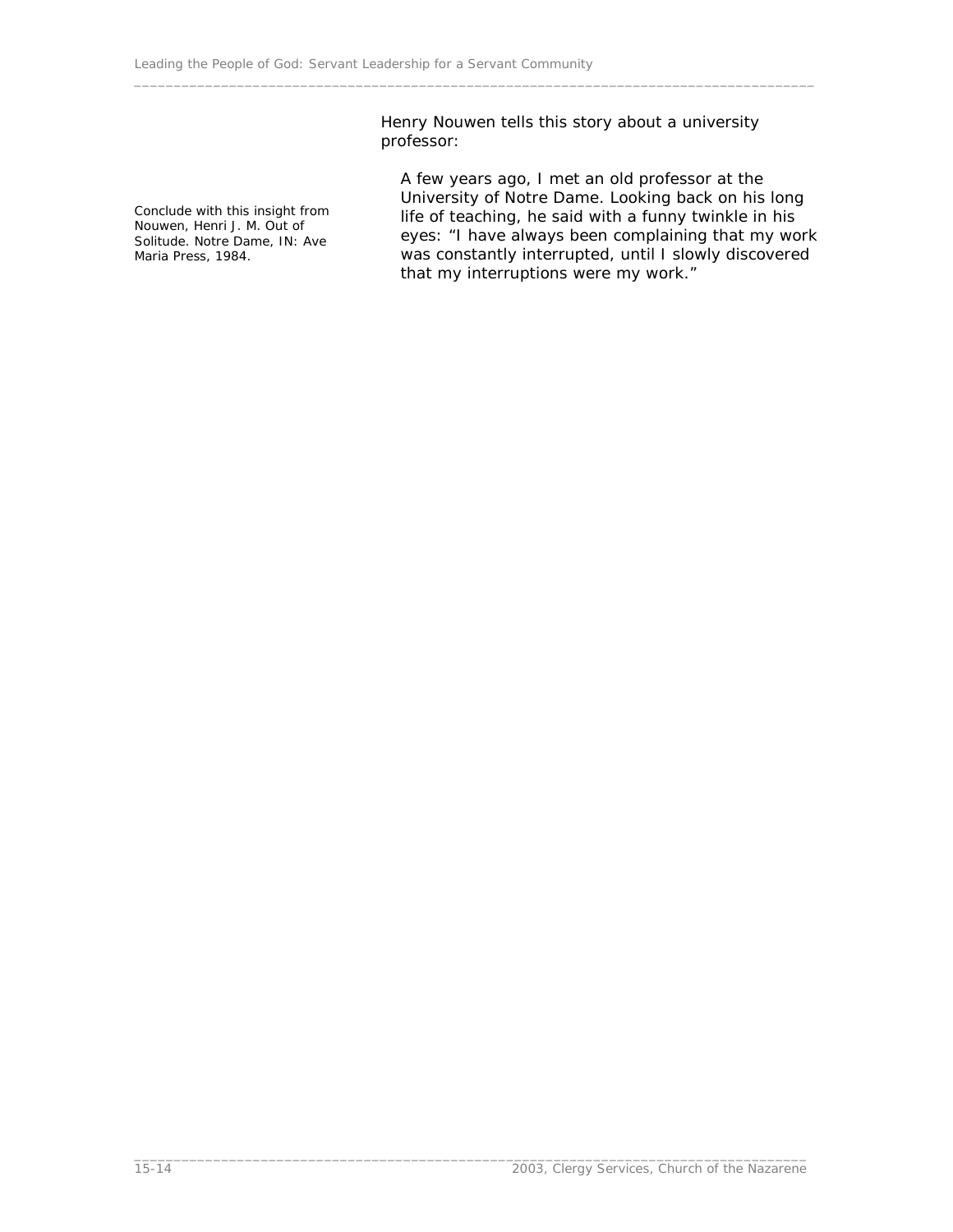## *Lesson Close*

 $\_$  ,  $\_$  ,  $\_$  ,  $\_$  ,  $\_$  ,  $\_$  ,  $\_$  ,  $\_$  ,  $\_$  ,  $\_$  ,  $\_$  ,  $\_$  ,  $\_$  ,  $\_$  ,  $\_$  ,  $\_$  ,  $\_$  ,  $\_$  ,  $\_$  ,  $\_$  ,  $\_$  ,  $\_$  ,  $\_$  ,  $\_$  ,  $\_$  ,  $\_$  ,  $\_$  ,  $\_$  ,  $\_$  ,  $\_$  ,  $\_$  ,  $\_$  ,  $\_$  ,  $\_$  ,  $\_$  ,  $\_$  ,  $\_$  ,

(5 minutes)

## **Review**

*Instruct students to locate*

*objectives in the Student Guide.* Look at the learner objectives for this lesson. Can you

- relate the Church of the Nazarene Core Values and the MVNU Core Values [examples of institutional values] to the core values of Christian servant leaders
- describe core attitudes of the Christian servant leader
- identify needed areas of growth and development in your own life

## **Look Ahead**

During the next lesson we will review and synthesize the five themes of this module. The application of the themes to your ministry will be imperfect at best. But with the help of God it can be ever improving.

## **Assign Homework**

*Direct students to the Homework Assignments in the Student Guide.* Write a one-page response to one of the three Church of the Nazarene Core Values. How does the chosen core value relate to leadership within the church?

Reread Resource 15-5 and develop a series of parallel questions for you to discuss with the persons whom you are responsible to lead. Remember that the PROOF of servant leadership is reflected in the qualitative growth of the led—individually and as a group.

Theme 5 Review:

One of the module requirements is to write a staged, cumulative paper titled "My Philosophy of Servant Leadership." This review of Theme 5 will be the fifth stage of that paper. When you finish the Theme 5 review put it with your other four theme reviews and edit them into a single complete paper.

The scriptures in Resource 15-6 are related to Theme 5. Read each passage and take notes on relationships that you find. Then, write a one- to two-page essay on Theme 5. Your essay should incorporate the insight you have gained and your understanding of the content from Lessons 13-15.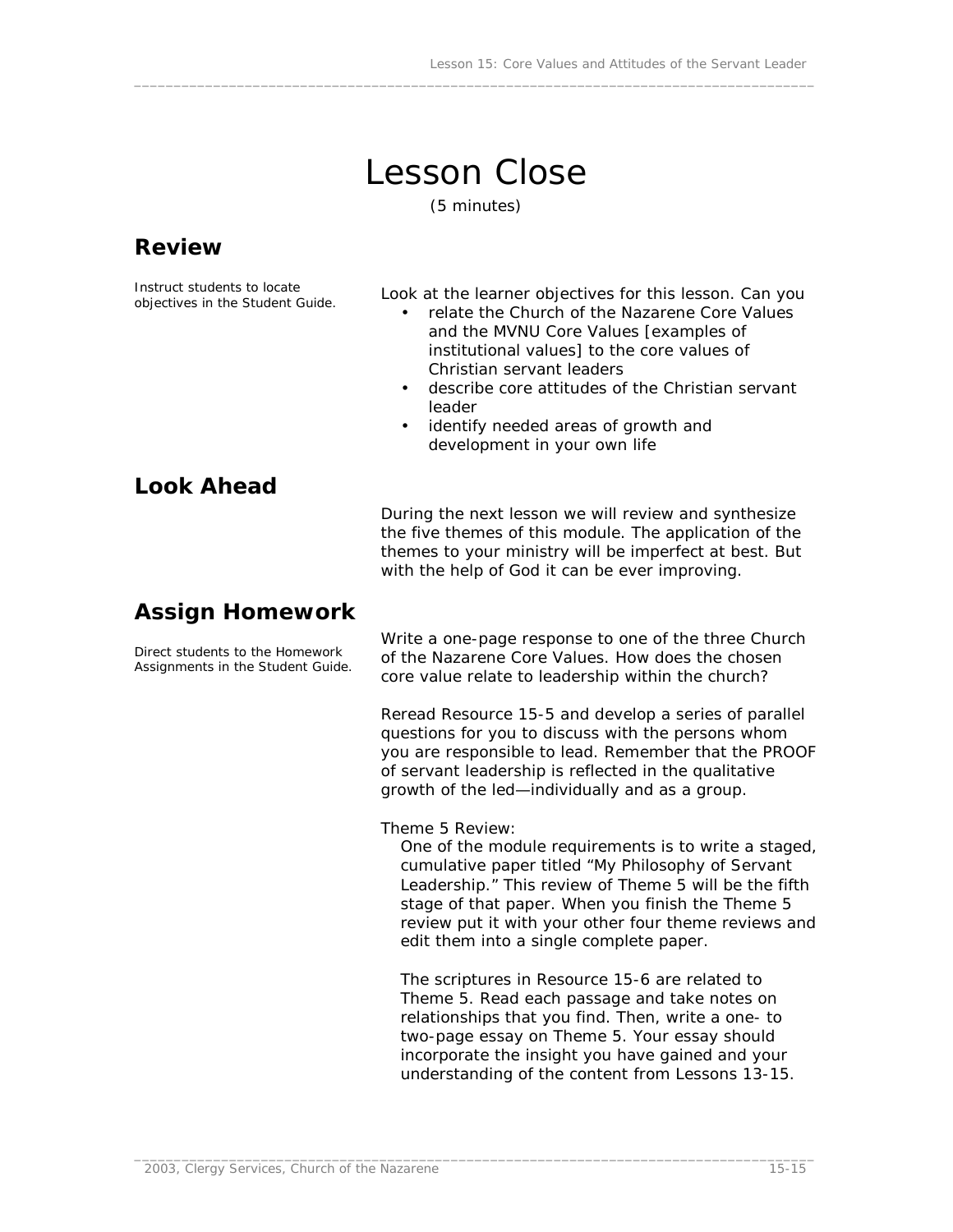Resource 3-7 contains an Intercessory Prayer Work Sheet. Use the work sheet in your devotional time to note how God is opening your eyes to the needs within your circle of influence.

During the next class-time, journals will be checked. The individual entries will not be read but the faithfulness and completeness of the assignment will be checked.

Write in your journal.

 $\_$  ,  $\_$  ,  $\_$  ,  $\_$  ,  $\_$  ,  $\_$  ,  $\_$  ,  $\_$  ,  $\_$  ,  $\_$  ,  $\_$  ,  $\_$  ,  $\_$  ,  $\_$  ,  $\_$  ,  $\_$  ,  $\_$  ,  $\_$  ,  $\_$  ,  $\_$  ,  $\_$  ,  $\_$  ,  $\_$  ,  $\_$  ,  $\_$  ,  $\_$  ,  $\_$  ,  $\_$  ,  $\_$  ,  $\_$  ,  $\_$  ,  $\_$  ,  $\_$  ,  $\_$  ,  $\_$  ,  $\_$  ,  $\_$  ,

- I need to forgive [insert name] so that my relationship with God will not be strained.
- My devotional life can be strengthened by . . .
- I can show respect for the natural world by . . .
- I need to cultivate an authentic, transparent, and genuine nature by . . .
- Lord, I need to ask [insert name] for forgiveness because I put him or her down to make myself look better when I...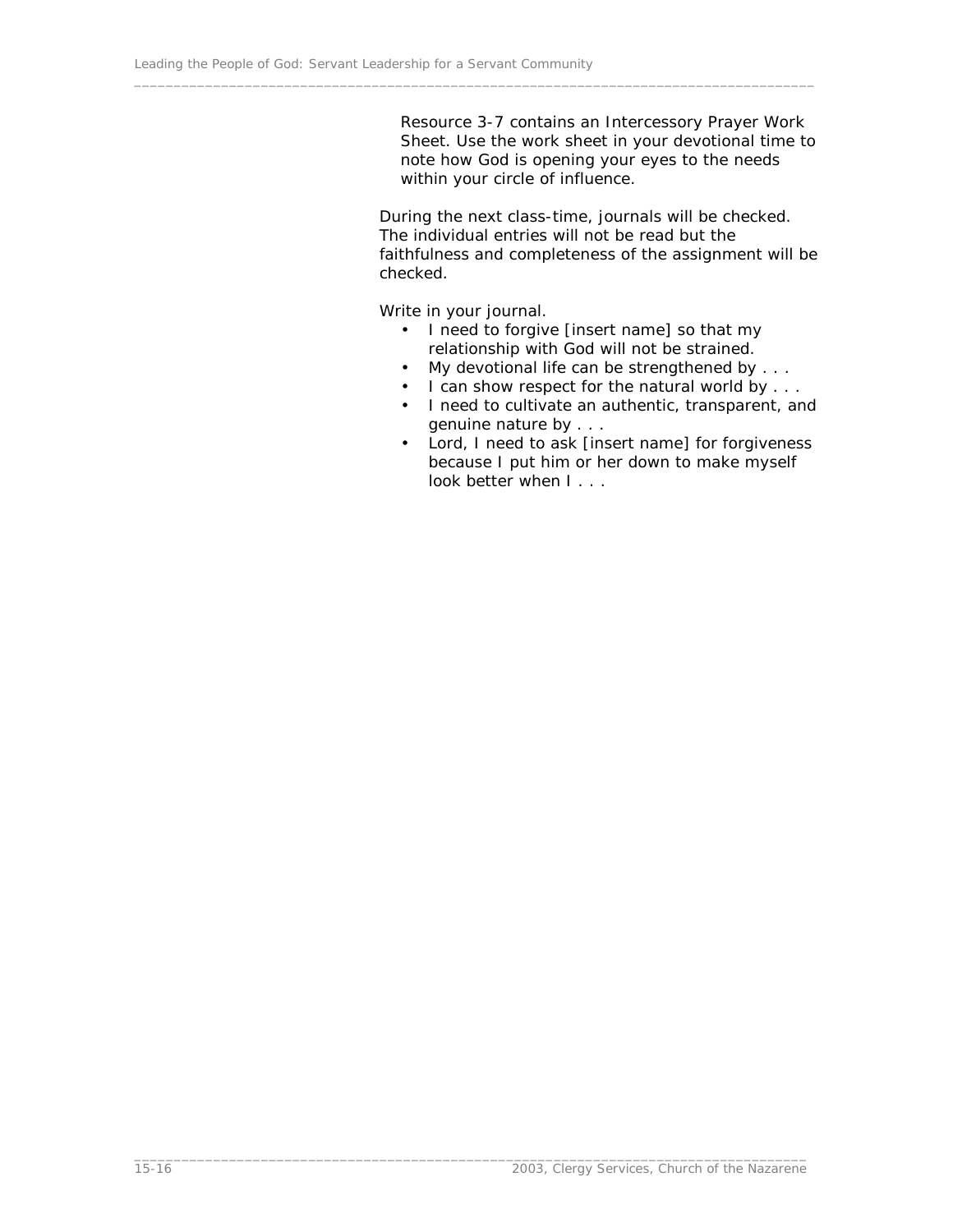## *Lesson 16*

# **In Review**

## *Lesson Overview*

 $\_$  ,  $\_$  ,  $\_$  ,  $\_$  ,  $\_$  ,  $\_$  ,  $\_$  ,  $\_$  ,  $\_$  ,  $\_$  ,  $\_$  ,  $\_$  ,  $\_$  ,  $\_$  ,  $\_$  ,  $\_$  ,  $\_$  ,  $\_$  ,  $\_$  ,  $\_$  ,  $\_$  ,  $\_$  ,  $\_$  ,  $\_$  ,  $\_$  ,  $\_$  ,  $\_$  ,  $\_$  ,  $\_$  ,  $\_$  ,  $\_$  ,  $\_$  ,  $\_$  ,  $\_$  ,  $\_$  ,  $\_$  ,  $\_$  ,

## **Schedule**

| <b>Start Time</b> | Task or Topic     | Learning Activity | <b>Materials Needed</b> |
|-------------------|-------------------|-------------------|-------------------------|
| 0:00              | Introduction      | Orient            | Student Guide           |
| 0:20              | Convictions of a  | Lecture           | Resource 16-1           |
|                   | Reconciled and    |                   | Resource 16-2           |
|                   | Transformed       |                   |                         |
|                   | Christlike Leader |                   |                         |
| 0:50              | Review            | Small Group       | Resource 16-3           |
| 1:25              | Lesson Close      | Review, Assign    | Student Guide           |

## **Suggested Reading for Instructor**

- Bonhoeffer, Dietrich. *Life Together: The Classic Exploration of Faith in Community.* San Francisco: HarperSanFrancisco, 1978.
- Grider, J. Kenneth. *A Wesleyan-Holiness Theology.* Kansas City: Beacon Hill Press of Kansas City, 1994.
- Mayer, Herbert T. *Pastoral Care: Its Roots and Renewal.* Atlanta: John Knox Press, 1979.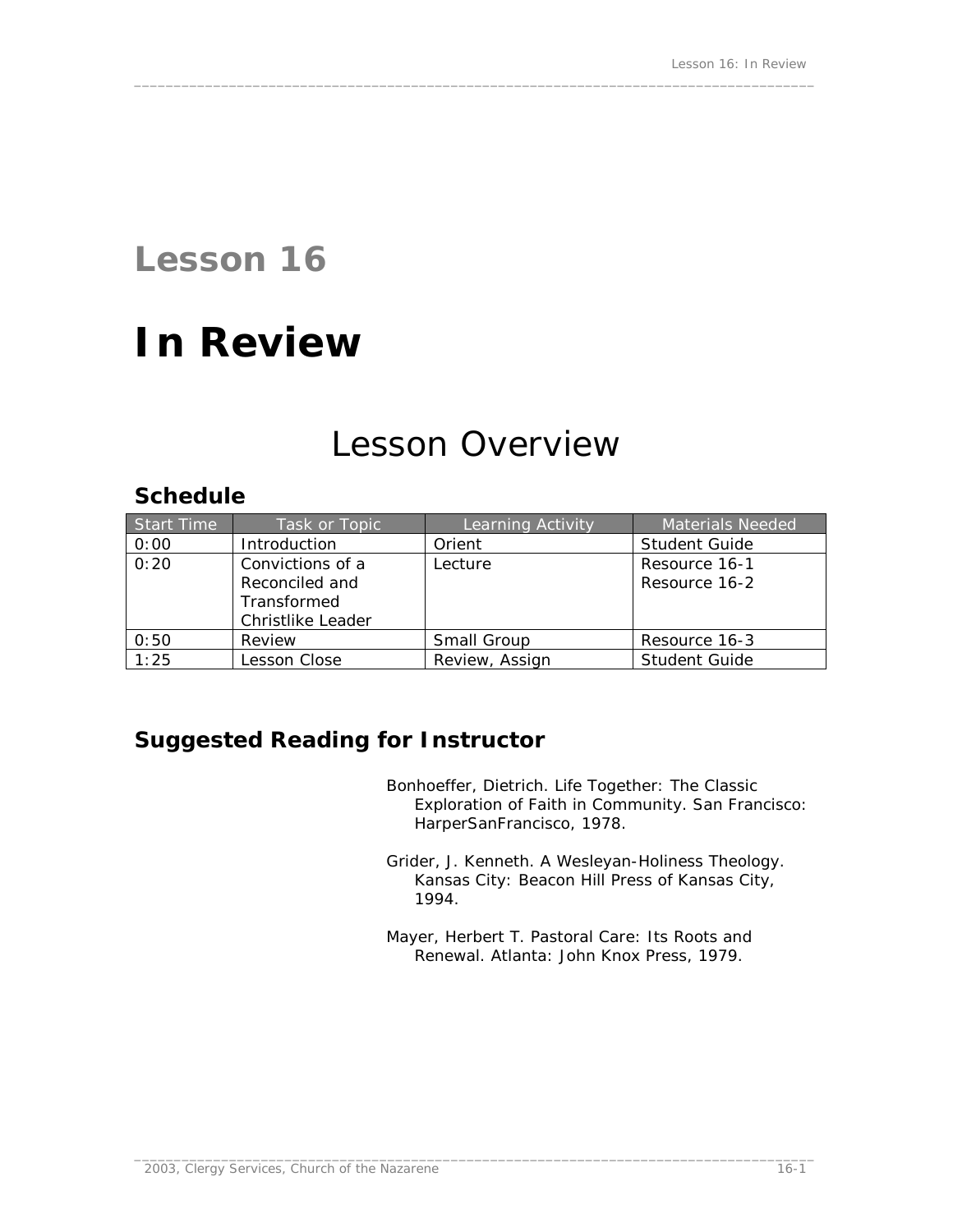# *Lesson Introduction*

 $\_$  ,  $\_$  ,  $\_$  ,  $\_$  ,  $\_$  ,  $\_$  ,  $\_$  ,  $\_$  ,  $\_$  ,  $\_$  ,  $\_$  ,  $\_$  ,  $\_$  ,  $\_$  ,  $\_$  ,  $\_$  ,  $\_$  ,  $\_$  ,  $\_$  ,  $\_$  ,  $\_$  ,  $\_$  ,  $\_$  ,  $\_$  ,  $\_$  ,  $\_$  ,  $\_$  ,  $\_$  ,  $\_$  ,  $\_$  ,  $\_$  ,  $\_$  ,  $\_$  ,  $\_$  ,  $\_$  ,  $\_$  ,  $\_$  ,

(20 minutes)

## **Accountability**

*This exercise is a quick check to see if students completed the homework assignment.*

*Ask for one or two volunteers to share their summary papers for Theme 5.*

*Collect the students' papers. Read them, write comments on the papers to verify that you have read and thought about their comments, and return the papers in the next session.*

## **Orientation**

This is the final lesson in Leading the People of God. Five themes have focused our attention on Christian Servant Leadership.

- 1. The Passion of servant leadership is grounded in a theology of ministry.
- 2. The Power of servant leadership is rooted in a relentless pursuit of Christlikeness.
- 3. The Purpose of servant leadership is focused on effectively preparing the Body of Christ—the People of God—for mission and ministry.
- 4. The Plan of servant leadership is biased toward spiritual formation and congregational transformation.
- 5. The Proof of servant leadership is reflected in the qualitative growth of the led.

The task today is to review these five themes and to attempt to synthesize them so that you can apply them in your own ministry.

### **Learner Objectives**

*Instruct students to locate objectives in the Student Guide.*

*Restating the objectives for the learners serves as an advanced organizer for the lesson and alerts learners to key information and concepts.*

At the end of this lesson, participants should

 $\_$  ,  $\_$  ,  $\_$  ,  $\_$  ,  $\_$  ,  $\_$  ,  $\_$  ,  $\_$  ,  $\_$  ,  $\_$  ,  $\_$  ,  $\_$  ,  $\_$  ,  $\_$  ,  $\_$  ,  $\_$  ,  $\_$  ,  $\_$  ,  $\_$  ,  $\_$ 

- understand the five themes for Christian servant leadership
- synthesize the themes to develop a model for servant leadership in their own ministry
- develop a plan for strengthening the characteristics, attitudes, and goals of servant leadership for their personal lives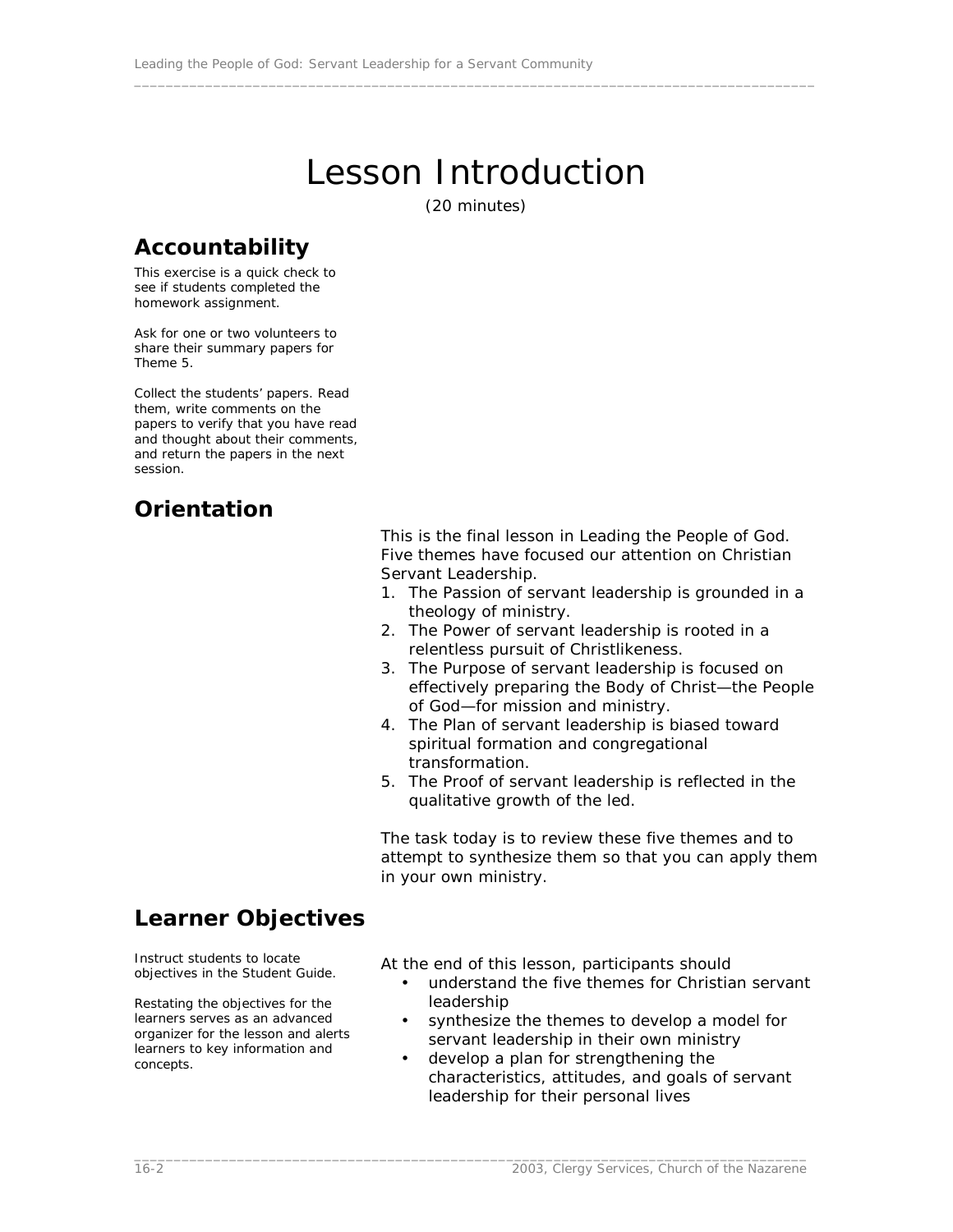## *Lesson Body*

 $\_$  ,  $\_$  ,  $\_$  ,  $\_$  ,  $\_$  ,  $\_$  ,  $\_$  ,  $\_$  ,  $\_$  ,  $\_$  ,  $\_$  ,  $\_$  ,  $\_$  ,  $\_$  ,  $\_$  ,  $\_$  ,  $\_$  ,  $\_$  ,  $\_$  ,  $\_$  ,  $\_$  ,  $\_$  ,  $\_$  ,  $\_$  ,  $\_$  ,  $\_$  ,  $\_$  ,  $\_$  ,  $\_$  ,  $\_$  ,  $\_$  ,  $\_$  ,  $\_$  ,  $\_$  ,  $\_$  ,  $\_$  ,  $\_$  ,

## **Lecture: Convictions of a Reconciled and Transformed Christlike Leader**

(30 minutes)

|                                                                              | Remember the first two verses of the hymn "The<br>Servant's Song"?                                                                                                                                                                    |  |
|------------------------------------------------------------------------------|---------------------------------------------------------------------------------------------------------------------------------------------------------------------------------------------------------------------------------------|--|
|                                                                              | Brother, let me be your servant; let me be as Christ<br>to you;<br>Pray that I may have the grace to let you be my<br>servant too.                                                                                                    |  |
| Sing to the Lord. Kansas City:<br>Lillenas Publishing Company, 1993,<br>679. | We are pilgrims on a journey; we are brothers on<br>the road.<br>We are here to help each other walk the mile and<br>bear the load.                                                                                                   |  |
|                                                                              | The question remains: What will constitute "success" in<br>our leadership ministry? The way we define success<br>will determine our leadership focus. We must have at<br>the core of our being these three compelling<br>convictions: |  |
|                                                                              | A vision for who we are as the people of God<br>1.<br>2.<br>A passion for what we are called to do in the work<br>of God<br>3.<br>An obsession for how we live together as the<br>family of God                                       |  |
|                                                                              | These convictions are the heart of Christlike leadership.<br>They comprise the essence of "The Servant's Song."<br>Let's look again at these convictions to which the<br>Christlike leader is captive.                                |  |
| Refer students to Resource 16-1 in<br>the Student Guide.                     | Conviction 1: Christlike leadership is<br>rooted in A VISION FOR MINISTRY.                                                                                                                                                            |  |
|                                                                              | Vision has to do with seeing things clearly and at a<br>great distance. Sound familiar? It is seeing what others<br>do not see. A vision is a consuming, fervent, and<br>unan ollin alian anni atura. All leedere ere europeed te     |  |

compelling inner picture. All leaders are supposed to have *vision*. Fundamental for the servant leader is not so much *organizational vision* but *theological vision*. This we must not forget!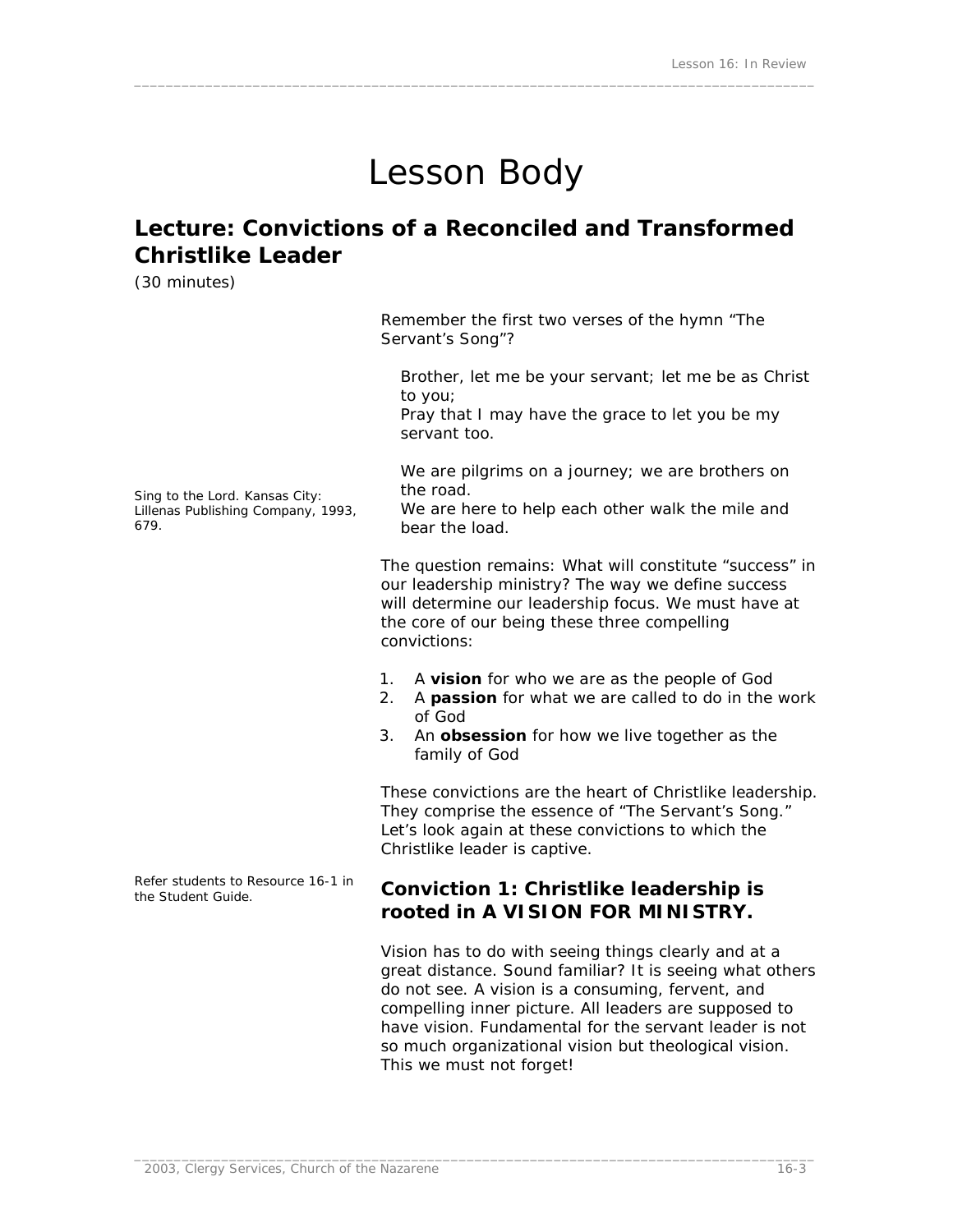Foundational to the servant leader is a theological vision of our identity within the Christian fellowship. Listen again to the biblical images of our relationship to others:

- brothers and sisters in Christ
- fellow travelers on a spiritual journey
- members together of Christ's body
- a fellowship of God's people
- a microcosm of the Kingdom of God on earth
- a community of faith

 $\_$  ,  $\_$  ,  $\_$  ,  $\_$  ,  $\_$  ,  $\_$  ,  $\_$  ,  $\_$  ,  $\_$  ,  $\_$  ,  $\_$  ,  $\_$  ,  $\_$  ,  $\_$  ,  $\_$  ,  $\_$  ,  $\_$  ,  $\_$  ,  $\_$  ,  $\_$  ,  $\_$  ,  $\_$  ,  $\_$  ,  $\_$  ,  $\_$  ,  $\_$  ,  $\_$  ,  $\_$  ,  $\_$  ,  $\_$  ,  $\_$  ,  $\_$  ,  $\_$  ,  $\_$  ,  $\_$  ,  $\_$  ,  $\_$  ,

• a sacramental community in and through which the grace of God flows

Effective leadership within the Christian fellowship is grounded in this biblical perspective of our identity, and not in organizational skills. Skills, of course, are needed. However, sharp skills without Christian motives easily lead to manipulation. The primary orientation and motivation of our actions as servant leaders must be deeply theological. The degree to which we remain captive to this conviction will determine the degree to which our leadership is judged "successful" in the biblical perspective.

Affirming the identity of those with whom we work within the fellowship is fulfilling. However, the servant leader gets equally excited about helping others succeed—regardless of where they are on their spiritual journey.

Ministry, as you know, is service to others in Jesus' name. It is the extension of the service of Jesus in our world. The people of God are Spirit-empowered to incarnate *His* healing, guiding, sustaining, and reconciling work in the lives of those with whom we work and live. If we are Christians, we are called to this ministry.

Dietrich Bonhoeffer in *Life Together* lists seven expressions of ministry by which a Christian community must be judged and characterized. Remember them?

- 1. The Ministry of Holding One's Tongue
- 2. The Ministry of Meekness
- 3. The Ministry of Listening
- 4. The Ministry of Active Helpfulness—Simply assisting others within the Christian community in external matters.
- 5. The Ministry of Bearing—Supporting
- 6. The Ministry of Proclaiming—Enfleshing the Word of God through our words and deeds
- 7. The Ministry of Authority—Leadership

*Bonhoeffer, Dietrich.* Life Together: The Classic Exploration of Faith in Community. *San Francisco: HarperSanFrancisco, 1978.*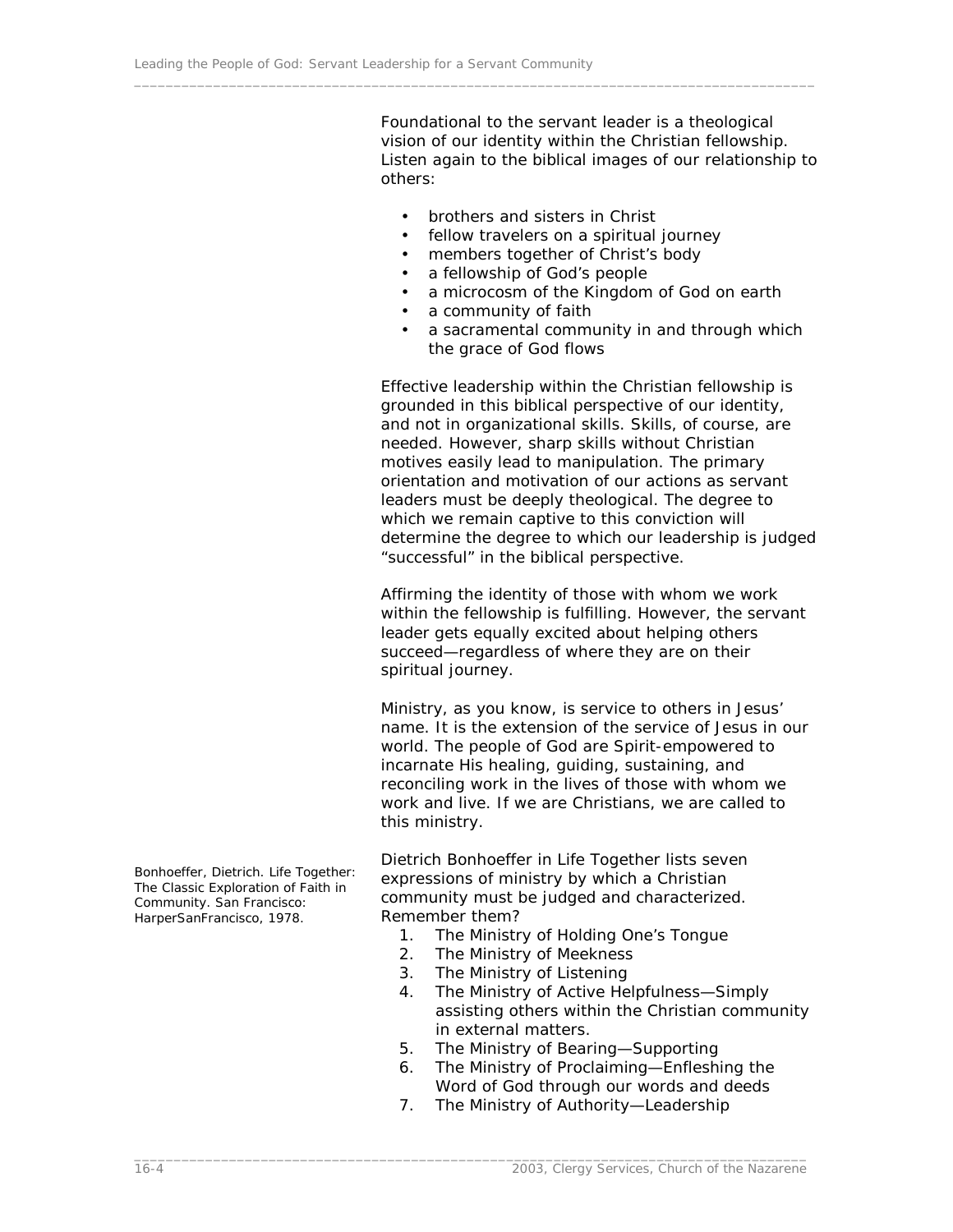We may be specifically called to and gifted as pastor, teacher, evangelist, musician, or missionary. In the book, *A Wesleyan-Holiness Theology* Dr. J. Kenneth Grider, professor emeritus of Nazarene Theological Seminary, reflects on his own need to grow in *grace* through *service*. He shares in his book this prayer:

 $\_$  ,  $\_$  ,  $\_$  ,  $\_$  ,  $\_$  ,  $\_$  ,  $\_$  ,  $\_$  ,  $\_$  ,  $\_$  ,  $\_$  ,  $\_$  ,  $\_$  ,  $\_$  ,  $\_$  ,  $\_$  ,  $\_$  ,  $\_$  ,  $\_$  ,  $\_$  ,  $\_$  ,  $\_$  ,  $\_$  ,  $\_$  ,  $\_$  ,  $\_$  ,  $\_$  ,  $\_$  ,  $\_$  ,  $\_$  ,  $\_$  ,  $\_$  ,  $\_$  ,  $\_$  ,  $\_$  ,  $\_$  ,  $\_$  ,

Father, I am Your bread. Break me up and pass me around to the poor and needy of this world. I am Your towel. Dampen me with tears and with me wash the feet of people who are weary with walking and with working.

I am Your light. Take me out to where the darkness is thick, there to shine and let Christ shine.

I am Your pen. Write with me whatever word You wish, and placard the word where the least and the lost of the world will see it and read it and be helped by it.

I am Your salt. Sprinkle me on all the things that You want for people, so that *my* faith and love and hope will *flavor* their experiences.

I am Your water. Pour me into people who thirst for You but do not even know that it is You for whom they thirst. Pour into them the trust that You have helped me to place in You. Pour into them the inward witness that is in me. Pour into them the promise that soon the summer drought will pass and refreshing rivers of water will gush down over them.

I am Yours, Lord God. Use me up in what You will, when You will, where You will, for whom You will, even if it means that I am given responsibilities that are considerable and costly. Amen!!

Read Matthew 25:30-34. Jesus defined success in Christian ministry in terms of service or self-giving to others in the name and place of God. This call and command to serve must increasingly define and shape our *vision* for *ministry*.

*Grider, J. Kenneth.* A Wesleyan-Holiness Theology. *Kansas City: Beacon Hill Press of Kansas City, 1994.*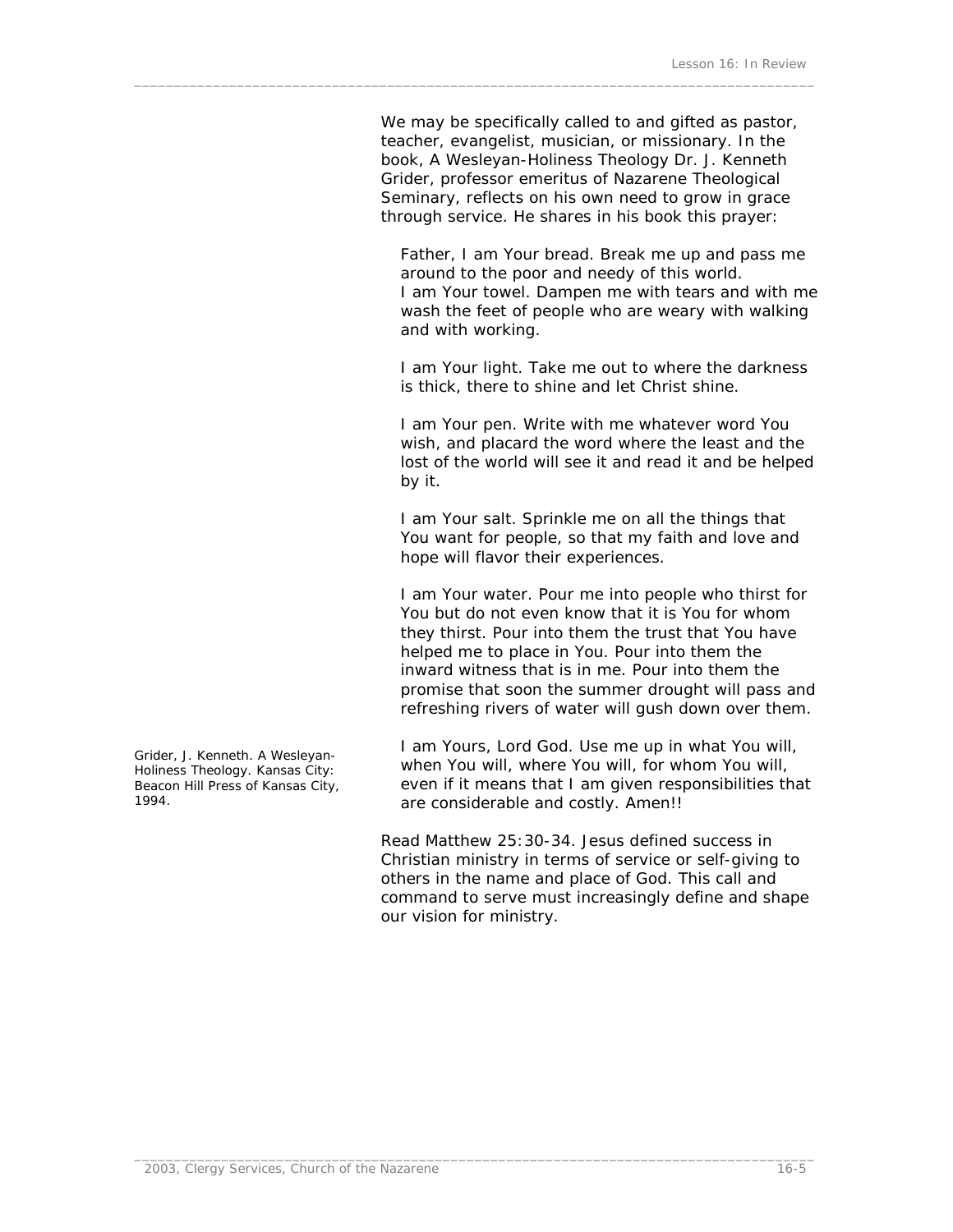$\_$  ,  $\_$  ,  $\_$  ,  $\_$  ,  $\_$  ,  $\_$  ,  $\_$  ,  $\_$  ,  $\_$  ,  $\_$  ,  $\_$  ,  $\_$  ,  $\_$  ,  $\_$  ,  $\_$  ,  $\_$  ,  $\_$  ,  $\_$  ,  $\_$  ,  $\_$  ,  $\_$  ,  $\_$  ,  $\_$  ,  $\_$  ,  $\_$  ,  $\_$  ,  $\_$  ,  $\_$  ,  $\_$  ,  $\_$  ,  $\_$  ,  $\_$  ,  $\_$  ,  $\_$  ,  $\_$  ,  $\_$  ,  $\_$  ,

### **Conviction 2: Christlike leadership is rooted in A PASSION FOR FORMATION.**

LeBron Fairbanks offers this definition of Christian leadership:

Christian leadership is humble service to *others* in the community of faith whose head is in Christ for the purpose of enabling *them,* through teaching and example, to live *their* lives under the Lordship of Christ, and to understand, accept, and fulfill *their* ministry to each other and *their* mission in the world.

Leadership, according to the late Dr. Harold Reed, "is known by the personalities it enriches, not by those it dominates or captivates." Our leadership within the community of faith must convictionally focus on the qualitative growth of the led as ministers of Jesus Christ.

This perspective on leadership forces us to ask some probing questions. How can *our* ministry of servant leadership enable *others* to fulfill *their* ministry to each other and *their* mission in the world? Are the people being served growing as Christians? Are they themselves becoming servants? These are crucial concerns for leadership in the community of faith.

ALL Christians—yes, even those with whom we work who sometimes make life so difficult—are *called* and gifted for the ministry of Christ. We must not ignore these challenging people. These individuals, as impossible as it may seem on some occasions, remain our responsibility. They, too, need to be enabled "through teaching and example, to live their lives under the lordship of Christ, and to understand, accept, and fulfill *their* ministry to each other and *their* mission in the world."

This conviction regarding *our* responsibility for those with whom we work demands keen insight, deep "caring," and Spirit-empowered understanding. "Only the person who can see the invisible can do the impossible." Questions such as "what if . . ." and "why not . . ." ought to permeate our mind-set regarding the Christians with whom we work. What if . . . they were all called to Christian ministry? Why not . . . assume they are, and proceed accordingly!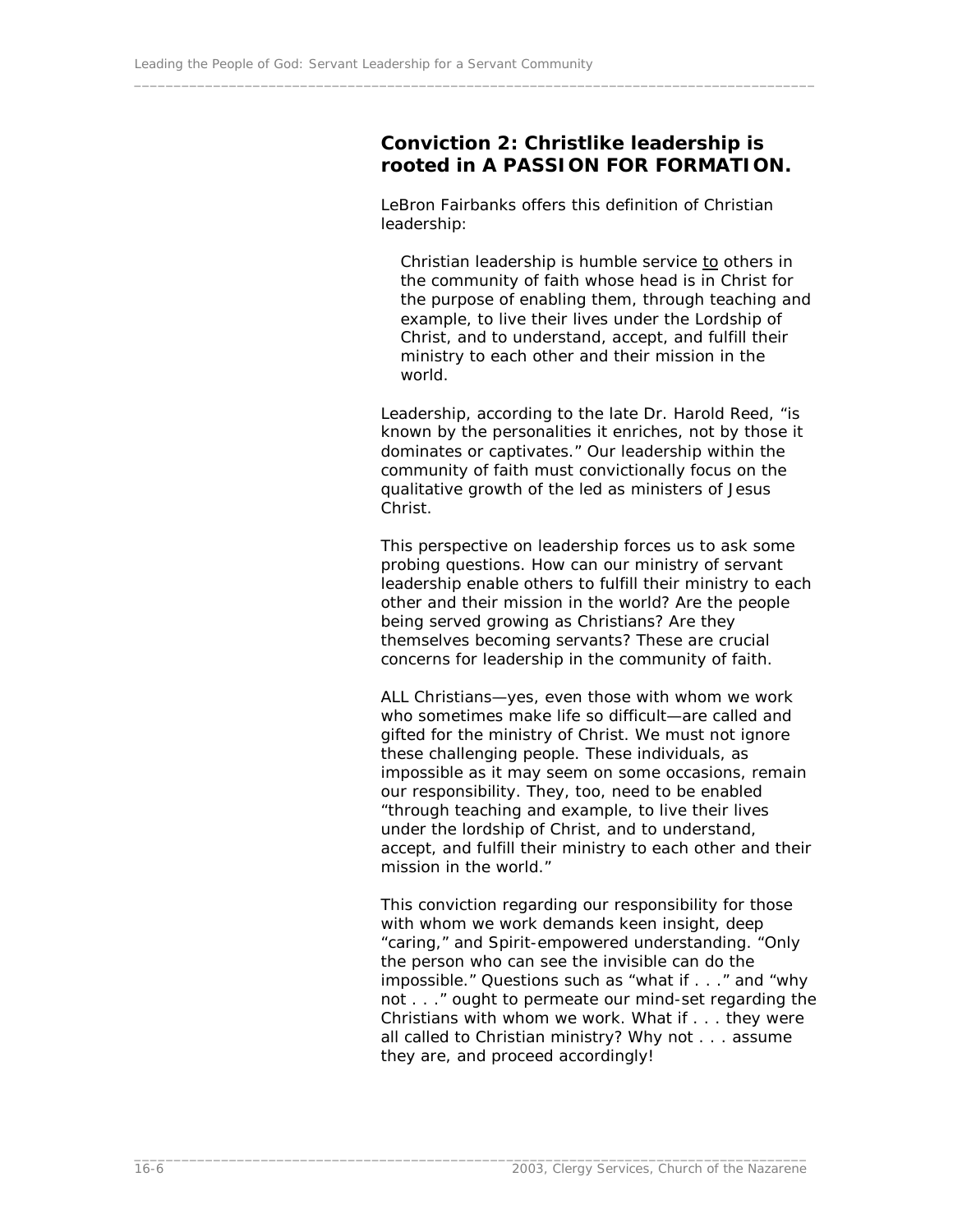If we are driven by this passion for formation, then ministry *to* the people and ministry *for* the people will become ministry *with* the people and ministry *by* the people. Let's review. Conviction 1: Christlike leadership is rooted in a vision for ministry, and 2, in a passion for formation.

### **Conviction 3: Christlike leadership is rooted in AN OBSESSION FOR COMMUNITY.**

 $\_$  ,  $\_$  ,  $\_$  ,  $\_$  ,  $\_$  ,  $\_$  ,  $\_$  ,  $\_$  ,  $\_$  ,  $\_$  ,  $\_$  ,  $\_$  ,  $\_$  ,  $\_$  ,  $\_$  ,  $\_$  ,  $\_$  ,  $\_$  ,  $\_$  ,  $\_$  ,  $\_$  ,  $\_$  ,  $\_$  ,  $\_$  ,  $\_$  ,  $\_$  ,  $\_$  ,  $\_$  ,  $\_$  ,  $\_$  ,  $\_$  ,  $\_$  ,  $\_$  ,  $\_$  ,  $\_$  ,  $\_$  ,  $\_$  ,

Jesus challenges us in Luke 6:40, "When a student is fully trained he will become like his teacher." (Or his school president, or his seminary professor, or his pastor!) Ministry is always incarnated and enfleshed. Ministry must be lived out!

What is it about ourselves that we want our community—our students and faculty, or our parishioners—to catch from us? We want our people to catch from us a servant spirit, committed to *motivating*, *equipping,* and *enabling* others *to also serve in Jesus' name*.

What we are confronted with is the need to communicate a lifestyle within the community that is distinctly Christian—and self-giving at the core. But *how* do you communicate a *lifestyle*? How do you teach commitments, priorities, values, and spiritual disciplines? How do you teach a lifestyle?

Whatever else it means, it demands taking seriously the principle of imitation. Herbert Mayer, in his book *Pastoral Care, Its Roots and Renewal,* reminds us that this principle was a key in Christian leadership for 18 centuries. We must recapture this principle if we take seriously the biblical mandate to be an example to believers. Paul, humbly, gave instructions for being imitators to the Christians under his care. We must do the same for those for whom we are responsible.

The broad principle of imitation must *possess* us if we are to effectively *transfer* our vision, passion, and obsession within the Christian fellowship. This principle is developed and made specific in Ephesians 4:25-32. The passage outlines a servant leadership lifestyle within the Christian community.

The fourth chapter of Ephesians begins with the challenge to walk worthy of our calling as Christians. The characteristics of the person "walking worthy" follow the challenge. We are instructed to be gentle,

*Mayer, Herbert T.* Pastoral Care: Its Roots and Renewal. *Atlanta: John Knox Press, 1979.*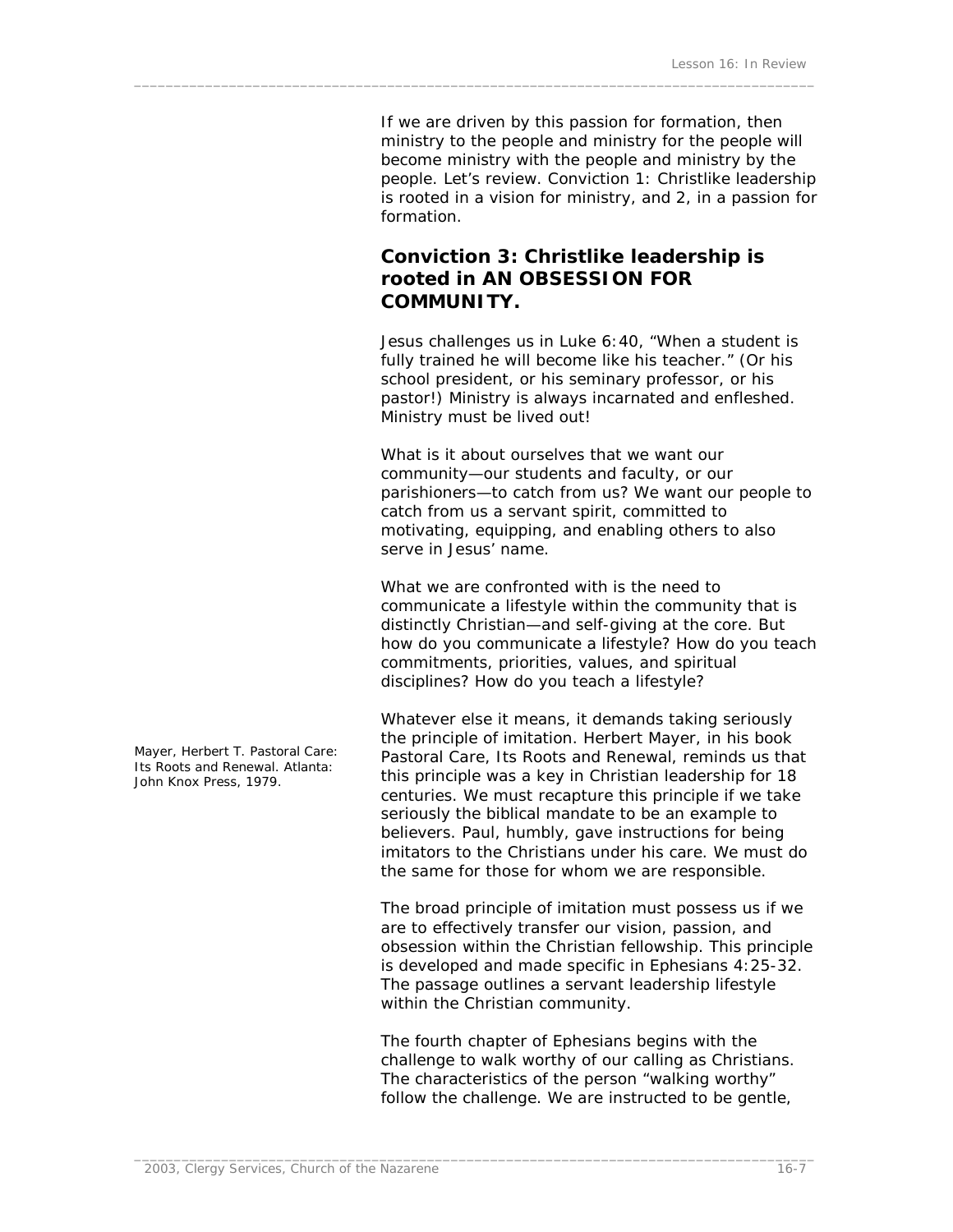$\_$  ,  $\_$  ,  $\_$  ,  $\_$  ,  $\_$  ,  $\_$  ,  $\_$  ,  $\_$  ,  $\_$  ,  $\_$  ,  $\_$  ,  $\_$  ,  $\_$  ,  $\_$  ,  $\_$  ,  $\_$  ,  $\_$  ,  $\_$  ,  $\_$  ,  $\_$  ,  $\_$  ,  $\_$  ,  $\_$  ,  $\_$  ,  $\_$  ,  $\_$  ,  $\_$  ,  $\_$  ,  $\_$  ,  $\_$  ,  $\_$  ,  $\_$  ,  $\_$  ,  $\_$  ,  $\_$  ,  $\_$  ,  $\_$  ,

humble, patient, and supportive of each other. In so living, we will "maintain the unity of the spirit in the bond of peace" (v. 3).

But, as Christian leaders, we must express *gentleness, humbleness, patience,* and *supportiveness* by exercising the key leadership principle found in Ephesians 4:15—"speak the truth in love." This critical concept is fleshed out in verses 25-32.

Paul, in these verses, is not so much talking about administrative techniques, but Christian attitudes underlying our actions and activities within the community. We are co-laborers together in the Body of Christ (v. 25). The people with whom we work are God's own creation. Because of this fundamental Christian conviction, we can *be honest* . . . with the believers; *immediate* . . . in dealing with conflict among us; *upbuilding* . . . with our words; and *forgiving,* even when others do not forgive us.

We express, therefore, gentleness, humbleness, patience, and supportiveness through words and deeds*.* Words and deeds done by others *to* us must never be permitted to create bitterness and resentment *within* us.

An obsession for community is not an option for the servant leader. It is an imperative, even in conflictual situations. Because relationships are so important to us, we "care enough to confront" our brother or sister in Christ. We care too much about the relationship to ignore destructive behavior. We speak the truth in love, and we care enough to allow our brother or sister in Christ to speak truthfully to us.

Paul's instructions are not psychological in nature; they are deeply theological. The *Spirit* of God is deeply concerned with the *speech* of His people (Eph 4:30). These instructions are *foundational* for servant leaders who take seriously the principle of imitation and who want their faith community to catch from them a servant spirit.

Here is a question to ask yourself: "What does it mean to be a servant to my students, faculty, and staff where I must function in the role of minister?" What does it mean to be a servant in the midst of *all* the expectations, roles, and functions?

And what about the risks? misunderstandings? abuses? betrayals? pain? hurts? Is it worth it? Is it really worth the risk of being a servant leader?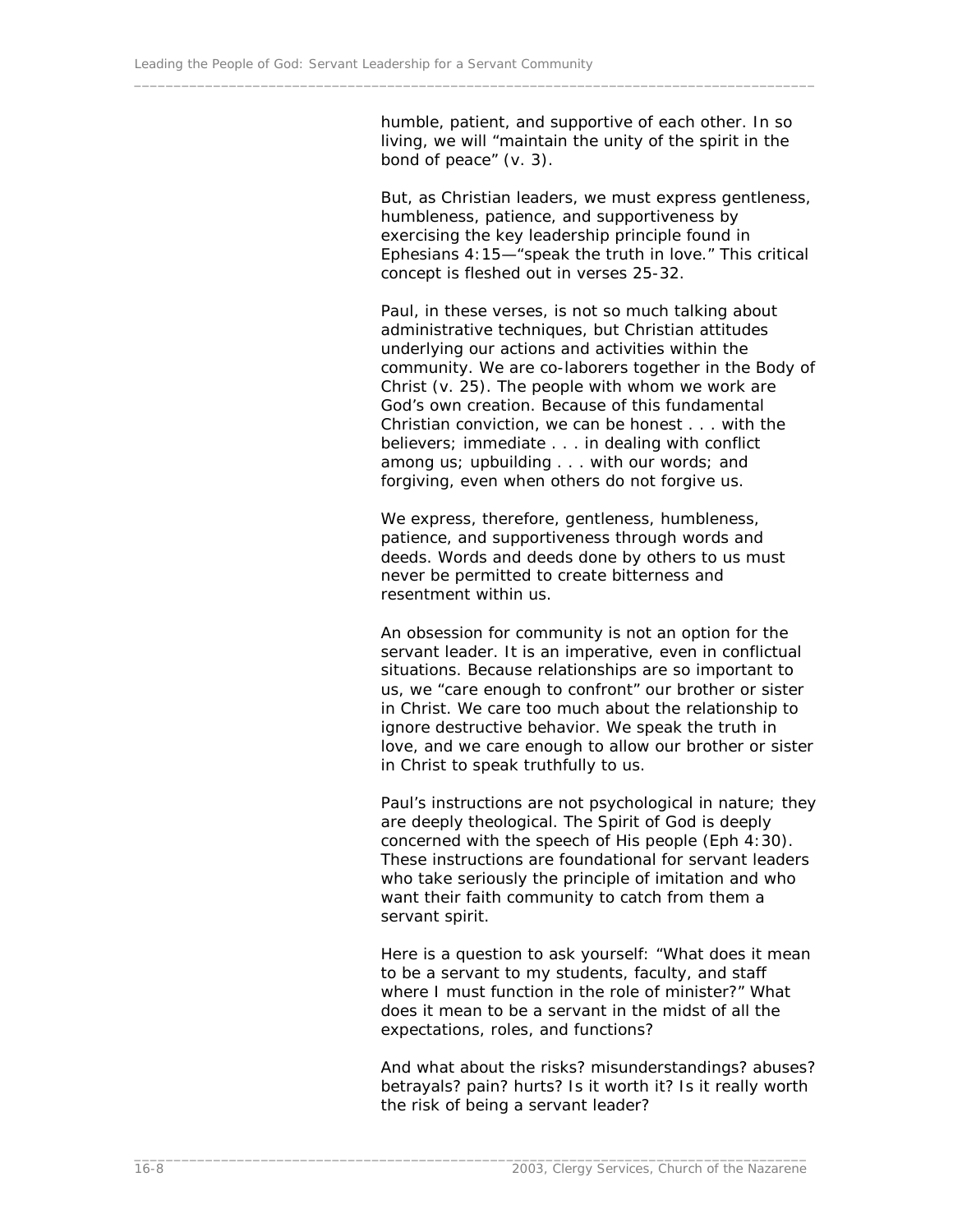Our understanding of being a Christlike leader is growing. Slowly, but with inner confidence, we should be developing a deep conviction—theologically grounded—that we must accept the risks and serve our people with humility, gentleness, patience, and encouragement if we are to be servant leaders.

 $\_$  ,  $\_$  ,  $\_$  ,  $\_$  ,  $\_$  ,  $\_$  ,  $\_$  ,  $\_$  ,  $\_$  ,  $\_$  ,  $\_$  ,  $\_$  ,  $\_$  ,  $\_$  ,  $\_$  ,  $\_$  ,  $\_$  ,  $\_$  ,  $\_$  ,  $\_$  ,  $\_$  ,  $\_$  ,  $\_$  ,  $\_$  ,  $\_$  ,  $\_$  ,  $\_$  ,  $\_$  ,  $\_$  ,  $\_$  ,  $\_$  ,  $\_$  ,  $\_$  ,  $\_$  ,  $\_$  ,  $\_$  ,  $\_$  ,

And you, too, will be challenged to find such responses in the situations you face or will face! Our people will not see us as finished products. Rather, they will discover in us an ongoing process of transformation into Christlikeness (2 Cor 3:18).

Our challenge is to lead from a reconciled and transformed heart. If we are captured by a vision for ministry, motivated by a passion for ministry formation, and characterized by an obsession for a Christlike leadership lifestyle within the community, then our group—regardless of its size—will be lifegiving, growth-producing, and *distinctly Christian*. In addition, this vision, passion, and obsession will increasingly *empower our* responsibility groups to reach out and serve *others* in Jesus' name.

*This* is Christlike leadership! To *this* ministry we are uniquely called. We measure *our* success in ministry by *this* standard!

*Refer students to Resource 16-2 in the Student Guide.*

In your Student Guide, in Resource 16-2, you have a copy of this lecture. It is the desire of the writer that you read it, ponder it, and make applications in your life and ministry.

#### **Final Thoughts from the Principal Contributor**

These convictions are foundational to me and have been crystallizing within me so that I feel I am now a willing captive to these convictions.

In my years of leading various faith communities in Europe, Asia, and in the United States I have come to realize that these theological convictions find expression and structure in the daily routines of the Christian Servant Leader.

In my years of leading Christian higher education institutions, the five themes as they are developed in the module emerged as I sought to be faithful to the theological convictions outlined above. If leaders are to assist the "led" to think and act Christianly, we must

 $\_$  ,  $\_$  ,  $\_$  ,  $\_$  ,  $\_$  ,  $\_$  ,  $\_$  ,  $\_$  ,  $\_$  ,  $\_$  ,  $\_$  ,  $\_$  ,  $\_$  ,  $\_$  ,  $\_$  ,  $\_$  ,  $\_$  ,  $\_$  ,  $\_$  ,  $\_$  ,  $\_$  ,  $\_$  ,  $\_$  ,  $\_$  ,  $\_$  ,  $\_$  ,  $\_$  ,  $\_$  ,  $\_$  ,  $\_$  ,  $\_$  ,  $\_$  ,  $\_$  ,  $\_$  ,  $\_$  ,  $\_$  ,  $\_$  ,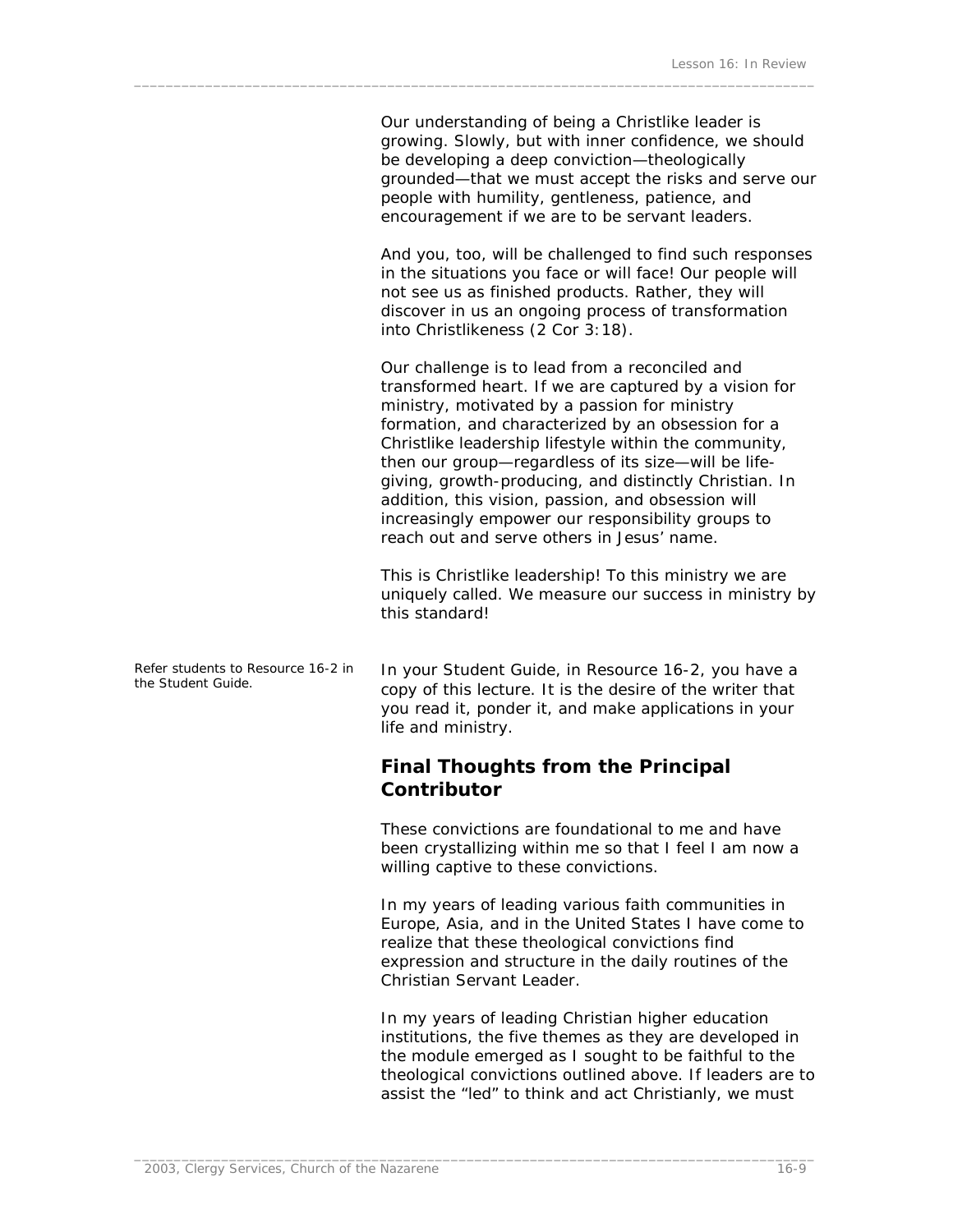wholeheartedly embrace the servant leadership motifs around which this module was built:

- 1. The *Passion* of servant leadership is grounded in a theology of ministry.
- 2. The *Power* of servant leadership is rooted in a relentless pursuit of Christ-likeness.
- 3. The *Purpose* of servant leadership is focused on effectively preparing the body of Christ-the people of God- for mission and ministry.
- 4. The *Plan* of servant leadership is based toward spiritual formation and congregational transformation.
- 5. The *Proof* of servant leadership is the qualitative growth of the led.

*Brother/sister, let me be your servant, let me be as Christ to you. Pray that I may have the grace to let you be my servant too.*

*Lillenas Publishing Company, 1993, 679.*

Sing to the Lord. *Kansas City:*

May it be so, Lord. Amen!

 $\_$  ,  $\_$  ,  $\_$  ,  $\_$  ,  $\_$  ,  $\_$  ,  $\_$  ,  $\_$  ,  $\_$  ,  $\_$  ,  $\_$  ,  $\_$  ,  $\_$  ,  $\_$  ,  $\_$  ,  $\_$  ,  $\_$  ,  $\_$  ,  $\_$  ,  $\_$  ,  $\_$  ,  $\_$  ,  $\_$  ,  $\_$  ,  $\_$  ,  $\_$  ,  $\_$  ,  $\_$  ,  $\_$  ,  $\_$  ,  $\_$  ,  $\_$  ,  $\_$  ,  $\_$  ,  $\_$  ,  $\_$  ,  $\_$  ,

## **Small Groups: Review**

(35 minutes)

*Divide the students into small groups. Refer them to Resource 16-3 in the Student Guide.*

*As a group have them discuss and decide on highlights, insights, and suggestions for the module.*

*While students are working, check each of their journals for faithfulness to the journaling assignments.*

*Have the groups report during the last 10 minutes of this time.*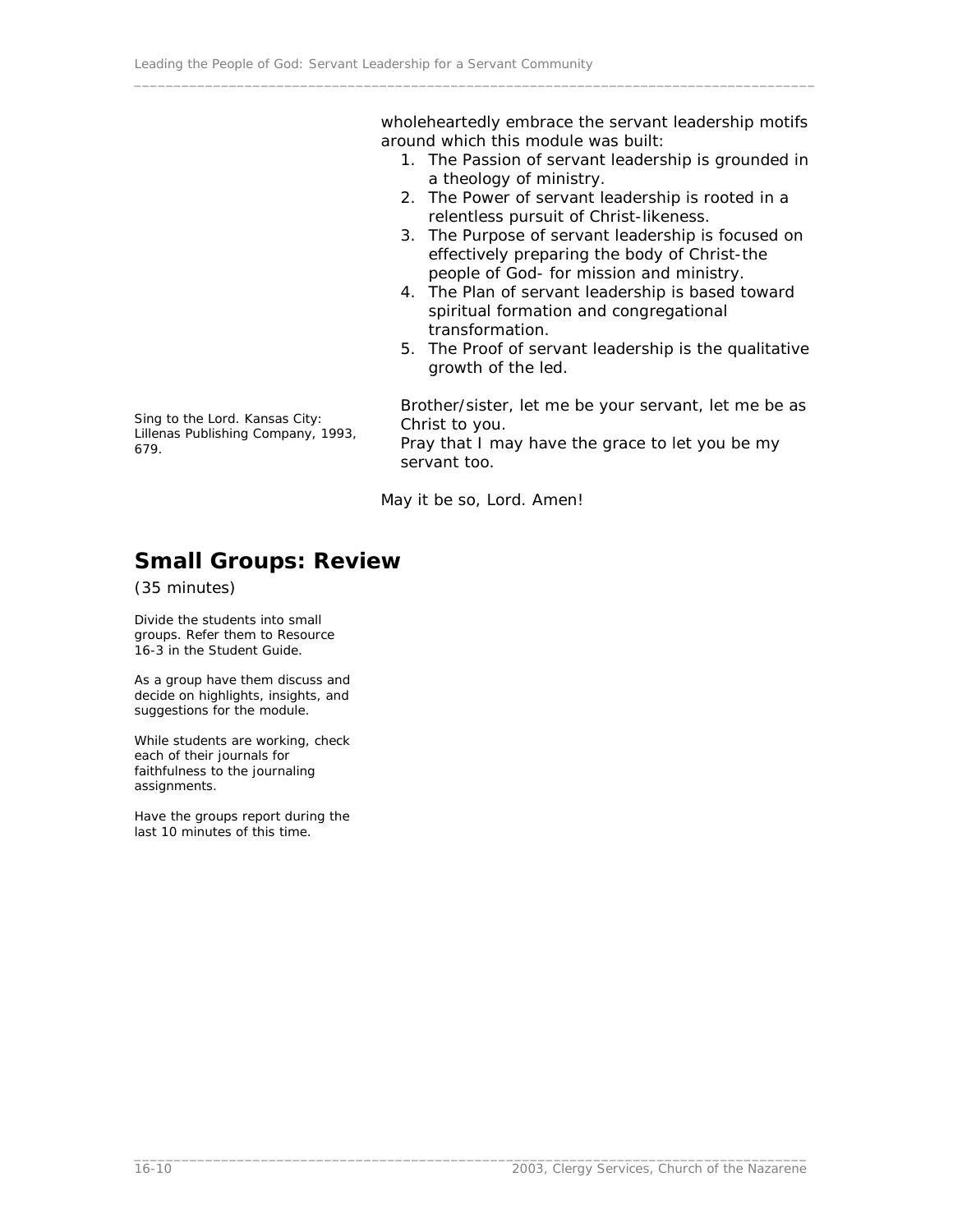## *Lesson Close*

 $\_$  ,  $\_$  ,  $\_$  ,  $\_$  ,  $\_$  ,  $\_$  ,  $\_$  ,  $\_$  ,  $\_$  ,  $\_$  ,  $\_$  ,  $\_$  ,  $\_$  ,  $\_$  ,  $\_$  ,  $\_$  ,  $\_$  ,  $\_$  ,  $\_$  ,  $\_$  ,  $\_$  ,  $\_$  ,  $\_$  ,  $\_$  ,  $\_$  ,  $\_$  ,  $\_$  ,  $\_$  ,  $\_$  ,  $\_$  ,  $\_$  ,  $\_$  ,  $\_$  ,  $\_$  ,  $\_$  ,  $\_$  ,  $\_$  ,

(5 minutes)

### **Review**

*Instruct students to locate*

*objectives in the Student Guide.* Look at the learner objectives for this lesson. Can you

- understand the five themes for Christian servant leadership
- synthesize the themes to develop a model for servant leadership in their own ministry
- develop a plan for strengthening the characteristics, attitudes, and goals of servant leadership for their personal lives

## **Looking Ahead**

Always remember that a Christian servant leader is one who is a servant first.

*End the module with prayer that the students will become servant leaders.*

## **Assign Homework**

*Direct students to the Homework Assignments in the Student Guide.* Resource 16-4: "Final thought from the Principal Contributor" is a summary by the module author. It contains the essence of the review provided in this module and can be used for future reference.

Write in your journal.

- What have I learned from this module on Leading the People of God?
- What changes are required in my life because of what I have learned?
- What do I personally believe about Christian servant leadership?